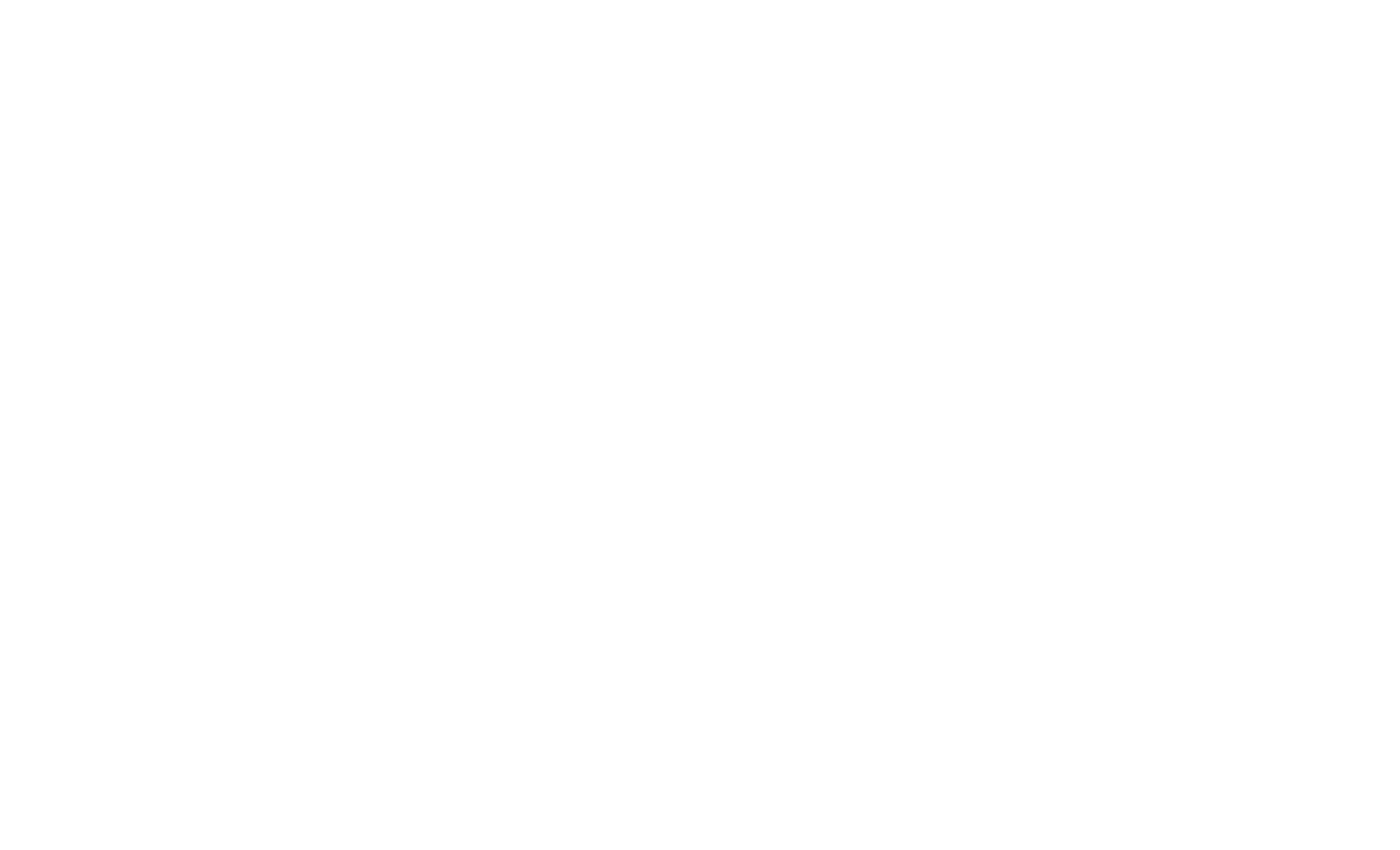| STATE OF NEW YORK<br>COUNTY - Herkimer<br>TOWN<br>- Newport | 2 0 1 5                                                                          | VILLAGE | TAX ROLL<br>TAXABLE SECTION OF THE ROLL - 1<br>OWNERS NAME SEQUENCE | VALUATION DATE-JAN 01, 2014<br>TAXABLE STATUS DATE-MAR 01, 2014 | PAGE<br>1                      |
|-------------------------------------------------------------|----------------------------------------------------------------------------------|---------|---------------------------------------------------------------------|-----------------------------------------------------------------|--------------------------------|
| VILLAGE - Newport<br>$-213803$<br>SWIS                      |                                                                                  |         | UNIFORM PERCENT OF VALUE IS 107.50                                  |                                                                 |                                |
| TAX MAP PARCEL NUMBER                                       | PROPERTY LOCATION & CLASS ASSESSMENT EXEMPTION CODE----------------VILLAGE------ |         |                                                                     |                                                                 |                                |
| CURRENT OWNERS NAME                                         | SCHOOL DISTRICT                                                                  | LAND    | TAX DESCRIPTION                                                     | TAXABLE VALUE                                                   |                                |
| CURRENT OWNERS ADDRESS<br>**********************            | PARCEL SIZE/GRID COORD                                                           | TOTAL   | SPECIAL DISTRICTS                                                   |                                                                 | TAX AMOUNT                     |
|                                                             | 7451 East St                                                                     |         |                                                                     | ACCT 112010890                                                  | BILL<br>-1                     |
| $094.47 - 2 - 35$                                           | 210 1 Family Res                                                                 |         | Village Tax                                                         | 76,100                                                          | 296.34                         |
| Allen Timothy J                                             | West Canada Val 212402                                                           | 13,000  |                                                                     |                                                                 |                                |
| 219 White Creek Rd                                          | W                                                                                | 76,100  |                                                                     |                                                                 |                                |
| Newport, NY 13416                                           | $\mathbf{3}$<br>71/250<br>E St                                                   |         |                                                                     |                                                                 |                                |
| PRIOR OWNER ON 3/01/2014                                    | FRNT<br>69.00 DPTH 208.00                                                        |         |                                                                     |                                                                 |                                |
| Siemski Edwin H                                             | ACRES<br>0.27                                                                    |         |                                                                     |                                                                 |                                |
|                                                             | EAST-0355355 NRTH-1586123                                                        |         |                                                                     |                                                                 |                                |
|                                                             | DEED BOOK 1544<br>PG-316                                                         |         |                                                                     |                                                                 |                                |
|                                                             | FULL MARKET VALUE                                                                | 70,800  |                                                                     |                                                                 |                                |
|                                                             |                                                                                  |         | TOTAL TAX ---                                                       | DATE #1<br>AMT DUE                                              | 296.34**<br>07/01/15<br>296.34 |
|                                                             |                                                                                  |         |                                                                     | ***************** 094.47-1-1 *****                              | ************                   |
|                                                             | 3089 Main St                                                                     |         |                                                                     | ACCT 112010770                                                  | BILL<br>2                      |
| $094.47 - 1 - 1$                                            | 270 Mfg housing                                                                  |         | Village Tax                                                         | 60,000                                                          | 233.65                         |
| Asaro Francis L                                             | West Canada Val 212402                                                           | 16,600  |                                                                     |                                                                 |                                |
| Asaro Cathleen A                                            | W                                                                                | 60,000  |                                                                     |                                                                 |                                |
| 123 Old State Rd                                            | 10 100/200                                                                       |         |                                                                     |                                                                 |                                |
| Newport, NY 13416                                           | M St                                                                             |         |                                                                     |                                                                 |                                |
|                                                             | FRNT 114.20 DPTH 270.60                                                          |         |                                                                     |                                                                 |                                |
|                                                             | 0.62<br>ACRES                                                                    |         |                                                                     |                                                                 |                                |
|                                                             | EAST-0354610 NRTH-1586310<br>DEED BOOK 876<br>$PG-625$                           |         |                                                                     |                                                                 |                                |
|                                                             | FULL MARKET VALUE                                                                | 55,800  |                                                                     |                                                                 |                                |
|                                                             |                                                                                  |         | TOTAL TAX ---                                                       |                                                                 | $233.65**$                     |
|                                                             |                                                                                  |         |                                                                     | DATE #1                                                         | 07/01/15                       |
|                                                             |                                                                                  |         |                                                                     | AMT DUE                                                         | 233.65                         |
|                                                             |                                                                                  |         |                                                                     |                                                                 |                                |
|                                                             | West St                                                                          |         |                                                                     | ACCT 112002130                                                  | <b>BILL</b><br>3               |
| $094.46 - 1 - 24$                                           | 270 Mfg housing                                                                  |         | Village Tax                                                         | 31,000                                                          | 120.72                         |
| Asaro Frank                                                 | West Canada Val 212402                                                           | 13,200  |                                                                     |                                                                 |                                |
| West St Box 365<br>Newport, NY 13416                        | W<br>3<br>.295A                                                                  | 31,000  |                                                                     |                                                                 |                                |
|                                                             | W St                                                                             |         |                                                                     |                                                                 |                                |
|                                                             | 72.00 DPTH 203.00<br>FRNT                                                        |         |                                                                     |                                                                 |                                |
|                                                             | EAST-0352925 NRTH-1586205                                                        |         |                                                                     |                                                                 |                                |
|                                                             | DEED BOOK 805<br>$PG-220$                                                        |         |                                                                     |                                                                 |                                |
|                                                             | FULL MARKET VALUE                                                                | 28,850  |                                                                     |                                                                 |                                |
|                                                             |                                                                                  |         | TOTAL TAX ---                                                       |                                                                 | 120.72**                       |
|                                                             |                                                                                  |         |                                                                     | DATE #1                                                         | 07/01/15                       |
|                                                             |                                                                                  |         |                                                                     | AMT DUE                                                         | 120.72                         |
|                                                             |                                                                                  |         |                                                                     |                                                                 |                                |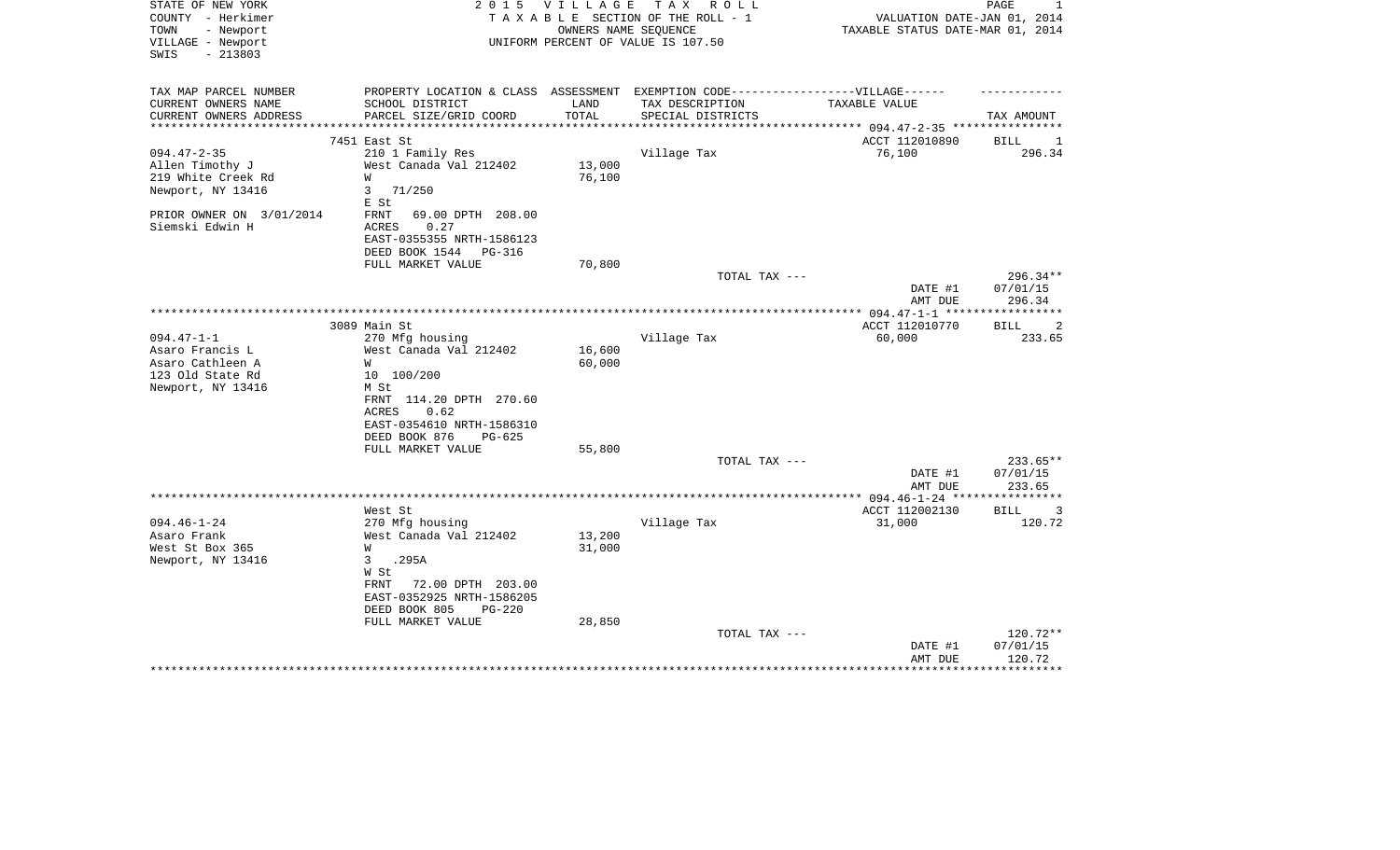| STATE OF NEW YORK<br>COUNTY - Herkimer<br>- Newport<br>TOWN<br>VILLAGE - Newport<br>$-213803$<br>SWIS | 2 0 1 5                                             | V I L L A G E    | T A X<br>R O L L<br>TAXABLE SECTION OF THE ROLL - 1<br>OWNERS NAME SEOUENCE<br>UNIFORM PERCENT OF VALUE IS 107.50 | VALUATION DATE-JAN 01, 2014<br>TAXABLE STATUS DATE-MAR 01, 2014 | PAGE                  |
|-------------------------------------------------------------------------------------------------------|-----------------------------------------------------|------------------|-------------------------------------------------------------------------------------------------------------------|-----------------------------------------------------------------|-----------------------|
| TAX MAP PARCEL NUMBER                                                                                 |                                                     |                  | PROPERTY LOCATION & CLASS ASSESSMENT EXEMPTION CODE-----------------VILLAGE------                                 |                                                                 |                       |
| CURRENT OWNERS NAME<br>CURRENT OWNERS ADDRESS                                                         | SCHOOL DISTRICT<br>PARCEL SIZE/GRID COORD           | LAND<br>TOTAL    | TAX DESCRIPTION<br>SPECIAL DISTRICTS                                                                              | TAXABLE VALUE                                                   | TAX AMOUNT            |
| *************************                                                                             | ************************                            |                  |                                                                                                                   |                                                                 |                       |
|                                                                                                       | Bridge St                                           |                  |                                                                                                                   | ACCT 112004110                                                  | <b>BILL</b><br>4      |
| $094.47 - 1 - 3$                                                                                      | 432 Gas station                                     |                  | Village Tax                                                                                                       | 90,200                                                          | 351.25                |
| Asaro John M                                                                                          | West Canada Val 212402                              | 13,300           |                                                                                                                   |                                                                 |                       |
| Asaro Francis L                                                                                       | 10 90/200                                           | 90,200           |                                                                                                                   |                                                                 |                       |
| Corner Bridge & Main St                                                                               | Bridge St                                           |                  |                                                                                                                   |                                                                 |                       |
| PO Box 94<br>FRNT                                                                                     | 62.00 DPTH 208.00                                   |                  |                                                                                                                   |                                                                 |                       |
| Newport, NY 13416                                                                                     | EAST-0354767 NRTH-1586211                           |                  |                                                                                                                   |                                                                 |                       |
|                                                                                                       | DEED BOOK 872<br><b>PG-196</b><br>FULL MARKET VALUE | 83,900           |                                                                                                                   |                                                                 |                       |
|                                                                                                       |                                                     |                  | TOTAL TAX ---                                                                                                     |                                                                 | 351.25**              |
|                                                                                                       |                                                     |                  |                                                                                                                   | DATE #1                                                         | 07/01/15              |
|                                                                                                       |                                                     |                  |                                                                                                                   | AMT DUE                                                         | 351.25                |
|                                                                                                       |                                                     |                  |                                                                                                                   |                                                                 | * * * * * * * * * * * |
| 7441 Main St                                                                                          |                                                     |                  |                                                                                                                   | ACCT 112001440                                                  | 5<br>BILL             |
| $094.47 - 1 - 11$                                                                                     | 411 Apartment                                       |                  | Village Tax                                                                                                       | 99,600                                                          | 387.86                |
| Barnard Mark                                                                                          | West Canada Val 212402                              | 10,800           |                                                                                                                   |                                                                 |                       |
| 232 Rose Valley Rd<br>W                                                                               |                                                     | 99,600           |                                                                                                                   |                                                                 |                       |
| PO Box 338<br>7                                                                                       | 50/110                                              |                  |                                                                                                                   |                                                                 |                       |
| Newport, NY 13416<br>M St<br>FRNT                                                                     | 50.00 DPTH 108.00                                   |                  |                                                                                                                   |                                                                 |                       |
|                                                                                                       | EAST-0354864 NRTH-1585961                           |                  |                                                                                                                   |                                                                 |                       |
|                                                                                                       | DEED BOOK 1141<br>PG-684                            |                  |                                                                                                                   |                                                                 |                       |
|                                                                                                       | FULL MARKET VALUE                                   | 92,650           |                                                                                                                   |                                                                 |                       |
|                                                                                                       |                                                     |                  | TOTAL TAX ---                                                                                                     |                                                                 | 387.86**              |
|                                                                                                       |                                                     |                  |                                                                                                                   | DATE #1                                                         | 07/01/15              |
|                                                                                                       |                                                     |                  |                                                                                                                   | AMT DUE                                                         | 387.86                |
|                                                                                                       |                                                     |                  | *****************                                                                                                 | $094.39 - 1 - 43$ ****                                          |                       |
| 3090 Norway St                                                                                        |                                                     |                  |                                                                                                                   | ACCT 112005160                                                  | <b>BILL</b><br>6      |
| $094.39 - 1 - 43$                                                                                     | 210 1 Family Res                                    |                  | VET COM V 41137                                                                                                   | 15,000                                                          | 268.70                |
| Barnes Douglas<br>E.<br>3090 Norway St                                                                | West Canada Val 212402                              | 14,600<br>84,000 | Village Tax                                                                                                       | 69,000                                                          |                       |
| PO Box 378<br>3                                                                                       | 76/260                                              |                  |                                                                                                                   |                                                                 |                       |
| Newport, NY 13416<br>No St                                                                            |                                                     |                  |                                                                                                                   |                                                                 |                       |
| FRNT                                                                                                  | 76.00 DPTH 247.80                                   |                  |                                                                                                                   |                                                                 |                       |
| PRIOR OWNER ON 3/01/2014                                                                              | EAST-0354921 NRTH-1587075                           |                  |                                                                                                                   |                                                                 |                       |
| Nightingale Robert                                                                                    | DEED BOOK 1540<br>PG-680                            |                  |                                                                                                                   |                                                                 |                       |
|                                                                                                       | FULL MARKET VALUE                                   | 78,150           |                                                                                                                   |                                                                 |                       |
|                                                                                                       |                                                     |                  | TOTAL TAX ---                                                                                                     |                                                                 | 268.70**              |
|                                                                                                       |                                                     |                  |                                                                                                                   | DATE #1                                                         | 07/01/15              |
|                                                                                                       |                                                     |                  |                                                                                                                   | AMT DUE<br>********************************                     | 268.70                |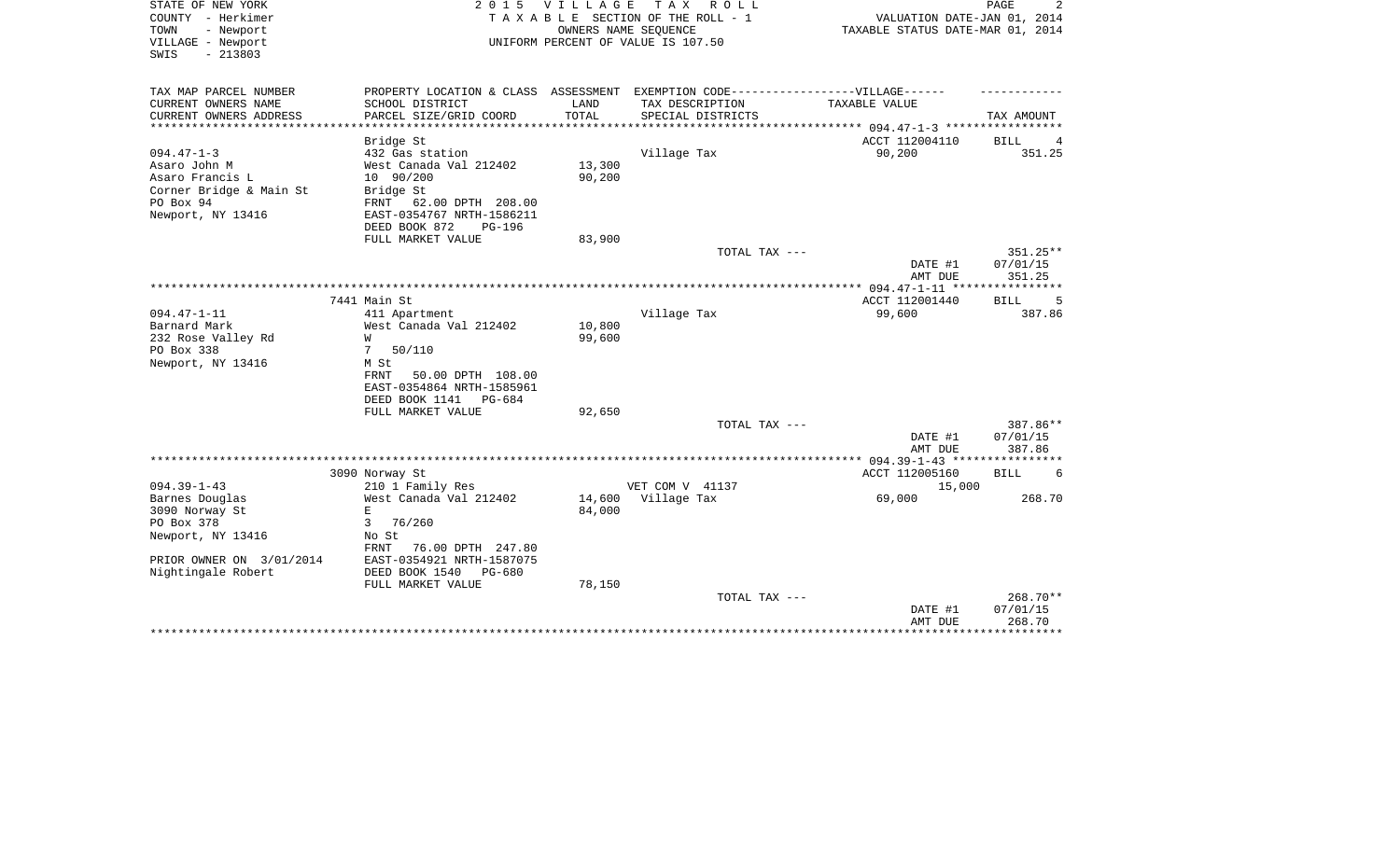| STATE OF NEW YORK<br>COUNTY - Herkimer | 2 0 1 5                                                                           | V I L L A G E | TAX ROLL<br>TAXABLE SECTION OF THE ROLL - 1 | VALUATION DATE-JAN 01, 2014                     | 3<br>PAGE   |
|----------------------------------------|-----------------------------------------------------------------------------------|---------------|---------------------------------------------|-------------------------------------------------|-------------|
| TOWN<br>- Newport                      |                                                                                   |               | OWNERS NAME SEQUENCE                        | TAXABLE STATUS DATE-MAR 01, 2014                |             |
| VILLAGE - Newport                      |                                                                                   |               | UNIFORM PERCENT OF VALUE IS 107.50          |                                                 |             |
| SWIS<br>$-213803$                      |                                                                                   |               |                                             |                                                 |             |
|                                        |                                                                                   |               |                                             |                                                 |             |
| TAX MAP PARCEL NUMBER                  | PROPERTY LOCATION & CLASS ASSESSMENT EXEMPTION CODE-----------------VILLAGE------ |               |                                             |                                                 |             |
| CURRENT OWNERS NAME                    | SCHOOL DISTRICT                                                                   | LAND          | TAX DESCRIPTION                             | TAXABLE VALUE                                   |             |
| CURRENT OWNERS ADDRESS                 | PARCEL SIZE/GRID COORD                                                            | TOTAL         | SPECIAL DISTRICTS                           |                                                 | TAX AMOUNT  |
|                                        |                                                                                   |               |                                             | *********** 094.39-1-25 *********               |             |
|                                        | 7488 East St                                                                      |               |                                             | ACCT 112011040                                  | BILL<br>7   |
| $094.39 - 1 - 25$                      | 210 1 Family Res                                                                  |               | Village Tax                                 | 152,100                                         | 592.30      |
| Bartlett Joshua                        | West Canada Val 212402                                                            | 21,100        |                                             |                                                 |             |
| Bartlett Jennifer                      | E                                                                                 | 152,100       |                                             |                                                 |             |
| 7488 East St                           | 3<br>105/426                                                                      |               |                                             |                                                 |             |
| PO Box 251                             | E St                                                                              |               |                                             |                                                 |             |
| Newport, NY 13416                      | ACRES<br>$1.00$ BANK<br>135                                                       |               |                                             |                                                 |             |
|                                        | EAST-0355266 NRTH-1587168                                                         |               |                                             |                                                 |             |
|                                        | DEED BOOK 1081<br>PG-170                                                          |               |                                             |                                                 |             |
|                                        | FULL MARKET VALUE                                                                 | 141,500       |                                             |                                                 |             |
|                                        |                                                                                   |               | TOTAL TAX ---                               |                                                 | 592.30**    |
|                                        |                                                                                   |               |                                             | DATE #1                                         | 07/01/15    |
|                                        |                                                                                   |               |                                             | AMT DUE                                         | 592.30      |
|                                        |                                                                                   |               |                                             |                                                 | *********** |
|                                        | 7471 Main St                                                                      |               |                                             | ACCT 112010080                                  | BILL<br>8   |
| $094.38 - 1 - 28$                      | 230 3 Family Res                                                                  |               | Village Tax                                 | 75,000                                          | 292.06      |
| Beyel Ryan J                           | West Canada Val 212402                                                            | 13,900        |                                             |                                                 |             |
| 7471 Main St                           | W                                                                                 | 75,000        |                                             |                                                 |             |
| PO Box 13                              | 48.00/114.00                                                                      |               |                                             |                                                 |             |
| Newport, NY 13416                      | M St                                                                              |               |                                             |                                                 |             |
|                                        | FRNT<br>48.00 DPTH 279.50                                                         |               |                                             |                                                 |             |
|                                        | 0.36 BANK<br>ACRES<br>023                                                         |               |                                             |                                                 |             |
|                                        | EAST-0354551 NRTH-1586461<br>DEED BOOK 894<br>$PG-61$                             |               |                                             |                                                 |             |
|                                        | FULL MARKET VALUE                                                                 | 69,750        |                                             |                                                 |             |
|                                        |                                                                                   |               | TOTAL TAX ---                               |                                                 | 292.06**    |
|                                        |                                                                                   |               |                                             | DATE #1                                         | 07/01/15    |
|                                        |                                                                                   |               |                                             | AMT DUE                                         | 292.06      |
|                                        |                                                                                   |               |                                             | ***************** 094.46-1-1 ****************** |             |
|                                        | 3062 Bridge St                                                                    |               |                                             | ACCT 112000840                                  | BILL<br>9   |
| $094.46 - 1 - 1$                       | 710 Manufacture                                                                   |               | Village Tax                                 | 195,000                                         | 759.36      |
| Bordens Bay LLC                        | West Canada Val 212402                                                            | 48,800        |                                             |                                                 |             |
| 366 Graves St                          | N                                                                                 | 195,000       |                                             |                                                 |             |
| PO Box 542                             | 12 1710/+2A313                                                                    |               |                                             |                                                 |             |
| Newport, NY 13416                      | Bridge St                                                                         |               |                                             |                                                 |             |
|                                        | ACRES<br>6.40                                                                     |               |                                             |                                                 |             |
| PRIOR OWNER ON 3/01/2014               | EAST-0353694 NRTH-1586251                                                         |               |                                             |                                                 |             |
| Florida Land Investment LLC            | DEED BOOK 1550<br>$PG-977$                                                        |               |                                             |                                                 |             |
|                                        | FULL MARKET VALUE                                                                 | 181,400       |                                             |                                                 |             |
|                                        |                                                                                   |               | TOTAL TAX ---                               |                                                 | 759.36**    |
|                                        |                                                                                   |               |                                             | DATE #1                                         | 07/01/15    |
|                                        |                                                                                   |               |                                             | AMT DUE                                         | 759.36      |
|                                        |                                                                                   |               |                                             |                                                 | *********   |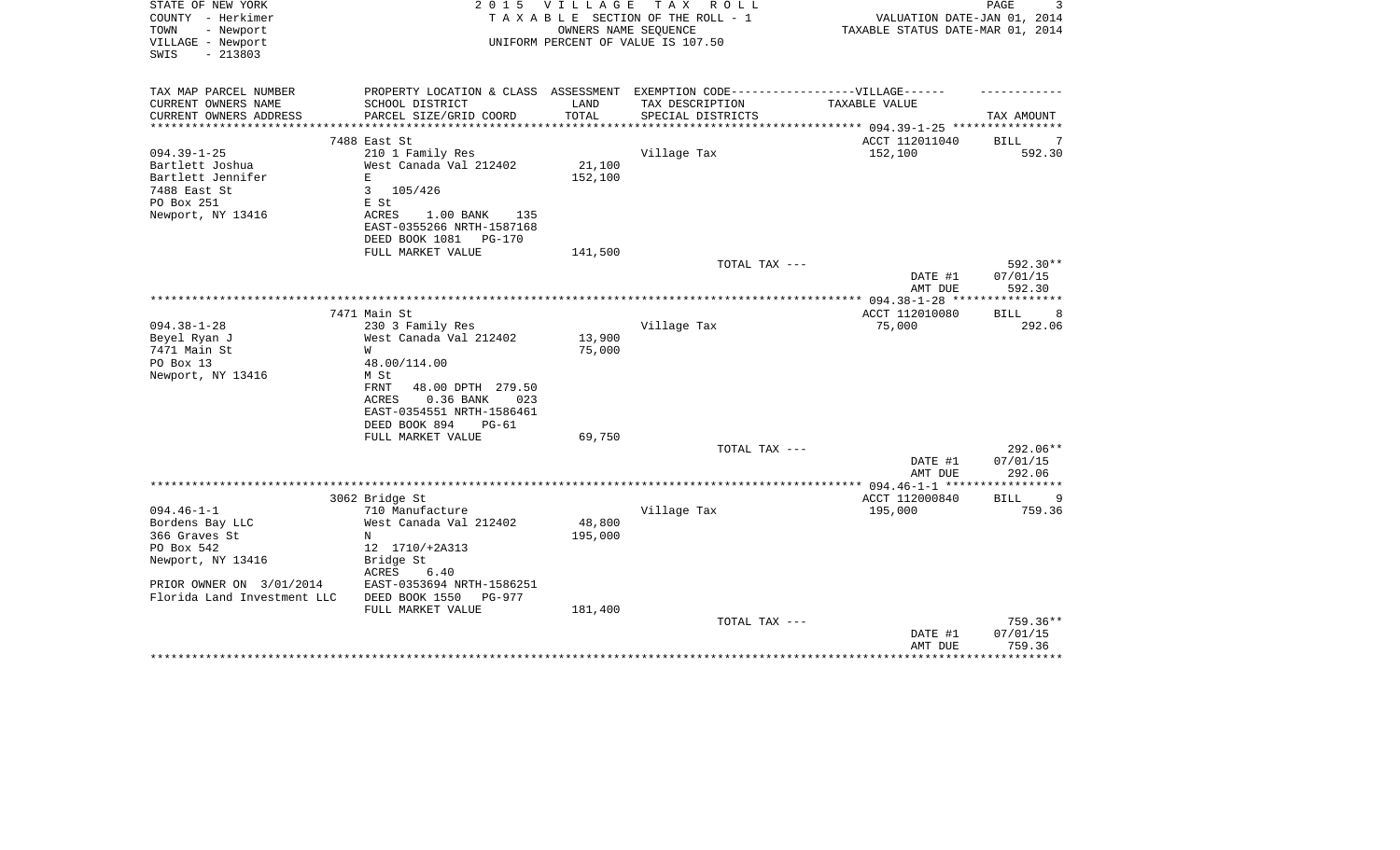| STATE OF NEW YORK<br>COUNTY - Herkimer<br>- Newport<br>TOWN<br>VILLAGE - Newport<br>$-213803$<br>SWIS | 2 0 1 5                                                                          | VILLAGE          | TAX ROLL<br>TAXABLE SECTION OF THE ROLL - 1<br>OWNERS NAME SEQUENCE<br>UNIFORM PERCENT OF VALUE IS 107.50 | VALUATION DATE-JAN 01, 2014<br>TAXABLE STATUS DATE-MAR 01, 2014 | PAGE<br>4         |
|-------------------------------------------------------------------------------------------------------|----------------------------------------------------------------------------------|------------------|-----------------------------------------------------------------------------------------------------------|-----------------------------------------------------------------|-------------------|
| TAX MAP PARCEL NUMBER                                                                                 | PROPERTY LOCATION & CLASS ASSESSMENT EXEMPTION CODE----------------VILLAGE------ |                  |                                                                                                           |                                                                 |                   |
| CURRENT OWNERS NAME<br>CURRENT OWNERS ADDRESS                                                         | SCHOOL DISTRICT<br>PARCEL SIZE/GRID COORD                                        | LAND<br>TOTAL    | TAX DESCRIPTION<br>SPECIAL DISTRICTS                                                                      | TAXABLE VALUE<br>********* 094.54-1-10.1 ******                 | TAX AMOUNT        |
|                                                                                                       | 7355 West St                                                                     |                  |                                                                                                           | ACCT 112005460                                                  | BILL<br>10        |
| $094.54 - 1 - 10.1$                                                                                   | 210 1 Family Res                                                                 |                  | Village Tax                                                                                               | 178,000                                                         | 693.16            |
| Bouchard John E                                                                                       | West Canada Val 212402                                                           | 26,400           |                                                                                                           |                                                                 |                   |
| Bouchard Teresa L                                                                                     | W                                                                                | 178,000          |                                                                                                           |                                                                 |                   |
| 7355 West St                                                                                          | $\mathbf{3}$<br>7 1/2A                                                           |                  |                                                                                                           |                                                                 |                   |
| Poland, NY 13431                                                                                      | W St                                                                             |                  |                                                                                                           |                                                                 |                   |
|                                                                                                       | FRNT 319.00 DPTH                                                                 |                  |                                                                                                           |                                                                 |                   |
|                                                                                                       | 6.10<br>ACRES                                                                    |                  |                                                                                                           |                                                                 |                   |
|                                                                                                       | EAST-0354004 NRTH-1584588                                                        |                  |                                                                                                           |                                                                 |                   |
|                                                                                                       | DEED BOOK 1328<br>PG-864                                                         |                  |                                                                                                           |                                                                 |                   |
|                                                                                                       | FULL MARKET VALUE                                                                | 165,600          |                                                                                                           |                                                                 |                   |
|                                                                                                       |                                                                                  |                  | TOTAL TAX ---                                                                                             |                                                                 | 693.16**          |
|                                                                                                       |                                                                                  |                  |                                                                                                           | DATE #1                                                         | 07/01/15          |
|                                                                                                       |                                                                                  |                  |                                                                                                           | AMT DUE                                                         | 693.16            |
|                                                                                                       | 7411 Main St                                                                     |                  |                                                                                                           | ACCT 112005340                                                  |                   |
|                                                                                                       |                                                                                  |                  |                                                                                                           |                                                                 | <b>BILL</b><br>11 |
| $094.47 - 1 - 23$                                                                                     | 220 2 Family Res                                                                 |                  | Village Tax                                                                                               | 65,000                                                          | 253.12            |
| Bowman David J Sr<br>Bowman Kim D                                                                     | West Canada Val 212402<br>W                                                      | 10,800<br>65,000 |                                                                                                           |                                                                 |                   |
| 7411 Main St                                                                                          | $\mathbf{3}$<br>60/225                                                           |                  |                                                                                                           |                                                                 |                   |
| Newport, NY 13416                                                                                     | M St                                                                             |                  |                                                                                                           |                                                                 |                   |
|                                                                                                       | FRNT<br>54.00 DPTH 98.00                                                         |                  |                                                                                                           |                                                                 |                   |
|                                                                                                       | EAST-0355108 NRTH-1585339                                                        |                  |                                                                                                           |                                                                 |                   |
|                                                                                                       | DEED BOOK 1397<br>PG-983                                                         |                  |                                                                                                           |                                                                 |                   |
|                                                                                                       | FULL MARKET VALUE                                                                | 60,450           |                                                                                                           |                                                                 |                   |
|                                                                                                       |                                                                                  |                  | TOTAL TAX ---                                                                                             |                                                                 | 253.12**          |
|                                                                                                       |                                                                                  |                  |                                                                                                           | DATE #1                                                         | 07/01/15          |
|                                                                                                       |                                                                                  |                  |                                                                                                           | AMT DUE                                                         | 253.12            |
|                                                                                                       |                                                                                  |                  |                                                                                                           |                                                                 |                   |
|                                                                                                       | 3065 North St                                                                    |                  |                                                                                                           | ACCT 112002340                                                  | <b>BILL</b><br>12 |
| $094.38 - 1 - 10$                                                                                     | 210 1 Family Res                                                                 |                  | Village Tax                                                                                               | 95,900                                                          | 373.45            |
| Bray Rachael L                                                                                        | West Canada Val 212402                                                           | 15,800           |                                                                                                           |                                                                 |                   |
| Talbot Bradley M                                                                                      | N                                                                                | 95,900           |                                                                                                           |                                                                 |                   |
| 3065 North St                                                                                         | No St                                                                            |                  |                                                                                                           |                                                                 |                   |
| Newport, NY 13416                                                                                     | 64.00 DPTH 396.00<br>FRNT                                                        |                  |                                                                                                           |                                                                 |                   |
|                                                                                                       | 0.55<br>ACRES                                                                    |                  |                                                                                                           |                                                                 |                   |
|                                                                                                       | EAST-0354422 NRTH-1588256                                                        |                  |                                                                                                           |                                                                 |                   |
|                                                                                                       | DEED BOOK 1459<br>PG-603                                                         |                  |                                                                                                           |                                                                 |                   |
|                                                                                                       | FULL MARKET VALUE                                                                | 89,200           |                                                                                                           |                                                                 |                   |
|                                                                                                       |                                                                                  |                  | TOTAL TAX ---                                                                                             |                                                                 | $373.45**$        |
|                                                                                                       |                                                                                  |                  |                                                                                                           | DATE #1                                                         | 07/01/15          |
|                                                                                                       |                                                                                  |                  |                                                                                                           | AMT DUE                                                         | 373.45            |
|                                                                                                       |                                                                                  |                  |                                                                                                           |                                                                 |                   |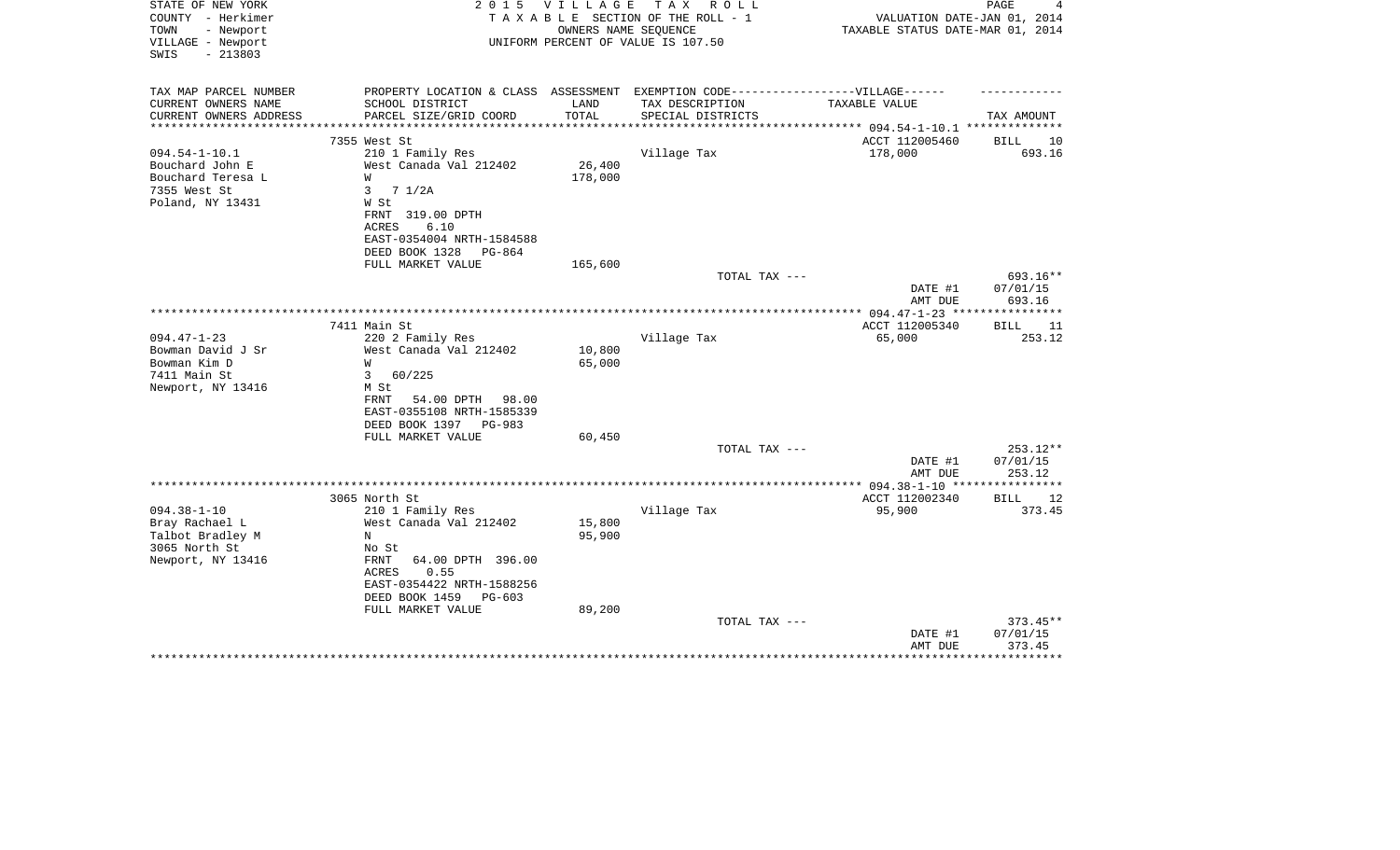| STATE OF NEW YORK<br>COUNTY - Herkimer<br>- Newport<br>TOWN<br>VILLAGE - Newport<br>$-213803$<br>SWIS | 2 0 1 5                                                                                              | <b>VILLAGE</b>  | T A X<br>R O L L<br>TAXABLE SECTION OF THE ROLL - 1<br>OWNERS NAME SEQUENCE<br>UNIFORM PERCENT OF VALUE IS 107.50 | VALUATION DATE-JAN 01, 2014<br>TAXABLE STATUS DATE-MAR 01, 2014 | PAGE                 |
|-------------------------------------------------------------------------------------------------------|------------------------------------------------------------------------------------------------------|-----------------|-------------------------------------------------------------------------------------------------------------------|-----------------------------------------------------------------|----------------------|
| TAX MAP PARCEL NUMBER<br>CURRENT OWNERS NAME                                                          | PROPERTY LOCATION & CLASS ASSESSMENT EXEMPTION CODE-----------------VILLAGE------<br>SCHOOL DISTRICT | LAND            | TAX DESCRIPTION                                                                                                   | TAXABLE VALUE                                                   |                      |
| CURRENT OWNERS ADDRESS<br>*********************                                                       | PARCEL SIZE/GRID COORD                                                                               | TOTAL           | SPECIAL DISTRICTS                                                                                                 |                                                                 | TAX AMOUNT           |
|                                                                                                       | 3120 School St                                                                                       |                 |                                                                                                                   | ACCT 112003060                                                  |                      |
| $094.47 - 2 - 39$                                                                                     | 210 1 Family Res                                                                                     |                 | Village Tax                                                                                                       | 60,000                                                          | BILL<br>13<br>233.65 |
| Brennan Amy L<br>3120 School St<br>Newport, NY 13416                                                  | West Canada Val 212402<br>W<br>3<br>40/180                                                           | 9,500<br>60,000 |                                                                                                                   |                                                                 |                      |
|                                                                                                       | School St<br>40.00 DPTH 105.00<br>FRNT<br>EAST-0355389 NRTH-1586225                                  |                 |                                                                                                                   |                                                                 |                      |
|                                                                                                       | DEED BOOK 1435<br>PG-466                                                                             |                 |                                                                                                                   |                                                                 |                      |
|                                                                                                       | FULL MARKET VALUE                                                                                    | 55,800          |                                                                                                                   |                                                                 |                      |
|                                                                                                       |                                                                                                      |                 | TOTAL TAX ---                                                                                                     | DATE #1                                                         | 233.65**<br>07/01/15 |
|                                                                                                       |                                                                                                      |                 |                                                                                                                   | AMT DUE                                                         | 233.65               |
|                                                                                                       | Bridge St                                                                                            |                 |                                                                                                                   | ACCT 112011410                                                  | <b>BILL</b><br>14    |
| $094.47 - 1 - 7$                                                                                      | 220 2 Family Res                                                                                     |                 | Village Tax                                                                                                       | 56,500                                                          | 220.02               |
| Briandrea Marisa                                                                                      | West Canada Val 212402                                                                               | 3,200           |                                                                                                                   |                                                                 |                      |
| Main St                                                                                               | S                                                                                                    | 56,500          |                                                                                                                   |                                                                 |                      |
| PO Box 231                                                                                            | 10 22/68                                                                                             |                 |                                                                                                                   |                                                                 |                      |
| Newport, NY 13416                                                                                     | Bridge St<br>22.00 DPTH<br>FRNT<br>68.00<br>EAST-0354830 NRTH-1586006                                |                 |                                                                                                                   |                                                                 |                      |
|                                                                                                       | DEED BOOK 901<br><b>PG-371</b>                                                                       |                 |                                                                                                                   |                                                                 |                      |
|                                                                                                       | FULL MARKET VALUE                                                                                    | 52,550          |                                                                                                                   |                                                                 |                      |
|                                                                                                       |                                                                                                      |                 | TOTAL TAX ---                                                                                                     |                                                                 | 220.02**             |
|                                                                                                       |                                                                                                      |                 |                                                                                                                   | DATE #1<br>AMT DUE                                              | 07/01/15<br>220.02   |
|                                                                                                       |                                                                                                      |                 |                                                                                                                   |                                                                 |                      |
|                                                                                                       | Main St                                                                                              |                 |                                                                                                                   | ACCT 112001110                                                  | BILL<br>15           |
| $094.47 - 1 - 10$                                                                                     | 484 1 use sm bld                                                                                     |                 | Village Tax                                                                                                       | 51,100                                                          | 198.99               |
| Briandrea Marisa                                                                                      | West Canada Val 212402                                                                               | 5,000           |                                                                                                                   |                                                                 |                      |
| Main St                                                                                               | W                                                                                                    | 51,100          |                                                                                                                   |                                                                 |                      |
| PO Box 231                                                                                            | 10 22 X 47                                                                                           |                 |                                                                                                                   |                                                                 |                      |
| Newport, NY 13416                                                                                     | Main St<br>22.00 DPTH<br>FRNT<br>47.00                                                               |                 |                                                                                                                   |                                                                 |                      |
|                                                                                                       | EAST-0354877 NRTH-1586002                                                                            |                 |                                                                                                                   |                                                                 |                      |
|                                                                                                       | DEED BOOK 901<br>$PG-366$<br>FULL MARKET VALUE                                                       | 47,550          |                                                                                                                   |                                                                 |                      |
|                                                                                                       |                                                                                                      |                 | TOTAL TAX ---                                                                                                     |                                                                 | 198.99**             |
|                                                                                                       |                                                                                                      |                 |                                                                                                                   | DATE #1<br>AMT DUE                                              | 07/01/15<br>198.99   |
|                                                                                                       |                                                                                                      |                 |                                                                                                                   |                                                                 |                      |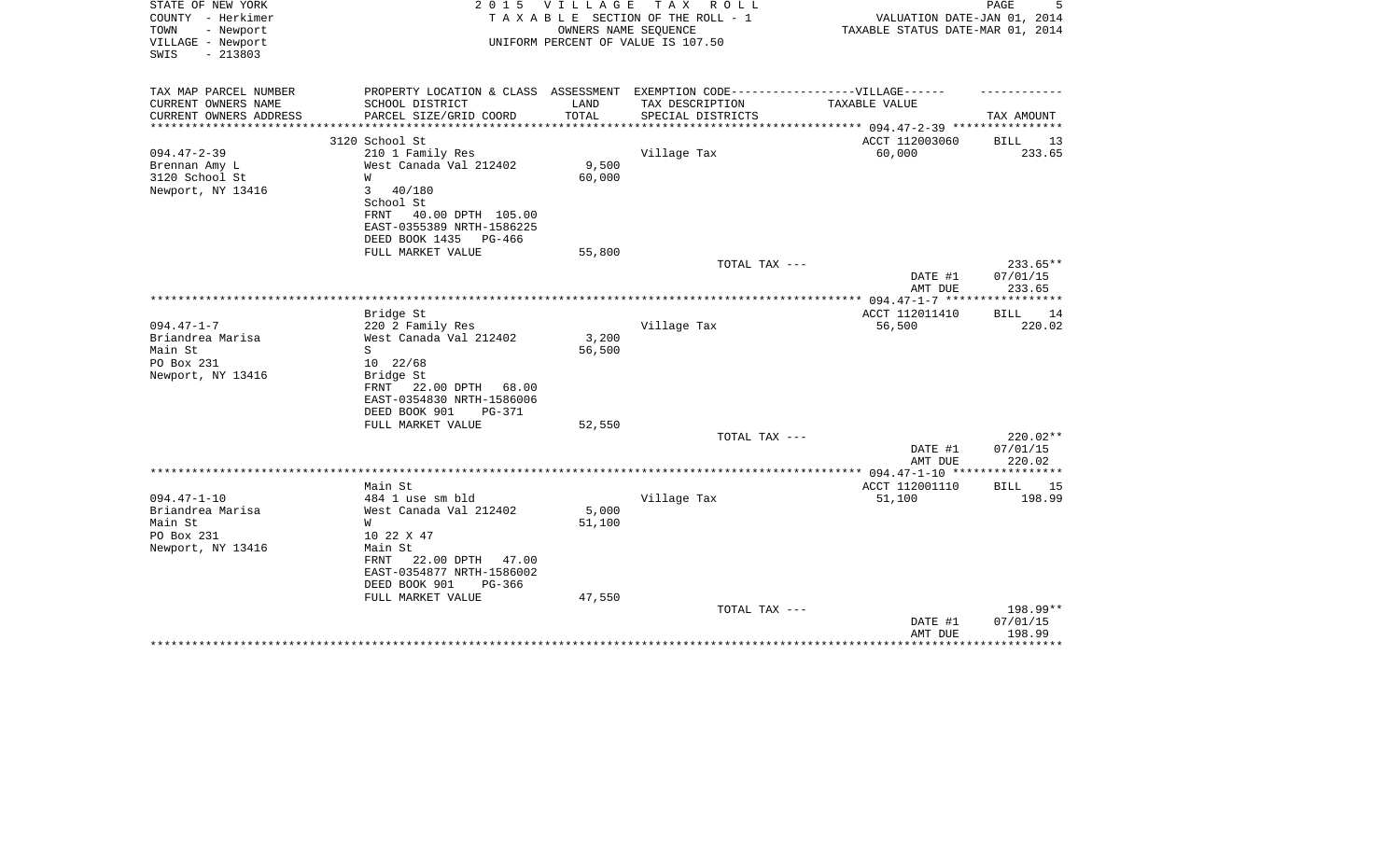| STATE OF NEW YORK<br>COUNTY - Herkimer<br>TOWN<br>- Newport<br>VILLAGE - Newport<br>$-213803$<br>SWIS | 2 0 1 5                                                                                              | VILLAGE | TAX ROLL<br>TAXABLE SECTION OF THE ROLL - 1<br>OWNERS NAME SEQUENCE<br>UNIFORM PERCENT OF VALUE IS 107.50 | VALUATION DATE-JAN 01, 2014<br>TAXABLE STATUS DATE-MAR 01, 2014 | PAGE                 |
|-------------------------------------------------------------------------------------------------------|------------------------------------------------------------------------------------------------------|---------|-----------------------------------------------------------------------------------------------------------|-----------------------------------------------------------------|----------------------|
|                                                                                                       |                                                                                                      |         |                                                                                                           |                                                                 |                      |
| TAX MAP PARCEL NUMBER<br>CURRENT OWNERS NAME                                                          | PROPERTY LOCATION & CLASS ASSESSMENT EXEMPTION CODE-----------------VILLAGE------<br>SCHOOL DISTRICT | LAND    | TAX DESCRIPTION                                                                                           | TAXABLE VALUE                                                   |                      |
| CURRENT OWNERS ADDRESS                                                                                | PARCEL SIZE/GRID COORD                                                                               | TOTAL   | SPECIAL DISTRICTS                                                                                         |                                                                 | TAX AMOUNT           |
|                                                                                                       |                                                                                                      |         |                                                                                                           | *********** 094.39-1-6 ************                             |                      |
| $094.39 - 1 - 6$                                                                                      | 3093 North St<br>210 1 Family Res                                                                    |         | VET WAR V 41127                                                                                           | ACCT 112002040<br>9,000                                         | BILL<br>16           |
| Brindisi Thomas A Jr                                                                                  | West Canada Val 212402                                                                               |         | 11,100 VET DIS V 41147                                                                                    | 29,610                                                          |                      |
| 3093 North St                                                                                         | N                                                                                                    |         | 84,600 Village Tax                                                                                        | 45,990                                                          | 179.09               |
| Newport, NY 13416                                                                                     | 3<br>60/75                                                                                           |         |                                                                                                           |                                                                 |                      |
|                                                                                                       | N St                                                                                                 |         |                                                                                                           |                                                                 |                      |
|                                                                                                       | 50.00 DPTH 120.00<br>FRNT<br>EAST-0354900 NRTH-1588193                                               |         |                                                                                                           |                                                                 |                      |
|                                                                                                       | DEED BOOK 1402<br>PG-272                                                                             |         |                                                                                                           |                                                                 |                      |
|                                                                                                       | FULL MARKET VALUE                                                                                    | 78,700  |                                                                                                           |                                                                 |                      |
|                                                                                                       |                                                                                                      |         | TOTAL TAX ---                                                                                             |                                                                 | $179.09**$           |
|                                                                                                       |                                                                                                      |         |                                                                                                           | DATE #1                                                         | 07/01/15             |
|                                                                                                       |                                                                                                      |         |                                                                                                           | AMT DUE<br>**************** 094.39-1-24 *****************       | 179.09               |
|                                                                                                       | 7506 East St                                                                                         |         |                                                                                                           | ACCT 112003270                                                  | <b>BILL</b><br>17    |
| $094.39 - 1 - 24$                                                                                     | 210 1 Family Res                                                                                     |         | Village Tax                                                                                               | 78,000                                                          | 303.74               |
| Broadbent Frank                                                                                       | West Canada Val 212402                                                                               | 21,400  |                                                                                                           |                                                                 |                      |
| Broadbent Heidi                                                                                       | E                                                                                                    | 78,000  |                                                                                                           |                                                                 |                      |
| 7506 East St                                                                                          | 1.30a                                                                                                |         |                                                                                                           |                                                                 |                      |
| PO Box 77<br>Newport, NY 13416                                                                        | E St<br>1.30 BANK<br>ACRES<br>135                                                                    |         |                                                                                                           |                                                                 |                      |
|                                                                                                       | EAST-0355239 NRTH-1587271                                                                            |         |                                                                                                           |                                                                 |                      |
|                                                                                                       | DEED BOOK 793<br>$PG-344$                                                                            |         |                                                                                                           |                                                                 |                      |
|                                                                                                       | FULL MARKET VALUE                                                                                    | 72,550  |                                                                                                           |                                                                 |                      |
|                                                                                                       |                                                                                                      |         | TOTAL TAX ---                                                                                             |                                                                 | $303.74**$           |
|                                                                                                       |                                                                                                      |         |                                                                                                           | DATE #1<br>AMT DUE                                              | 07/01/15<br>303.74   |
|                                                                                                       |                                                                                                      |         |                                                                                                           |                                                                 |                      |
|                                                                                                       | 3024 Harris Ave                                                                                      |         |                                                                                                           | ACCT 112004380                                                  | <b>BILL</b><br>18    |
| $094.38 - 1 - 6$                                                                                      | 210 1 Family Res                                                                                     |         | Village Tax                                                                                               | 75,000                                                          | 292.06               |
| Broadbent Frank M Jr                                                                                  | West Canada Val 212402                                                                               | 20,100  |                                                                                                           |                                                                 |                      |
| 3024 Harris Ave                                                                                       | 1A<br>3                                                                                              | 75,000  |                                                                                                           |                                                                 |                      |
| PO Box 77<br>Newport, NY 13416                                                                        | 1st St<br>FRNT 208.00 DPTH 208.00                                                                    |         |                                                                                                           |                                                                 |                      |
|                                                                                                       | 0.92<br>ACRES                                                                                        |         |                                                                                                           |                                                                 |                      |
|                                                                                                       | EAST-0353896 NRTH-1588619                                                                            |         |                                                                                                           |                                                                 |                      |
|                                                                                                       | DEED BOOK 1322<br>PG-856                                                                             |         |                                                                                                           |                                                                 |                      |
|                                                                                                       | FULL MARKET VALUE                                                                                    | 69,750  |                                                                                                           |                                                                 |                      |
|                                                                                                       |                                                                                                      |         | TOTAL TAX ---                                                                                             |                                                                 | 292.06**<br>07/01/15 |
|                                                                                                       |                                                                                                      |         |                                                                                                           | DATE #1<br>AMT DUE                                              | 292.06               |
|                                                                                                       |                                                                                                      |         |                                                                                                           |                                                                 |                      |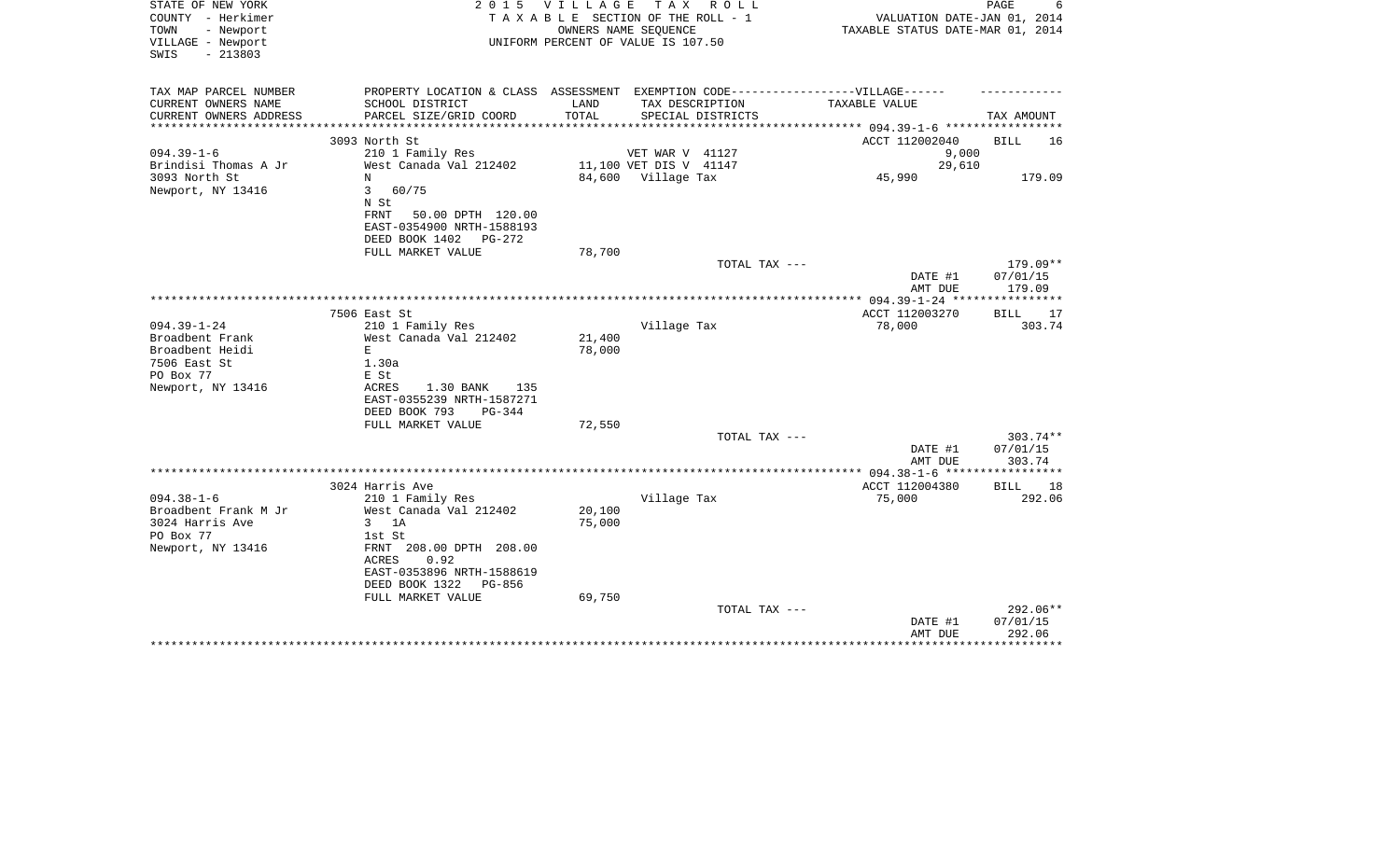| STATE OF NEW YORK<br>COUNTY - Herkimer<br>- Newport<br>TOWN | 2 0 1 5                                                                           | <b>VILLAGE</b> | T A X<br>R O L L<br>TAXABLE SECTION OF THE ROLL - 1<br>OWNERS NAME SEQUENCE | VALUATION DATE-JAN 01, 2014<br>TAXABLE STATUS DATE-MAR 01, 2014 | PAGE               |
|-------------------------------------------------------------|-----------------------------------------------------------------------------------|----------------|-----------------------------------------------------------------------------|-----------------------------------------------------------------|--------------------|
| VILLAGE - Newport<br>$-213803$<br>SWIS                      |                                                                                   |                | UNIFORM PERCENT OF VALUE IS 107.50                                          |                                                                 |                    |
| TAX MAP PARCEL NUMBER                                       | PROPERTY LOCATION & CLASS ASSESSMENT EXEMPTION CODE-----------------VILLAGE------ |                |                                                                             |                                                                 |                    |
| CURRENT OWNERS NAME                                         | SCHOOL DISTRICT                                                                   | LAND           | TAX DESCRIPTION                                                             | TAXABLE VALUE                                                   |                    |
| CURRENT OWNERS ADDRESS                                      | PARCEL SIZE/GRID COORD                                                            | TOTAL          | SPECIAL DISTRICTS                                                           | ********* 094.46-1-22 ***                                       | TAX AMOUNT         |
|                                                             | 7458 West St                                                                      |                |                                                                             | ACCT 112005700                                                  | 19<br><b>BILL</b>  |
| $094.46 - 1 - 22$                                           | 210 1 Family Res                                                                  |                | Village Tax                                                                 | 91,900                                                          | 357.87             |
| Broadbent Paul                                              | West Canada Val 212402                                                            | 18,600         |                                                                             |                                                                 |                    |
| Broadbent Sonia                                             | E                                                                                 | 91,900         |                                                                             |                                                                 |                    |
| 7458 West St                                                | $\mathbf{3}$<br>54/192                                                            |                |                                                                             |                                                                 |                    |
| PO Box 243                                                  | W St                                                                              |                |                                                                             |                                                                 |                    |
| Newport, NY 13416                                           | FRNT<br>74.00 DPTH 420.00                                                         |                |                                                                             |                                                                 |                    |
|                                                             | 0.79<br>ACRES                                                                     |                |                                                                             |                                                                 |                    |
|                                                             | EAST-0353016 NRTH-1586593<br>DEED BOOK 923<br>PG-139                              |                |                                                                             |                                                                 |                    |
|                                                             | FULL MARKET VALUE                                                                 | 85,500         |                                                                             |                                                                 |                    |
|                                                             |                                                                                   |                | TOTAL TAX ---                                                               |                                                                 | 357.87**           |
|                                                             |                                                                                   |                |                                                                             | DATE #1<br>AMT DUE                                              | 07/01/15<br>357.87 |
|                                                             |                                                                                   |                |                                                                             |                                                                 |                    |
|                                                             | 7478 Main St                                                                      |                |                                                                             | ACCT 112001830                                                  | <b>BILL</b><br>20  |
| $094.39 - 1 - 37$                                           | 210 1 Family Res                                                                  |                | Village Tax                                                                 | 71,800                                                          | 279.60             |
| Bugeya Anthony                                              | West Canada Val 212402<br>E                                                       | 12,600         |                                                                             |                                                                 |                    |
| Bugeya Karen<br>7478 Main St                                | $\mathbf{3}$<br>40/160                                                            | 71,800         |                                                                             |                                                                 |                    |
| PO Box 462                                                  | M St                                                                              |                |                                                                             |                                                                 |                    |
| Newport, NY 13416                                           | FRNT<br>60.00 DPTH 177.40                                                         |                |                                                                             |                                                                 |                    |
|                                                             | EAST-0354760 NRTH-1586739                                                         |                |                                                                             |                                                                 |                    |
|                                                             | DEED BOOK 1254<br>$PG-346$                                                        |                |                                                                             |                                                                 |                    |
|                                                             | FULL MARKET VALUE                                                                 | 66,800         |                                                                             |                                                                 |                    |
|                                                             |                                                                                   |                | TOTAL TAX ---                                                               |                                                                 | 279.60**           |
|                                                             |                                                                                   |                |                                                                             | DATE #1                                                         | 07/01/15           |
|                                                             |                                                                                   |                |                                                                             | AMT DUE<br>************** 094.47-1-45 *****************         | 279.60             |
|                                                             | Bridge St                                                                         |                |                                                                             | ACCT 112000960                                                  | <b>BILL</b><br>21  |
| $094.47 - 1 - 45$                                           | 483 Converted Re                                                                  |                | Village Tax                                                                 | 67,900                                                          | 264.41             |
| Burritt Lori Gorham                                         | West Canada Val 212402                                                            | 6,300          |                                                                             |                                                                 |                    |
| PO Box 198                                                  | N                                                                                 | 67,900         |                                                                             |                                                                 |                    |
| Newport, NY 13416                                           | 29/130A<br>7                                                                      |                |                                                                             |                                                                 |                    |
|                                                             | Bridge St                                                                         |                |                                                                             |                                                                 |                    |
|                                                             | FRNT<br>28.00 DPTH<br>95.00                                                       |                |                                                                             |                                                                 |                    |
|                                                             | EAST-0354659 NRTH-1586080                                                         |                |                                                                             |                                                                 |                    |
|                                                             | DEED BOOK 726<br>PG-155                                                           |                |                                                                             |                                                                 |                    |
|                                                             | FULL MARKET VALUE                                                                 | 63,150         | TOTAL TAX ---                                                               |                                                                 | 264.41**           |
|                                                             |                                                                                   |                |                                                                             | DATE #1                                                         | 07/01/15           |
|                                                             |                                                                                   |                |                                                                             | AMT DUE                                                         | 264.41             |
|                                                             |                                                                                   |                |                                                                             |                                                                 |                    |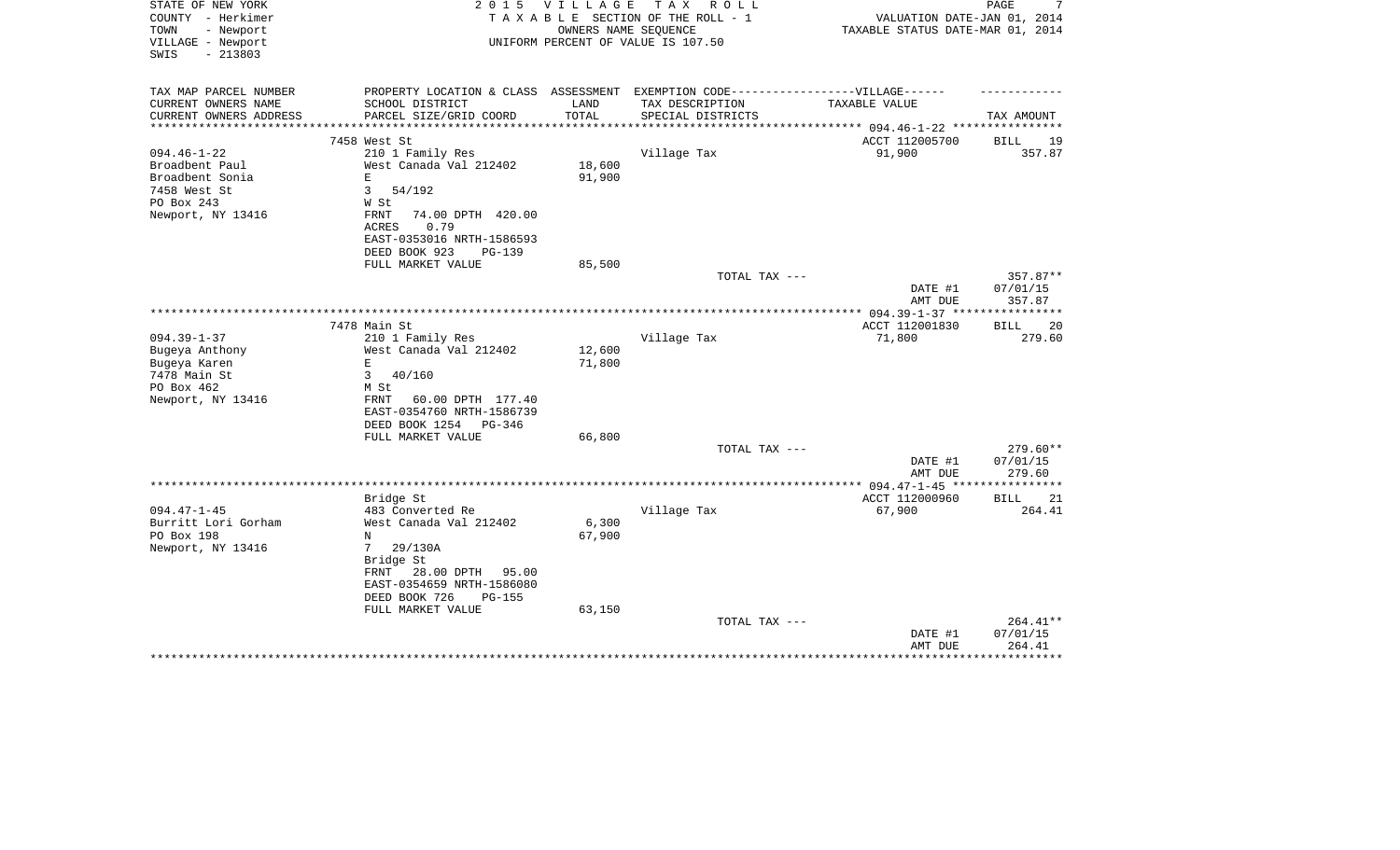| STATE OF NEW YORK<br>COUNTY - Herkimer<br>- Newport<br>TOWN | 2 0 1 5                                                                           | V I L L A G E     | T A X<br>R O L L<br>TAXABLE SECTION OF THE ROLL - 1<br>OWNERS NAME SEQUENCE | VALUATION DATE-JAN 01, 2014<br>TAXABLE STATUS DATE-MAR 01, 2014 | PAGE<br>8           |
|-------------------------------------------------------------|-----------------------------------------------------------------------------------|-------------------|-----------------------------------------------------------------------------|-----------------------------------------------------------------|---------------------|
| VILLAGE - Newport<br>$-213803$<br>SWIS                      |                                                                                   |                   | UNIFORM PERCENT OF VALUE IS 107.50                                          |                                                                 |                     |
| TAX MAP PARCEL NUMBER                                       | PROPERTY LOCATION & CLASS ASSESSMENT EXEMPTION CODE-----------------VILLAGE------ |                   |                                                                             |                                                                 |                     |
| CURRENT OWNERS NAME                                         | SCHOOL DISTRICT                                                                   | LAND              | TAX DESCRIPTION                                                             | TAXABLE VALUE                                                   |                     |
| CURRENT OWNERS ADDRESS                                      | PARCEL SIZE/GRID COORD                                                            | TOTAL             | SPECIAL DISTRICTS                                                           | ********* 094.38-1-15 ****                                      | TAX AMOUNT          |
|                                                             | Main St                                                                           |                   |                                                                             | ACCT 112009000                                                  | 22<br><b>BILL</b>   |
| $094.38 - 1 - 15$                                           | 210 1 Family Res                                                                  |                   | Village Tax                                                                 | 110,000                                                         | 428.36              |
| Butler John                                                 | West Canada Val 212402                                                            | 13,400            |                                                                             |                                                                 |                     |
| Butler Shelby                                               | E                                                                                 | 110,000           |                                                                             |                                                                 |                     |
| Main St                                                     | $\overline{3}$<br>68/200                                                          |                   |                                                                             |                                                                 |                     |
| Newport, NY 13416                                           | M St                                                                              |                   |                                                                             |                                                                 |                     |
|                                                             | FRNT<br>68.50 DPTH 200.00                                                         |                   |                                                                             |                                                                 |                     |
|                                                             | EAST-0354116 NRTH-1587814                                                         |                   |                                                                             |                                                                 |                     |
|                                                             | DEED BOOK 772<br>PG-201                                                           |                   |                                                                             |                                                                 |                     |
|                                                             | FULL MARKET VALUE                                                                 | 102,350           |                                                                             |                                                                 |                     |
|                                                             |                                                                                   |                   | TOTAL TAX ---                                                               |                                                                 | 428.36**            |
|                                                             |                                                                                   |                   |                                                                             | DATE #1                                                         | 07/01/15            |
|                                                             |                                                                                   |                   | *********************                                                       | AMT DUE                                                         | 428.36              |
|                                                             | 7425 West St                                                                      |                   |                                                                             | ************ 094.46-1-28 ***                                    | 23                  |
| $094.46 - 1 - 28$                                           | 210 1 Family Res                                                                  |                   | Village Tax                                                                 | ACCT 112001170<br>85,400                                        | BILL<br>332.56      |
| Butler John E                                               | West Canada Val 212402                                                            | 13,800            |                                                                             |                                                                 |                     |
| Butler Paul J                                               | W                                                                                 | 85,400            |                                                                             |                                                                 |                     |
| 7425 West St                                                | 3<br>100/450                                                                      |                   |                                                                             |                                                                 |                     |
| PO Box 294                                                  | W St                                                                              |                   |                                                                             |                                                                 |                     |
| Newport, NY 13416                                           | <b>FRNT</b><br>81.00 DPTH 188.00                                                  |                   |                                                                             |                                                                 |                     |
|                                                             | EAST-0353405 NRTH-1585824                                                         |                   |                                                                             |                                                                 |                     |
|                                                             | DEED BOOK 945<br>PG-658                                                           |                   |                                                                             |                                                                 |                     |
|                                                             | FULL MARKET VALUE                                                                 | 79,450            |                                                                             |                                                                 |                     |
|                                                             |                                                                                   |                   | TOTAL TAX ---                                                               |                                                                 | 332.56**            |
|                                                             |                                                                                   |                   |                                                                             | DATE #1                                                         | 07/01/15            |
|                                                             |                                                                                   |                   |                                                                             | AMT DUE                                                         | 332.56<br>********* |
|                                                             |                                                                                   |                   |                                                                             |                                                                 |                     |
|                                                             | 3106 North St                                                                     |                   |                                                                             | ACCT 112003600                                                  | 24<br><b>BILL</b>   |
| $094.39 - 1 - 18$                                           | 210 1 Family Res                                                                  |                   | Village Tax                                                                 | 122,000                                                         | 475.09              |
| Butler Marc<br>Butler Susan                                 | West Canada Val 212402<br>S                                                       | 14,200<br>122,000 |                                                                             |                                                                 |                     |
| 3106 North St                                               | 5<br>63/312                                                                       |                   |                                                                             |                                                                 |                     |
| Newport, NY 13416                                           | M St                                                                              |                   |                                                                             |                                                                 |                     |
|                                                             | FRNT<br>61.00 DPTH 220.00                                                         |                   |                                                                             |                                                                 |                     |
|                                                             | <b>BANK</b><br>135                                                                |                   |                                                                             |                                                                 |                     |
|                                                             | EAST-0355153 NRTH-1588012                                                         |                   |                                                                             |                                                                 |                     |
|                                                             | DEED BOOK 686<br><b>PG-708</b>                                                    |                   |                                                                             |                                                                 |                     |
|                                                             | FULL MARKET VALUE                                                                 | 113,500           |                                                                             |                                                                 |                     |
|                                                             |                                                                                   |                   | TOTAL TAX ---                                                               |                                                                 | $475.09**$          |
|                                                             |                                                                                   |                   |                                                                             | DATE #1                                                         | 07/01/15            |
|                                                             |                                                                                   |                   |                                                                             | AMT DUE                                                         | 475.09              |
|                                                             |                                                                                   |                   |                                                                             |                                                                 |                     |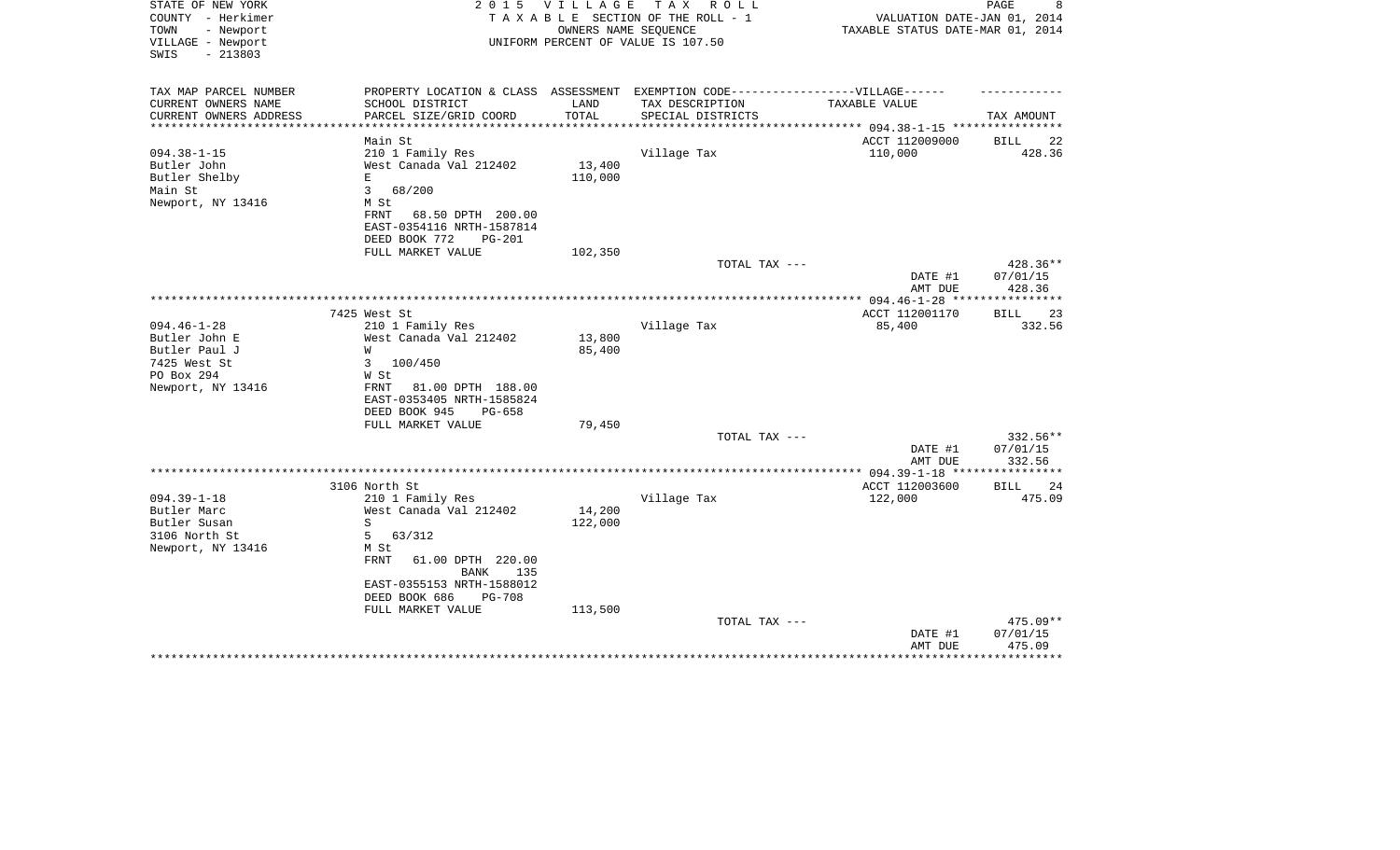| STATE OF NEW YORK<br>COUNTY - Herkimer<br>- Newport<br>TOWN<br>VILLAGE - Newport<br>$-213803$<br>SWIS        | 2 0 1 5                                                                                                                                                                                    | V I L L A G E              | TAX ROLL<br>TAXABLE SECTION OF THE ROLL - 1<br>OWNERS NAME SEQUENCE<br>UNIFORM PERCENT OF VALUE IS 107.50 | VALUATION DATE-JAN 01, 2014<br>TAXABLE STATUS DATE-MAR 01, 2014 | 9<br>PAGE                        |
|--------------------------------------------------------------------------------------------------------------|--------------------------------------------------------------------------------------------------------------------------------------------------------------------------------------------|----------------------------|-----------------------------------------------------------------------------------------------------------|-----------------------------------------------------------------|----------------------------------|
| TAX MAP PARCEL NUMBER<br>CURRENT OWNERS NAME                                                                 | PROPERTY LOCATION & CLASS ASSESSMENT EXEMPTION CODE----------------VILLAGE------<br>SCHOOL DISTRICT                                                                                        | LAND                       | TAX DESCRIPTION                                                                                           | TAXABLE VALUE                                                   |                                  |
| CURRENT OWNERS ADDRESS<br>* * * * * * * * * * * * * * *                                                      | PARCEL SIZE/GRID COORD                                                                                                                                                                     | TOTAL<br>************      | SPECIAL DISTRICTS                                                                                         | ******************** 094.39-1-35 *************                  | TAX AMOUNT                       |
|                                                                                                              | 7470 Main St                                                                                                                                                                               |                            |                                                                                                           | ACCT 112002070                                                  | <b>BILL</b><br>25                |
| $094.39 - 1 - 35$<br>Capron Daniel P<br>7470 Main St<br>Newport, NY 13416                                    | 210 1 Family Res<br>West Canada Val 212402<br>E<br>3 97 X 240<br>Main St<br>FRNT<br>98.30 DPTH 224.40<br>EAST-0354861 NRTH-1586604                                                         | 15,400<br>128,000          | Village Tax                                                                                               | 128,000                                                         | 498.45                           |
|                                                                                                              | DEED BOOK 1502<br>PG-349                                                                                                                                                                   |                            |                                                                                                           |                                                                 |                                  |
|                                                                                                              | FULL MARKET VALUE                                                                                                                                                                          | 119,050                    | TOTAL TAX ---                                                                                             | DATE #1<br>AMT DUE                                              | 498.45**<br>07/01/15<br>498.45   |
|                                                                                                              |                                                                                                                                                                                            |                            |                                                                                                           |                                                                 | ***********                      |
|                                                                                                              | 7417 Main St                                                                                                                                                                               |                            |                                                                                                           | ACCT 112004530                                                  | 26<br>BILL                       |
| $094.47 - 1 - 21$<br>Card Stuart W<br>Card Brenda R<br>7417 S Main St<br>PO Box 61<br>Newport, NY 13416      | 210 1 Family Res<br>West Canada Val 212402<br>W<br>3<br>70X145<br>M St<br>FRNT 106.00 DPTH 145.00<br>$0.42$ BANK<br>ACRES<br>135<br>EAST-0355042 NRTH-1585464<br>DEED BOOK 852<br>$PG-118$ | 20,000<br>102,700          | Village Tax                                                                                               | 102,700                                                         | 399.93                           |
|                                                                                                              | FULL MARKET VALUE                                                                                                                                                                          | 95,550                     |                                                                                                           |                                                                 |                                  |
|                                                                                                              |                                                                                                                                                                                            |                            | TOTAL TAX ---                                                                                             | DATE #1<br>AMT DUE                                              | $399.93**$<br>07/01/15<br>399.93 |
|                                                                                                              |                                                                                                                                                                                            |                            |                                                                                                           |                                                                 |                                  |
|                                                                                                              | 7529 East St                                                                                                                                                                               |                            |                                                                                                           | ACCT 112000690                                                  | BILL<br>27                       |
| $094.39 - 1 - 49$<br>Cardinal Cale F<br>Cardinal Sharon L<br>7529 East St<br>PO Box 219<br>Newport, NY 13416 | 210 1 Family Res<br>West Canada Val 212402<br>W<br>3<br>73/230<br>E St<br>FRNT<br>85.00 DPTH 261.00<br>EAST-0354657 NRTH-1587550<br>DEED BOOK 1346<br>PG-964<br>FULL MARKET VALUE          | 14,500<br>84,000<br>78,150 | Village Tax                                                                                               | 84,000                                                          | 327.11                           |
|                                                                                                              |                                                                                                                                                                                            |                            | TOTAL TAX ---                                                                                             | DATE #1                                                         | 327.11**<br>07/01/15             |
|                                                                                                              |                                                                                                                                                                                            |                            |                                                                                                           | AMT DUE                                                         | 327.11<br>********               |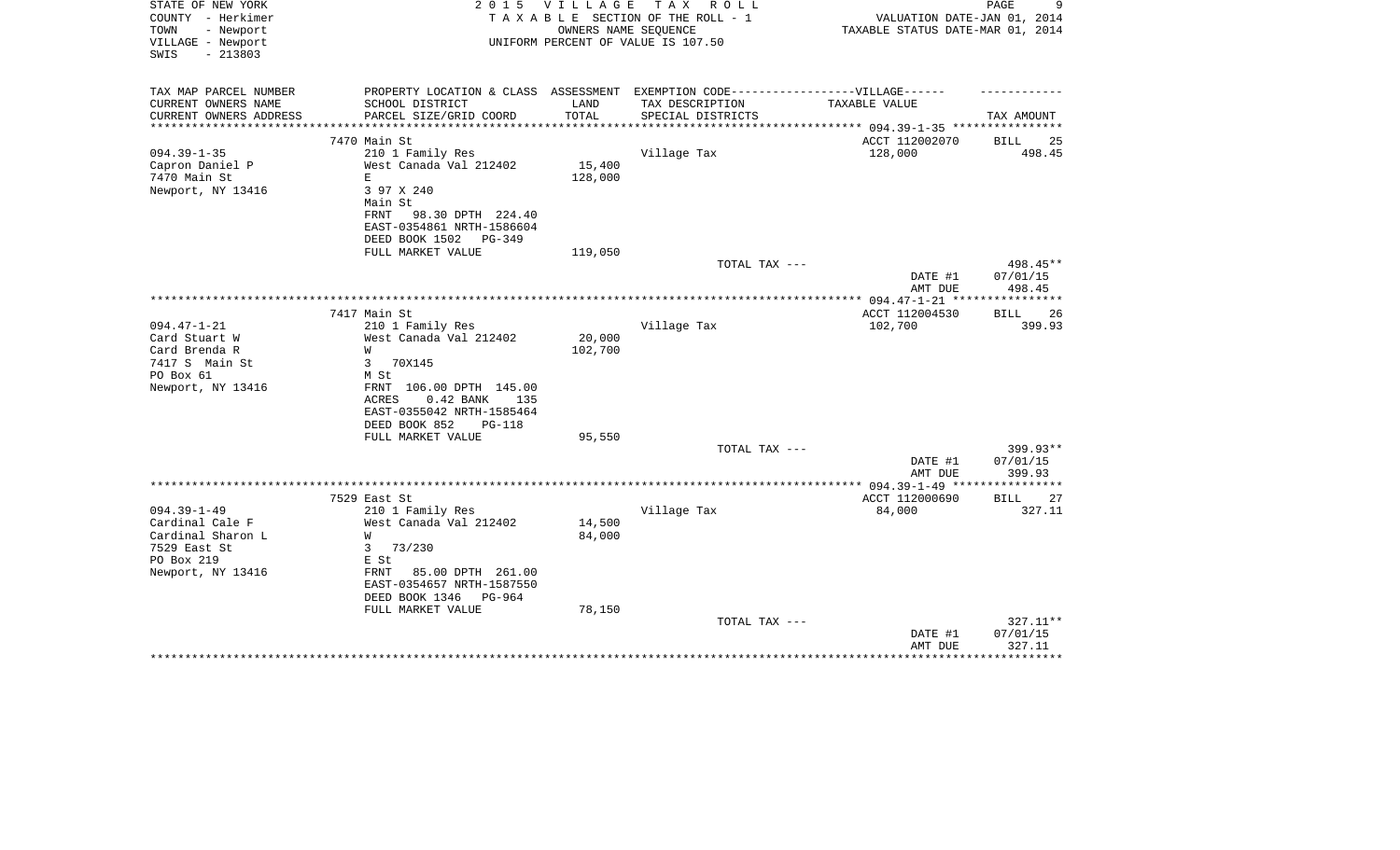| STATE OF NEW YORK<br>COUNTY - Herkimer<br>- Newport<br>TOWN<br>VILLAGE - Newport<br>SWIS<br>$-213803$ |                                                                                                                                                                              | 2015 VILLAGE               | T A X<br>R O L L<br>TAXABLE SECTION OF THE ROLL - 1<br>OWNERS NAME SEQUENCE<br>UNIFORM PERCENT OF VALUE IS 107.50 | VALUATION DATE-JAN 01, 2014<br>TAXABLE STATUS DATE-MAR 01, 2014 | PAGE<br>10                       |
|-------------------------------------------------------------------------------------------------------|------------------------------------------------------------------------------------------------------------------------------------------------------------------------------|----------------------------|-------------------------------------------------------------------------------------------------------------------|-----------------------------------------------------------------|----------------------------------|
| TAX MAP PARCEL NUMBER<br>CURRENT OWNERS NAME<br>CURRENT OWNERS ADDRESS<br>************************    | PROPERTY LOCATION & CLASS ASSESSMENT EXEMPTION CODE----------------VILLAGE------<br>SCHOOL DISTRICT<br>PARCEL SIZE/GRID COORD                                                | LAND<br>TOTAL              | TAX DESCRIPTION<br>SPECIAL DISTRICTS                                                                              | TAXABLE VALUE                                                   | TAX AMOUNT                       |
|                                                                                                       | 7335 West St                                                                                                                                                                 |                            |                                                                                                                   |                                                                 | BILL<br>28                       |
| $094.54 - 1 - 10.2$<br>Cardinal Stacey L<br>7335 West St<br>Poland, NY 13431                          | 210 1 Family Res<br>West Canada Val 212402<br>FRNT 294.00 DPTH<br>ACRES<br>2.10<br>EAST-0354310 NRTH-1584503<br>DEED BOOK 1474<br>PG-848                                     | 22,200<br>148,100          | Village Tax                                                                                                       | 148,100                                                         | 576.72                           |
|                                                                                                       | FULL MARKET VALUE                                                                                                                                                            | 137,750                    |                                                                                                                   |                                                                 |                                  |
|                                                                                                       |                                                                                                                                                                              |                            | TOTAL TAX ---                                                                                                     | DATE #1<br>AMT DUE                                              | 576.72**<br>07/01/15<br>576.72   |
|                                                                                                       |                                                                                                                                                                              |                            |                                                                                                                   |                                                                 |                                  |
|                                                                                                       | West St                                                                                                                                                                      |                            |                                                                                                                   |                                                                 | 29<br>BILL                       |
| $094.46 - 1 - 8$<br>Ceckanowicz Cheryl<br>805 State Rte 8<br>Cold Brook, NY 13324                     | 311 Res vac land<br>West Canada Val 212402<br>78.00 DPTH<br>FRNT<br>90.00<br>EAST-0354069 NRTH-1585490<br>DEED BOOK 899<br>$PG-243$                                          | 10,000<br>10,000           | Village Tax                                                                                                       | 10,000                                                          | 38.94                            |
|                                                                                                       | FULL MARKET VALUE                                                                                                                                                            | 9,300                      |                                                                                                                   |                                                                 |                                  |
|                                                                                                       |                                                                                                                                                                              |                            | TOTAL TAX ---                                                                                                     | DATE #1<br>AMT DUE                                              | 38.94**<br>07/01/15<br>38.94     |
|                                                                                                       |                                                                                                                                                                              |                            |                                                                                                                   |                                                                 |                                  |
| $094.46 - 1 - 10$<br>Ceckanowicz Cheryl<br>805 State Rte 8<br>Cold Brook, NY 13324                    | 7400 West St<br>220 2 Family Res<br>West Canada Val 212402<br>Ε<br>3<br>50/96<br>W St                                                                                        | 13,000<br>55,000           | Village Tax                                                                                                       | ACCT 112005640<br>55,000                                        | BILL<br>30<br>214.18             |
|                                                                                                       | FRNT<br>95.90 DPTH<br>89.90<br>0.22<br>ACRES<br>EAST-0354011 NRTH-1585559<br>DEED BOOK 790<br>$PG-12$<br>FULL MARKET VALUE                                                   | 51,150                     | TOTAL TAX ---                                                                                                     |                                                                 | $214.18**$                       |
|                                                                                                       |                                                                                                                                                                              |                            |                                                                                                                   | DATE #1                                                         | 07/01/15                         |
|                                                                                                       |                                                                                                                                                                              |                            |                                                                                                                   | AMT DUE                                                         | 214.18<br>******                 |
|                                                                                                       | 7430 Main St                                                                                                                                                                 |                            |                                                                                                                   | ACCT 112010680                                                  | 31<br>BILL                       |
| $094.47 - 2 - 27$<br>Chmielewski Cynthia L<br>7430 Main St<br>PO Box 334<br>Newport, NY 13416         | 210 1 Family Res<br>West Canada Val 212402<br>Ε<br>3<br>63/88<br>M St<br>FRNT<br>78.00 DPTH 77.60<br>EAST-0355101 NRTH-1585787<br>DEED BOOK 1431 PG-674<br>FULL MARKET VALUE | 11,000<br>93,300<br>86,800 | Village Tax                                                                                                       | 93,300                                                          | 363.32                           |
|                                                                                                       |                                                                                                                                                                              |                            | TOTAL TAX ---                                                                                                     | DATE #1<br>AMT DUE                                              | $363.32**$<br>07/01/15<br>363.32 |
|                                                                                                       |                                                                                                                                                                              |                            |                                                                                                                   | ********************************                                |                                  |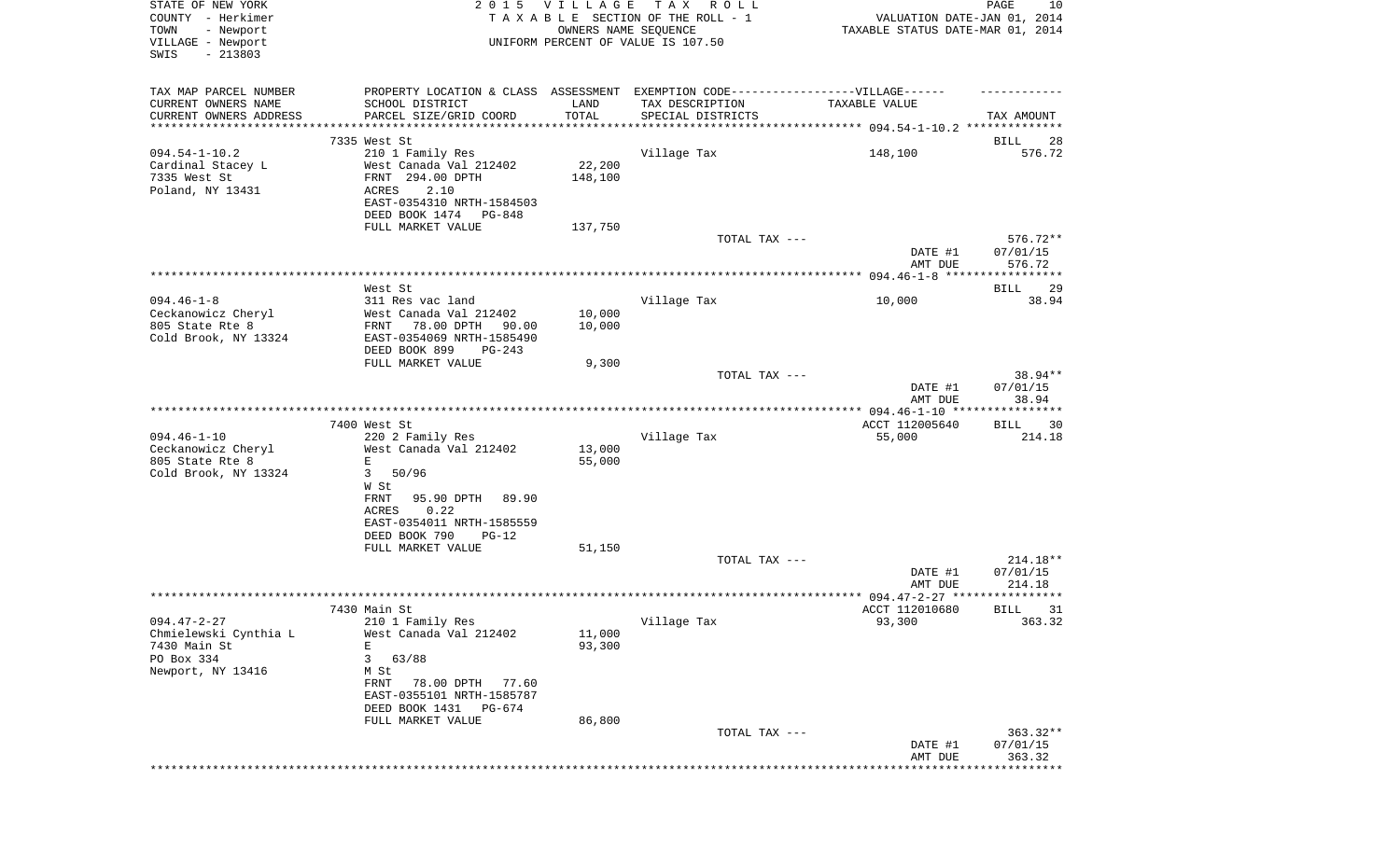| STATE OF NEW YORK<br>COUNTY - Herkimer<br>- Newport<br>TOWN<br>VILLAGE - Newport<br>$-213803$<br>SWIS | 2 0 1 5                                             | VILLAGE<br>OWNERS NAME SEQUENCE | T A X<br>R O L L<br>TAXABLE SECTION OF THE ROLL - 1<br>UNIFORM PERCENT OF VALUE IS 107.50           | VALUATION DATE-JAN 01, 2014<br>TAXABLE STATUS DATE-MAR 01, 2014 | PAGE<br>11                  |
|-------------------------------------------------------------------------------------------------------|-----------------------------------------------------|---------------------------------|-----------------------------------------------------------------------------------------------------|-----------------------------------------------------------------|-----------------------------|
| TAX MAP PARCEL NUMBER<br>CURRENT OWNERS NAME                                                          | SCHOOL DISTRICT                                     | LAND                            | PROPERTY LOCATION & CLASS ASSESSMENT EXEMPTION CODE----------------VILLAGE------<br>TAX DESCRIPTION | TAXABLE VALUE                                                   |                             |
| CURRENT OWNERS ADDRESS<br>********************                                                        | PARCEL SIZE/GRID COORD<br>************************* | TOTAL<br>**************         | SPECIAL DISTRICTS                                                                                   |                                                                 | TAX AMOUNT                  |
|                                                                                                       | 7323 West St                                        |                                 |                                                                                                     |                                                                 | <b>BILL</b><br>32           |
| $094.54 - 1 - 7.2$                                                                                    | 270 Mfg housing                                     |                                 | Village Tax                                                                                         | 37,000                                                          | 144.08                      |
| Clark Robert                                                                                          | West Canada Val 212402                              | 21,200                          |                                                                                                     |                                                                 |                             |
| Clark Monica                                                                                          | <b>ACRES</b><br>1.70                                | 37,000                          |                                                                                                     |                                                                 |                             |
| 7323 West St                                                                                          | EAST-0354055 NRTH-1584119                           |                                 |                                                                                                     |                                                                 |                             |
| Poland, NY 13431                                                                                      | DEED BOOK 785<br>$PG-650$<br>FULL MARKET VALUE      | 34,400                          |                                                                                                     |                                                                 |                             |
|                                                                                                       |                                                     |                                 | TOTAL TAX ---                                                                                       |                                                                 | 144.08**                    |
|                                                                                                       |                                                     |                                 |                                                                                                     | DATE #1<br>AMT DUE                                              | 07/01/15<br>144.08          |
|                                                                                                       |                                                     |                                 |                                                                                                     |                                                                 |                             |
|                                                                                                       | 3127 North St                                       |                                 |                                                                                                     | ACCT 112004980                                                  | <b>BILL</b><br>33           |
| $094.39 - 1 - 12$                                                                                     | 210 1 Family Res                                    |                                 | Village Tax                                                                                         | 68,500                                                          | 266.75                      |
| Clarke Louis F                                                                                        | West Canada Val 212402                              | 16,300                          |                                                                                                     |                                                                 |                             |
| Clarke Nancy G                                                                                        | N                                                   | 68,500                          |                                                                                                     |                                                                 |                             |
| 3127 North St                                                                                         | 3<br>3A<br>Co Rd 111                                |                                 |                                                                                                     |                                                                 |                             |
| Newport, NY 13416                                                                                     | FRNT 185.00 DPTH 150.00                             |                                 |                                                                                                     |                                                                 |                             |
|                                                                                                       | 0.59<br><b>ACRES</b>                                |                                 |                                                                                                     |                                                                 |                             |
|                                                                                                       | EAST-0355463 NRTH-1588478                           |                                 |                                                                                                     |                                                                 |                             |
|                                                                                                       | DEED BOOK 00630 PG-00792                            |                                 |                                                                                                     |                                                                 |                             |
|                                                                                                       | FULL MARKET VALUE                                   | 63,700                          |                                                                                                     |                                                                 |                             |
|                                                                                                       |                                                     |                                 | TOTAL TAX ---                                                                                       |                                                                 | $266.75**$                  |
|                                                                                                       |                                                     |                                 |                                                                                                     | DATE #1                                                         | 07/01/15                    |
|                                                                                                       |                                                     |                                 |                                                                                                     | AMT DUE                                                         | 266.75                      |
|                                                                                                       |                                                     |                                 |                                                                                                     | ************** 094.38-1-23 *****************                    |                             |
| $094.38 - 1 - 23$                                                                                     | 3083 Norway St                                      |                                 |                                                                                                     | ACCT 112001890                                                  | <b>BILL</b><br>34<br>373.84 |
| Clarke Matthew L                                                                                      | 210 1 Family Res<br>West Canada Val 212402          | 13,300                          | Village Tax                                                                                         | 96,000                                                          |                             |
| Crossett Kolleen M                                                                                    | N                                                   | 96,000                          |                                                                                                     |                                                                 |                             |
| 3083 Norway St                                                                                        | 92/120<br>3                                         |                                 |                                                                                                     |                                                                 |                             |
| PO Box 290                                                                                            | No St                                               |                                 |                                                                                                     |                                                                 |                             |
| Newport, NY 13416                                                                                     | <b>FRNT</b><br>60.00 DPTH 218.00                    |                                 |                                                                                                     |                                                                 |                             |
|                                                                                                       | 485<br><b>BANK</b>                                  |                                 |                                                                                                     |                                                                 |                             |
|                                                                                                       | EAST-0354661 NRTH-1587264                           |                                 |                                                                                                     |                                                                 |                             |
|                                                                                                       | DEED BOOK 845<br><b>PG-191</b>                      |                                 |                                                                                                     |                                                                 |                             |
|                                                                                                       | FULL MARKET VALUE                                   | 89,300                          |                                                                                                     |                                                                 |                             |
|                                                                                                       |                                                     |                                 | TOTAL TAX ---                                                                                       |                                                                 | 373.84**                    |
|                                                                                                       |                                                     |                                 |                                                                                                     | DATE #1<br>AMT DUE                                              | 07/01/15<br>373.84          |
|                                                                                                       |                                                     |                                 |                                                                                                     |                                                                 | ********                    |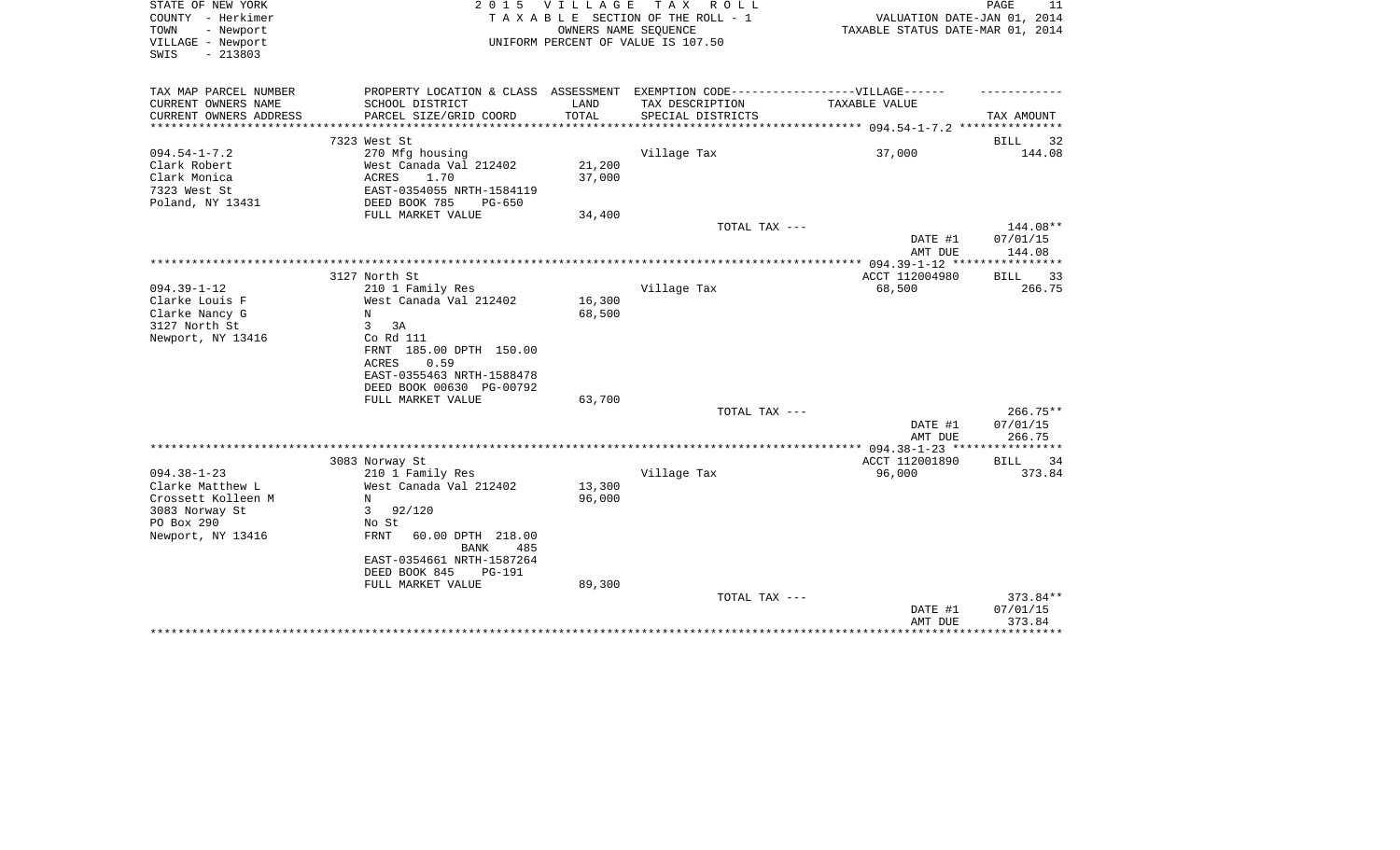| STATE OF NEW YORK<br>COUNTY - Herkimer<br>TOWN<br>- Newport<br>VILLAGE - Newport<br>$-213803$<br>SWIS | 2 0 1 5                                                                                                                                                                                                          | <b>VILLAGE</b><br>OWNERS NAME SEQUENCE | T A X<br>R O L L<br>TAXABLE SECTION OF THE ROLL - 1<br>UNIFORM PERCENT OF VALUE IS 107.50                                 | VALUATION DATE-JAN 01, 2014<br>TAXABLE STATUS DATE-MAR 01, 2014 | PAGE<br>12                     |
|-------------------------------------------------------------------------------------------------------|------------------------------------------------------------------------------------------------------------------------------------------------------------------------------------------------------------------|----------------------------------------|---------------------------------------------------------------------------------------------------------------------------|-----------------------------------------------------------------|--------------------------------|
| TAX MAP PARCEL NUMBER<br>CURRENT OWNERS NAME<br>CURRENT OWNERS ADDRESS                                | SCHOOL DISTRICT<br>PARCEL SIZE/GRID COORD                                                                                                                                                                        | LAND<br>TOTAL                          | PROPERTY LOCATION & CLASS ASSESSMENT EXEMPTION CODE-----------------VILLAGE------<br>TAX DESCRIPTION<br>SPECIAL DISTRICTS | TAXABLE VALUE                                                   | TAX AMOUNT                     |
| **********************                                                                                |                                                                                                                                                                                                                  |                                        |                                                                                                                           |                                                                 |                                |
| $094.39 - 1 - 45$                                                                                     | North St<br>411 Apartment                                                                                                                                                                                        |                                        | Village Tax                                                                                                               | ACCT 112010230<br>99,200                                        | 35<br>BILL<br>386.30           |
| Clarke Matthew L<br>Clarke Louis<br>3092 Norway St<br>Newport, NY 13416                               | West Canada Val 212402<br>N<br>5<br>120/50<br>No St<br>FRNT<br>95.00 DPTH 123.00<br>0.30 BANK<br>822<br><b>ACRES</b><br>EAST-0354839 NRTH-1587307                                                                | 13,300<br>99,200                       | XC291 Water relevy                                                                                                        | 313.69 MT M                                                     | 313.69                         |
|                                                                                                       | DEED BOOK 830<br>PG-232                                                                                                                                                                                          |                                        |                                                                                                                           |                                                                 |                                |
|                                                                                                       | FULL MARKET VALUE                                                                                                                                                                                                | 92,300                                 | TOTAL TAX ---                                                                                                             | DATE #1<br>AMT DUE                                              | 699.99**<br>07/01/15<br>699.99 |
|                                                                                                       |                                                                                                                                                                                                                  |                                        |                                                                                                                           |                                                                 |                                |
|                                                                                                       | Main St                                                                                                                                                                                                          |                                        |                                                                                                                           | ACCT 112004590                                                  | 36<br><b>BILL</b>              |
| $094.38 - 1 - 25$<br>Clarke Scott<br>Clarke Stephanie K<br>127 Gould Rd<br>Newport, NY 13416          | 220 2 Family Res<br>West Canada Val 212402<br>$\mathbf E$<br>$\mathbf{3}$<br>M St<br>FRNT<br>140.00 DPTH<br>65.00<br>135<br>BANK<br>EAST-0354524 NRTH-1587082<br>DEED BOOK 845<br>PG-227                         | 12,000<br>90,400                       | Village Tax                                                                                                               | 90,400                                                          | 352.03                         |
|                                                                                                       | FULL MARKET VALUE                                                                                                                                                                                                | 84,100                                 | TOTAL TAX ---                                                                                                             |                                                                 | 352.03**                       |
|                                                                                                       |                                                                                                                                                                                                                  |                                        |                                                                                                                           | DATE #1<br>AMT DUE                                              | 07/01/15<br>352.03             |
|                                                                                                       |                                                                                                                                                                                                                  |                                        |                                                                                                                           | ***** 094.47-3-24 ****                                          | * * * * * * * *                |
| $094.47 - 3 - 24$<br>Coffin Chad M<br>Coffin Kelly<br>7412 Main St<br>Newport, NY 13416               | 7412 Main St<br>210 1 Family Res<br>West Canada Val 212402<br>$\mathbf E$<br>3<br>83/400<br>M St<br>83.00 DPTH 397.00<br>FRNT<br><b>ACRES</b><br>0.83<br>EAST-0355411 NRTH-1585464<br>DEED BOOK 1299<br>$PG-484$ | 19,100<br>105,000                      | Village Tax                                                                                                               | ACCT 112011260<br>105,000                                       | 37<br><b>BILL</b><br>408.89    |
|                                                                                                       | FULL MARKET VALUE                                                                                                                                                                                                | 97,650                                 | TOTAL TAX ---                                                                                                             |                                                                 | 408.89**                       |
|                                                                                                       |                                                                                                                                                                                                                  |                                        |                                                                                                                           | DATE #1<br>AMT DUE                                              | 07/01/15<br>408.89<br>******** |
|                                                                                                       |                                                                                                                                                                                                                  |                                        |                                                                                                                           |                                                                 |                                |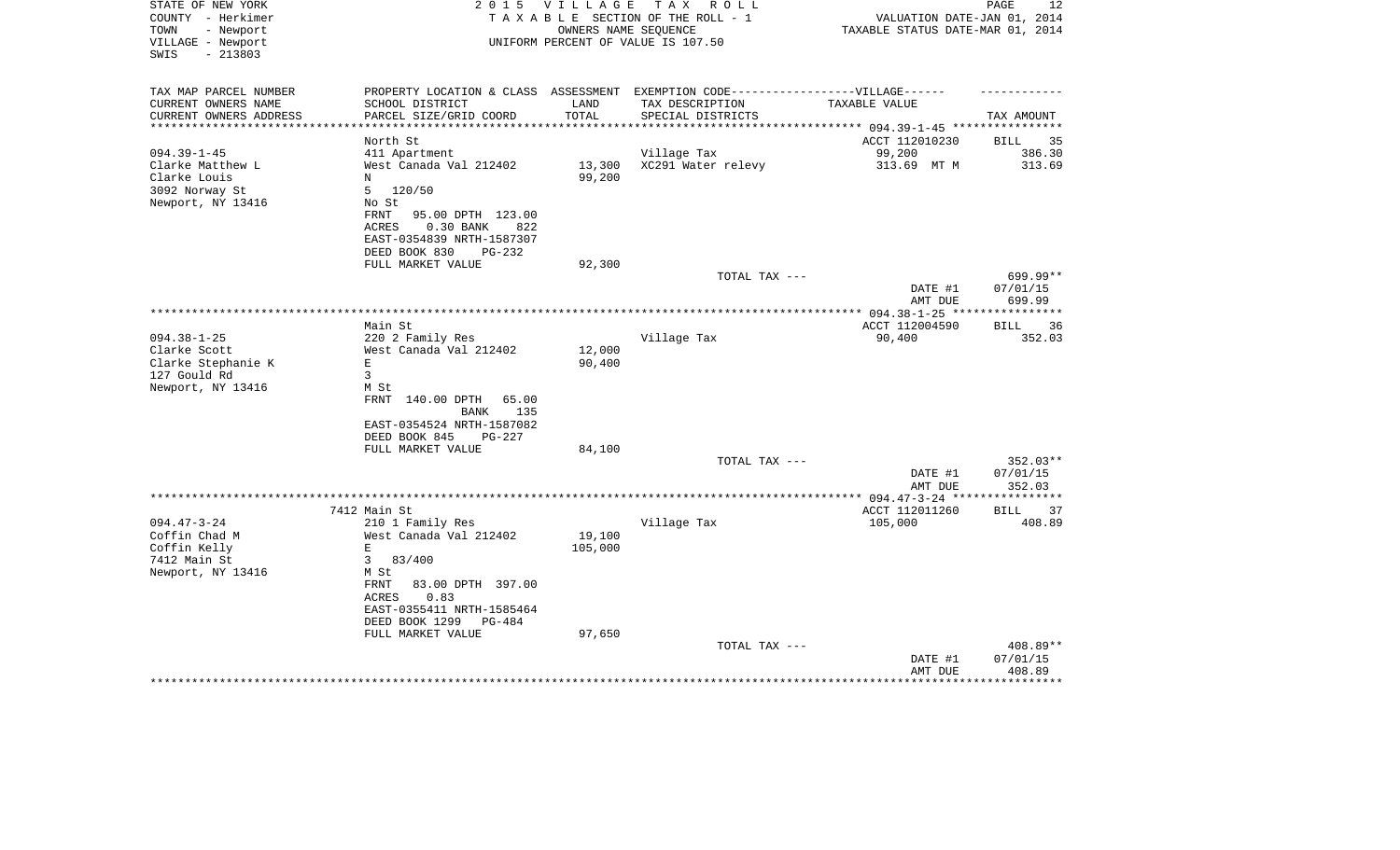| STATE OF NEW YORK<br>COUNTY - Herkimer<br>TOWN<br>- Newport<br>VILLAGE - Newport<br>$-213803$<br>SWIS         | 2 0 1 5                                                                                                                                                                                      | V I L L A G E    | T A X<br>R O L L<br>TAXABLE SECTION OF THE ROLL - 1<br>OWNERS NAME SEQUENCE<br>UNIFORM PERCENT OF VALUE IS 107.50 | VALUATION DATE-JAN 01, 2014<br>TAXABLE STATUS DATE-MAR 01, 2014 | PAGE<br>13                                       |
|---------------------------------------------------------------------------------------------------------------|----------------------------------------------------------------------------------------------------------------------------------------------------------------------------------------------|------------------|-------------------------------------------------------------------------------------------------------------------|-----------------------------------------------------------------|--------------------------------------------------|
| TAX MAP PARCEL NUMBER<br>CURRENT OWNERS NAME<br>CURRENT OWNERS ADDRESS                                        | PROPERTY LOCATION & CLASS ASSESSMENT EXEMPTION CODE-----------------VILLAGE------<br>SCHOOL DISTRICT<br>PARCEL SIZE/GRID COORD                                                               | LAND<br>TOTAL    | TAX DESCRIPTION<br>SPECIAL DISTRICTS                                                                              | TAXABLE VALUE                                                   | TAX AMOUNT                                       |
| *******************                                                                                           | * * * * * * * * *<br>7474 Main St                                                                                                                                                            |                  | **************************                                                                                        | ********** 094.39-1-36 *****************<br>ACCT 112001555      | BILL<br>38                                       |
| $094.39 - 1 - 36$                                                                                             | 210 1 Family Res                                                                                                                                                                             |                  | VET WAR V 41127                                                                                                   | 9,000                                                           |                                                  |
| Coffin Ira<br>Coffin Millicent<br>7474 Main St<br>PO Box 244<br>Newport, NY 13416                             | West Canada Val 212402<br>$\mathbf E$<br>3 68X240<br>Main St<br>FRNT<br>70.00 DPTH 234.20<br>0.51<br>ACRES<br>EAST-0354824 NRTH-1586694                                                      | 15,400<br>93,200 | Village Tax                                                                                                       | 84,200                                                          | 327.89                                           |
|                                                                                                               | DEED BOOK 00590 PG-00730                                                                                                                                                                     |                  |                                                                                                                   |                                                                 |                                                  |
|                                                                                                               | FULL MARKET VALUE                                                                                                                                                                            | 86,700           | TOTAL TAX ---                                                                                                     | DATE #1<br>AMT DUE                                              | 327.89**<br>07/01/15<br>327.89                   |
|                                                                                                               | 7433 Main St                                                                                                                                                                                 |                  |                                                                                                                   | ACCT 112002190                                                  | 39<br>BILL                                       |
| $094.47 - 1 - 15$<br>Coleman Martin G<br>Coleman Kimberly A<br>7433 Main St<br>PO Box 48<br>Newport, NY 13416 | 210 1 Family Res<br>West Canada Val 212402<br>W<br>3<br>43/168<br>M St<br>FRNT<br>40.00 DPTH 178.00<br>0.18<br>ACRES<br>EAST-0354884 NRTH-1585798<br>DEED BOOK 829<br><b>PG-310</b>          | 11,700<br>70,000 | Village Tax                                                                                                       | 70,000                                                          | 272.59                                           |
|                                                                                                               | FULL MARKET VALUE                                                                                                                                                                            | 65,100           | TOTAL TAX ---                                                                                                     |                                                                 | 272.59**                                         |
|                                                                                                               |                                                                                                                                                                                              |                  |                                                                                                                   | DATE #1<br>AMT DUE                                              | 07/01/15<br>272.59                               |
|                                                                                                               |                                                                                                                                                                                              |                  |                                                                                                                   | ***** 094.38-1-17 ****                                          |                                                  |
| $094.38 - 1 - 17$<br>Colony Melven T<br>7350 N Main St<br>PO Box 180<br>Newport, NY 13416                     | 7350 Main St<br>220 2 Family Res<br>West Canada Val 212402<br>E<br>5<br>84/293<br>M St<br>FRNT<br>86.00 DPTH 290.00<br>0.58<br>ACRES<br>EAST-0354227 NRTH-1587715<br>DEED BOOK 753<br>PG-173 | 16,200<br>82,000 | Village Tax                                                                                                       | ACCT 112011290<br>82,000                                        | 40<br>BILL<br>319.32                             |
|                                                                                                               | FULL MARKET VALUE                                                                                                                                                                            | 76,300           | TOTAL TAX ---                                                                                                     | DATE #1<br>AMT DUE                                              | $319.32**$<br>07/01/15<br>319.32<br>************ |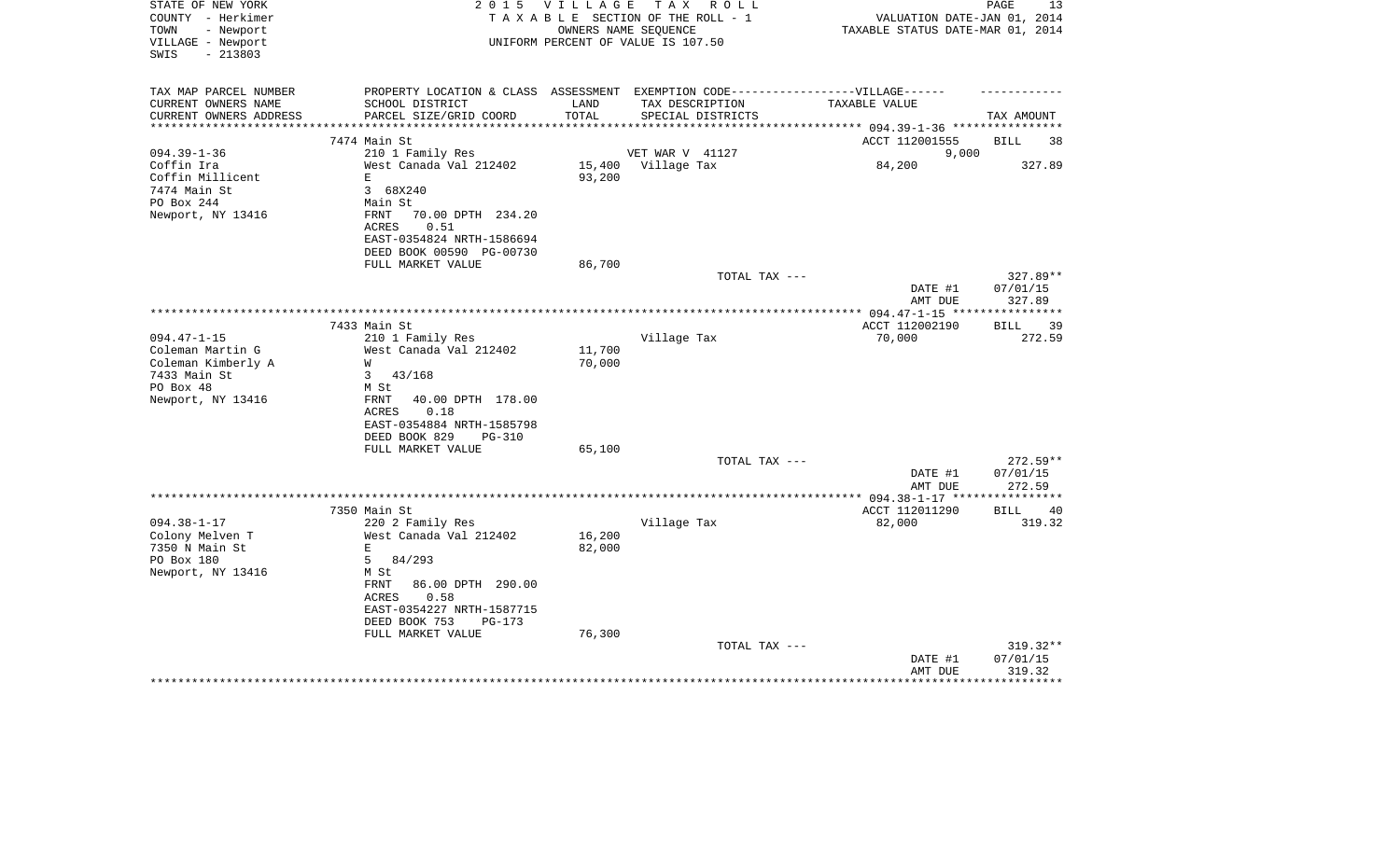| STATE OF NEW YORK<br>COUNTY - Herkimer<br>TOWN<br>- Newport<br>VILLAGE - Newport<br>$-213803$<br>SWIS | 2 0 1 5                                                                                                                                            | <b>VILLAGE</b>    | T A X<br>R O L L<br>T A X A B L E SECTION OF THE ROLL - 1<br>OWNERS NAME SEQUENCE<br>UNIFORM PERCENT OF VALUE IS 107.50   | VALUATION DATE-JAN 01, 2014<br>TAXABLE STATUS DATE-MAR 01, 2014 | PAGE<br>14                       |
|-------------------------------------------------------------------------------------------------------|----------------------------------------------------------------------------------------------------------------------------------------------------|-------------------|---------------------------------------------------------------------------------------------------------------------------|-----------------------------------------------------------------|----------------------------------|
| TAX MAP PARCEL NUMBER<br>CURRENT OWNERS NAME<br>CURRENT OWNERS ADDRESS                                | SCHOOL DISTRICT<br>PARCEL SIZE/GRID COORD<br>***********                                                                                           | LAND<br>TOTAL     | PROPERTY LOCATION & CLASS ASSESSMENT EXEMPTION CODE-----------------VILLAGE------<br>TAX DESCRIPTION<br>SPECIAL DISTRICTS | TAXABLE VALUE                                                   | TAX AMOUNT                       |
| *************                                                                                         | East St                                                                                                                                            |                   |                                                                                                                           | ************ 094.47-2-8.1 ************                          | <b>BILL</b><br>41                |
| $094.47 - 2 - 8.1$<br>Corrigan Eugene J Jr<br>2521 County Hwy 22<br>Richfield Springs, NY 13439       | 312 Vac w/imprv<br>West Canada Val 212402<br>FRNT 162.10 DPTH<br>ACRES<br>5.20<br>EAST-0355745 NRTH-1586473<br>DEED BOOK 1436<br><b>PG-912</b>     | 17,300<br>21,400  | Village Tax                                                                                                               | 21,400                                                          | 83.33                            |
|                                                                                                       | FULL MARKET VALUE                                                                                                                                  | 19,900            |                                                                                                                           |                                                                 |                                  |
|                                                                                                       |                                                                                                                                                    |                   | TOTAL TAX ---                                                                                                             | DATE #1<br>AMT DUE                                              | 83.33**<br>07/01/15<br>83.33     |
|                                                                                                       |                                                                                                                                                    |                   |                                                                                                                           |                                                                 |                                  |
| $094.47 - 3 - 20$                                                                                     | 7394 Main St                                                                                                                                       |                   |                                                                                                                           | ACCT 112005520                                                  | <b>BILL</b><br>42<br>293.62      |
| Crossett Loren E<br>7394 Main St<br>PO Box 435<br>Newport, NY 13416                                   | 210 1 Family Res<br>West Canada Val 212402<br>E.<br>3<br>60/225<br>M St<br>FRNT<br>60.00 DPTH 280.00<br>EAST-0355471 NRTH-1585155                  | 13,300<br>75,400  | Village Tax                                                                                                               | 75,400                                                          |                                  |
|                                                                                                       | DEED BOOK 1346<br>$PG-83$                                                                                                                          |                   |                                                                                                                           |                                                                 |                                  |
|                                                                                                       | FULL MARKET VALUE                                                                                                                                  | 70,150            | TOTAL TAX ---                                                                                                             | DATE #1<br>AMT DUE                                              | $293.62**$<br>07/01/15<br>293.62 |
|                                                                                                       |                                                                                                                                                    |                   |                                                                                                                           |                                                                 |                                  |
| $094.39 - 1 - 21$<br>Cuda Clifford<br>Cuda Elise<br>7520 East St<br>PO Box 525<br>Newport, NY 13416   | 7520 East St<br>210 1 Family Res<br>West Canada Val 212402<br>$\mathbf E$<br>3<br>100/325<br>E St<br>FRNT 100.00 DPTH 312.00<br><b>BANK</b><br>184 | 17,700<br>108,000 | Village Tax                                                                                                               | ACCT 112002370<br>108,000                                       | 43<br>BILL<br>420.57             |
|                                                                                                       | EAST-0355031 NRTH-1587515<br>DEED BOOK 788<br>PG-183<br>FULL MARKET VALUE                                                                          | 100,450           | TOTAL TAX ---                                                                                                             | DATE #1                                                         | 420.57**<br>07/01/15<br>420.57   |
|                                                                                                       |                                                                                                                                                    |                   |                                                                                                                           | AMT DUE                                                         |                                  |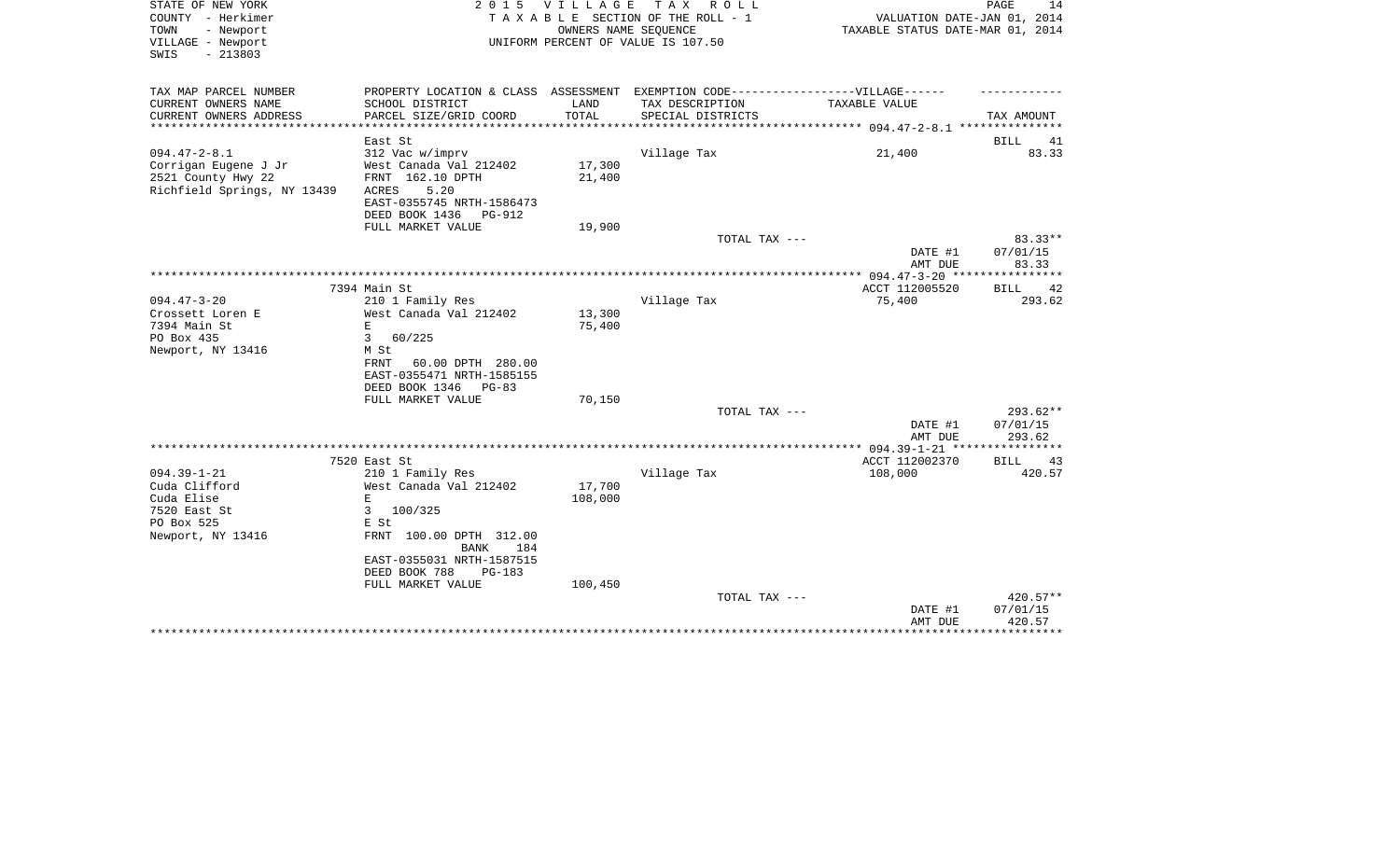| STATE OF NEW YORK<br>COUNTY - Herkimer                      | 2 0 1 5                                                                           | V I L L A G E | T A X<br>R O L L<br>TAXABLE SECTION OF THE ROLL - 1        | VALUATION DATE-JAN 01, 2014      | 15<br>PAGE                  |
|-------------------------------------------------------------|-----------------------------------------------------------------------------------|---------------|------------------------------------------------------------|----------------------------------|-----------------------------|
| - Newport<br>TOWN<br>VILLAGE - Newport<br>$-213803$<br>SWIS |                                                                                   |               | OWNERS NAME SEQUENCE<br>UNIFORM PERCENT OF VALUE IS 107.50 | TAXABLE STATUS DATE-MAR 01, 2014 |                             |
|                                                             |                                                                                   |               |                                                            |                                  |                             |
| TAX MAP PARCEL NUMBER                                       | PROPERTY LOCATION & CLASS ASSESSMENT EXEMPTION CODE-----------------VILLAGE------ |               |                                                            |                                  |                             |
| CURRENT OWNERS NAME<br>CURRENT OWNERS ADDRESS               | SCHOOL DISTRICT<br>PARCEL SIZE/GRID COORD                                         | LAND<br>TOTAL | TAX DESCRIPTION<br>SPECIAL DISTRICTS                       | TAXABLE VALUE                    | TAX AMOUNT                  |
| *****************                                           |                                                                                   |               |                                                            |                                  |                             |
|                                                             | Bridge St                                                                         |               |                                                            | ACCT 112004140                   | BILL<br>44                  |
| $094.47 - 1 - 29$                                           | 210 1 Family Res                                                                  |               | Village Tax                                                | 37,000                           | 144.08                      |
| Curran Frank                                                | West Canada Val 212402                                                            | 5,000         |                                                            |                                  |                             |
| 1750 Canal Run Drive                                        | 50/81<br>3                                                                        | 37,000        |                                                            |                                  |                             |
| Point of Rock, MD 21777                                     | Bridge St                                                                         |               |                                                            |                                  |                             |
|                                                             | FRNT<br>79.51 DPTH 156.80<br>EAST-0354765 NRTH-1585785                            |               |                                                            |                                  |                             |
|                                                             | DEED BOOK 1094<br>PG-742                                                          |               |                                                            |                                  |                             |
|                                                             | FULL MARKET VALUE                                                                 | 34,400        |                                                            |                                  |                             |
|                                                             |                                                                                   |               | TOTAL TAX ---                                              |                                  | 144.08**                    |
|                                                             |                                                                                   |               |                                                            | DATE #1                          | 07/01/15                    |
|                                                             |                                                                                   |               |                                                            | AMT DUE                          | 144.08                      |
|                                                             |                                                                                   |               |                                                            |                                  |                             |
|                                                             | 3120 North St                                                                     |               |                                                            | ACCT 112003450                   | BILL<br>45                  |
| $094.39 - 1 - 14$                                           | 210 1 Family Res                                                                  |               | Village Tax                                                | 49,600                           | 193.15                      |
| Dauback Roger                                               | West Canada Val 212402                                                            | 12,500        |                                                            |                                  |                             |
| 8 Hara Cresent                                              | S                                                                                 | 49,600        |                                                            |                                  |                             |
| New Hartford, NY 13413                                      | 0.55A<br>3<br>N St                                                                |               |                                                            |                                  |                             |
|                                                             | 80.00 DPTH 125.00<br>FRNT                                                         |               |                                                            |                                  |                             |
|                                                             | EAST-0355377 NRTH-1588211                                                         |               |                                                            |                                  |                             |
|                                                             | DEED BOOK 872<br>$PG-243$                                                         |               |                                                            |                                  |                             |
|                                                             | FULL MARKET VALUE                                                                 | 46,150        |                                                            |                                  |                             |
|                                                             |                                                                                   |               | TOTAL TAX ---                                              |                                  | $193.15**$                  |
|                                                             |                                                                                   |               |                                                            | DATE #1                          | 07/01/15                    |
|                                                             |                                                                                   |               |                                                            | AMT DUE                          | 193.15                      |
|                                                             |                                                                                   |               |                                                            |                                  |                             |
| $094.38 - 1 - 24$                                           | 3079 Norway St<br>210 1 Family Res                                                |               | Village Tax                                                | ACCT 112004470<br>61,300         | <b>BILL</b><br>46<br>238.71 |
| Davidson Willis S                                           | West Canada Val 212402                                                            | 11,600        |                                                            |                                  |                             |
| Davidson Michael S                                          | N                                                                                 | 61,300        |                                                            |                                  |                             |
| 3079 Norway St                                              | 3<br>67/107                                                                       |               |                                                            |                                  |                             |
| PO Box 149                                                  | Norway                                                                            |               |                                                            |                                  |                             |
| Newport, NY 13416                                           | FRNT 107.00 DPTH<br>69.00<br>0.17<br>ACRES                                        |               |                                                            |                                  |                             |
|                                                             | EAST-0354636 NRTH-1587148                                                         |               |                                                            |                                  |                             |
|                                                             | DEED BOOK 1309<br>$PG-428$                                                        |               |                                                            |                                  |                             |
|                                                             | FULL MARKET VALUE                                                                 | 57,000        |                                                            |                                  |                             |
|                                                             |                                                                                   |               | TOTAL TAX ---                                              |                                  | 238.71**                    |
|                                                             |                                                                                   |               |                                                            | DATE #1                          | 07/01/15                    |
|                                                             |                                                                                   |               |                                                            | AMT DUE                          | 238.71<br>********          |
|                                                             |                                                                                   |               |                                                            |                                  |                             |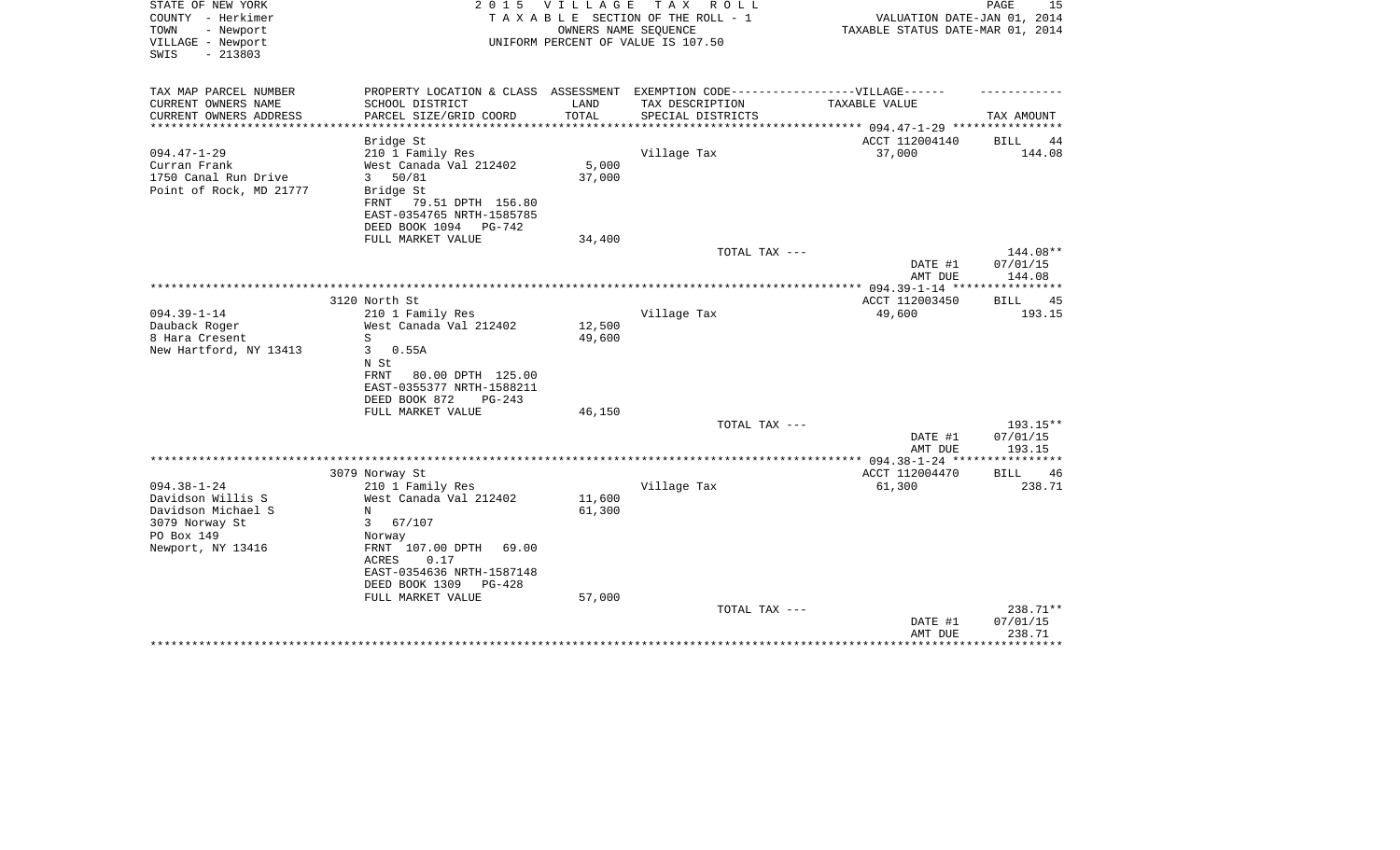| STATE OF NEW YORK<br>COUNTY - Herkimer<br>- Newport<br>TOWN |                                                      | 2015 VILLAGE<br>OWNERS NAME SEQUENCE | TAX ROLL<br>TAXABLE SECTION OF THE ROLL - 1                                       | VALUATION DATE-JAN 01, 2014<br>TAXABLE STATUS DATE-MAR 01, 2014 | PAGE<br>16                  |
|-------------------------------------------------------------|------------------------------------------------------|--------------------------------------|-----------------------------------------------------------------------------------|-----------------------------------------------------------------|-----------------------------|
| VILLAGE - Newport<br>SWIS<br>$-213803$                      |                                                      |                                      | UNIFORM PERCENT OF VALUE IS 107.50                                                |                                                                 |                             |
| TAX MAP PARCEL NUMBER                                       |                                                      |                                      | PROPERTY LOCATION & CLASS ASSESSMENT EXEMPTION CODE-----------------VILLAGE------ |                                                                 |                             |
| CURRENT OWNERS NAME                                         | SCHOOL DISTRICT                                      | LAND                                 | TAX DESCRIPTION                                                                   | TAXABLE VALUE                                                   |                             |
| CURRENT OWNERS ADDRESS<br>**********************            | PARCEL SIZE/GRID COORD                               | TOTAL                                | SPECIAL DISTRICTS                                                                 |                                                                 | TAX AMOUNT                  |
|                                                             | 7541 East St                                         |                                      |                                                                                   |                                                                 | BILL                        |
| $094.39 - 1 - 52$                                           | 210 1 Family Res                                     |                                      | Village Tax                                                                       | ACCT 112000120<br>120,100                                       | 47<br>467.69                |
| Davis Lyndon G                                              | West Canada Val 212402                               | 15,800                               |                                                                                   |                                                                 |                             |
| Kuhn - Davis Ronda L                                        | W                                                    | 120,100                              |                                                                                   |                                                                 |                             |
| 7541 East St                                                | 5<br>22/220                                          |                                      |                                                                                   |                                                                 |                             |
| PO Box 455                                                  | E St                                                 |                                      |                                                                                   |                                                                 |                             |
| Newport, NY 13416                                           | 80.00 DPTH 290.00<br>FRNT<br>ACRES<br>0.55           |                                      |                                                                                   |                                                                 |                             |
|                                                             | EAST-0354538 NRTH-1587773                            |                                      |                                                                                   |                                                                 |                             |
|                                                             | DEED BOOK 1473 PG-27                                 |                                      |                                                                                   |                                                                 |                             |
|                                                             | FULL MARKET VALUE                                    | 111,700                              |                                                                                   |                                                                 |                             |
|                                                             |                                                      |                                      | TOTAL TAX ---                                                                     | DATE #1                                                         | $467.69**$<br>07/01/15      |
|                                                             |                                                      |                                      |                                                                                   | AMT DUE                                                         | 467.69                      |
|                                                             | 3140 Mech St                                         |                                      |                                                                                   | ACCT 112000210                                                  | BILL<br>48                  |
| $094.47 - 3 - 7$                                            | 210 1 Family Res                                     |                                      | Village Tax                                                                       | 59,000                                                          | 229.75                      |
| DeCarlis Barbara J                                          | West Canada Val 212402                               | 12,900                               |                                                                                   |                                                                 |                             |
| 3140 Mech St                                                | E                                                    | 59,000                               |                                                                                   |                                                                 |                             |
| PO Box 194                                                  | 3<br>70/183                                          |                                      |                                                                                   |                                                                 |                             |
| Newport, NY 13416                                           | Mechanic St<br>FRNT 63.30 DPTH 198.00                |                                      |                                                                                   |                                                                 |                             |
|                                                             | EAST-0355692 NRTH-1585671                            |                                      |                                                                                   |                                                                 |                             |
|                                                             | DEED BOOK 1290<br>PG-17                              |                                      |                                                                                   |                                                                 |                             |
|                                                             | FULL MARKET VALUE                                    | 54,900                               |                                                                                   |                                                                 |                             |
|                                                             |                                                      |                                      | TOTAL TAX ---                                                                     |                                                                 | $229.75**$                  |
|                                                             |                                                      |                                      |                                                                                   | DATE #1<br>AMT DUE                                              | 07/01/15<br>229.75          |
|                                                             |                                                      |                                      |                                                                                   | ****** 094.47-1-16 *****                                        | ***********                 |
|                                                             | 7431 Main St                                         |                                      |                                                                                   | ACCT 112000040                                                  | BILL<br>49                  |
| $094.47 - 1 - 16$                                           | 421 Restaurant                                       |                                      | Village Tax                                                                       | 144,600                                                         | 563.09                      |
| Defaria Ryan                                                | West Canada Val 212402                               | 13,100                               |                                                                                   |                                                                 |                             |
| Defaria Kimberly                                            | FRNT<br>69.00 DPTH 180.00                            | 144,600                              |                                                                                   |                                                                 |                             |
| 7431 Main St<br>PO Box 53                                   | EAST-0354904 NRTH-1585750<br>DEED BOOK 827<br>PG-136 |                                      |                                                                                   |                                                                 |                             |
| Newport, NY 13416                                           | FULL MARKET VALUE                                    | 134,500                              |                                                                                   |                                                                 |                             |
|                                                             |                                                      |                                      | TOTAL TAX ---                                                                     |                                                                 | $563.09**$                  |
|                                                             |                                                      |                                      |                                                                                   | DATE #1                                                         | 07/01/15                    |
|                                                             |                                                      |                                      |                                                                                   | AMT DUE                                                         | 563.09                      |
|                                                             |                                                      |                                      |                                                                                   |                                                                 |                             |
| $094.47 - 2 - 3$                                            | 7473 East St<br>210 1 Family Res                     |                                      | Village Tax                                                                       | ACCT 112002160<br>65,000                                        | <b>BILL</b><br>50<br>253.12 |
| DeFaria Ryan                                                | West Canada Val 212402                               | 10,700                               |                                                                                   |                                                                 |                             |
| DeFaria Kimberly                                            | W                                                    | 65,000                               |                                                                                   |                                                                 |                             |
| 7431 Main St                                                | 3<br>40/160                                          |                                      |                                                                                   |                                                                 |                             |
| PO Box 53                                                   | E St                                                 |                                      |                                                                                   |                                                                 |                             |
| Newport, NY 13416                                           | 40.00 DPTH 117.00<br>FRNT                            |                                      |                                                                                   |                                                                 |                             |
|                                                             | EAST-0355198 NRTH-1586542<br>DEED BOOK 945<br>PG-319 |                                      |                                                                                   |                                                                 |                             |
|                                                             | FULL MARKET VALUE                                    | 60,450                               |                                                                                   |                                                                 |                             |
|                                                             |                                                      |                                      | TOTAL TAX ---                                                                     |                                                                 | 253.12**                    |
|                                                             |                                                      |                                      |                                                                                   | DATE #1                                                         | 07/01/15                    |
|                                                             |                                                      |                                      |                                                                                   | AMT DUE                                                         | 253.12                      |
|                                                             |                                                      |                                      |                                                                                   |                                                                 |                             |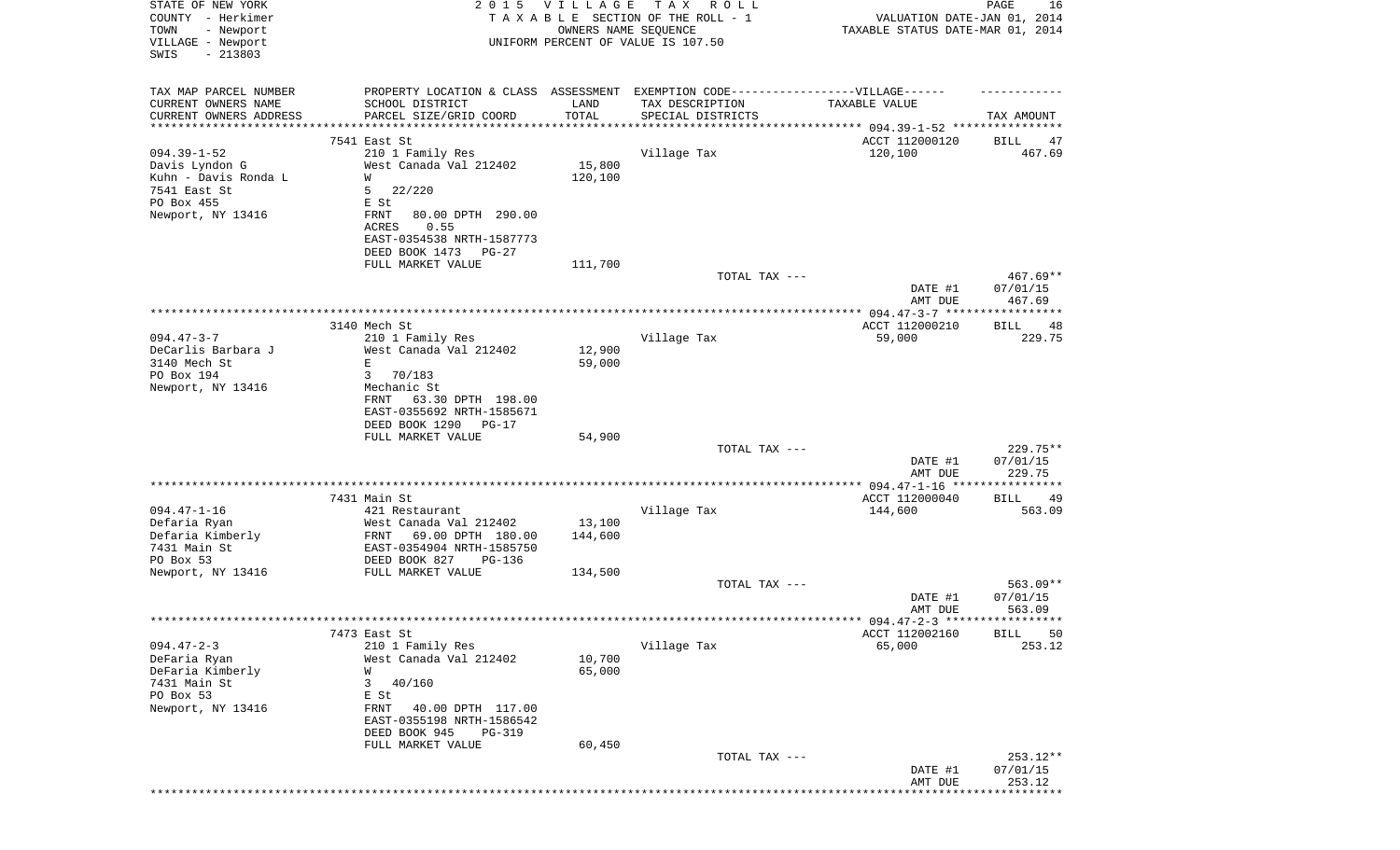| STATE OF NEW YORK<br>COUNTY - Herkimer<br>- Newport<br>TOWN<br>VILLAGE - Newport<br>$-213803$<br>SWIS | 2 0 1 5                                                                          | V I L L A G E<br>OWNERS NAME SEQUENCE | T A X<br>R O L L<br>TAXABLE SECTION OF THE ROLL - 1<br>UNIFORM PERCENT OF VALUE IS 107.50 | VALUATION DATE-JAN 01, 2014<br>TAXABLE STATUS DATE-MAR 01, 2014 | PAGE<br>17           |
|-------------------------------------------------------------------------------------------------------|----------------------------------------------------------------------------------|---------------------------------------|-------------------------------------------------------------------------------------------|-----------------------------------------------------------------|----------------------|
| TAX MAP PARCEL NUMBER                                                                                 | PROPERTY LOCATION & CLASS ASSESSMENT EXEMPTION CODE----------------VILLAGE------ |                                       |                                                                                           |                                                                 |                      |
| CURRENT OWNERS NAME                                                                                   | SCHOOL DISTRICT                                                                  | LAND                                  | TAX DESCRIPTION                                                                           | TAXABLE VALUE                                                   |                      |
| CURRENT OWNERS ADDRESS                                                                                | PARCEL SIZE/GRID COORD                                                           | TOTAL<br>***********                  | SPECIAL DISTRICTS                                                                         |                                                                 | TAX AMOUNT           |
|                                                                                                       | 7508 Main St                                                                     |                                       |                                                                                           | ACCT 112000030                                                  | 51<br>BILL           |
| $094.38 - 1 - 21$                                                                                     | 220 2 Family Res                                                                 |                                       | Village Tax                                                                               | 91,600                                                          | 356.70               |
| DeJohn Daniel                                                                                         | West Canada Val 212402                                                           | 19,900                                |                                                                                           |                                                                 |                      |
| 264 Oberle Rd                                                                                         | $\mathbf E$                                                                      | 91,600                                |                                                                                           |                                                                 |                      |
| Herkimer, NY 13350                                                                                    | 5<br>133/292                                                                     |                                       |                                                                                           |                                                                 |                      |
|                                                                                                       | M St                                                                             |                                       |                                                                                           |                                                                 |                      |
|                                                                                                       | FRNT 132.00 DPTH 297.00                                                          |                                       |                                                                                           |                                                                 |                      |
|                                                                                                       | EAST-0354464 NRTH-1587331<br>DEED BOOK 1374<br><b>PG-705</b>                     |                                       |                                                                                           |                                                                 |                      |
|                                                                                                       | FULL MARKET VALUE                                                                | 85,200                                |                                                                                           |                                                                 |                      |
|                                                                                                       |                                                                                  |                                       | TOTAL TAX ---                                                                             |                                                                 | $356.70**$           |
|                                                                                                       |                                                                                  |                                       |                                                                                           | DATE #1                                                         | 07/01/15             |
|                                                                                                       |                                                                                  |                                       |                                                                                           | AMT DUE                                                         | 356.70               |
|                                                                                                       |                                                                                  |                                       |                                                                                           | ***** $094.39 - 1 - 22$ **                                      |                      |
| $094.39 - 1 - 22$                                                                                     | East St<br>210 1 Family Res                                                      |                                       | Village Tax                                                                               | ACCT 112001470<br>45,100                                        | 52<br>BILL<br>175.63 |
| Denapole Donald                                                                                       | West Canada Val 212402                                                           | 15,500                                |                                                                                           |                                                                 |                      |
| Denapole Linda                                                                                        | $\mathbf E$                                                                      | 45,100                                |                                                                                           |                                                                 |                      |
| 11 Reservoir Rd                                                                                       | 3                                                                                |                                       |                                                                                           |                                                                 |                      |
| PO Box 77                                                                                             | E St                                                                             |                                       |                                                                                           |                                                                 |                      |
| Middleville, NY 13406                                                                                 | 75.00 DPTH 306.00<br>FRNT                                                        |                                       |                                                                                           |                                                                 |                      |
|                                                                                                       | EAST-0355066 NRTH-1587434                                                        |                                       |                                                                                           |                                                                 |                      |
|                                                                                                       | DEED BOOK 1226<br>PG-61                                                          |                                       |                                                                                           |                                                                 |                      |
|                                                                                                       | FULL MARKET VALUE                                                                | 41,950                                | TOTAL TAX ---                                                                             |                                                                 | $175.63**$           |
|                                                                                                       |                                                                                  |                                       |                                                                                           | DATE #1                                                         | 07/01/15             |
|                                                                                                       |                                                                                  |                                       |                                                                                           | AMT DUE                                                         | 175.63               |
|                                                                                                       | ************                                                                     |                                       |                                                                                           |                                                                 | **********           |
|                                                                                                       | 7533 East St                                                                     |                                       |                                                                                           | ACCT 112001860                                                  | 53<br>BILL           |
| $094.39 - 1 - 50$                                                                                     | 210 1 Family Res                                                                 |                                       | Village Tax                                                                               | 75,800                                                          | 295.18               |
| Dinardo Patricia A<br>7533 East St                                                                    | West Canada Val 212402<br>W                                                      | 15,200<br>75,800                      |                                                                                           |                                                                 |                      |
| PO Box 28                                                                                             | 3 85 X 270                                                                       |                                       |                                                                                           |                                                                 |                      |
| Newport, NY 13416                                                                                     | East St                                                                          |                                       |                                                                                           |                                                                 |                      |
|                                                                                                       | 85.00 DPTH 261.00<br>FRNT                                                        |                                       |                                                                                           |                                                                 |                      |
|                                                                                                       | 0.49 BANK<br>184<br>ACRES                                                        |                                       |                                                                                           |                                                                 |                      |
|                                                                                                       | EAST-0354614 NRTH-1587620                                                        |                                       |                                                                                           |                                                                 |                      |
|                                                                                                       | DEED BOOK 827<br><b>PG-485</b>                                                   |                                       |                                                                                           |                                                                 |                      |
|                                                                                                       | FULL MARKET VALUE                                                                | 70,500                                | TOTAL TAX ---                                                                             |                                                                 | 295.18**             |
|                                                                                                       |                                                                                  |                                       |                                                                                           | DATE #1                                                         | 07/01/15             |
|                                                                                                       |                                                                                  |                                       |                                                                                           | AMT DUE                                                         | 295.18               |
|                                                                                                       |                                                                                  |                                       |                                                                                           |                                                                 |                      |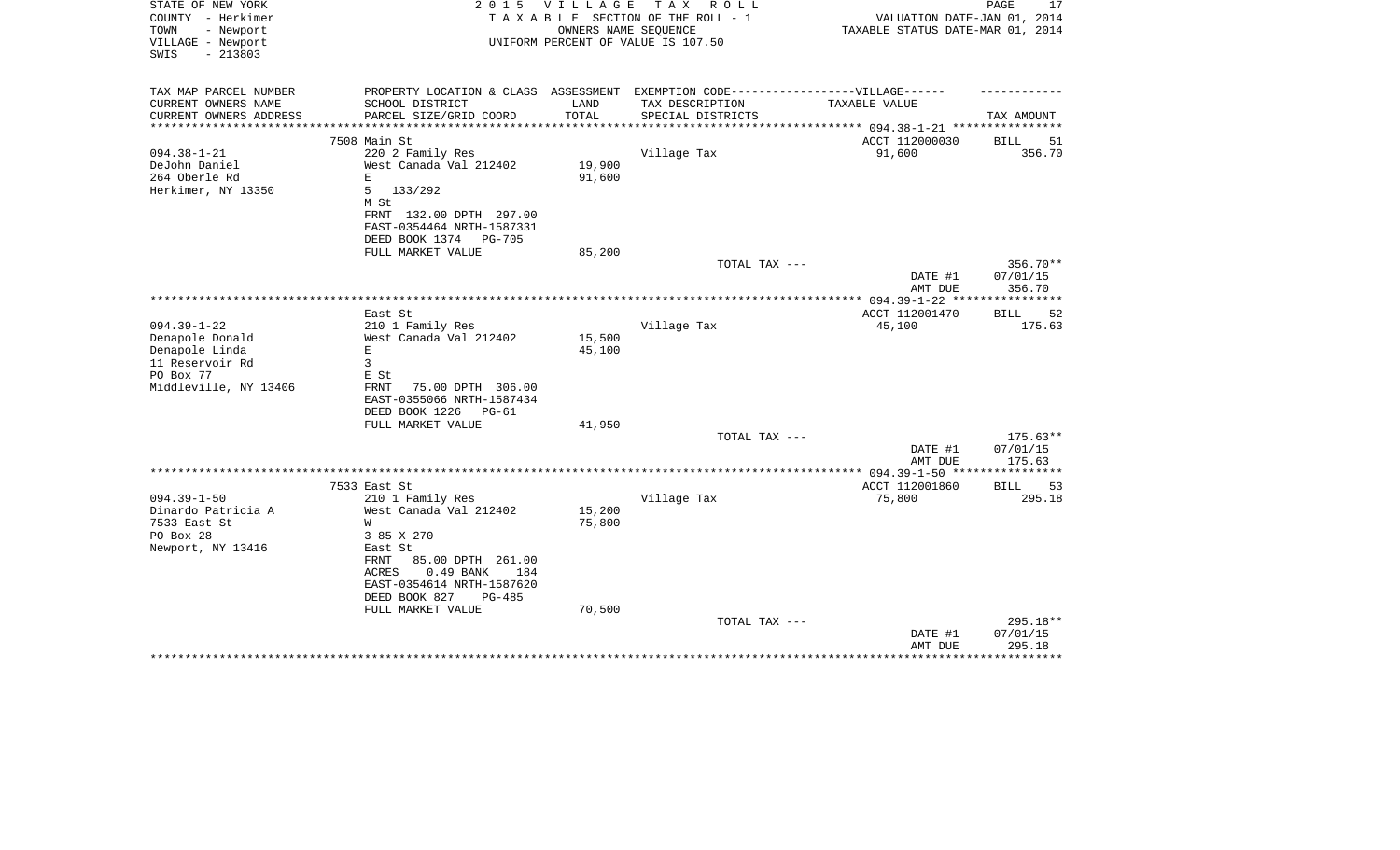| STATE OF NEW YORK<br>COUNTY - Herkimer<br>TOWN<br>- Newport<br>VILLAGE - Newport<br>SWIS<br>$-213803$ | 2 0 1 5                                                       | <b>VILLAGE</b><br>OWNERS NAME SEQUENCE | TAX ROLL<br>TAXABLE SECTION OF THE ROLL - 1<br>UNIFORM PERCENT OF VALUE IS 107.50                    | VALUATION DATE-JAN 01, 2014<br>TAXABLE STATUS DATE-MAR 01, 2014 | PAGE<br>18         |
|-------------------------------------------------------------------------------------------------------|---------------------------------------------------------------|----------------------------------------|------------------------------------------------------------------------------------------------------|-----------------------------------------------------------------|--------------------|
| TAX MAP PARCEL NUMBER                                                                                 | SCHOOL DISTRICT                                               | LAND                                   | PROPERTY LOCATION & CLASS ASSESSMENT EXEMPTION CODE-----------------VILLAGE------<br>TAX DESCRIPTION | TAXABLE VALUE                                                   |                    |
| CURRENT OWNERS NAME<br>CURRENT OWNERS ADDRESS                                                         | PARCEL SIZE/GRID COORD                                        | TOTAL                                  | SPECIAL DISTRICTS                                                                                    |                                                                 | TAX AMOUNT         |
| ***********************                                                                               |                                                               |                                        |                                                                                                      |                                                                 |                    |
| 3079 North St                                                                                         |                                                               |                                        |                                                                                                      | ACCT 112003690                                                  | <b>BILL</b><br>54  |
| $094.39 - 1 - 3$                                                                                      | 210 1 Family Res                                              |                                        | Village Tax                                                                                          | 96,000                                                          | 373.84             |
| Dodge Dwight                                                                                          | West Canada Val 212402                                        | 14,600                                 |                                                                                                      |                                                                 |                    |
| Dodge Elizabeth<br>N<br>3079 North St<br>3                                                            | 60/313                                                        | 96,000                                 |                                                                                                      |                                                                 |                    |
| Newport, NY 13416                                                                                     | No St                                                         |                                        |                                                                                                      |                                                                 |                    |
|                                                                                                       | 60.00 DPTH 315.50<br>FRNT                                     |                                        |                                                                                                      |                                                                 |                    |
|                                                                                                       | EAST-0354673 NRTH-1588238                                     |                                        |                                                                                                      |                                                                 |                    |
|                                                                                                       | DEED BOOK 749<br>$PG-229$                                     |                                        |                                                                                                      |                                                                 |                    |
|                                                                                                       | FULL MARKET VALUE                                             | 89,300                                 |                                                                                                      |                                                                 |                    |
|                                                                                                       |                                                               |                                        | TOTAL TAX ---                                                                                        |                                                                 | 373.84**           |
|                                                                                                       |                                                               |                                        |                                                                                                      | DATE #1<br>AMT DUE                                              | 07/01/15<br>373.84 |
| **************************************                                                                |                                                               |                                        |                                                                                                      |                                                                 |                    |
| 7418 Main St                                                                                          |                                                               |                                        |                                                                                                      | ACCT 112010710                                                  | <b>BILL</b><br>55  |
| $094.47 - 3 - 27$                                                                                     | 210 1 Family Res                                              |                                        | VET COM V 41137                                                                                      | 15,000                                                          |                    |
| Dow Ralph P                                                                                           | West Canada Val 212402                                        | 12,800                                 | Village Tax                                                                                          | 63,400                                                          | 246.89             |
| Dow Elizabeth<br>$\mathbf E$                                                                          |                                                               | 78,400                                 |                                                                                                      |                                                                 |                    |
| 7418 Main St                                                                                          | 3 59X187                                                      |                                        |                                                                                                      |                                                                 |                    |
| PO Box 447                                                                                            | M St                                                          |                                        |                                                                                                      |                                                                 |                    |
| Newport, NY 13416                                                                                     | <b>FRNT</b><br>57.00 DPTH 187.00<br>EAST-0355237 NRTH-1585573 |                                        |                                                                                                      |                                                                 |                    |
|                                                                                                       | DEED BOOK 00653 PG-00683                                      |                                        |                                                                                                      |                                                                 |                    |
|                                                                                                       | FULL MARKET VALUE                                             | 72,950                                 | TOTAL TAX ---                                                                                        |                                                                 | $246.89**$         |
|                                                                                                       |                                                               |                                        |                                                                                                      | DATE #1                                                         | 07/01/15           |
|                                                                                                       |                                                               |                                        |                                                                                                      | AMT DUE                                                         | 246.89             |
|                                                                                                       |                                                               |                                        |                                                                                                      |                                                                 | *******            |
| 3142 Mech St                                                                                          |                                                               |                                        |                                                                                                      | ACCT 112004170                                                  | 56<br>BILL         |
| $094.47 - 3 - 9$                                                                                      | 210 1 Family Res                                              |                                        | Village Tax                                                                                          | 127,800                                                         | 497.67             |
| Doxtader Carl<br>Doxtader Sharon                                                                      | West Canada Val 212402<br>Mech St                             | 21,200<br>127,800                      |                                                                                                      |                                                                 |                    |
| 3142 Mechanic St                                                                                      | 72.90 DPTH 190.00<br>FRNT                                     |                                        |                                                                                                      |                                                                 |                    |
| Newport, NY 13416                                                                                     | ACRES<br>1.10                                                 |                                        |                                                                                                      |                                                                 |                    |
|                                                                                                       | EAST-0355775 NRTH-1585580                                     |                                        |                                                                                                      |                                                                 |                    |
|                                                                                                       | DEED BOOK 1136<br>$PG-827$                                    |                                        |                                                                                                      |                                                                 |                    |
|                                                                                                       | FULL MARKET VALUE                                             | 118,900                                |                                                                                                      |                                                                 |                    |
|                                                                                                       |                                                               |                                        | TOTAL TAX ---                                                                                        |                                                                 | 497.67**           |
|                                                                                                       |                                                               |                                        |                                                                                                      | DATE #1<br>AMT DUE                                              | 07/01/15<br>497.67 |
|                                                                                                       |                                                               |                                        |                                                                                                      |                                                                 | ********           |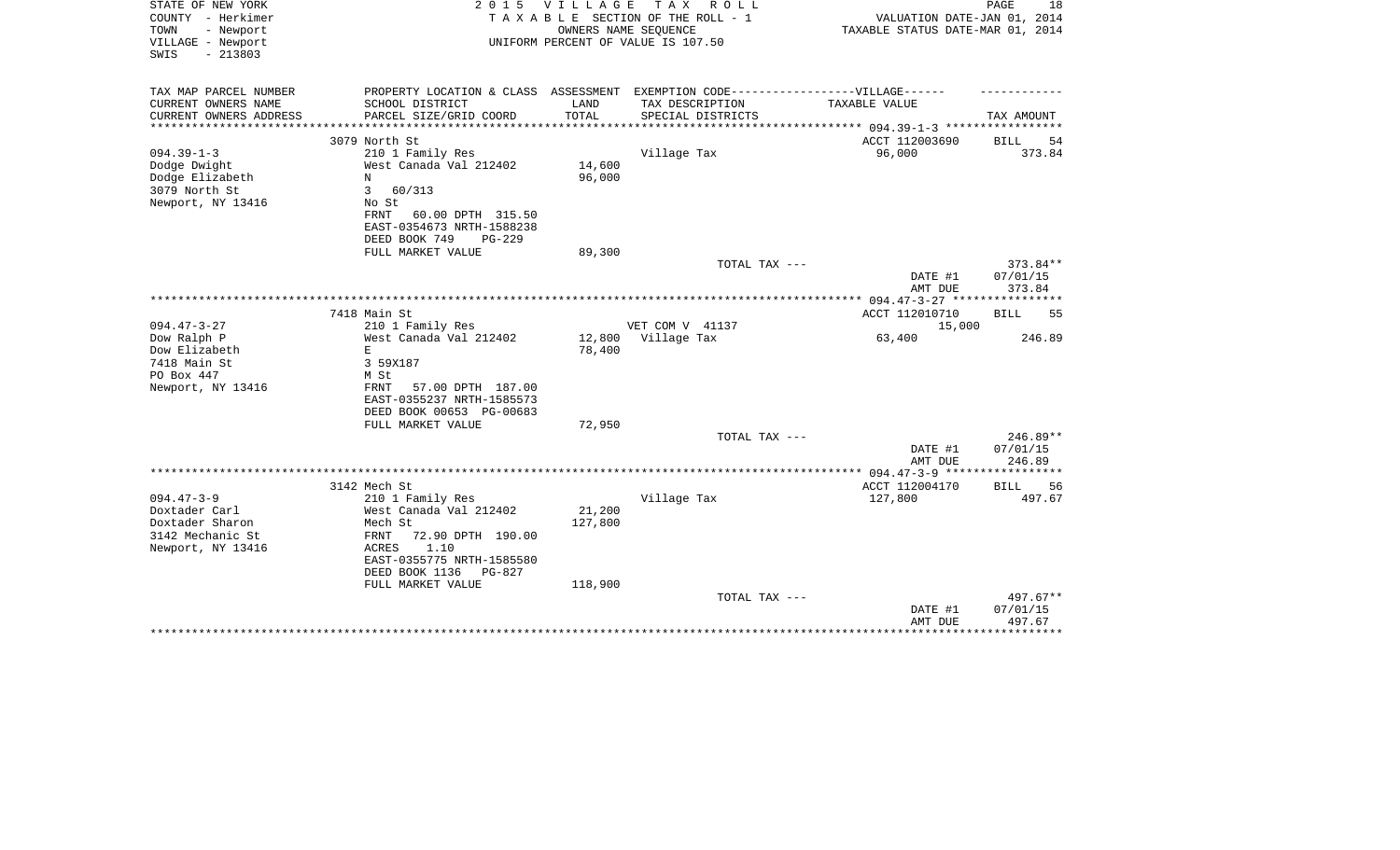| STATE OF NEW YORK        | 2 0 1 5                                                                          | VILLAGE                         | TAX ROLL                           |                                  | PAGE<br>19           |
|--------------------------|----------------------------------------------------------------------------------|---------------------------------|------------------------------------|----------------------------------|----------------------|
| COUNTY - Herkimer        |                                                                                  |                                 | TAXABLE SECTION OF THE ROLL - 1    | VALUATION DATE-JAN 01, 2014      |                      |
| TOWN<br>- Newport        |                                                                                  |                                 | OWNERS NAME SEQUENCE               | TAXABLE STATUS DATE-MAR 01, 2014 |                      |
| VILLAGE - Newport        |                                                                                  |                                 | UNIFORM PERCENT OF VALUE IS 107.50 |                                  |                      |
| $-213803$<br>SWIS        |                                                                                  |                                 |                                    |                                  |                      |
|                          |                                                                                  |                                 |                                    |                                  |                      |
| TAX MAP PARCEL NUMBER    | PROPERTY LOCATION & CLASS ASSESSMENT EXEMPTION CODE----------------VILLAGE------ |                                 |                                    |                                  |                      |
| CURRENT OWNERS NAME      | SCHOOL DISTRICT                                                                  | LAND                            | TAX DESCRIPTION                    | TAXABLE VALUE                    |                      |
| CURRENT OWNERS ADDRESS   | PARCEL SIZE/GRID COORD                                                           | TOTAL                           | SPECIAL DISTRICTS                  |                                  | TAX AMOUNT           |
| ***********************  |                                                                                  |                                 |                                    | ACCT 112001140                   |                      |
| $094.39 - 1 - 16$        | 3112 North St                                                                    |                                 |                                    | 114,600                          | BILL<br>57<br>446.27 |
| DPMO Irrevocable Trust   | 210 1 Family Res<br>West Canada Val 212402                                       | 20,000                          | Village Tax                        |                                  |                      |
|                          | S                                                                                |                                 |                                    |                                  |                      |
| 3112 North St            | 3<br>100/450                                                                     | 114,600                         |                                    |                                  |                      |
| Newport, NY 13416        | No St                                                                            |                                 |                                    |                                  |                      |
| PRIOR OWNER ON 3/01/2014 | FRNT 120.00 DPTH 318.00                                                          |                                 |                                    |                                  |                      |
| Casadonte A. Charles     | ACRES<br>0.91                                                                    |                                 |                                    |                                  |                      |
|                          | EAST-0355316 NRTH-1588075                                                        |                                 |                                    |                                  |                      |
|                          | DEED BOOK 1532<br>PG-106                                                         |                                 |                                    |                                  |                      |
|                          | FULL MARKET VALUE                                                                | 106,600                         |                                    |                                  |                      |
|                          |                                                                                  |                                 | TOTAL TAX ---                      |                                  | $446.27**$           |
|                          |                                                                                  |                                 |                                    | DATE #1                          | 07/01/15             |
|                          |                                                                                  |                                 |                                    | AMT DUE                          | 446.27               |
|                          | **********                                                                       | ******************************* |                                    | *** $094.38 - 1 - 41$ ****       | ************         |
|                          | 7515 Main St                                                                     |                                 |                                    | ACCT 112010120                   | <b>BILL</b><br>58    |
| $094.38 - 1 - 41$        | 210 1 Family Res                                                                 |                                 | VET COM V 41137                    | 15,000                           |                      |
| Duguay Steven A          | West Canada Val 212402                                                           |                                 | 14,300 VET DIS V 41147             | 22,100                           |                      |
| Duguay Christine A       | W                                                                                | 110,500                         | Village Tax                        | 73,400                           | 285.83               |
| 7515 Main St             | 3 75X235                                                                         |                                 |                                    |                                  |                      |
| PO Box 502               | Main St                                                                          |                                 |                                    |                                  |                      |
| Newport, NY 13416        | 70.00 DPTH 250.00<br>FRNT                                                        |                                 |                                    |                                  |                      |
|                          | EAST-0354108 NRTH-1587286                                                        |                                 |                                    |                                  |                      |
|                          | DEED BOOK 925<br>$PG-648$                                                        |                                 |                                    |                                  |                      |
|                          | FULL MARKET VALUE                                                                | 102,800                         |                                    |                                  |                      |
|                          |                                                                                  |                                 | TOTAL TAX ---                      |                                  | 285.83**             |
|                          |                                                                                  |                                 |                                    | DATE #1                          | 07/01/15             |
|                          |                                                                                  |                                 |                                    | AMT DUE                          | 285.83               |
|                          | 7397 West St                                                                     |                                 |                                    | ACCT 112003180                   | <b>BILL</b><br>59    |
| $094.46 - 1 - 36.1$      | 210 1 Family Res                                                                 |                                 | Village Tax                        | 133,700                          | 520.65               |
| Dundon William J         | West Canada Val 212402                                                           | 21,100                          |                                    |                                  |                      |
| 7397 West St             | W                                                                                | 133,700                         |                                    |                                  |                      |
| Newport, NY 13416        | 3<br>100/290                                                                     |                                 |                                    |                                  |                      |
|                          | W St                                                                             |                                 |                                    |                                  |                      |
| PRIOR OWNER ON 3/01/2014 | FRNT 154.00 DPTH                                                                 |                                 |                                    |                                  |                      |
| Moody Bruce A            | ACRES<br>1.00                                                                    |                                 |                                    |                                  |                      |
|                          | EAST-0353878 NRTH-1585321                                                        |                                 |                                    |                                  |                      |
|                          | DEED BOOK 1552<br>$PG-647$                                                       |                                 |                                    |                                  |                      |
|                          | FULL MARKET VALUE                                                                | 124,372                         |                                    |                                  |                      |
|                          |                                                                                  |                                 | TOTAL TAX ---                      |                                  | 520.65**             |
|                          |                                                                                  |                                 |                                    | DATE #1                          | 07/01/15             |
|                          |                                                                                  |                                 |                                    | AMT DUE                          | 520.65               |
|                          |                                                                                  |                                 |                                    |                                  |                      |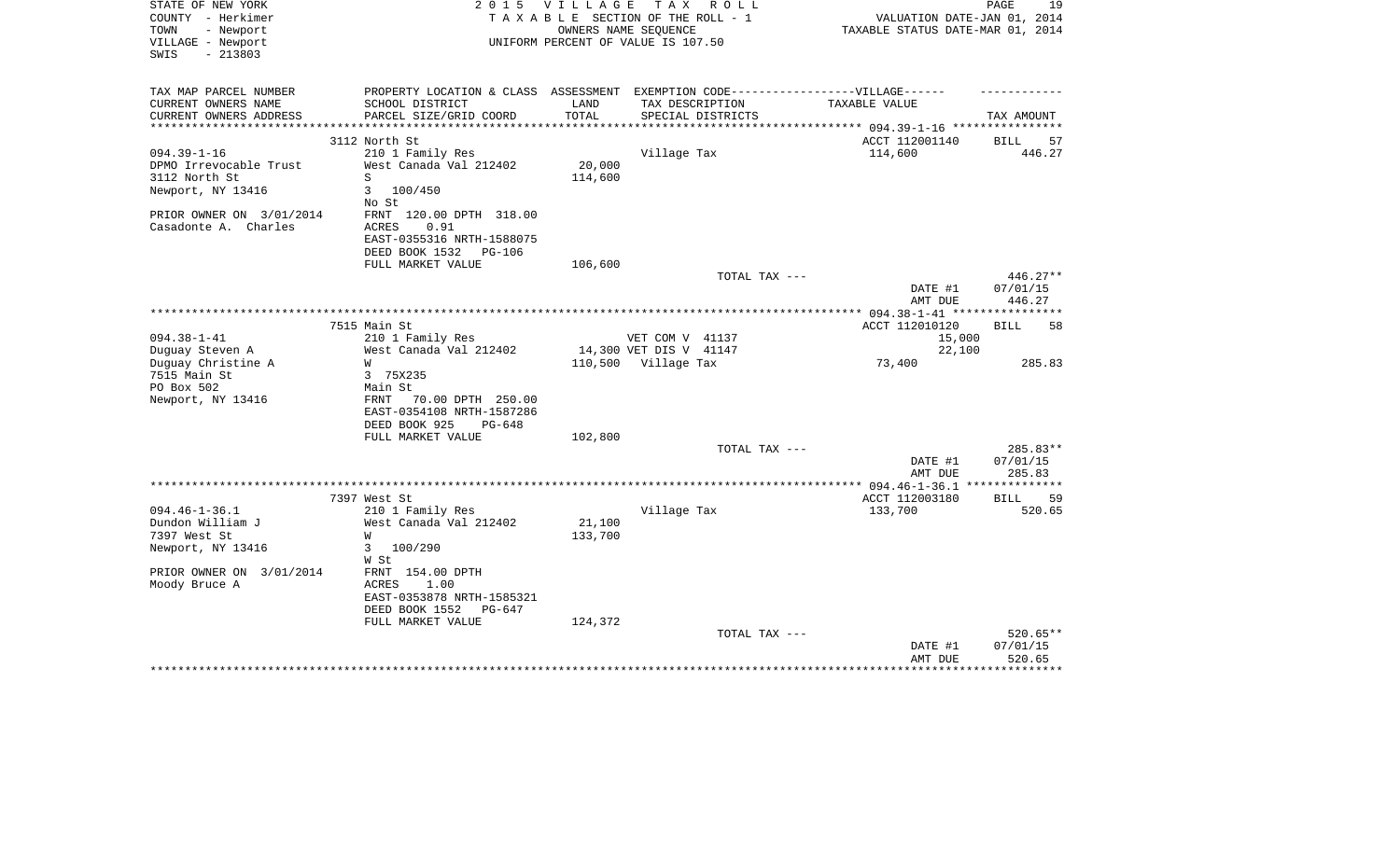| STATE OF NEW YORK<br>COUNTY - Herkimer<br>- Newport<br>TOWN<br>VILLAGE - Newport<br>$-213803$<br>SWIS | 2 0 1 5                                                  | VILLAGE | TAX ROLL<br>TAXABLE SECTION OF THE ROLL - 1<br>OWNERS NAME SEQUENCE<br>UNIFORM PERCENT OF VALUE IS 107.50 | VALUATION DATE-JAN 01, 2014<br>TAXABLE STATUS DATE-MAR 01, 2014 | PAGE<br>20                   |
|-------------------------------------------------------------------------------------------------------|----------------------------------------------------------|---------|-----------------------------------------------------------------------------------------------------------|-----------------------------------------------------------------|------------------------------|
| TAX MAP PARCEL NUMBER<br>CURRENT OWNERS NAME                                                          | SCHOOL DISTRICT                                          | LAND    | PROPERTY LOCATION & CLASS ASSESSMENT EXEMPTION CODE-----------------VILLAGE------<br>TAX DESCRIPTION      | <b>TAXABLE VALUE</b>                                            |                              |
| CURRENT OWNERS ADDRESS                                                                                | PARCEL SIZE/GRID COORD                                   | TOTAL   | SPECIAL DISTRICTS                                                                                         |                                                                 | TAX AMOUNT                   |
| **********************                                                                                | ************************                                 |         |                                                                                                           |                                                                 |                              |
|                                                                                                       | West St                                                  |         |                                                                                                           | ACCT 112002620                                                  | 60<br>BILL                   |
| $094.46 - 1 - 38.2$                                                                                   | 311 Res vac land                                         |         | Village Tax                                                                                               | 150                                                             | 0.58                         |
| Dundon William J                                                                                      | West Canada Val 212402                                   | 150     |                                                                                                           |                                                                 |                              |
| 7397 West St                                                                                          | <b>ACRES</b><br>0.03                                     | 150     |                                                                                                           |                                                                 |                              |
| Newport, NY 13416                                                                                     | EAST-0353731 NRTH-1585186<br>DEED BOOK 1552<br>PG-647    |         |                                                                                                           |                                                                 |                              |
| PRIOR OWNER ON 3/01/2014                                                                              | FULL MARKET VALUE                                        | 150     |                                                                                                           |                                                                 |                              |
| Moody Bruce A                                                                                         |                                                          |         |                                                                                                           |                                                                 |                              |
|                                                                                                       |                                                          |         | TOTAL TAX ---                                                                                             | DATE #1<br>AMT DUE                                              | $0.58**$<br>07/01/15<br>0.58 |
|                                                                                                       |                                                          |         |                                                                                                           |                                                                 |                              |
|                                                                                                       | 3108 North St                                            |         |                                                                                                           | ACCT 112002310                                                  | <b>BILL</b><br>61            |
| $094.39 - 1 - 17$                                                                                     | 210 1 Family Res                                         |         | Village Tax                                                                                               | 98,200                                                          | 382.41                       |
| Edwards James H Jr                                                                                    | West Canada Val 212402                                   | 15,800  |                                                                                                           |                                                                 |                              |
| Edwards Greta C                                                                                       | Life Estate                                              | 98,200  |                                                                                                           |                                                                 |                              |
| North St                                                                                              | 85/212<br>3                                              |         |                                                                                                           |                                                                 |                              |
| PO Box 522                                                                                            | North St                                                 |         |                                                                                                           |                                                                 |                              |
| Newport, NY 13416                                                                                     | FRNT<br>83.50 DPTH 313.33                                |         |                                                                                                           |                                                                 |                              |
|                                                                                                       | 0.55<br><b>ACRES</b>                                     |         |                                                                                                           |                                                                 |                              |
|                                                                                                       | EAST-0355221 NRTH-1588038                                |         |                                                                                                           |                                                                 |                              |
|                                                                                                       | DEED BOOK 1405<br>PG-942                                 |         |                                                                                                           |                                                                 |                              |
|                                                                                                       | FULL MARKET VALUE                                        | 91,349  |                                                                                                           |                                                                 |                              |
|                                                                                                       |                                                          |         | TOTAL TAX ---                                                                                             |                                                                 | 382.41**                     |
|                                                                                                       |                                                          |         |                                                                                                           | DATE #1<br>AMT DUE                                              | 07/01/15<br>382.41           |
|                                                                                                       |                                                          |         |                                                                                                           | ****** 094.47-2-25 *****                                        |                              |
|                                                                                                       | 3109 Mechanic St                                         |         |                                                                                                           | ACCT 112001950                                                  | <b>BILL</b><br>62            |
| $094.47 - 2 - 25$                                                                                     | 210 1 Family Res                                         |         | Village Tax                                                                                               | 60,900                                                          | 237.15                       |
| Edwards James H Jr.                                                                                   | West Canada Val 212402                                   | 8,400   |                                                                                                           |                                                                 |                              |
| 3109 Mechanic St                                                                                      | N                                                        | 60,900  |                                                                                                           |                                                                 |                              |
| PO Box 522                                                                                            | 3<br>42/70                                               |         |                                                                                                           |                                                                 |                              |
| Newport, NY 13416                                                                                     | Mechanic                                                 |         |                                                                                                           |                                                                 |                              |
|                                                                                                       | 42.00 DPTH<br>FRNT<br>87.00<br>EAST-0355210 NRTH-1585809 |         |                                                                                                           |                                                                 |                              |
|                                                                                                       | DEED BOOK 920<br>$PG-26$                                 |         |                                                                                                           |                                                                 |                              |
|                                                                                                       | FULL MARKET VALUE                                        | 56,650  |                                                                                                           |                                                                 |                              |
|                                                                                                       |                                                          |         | TOTAL TAX ---                                                                                             |                                                                 | 237.15**                     |
|                                                                                                       |                                                          |         |                                                                                                           | DATE #1                                                         | 07/01/15                     |
|                                                                                                       |                                                          |         |                                                                                                           | AMT DUE                                                         | 237.15                       |
|                                                                                                       |                                                          |         |                                                                                                           |                                                                 | ********                     |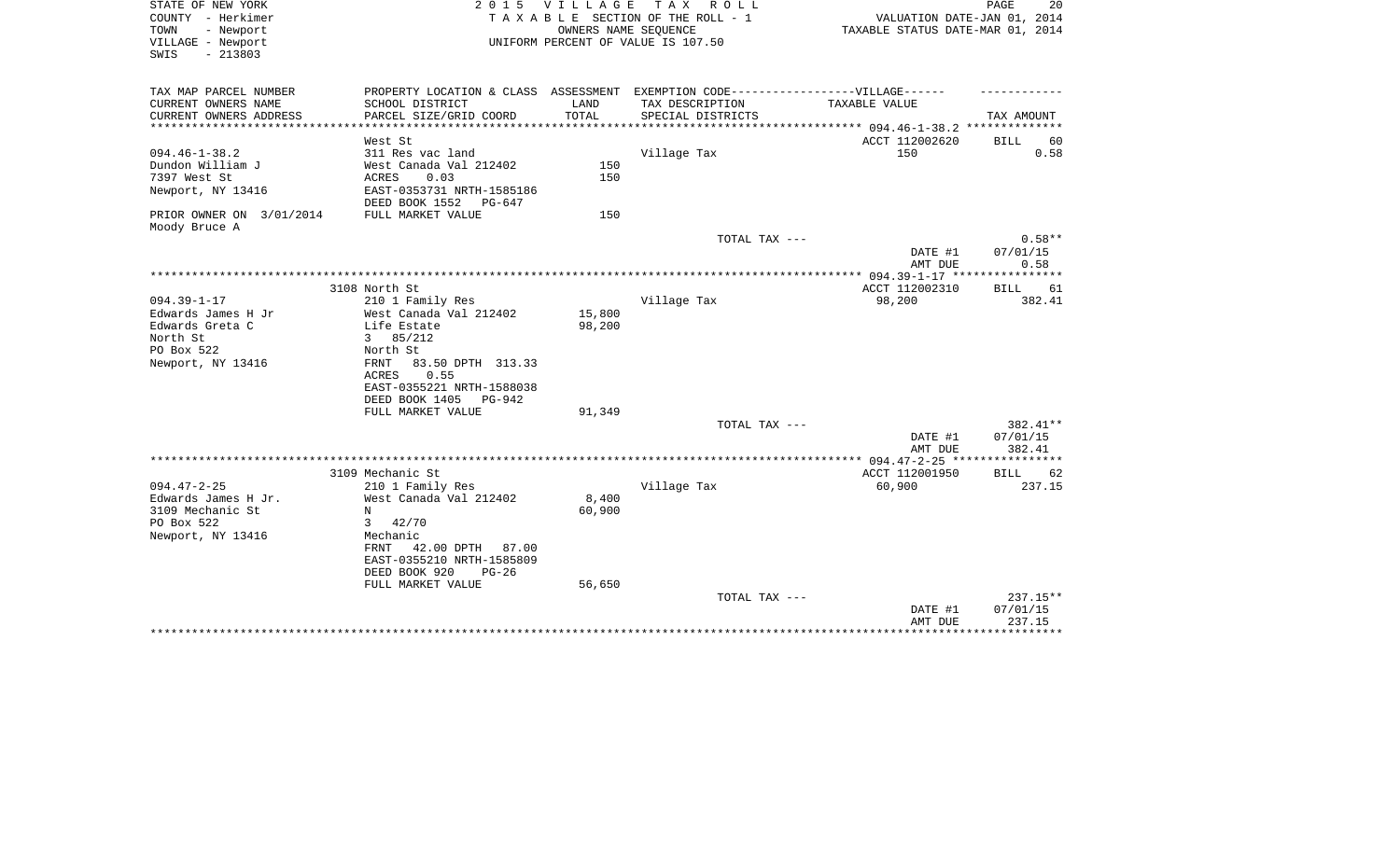| STATE OF NEW YORK<br>COUNTY - Herkimer<br>- Newport<br>TOWN<br>VILLAGE - Newport<br>$-213803$<br>SWIS   | 2 0 1 5                                                                                                                                                                                 | <b>VILLAGE</b>         | T A X<br>R O L L<br>TAXABLE SECTION OF THE ROLL - 1<br>OWNERS NAME SEQUENCE<br>UNIFORM PERCENT OF VALUE IS 107.50 | VALUATION DATE-JAN 01, 2014<br>TAXABLE STATUS DATE-MAR 01, 2014 | PAGE<br>21                                   |
|---------------------------------------------------------------------------------------------------------|-----------------------------------------------------------------------------------------------------------------------------------------------------------------------------------------|------------------------|-------------------------------------------------------------------------------------------------------------------|-----------------------------------------------------------------|----------------------------------------------|
| TAX MAP PARCEL NUMBER<br>CURRENT OWNERS NAME                                                            | PROPERTY LOCATION & CLASS ASSESSMENT EXEMPTION CODE-----------------VILLAGE------<br>SCHOOL DISTRICT                                                                                    | LAND                   | TAX DESCRIPTION                                                                                                   | TAXABLE VALUE                                                   |                                              |
| CURRENT OWNERS ADDRESS<br>**************                                                                | PARCEL SIZE/GRID COORD                                                                                                                                                                  | TOTAL<br>************* | SPECIAL DISTRICTS                                                                                                 | ***************** 094.47-2-23 *****************                 | TAX AMOUNT                                   |
|                                                                                                         | Mech St                                                                                                                                                                                 |                        |                                                                                                                   | ACCT 112005400                                                  | BILL<br>63                                   |
| $094.47 - 2 - 23$<br>Eiss Jessica A<br>3115 Mechanic St<br>Newport, NY 13416                            | 311 Res vac land<br>West Canada Val 212402<br>75 X 190<br>Mechanic St<br>75.00 DPTH 190.00<br>FRNT<br>ACRES<br>0.32 BANK<br>135<br>EAST-0355292 NRTH-1585870<br>DEED BOOK 894<br>PG-457 | 5,500<br>5,500         | Village Tax                                                                                                       | 5,500                                                           | 21.42                                        |
|                                                                                                         | FULL MARKET VALUE                                                                                                                                                                       | 5,100                  | TOTAL TAX ---                                                                                                     |                                                                 | $21.42**$                                    |
|                                                                                                         |                                                                                                                                                                                         |                        |                                                                                                                   | DATE #1                                                         | 07/01/15                                     |
|                                                                                                         |                                                                                                                                                                                         |                        |                                                                                                                   | AMT DUE                                                         | 21.42                                        |
|                                                                                                         | 3115 Mechanic St                                                                                                                                                                        |                        |                                                                                                                   | ACCT 112010590                                                  | 64<br>BILL                                   |
| $094.47 - 2 - 24$<br>Eiss Jessica A<br>3115 Mechanic St<br>PO Box 248<br>Newport, NY 13416              | 210 1 Family Res<br>West Canada Val 212402<br>N<br>3<br>40/40<br>Mech St<br>FRNT<br>45.00 DPTH 100.00<br><b>BANK</b><br>135<br>EAST-0355252 NRTH-1585818<br>DEED BOOK 894<br>$PG-457$   | 10,500<br>66,500       | Village Tax<br>XC291 Water relevy                                                                                 | 66,500<br>172.63 MT M                                           | 258.96<br>172.63                             |
|                                                                                                         | FULL MARKET VALUE                                                                                                                                                                       | 61,850                 | TOTAL TAX ---                                                                                                     | DATE #1                                                         | $431.59**$<br>07/01/15                       |
|                                                                                                         |                                                                                                                                                                                         |                        |                                                                                                                   | AMT DUE                                                         | 431.59                                       |
|                                                                                                         | Mech St                                                                                                                                                                                 |                        |                                                                                                                   | ACCT 112010595                                                  | 65<br>BILL                                   |
| $094.39 - 1 - 28.1$<br>Elliot Edward V<br>McEvoy Michael D<br>2065 Hardscrabble Rd<br>Newport, NY 13416 | 311 Res vac land<br>West Canada Val 212402<br>Mech St<br>N<br>21.10a<br>ACRES<br>20.50<br>EAST-0355991 NRTH-1586983<br>DEED BOOK 1098<br>PG-682                                         | 30,100<br>30,100       | Village Tax                                                                                                       | 30,100                                                          | 117.21                                       |
|                                                                                                         | FULL MARKET VALUE                                                                                                                                                                       | 28,000                 | TOTAL TAX ---                                                                                                     | DATE #1<br>AMT DUE                                              | 117.21**<br>07/01/15<br>117.21<br>********** |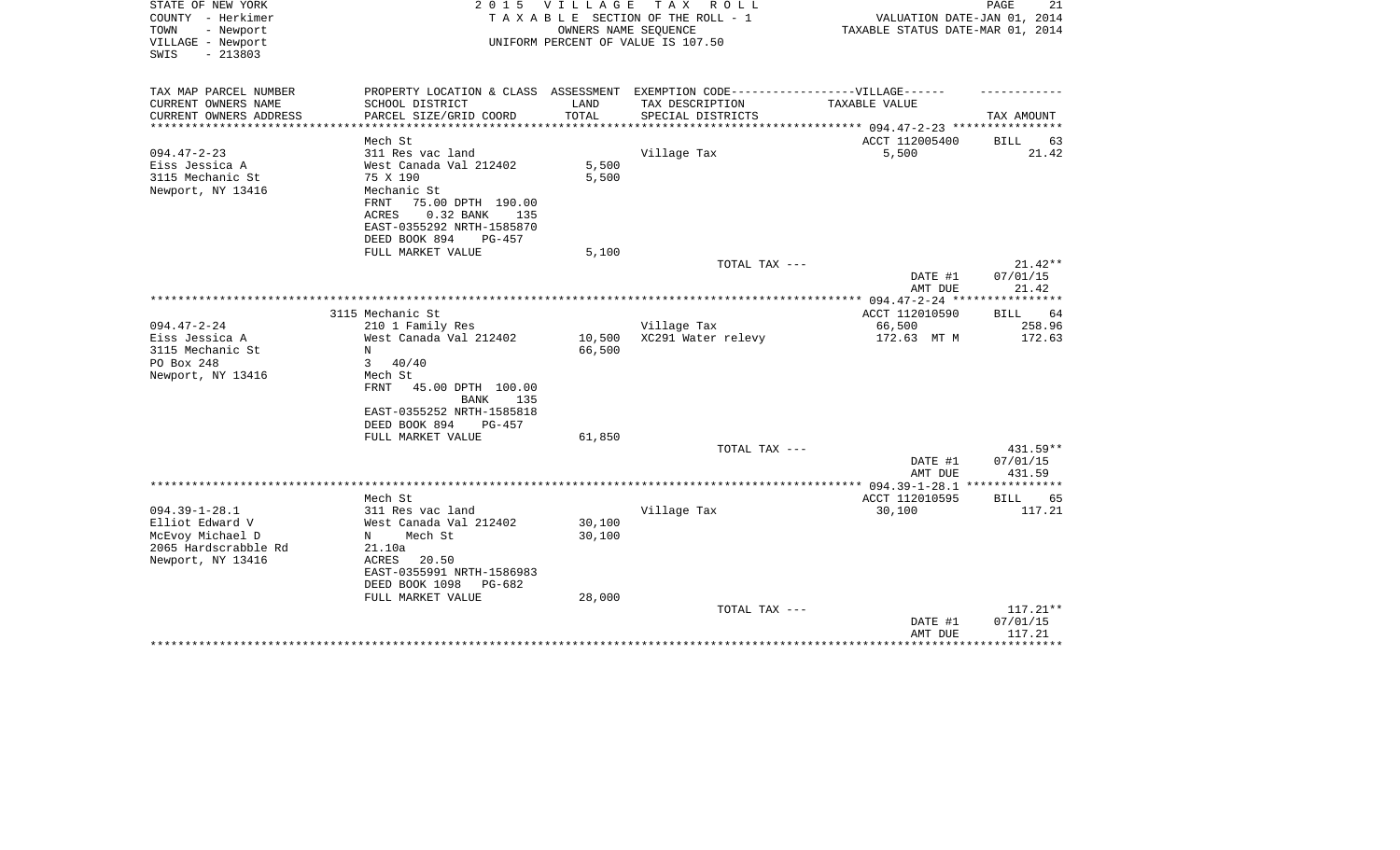| STATE OF NEW YORK<br>COUNTY - Herkimer<br>- Newport<br>TOWN<br>VILLAGE - Newport<br>$-213803$<br>SWIS             | 2 0 1 5                                                                                                                                                                                                         | V I L L A G E     | T A X<br>R O L L<br>TAXABLE SECTION OF THE ROLL - 1<br>OWNERS NAME SEQUENCE<br>UNIFORM PERCENT OF VALUE IS 107.50 | VALUATION DATE-JAN 01, 2014<br>TAXABLE STATUS DATE-MAR 01, 2014 | PAGE<br>22                       |
|-------------------------------------------------------------------------------------------------------------------|-----------------------------------------------------------------------------------------------------------------------------------------------------------------------------------------------------------------|-------------------|-------------------------------------------------------------------------------------------------------------------|-----------------------------------------------------------------|----------------------------------|
| TAX MAP PARCEL NUMBER<br>CURRENT OWNERS NAME<br>CURRENT OWNERS ADDRESS                                            | PROPERTY LOCATION & CLASS ASSESSMENT EXEMPTION CODE----------------VILLAGE------<br>SCHOOL DISTRICT<br>PARCEL SIZE/GRID COORD                                                                                   | LAND<br>TOTAL     | TAX DESCRIPTION<br>SPECIAL DISTRICTS                                                                              | TAXABLE VALUE<br>******* 094.46-1-29 ***                        | TAX AMOUNT                       |
|                                                                                                                   | 7423 West St                                                                                                                                                                                                    |                   |                                                                                                                   | ACCT 112002010                                                  | 66<br>BILL                       |
| $094.46 - 1 - 29$<br>Elliot Greta C<br>Edwards James H Jr<br>Elliott Vincent<br>7423 West St<br>Newport, NY 13416 | 210 1 Family Res<br>West Canada Val 212402<br>W<br>50/200<br>3<br>W St<br>FRNT<br>50.00 DPTH 188.00<br>0.21<br>ACRES<br>EAST-0353457 NRTH-1585783                                                               | 12,200<br>70,300  | Village Tax                                                                                                       | 70,300                                                          | 273.76                           |
|                                                                                                                   | DEED BOOK 1182<br>PG-942<br>FULL MARKET VALUE                                                                                                                                                                   | 65,400            |                                                                                                                   |                                                                 |                                  |
|                                                                                                                   |                                                                                                                                                                                                                 |                   | TOTAL TAX ---                                                                                                     | DATE #1<br>AMT DUE                                              | 273.76**<br>07/01/15<br>273.76   |
|                                                                                                                   |                                                                                                                                                                                                                 |                   |                                                                                                                   |                                                                 | ************                     |
|                                                                                                                   | Main St                                                                                                                                                                                                         |                   |                                                                                                                   | ACCT 112001350                                                  | 67<br>BILL                       |
| $094.38 - 1 - 27$<br>Farber Clint L<br>7467 Main St<br>PO Box 325<br>Newport, NY 13416                            | 220 2 Family Res<br>West Canada Val 212402<br>W<br>3<br>42/140<br>M St<br>FRNT<br>85.00 DPTH 326.00<br>0.92 BANK<br>023<br>ACRES<br>EAST-0354577 NRTH-1586404<br>DEED BOOK 893<br>$PG-74$                       | 16,600<br>139,000 | Village Tax<br>XC291 Water relevy                                                                                 | 139,000<br>162.28 MT M                                          | 541.29<br>162.28                 |
|                                                                                                                   | FULL MARKET VALUE                                                                                                                                                                                               | 129,300           |                                                                                                                   |                                                                 |                                  |
|                                                                                                                   |                                                                                                                                                                                                                 |                   | TOTAL TAX ---                                                                                                     | DATE #1<br>AMT DUE                                              | $703.57**$<br>07/01/15<br>703.57 |
|                                                                                                                   |                                                                                                                                                                                                                 |                   |                                                                                                                   |                                                                 |                                  |
| $094.39 - 1 - 42$<br>Farber Neil D<br>Tucker Janet L<br>3086 Norway St<br>Newport, NY 13416                       | 3086 Norway St<br>210 1 Family Res<br>West Canada Val 212402<br>S<br>3<br>78/250<br>Norway St<br><b>FRNT</b><br>77.00 DPTH 239.40<br><b>BANK</b><br>184<br>EAST-0354850 NRTH-1587057<br>DEED BOOK 858<br>PG-670 | 14,400<br>90,400  | Village Tax                                                                                                       | ACCT 112001500<br>90,400                                        | <b>BILL</b><br>68<br>352.03      |
|                                                                                                                   | FULL MARKET VALUE                                                                                                                                                                                               | 84,100            | TOTAL TAX ---                                                                                                     | DATE #1<br>AMT DUE                                              | 352.03**<br>07/01/15<br>352.03   |
|                                                                                                                   |                                                                                                                                                                                                                 |                   |                                                                                                                   |                                                                 |                                  |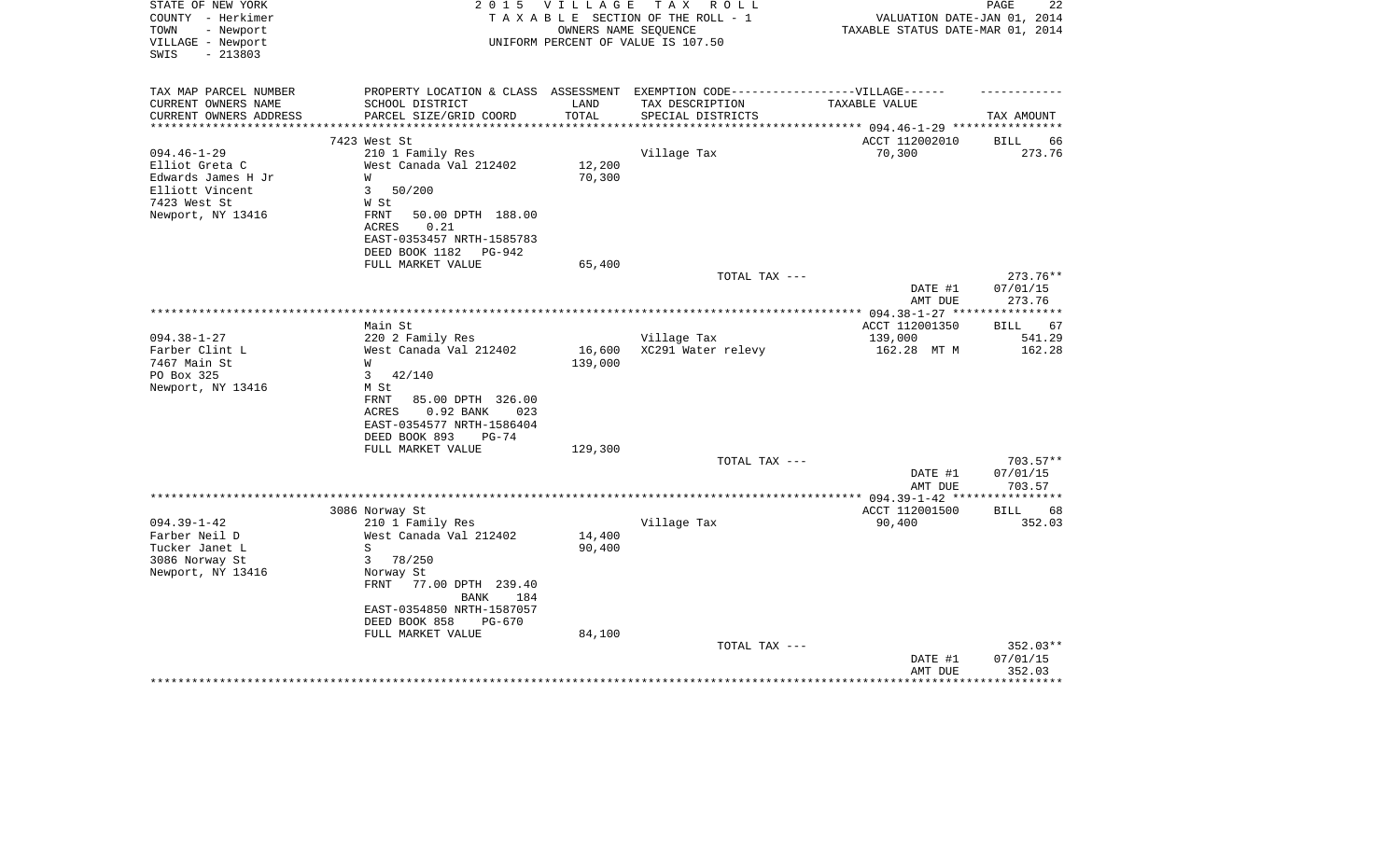| STATE OF NEW YORK<br>COUNTY - Herkimer<br>- Newport<br>TOWN<br>VILLAGE - Newport<br>$-213803$<br>SWIS | 2 0 1 5                                                                           | <b>VILLAGE</b>   | T A X<br>R O L L<br>TAXABLE SECTION OF THE ROLL - 1<br>OWNERS NAME SEOUENCE<br>UNIFORM PERCENT OF VALUE IS 107.50 | VALUATION DATE-JAN 01, 2014<br>TAXABLE STATUS DATE-MAR 01, 2014 | PAGE<br>23             |
|-------------------------------------------------------------------------------------------------------|-----------------------------------------------------------------------------------|------------------|-------------------------------------------------------------------------------------------------------------------|-----------------------------------------------------------------|------------------------|
| TAX MAP PARCEL NUMBER                                                                                 | PROPERTY LOCATION & CLASS ASSESSMENT EXEMPTION CODE-----------------VILLAGE------ |                  |                                                                                                                   |                                                                 |                        |
| CURRENT OWNERS NAME<br>CURRENT OWNERS ADDRESS                                                         | SCHOOL DISTRICT<br>PARCEL SIZE/GRID COORD                                         | LAND<br>TOTAL    | TAX DESCRIPTION<br>SPECIAL DISTRICTS                                                                              | TAXABLE VALUE                                                   | TAX AMOUNT             |
| *********************                                                                                 |                                                                                   |                  |                                                                                                                   |                                                                 |                        |
|                                                                                                       | 3113 School St                                                                    |                  |                                                                                                                   | ACCT 112000450                                                  | <b>BILL</b><br>69      |
| $094.47 - 2 - 41$                                                                                     | 210 1 Family Res                                                                  |                  | Village Tax                                                                                                       | 78,000                                                          | 303.74                 |
| Farber Warren W                                                                                       | West Canada Val 212402                                                            | 14,300           |                                                                                                                   |                                                                 |                        |
| 3113 School St                                                                                        | N<br>$\mathbf{3}$                                                                 | 78,000           |                                                                                                                   |                                                                 |                        |
| PO Box 361<br>Newport, NY 13416                                                                       | 109/115<br>School St                                                              |                  |                                                                                                                   |                                                                 |                        |
|                                                                                                       | FRNT 102.00 DPTH 162.00                                                           |                  |                                                                                                                   |                                                                 |                        |
|                                                                                                       | EAST-0355242 NRTH-1586362                                                         |                  |                                                                                                                   |                                                                 |                        |
|                                                                                                       | DEED BOOK 00626 PG-00855                                                          |                  |                                                                                                                   |                                                                 |                        |
|                                                                                                       | FULL MARKET VALUE                                                                 | 72,550           |                                                                                                                   |                                                                 |                        |
|                                                                                                       |                                                                                   |                  | TOTAL TAX ---                                                                                                     | DATE #1                                                         | $303.74**$<br>07/01/15 |
|                                                                                                       |                                                                                   |                  |                                                                                                                   | AMT DUE                                                         | 303.74                 |
|                                                                                                       |                                                                                   |                  |                                                                                                                   |                                                                 |                        |
|                                                                                                       | 7416 Main St                                                                      |                  |                                                                                                                   | ACCT 112002220                                                  | 70<br>BILL             |
| $094.47 - 3 - 26$                                                                                     | 210 1 Family Res                                                                  |                  | VET COM V 41137                                                                                                   | 15,000                                                          |                        |
| Farrell John<br>Farrell Joan                                                                          | West Canada Val 212402<br>E                                                       | 12,200<br>66,300 | Village Tax                                                                                                       | 51,300                                                          | 199.77                 |
| 7416 Main St                                                                                          | $\mathbf{3}$<br>54/192                                                            |                  |                                                                                                                   |                                                                 |                        |
| PO Box 391                                                                                            | Main St                                                                           |                  |                                                                                                                   |                                                                 |                        |
| Newport, NY 13416                                                                                     | <b>FRNT</b><br>50.00 DPTH 187.00                                                  |                  |                                                                                                                   |                                                                 |                        |
|                                                                                                       | EAST-0355260 NRTH-1585527                                                         |                  |                                                                                                                   |                                                                 |                        |
|                                                                                                       | DEED BOOK 00521 PG-00277                                                          |                  |                                                                                                                   |                                                                 |                        |
|                                                                                                       | FULL MARKET VALUE                                                                 | 61,650           | TOTAL TAX ---                                                                                                     |                                                                 | 199.77**               |
|                                                                                                       |                                                                                   |                  |                                                                                                                   | DATE #1                                                         | 07/01/15               |
|                                                                                                       |                                                                                   |                  |                                                                                                                   | AMT DUE                                                         | 199.77                 |
|                                                                                                       |                                                                                   |                  |                                                                                                                   |                                                                 |                        |
|                                                                                                       | Mech St                                                                           |                  |                                                                                                                   | ACCT 112003780                                                  | <b>BILL</b><br>71      |
| $094.47 - 3 - 1$<br>Farrell Timothy A                                                                 | 210 1 Family Res<br>West Canada Val 212402                                        | 13,600           | VET COM V 41137<br>Village Tax                                                                                    | 15,000<br>101,500                                               | 395.26                 |
| 7426 Main St                                                                                          | S                                                                                 | 116,500          |                                                                                                                   |                                                                 |                        |
| PO Box 263                                                                                            | 30 60/205                                                                         |                  |                                                                                                                   |                                                                 |                        |
| Newport, NY 13416                                                                                     | Mech St                                                                           |                  |                                                                                                                   |                                                                 |                        |
|                                                                                                       | FRNT 240.00 DPTH<br>75.00                                                         |                  |                                                                                                                   |                                                                 |                        |
|                                                                                                       | 184<br><b>BANK</b>                                                                |                  |                                                                                                                   |                                                                 |                        |
|                                                                                                       | EAST-0355221 NRTH-1585696<br>DEED BOOK 878<br>PG-371                              |                  |                                                                                                                   |                                                                 |                        |
|                                                                                                       | FULL MARKET VALUE                                                                 | 108,350          |                                                                                                                   |                                                                 |                        |
|                                                                                                       |                                                                                   |                  | TOTAL TAX ---                                                                                                     |                                                                 | 395.26**               |
|                                                                                                       |                                                                                   |                  |                                                                                                                   | DATE #1                                                         | 07/01/15               |
|                                                                                                       |                                                                                   |                  |                                                                                                                   | AMT DUE                                                         | 395.26                 |
|                                                                                                       |                                                                                   |                  |                                                                                                                   |                                                                 |                        |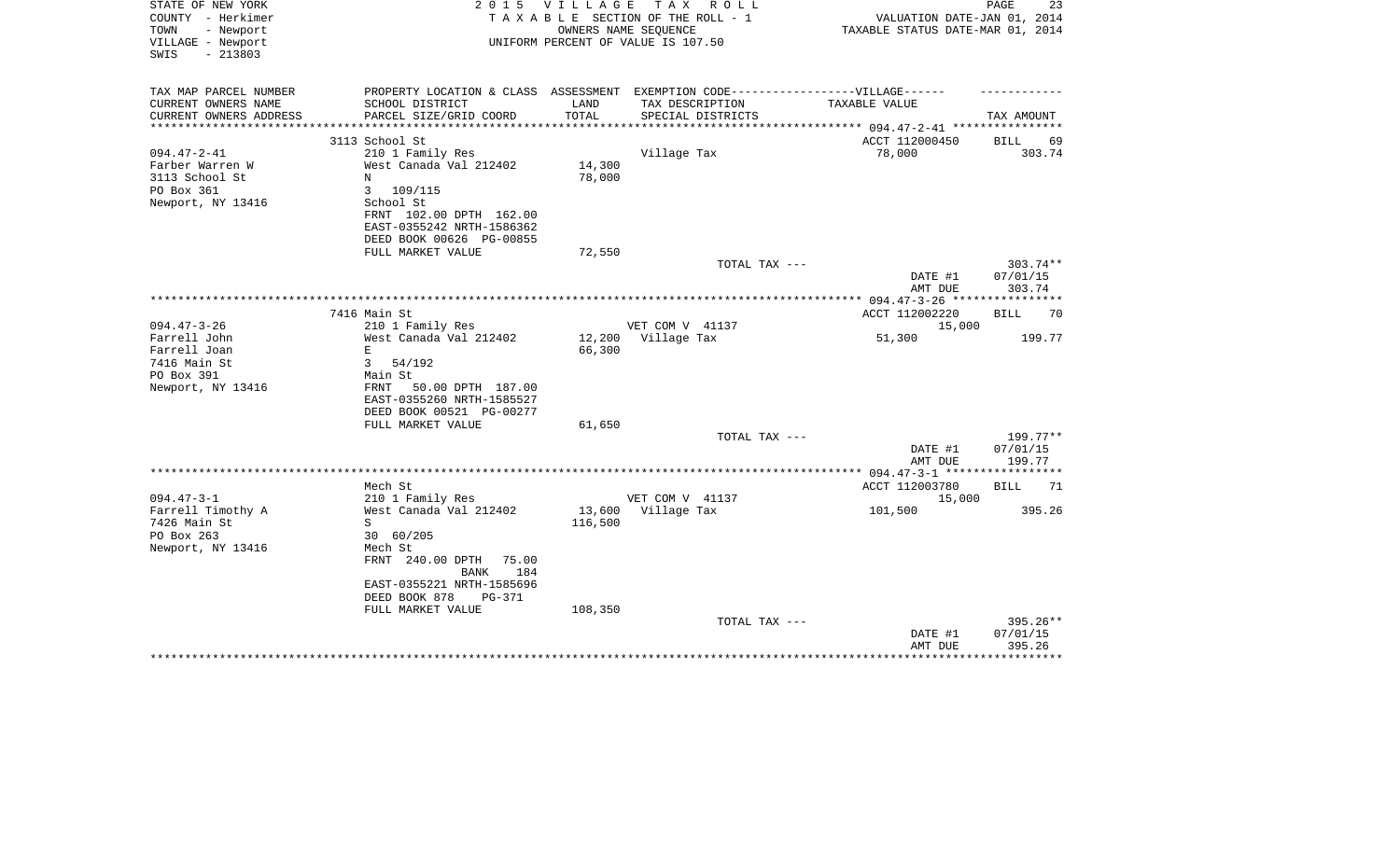| STATE OF NEW YORK<br>COUNTY - Herkimer<br>- Newport<br>TOWN<br>VILLAGE - Newport | 2 0 1 5                                                                           | VILLAGE | T A X<br>R O L L<br>TAXABLE SECTION OF THE ROLL - 1<br>OWNERS NAME SEQUENCE<br>UNIFORM PERCENT OF VALUE IS 107.50 | VALUATION DATE-JAN 01, 2014<br>TAXABLE STATUS DATE-MAR 01, 2014 | 24<br>PAGE                  |
|----------------------------------------------------------------------------------|-----------------------------------------------------------------------------------|---------|-------------------------------------------------------------------------------------------------------------------|-----------------------------------------------------------------|-----------------------------|
| $-213803$<br>SWIS                                                                |                                                                                   |         |                                                                                                                   |                                                                 |                             |
| TAX MAP PARCEL NUMBER                                                            | PROPERTY LOCATION & CLASS ASSESSMENT EXEMPTION CODE-----------------VILLAGE------ |         |                                                                                                                   |                                                                 |                             |
| CURRENT OWNERS NAME                                                              | SCHOOL DISTRICT                                                                   | LAND    | TAX DESCRIPTION                                                                                                   | TAXABLE VALUE                                                   |                             |
| CURRENT OWNERS ADDRESS<br>**********************                                 | PARCEL SIZE/GRID COORD<br>***************************                             | TOTAL   | SPECIAL DISTRICTS                                                                                                 |                                                                 | TAX AMOUNT                  |
|                                                                                  |                                                                                   |         |                                                                                                                   |                                                                 |                             |
| $094.39 - 1 - 48$                                                                | 7525 East St                                                                      |         |                                                                                                                   | ACCT 112002400<br>86,200                                        | <b>BILL</b><br>72<br>335.68 |
| Fauvelle Donald Jr                                                               | 220 2 Family Res<br>West Canada Val 212402                                        | 14,300  | Village Tax                                                                                                       |                                                                 |                             |
| Fauvelle Deborah                                                                 | W                                                                                 | 86,200  |                                                                                                                   |                                                                 |                             |
| 7525 East St                                                                     | 75x240                                                                            |         |                                                                                                                   |                                                                 |                             |
| PO Box 78                                                                        | E St                                                                              |         |                                                                                                                   |                                                                 |                             |
| Newport, NY 13416                                                                | 75.00 DPTH 240.00<br>FRNT                                                         |         |                                                                                                                   |                                                                 |                             |
|                                                                                  | EAST-0354692 NRTH-1587482                                                         |         |                                                                                                                   |                                                                 |                             |
|                                                                                  | DEED BOOK 795<br><b>PG-514</b>                                                    |         |                                                                                                                   |                                                                 |                             |
|                                                                                  | FULL MARKET VALUE                                                                 | 80,200  |                                                                                                                   |                                                                 |                             |
|                                                                                  |                                                                                   |         | TOTAL TAX ---                                                                                                     |                                                                 | $335.68**$                  |
|                                                                                  |                                                                                   |         |                                                                                                                   | DATE #1                                                         | 07/01/15                    |
|                                                                                  |                                                                                   |         |                                                                                                                   | AMT DUE                                                         | 335.68                      |
|                                                                                  |                                                                                   |         |                                                                                                                   | ******* 094.46-1-33 **                                          | ********                    |
| $094.46 - 1 - 33$                                                                | West St<br>322 Rural vac>10                                                       |         |                                                                                                                   | ACCT 112011210                                                  | <b>BILL</b><br>73           |
|                                                                                  |                                                                                   | 30,500  | Village Tax                                                                                                       | 30,500                                                          | 118.77                      |
| Fehlhaber Craig A<br>Fehlhaber Kelly                                             | West Canada Val 212402<br>E<br>W St                                               | 30,500  |                                                                                                                   |                                                                 |                             |
| 803 Cook Hill Rd                                                                 | 1 16A                                                                             |         |                                                                                                                   |                                                                 |                             |
| Newport, NY 13416                                                                | ACRES<br>21.20                                                                    |         |                                                                                                                   |                                                                 |                             |
|                                                                                  | EAST-0353083 NRTH-1585559                                                         |         |                                                                                                                   |                                                                 |                             |
|                                                                                  | DEED BOOK 1442<br>PG-913                                                          |         |                                                                                                                   |                                                                 |                             |
|                                                                                  | FULL MARKET VALUE                                                                 | 28,350  |                                                                                                                   |                                                                 |                             |
|                                                                                  |                                                                                   |         | TOTAL TAX ---                                                                                                     |                                                                 | $118.77**$                  |
|                                                                                  |                                                                                   |         |                                                                                                                   | DATE #1<br>AMT DUE                                              | 07/01/15<br>118.77          |
|                                                                                  |                                                                                   |         |                                                                                                                   |                                                                 |                             |
|                                                                                  | 7411 West St                                                                      |         |                                                                                                                   | ACCT 112006030                                                  | 74<br><b>BILL</b>           |
| $094.46 - 1 - 34$                                                                | 312 Vac w/imprv                                                                   |         | Village Tax                                                                                                       | 29,300                                                          | 114.10                      |
| Fehlhaber Craig A                                                                | West Canada Val 212402                                                            | 21,300  |                                                                                                                   |                                                                 |                             |
| Fehlhaber Kelly                                                                  | W                                                                                 | 29,300  |                                                                                                                   |                                                                 |                             |
| 803 Cook Hill Rd                                                                 | 3<br>1A                                                                           |         |                                                                                                                   |                                                                 |                             |
| Newport, NY 13416                                                                | W St                                                                              |         |                                                                                                                   |                                                                 |                             |
|                                                                                  | ACRES<br>1.20                                                                     |         |                                                                                                                   |                                                                 |                             |
|                                                                                  | EAST-0353742 NRTH-1585485                                                         |         |                                                                                                                   |                                                                 |                             |
|                                                                                  | DEED BOOK 1442<br>PG-913                                                          |         |                                                                                                                   |                                                                 |                             |
|                                                                                  | FULL MARKET VALUE                                                                 | 27,250  |                                                                                                                   |                                                                 |                             |
|                                                                                  |                                                                                   |         | TOTAL TAX ---                                                                                                     |                                                                 | $114.10**$                  |
|                                                                                  |                                                                                   |         |                                                                                                                   | DATE #1<br>AMT DUE                                              | 07/01/15<br>114.10          |
|                                                                                  |                                                                                   |         |                                                                                                                   |                                                                 | *********                   |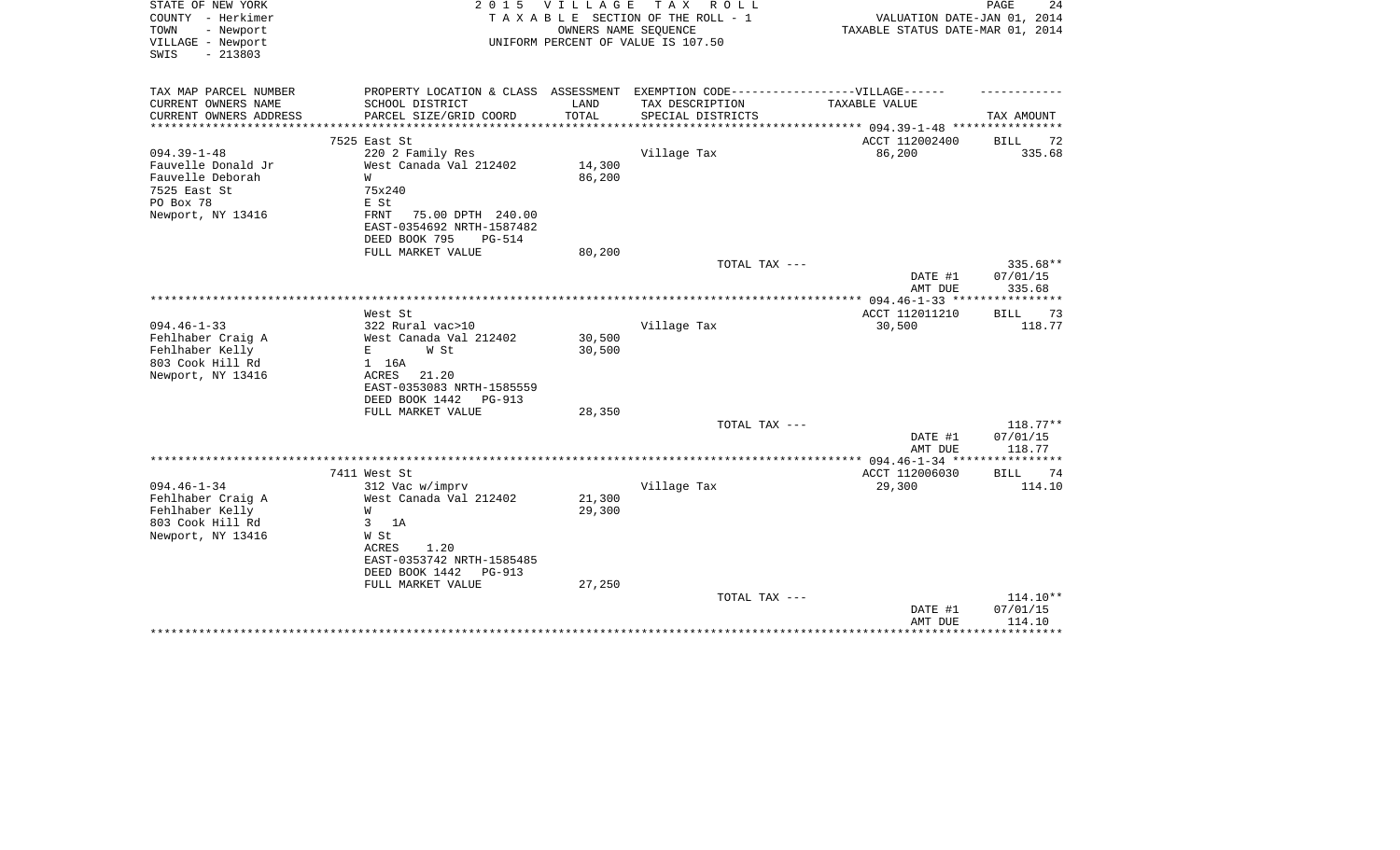| STATE OF NEW YORK<br>COUNTY - Herkimer     | 2 0 1 5                                                | <b>VILLAGE</b>       | TAX ROLL<br>TAXABLE SECTION OF THE ROLL - 1   | VALUATION DATE-JAN 01, 2014                 | 25<br>PAGE           |
|--------------------------------------------|--------------------------------------------------------|----------------------|-----------------------------------------------|---------------------------------------------|----------------------|
| - Newport<br>TOWN                          |                                                        |                      | OWNERS NAME SEQUENCE                          | TAXABLE STATUS DATE-MAR 01, 2014            |                      |
| VILLAGE - Newport<br>$-213803$<br>SWIS     |                                                        |                      | UNIFORM PERCENT OF VALUE IS 107.50            |                                             |                      |
| TAX MAP PARCEL NUMBER                      | PROPERTY LOCATION & CLASS ASSESSMENT                   |                      | EXEMPTION CODE------------------VILLAGE------ |                                             |                      |
| CURRENT OWNERS NAME                        | SCHOOL DISTRICT                                        | LAND                 | TAX DESCRIPTION                               | TAXABLE VALUE                               |                      |
| CURRENT OWNERS ADDRESS<br>**************** | PARCEL SIZE/GRID COORD                                 | TOTAL<br>*********** | SPECIAL DISTRICTS                             | ********************* 094.47-1-27 ********* | TAX AMOUNT           |
|                                            | Main St                                                |                      |                                               | ACCT 112001680                              | <b>BILL</b><br>75    |
| $094.47 - 1 - 27$                          | 210 1 Family Res                                       |                      | Village Tax                                   | 128,000                                     | 498.45               |
| Fellows Daniel                             | West Canada Val 212402                                 | 17,000               |                                               |                                             |                      |
| Fellows Terry                              | W                                                      | 128,000              |                                               |                                             |                      |
| 7401 S Main St                             | 5<br>280/80                                            |                      |                                               |                                             |                      |
| PO Box 72                                  | M St                                                   |                      |                                               |                                             |                      |
| Newport, NY 13416                          | FRNT<br>280.00 DPTH<br>80.00                           |                      |                                               |                                             |                      |
|                                            | 0.40<br>ACRES                                          |                      |                                               |                                             |                      |
|                                            | EAST-0355220 NRTH-1585128                              |                      |                                               |                                             |                      |
|                                            | DEED BOOK 751<br>$PG-78$                               |                      |                                               |                                             |                      |
|                                            | FULL MARKET VALUE                                      | 119,070              |                                               |                                             |                      |
|                                            |                                                        |                      | TOTAL TAX ---                                 | DATE #1                                     | 498.45**<br>07/01/15 |
|                                            |                                                        |                      |                                               | AMT DUE                                     | 498.45               |
|                                            |                                                        |                      |                                               |                                             |                      |
|                                            | 3089 Norway St                                         |                      |                                               | ACCT 112003510                              | <b>BILL</b><br>76    |
| $094.39 - 1 - 46$                          | 210 1 Family Res                                       |                      | Village Tax                                   | 99,000                                      | 385.52               |
| Fiacco Robert J                            | West Canada Val 212402                                 | 13,900               |                                               |                                             |                      |
| Fiacco Dianne M                            | N                                                      | 99,000               |                                               |                                             |                      |
| 3089 Norway St                             | 90/175                                                 |                      |                                               |                                             |                      |
| PO Box 474                                 | Norway St                                              |                      |                                               |                                             |                      |
| Newport, NY 13416                          | 90.00 DPTH 175.00<br>FRNT<br>EAST-0354746 NRTH-1587279 |                      |                                               |                                             |                      |
|                                            |                                                        |                      |                                               |                                             |                      |
|                                            | DEED BOOK 00640 PG-00820<br>FULL MARKET VALUE          | 92,100               |                                               |                                             |                      |
|                                            |                                                        |                      | TOTAL TAX ---                                 |                                             | 385.52**             |
|                                            |                                                        |                      |                                               | DATE #1                                     | 07/01/15             |
|                                            |                                                        |                      |                                               | AMT DUE                                     | 385.52               |
|                                            |                                                        |                      |                                               |                                             |                      |
|                                            | West St                                                |                      |                                               | ACCT 112009060                              | BILL<br>77           |
| $094.46 - 1 - 40$                          | 210 1 Family Res                                       |                      | Village Tax                                   | 89,000                                      | 346.58               |
| Fiorentino Patricia M                      | West Canada Val 212402                                 | 20,400               |                                               |                                             |                      |
| West St                                    | 148x321x210                                            | 89,000               |                                               |                                             |                      |
| PO Box 4                                   | Newport                                                |                      |                                               |                                             |                      |
| Newport, NY 13416                          | FRNT 148.40 DPTH 375.70                                |                      |                                               |                                             |                      |
|                                            | 0.94 BANK<br>ACRES<br>641                              |                      |                                               |                                             |                      |
|                                            | EAST-0354138 NRTH-1584970                              |                      |                                               |                                             |                      |
|                                            | DEED BOOK 772<br>$PG-604$                              |                      |                                               |                                             |                      |
|                                            | FULL MARKET VALUE                                      | 82,800               |                                               |                                             |                      |
|                                            |                                                        |                      | TOTAL TAX ---                                 |                                             | $346.58**$           |
|                                            |                                                        |                      |                                               | DATE #1                                     | 07/01/15             |
|                                            |                                                        |                      |                                               | AMT DUE                                     | 346.58               |
|                                            |                                                        |                      |                                               |                                             |                      |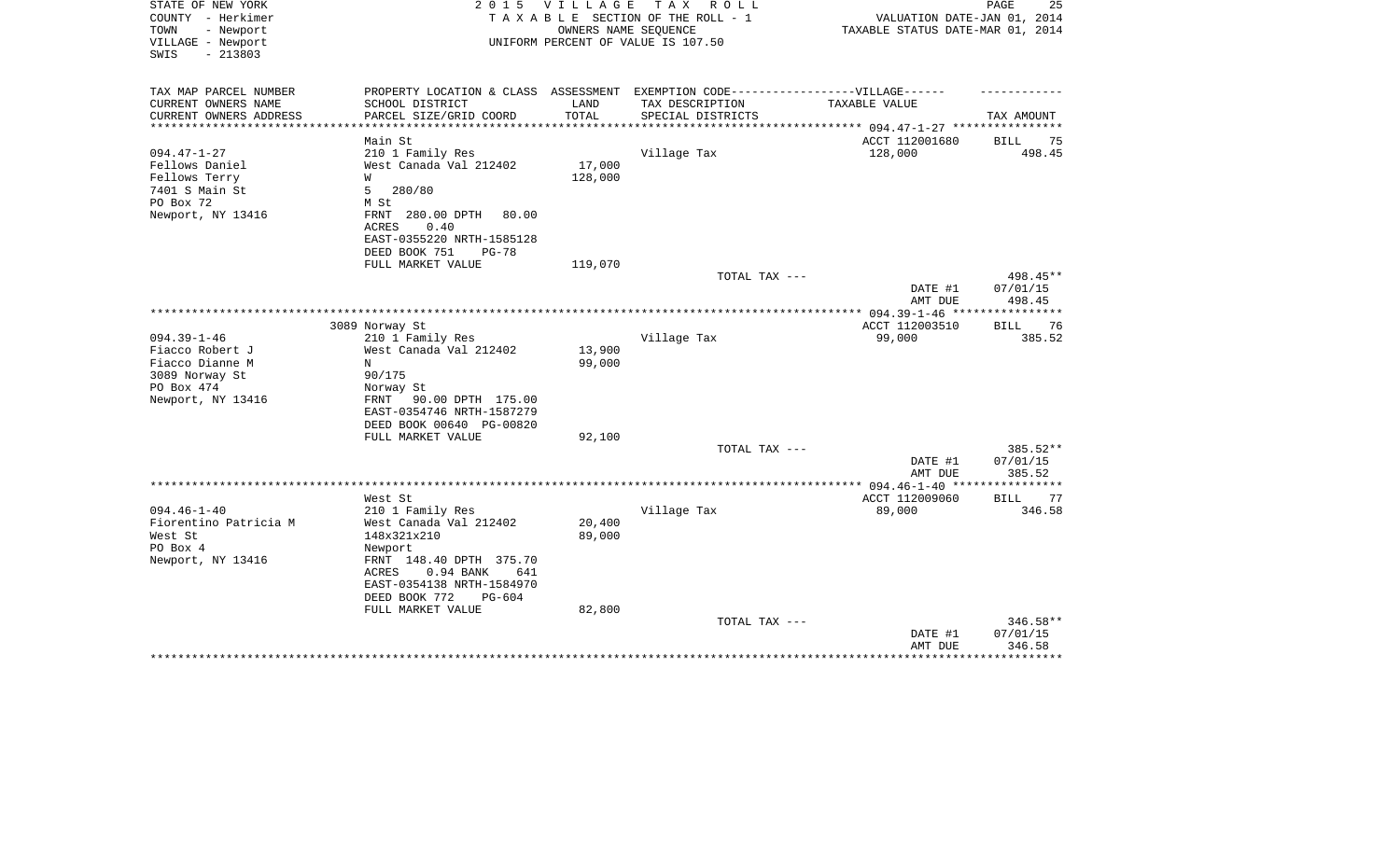| STATE OF NEW YORK<br>COUNTY - Herkimer           | 2 0 1 5                                                                           | V I L L A G E           | T A X<br>R O L L<br>TAXABLE SECTION OF THE ROLL - 1 | VALUATION DATE-JAN 01, 2014      | PAGE<br>26                  |
|--------------------------------------------------|-----------------------------------------------------------------------------------|-------------------------|-----------------------------------------------------|----------------------------------|-----------------------------|
| TOWN<br>- Newport<br>VILLAGE - Newport           |                                                                                   | OWNERS NAME SEQUENCE    | UNIFORM PERCENT OF VALUE IS 107.50                  | TAXABLE STATUS DATE-MAR 01, 2014 |                             |
| SWIS<br>$-213803$                                |                                                                                   |                         |                                                     |                                  |                             |
| TAX MAP PARCEL NUMBER                            | PROPERTY LOCATION & CLASS ASSESSMENT EXEMPTION CODE-----------------VILLAGE------ |                         |                                                     |                                  |                             |
| CURRENT OWNERS NAME                              | SCHOOL DISTRICT                                                                   | LAND                    | TAX DESCRIPTION                                     | TAXABLE VALUE                    |                             |
| CURRENT OWNERS ADDRESS<br>********************** | PARCEL SIZE/GRID COORD<br>****************************                            | TOTAL<br>************** | SPECIAL DISTRICTS                                   |                                  | TAX AMOUNT                  |
|                                                  |                                                                                   |                         |                                                     |                                  |                             |
| $094.46 - 1 - 4$                                 | 7362 West St                                                                      |                         |                                                     | ACCT 112001260<br>98,000         | <b>BILL</b><br>78<br>381.63 |
| Fitzsimons James W                               | 210 1 Family Res<br>West Canada Val 212402                                        | 16,900                  | Village Tax                                         |                                  |                             |
| Fitzsimons Rosemary                              | E                                                                                 | 98,000                  |                                                     |                                  |                             |
| 7362 West St                                     | 3a                                                                                |                         |                                                     |                                  |                             |
| PO Box 144                                       | W St                                                                              |                         |                                                     |                                  |                             |
| Newport, NY 13416                                | FRNT 118.00 DPTH 235.00                                                           |                         |                                                     |                                  |                             |
|                                                  | 135<br>BANK                                                                       |                         |                                                     |                                  |                             |
|                                                  | EAST-0354430 NRTH-1585009                                                         |                         |                                                     |                                  |                             |
|                                                  | DEED BOOK 00633 PG-00346                                                          |                         |                                                     |                                  |                             |
|                                                  | FULL MARKET VALUE                                                                 | 91,150                  |                                                     |                                  |                             |
|                                                  |                                                                                   |                         | TOTAL TAX ---                                       |                                  | 381.63**                    |
|                                                  |                                                                                   |                         |                                                     | DATE #1                          | 07/01/15                    |
|                                                  |                                                                                   |                         |                                                     | AMT DUE                          | 381.63                      |
|                                                  |                                                                                   |                         |                                                     |                                  |                             |
|                                                  | 7382 West St                                                                      |                         |                                                     | ACCT 112003840                   | <b>BILL</b><br>79           |
| $094.46 - 1 - 6$                                 | 210 1 Family Res                                                                  |                         | Village Tax                                         | 61,100                           | 237.93                      |
| Fitzsimons Rosemary<br>7382 West St              | West Canada Val 212402<br>E                                                       | 14,200<br>61,100        | XC291 Water relevy                                  | 296.18 MT M                      | 296.18                      |
| PO Box 144                                       | 120x116x110x140                                                                   |                         |                                                     |                                  |                             |
| Newport, NY 13416                                | W St                                                                              |                         |                                                     |                                  |                             |
|                                                  | FRNT 120.00 DPTH 140.00                                                           |                         |                                                     |                                  |                             |
|                                                  | EAST-0354209 NRTH-1585309                                                         |                         |                                                     |                                  |                             |
|                                                  | DEED BOOK 1518<br><b>PG-79</b>                                                    |                         |                                                     |                                  |                             |
|                                                  | FULL MARKET VALUE                                                                 | 56,850                  |                                                     |                                  |                             |
|                                                  |                                                                                   |                         | TOTAL TAX ---                                       |                                  | 534.11**                    |
|                                                  |                                                                                   |                         |                                                     | DATE #1                          | 07/01/15                    |
|                                                  |                                                                                   |                         |                                                     | AMT DUE                          | 534.11                      |
|                                                  |                                                                                   |                         | ***********                                         | ** 094.46-1-25 **                |                             |
|                                                  | West St                                                                           |                         |                                                     | ACCT 112010350                   | BILL<br>80                  |
| $094.46 - 1 - 25$                                | 210 1 Family Res                                                                  |                         | Village Tax                                         | 28,000                           | 109.04                      |
| Flaatrud Hans O<br>Karen Glesmann                | West Canada Val 212402                                                            | 18,300<br>28,000        |                                                     |                                  |                             |
| PO Box 53                                        | W<br>5                                                                            |                         |                                                     |                                  |                             |
| Feura Bush, NY 12067                             | W St                                                                              |                         |                                                     |                                  |                             |
|                                                  | FRNT 160.00 DPTH 203.00                                                           |                         |                                                     |                                  |                             |
|                                                  | 0.76<br>ACRES                                                                     |                         |                                                     |                                  |                             |
|                                                  | EAST-0316313 NRTH-1161578                                                         |                         |                                                     |                                  |                             |
|                                                  | DEED BOOK 710<br>$PG-262$                                                         |                         |                                                     |                                  |                             |
|                                                  | FULL MARKET VALUE                                                                 | 26,050                  |                                                     |                                  |                             |
|                                                  |                                                                                   |                         | TOTAL TAX ---                                       |                                  | 109.04**                    |
|                                                  |                                                                                   |                         |                                                     | DATE #1                          | 07/01/15                    |
|                                                  |                                                                                   |                         |                                                     | AMT DUE                          | 109.04                      |
|                                                  |                                                                                   |                         |                                                     |                                  |                             |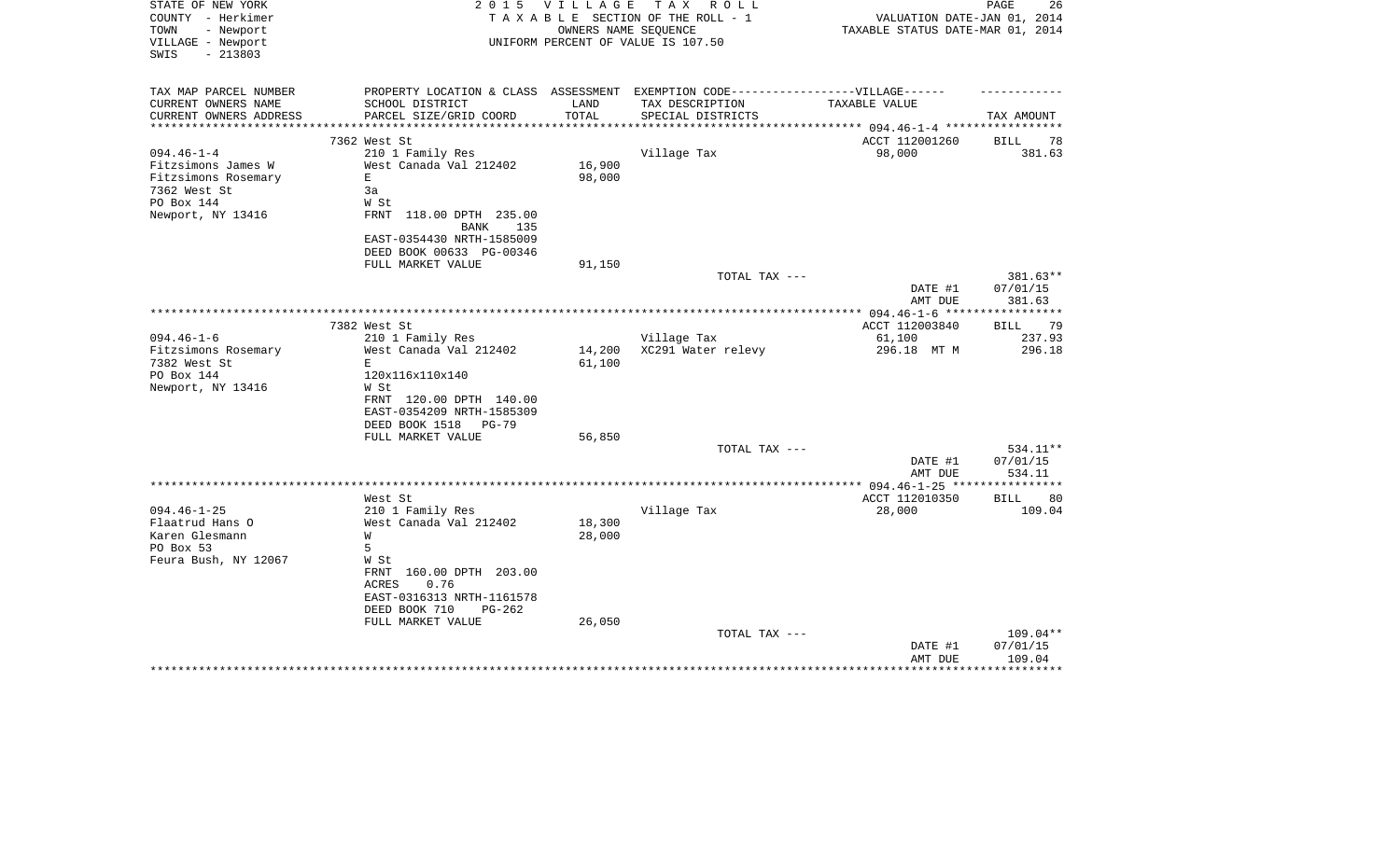| STATE OF NEW YORK<br>COUNTY - Herkimer<br>- Newport<br>TOWN<br>VILLAGE - Newport<br>SWIS<br>$-213803$ |                                                                                   | 2015 VILLAGE<br>OWNERS NAME SEQUENCE | T A X<br>R O L L<br>TAXABLE SECTION OF THE ROLL - 1<br>UNIFORM PERCENT OF VALUE IS 107.50 | VALUATION DATE-JAN 01, 2014<br>TAXABLE STATUS DATE-MAR 01, 2014 | PAGE<br>27             |
|-------------------------------------------------------------------------------------------------------|-----------------------------------------------------------------------------------|--------------------------------------|-------------------------------------------------------------------------------------------|-----------------------------------------------------------------|------------------------|
| TAX MAP PARCEL NUMBER                                                                                 | PROPERTY LOCATION & CLASS ASSESSMENT EXEMPTION CODE-----------------VILLAGE------ |                                      |                                                                                           |                                                                 |                        |
| CURRENT OWNERS NAME<br>CURRENT OWNERS ADDRESS                                                         | SCHOOL DISTRICT<br>PARCEL SIZE/GRID COORD                                         | LAND<br>TOTAL                        | TAX DESCRIPTION                                                                           | TAXABLE VALUE                                                   |                        |
| **********************                                                                                | ******************                                                                |                                      | SPECIAL DISTRICTS                                                                         |                                                                 | TAX AMOUNT             |
|                                                                                                       | West St                                                                           |                                      |                                                                                           | ACCT 112001770                                                  | 81<br>BILL             |
| $094.46 - 1 - 26$                                                                                     | 270 Mfg housing                                                                   |                                      | Village Tax                                                                               | 19,000                                                          | 73.99                  |
| Flaatrud Hans O                                                                                       | West Canada Val 212402                                                            | 14,300                               |                                                                                           |                                                                 |                        |
| Karen Glesmann<br>PO Box 53                                                                           | W<br>225/250                                                                      | 19,000                               |                                                                                           |                                                                 |                        |
| Feura Bush, NY 12067                                                                                  | 3<br>W St                                                                         |                                      |                                                                                           |                                                                 |                        |
|                                                                                                       | FRNT 100.00 DPTH 175.00                                                           |                                      |                                                                                           |                                                                 |                        |
|                                                                                                       | EAST-0353125 NRTH-1586047                                                         |                                      |                                                                                           |                                                                 |                        |
|                                                                                                       | DEED BOOK 769<br>PG-697                                                           |                                      |                                                                                           |                                                                 |                        |
|                                                                                                       | FULL MARKET VALUE                                                                 | 17,650                               |                                                                                           |                                                                 |                        |
|                                                                                                       |                                                                                   |                                      | TOTAL TAX ---                                                                             | DATE #1                                                         | $73.99**$<br>07/01/15  |
|                                                                                                       |                                                                                   |                                      |                                                                                           | AMT DUE                                                         | 73.99                  |
|                                                                                                       |                                                                                   |                                      |                                                                                           |                                                                 |                        |
|                                                                                                       | West St                                                                           |                                      |                                                                                           |                                                                 | BILL<br>82             |
| $094.46 - 1 - 27.2$                                                                                   | 311 Res vac land                                                                  |                                      | Village Tax                                                                               | 5,400                                                           | 21.03                  |
| Flaatrud Hans O Sr<br>Karen Glesmann                                                                  | West Canada Val 212402<br>75.00 DPTH 181.20<br>FRNT                               | 5,400<br>5,400                       |                                                                                           |                                                                 |                        |
| PO Box 53                                                                                             | EAST-0353187 NRTH-1585993                                                         |                                      |                                                                                           |                                                                 |                        |
| Feura Bush, NY 12067                                                                                  | DEED BOOK 805<br>$PG-385$                                                         |                                      |                                                                                           |                                                                 |                        |
|                                                                                                       | FULL MARKET VALUE                                                                 | 5,000                                |                                                                                           |                                                                 |                        |
|                                                                                                       |                                                                                   |                                      | TOTAL TAX ---                                                                             |                                                                 | $21.03**$              |
|                                                                                                       |                                                                                   |                                      |                                                                                           | DATE #1<br>AMT DUE                                              | 07/01/15<br>21.03      |
|                                                                                                       |                                                                                   |                                      |                                                                                           | *************** 094.39-1-9 *********                            | * * * * * * * *        |
|                                                                                                       | 3105 North St                                                                     |                                      |                                                                                           | ACCT 112005070                                                  | BILL<br>83             |
| $094.39 - 1 - 9$                                                                                      | 210 1 Family Res                                                                  |                                      | Village Tax                                                                               | 120,000                                                         | 467.30                 |
| Flanagan John                                                                                         | West Canada Val 212402                                                            | 21,900                               |                                                                                           |                                                                 |                        |
| 3105 North St                                                                                         | Ν                                                                                 | 120,000                              |                                                                                           |                                                                 |                        |
| Newport, NY 13416                                                                                     | 1/2A<br>3<br>ACRES<br>1.80                                                        |                                      |                                                                                           |                                                                 |                        |
|                                                                                                       | EAST-0355097 NRTH-1588523                                                         |                                      |                                                                                           |                                                                 |                        |
|                                                                                                       | DEED BOOK 1389<br>PG-678                                                          |                                      |                                                                                           |                                                                 |                        |
|                                                                                                       | FULL MARKET VALUE                                                                 | 111,650                              |                                                                                           |                                                                 |                        |
|                                                                                                       |                                                                                   |                                      | TOTAL TAX ---                                                                             |                                                                 | $467.30**$             |
|                                                                                                       |                                                                                   |                                      |                                                                                           | DATE #1<br>AMT DUE                                              | 07/01/15<br>467.30     |
|                                                                                                       |                                                                                   |                                      |                                                                                           |                                                                 | *****                  |
|                                                                                                       | Old State Rd                                                                      |                                      |                                                                                           |                                                                 | 84<br>BILL             |
| $094.1 - 2 - 8$                                                                                       | 330 Vacant comm                                                                   |                                      | Village Tax                                                                               | 1,700                                                           | 6.62                   |
| Florida Land Investment LLC                                                                           | West Canada Val 212402                                                            | 1,700                                |                                                                                           |                                                                 |                        |
| 5797 SE Willow Ln<br>Milwaukee, OR 97267                                                              | ACRES<br>1.70                                                                     | 1,700                                |                                                                                           |                                                                 |                        |
|                                                                                                       | EAST-0353087 NRTH-1587090<br>DEED BOOK 1291<br>PG-834                             |                                      |                                                                                           |                                                                 |                        |
|                                                                                                       | FULL MARKET VALUE                                                                 | 1,600                                |                                                                                           |                                                                 |                        |
|                                                                                                       |                                                                                   |                                      | TOTAL TAX ---                                                                             |                                                                 | $6.62**$               |
|                                                                                                       |                                                                                   |                                      |                                                                                           | DATE #1                                                         | 07/01/15               |
|                                                                                                       |                                                                                   |                                      |                                                                                           | AMT DUE                                                         | 6.62<br>************** |
|                                                                                                       |                                                                                   |                                      |                                                                                           |                                                                 |                        |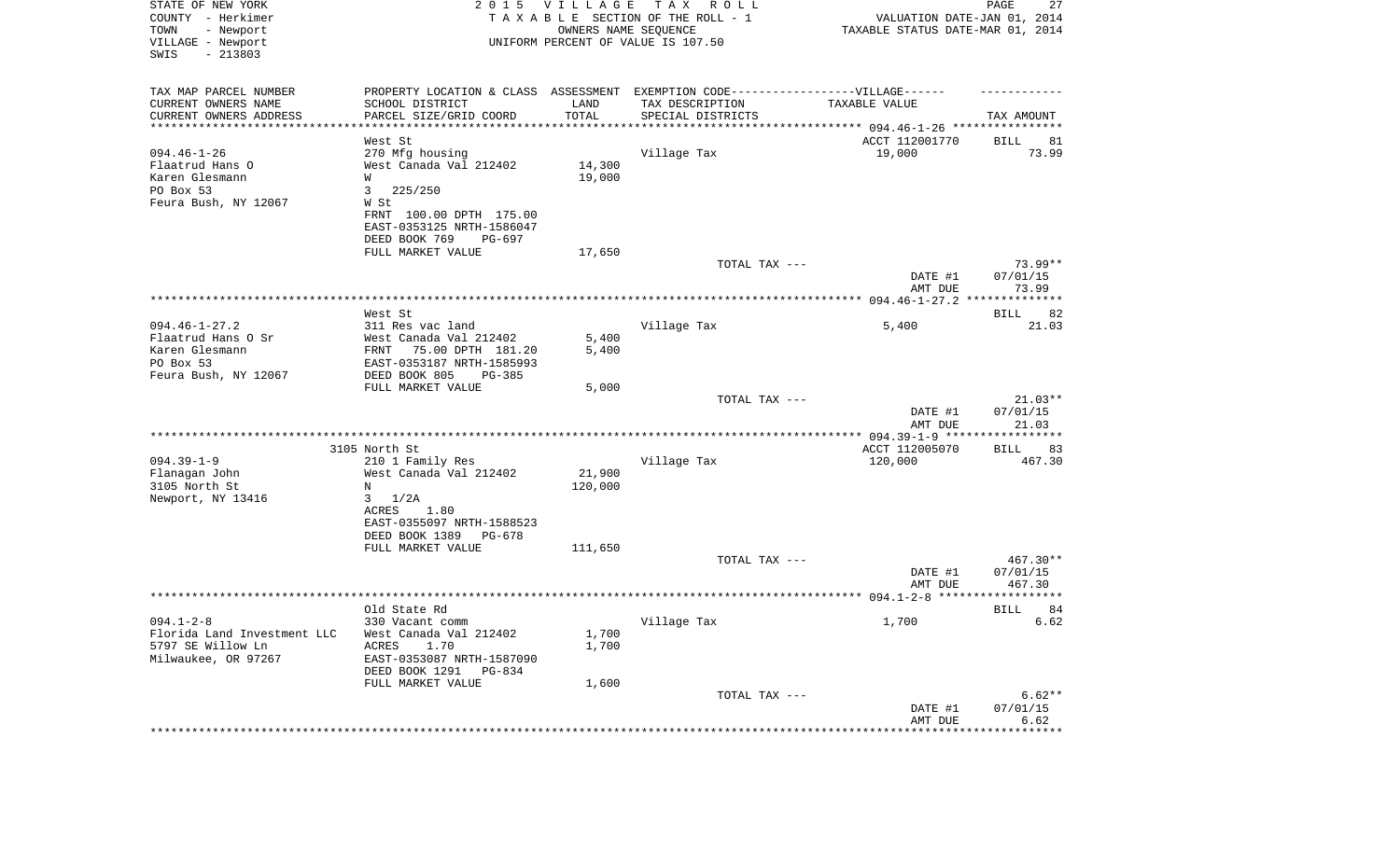| STATE OF NEW YORK<br>COUNTY - Herkimer<br>- Newport<br>TOWN<br>VILLAGE - Newport<br>$-213803$<br>SWIS | 2 0 1 5                                  | <b>VILLAGE</b>   | T A X<br>R O L L<br>TAXABLE SECTION OF THE ROLL - 1<br>OWNERS NAME SEQUENCE<br>UNIFORM PERCENT OF VALUE IS 107.50 | VALUATION DATE-JAN 01, 2014<br>TAXABLE STATUS DATE-MAR 01, 2014 | 28<br>PAGE           |
|-------------------------------------------------------------------------------------------------------|------------------------------------------|------------------|-------------------------------------------------------------------------------------------------------------------|-----------------------------------------------------------------|----------------------|
| TAX MAP PARCEL NUMBER                                                                                 | PROPERTY LOCATION & CLASS ASSESSMENT     |                  | EXEMPTION CODE-----------------VILLAGE------                                                                      |                                                                 |                      |
| CURRENT OWNERS NAME                                                                                   | SCHOOL DISTRICT                          | LAND             | TAX DESCRIPTION                                                                                                   | TAXABLE VALUE                                                   |                      |
| CURRENT OWNERS ADDRESS                                                                                | PARCEL SIZE/GRID COORD                   | TOTAL            | SPECIAL DISTRICTS                                                                                                 |                                                                 | TAX AMOUNT           |
|                                                                                                       | 7442 East St                             |                  |                                                                                                                   | ACCT 112011320                                                  | <b>BILL</b><br>85    |
| $094.47 - 2 - 10$                                                                                     | 210 1 Family Res                         |                  | Village Tax                                                                                                       | 69,000                                                          | 268.70               |
| Foster Richard                                                                                        | West Canada Val 212402                   | 23,300           |                                                                                                                   |                                                                 |                      |
| Foster Nancy                                                                                          | Includes 094.4-2-11 1.20A                | 69,000           |                                                                                                                   |                                                                 |                      |
| 7442 East St                                                                                          | E St                                     |                  |                                                                                                                   |                                                                 |                      |
| PO Box 224                                                                                            | FRNT 182.00 DPTH 528.00<br>3.20<br>ACRES |                  |                                                                                                                   |                                                                 |                      |
| Newport, NY 13416                                                                                     | EAST-0355828 NRTH-1586121                |                  |                                                                                                                   |                                                                 |                      |
|                                                                                                       | DEED BOOK 909<br>$PG-79$                 |                  |                                                                                                                   |                                                                 |                      |
|                                                                                                       | FULL MARKET VALUE                        | 64,200           |                                                                                                                   |                                                                 |                      |
|                                                                                                       |                                          |                  | TOTAL TAX ---                                                                                                     |                                                                 | 268.70**             |
|                                                                                                       |                                          |                  |                                                                                                                   | DATE #1<br>AMT DUE                                              | 07/01/15<br>268.70   |
|                                                                                                       |                                          |                  |                                                                                                                   |                                                                 |                      |
|                                                                                                       | 7531 Main St                             |                  |                                                                                                                   | ACCT 112005910                                                  | 86<br><b>BILL</b>    |
| $094.38 - 1 - 44$                                                                                     | 210 1 Family Res                         |                  | Village Tax                                                                                                       | 82,200                                                          | 320.10               |
| Foster Tricia L                                                                                       | West Canada Val 212402                   | 12,900           |                                                                                                                   |                                                                 |                      |
| 7531 Main St                                                                                          | W                                        | 82,200           |                                                                                                                   |                                                                 |                      |
| PO Box 454<br>Newport, NY 13416                                                                       | 3<br>75/150<br>M St                      |                  |                                                                                                                   |                                                                 |                      |
|                                                                                                       | 75.00 DPTH 150.00<br>FRNT                |                  |                                                                                                                   |                                                                 |                      |
|                                                                                                       | EAST-0353956 NRTH-1587618                |                  |                                                                                                                   |                                                                 |                      |
|                                                                                                       | DEED BOOK 1351<br>PG-279                 |                  |                                                                                                                   |                                                                 |                      |
|                                                                                                       | FULL MARKET VALUE                        | 76,450           |                                                                                                                   |                                                                 |                      |
|                                                                                                       |                                          |                  | TOTAL TAX ---                                                                                                     | DATE #1                                                         | 320.10**<br>07/01/15 |
|                                                                                                       |                                          |                  |                                                                                                                   | AMT DUE                                                         | 320.10               |
|                                                                                                       |                                          |                  |                                                                                                                   | ************* 094.38-1-36 ****                                  | ************         |
|                                                                                                       | 7493 Main St                             |                  |                                                                                                                   | ACCT 112002700                                                  | <b>BILL</b><br>87    |
| $094.38 - 1 - 36$                                                                                     | 220 2 Family Res                         |                  | Village Tax                                                                                                       | 68,300                                                          | 265.97               |
| Franklin Arthur F<br>Franklin Jacqulyn G                                                              | West Canada Val 212402<br>W              | 14,300<br>68,300 |                                                                                                                   |                                                                 |                      |
| 7493 Main St                                                                                          | 5<br>60/230                              |                  |                                                                                                                   |                                                                 |                      |
| PO Box 91                                                                                             | M St                                     |                  |                                                                                                                   |                                                                 |                      |
| Newport, NY 13416                                                                                     | 70.00 DPTH 250.00<br>FRNT                |                  |                                                                                                                   |                                                                 |                      |
|                                                                                                       | EAST-0354314 NRTH-1586928                |                  |                                                                                                                   |                                                                 |                      |
|                                                                                                       | DEED BOOK 885<br>PG-387                  |                  |                                                                                                                   |                                                                 |                      |
|                                                                                                       | FULL MARKET VALUE                        | 63,550           | TOTAL TAX ---                                                                                                     |                                                                 | 265.97**             |
|                                                                                                       |                                          |                  |                                                                                                                   | DATE #1                                                         | 07/01/15             |
|                                                                                                       |                                          |                  |                                                                                                                   | AMT DUE                                                         | 265.97               |
|                                                                                                       |                                          |                  |                                                                                                                   |                                                                 |                      |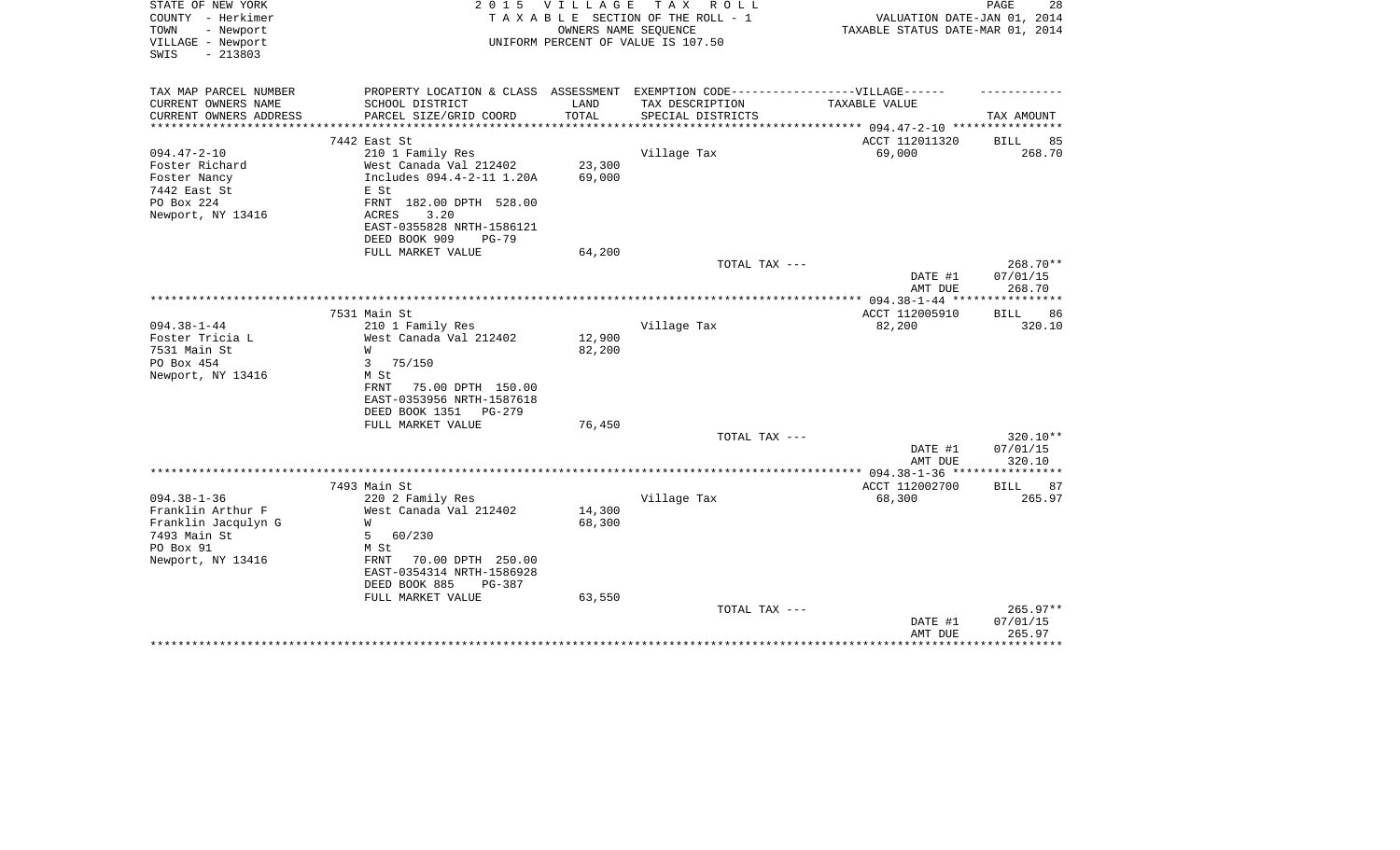| STATE OF NEW YORK<br>COUNTY - Herkimer<br>TOWN<br>- Newport<br>VILLAGE - Newport<br>$-213803$<br>SWIS | 2 0 1 5                                                                           | VILLAGE       | T A X<br>R O L L<br>TAXABLE SECTION OF THE ROLL - 1<br>OWNERS NAME SEQUENCE<br>UNIFORM PERCENT OF VALUE IS 107.50 | VALUATION DATE-JAN 01, 2014<br>TAXABLE STATUS DATE-MAR 01, 2014 | 29<br>PAGE         |
|-------------------------------------------------------------------------------------------------------|-----------------------------------------------------------------------------------|---------------|-------------------------------------------------------------------------------------------------------------------|-----------------------------------------------------------------|--------------------|
|                                                                                                       |                                                                                   |               |                                                                                                                   |                                                                 |                    |
| TAX MAP PARCEL NUMBER                                                                                 | PROPERTY LOCATION & CLASS ASSESSMENT EXEMPTION CODE-----------------VILLAGE------ |               |                                                                                                                   |                                                                 |                    |
| CURRENT OWNERS NAME<br>CURRENT OWNERS ADDRESS                                                         | SCHOOL DISTRICT<br>PARCEL SIZE/GRID COORD                                         | LAND<br>TOTAL | TAX DESCRIPTION<br>SPECIAL DISTRICTS                                                                              | TAXABLE VALUE                                                   | TAX AMOUNT         |
| **********************                                                                                | ****************************                                                      |               |                                                                                                                   |                                                                 |                    |
|                                                                                                       | 3082 Norway St                                                                    |               |                                                                                                                   | ACCT 112000750                                                  | <b>BILL</b><br>88  |
| $094.39 - 1 - 41$                                                                                     | 210 1 Family Res                                                                  |               | Village Tax                                                                                                       | 82,500                                                          | 321.27             |
| Franklin Robert R                                                                                     | West Canada Val 212402                                                            | 13,500        |                                                                                                                   |                                                                 |                    |
| Franklin Michele M                                                                                    | S                                                                                 | 82,500        |                                                                                                                   |                                                                 |                    |
| 3082 Norway St                                                                                        | 3 100 X 160                                                                       |               |                                                                                                                   |                                                                 |                    |
| PO Box 54                                                                                             | Norway St                                                                         |               |                                                                                                                   |                                                                 |                    |
| Newport, NY 13416                                                                                     | FRNT 104.00 DPTH 132.00                                                           |               |                                                                                                                   |                                                                 |                    |
|                                                                                                       | 023<br>BANK<br>EAST-0354767 NRTH-1587032                                          |               |                                                                                                                   |                                                                 |                    |
|                                                                                                       | DEED BOOK 892<br>PG-541                                                           |               |                                                                                                                   |                                                                 |                    |
|                                                                                                       | FULL MARKET VALUE                                                                 | 76,750        |                                                                                                                   |                                                                 |                    |
|                                                                                                       |                                                                                   |               | TOTAL TAX ---                                                                                                     |                                                                 | 321.27**           |
|                                                                                                       |                                                                                   |               |                                                                                                                   | DATE #1                                                         | 07/01/15           |
|                                                                                                       |                                                                                   |               |                                                                                                                   | AMT DUE                                                         | 321.27             |
|                                                                                                       |                                                                                   |               |                                                                                                                   |                                                                 |                    |
|                                                                                                       | 3062 North St                                                                     |               |                                                                                                                   | ACCT 112003990                                                  | <b>BILL</b><br>89  |
| $094.39 - 1 - 55$<br>Fuller Jeffrey L                                                                 | 210 1 Family Res<br>West Canada Val 212402                                        | 13,200        | Village Tax                                                                                                       | 115,000                                                         | 447.83             |
| Fuller Mary Susan                                                                                     | Life Use                                                                          | 115,000       |                                                                                                                   |                                                                 |                    |
| 3062 North St                                                                                         | 3 40X112                                                                          |               |                                                                                                                   |                                                                 |                    |
| Newport, NY 13416                                                                                     | M St                                                                              |               |                                                                                                                   |                                                                 |                    |
|                                                                                                       | FRNT 107.00 DPTH 157.05                                                           |               |                                                                                                                   |                                                                 |                    |
|                                                                                                       | EAST-0354395 NRTH-1587934                                                         |               |                                                                                                                   |                                                                 |                    |
|                                                                                                       | DEED BOOK 1281<br>PG-78                                                           |               |                                                                                                                   |                                                                 |                    |
|                                                                                                       | FULL MARKET VALUE                                                                 | 107,000       |                                                                                                                   |                                                                 |                    |
|                                                                                                       |                                                                                   |               | TOTAL TAX ---                                                                                                     |                                                                 | $447.83**$         |
|                                                                                                       |                                                                                   |               |                                                                                                                   | DATE #1<br>AMT DUE                                              | 07/01/15<br>447.83 |
|                                                                                                       |                                                                                   |               | *********************                                                                                             | *** 094.39-1-56 **                                              |                    |
|                                                                                                       | 3058 North St                                                                     |               |                                                                                                                   | ACCT 112007020                                                  | 90<br>BILL         |
| $094.39 - 1 - 56$                                                                                     | 210 1 Family Res                                                                  |               | Village Tax                                                                                                       | 78,000                                                          | 303.74             |
| Fuller Mary S                                                                                         | West Canada Val 212402                                                            | 13,000        |                                                                                                                   |                                                                 |                    |
| 3058 North St                                                                                         | S                                                                                 | 78,000        |                                                                                                                   |                                                                 |                    |
| Newport, NY 13416                                                                                     | 3<br>110/150                                                                      |               |                                                                                                                   |                                                                 |                    |
|                                                                                                       | N St<br><b>FRNT</b><br>80.00 DPTH 188.00                                          |               |                                                                                                                   |                                                                 |                    |
|                                                                                                       | <b>BANK</b><br>184                                                                |               |                                                                                                                   |                                                                 |                    |
|                                                                                                       | EAST-0354314 NRTH-1587928                                                         |               |                                                                                                                   |                                                                 |                    |
|                                                                                                       | DEED BOOK 799<br>$PG-364$                                                         |               |                                                                                                                   |                                                                 |                    |
|                                                                                                       | FULL MARKET VALUE                                                                 | 72,550        |                                                                                                                   |                                                                 |                    |
|                                                                                                       |                                                                                   |               | TOTAL TAX ---                                                                                                     |                                                                 | 303.74**           |
|                                                                                                       |                                                                                   |               |                                                                                                                   | DATE #1                                                         | 07/01/15           |
|                                                                                                       |                                                                                   |               |                                                                                                                   | AMT DUE                                                         | 303.74             |
|                                                                                                       |                                                                                   |               |                                                                                                                   |                                                                 |                    |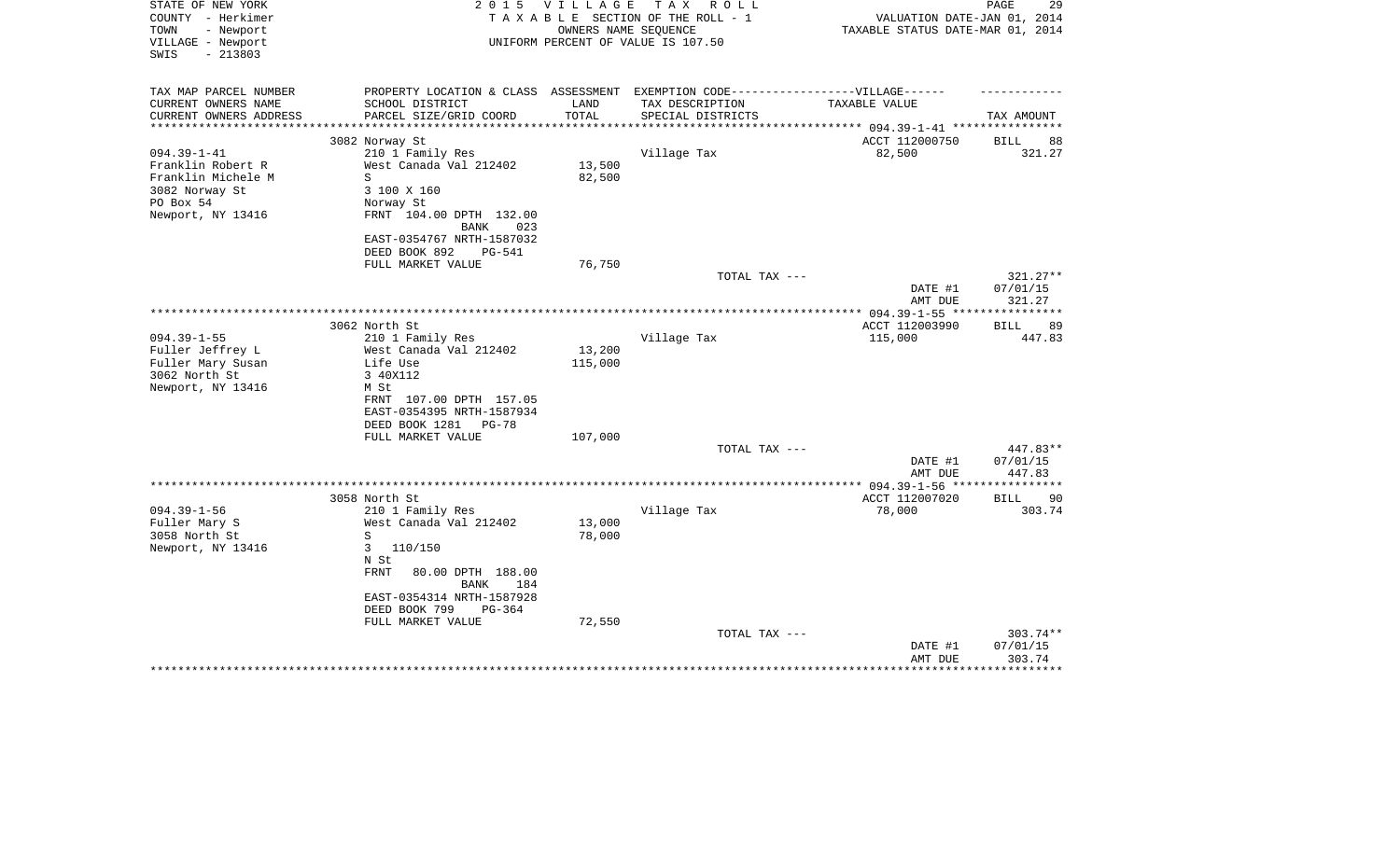| STATE OF NEW YORK                               | 2 0 1 5                                                                          | VILLAGE | TAX ROLL                                                   |                                         | PAGE<br>30           |
|-------------------------------------------------|----------------------------------------------------------------------------------|---------|------------------------------------------------------------|-----------------------------------------|----------------------|
| COUNTY - Herkimer                               |                                                                                  |         | TAXABLE SECTION OF THE ROLL - 1                            | VALUATION DATE-JAN 01, 2014             |                      |
| TOWN<br>- Newport<br>VILLAGE - Newport          |                                                                                  |         | OWNERS NAME SEQUENCE<br>UNIFORM PERCENT OF VALUE IS 107.50 | TAXABLE STATUS DATE-MAR 01, 2014        |                      |
| $-213803$<br>SWIS                               |                                                                                  |         |                                                            |                                         |                      |
|                                                 |                                                                                  |         |                                                            |                                         |                      |
|                                                 |                                                                                  |         |                                                            |                                         |                      |
| TAX MAP PARCEL NUMBER                           | PROPERTY LOCATION & CLASS ASSESSMENT EXEMPTION CODE----------------VILLAGE------ |         |                                                            |                                         |                      |
| CURRENT OWNERS NAME                             | SCHOOL DISTRICT                                                                  | LAND    | TAX DESCRIPTION                                            | TAXABLE VALUE                           |                      |
| CURRENT OWNERS ADDRESS<br>********************* | PARCEL SIZE/GRID COORD                                                           | TOTAL   | SPECIAL DISTRICTS                                          |                                         | TAX AMOUNT           |
|                                                 |                                                                                  |         |                                                            |                                         |                      |
|                                                 | 1st St                                                                           |         |                                                            | ACCT 112002730                          | BILL<br>91           |
| $094.38 - 1 - 8$                                | 210 1 Family Res                                                                 |         | VET COM V 41137                                            | 15,000                                  |                      |
| Garlock Douglas                                 | West Canada Val 212402                                                           | 23,900  | Village Tax                                                | 101,500                                 | 395.26               |
| Garlock Marie J                                 | 5.5A<br>3                                                                        | 116,500 |                                                            |                                         |                      |
| First St<br>PO Box 352                          | 1st                                                                              |         |                                                            |                                         |                      |
|                                                 | ACRES<br>3.80                                                                    |         |                                                            |                                         |                      |
| Newport, NY 13416                               | EAST-0354145 NRTH-1588535                                                        |         |                                                            |                                         |                      |
|                                                 | DEED BOOK 00581 PG-00173                                                         |         |                                                            |                                         |                      |
|                                                 | FULL MARKET VALUE                                                                | 108,350 |                                                            |                                         |                      |
|                                                 |                                                                                  |         | TOTAL TAX ---                                              |                                         | 395.26**             |
|                                                 |                                                                                  |         |                                                            | DATE #1<br>AMT DUE                      | 07/01/15<br>395.26   |
|                                                 |                                                                                  |         |                                                            |                                         |                      |
|                                                 | 7511 Main St                                                                     |         |                                                            | ACCT 112002790                          | BILL<br>92           |
| $094.38 - 1 - 40$                               | 210 1 Family Res                                                                 |         | VET COM V 41137                                            | 15,000                                  |                      |
| Garlock Elbert Jr                               | West Canada Val 212402                                                           |         | 13,300 VET DIS V 41147                                     | 18,900                                  |                      |
| Garlock Helen                                   | 3                                                                                |         | 94,500 Village Tax                                         | 60,600                                  | 235.99               |
| 7511 Main St                                    | M St                                                                             |         |                                                            |                                         |                      |
| PO Box 175                                      | 60.00 DPTH 220.00<br>FRNT                                                        |         |                                                            |                                         |                      |
| Newport, NY 13416                               | EAST-0354156 NRTH-1587233                                                        |         |                                                            |                                         |                      |
|                                                 | DEED BOOK 00563 PG-00213                                                         |         |                                                            |                                         |                      |
|                                                 | FULL MARKET VALUE                                                                | 87,900  |                                                            |                                         |                      |
|                                                 |                                                                                  |         | TOTAL TAX ---                                              |                                         | 235.99**             |
|                                                 |                                                                                  |         |                                                            | DATE #1                                 | 07/01/15             |
|                                                 |                                                                                  |         |                                                            | AMT DUE                                 | 235.99               |
|                                                 |                                                                                  |         |                                                            |                                         |                      |
|                                                 | 7469 East St                                                                     |         |                                                            | ACCT 112002490                          | 93<br>BILL           |
| $094.47 - 2 - 2$                                | 210 1 Family Res                                                                 |         | Village Tax                                                | 68,000                                  | 264.80               |
| Garlock William B                               | West Canada Val 212402                                                           | 12,300  |                                                            |                                         |                      |
| 7469 East St                                    | W                                                                                | 68,000  |                                                            |                                         |                      |
| PO Box 115                                      | 47x115                                                                           |         |                                                            |                                         |                      |
| Newport, NY 13416                               | E St                                                                             |         |                                                            |                                         |                      |
|                                                 | 80.90 DPTH 116.70<br>FRNT                                                        |         |                                                            |                                         |                      |
|                                                 | EAST-0355229 NRTH-1586483                                                        |         |                                                            |                                         |                      |
|                                                 | DEED BOOK 1105<br>PG-287                                                         |         |                                                            |                                         |                      |
|                                                 | FULL MARKET VALUE                                                                | 63,250  |                                                            |                                         |                      |
|                                                 |                                                                                  |         | TOTAL TAX ---                                              |                                         | 264.80**             |
|                                                 |                                                                                  |         |                                                            | DATE #1                                 | 07/01/15             |
|                                                 |                                                                                  |         |                                                            | AMT DUE                                 | 264.80               |
|                                                 |                                                                                  |         |                                                            | ********* 094.39-1-54 ***************** |                      |
|                                                 | 7549 East St                                                                     |         |                                                            | ACCT 112006060                          | <b>BILL</b><br>94    |
| $094.39 - 1 - 54$                               | 210 1 Family Res                                                                 |         | Village Tax                                                | 110,000                                 | 428.36               |
| Garner Mark A                                   | West Canada Val 212402                                                           | 14,600  |                                                            |                                         |                      |
| 7549 East St                                    | W                                                                                | 110,000 |                                                            |                                         |                      |
| Newport, NY 13416                               | 5<br>43/144                                                                      |         |                                                            |                                         |                      |
|                                                 | E St                                                                             |         |                                                            |                                         |                      |
|                                                 | FRNT<br>94.00 DPTH 175.00                                                        |         |                                                            |                                         |                      |
|                                                 | BANK<br>135                                                                      |         |                                                            |                                         |                      |
|                                                 | EAST-0354512 NRTH-1587968                                                        |         |                                                            |                                         |                      |
|                                                 | DEED BOOK 867<br>PG-218                                                          |         |                                                            |                                         |                      |
|                                                 | FULL MARKET VALUE                                                                | 102,350 |                                                            |                                         |                      |
|                                                 |                                                                                  |         | TOTAL TAX ---                                              | DATE #1                                 | 428.36**<br>07/01/15 |
|                                                 |                                                                                  |         |                                                            |                                         |                      |
|                                                 |                                                                                  |         |                                                            |                                         |                      |
|                                                 |                                                                                  |         |                                                            | AMT DUE                                 | 428.36               |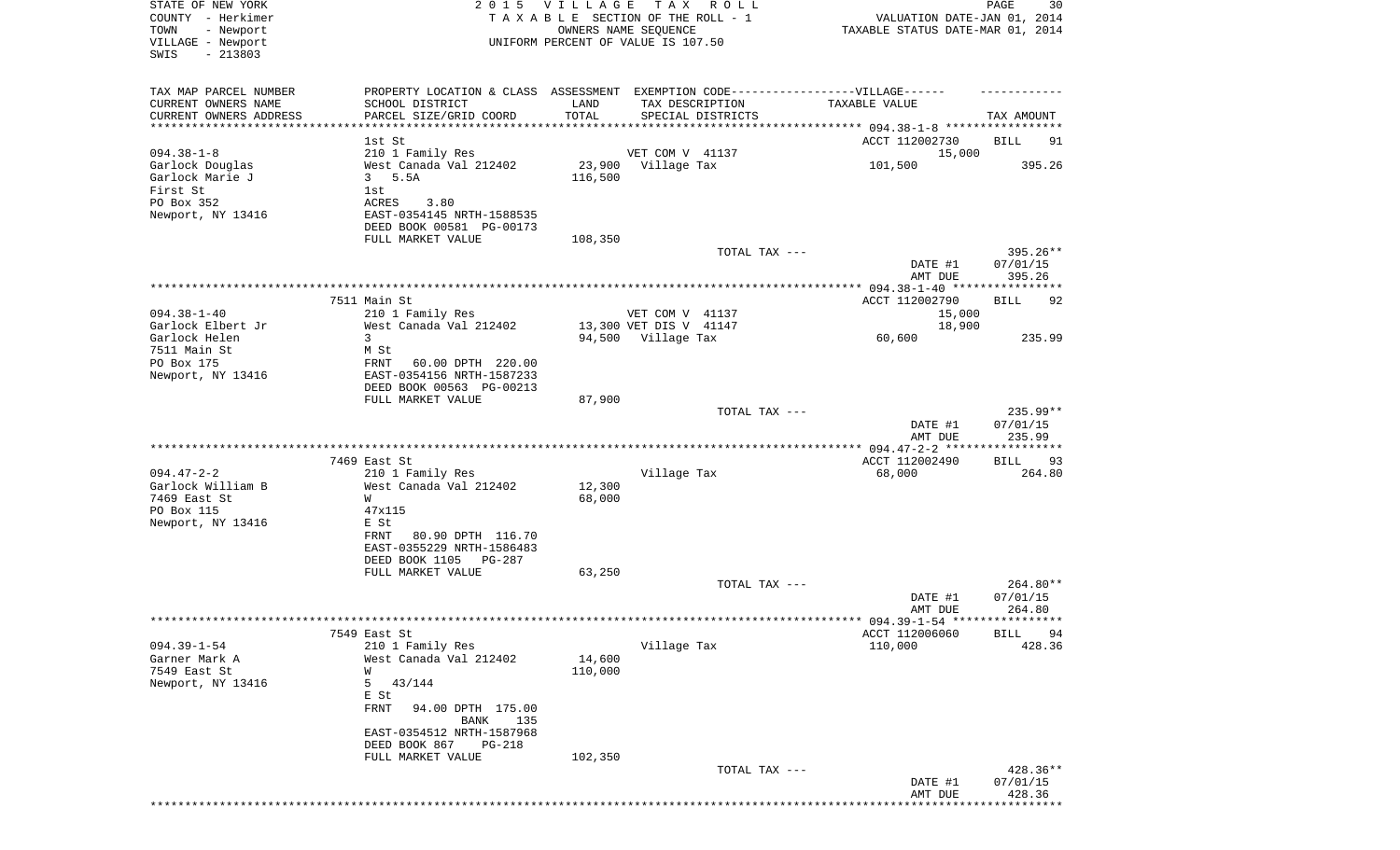| STATE OF NEW YORK<br>COUNTY - Herkimer<br>TOWN      | 2 0 1 5                                                                           | <b>VILLAGE</b>                  | T A X<br>R O L L<br>TAXABLE SECTION OF THE ROLL - 1<br>OWNERS NAME SEQUENCE | VALUATION DATE-JAN 01, 2014<br>TAXABLE STATUS DATE-MAR 01, 2014 | PAGE<br>31               |
|-----------------------------------------------------|-----------------------------------------------------------------------------------|---------------------------------|-----------------------------------------------------------------------------|-----------------------------------------------------------------|--------------------------|
| - Newport<br>VILLAGE - Newport<br>$-213803$<br>SWIS |                                                                                   |                                 | UNIFORM PERCENT OF VALUE IS 107.50                                          |                                                                 |                          |
| TAX MAP PARCEL NUMBER                               | PROPERTY LOCATION & CLASS ASSESSMENT EXEMPTION CODE-----------------VILLAGE------ |                                 |                                                                             |                                                                 |                          |
| CURRENT OWNERS NAME                                 | SCHOOL DISTRICT                                                                   | LAND                            | TAX DESCRIPTION                                                             | TAXABLE VALUE                                                   |                          |
| CURRENT OWNERS ADDRESS<br>**********************    | PARCEL SIZE/GRID COORD<br>***************************                             | TOTAL<br>********************** | SPECIAL DISTRICTS                                                           |                                                                 | TAX AMOUNT               |
|                                                     | 3129 Mech St                                                                      |                                 |                                                                             | ACCT 112004080                                                  | 95<br>BILL               |
| $094.47 - 2 - 20$                                   | 220 2 Family Res                                                                  |                                 | Village Tax                                                                 | 44,400                                                          | 172.90                   |
| Gilbert Natalie J                                   | West Canada Val 212402                                                            | 11,300                          |                                                                             |                                                                 |                          |
| 2931 Mech St                                        | N                                                                                 | 44,400                          |                                                                             |                                                                 |                          |
| PO Box 86<br>Newport, NY 13416                      | 58x90<br>Med St                                                                   |                                 |                                                                             |                                                                 |                          |
|                                                     | 53.00 DPTH 109.00<br>FRNT                                                         |                                 |                                                                             |                                                                 |                          |
|                                                     | EAST-0355483 NRTH-1585864                                                         |                                 |                                                                             |                                                                 |                          |
|                                                     | DEED BOOK 921<br>$PG-18$                                                          |                                 |                                                                             |                                                                 |                          |
|                                                     | FULL MARKET VALUE                                                                 | 41,300                          |                                                                             |                                                                 |                          |
|                                                     |                                                                                   |                                 | TOTAL TAX ---                                                               |                                                                 | 172.90**                 |
|                                                     |                                                                                   |                                 |                                                                             | DATE #1<br>AMT DUE                                              | 07/01/15<br>172.90       |
|                                                     |                                                                                   |                                 |                                                                             |                                                                 |                          |
|                                                     | 7541 Main St                                                                      |                                 |                                                                             | ACCT 112010980                                                  | <b>BILL</b><br>96        |
| $094.38 - 1 - 45$                                   | 210 1 Family Res                                                                  |                                 | Village Tax                                                                 | 450,000                                                         | 1,752.37                 |
| Goodbread Drew R                                    | West Canada Val 212402                                                            | 25,200                          |                                                                             |                                                                 |                          |
| Goodbread Donna Tice                                | S                                                                                 | 450,000                         |                                                                             |                                                                 |                          |
| 7541 Main St                                        | 5                                                                                 |                                 |                                                                             |                                                                 |                          |
| Newport, NY 13416                                   | M St<br>5.10 BANK<br>184<br>ACRES                                                 |                                 |                                                                             |                                                                 |                          |
|                                                     | EAST-0353706 NRTH-1587640                                                         |                                 |                                                                             |                                                                 |                          |
|                                                     | DEED BOOK 918<br>$PG-425$                                                         |                                 |                                                                             |                                                                 |                          |
|                                                     | FULL MARKET VALUE                                                                 | 418,600                         |                                                                             |                                                                 |                          |
|                                                     |                                                                                   |                                 | TOTAL TAX ---                                                               |                                                                 | 1,752.37**               |
|                                                     |                                                                                   |                                 |                                                                             | DATE #1                                                         | 07/01/15                 |
|                                                     |                                                                                   |                                 |                                                                             | AMT DUE<br>************* 094.47-2-19 ****                       | 1,752.37<br>************ |
|                                                     | 3131 Mech St                                                                      |                                 |                                                                             | ACCT 112002840                                                  | <b>BILL</b><br>97        |
| $094.47 - 2 - 19$                                   | 210 1 Family Res                                                                  |                                 | Village Tax                                                                 | 80,000                                                          | 311.53                   |
| Gorinshek John W                                    | West Canada Val 212402                                                            | 14,400                          |                                                                             |                                                                 |                          |
| Gorinshek Tammy                                     | 3                                                                                 | 80,000                          |                                                                             |                                                                 |                          |
| PO Box 156                                          | Mechanic St<br>FRNT<br>68.00 DPTH 234.00                                          |                                 |                                                                             |                                                                 |                          |
| Newport, NY 13416                                   | 0.41<br>ACRES                                                                     |                                 |                                                                             |                                                                 |                          |
|                                                     | EAST-0355485 NRTH-1585946                                                         |                                 |                                                                             |                                                                 |                          |
|                                                     | DEED BOOK 1377<br>PG-107                                                          |                                 |                                                                             |                                                                 |                          |
|                                                     | FULL MARKET VALUE                                                                 | 74,400                          |                                                                             |                                                                 |                          |
|                                                     |                                                                                   |                                 | TOTAL TAX ---                                                               |                                                                 | 311.53**                 |
|                                                     |                                                                                   |                                 |                                                                             | DATE #1<br>AMT DUE                                              | 07/01/15<br>311.53       |
|                                                     |                                                                                   |                                 |                                                                             |                                                                 |                          |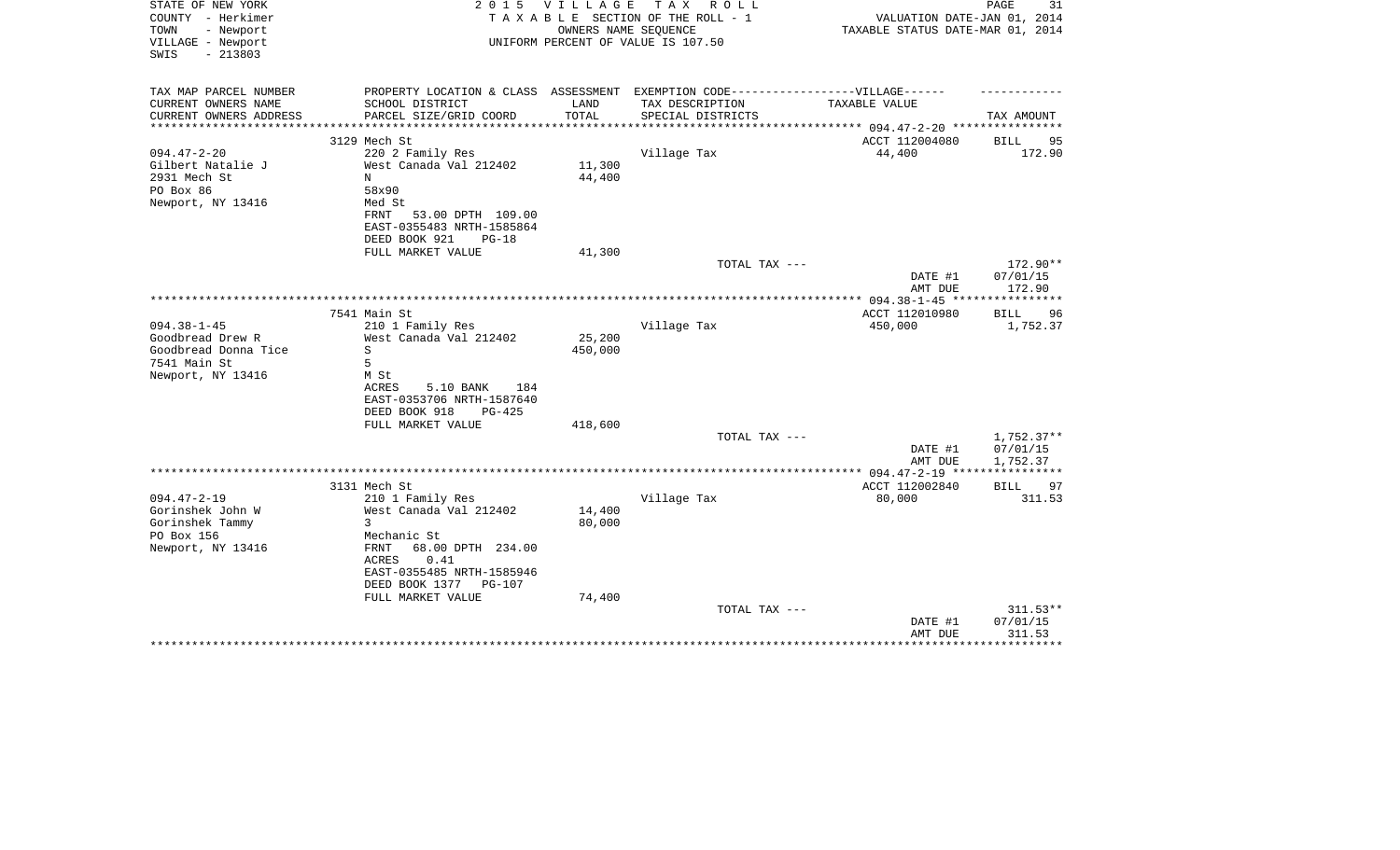| STATE OF NEW YORK<br>COUNTY - Herkimer<br>TOWN<br>- Newport<br>VILLAGE - Newport<br>$-213803$<br>SWIS | 2 0 1 5                                                                                                                                          | V I L L A G E     | TAX ROLL<br>TAXABLE SECTION OF THE ROLL - 1<br>OWNERS NAME SEQUENCE<br>UNIFORM PERCENT OF VALUE IS 107.50 | VALUATION DATE-JAN 01, 2014<br>TAXABLE STATUS DATE-MAR 01, 2014      | 32<br>PAGE                       |
|-------------------------------------------------------------------------------------------------------|--------------------------------------------------------------------------------------------------------------------------------------------------|-------------------|-----------------------------------------------------------------------------------------------------------|----------------------------------------------------------------------|----------------------------------|
| TAX MAP PARCEL NUMBER<br>CURRENT OWNERS NAME                                                          | PROPERTY LOCATION & CLASS ASSESSMENT EXEMPTION CODE----------------VILLAGE------<br>SCHOOL DISTRICT                                              | LAND              | TAX DESCRIPTION                                                                                           | TAXABLE VALUE                                                        |                                  |
| CURRENT OWNERS ADDRESS                                                                                | PARCEL SIZE/GRID COORD                                                                                                                           | TOTAL             | SPECIAL DISTRICTS                                                                                         |                                                                      | TAX AMOUNT                       |
|                                                                                                       | 3075 North St                                                                                                                                    |                   |                                                                                                           | ******************** 094.39-1-2 ******************<br>ACCT 112002910 | 98<br>BILL                       |
| $094.39 - 1 - 2$<br>Gross Robert J<br>3075 North St<br>PO Box 185<br>Newport, NY 13416                | 230 3 Family Res<br>West Canada Val 212402<br>N<br>5<br>95/312<br>North St<br>FRNT<br>95.00 DPTH 315.50<br>EAST-0354597 NRTH-1588231             | 17,500<br>140,800 | Village Tax                                                                                               | 140,800                                                              | 548.30                           |
|                                                                                                       | DEED BOOK 935<br>$PG-504$                                                                                                                        |                   |                                                                                                           |                                                                      |                                  |
|                                                                                                       | FULL MARKET VALUE                                                                                                                                | 131,000           | TOTAL TAX ---                                                                                             |                                                                      | 548.30**                         |
|                                                                                                       |                                                                                                                                                  |                   |                                                                                                           | DATE #1<br>AMT DUE                                                   | 07/01/15<br>548.30               |
|                                                                                                       |                                                                                                                                                  |                   |                                                                                                           | *************** 094.47-3-15 ***                                      | **********                       |
| $094.47 - 3 - 15$                                                                                     | 3172 Mechanic St<br>210 1 Family Res                                                                                                             |                   | Village Tax                                                                                               | ACCT 112002280<br>65,575                                             | 99<br>BILL<br>255.36             |
| Haines Heidi J<br>7441 Main St<br>Newport, NY 13416                                                   | West Canada Val 212402<br>S<br>3<br>98/210<br>Mechanic St<br>FRNT 100.00 DPTH 235.00<br>$0.49$ BANK<br>ACRES<br>184<br>EAST-0356261 NRTH-1585739 | 15,200<br>65,575  |                                                                                                           |                                                                      |                                  |
|                                                                                                       | DEED BOOK 1333<br>$PG-89$<br>FULL MARKET VALUE                                                                                                   | 61,000            |                                                                                                           |                                                                      |                                  |
|                                                                                                       |                                                                                                                                                  |                   | TOTAL TAX ---                                                                                             | DATE #1<br>AMT DUE                                                   | $255.36**$<br>07/01/15<br>255.36 |
|                                                                                                       |                                                                                                                                                  |                   |                                                                                                           | **************** 094.47-1-25 *****************                       |                                  |
|                                                                                                       | 7407 Main St                                                                                                                                     |                   |                                                                                                           | ACCT 112005310                                                       | BILL 100                         |
| $094.47 - 1 - 25$<br>Hankey Brandon J<br>Hankey Cassondra E                                           | 210 1 Family Res<br>West Canada Val 212402<br>W                                                                                                  | 9,500<br>57,600   | VET COM V 41137<br>Village Tax                                                                            | 14,400<br>43,200                                                     | 168.23                           |
| 7407 Main St<br>Newport, NY 13416                                                                     | Life Estate<br>M St<br>FRNT<br>45.00 DPTH 88.00<br>EAST-0355147 NRTH-1585262<br>DEED BOOK 1397<br>PG-431                                         |                   |                                                                                                           |                                                                      |                                  |
|                                                                                                       | FULL MARKET VALUE                                                                                                                                | 53,600            | TOTAL TAX ---                                                                                             | DATE #1<br>AMT DUE                                                   | 168.23**<br>07/01/15<br>168.23   |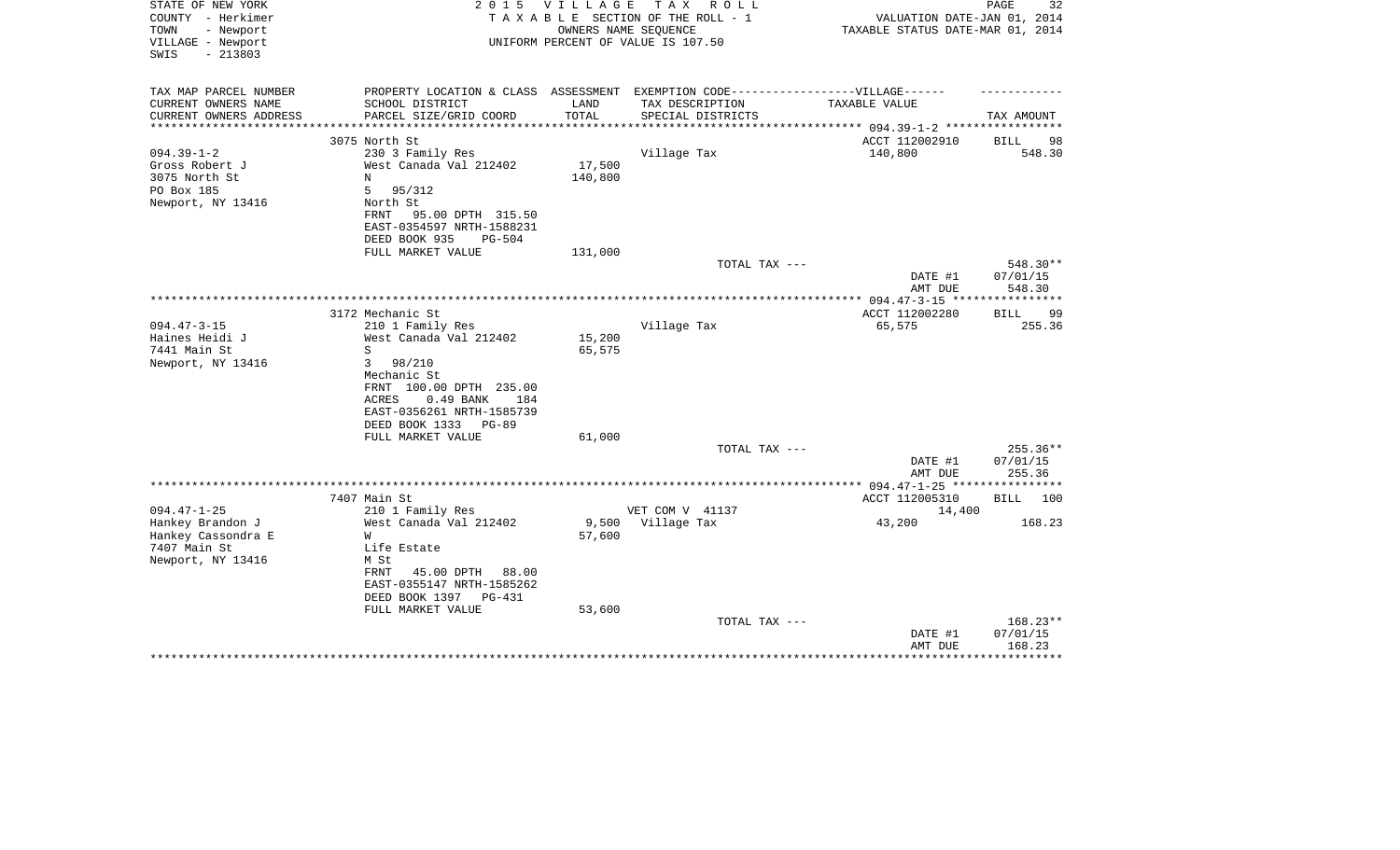| STATE OF NEW YORK<br>COUNTY - Herkimer<br>- Newport<br>TOWN<br>VILLAGE - Newport<br>$-213803$<br>SWIS | 2 0 1 5                                                                           | VILLAGE | T A X<br>R O L L<br>TAXABLE SECTION OF THE ROLL - 1<br>OWNERS NAME SEQUENCE<br>UNIFORM PERCENT OF VALUE IS 107.50 | VALUATION DATE-JAN 01, 2014<br>TAXABLE STATUS DATE-MAR 01, 2014 | 33<br>PAGE    |
|-------------------------------------------------------------------------------------------------------|-----------------------------------------------------------------------------------|---------|-------------------------------------------------------------------------------------------------------------------|-----------------------------------------------------------------|---------------|
| TAX MAP PARCEL NUMBER                                                                                 | PROPERTY LOCATION & CLASS ASSESSMENT EXEMPTION CODE-----------------VILLAGE------ |         |                                                                                                                   |                                                                 |               |
| CURRENT OWNERS NAME                                                                                   | SCHOOL DISTRICT                                                                   | LAND    | TAX DESCRIPTION                                                                                                   | TAXABLE VALUE                                                   |               |
| CURRENT OWNERS ADDRESS<br>*************************                                                   | PARCEL SIZE/GRID COORD                                                            | TOTAL   | SPECIAL DISTRICTS                                                                                                 |                                                                 | TAX AMOUNT    |
|                                                                                                       | 7404 West St                                                                      |         |                                                                                                                   | ACCT 112010260                                                  | BILL<br>- 101 |
| $094.46 - 1 - 11$                                                                                     | 210 1 Family Res                                                                  |         | Village Tax                                                                                                       | 45,700                                                          | 177.96        |
| Harrington Anne                                                                                       | West Canada Val 212402                                                            | 7,400   |                                                                                                                   |                                                                 |               |
| 49 West Butler Dr                                                                                     | $\mathbf{E}$                                                                      | 45,700  |                                                                                                                   |                                                                 |               |
| Drums, PA 18222                                                                                       | $\mathbf{1}$<br>40/40                                                             |         |                                                                                                                   |                                                                 |               |
|                                                                                                       | W St                                                                              |         |                                                                                                                   |                                                                 |               |
| PRIOR OWNER ON 3/01/2014                                                                              | FRNT<br>39.00 DPTH<br>81.92                                                       |         |                                                                                                                   |                                                                 |               |
| Harrington Anne                                                                                       | EAST-0353960 NRTH-1585610                                                         |         |                                                                                                                   |                                                                 |               |
|                                                                                                       | DEED BOOK 1488<br>$PG-863$                                                        |         |                                                                                                                   |                                                                 |               |
|                                                                                                       | FULL MARKET VALUE                                                                 | 42,500  |                                                                                                                   |                                                                 |               |
|                                                                                                       |                                                                                   |         | TOTAL TAX ---                                                                                                     |                                                                 | $177.96**$    |
|                                                                                                       |                                                                                   |         |                                                                                                                   | DATE #1                                                         | 07/01/15      |
|                                                                                                       |                                                                                   |         |                                                                                                                   | AMT DUE                                                         | 177.96        |
|                                                                                                       | 3012 Harris Ave                                                                   |         |                                                                                                                   | ACCT 112001620                                                  | 102<br>BILL   |
| $094.38 - 1 - 5$                                                                                      | 210 1 Family Res                                                                  |         | Village Tax                                                                                                       | 120,000                                                         | 467.30        |
| Harris Malcolm E                                                                                      | West Canada Val 212402                                                            | 21,200  |                                                                                                                   |                                                                 |               |
| Harris Janet                                                                                          | $\mathbf{E}$                                                                      | 120,000 |                                                                                                                   |                                                                 |               |
| 7556 Harris Ave                                                                                       | 3<br>1.17A                                                                        |         |                                                                                                                   |                                                                 |               |
| PO Box 335                                                                                            | M St                                                                              |         |                                                                                                                   |                                                                 |               |
| Newport, NY 13416                                                                                     | 1.17<br>ACRES                                                                     |         |                                                                                                                   |                                                                 |               |
|                                                                                                       | EAST-0353788 NRTH-1588395                                                         |         |                                                                                                                   |                                                                 |               |
|                                                                                                       | DEED BOOK 682<br>$PG-287$                                                         |         |                                                                                                                   |                                                                 |               |
|                                                                                                       | FULL MARKET VALUE                                                                 | 111,650 |                                                                                                                   |                                                                 |               |
|                                                                                                       |                                                                                   |         | TOTAL TAX ---                                                                                                     |                                                                 | 467.30**      |
|                                                                                                       |                                                                                   |         |                                                                                                                   | DATE #1                                                         | 07/01/15      |
|                                                                                                       |                                                                                   |         |                                                                                                                   | AMT DUE<br>***************** 094.39-1-51 *****************      | 467.30        |
|                                                                                                       | 7537 East St                                                                      |         |                                                                                                                   | ACCT 112003120                                                  | BILL 103      |
| $094.39 - 1 - 51$                                                                                     | 210 1 Family Res                                                                  |         | Village Tax                                                                                                       | 84,300                                                          | 328.28        |
| Harris W V Jr                                                                                         | West Canada Val 212402                                                            | 13,900  |                                                                                                                   |                                                                 |               |
| Harris Ellen                                                                                          | W                                                                                 | 84,300  |                                                                                                                   |                                                                 |               |
| 7537 East St                                                                                          | 3<br>81/152                                                                       |         |                                                                                                                   |                                                                 |               |
| PO Box 406                                                                                            | E St                                                                              |         |                                                                                                                   |                                                                 |               |
| Newport, NY 13416                                                                                     | 82.00 DPTH 175.00<br>FRNT                                                         |         |                                                                                                                   |                                                                 |               |
|                                                                                                       | EAST-0354614 NRTH-1587718                                                         |         |                                                                                                                   |                                                                 |               |
|                                                                                                       | DEED BOOK 00600 PG-00542                                                          |         |                                                                                                                   |                                                                 |               |
|                                                                                                       | FULL MARKET VALUE                                                                 | 78,400  |                                                                                                                   |                                                                 |               |
|                                                                                                       |                                                                                   |         | TOTAL TAX ---                                                                                                     |                                                                 | 328.28**      |
|                                                                                                       |                                                                                   |         |                                                                                                                   | DATE #1                                                         | 07/01/15      |
|                                                                                                       |                                                                                   |         |                                                                                                                   | AMT DUE                                                         | 328.28        |
|                                                                                                       |                                                                                   |         |                                                                                                                   |                                                                 |               |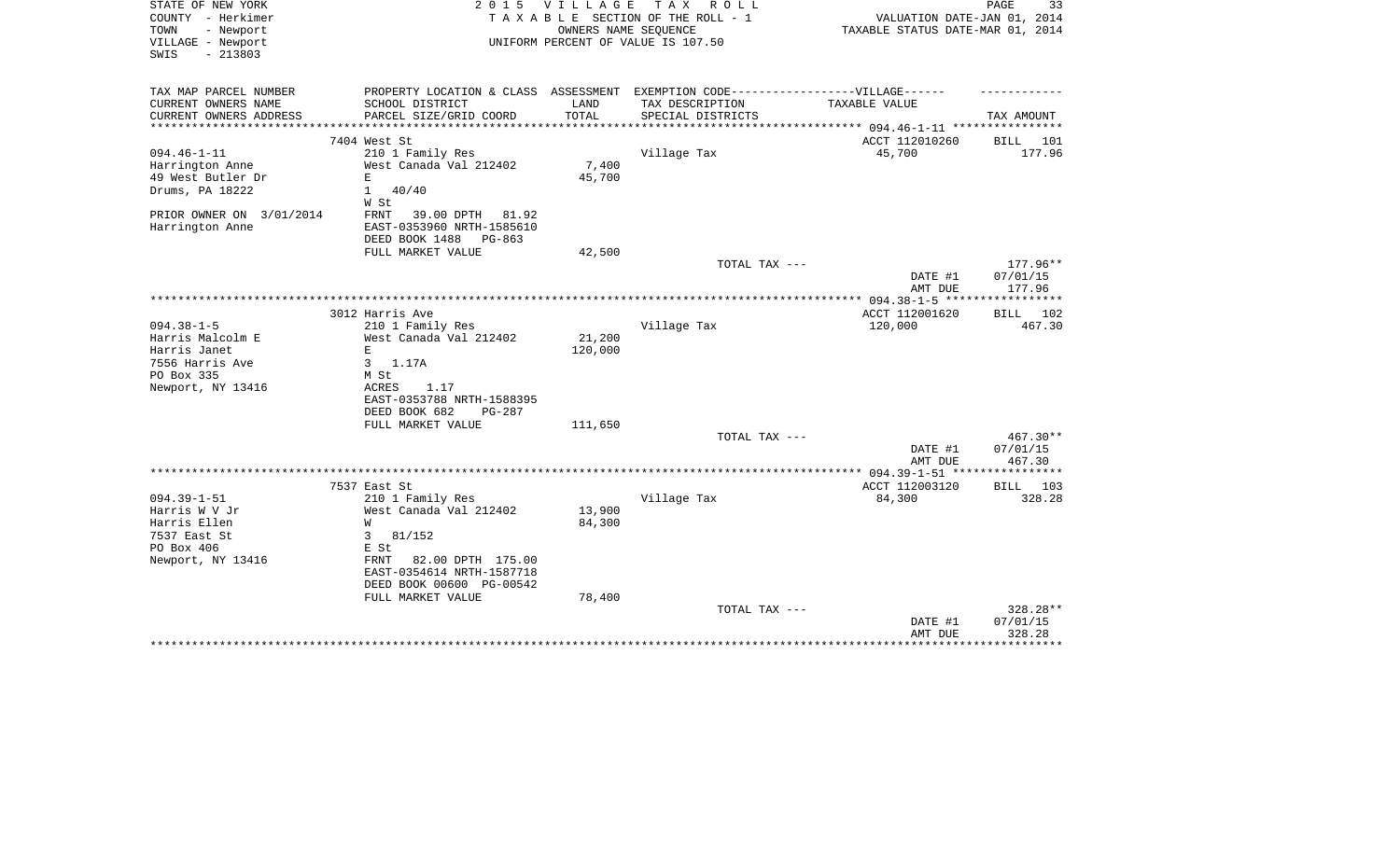| STATE OF NEW YORK      | 2 0 1 5                                                                           | <b>VILLAGE</b> | T A X<br>R O L L                   |                                  | 34<br>PAGE      |
|------------------------|-----------------------------------------------------------------------------------|----------------|------------------------------------|----------------------------------|-----------------|
| COUNTY - Herkimer      |                                                                                   |                | TAXABLE SECTION OF THE ROLL - 1    | VALUATION DATE-JAN 01, 2014      |                 |
| - Newport<br>TOWN      |                                                                                   |                | OWNERS NAME SEQUENCE               | TAXABLE STATUS DATE-MAR 01, 2014 |                 |
| VILLAGE - Newport      |                                                                                   |                | UNIFORM PERCENT OF VALUE IS 107.50 |                                  |                 |
| $-213803$<br>SWIS      |                                                                                   |                |                                    |                                  |                 |
|                        |                                                                                   |                |                                    |                                  |                 |
| TAX MAP PARCEL NUMBER  | PROPERTY LOCATION & CLASS ASSESSMENT EXEMPTION CODE-----------------VILLAGE------ |                |                                    |                                  |                 |
| CURRENT OWNERS NAME    | SCHOOL DISTRICT                                                                   | LAND           | TAX DESCRIPTION                    | TAXABLE VALUE                    |                 |
| CURRENT OWNERS ADDRESS | PARCEL SIZE/GRID COORD                                                            | TOTAL          | SPECIAL DISTRICTS                  | *********** 094.47-1-6 *****     | TAX AMOUNT      |
|                        | Bridge St                                                                         |                |                                    | ACCT 112003090                   | 104<br>BILL     |
| $094.47 - 1 - 6$       | 481 Att row bldg                                                                  |                | Village Tax                        | 71,400                           | 278.04          |
|                        |                                                                                   |                |                                    |                                  |                 |
| Harris W V Jr          | West Canada Val 212402                                                            | 7,000          |                                    |                                  |                 |
| Newport, NY 13416      | S                                                                                 | 71,400         |                                    |                                  |                 |
|                        | 10 30 X 68                                                                        |                |                                    |                                  |                 |
|                        | Bridge St                                                                         |                |                                    |                                  |                 |
|                        | 30.50 DPTH 68.00<br>FRNT                                                          |                |                                    |                                  |                 |
|                        | EAST-0354807 NRTH-1585996                                                         |                |                                    |                                  |                 |
|                        | DEED BOOK 00463 PG-00422                                                          |                |                                    |                                  |                 |
|                        | FULL MARKET VALUE                                                                 | 66,400         |                                    |                                  |                 |
|                        |                                                                                   |                | TOTAL TAX ---                      |                                  | 278.04**        |
|                        |                                                                                   |                |                                    | DATE #1                          | 07/01/15        |
|                        |                                                                                   |                |                                    | AMT DUE                          | 278.04          |
|                        |                                                                                   |                |                                    | ***** 094.47-1-22 ***            | ***********     |
|                        | 7413 Main St                                                                      |                |                                    | ACCT 112005220                   | <b>BILL</b> 105 |
| $094.47 - 1 - 22$      | 220 2 Family Res                                                                  |                | Village Tax                        | 72,800                           | 283.49          |
| Hartman Matthew        | West Canada Val 212402                                                            | 10,500         |                                    |                                  |                 |
| Hartman McKenzie       | W                                                                                 | 72,800         |                                    |                                  |                 |
| 566 DeKalb Ave Apt 4H  | 40/70<br>3 <sup>7</sup>                                                           |                |                                    |                                  |                 |
| Brooklyn, NY 11205     | M St                                                                              |                |                                    |                                  |                 |
|                        | FRNT<br>66.00 DPTH 112.00                                                         |                |                                    |                                  |                 |
|                        | EAST-0355084 NRTH-1585378                                                         |                |                                    |                                  |                 |
|                        | DEED BOOK 1171<br>PG-661                                                          |                |                                    |                                  |                 |
|                        | FULL MARKET VALUE                                                                 | 67,700         |                                    |                                  |                 |
|                        |                                                                                   |                | TOTAL TAX ---                      |                                  | 283.49**        |
|                        |                                                                                   |                |                                    | DATE #1                          | 07/01/15        |
|                        |                                                                                   |                |                                    | AMT DUE                          | 283.49          |
|                        |                                                                                   |                |                                    | * $094.38 - 1 - 16$ **           | *********       |
|                        | 7534 Main St                                                                      |                |                                    | ACCT 112000090                   | BILL<br>106     |
| $094.38 - 1 - 16$      | 210 1 Family Res                                                                  |                | Village Tax                        | 86,000                           | 334.90          |
| Haubert Richard        | West Canada Val 212402                                                            | 16,200         |                                    |                                  |                 |
| 7534 N Main St         | $\mathbf E$                                                                       | 86,000         |                                    |                                  |                 |
|                        | $3^{\circ}$<br>61/213                                                             |                |                                    |                                  |                 |
| Newport, NY 13416      |                                                                                   |                |                                    |                                  |                 |
|                        | Main St                                                                           |                |                                    |                                  |                 |
|                        | 64.00 DPTH 297.00<br>FRNT                                                         |                |                                    |                                  |                 |
|                        | 0.58 BANK<br>184<br>ACRES                                                         |                |                                    |                                  |                 |
|                        | EAST-0354181 NRTH-1587781                                                         |                |                                    |                                  |                 |
|                        | DEED BOOK 895<br>PG-556                                                           |                |                                    |                                  |                 |
|                        | FULL MARKET VALUE                                                                 | 80,000         |                                    |                                  |                 |
|                        |                                                                                   |                | TOTAL TAX ---                      |                                  | 334.90**        |
|                        |                                                                                   |                |                                    | DATE #1                          | 07/01/15        |
|                        |                                                                                   |                |                                    | AMT DUE                          | 334.90          |
|                        |                                                                                   |                |                                    |                                  |                 |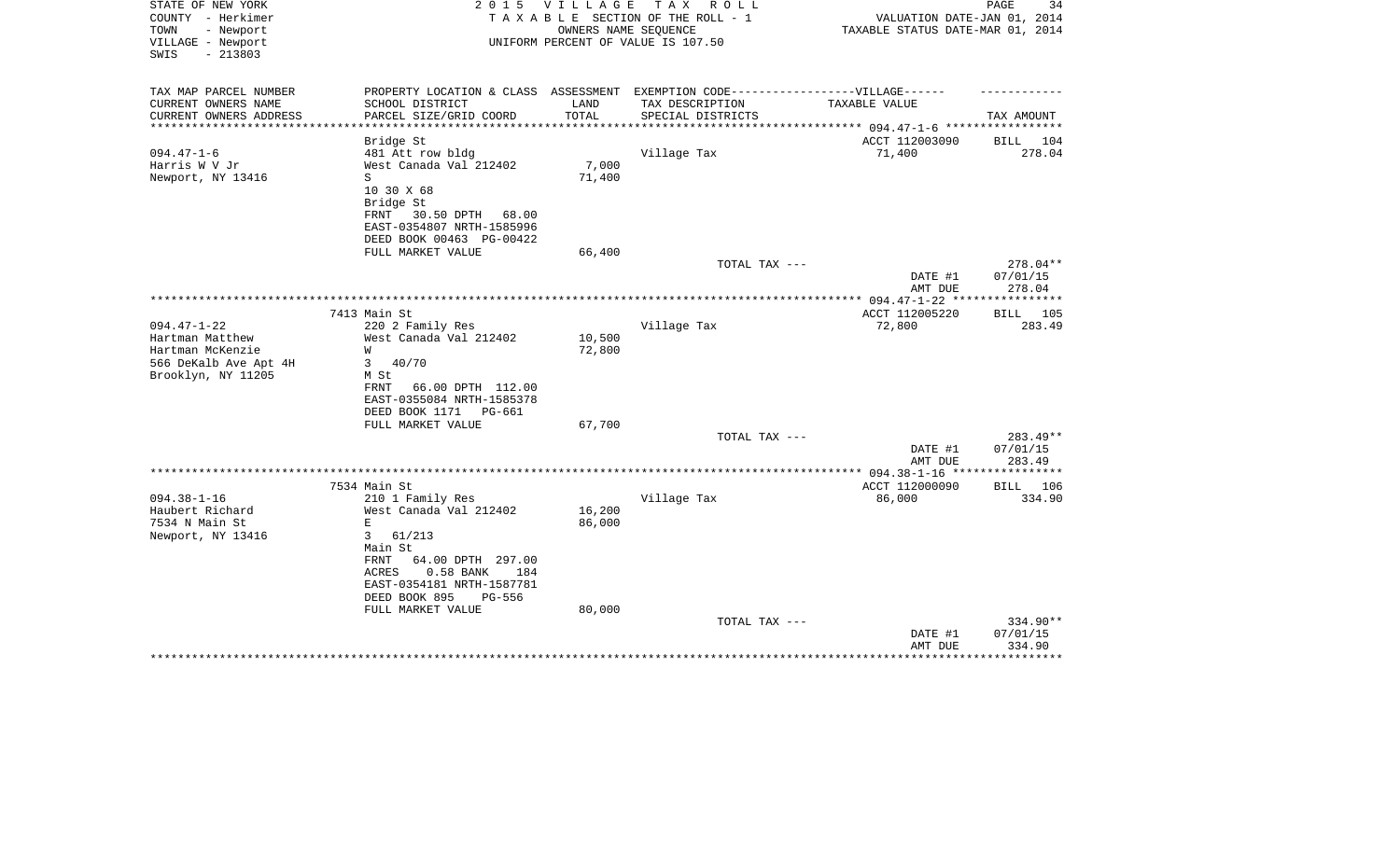| STATE OF NEW YORK<br>COUNTY - Herkimer<br>TOWN<br>- Newport<br>VILLAGE - Newport<br>$-213803$<br>SWIS | 2 0 1 5                                                 | <b>VILLAGE</b> | TAX ROLL<br>TAXABLE SECTION OF THE ROLL - 1<br>OWNERS NAME SEQUENCE<br>UNIFORM PERCENT OF VALUE IS 107.50 | VALUATION DATE-JAN 01, 2014<br>TAXABLE STATUS DATE-MAR 01, 2014 | PAGE<br>35        |
|-------------------------------------------------------------------------------------------------------|---------------------------------------------------------|----------------|-----------------------------------------------------------------------------------------------------------|-----------------------------------------------------------------|-------------------|
| TAX MAP PARCEL NUMBER<br>CURRENT OWNERS NAME                                                          | PROPERTY LOCATION & CLASS ASSESSMENT<br>SCHOOL DISTRICT | LAND           | EXEMPTION CODE------------------VILLAGE------                                                             | TAXABLE VALUE                                                   |                   |
| CURRENT OWNERS ADDRESS                                                                                | PARCEL SIZE/GRID COORD                                  | TOTAL          | TAX DESCRIPTION<br>SPECIAL DISTRICTS                                                                      |                                                                 | TAX AMOUNT        |
| **********************                                                                                | ***********************                                 |                |                                                                                                           |                                                                 |                   |
|                                                                                                       | North St                                                |                |                                                                                                           | ACCT 112003280                                                  | 107<br>BILL       |
| $094.39 - 1 - 15$                                                                                     | 105 Vac farmland                                        |                | Village Tax                                                                                               | 7,500                                                           | 29.21             |
| Helmer Thomas J                                                                                       | West Canada Val 212402                                  | 7,500          |                                                                                                           |                                                                 |                   |
| Helmer Matthew R                                                                                      | Norway Road                                             | 7,500          |                                                                                                           |                                                                 |                   |
| 193 Newport Gray Rd<br>Newport, NY 13416                                                              | 1 5 A<br>ACRES<br>8.80                                  |                |                                                                                                           |                                                                 |                   |
|                                                                                                       | EAST-0355548 NRTH-1587896                               |                |                                                                                                           |                                                                 |                   |
|                                                                                                       | DEED BOOK 00831 PG-00233                                |                |                                                                                                           |                                                                 |                   |
|                                                                                                       | FULL MARKET VALUE                                       | 7,000          |                                                                                                           |                                                                 |                   |
|                                                                                                       |                                                         |                | TOTAL TAX ---                                                                                             |                                                                 | $29.21**$         |
|                                                                                                       |                                                         |                |                                                                                                           | DATE #1                                                         | 07/01/15          |
|                                                                                                       |                                                         |                | ***********                                                                                               | AMT DUE                                                         | 29.21<br>******** |
|                                                                                                       | Main St                                                 |                |                                                                                                           | * $094.38 - 1 - 34$ ***<br>ACCT 112005850                       | 108<br>BILL       |
| $094.38 - 1 - 34$                                                                                     | 210 1 Family Res                                        |                | Village Tax                                                                                               | 139,000                                                         | 541.29            |
| Hennings Donald                                                                                       | West Canada Val 212402                                  | 15,000         |                                                                                                           |                                                                 |                   |
| Hennings Linda                                                                                        | W                                                       | 139,000        |                                                                                                           |                                                                 |                   |
| Main St                                                                                               | 3<br>95/250                                             |                |                                                                                                           |                                                                 |                   |
| PO Box 76                                                                                             | M St                                                    |                |                                                                                                           |                                                                 |                   |
| Newport, NY 13416                                                                                     | FRNT<br>95.00 DPTH 250.00                               |                |                                                                                                           |                                                                 |                   |
|                                                                                                       | 0.52<br>ACRES<br>EAST-0354378 NRTH-1586837              |                |                                                                                                           |                                                                 |                   |
|                                                                                                       | DEED BOOK 697<br>PG-865                                 |                |                                                                                                           |                                                                 |                   |
|                                                                                                       | FULL MARKET VALUE                                       | 129,300        |                                                                                                           |                                                                 |                   |
|                                                                                                       |                                                         |                | TOTAL TAX ---                                                                                             |                                                                 | $541.29**$        |
|                                                                                                       |                                                         |                |                                                                                                           | DATE #1                                                         | 07/01/15          |
|                                                                                                       |                                                         |                |                                                                                                           | AMT DUE                                                         | 541.29<br>******  |
|                                                                                                       | 7491 Main St                                            |                |                                                                                                           | $094.38 - 1 - 35$ ****<br>ACCT 112002760                        | BILL 109          |
| $094.38 - 1 - 35$                                                                                     | 210 1 Family Res                                        |                | Village Tax                                                                                               | 72,000                                                          | 280.38            |
| Hennings Michele K                                                                                    | West Canada Val 212402                                  | 11,900         |                                                                                                           |                                                                 |                   |
| 7491 Main St                                                                                          | 36/240<br>3                                             | 72,000         |                                                                                                           |                                                                 |                   |
| Newport, NY 13416                                                                                     | M St                                                    |                |                                                                                                           |                                                                 |                   |
|                                                                                                       | 34.00 DPTH 250.00<br>FRNT                               |                |                                                                                                           |                                                                 |                   |
|                                                                                                       | EAST-0354344 NRTH-1586888                               |                |                                                                                                           |                                                                 |                   |
|                                                                                                       | DEED BOOK 1312<br>PG-674<br>FULL MARKET VALUE           | 67,000         |                                                                                                           |                                                                 |                   |
|                                                                                                       |                                                         |                | TOTAL TAX ---                                                                                             |                                                                 | 280.38**          |
|                                                                                                       |                                                         |                |                                                                                                           | DATE #1                                                         | 07/01/15          |
|                                                                                                       |                                                         |                |                                                                                                           | AMT DUE                                                         | 280.38            |
|                                                                                                       |                                                         |                |                                                                                                           |                                                                 | ********          |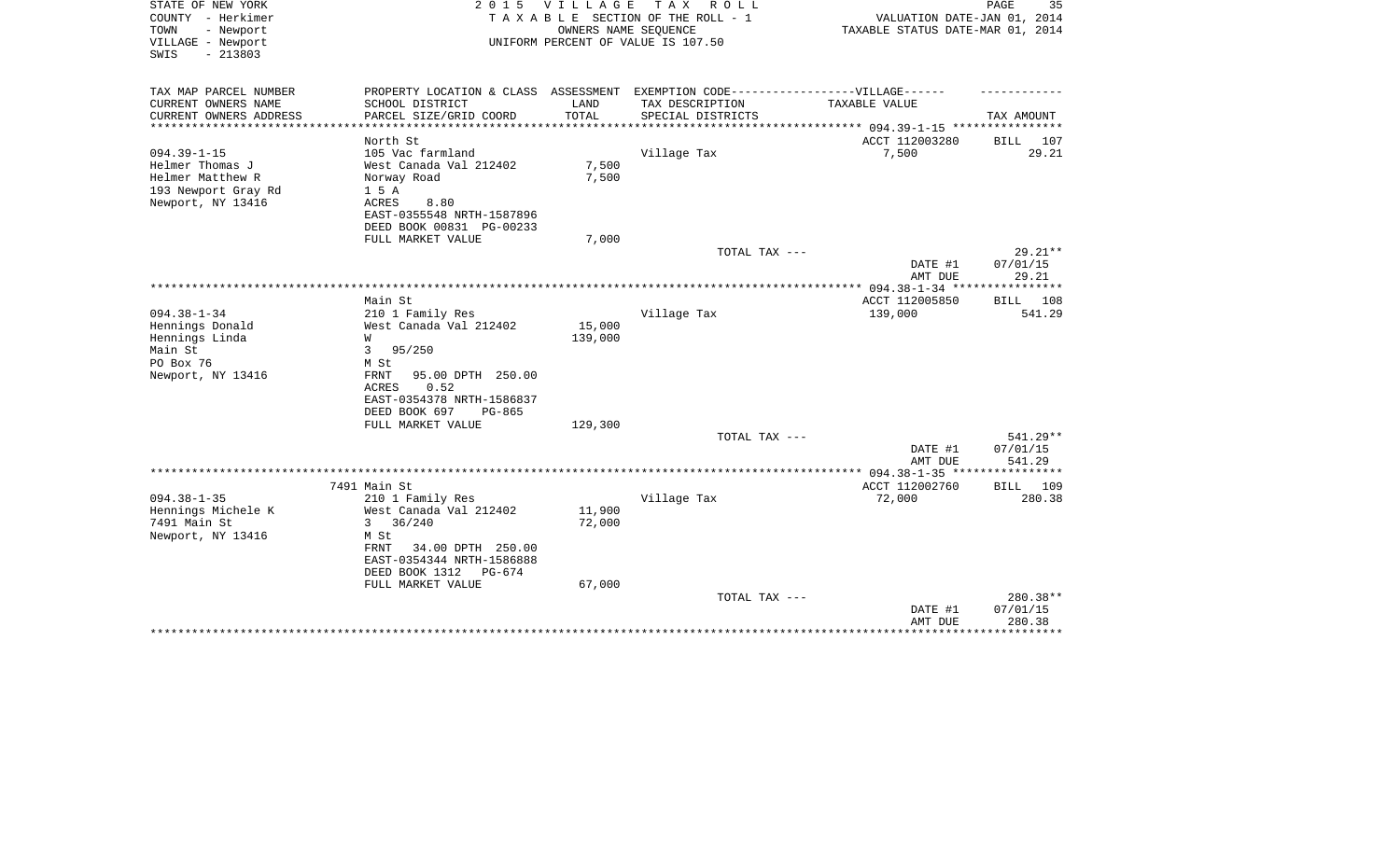| STATE OF NEW YORK                            | 2015 VILLAGE                                                                      | PAGE<br>36                       |                   |                                                            |                       |
|----------------------------------------------|-----------------------------------------------------------------------------------|----------------------------------|-------------------|------------------------------------------------------------|-----------------------|
| COUNTY - Herkimer                            | TAXABLE SECTION OF THE ROLL - 1                                                   | VALUATION DATE-JAN 01, 2014      |                   |                                                            |                       |
| TOWN<br>- Newport                            |                                                                                   | TAXABLE STATUS DATE-MAR 01, 2014 |                   |                                                            |                       |
| VILLAGE - Newport                            | UNIFORM PERCENT OF VALUE IS 107.50                                                |                                  |                   |                                                            |                       |
| SWIS<br>$-213803$                            |                                                                                   |                                  |                   |                                                            |                       |
|                                              |                                                                                   |                                  |                   |                                                            |                       |
| TAX MAP PARCEL NUMBER                        | PROPERTY LOCATION & CLASS ASSESSMENT EXEMPTION CODE-----------------VILLAGE------ |                                  |                   |                                                            |                       |
| CURRENT OWNERS NAME                          | SCHOOL DISTRICT                                                                   | LAND                             | TAX DESCRIPTION   | TAXABLE VALUE                                              |                       |
| CURRENT OWNERS ADDRESS<br>****************** | PARCEL SIZE/GRID COORD                                                            | TOTAL                            | SPECIAL DISTRICTS | ***************************** 094.39-1-27 **************** | TAX AMOUNT            |
|                                              | 7490 East St                                                                      |                                  |                   | ACCT 112000390                                             | 110                   |
| $094.39 - 1 - 27$                            | 210 1 Family Res                                                                  |                                  | Village Tax       | 104,600                                                    | BILL<br>407.33        |
| Hill Clara H                                 | West Canada Val 212402                                                            | 14,200                           |                   |                                                            |                       |
| Hill Gerald M                                | E                                                                                 | 104,600                          |                   |                                                            |                       |
| 7490 East St                                 | 80/214<br>$\mathbf{3}$                                                            |                                  |                   |                                                            |                       |
| PO Box 57                                    | East St                                                                           |                                  |                   |                                                            |                       |
| Newport, NY 13416                            | FRNT<br>80.00 DPTH 214.20                                                         |                                  |                   |                                                            |                       |
|                                              | EAST-0355260 NRTH-1586918                                                         |                                  |                   |                                                            |                       |
|                                              | DEED BOOK 818<br><b>PG-547</b>                                                    |                                  |                   |                                                            |                       |
|                                              | FULL MARKET VALUE                                                                 | 97,300                           |                   |                                                            |                       |
|                                              |                                                                                   |                                  | TOTAL TAX ---     |                                                            | $407.33**$            |
|                                              |                                                                                   |                                  |                   | DATE #1                                                    | 07/01/15              |
|                                              |                                                                                   |                                  |                   | AMT DUE                                                    | 407.33                |
|                                              |                                                                                   |                                  |                   |                                                            |                       |
|                                              | 3073 Hillside Meadows Dr                                                          |                                  |                   |                                                            | BILL<br>- 111         |
| $094.39 - 1 - 28.4$                          | 411 Apartment                                                                     |                                  | PHFL-125-7 48670  | 635,050                                                    |                       |
| Hillside Acres Group, LLC                    | West Canada Val 212402                                                            | 25,350                           | Village Tax       | 25,350                                                     | 98.72                 |
| 3073 Hillside Meadows Dr                     | ACRES<br>1.43                                                                     | 660,400                          |                   |                                                            |                       |
| PO Box 71                                    | EAST-0355718 NRTH-1587047                                                         |                                  |                   |                                                            |                       |
| Frankfort, NY 13340                          | DEED BOOK 1118<br>PG-821                                                          |                                  |                   |                                                            |                       |
|                                              | FULL MARKET VALUE                                                                 | 614,350                          |                   |                                                            |                       |
|                                              |                                                                                   |                                  | TOTAL TAX ---     | DATE #1                                                    | 98.72**               |
|                                              |                                                                                   |                                  |                   | AMT DUE                                                    | 07/01/15<br>98.72     |
|                                              |                                                                                   |                                  |                   | ************ 094.47-1-18 *****                             | * * * * * * * * * * * |
|                                              | 7427 Main St                                                                      |                                  |                   | ACCT 112010800                                             | 112<br>BILL           |
| $094.47 - 1 - 18$                            | 210 1 Family Res                                                                  |                                  | Village Tax       | 72,000                                                     | 280.38                |
| Holton Lemuel P                              | West Canada Val 212402                                                            | 12,800                           |                   |                                                            |                       |
| Holton Andrea                                | W                                                                                 | 72,000                           |                   |                                                            |                       |
| 7427 Main St                                 | 3 32X52                                                                           |                                  |                   |                                                            |                       |
| Newport, NY 13416                            | Main St                                                                           |                                  |                   |                                                            |                       |
|                                              | FRNT<br>45.00 DPTH 268.00                                                         |                                  |                   |                                                            |                       |
|                                              | ACRES<br>0.25                                                                     |                                  |                   |                                                            |                       |
|                                              | EAST-0354928 NRTH-1585652                                                         |                                  |                   |                                                            |                       |
|                                              | DEED BOOK 1292<br>PG-827                                                          |                                  |                   |                                                            |                       |
|                                              | FULL MARKET VALUE                                                                 | 67,000                           |                   |                                                            |                       |
|                                              |                                                                                   |                                  | TOTAL TAX ---     |                                                            | 280.38**              |
|                                              |                                                                                   |                                  |                   | DATE #1                                                    | 07/01/15              |
|                                              |                                                                                   |                                  |                   | AMT DUE                                                    | 280.38<br>*********** |
|                                              | 3095 North St                                                                     |                                  |                   | ********* 094.39-1-1 ****                                  |                       |
| $094.39 - 1 - 1$                             |                                                                                   |                                  |                   | ACCT 112003900<br>34,000                                   | BILL<br>113           |
| Homyk Daniel M                               | 312 Vac w/imprv                                                                   | 15,000                           | Village Tax       |                                                            | 132.40                |
| Homyk David A                                | West Canada Val 212402<br>Ν                                                       | 34,000                           |                   |                                                            |                       |
| 12627 Heritage Farm Ln                       | 4.80a                                                                             |                                  |                   |                                                            |                       |
| Oak Hill, VA 20171-2235                      | N St                                                                              |                                  |                   |                                                            |                       |
|                                              | ACRES<br>5.30                                                                     |                                  |                   |                                                            |                       |
|                                              | EAST-0354863 NRTH-1588517                                                         |                                  |                   |                                                            |                       |
|                                              | DEED BOOK 920<br>PG-640                                                           |                                  |                   |                                                            |                       |
|                                              | FULL MARKET VALUE                                                                 | 31,650                           |                   |                                                            |                       |
|                                              |                                                                                   |                                  | TOTAL TAX ---     |                                                            | 132.40**              |
|                                              |                                                                                   |                                  |                   | DATE #1                                                    | 07/01/15              |
|                                              |                                                                                   |                                  |                   | AMT DUE                                                    | 132.40                |
|                                              |                                                                                   |                                  |                   |                                                            |                       |
|                                              |                                                                                   |                                  |                   |                                                            |                       |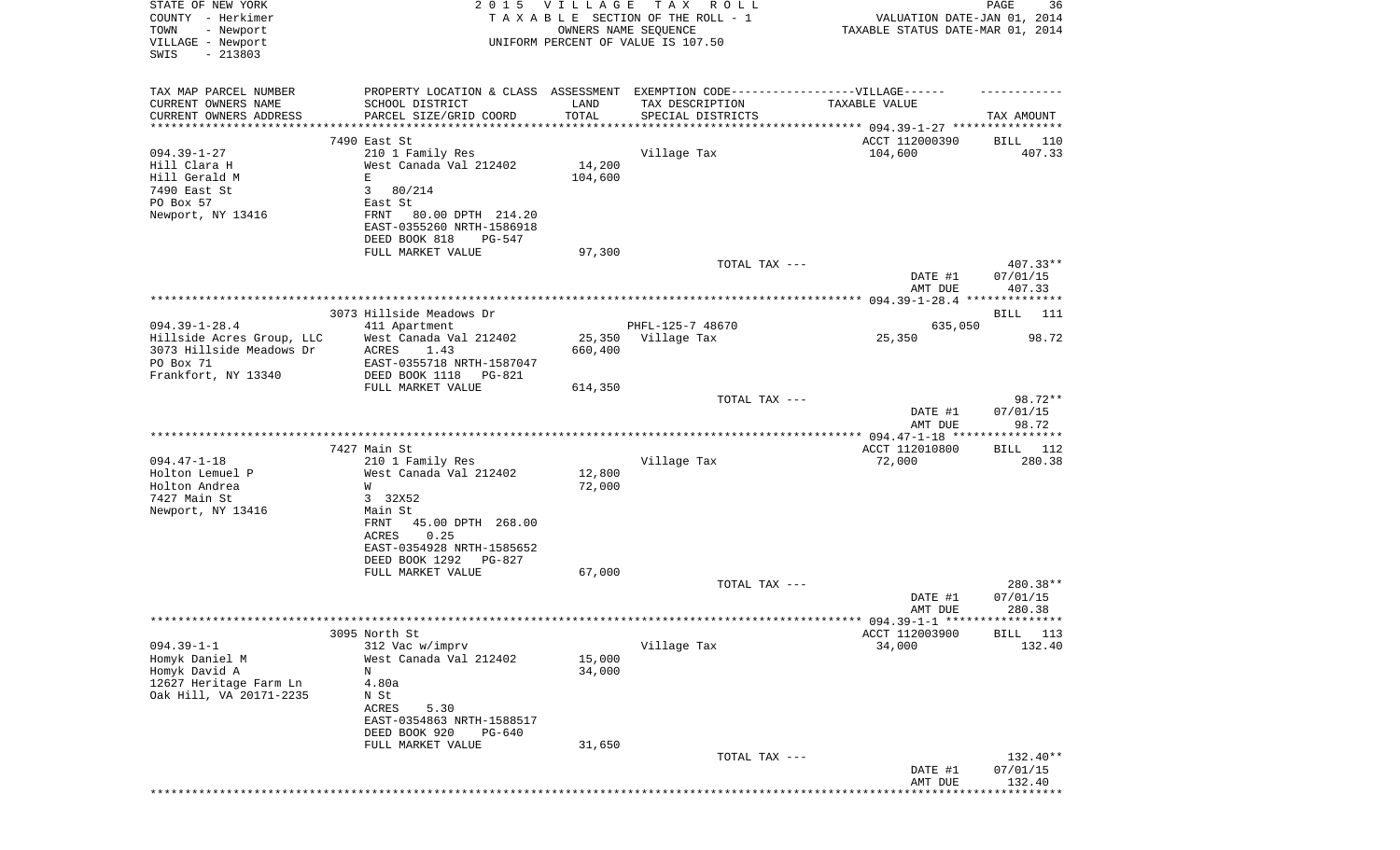| STATE OF NEW YORK<br>COUNTY - Herkimer<br>- Newport<br>TOWN<br>VILLAGE - Newport<br>$-213803$<br>SWIS  | 2 0 1 5                                                                                                                          | VILLAGE                      | T A X<br>R O L L<br>TAXABLE SECTION OF THE ROLL - 1<br>OWNERS NAME SEQUENCE<br>UNIFORM PERCENT OF VALUE IS 107.50 | VALUATION DATE-JAN 01, 2014<br>TAXABLE STATUS DATE-MAR 01, 2014   | PAGE<br>37                     |
|--------------------------------------------------------------------------------------------------------|----------------------------------------------------------------------------------------------------------------------------------|------------------------------|-------------------------------------------------------------------------------------------------------------------|-------------------------------------------------------------------|--------------------------------|
| TAX MAP PARCEL NUMBER                                                                                  | PROPERTY LOCATION & CLASS ASSESSMENT                                                                                             |                              | EXEMPTION CODE------------------VILLAGE------                                                                     |                                                                   |                                |
| CURRENT OWNERS NAME<br>CURRENT OWNERS ADDRESS<br>*********************                                 | SCHOOL DISTRICT<br>PARCEL SIZE/GRID COORD<br>*******************                                                                 | LAND<br>TOTAL<br>*********** | TAX DESCRIPTION<br>SPECIAL DISTRICTS                                                                              | TAXABLE VALUE                                                     | TAX AMOUNT                     |
|                                                                                                        | Main St                                                                                                                          |                              |                                                                                                                   | ***************** 094.38-1-33 *****************<br>ACCT 112003480 | <b>BILL</b> 114                |
| $094.38 - 1 - 33$<br>Howard Timothy J<br>Main St<br>PO Box 523<br>Newport, NY 13416                    | 210 1 Family Res<br>West Canada Val 212402<br>W<br>60.00x215.00<br>M St<br>FRNT<br>60.00 DPTH 215.00                             | 13,300<br>110,800            | Village Tax                                                                                                       | 110,800                                                           | 431.47                         |
|                                                                                                        | EAST-0354430 NRTH-1586778<br>DEED BOOK 830<br>$PG-5$                                                                             |                              |                                                                                                                   |                                                                   |                                |
|                                                                                                        | FULL MARKET VALUE                                                                                                                | 103,050                      |                                                                                                                   |                                                                   |                                |
|                                                                                                        |                                                                                                                                  |                              | TOTAL TAX ---                                                                                                     |                                                                   | 431.47**                       |
|                                                                                                        |                                                                                                                                  |                              |                                                                                                                   | DATE #1<br>AMT DUE                                                | 07/01/15<br>431.47             |
|                                                                                                        |                                                                                                                                  |                              |                                                                                                                   |                                                                   |                                |
| $094.39 - 1 - 7$                                                                                       | 3097 North St<br>210 1 Family Res                                                                                                |                              | Village Tax                                                                                                       | ACCT 112000660<br>68,000                                          | BILL 115<br>264.80             |
| Howe Andrew J<br>3097 North St                                                                         | West Canada Val 212402<br>N                                                                                                      | 12,300<br>68,000             |                                                                                                                   |                                                                   |                                |
| Newport, NY 13416                                                                                      | 3<br>50/150<br>N St<br>70.10 DPTH 150.00<br>FRNT<br>EAST-0354975 NRTH-1588221<br>DEED BOOK 1346<br>PG-606                        |                              |                                                                                                                   |                                                                   |                                |
|                                                                                                        | FULL MARKET VALUE                                                                                                                | 63,250                       |                                                                                                                   |                                                                   |                                |
|                                                                                                        |                                                                                                                                  |                              | TOTAL TAX ---                                                                                                     | DATE #1<br>AMT DUE                                                | 264.80**<br>07/01/15<br>264.80 |
|                                                                                                        |                                                                                                                                  |                              |                                                                                                                   | ***************** 094.46-1-15 ****************                    |                                |
|                                                                                                        | West St                                                                                                                          |                              |                                                                                                                   | ACCT 112003630                                                    | BILL<br>116                    |
| $094.46 - 1 - 15$<br>Johnson Robert H<br>Johnson Donna L<br>West St<br>PO Box 425<br>Newport, NY 13416 | 210 1 Family Res<br>West Canada Val 212402<br>E<br>3<br>50/152<br>W St<br>FRNT<br>50.00 DPTH 173.10<br>EAST-0353582 NRTH-1585971 | 12,000<br>84,300             | Village Tax                                                                                                       | 84,300                                                            | 328.28                         |
|                                                                                                        | DEED BOOK 00658 PG-00768                                                                                                         |                              |                                                                                                                   |                                                                   |                                |
|                                                                                                        | FULL MARKET VALUE                                                                                                                | 78,400                       | TOTAL TAX ---                                                                                                     | DATE #1<br>AMT DUE                                                | 328.28**<br>07/01/15<br>328.28 |
|                                                                                                        |                                                                                                                                  |                              |                                                                                                                   |                                                                   | *******                        |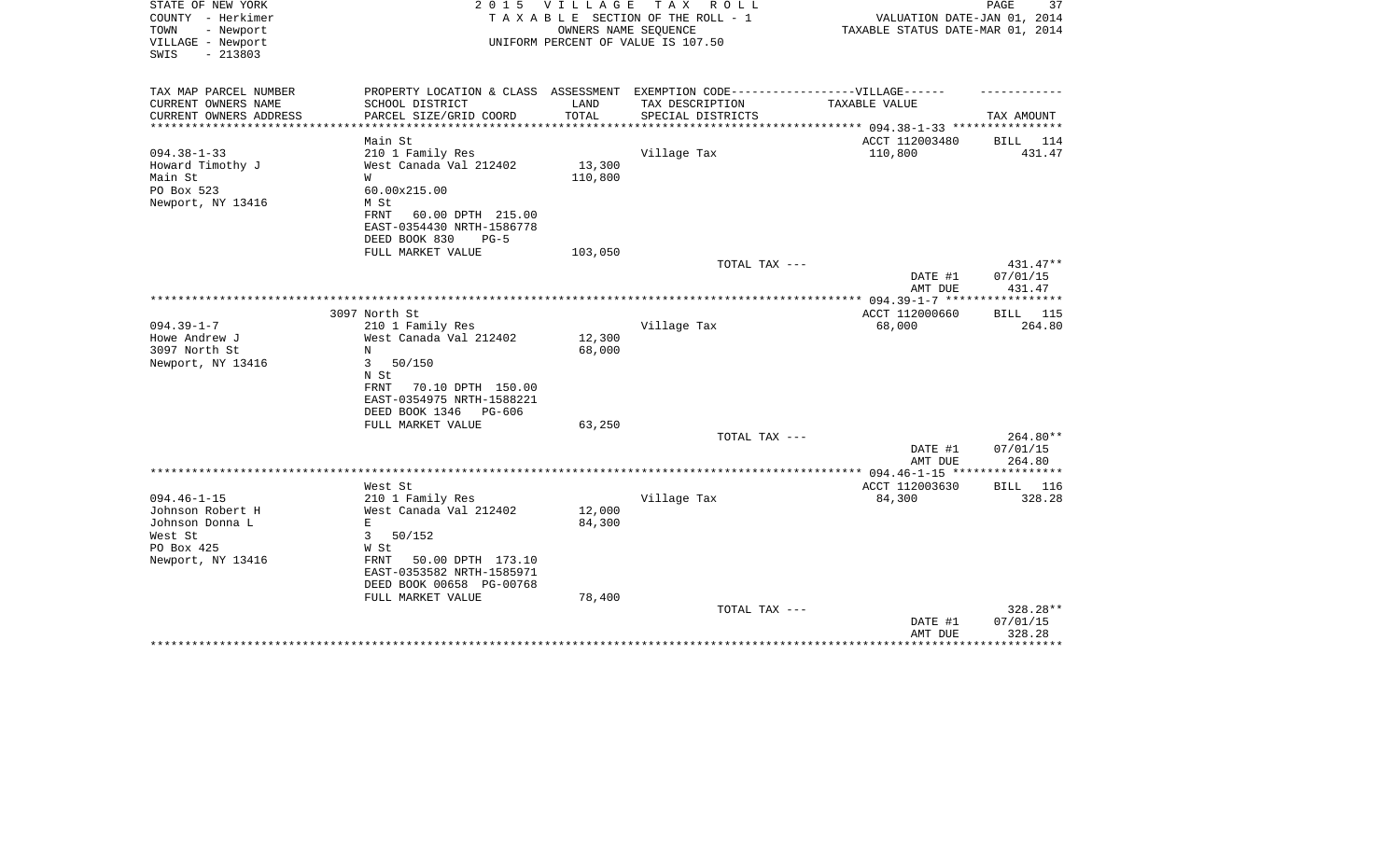| STATE OF NEW YORK<br>COUNTY - Herkimer<br>TOWN<br>- Newport<br>VILLAGE - Newport<br>$-213803$<br>SWIS |                                                                                   | 2015 VILLAGE     | TAX ROLL<br>TAXABLE SECTION OF THE ROLL - 1<br>OWNERS NAME SEQUENCE<br>UNIFORM PERCENT OF VALUE IS 107.50 | VALUATION DATE-JAN 01, 2014<br>TAXABLE STATUS DATE-MAR 01, 2014 | PAGE<br>38             |
|-------------------------------------------------------------------------------------------------------|-----------------------------------------------------------------------------------|------------------|-----------------------------------------------------------------------------------------------------------|-----------------------------------------------------------------|------------------------|
| TAX MAP PARCEL NUMBER                                                                                 | PROPERTY LOCATION & CLASS ASSESSMENT EXEMPTION CODE-----------------VILLAGE------ |                  |                                                                                                           |                                                                 |                        |
| CURRENT OWNERS NAME                                                                                   | SCHOOL DISTRICT                                                                   | LAND             | TAX DESCRIPTION                                                                                           | TAXABLE VALUE                                                   |                        |
| CURRENT OWNERS ADDRESS<br>*********************                                                       | PARCEL SIZE/GRID COORD                                                            | TOTAL            | SPECIAL DISTRICTS                                                                                         |                                                                 | TAX AMOUNT             |
|                                                                                                       | 7406 West St                                                                      |                  |                                                                                                           | ACCT 112010620                                                  | BILL<br>117            |
| $094.46 - 1 - 12$                                                                                     | 210 1 Family Res                                                                  |                  | Village Tax                                                                                               | 45,900                                                          | 178.74                 |
| Jones David                                                                                           | West Canada Val 212402                                                            | 11,600           | XC291 Water relevy                                                                                        | 126.73 MT M                                                     | 126.73                 |
| 7406 West St                                                                                          | E.                                                                                | 45,900           |                                                                                                           |                                                                 |                        |
| PO Box 526<br>Newport, NY 13416                                                                       | 3<br>52/100<br>W St                                                               |                  |                                                                                                           |                                                                 |                        |
|                                                                                                       | FRNT<br>95.00 DPTH 100.00                                                         |                  |                                                                                                           |                                                                 |                        |
|                                                                                                       | EAST-0353921 NRTH-1585645                                                         |                  |                                                                                                           |                                                                 |                        |
|                                                                                                       | DEED BOOK 1353<br>PG-881                                                          |                  |                                                                                                           |                                                                 |                        |
|                                                                                                       | FULL MARKET VALUE                                                                 | 42,700           |                                                                                                           |                                                                 |                        |
|                                                                                                       |                                                                                   |                  | TOTAL TAX ---                                                                                             | DATE #1                                                         | $305.47**$<br>07/01/15 |
|                                                                                                       |                                                                                   |                  |                                                                                                           | AMT DUE                                                         | 305.47                 |
|                                                                                                       |                                                                                   |                  |                                                                                                           |                                                                 |                        |
|                                                                                                       | 7475 East St                                                                      |                  |                                                                                                           | ACCT 112000570                                                  | BILL 118               |
| $094.47 - 2 - 4$                                                                                      | 210 1 Family Res                                                                  |                  | Village Tax                                                                                               | 58,000                                                          | 225.86                 |
| Jones-Flansburg Janis<br>7475 East St                                                                 | West Canada Val 212402<br>W                                                       | 10,700<br>58,000 |                                                                                                           |                                                                 |                        |
| PO Box 168                                                                                            | 36/106<br>3                                                                       |                  |                                                                                                           |                                                                 |                        |
| Newport, NY 13416                                                                                     | E St                                                                              |                  |                                                                                                           |                                                                 |                        |
|                                                                                                       | 40.00 DPTH 117.80<br>FRNT                                                         |                  |                                                                                                           |                                                                 |                        |
|                                                                                                       | EAST-0355170 NRTH-1586598<br>DEED BOOK 1458 PG-384                                |                  |                                                                                                           |                                                                 |                        |
|                                                                                                       | FULL MARKET VALUE                                                                 | 53,950           |                                                                                                           |                                                                 |                        |
|                                                                                                       |                                                                                   |                  | TOTAL TAX ---                                                                                             |                                                                 | 225.86**               |
|                                                                                                       |                                                                                   |                  |                                                                                                           | DATE #1                                                         | 07/01/15               |
|                                                                                                       |                                                                                   |                  |                                                                                                           | AMT DUE                                                         | 225.86<br>*********    |
|                                                                                                       | Bridge St                                                                         |                  |                                                                                                           | ** $094.47 - 1 - 46$ ***<br>ACCT 112010410                      | <b>BILL</b><br>119     |
| $094.47 - 1 - 46$                                                                                     | 485 >luse sm bld                                                                  |                  | Village Tax                                                                                               | 68,000                                                          | 264.80                 |
| JR & SM Enterptises, LLC                                                                              | West Canada Val 212402                                                            | 13,700           |                                                                                                           |                                                                 |                        |
| 197 Wood Chuck Hill Rd                                                                                | 00000000000000                                                                    | 68,000           |                                                                                                           |                                                                 |                        |
| Newport, NY 13416                                                                                     | 10 65 X 225                                                                       |                  |                                                                                                           |                                                                 |                        |
|                                                                                                       | Bridge St<br>FRNT<br>65.50 DPTH 231.60                                            |                  |                                                                                                           |                                                                 |                        |
|                                                                                                       | 0.34<br>ACRES                                                                     |                  |                                                                                                           |                                                                 |                        |
|                                                                                                       | EAST-0354687 NRTH-1586116                                                         |                  |                                                                                                           |                                                                 |                        |
|                                                                                                       | DEED BOOK 1522<br>PG-135                                                          |                  |                                                                                                           |                                                                 |                        |
|                                                                                                       | FULL MARKET VALUE                                                                 | 63,256           |                                                                                                           |                                                                 | 264.80**               |
|                                                                                                       |                                                                                   |                  | TOTAL TAX ---                                                                                             | DATE #1                                                         | 07/01/15               |
|                                                                                                       |                                                                                   |                  |                                                                                                           | AMT DUE                                                         | 264.80                 |
|                                                                                                       |                                                                                   |                  |                                                                                                           | ********************************                                |                        |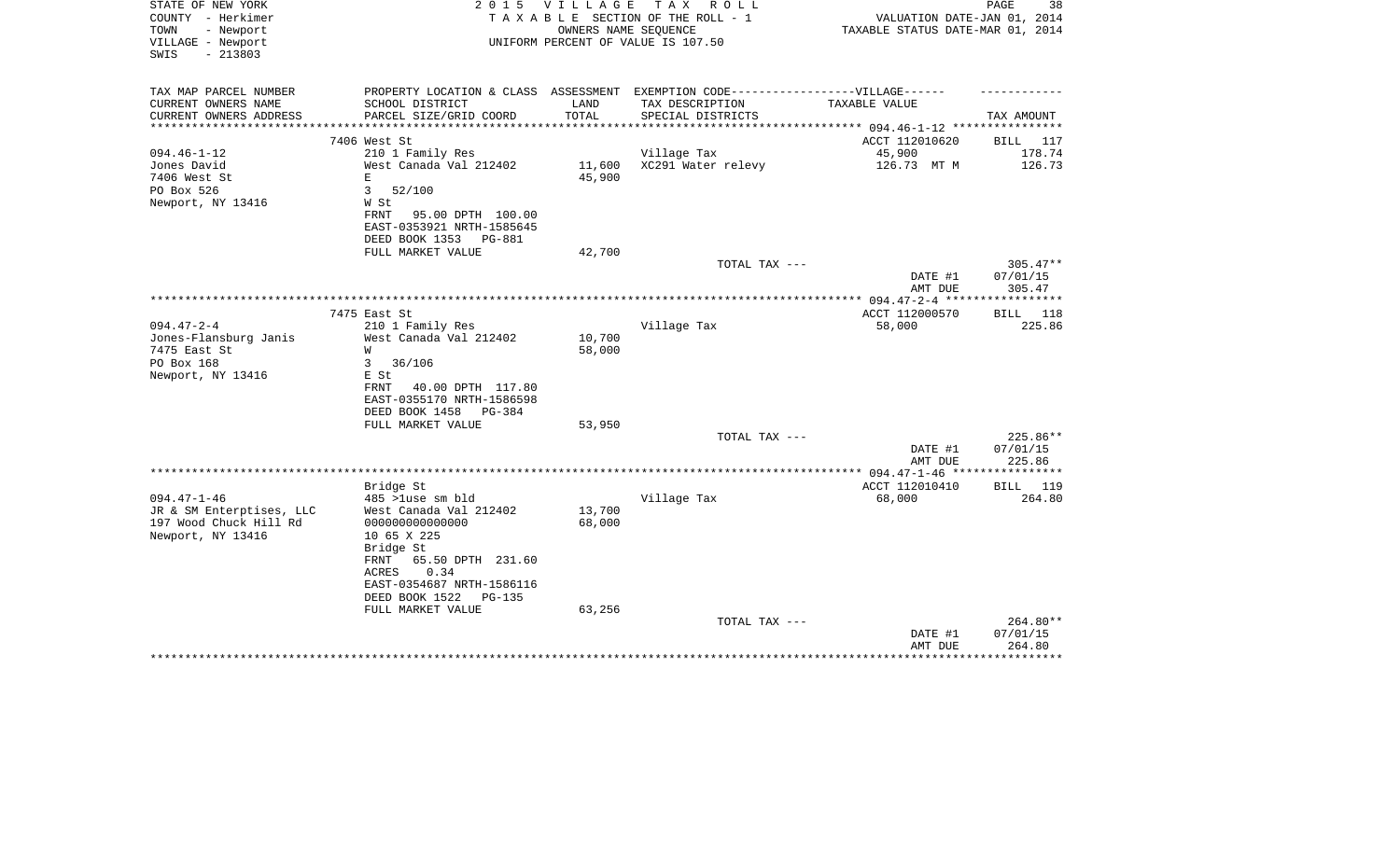| STATE OF NEW YORK<br>COUNTY - Herkimer<br>TOWN<br>- Newport<br>VILLAGE - Newport<br>$-213803$<br>SWIS | 2 0 1 5                                                                                                                                                        | VILLAGE                      | TAX ROLL<br>TAXABLE SECTION OF THE ROLL - 1<br>OWNERS NAME SEQUENCE<br>UNIFORM PERCENT OF VALUE IS 107.50 | VALUATION DATE-JAN 01, 2014<br>TAXABLE STATUS DATE-MAR 01, 2014 | PAGE<br>39                          |
|-------------------------------------------------------------------------------------------------------|----------------------------------------------------------------------------------------------------------------------------------------------------------------|------------------------------|-----------------------------------------------------------------------------------------------------------|-----------------------------------------------------------------|-------------------------------------|
| TAX MAP PARCEL NUMBER<br>CURRENT OWNERS NAME<br>CURRENT OWNERS ADDRESS                                | PROPERTY LOCATION & CLASS ASSESSMENT EXEMPTION CODE-----------------VILLAGE------<br>SCHOOL DISTRICT<br>PARCEL SIZE/GRID COORD                                 | LAND<br>TOTAL                | TAX DESCRIPTION<br>SPECIAL DISTRICTS                                                                      | TAXABLE VALUE                                                   | TAX AMOUNT                          |
| **********************                                                                                |                                                                                                                                                                |                              |                                                                                                           | ACCT 112001740                                                  | BILL 120                            |
| $094.47 - 3 - 12$<br>Kane Joan<br>Kathy Blanton<br>215 Haywardbill Rd<br>Colchester, CT 06415         | Mech St<br>210 1 Family Res<br>West Canada Val 212402<br>S<br>$\mathbf{3}$<br>68/76<br>Mechanic St                                                             | 13,200<br>65,000             | Village Tax                                                                                               | 65,000                                                          | 253.12                              |
|                                                                                                       | FRNT<br>66.90 DPTH 199.00<br>ACRES<br>0.29<br>EAST-0356060 NRTH-1585721<br>DEED BOOK 764<br>PG-549                                                             |                              |                                                                                                           |                                                                 |                                     |
|                                                                                                       | FULL MARKET VALUE                                                                                                                                              | 60,450                       | TOTAL TAX ---                                                                                             |                                                                 | 253.12**                            |
|                                                                                                       |                                                                                                                                                                |                              |                                                                                                           | DATE #1<br>AMT DUE                                              | 07/01/15<br>253.12                  |
|                                                                                                       |                                                                                                                                                                |                              |                                                                                                           |                                                                 |                                     |
| $094.47 - 3 - 13$<br>Keba Diane C<br>3164 Mech St                                                     | 3164 Mech St<br>210 1 Family Res<br>West Canada Val 212402<br>S                                                                                                | 13,300<br>59,900             | Village Tax<br>XC291 Water relevy                                                                         | ACCT 112004650<br>59,900<br>165.82 MT M                         | <b>BILL</b> 121<br>233.26<br>165.82 |
| PO Box 547<br>Newport, NY 13416                                                                       | 3<br>60/120<br>Mech St<br><b>FRNT</b><br>60.00 DPTH 198.00<br>0.30<br>ACRES<br>EAST-0356120 NRTH-1585724<br>DEED BOOK 1290<br>PG-411<br>FULL MARKET VALUE      | 55,700                       |                                                                                                           |                                                                 |                                     |
|                                                                                                       |                                                                                                                                                                |                              | TOTAL TAX ---                                                                                             | DATE #1                                                         | 399.08**<br>07/01/15                |
|                                                                                                       |                                                                                                                                                                |                              |                                                                                                           | AMT DUE                                                         | 399.08                              |
| $094.39 - 1 - 4$                                                                                      | 3083 North St<br>220 2 Family Res                                                                                                                              |                              | Village Tax                                                                                               | ACCT 112003720<br>110,900                                       | BILL<br>122<br>431.86               |
| Keiffer William H<br>Keiffer Joan<br>North St<br>PO Box 195<br>Newport, NY 13416                      | West Canada Val 212402<br>N<br>5<br>185/263<br>N St<br>91.50 DPTH 315.50<br>FRNT<br>EAST-0354749 NRTH-1588245<br>DEED BOOK 00637 PG-00950<br>FULL MARKET VALUE | 17,100<br>110,900<br>103,150 |                                                                                                           |                                                                 |                                     |
|                                                                                                       |                                                                                                                                                                |                              | TOTAL TAX ---                                                                                             | DATE #1<br>AMT DUE                                              | 431.86**<br>07/01/15<br>431.86      |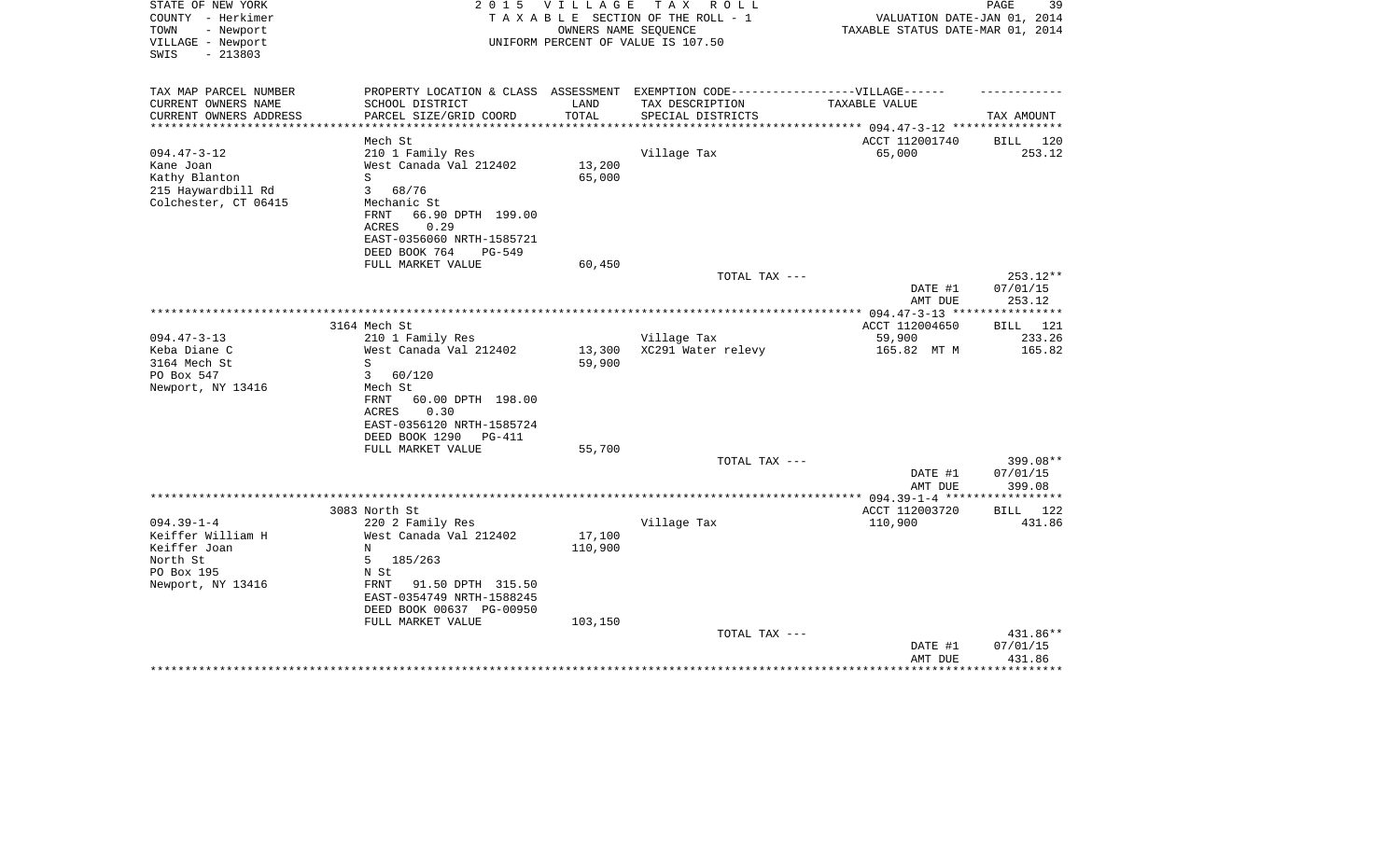| STATE OF NEW YORK<br>COUNTY - Herkimer<br>TOWN<br>- Newport<br>VILLAGE - Newport<br>$-213803$<br>SWIS | 2 0 1 5                                                                           | V I L L A G E               | TAX ROLL<br>TAXABLE SECTION OF THE ROLL - 1<br>OWNERS NAME SEQUENCE<br>UNIFORM PERCENT OF VALUE IS 107.50 | VALUATION DATE-JAN 01, 2014<br>TAXABLE STATUS DATE-MAR 01, 2014 | PAGE<br>40         |
|-------------------------------------------------------------------------------------------------------|-----------------------------------------------------------------------------------|-----------------------------|-----------------------------------------------------------------------------------------------------------|-----------------------------------------------------------------|--------------------|
| TAX MAP PARCEL NUMBER                                                                                 | PROPERTY LOCATION & CLASS ASSESSMENT EXEMPTION CODE-----------------VILLAGE------ |                             |                                                                                                           |                                                                 |                    |
| CURRENT OWNERS NAME                                                                                   | SCHOOL DISTRICT                                                                   | LAND                        | TAX DESCRIPTION                                                                                           | TAXABLE VALUE                                                   |                    |
| CURRENT OWNERS ADDRESS<br>***************                                                             | PARCEL SIZE/GRID COORD<br>**************************                              | TOTAL<br>****************** | SPECIAL DISTRICTS                                                                                         | ***************** 094.38-1-43 *****************                 | TAX AMOUNT         |
|                                                                                                       | 7527 Main St                                                                      |                             |                                                                                                           | ACCT 112003275                                                  | BILL 123           |
| $094.38 - 1 - 43$                                                                                     | 210 1 Family Res                                                                  |                             | Village Tax                                                                                               | 93,300                                                          | 363.32             |
| Kerr Meaghan C                                                                                        | West Canada Val 212402                                                            | 15,500                      |                                                                                                           |                                                                 |                    |
| Beyel Ryan                                                                                            | W                                                                                 | 93,300                      |                                                                                                           |                                                                 |                    |
| 7527 Main St                                                                                          | 3<br>25X300                                                                       |                             |                                                                                                           |                                                                 |                    |
| PO Box 13                                                                                             | Main St                                                                           |                             |                                                                                                           |                                                                 |                    |
| Newport, NY 13416                                                                                     | FRNT<br>75.00 DPTH 300.00                                                         |                             |                                                                                                           |                                                                 |                    |
|                                                                                                       | EAST-0353931 NRTH-1587524<br>DEED BOOK 1186                                       |                             |                                                                                                           |                                                                 |                    |
|                                                                                                       | <b>PG-291</b><br>FULL MARKET VALUE                                                | 86,800                      |                                                                                                           |                                                                 |                    |
|                                                                                                       |                                                                                   |                             | TOTAL TAX ---                                                                                             |                                                                 | 363.32**           |
|                                                                                                       |                                                                                   |                             |                                                                                                           | DATE #1<br>AMT DUE                                              | 07/01/15<br>363.32 |
|                                                                                                       |                                                                                   |                             |                                                                                                           |                                                                 |                    |
|                                                                                                       | 7421 West St                                                                      |                             |                                                                                                           | ACCT 112000480                                                  | BILL 124           |
| $094.46 - 1 - 30$                                                                                     | 210 1 Family Res                                                                  |                             | Village Tax                                                                                               | 72,000                                                          | 280.38             |
| King Diane                                                                                            | West Canada Val 212402                                                            | 12,600                      |                                                                                                           |                                                                 |                    |
| 7421 West St                                                                                          | W                                                                                 | 72,000                      |                                                                                                           |                                                                 |                    |
| PO Box 504                                                                                            | 50/200<br>3                                                                       |                             |                                                                                                           |                                                                 |                    |
| Newport, NY 13416                                                                                     | W St                                                                              |                             |                                                                                                           |                                                                 |                    |
|                                                                                                       | FRNT<br>56.00 DPTH 186.00                                                         |                             |                                                                                                           |                                                                 |                    |
|                                                                                                       | EAST-0353499 NRTH-1585749                                                         |                             |                                                                                                           |                                                                 |                    |
|                                                                                                       | DEED BOOK 1145<br>$PG-18$<br>FULL MARKET VALUE                                    | 67,000                      |                                                                                                           |                                                                 |                    |
|                                                                                                       |                                                                                   |                             | TOTAL TAX ---                                                                                             |                                                                 | 280.38**           |
|                                                                                                       |                                                                                   |                             |                                                                                                           | DATE #1                                                         | 07/01/15           |
|                                                                                                       |                                                                                   |                             |                                                                                                           | AMT DUE                                                         | 280.38             |
|                                                                                                       |                                                                                   |                             |                                                                                                           |                                                                 |                    |
|                                                                                                       | East St                                                                           |                             |                                                                                                           | ACCT 112000720                                                  | 125<br>BILL        |
| $094.39 - 1 - 26$                                                                                     | 311 Res vac land                                                                  |                             | Village Tax                                                                                               | 14,000                                                          | 54.52              |
| King William                                                                                          | West Canada Val 212402                                                            | 14,000                      |                                                                                                           |                                                                 |                    |
| King Lynn                                                                                             | E                                                                                 | 14,000                      |                                                                                                           |                                                                 |                    |
| 7490 Main St                                                                                          | 9<br>255/214<br>E St                                                              |                             |                                                                                                           |                                                                 |                    |
| Newport, NY 13416                                                                                     | FRNT 127.70 DPTH 215.80                                                           |                             |                                                                                                           |                                                                 |                    |
|                                                                                                       | EAST-0355213 NRTH-1587018                                                         |                             |                                                                                                           |                                                                 |                    |
|                                                                                                       | DEED BOOK 1422<br>PG-861                                                          |                             |                                                                                                           |                                                                 |                    |
|                                                                                                       | FULL MARKET VALUE                                                                 | 13,000                      |                                                                                                           |                                                                 |                    |
|                                                                                                       |                                                                                   |                             | TOTAL TAX ---                                                                                             |                                                                 | 54.52**            |
|                                                                                                       |                                                                                   |                             |                                                                                                           | DATE #1                                                         | 07/01/15           |
|                                                                                                       |                                                                                   |                             |                                                                                                           | AMT DUE                                                         | 54.52              |
|                                                                                                       |                                                                                   |                             |                                                                                                           |                                                                 |                    |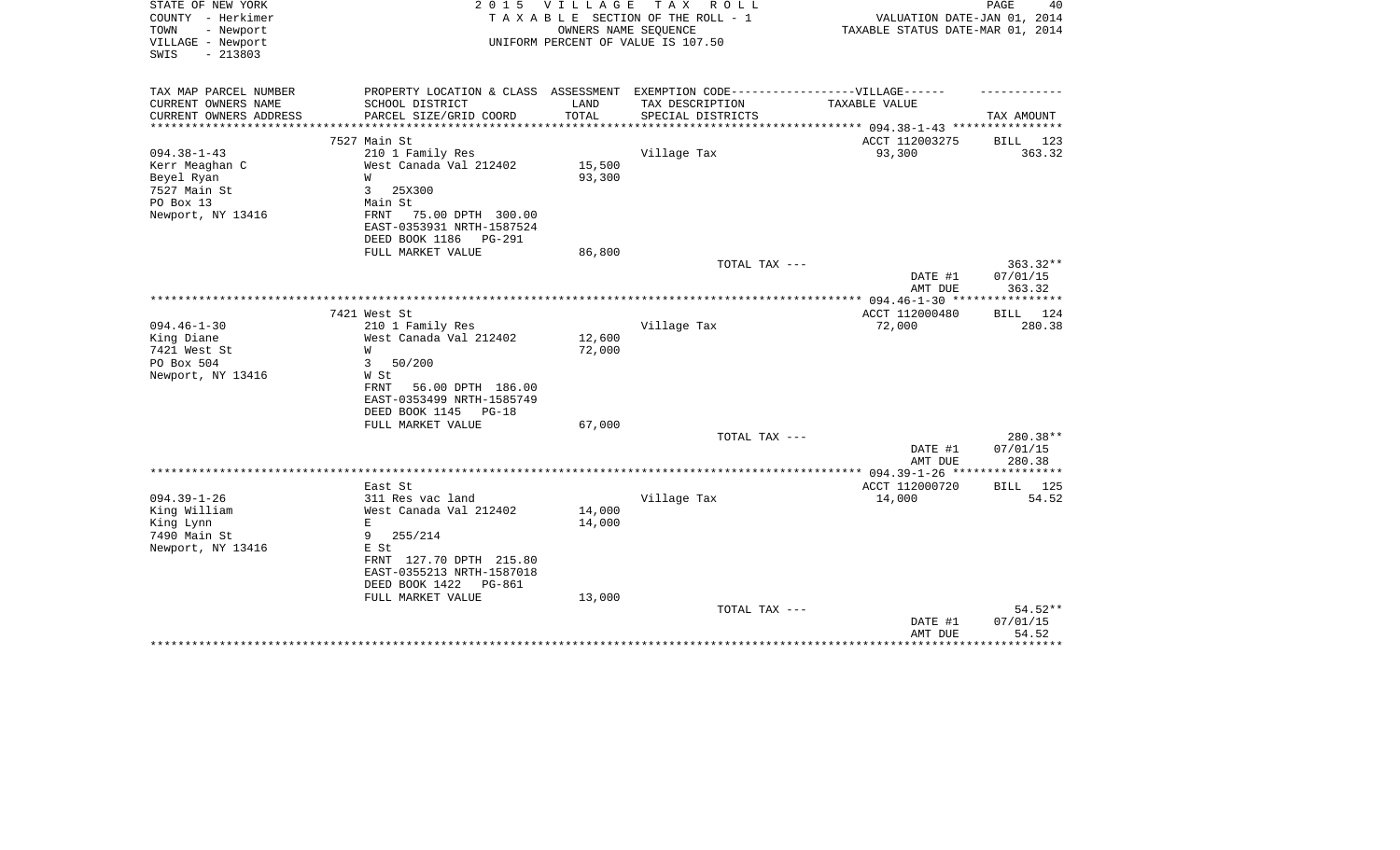| STATE OF NEW YORK        | 2 0 1 5                                                                          | <b>VILLAGE</b> | T A X<br>R O L L                   |                                            | 41<br>PAGE         |
|--------------------------|----------------------------------------------------------------------------------|----------------|------------------------------------|--------------------------------------------|--------------------|
| COUNTY - Herkimer        |                                                                                  |                | TAXABLE SECTION OF THE ROLL - 1    | VALUATION DATE-JAN 01, 2014                |                    |
| TOWN<br>- Newport        |                                                                                  |                | OWNERS NAME SEOUENCE               | TAXABLE STATUS DATE-MAR 01, 2014           |                    |
| VILLAGE - Newport        |                                                                                  |                | UNIFORM PERCENT OF VALUE IS 107.50 |                                            |                    |
| $-213803$<br>SWIS        |                                                                                  |                |                                    |                                            |                    |
|                          |                                                                                  |                |                                    |                                            |                    |
| TAX MAP PARCEL NUMBER    | PROPERTY LOCATION & CLASS ASSESSMENT EXEMPTION CODE----------------VILLAGE------ |                |                                    |                                            |                    |
| CURRENT OWNERS NAME      | SCHOOL DISTRICT                                                                  | LAND           | TAX DESCRIPTION                    | TAXABLE VALUE                              |                    |
| CURRENT OWNERS ADDRESS   | PARCEL SIZE/GRID COORD                                                           | TOTAL          | SPECIAL DISTRICTS                  |                                            | TAX AMOUNT         |
| *********************    |                                                                                  |                |                                    |                                            |                    |
|                          | 7490 Main St                                                                     |                |                                    | ACCT 112001020                             | 126<br>BILL        |
| $094.39 - 1 - 40$        | 210 1 Family Res                                                                 |                | Village Tax                        | 118,000                                    | 459.51             |
| King William K           | West Canada Val 212402                                                           | 13,400         |                                    |                                            |                    |
| Leshinski-King Lynn      | Ε                                                                                | 118,000        |                                    |                                            |                    |
| 1494 Hawthorne Rd        | 3                                                                                |                |                                    |                                            |                    |
| Newport, NY 13416        | M St                                                                             |                |                                    |                                            |                    |
|                          | FRNT<br>68.58 DPTH 198.00                                                        |                |                                    |                                            |                    |
| PRIOR OWNER ON 3/01/2014 | <b>BANK</b><br>184                                                               |                |                                    |                                            |                    |
| King William K           | EAST-0354616 NRTH-1587003                                                        |                |                                    |                                            |                    |
|                          | DEED BOOK 928<br>$PG-69$                                                         |                |                                    |                                            |                    |
|                          | FULL MARKET VALUE                                                                | 109,750        |                                    |                                            |                    |
|                          |                                                                                  |                | TOTAL TAX ---                      |                                            | 459.51**           |
|                          |                                                                                  |                |                                    | DATE #1                                    | 07/01/15           |
|                          |                                                                                  |                |                                    | AMT DUE                                    | 459.51             |
|                          |                                                                                  |                |                                    |                                            |                    |
|                          | West St                                                                          |                |                                    |                                            | BILL<br>127        |
| $094.54 - 1 - 7.1$       | 311 Res vac land                                                                 |                | Village Tax                        | 10,000                                     | 38.94              |
| Kochan Anna              | West Canada Val 212402                                                           | 10,000         |                                    |                                            |                    |
| 1 Lincoln Ave            | ACRES<br>2.60                                                                    | 10,000         |                                    |                                            |                    |
| Yorkville, NY 13495      | EAST-0354338 NRTH-1584078                                                        |                |                                    |                                            |                    |
|                          | DEED BOOK 783<br>$PG-353$                                                        |                |                                    |                                            |                    |
|                          | FULL MARKET VALUE                                                                | 9,300          |                                    |                                            |                    |
|                          |                                                                                  |                | TOTAL TAX ---                      |                                            | 38.94**            |
|                          |                                                                                  |                |                                    | DATE #1                                    | 07/01/15           |
|                          |                                                                                  |                |                                    | AMT DUE                                    | 38.94              |
|                          |                                                                                  |                |                                    |                                            |                    |
|                          | 7409 Main St                                                                     |                |                                    | ACCT 112000360                             | BILL 128           |
| $094.47 - 1 - 24$        | 210 1 Family Res                                                                 |                | Village Tax                        | 58,000                                     | 225.86             |
| Kovac Michael S          | West Canada Val 212402                                                           | 7,400          |                                    |                                            |                    |
| 7414 S Main St           | W                                                                                | 58,000         |                                    |                                            |                    |
| PO Box 354               | 33/60<br>3                                                                       |                |                                    |                                            |                    |
| Newport, NY 13416        | M St                                                                             |                |                                    |                                            |                    |
|                          | 33.00 DPTH<br>FRNT<br>88.00                                                      |                |                                    |                                            |                    |
|                          | EAST-0355128 NRTH-1585298                                                        |                |                                    |                                            |                    |
|                          | DEED BOOK 904<br>PG-101                                                          |                |                                    |                                            |                    |
|                          | FULL MARKET VALUE                                                                | 53,950         |                                    |                                            |                    |
|                          |                                                                                  |                | TOTAL TAX ---                      |                                            | $225.86**$         |
|                          |                                                                                  |                |                                    | DATE #1                                    | 07/01/15           |
|                          |                                                                                  |                |                                    | AMT DUE                                    | 225.86             |
|                          |                                                                                  |                |                                    | ************ 094.47-3-25 ***************** |                    |
|                          | 7414 Main St                                                                     |                |                                    | ACCT 112001320                             | 129<br><b>BILL</b> |
| $094.47 - 3 - 25$        | 210 1 Family Res                                                                 |                | Village Tax                        | 81,000                                     | 315.43             |
| Kovac Michael S          | West Canada Val 212402                                                           | 12,000         |                                    |                                            |                    |
| Kovac Kelly S            | E                                                                                | 81,000         |                                    |                                            |                    |
| 7414 Main St             | 3<br>39/375                                                                      |                |                                    |                                            |                    |
| PO Box 354               | M St                                                                             |                |                                    |                                            |                    |
| Newport, NY 13416        | FRNT<br>39.00 DPTH 275.00                                                        |                |                                    |                                            |                    |
|                          | 0.20 BANK<br>135<br>ACRES                                                        |                |                                    |                                            |                    |
|                          | EAST-0355276 NRTH-1585486                                                        |                |                                    |                                            |                    |
|                          | DEED BOOK 843<br>PG-606                                                          |                |                                    |                                            |                    |
|                          | FULL MARKET VALUE                                                                | 75,350         |                                    |                                            |                    |
|                          |                                                                                  |                | TOTAL TAX ---                      |                                            | $315.43**$         |
|                          |                                                                                  |                |                                    | DATE #1                                    | 07/01/15           |
|                          |                                                                                  |                |                                    | AMT DUE                                    | 315.43             |
|                          |                                                                                  |                |                                    |                                            | * * * * * * *      |
|                          |                                                                                  |                |                                    |                                            |                    |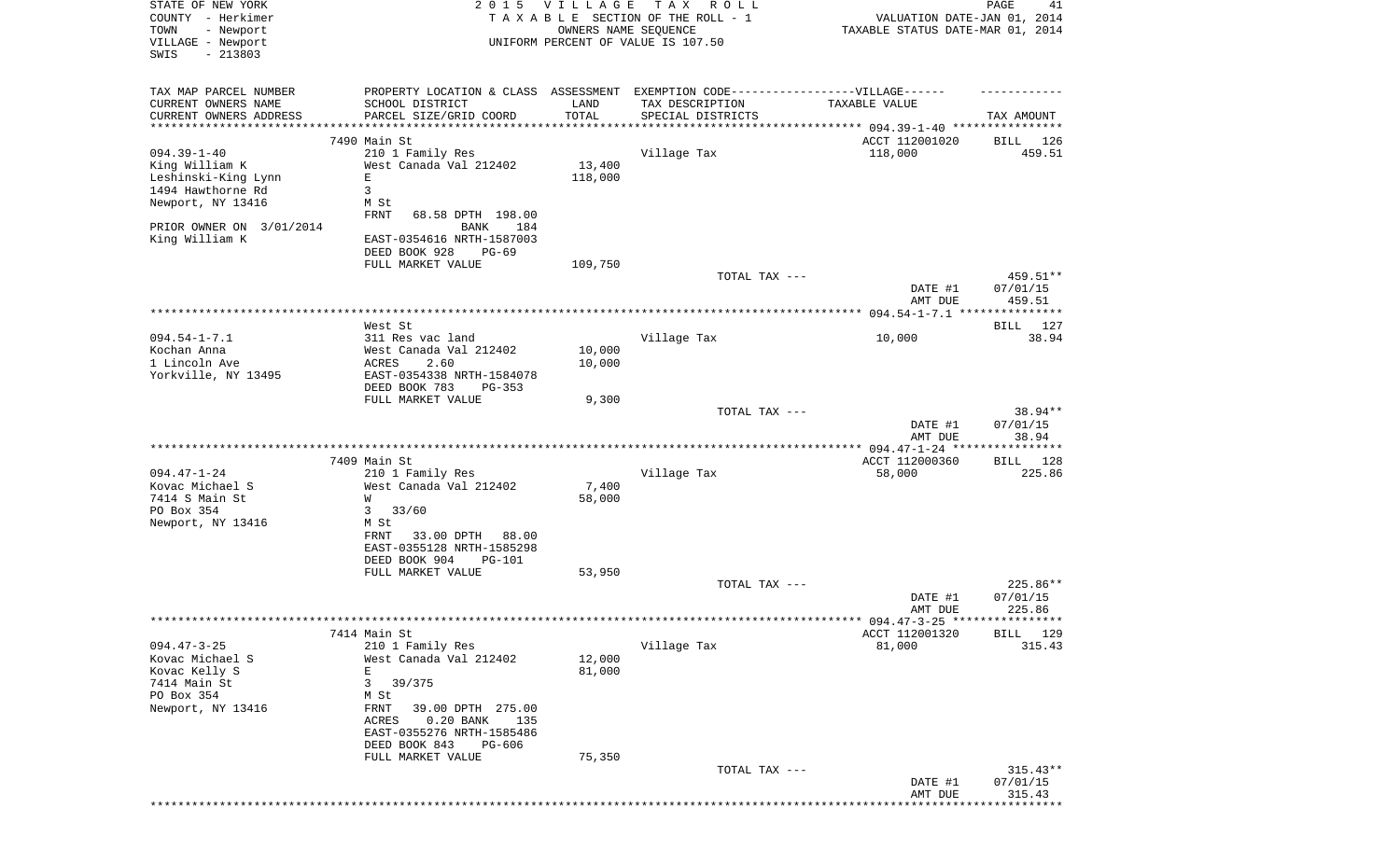| STATE OF NEW YORK<br>COUNTY - Herkimer<br>TOWN<br>- Newport<br>VILLAGE - Newport<br>$-213803$<br>SWIS | 2 0 1 5                                    | <b>VILLAGE</b><br>OWNERS NAME SEQUENCE | TAX ROLL<br>TAXABLE SECTION OF THE ROLL - 1<br>UNIFORM PERCENT OF VALUE IS 107.50                   | VALUATION DATE-JAN 01, 2014<br>TAXABLE STATUS DATE-MAR 01, 2014 | PAGE<br>42           |
|-------------------------------------------------------------------------------------------------------|--------------------------------------------|----------------------------------------|-----------------------------------------------------------------------------------------------------|-----------------------------------------------------------------|----------------------|
| TAX MAP PARCEL NUMBER<br>CURRENT OWNERS NAME                                                          | SCHOOL DISTRICT                            | LAND                                   | PROPERTY LOCATION & CLASS ASSESSMENT EXEMPTION CODE----------------VILLAGE------<br>TAX DESCRIPTION | TAXABLE VALUE                                                   |                      |
| CURRENT OWNERS ADDRESS                                                                                | PARCEL SIZE/GRID COORD                     | TOTAL                                  | SPECIAL DISTRICTS                                                                                   |                                                                 | TAX AMOUNT           |
| ***********************                                                                               |                                            |                                        |                                                                                                     |                                                                 |                      |
|                                                                                                       | 7526 Main St                               |                                        |                                                                                                     | ACCT 112004560                                                  | BILL 130             |
| $094.38 - 1 - 18$                                                                                     | 210 1 Family Res                           |                                        | Village Tax                                                                                         | 118,000                                                         | 459.51               |
| Kucerak Milan R                                                                                       | West Canada Val 212402                     | 15,000                                 |                                                                                                     |                                                                 |                      |
| Milan Kucerak<br>1108 Steuben Hill Rd                                                                 | E<br>74/243<br>3                           | 118,000                                |                                                                                                     |                                                                 |                      |
| Herkimer, NY 13550                                                                                    | M St                                       |                                        |                                                                                                     |                                                                 |                      |
|                                                                                                       | FRNT<br>70.00 DPTH 290.00                  |                                        |                                                                                                     |                                                                 |                      |
|                                                                                                       | EAST-0354261 NRTH-1587644                  |                                        |                                                                                                     |                                                                 |                      |
|                                                                                                       | DEED BOOK 1448<br>PG-981                   |                                        |                                                                                                     |                                                                 |                      |
|                                                                                                       | FULL MARKET VALUE                          | 109,750                                |                                                                                                     |                                                                 |                      |
|                                                                                                       |                                            |                                        | TOTAL TAX ---                                                                                       | DATE #1                                                         | 459.51**<br>07/01/15 |
|                                                                                                       |                                            |                                        |                                                                                                     | AMT DUE                                                         | 459.51               |
|                                                                                                       |                                            |                                        |                                                                                                     | ********* 094.38-1-4 ******                                     | **********           |
|                                                                                                       | Harris Ave                                 |                                        |                                                                                                     | ACCT 112004390                                                  | <b>BILL</b><br>131   |
| $094.38 - 1 - 4$                                                                                      | 210 1 Family Res                           |                                        | VETFUND CT 41101                                                                                    | 150                                                             |                      |
| Kuchma Henery F                                                                                       | West Canada Val 212402                     | 10,800                                 | Village Tax                                                                                         | 64,250                                                          | 250.20               |
| Kuchma Nina G<br>3023 Harris Ave                                                                      | E.<br>Harris<br>83.00 DPTH 106.70<br>FRNT  | 64,400                                 |                                                                                                     |                                                                 |                      |
| Newport, NY 13416                                                                                     | EAST-0353703 NRTH-1588667                  |                                        |                                                                                                     |                                                                 |                      |
|                                                                                                       | DEED BOOK 00653 PG-00877                   |                                        |                                                                                                     |                                                                 |                      |
|                                                                                                       | FULL MARKET VALUE                          | 59,900                                 |                                                                                                     |                                                                 |                      |
|                                                                                                       |                                            |                                        | TOTAL TAX ---                                                                                       |                                                                 | 250.20**             |
|                                                                                                       |                                            |                                        |                                                                                                     | DATE #1                                                         | 07/01/15             |
|                                                                                                       |                                            |                                        |                                                                                                     | AMT DUE                                                         | 250.20               |
|                                                                                                       | 3124 Mech St                               |                                        |                                                                                                     | ACCT 112005820                                                  | BILL 132             |
| $094.47 - 3 - 3$                                                                                      | 210 1 Family Res                           |                                        | Village Tax                                                                                         | 75,000                                                          | 292.06               |
| Kulesa Paul                                                                                           | West Canada Val 212402                     | 12,900                                 |                                                                                                     |                                                                 |                      |
| 3124 Mechanic St                                                                                      | S                                          | 75,000                                 |                                                                                                     |                                                                 |                      |
| PO Box 566                                                                                            | 3<br>70/210                                |                                        |                                                                                                     |                                                                 |                      |
| Newport, NY 13416                                                                                     | Mech St                                    |                                        |                                                                                                     |                                                                 |                      |
|                                                                                                       | FRNT<br>62.00 DPTH 195.00<br>0.26<br>ACRES |                                        |                                                                                                     |                                                                 |                      |
|                                                                                                       | EAST-0355433 NRTH-1585661                  |                                        |                                                                                                     |                                                                 |                      |
|                                                                                                       | DEED BOOK 928<br>$PG-399$                  |                                        |                                                                                                     |                                                                 |                      |
|                                                                                                       | FULL MARKET VALUE                          | 69,750                                 |                                                                                                     |                                                                 |                      |
|                                                                                                       |                                            |                                        | TOTAL TAX ---                                                                                       |                                                                 | 292.06**             |
|                                                                                                       |                                            |                                        |                                                                                                     | DATE #1                                                         | 07/01/15             |
|                                                                                                       |                                            |                                        |                                                                                                     | AMT DUE                                                         | 292.06               |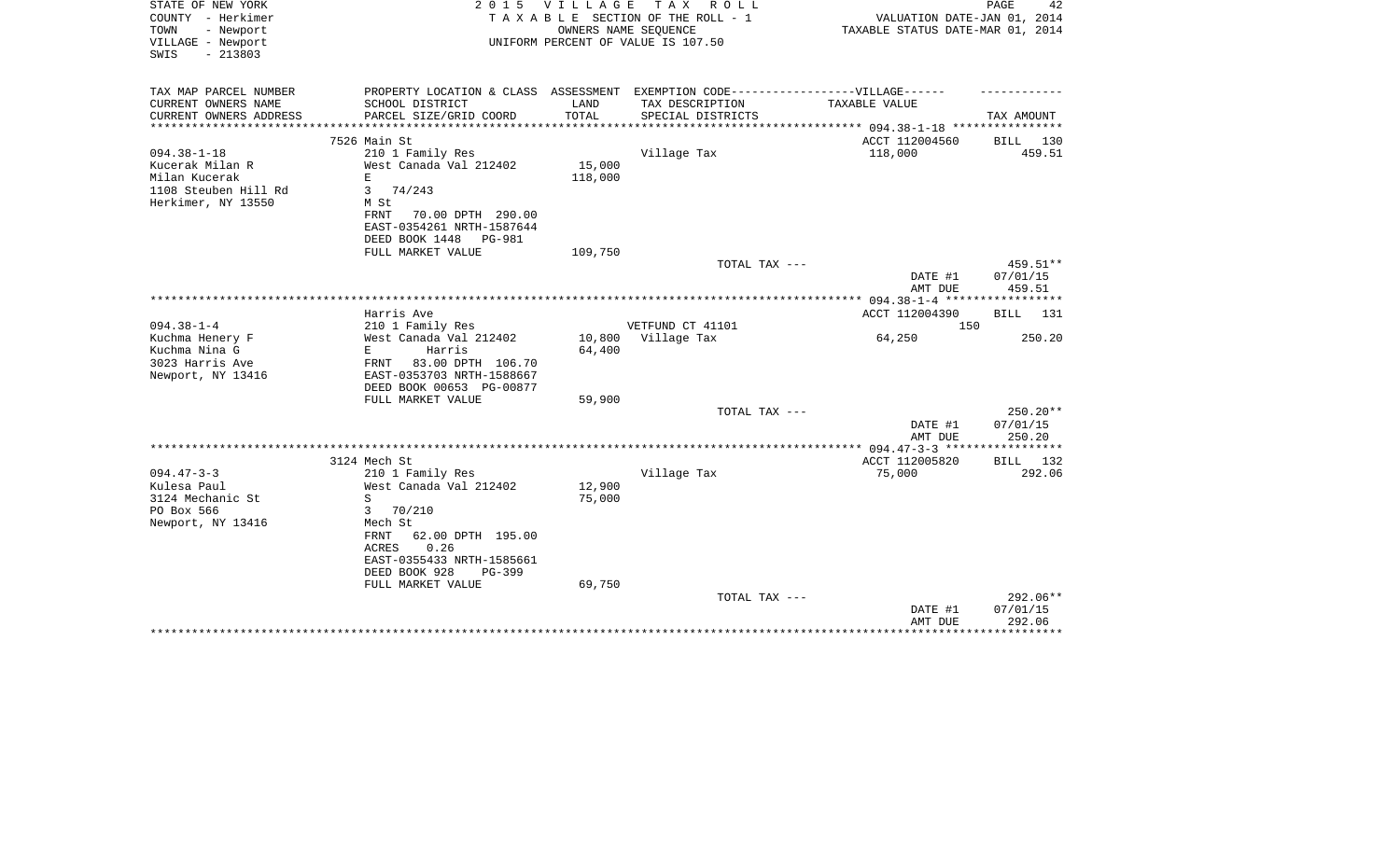| STATE OF NEW YORK<br>COUNTY - Herkimer<br>TOWN<br>- Newport | 2 0 1 5                                                                           | V I L L A G E | T A X<br>R O L L<br>TAXABLE SECTION OF THE ROLL - 1<br>OWNERS NAME SEQUENCE | VALUATION DATE-JAN 01, 2014<br>TAXABLE STATUS DATE-MAR 01, 2014 | PAGE<br>43         |
|-------------------------------------------------------------|-----------------------------------------------------------------------------------|---------------|-----------------------------------------------------------------------------|-----------------------------------------------------------------|--------------------|
| VILLAGE - Newport<br>SWIS<br>$-213803$                      |                                                                                   |               | UNIFORM PERCENT OF VALUE IS 107.50                                          |                                                                 |                    |
| TAX MAP PARCEL NUMBER                                       | PROPERTY LOCATION & CLASS ASSESSMENT EXEMPTION CODE-----------------VILLAGE------ |               |                                                                             |                                                                 |                    |
| CURRENT OWNERS NAME                                         | SCHOOL DISTRICT                                                                   | LAND          | TAX DESCRIPTION                                                             | <b>TAXABLE VALUE</b>                                            |                    |
| CURRENT OWNERS ADDRESS<br>**********************            | PARCEL SIZE/GRID COORD                                                            | TOTAL         | SPECIAL DISTRICTS                                                           |                                                                 | TAX AMOUNT         |
|                                                             | 3153 Mech St                                                                      |               |                                                                             | ACCT 112005940                                                  | BILL 133           |
| $094.47 - 2 - 13$                                           | 210 1 Family Res                                                                  |               | Village Tax                                                                 | 61,000                                                          | 237.54             |
| LaClaire Joseph F II                                        | West Canada Val 212402                                                            | 10,800        |                                                                             |                                                                 |                    |
| 3153 Mech St                                                | N                                                                                 | 61,000        |                                                                             |                                                                 |                    |
| Newport, NY 13416                                           | $\mathbf{3}$<br>84/120                                                            |               |                                                                             |                                                                 |                    |
|                                                             | Mech St                                                                           |               |                                                                             |                                                                 |                    |
|                                                             | FRNT<br>49.00 DPTH 105.00                                                         |               |                                                                             |                                                                 |                    |
|                                                             | EAST-0355950 NRTH-1585918                                                         |               |                                                                             |                                                                 |                    |
|                                                             | DEED BOOK 1200<br>PG-760                                                          |               |                                                                             |                                                                 |                    |
|                                                             | FULL MARKET VALUE                                                                 | 56,750        |                                                                             |                                                                 |                    |
|                                                             |                                                                                   |               | TOTAL TAX ---                                                               |                                                                 | 237.54**           |
|                                                             |                                                                                   |               |                                                                             | DATE #1<br>AMT DUE                                              | 07/01/15<br>237.54 |
|                                                             |                                                                                   |               |                                                                             | ** $094.46 - 1 - 37$ **                                         | *********          |
|                                                             | 7387 West St                                                                      |               |                                                                             | ACCT 112000095                                                  | <b>BILL</b><br>134 |
| $094.46 - 1 - 37$                                           | 210 1 Family Res                                                                  |               | Village Tax                                                                 | 125,000                                                         | 486.77             |
| Lang Gregory                                                | West Canada Val 212402                                                            | 16,600        |                                                                             |                                                                 |                    |
| Lang Patricia                                               | E                                                                                 | 125,000       |                                                                             |                                                                 |                    |
| 7387 West St                                                | 3 134X230-.703A                                                                   |               |                                                                             |                                                                 |                    |
| PO Box 524                                                  | West St                                                                           |               |                                                                             |                                                                 |                    |
| Newport, NY 13416                                           | FRNT 136.00 DPTH 215.00                                                           |               |                                                                             |                                                                 |                    |
|                                                             | ACRES<br>$0.62$ BANK<br>074<br>EAST-0354014 NRTH-1585232                          |               |                                                                             |                                                                 |                    |
|                                                             | DEED BOOK 731<br>PG-333                                                           |               |                                                                             |                                                                 |                    |
|                                                             | FULL MARKET VALUE                                                                 | 116,300       |                                                                             |                                                                 |                    |
|                                                             |                                                                                   |               | TOTAL TAX ---                                                               |                                                                 | 486.77**           |
|                                                             |                                                                                   |               |                                                                             | DATE #1                                                         | 07/01/15           |
|                                                             |                                                                                   |               |                                                                             | AMT DUE                                                         | 486.77             |
|                                                             |                                                                                   |               |                                                                             | *** 094.47-1-20 ***                                             | **********         |
|                                                             | 7421 Main St                                                                      |               |                                                                             | ACCT 112006090                                                  | <b>BILL</b> 135    |
| $094.47 - 1 - 20$                                           | 210 1 Family Res                                                                  |               | Village Tax                                                                 | 68,400                                                          | 266.36             |
| Lawless Paul<br>7421 Main St                                | West Canada Val 212402                                                            | 12,300        |                                                                             |                                                                 |                    |
| PO Box 289                                                  | W<br>3<br>54/70                                                                   | 68,400        |                                                                             |                                                                 |                    |
| Newport, NY 13416                                           | M St                                                                              |               |                                                                             |                                                                 |                    |
|                                                             | FRNT<br>59.00 DPTH 180.00                                                         |               |                                                                             |                                                                 |                    |
|                                                             | $0.22$ BANK<br>ACRES<br>184                                                       |               |                                                                             |                                                                 |                    |
|                                                             | EAST-0354994 NRTH-1585540                                                         |               |                                                                             |                                                                 |                    |
|                                                             | DEED BOOK 884<br>$PG-250$                                                         |               |                                                                             |                                                                 |                    |
|                                                             | FULL MARKET VALUE                                                                 | 63,650        |                                                                             |                                                                 |                    |
|                                                             |                                                                                   |               | TOTAL TAX ---                                                               |                                                                 | $266.36**$         |
|                                                             |                                                                                   |               |                                                                             | DATE #1                                                         | 07/01/15           |
|                                                             |                                                                                   |               |                                                                             | AMT DUE                                                         | 266.36             |
|                                                             |                                                                                   |               |                                                                             |                                                                 |                    |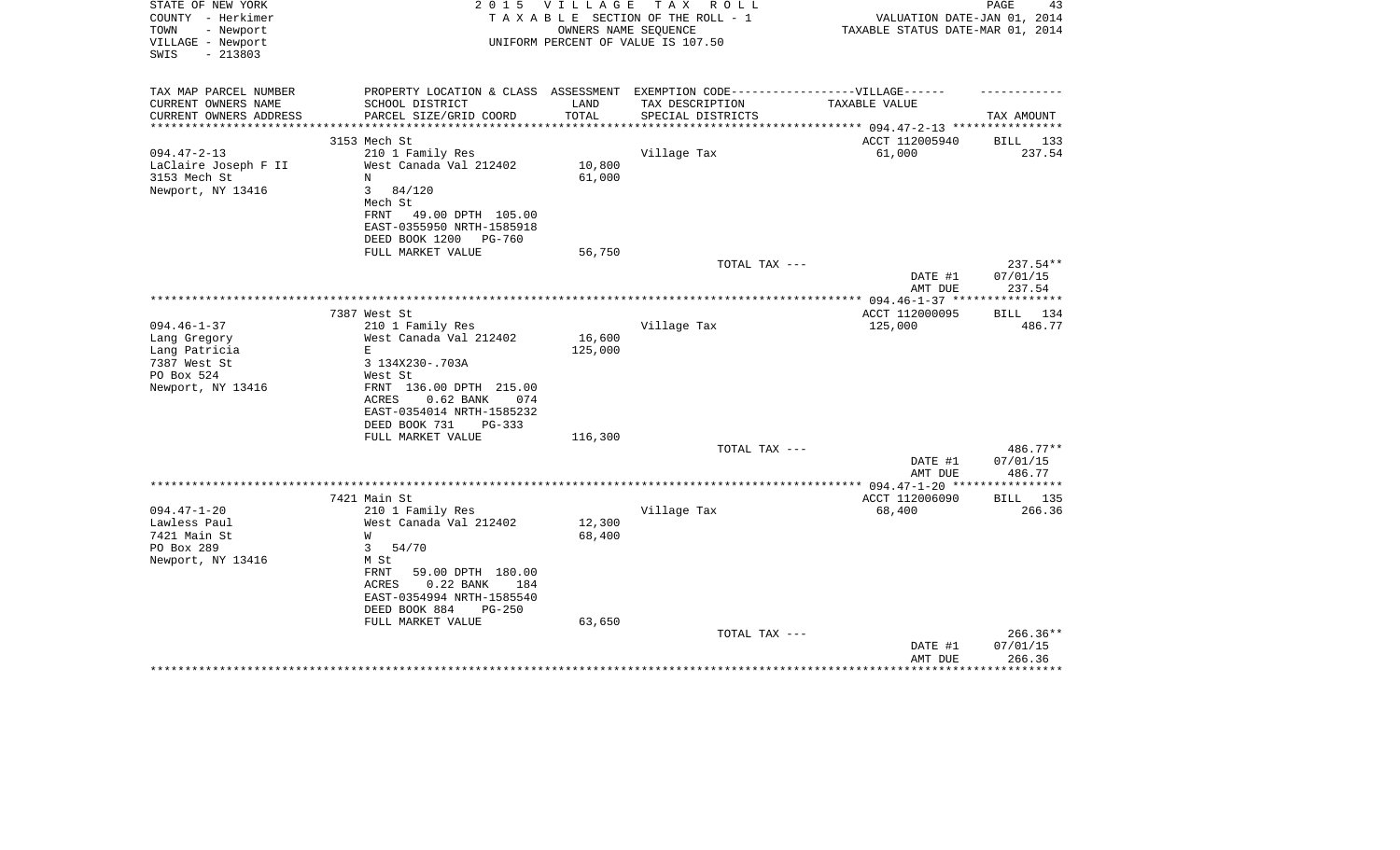| STATE OF NEW YORK<br>COUNTY - Herkimer<br>- Newport<br>TOWN<br>VILLAGE - Newport<br>$-213803$<br>SWIS | 2 0 1 5                                                                                                                                                                                                | <b>VILLAGE</b><br>OWNERS NAME SEQUENCE | TAX ROLL<br>TAXABLE SECTION OF THE ROLL - 1<br>UNIFORM PERCENT OF VALUE IS 107.50 | VALUATION DATE-JAN 01, 2014<br>TAXABLE STATUS DATE-MAR 01, 2014 | PAGE<br>44                                   |
|-------------------------------------------------------------------------------------------------------|--------------------------------------------------------------------------------------------------------------------------------------------------------------------------------------------------------|----------------------------------------|-----------------------------------------------------------------------------------|-----------------------------------------------------------------|----------------------------------------------|
| TAX MAP PARCEL NUMBER<br>CURRENT OWNERS NAME                                                          | PROPERTY LOCATION & CLASS ASSESSMENT EXEMPTION CODE-----------------VILLAGE------<br>SCHOOL DISTRICT                                                                                                   | LAND                                   | TAX DESCRIPTION                                                                   | TAXABLE VALUE                                                   |                                              |
| CURRENT OWNERS ADDRESS                                                                                | PARCEL SIZE/GRID COORD                                                                                                                                                                                 | TOTAL                                  | SPECIAL DISTRICTS                                                                 |                                                                 | TAX AMOUNT                                   |
| *******************                                                                                   | ***********************                                                                                                                                                                                | * * * * * * * * * * *                  |                                                                                   | ************* 094.47-3-11.1 ***************                     |                                              |
|                                                                                                       | 3150 Mechanic St                                                                                                                                                                                       |                                        |                                                                                   | ACCT 112003930                                                  | BILL 136                                     |
| $094.47 - 3 - 11.1$<br>Lesniak Jean W<br>3150 Mechanic St<br>PO Box 472<br>Newport, NY 13416          | 210 1 Family Res<br>West Canada Val 212402<br>Mechanic St<br><b>ACRES</b><br>2.10<br>EAST-0355987 NRTH-1585617<br>DEED BOOK 924<br>PG-436                                                              | 22,200<br>95,200                       | Village Tax                                                                       | 95,200                                                          | 370.72                                       |
|                                                                                                       | FULL MARKET VALUE                                                                                                                                                                                      | 88,550                                 |                                                                                   |                                                                 |                                              |
|                                                                                                       |                                                                                                                                                                                                        |                                        | TOTAL TAX ---                                                                     | DATE #1<br>AMT DUE                                              | 370.72**<br>07/01/15<br>370.72               |
|                                                                                                       |                                                                                                                                                                                                        |                                        |                                                                                   |                                                                 |                                              |
|                                                                                                       | 7379 West St                                                                                                                                                                                           |                                        |                                                                                   | ACCT 112005010                                                  | BILL 137                                     |
| $094.46 - 1 - 39$<br>Lewandrowski Noreen<br>7379 West St<br>PO Box 467<br>Newport, NY 13416           | 210 1 Family Res<br>West Canada Val 212402<br>W<br>3<br>30/80<br>W St<br>FRNT 135.00 DPTH 185.00<br>0.54<br>ACRES<br>EAST-0354090 NRTH-1585130<br>DEED BOOK 1138<br>PG-371                             | 15,700<br>78,500                       | Village Tax                                                                       | 78,500                                                          | 305.69                                       |
|                                                                                                       | FULL MARKET VALUE                                                                                                                                                                                      | 73,000                                 |                                                                                   |                                                                 |                                              |
|                                                                                                       |                                                                                                                                                                                                        |                                        | TOTAL TAX ---                                                                     | DATE #1<br>AMT DUE                                              | $305.69**$<br>07/01/15<br>305.69             |
|                                                                                                       |                                                                                                                                                                                                        |                                        |                                                                                   | ************ 094.47-2-7 ******                                  | *********                                    |
|                                                                                                       | 7472 East St                                                                                                                                                                                           |                                        |                                                                                   | ACCT 112003570                                                  | <b>BILL</b><br>138                           |
| $094.47 - 2 - 7$<br>Lewis Thomas J<br>Lewis Shirley I<br>7472 East St<br>Newport, NY 13416            | 210 1 Family Res<br>West Canada Val 212402<br>E<br>50x209.80<br>E St<br><b>FRNT</b><br>50.00 DPTH 209.80<br>184<br>BANK<br>EAST-0355397 NRTH-1586613<br>DEED BOOK 894<br>$PG-102$<br>FULL MARKET VALUE | 12,600<br>77,900<br>72,450             | Village Tax                                                                       | 77,900                                                          | 303.35                                       |
|                                                                                                       |                                                                                                                                                                                                        |                                        | TOTAL TAX ---                                                                     | DATE #1<br>AMT DUE                                              | $303.35**$<br>07/01/15<br>303.35<br>******** |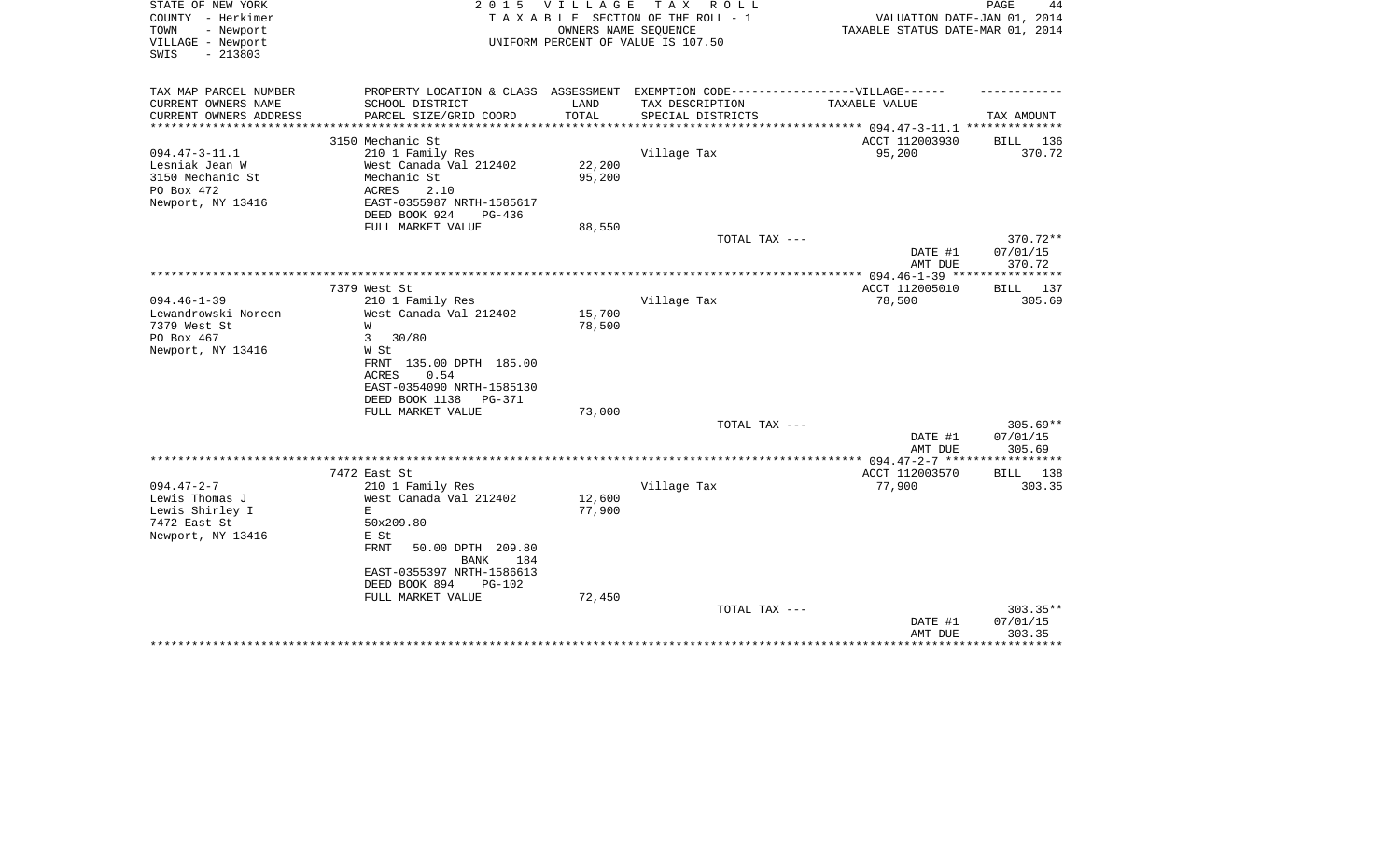| STATE OF NEW YORK<br>COUNTY - Herkimer<br>TOWN<br>- Newport<br>VILLAGE - Newport<br>$-213803$<br>SWIS | 2 0 1 5                                                                           | VILLAGE                         | T A X<br>R O L L<br>TAXABLE SECTION OF THE ROLL - 1<br>OWNERS NAME SEQUENCE<br>UNIFORM PERCENT OF VALUE IS 107.50 | VALUATION DATE-JAN 01, 2014<br>TAXABLE STATUS DATE-MAR 01, 2014 | PAGE<br>45             |
|-------------------------------------------------------------------------------------------------------|-----------------------------------------------------------------------------------|---------------------------------|-------------------------------------------------------------------------------------------------------------------|-----------------------------------------------------------------|------------------------|
| TAX MAP PARCEL NUMBER                                                                                 | PROPERTY LOCATION & CLASS ASSESSMENT EXEMPTION CODE-----------------VILLAGE------ |                                 |                                                                                                                   |                                                                 |                        |
| CURRENT OWNERS NAME<br>CURRENT OWNERS ADDRESS                                                         | SCHOOL DISTRICT<br>PARCEL SIZE/GRID COORD                                         | LAND<br>TOTAL                   | TAX DESCRIPTION<br>SPECIAL DISTRICTS                                                                              | TAXABLE VALUE                                                   |                        |
| *************                                                                                         | **************************                                                        | **************                  |                                                                                                                   | *************** 094.39-1-8 ******************                   | TAX AMOUNT             |
|                                                                                                       | 3101 North St                                                                     |                                 |                                                                                                                   | ACCT 112000630                                                  | BILL 139               |
| $094.39 - 1 - 8$                                                                                      | 210 1 Family Res                                                                  |                                 | Village Tax                                                                                                       | 68,500                                                          | 266.75                 |
| Lynch Janine L                                                                                        | West Canada Val 212402                                                            | 12,800                          |                                                                                                                   |                                                                 |                        |
| 3101 North St                                                                                         | N                                                                                 | 68,500                          |                                                                                                                   |                                                                 |                        |
| Newport, NY 13416                                                                                     | 3<br>150/50<br>N St                                                               |                                 |                                                                                                                   |                                                                 |                        |
|                                                                                                       | 65.80 DPTH 150.00<br>FRNT                                                         |                                 |                                                                                                                   |                                                                 |                        |
|                                                                                                       | EAST-0355035 NRTH-1588238                                                         |                                 |                                                                                                                   |                                                                 |                        |
|                                                                                                       | DEED BOOK 1279<br>PG-528                                                          |                                 |                                                                                                                   |                                                                 |                        |
|                                                                                                       | FULL MARKET VALUE                                                                 | 63,700                          |                                                                                                                   |                                                                 |                        |
|                                                                                                       |                                                                                   |                                 | TOTAL TAX ---                                                                                                     | DATE #1                                                         | $266.75**$<br>07/01/15 |
|                                                                                                       |                                                                                   |                                 |                                                                                                                   | AMT DUE                                                         | 266.75                 |
|                                                                                                       |                                                                                   | ******************************* |                                                                                                                   | ******* 094.38-1-9 *****                                        | ***********            |
|                                                                                                       | 3069 North St                                                                     |                                 |                                                                                                                   | ACCT 112005730                                                  | BILL 140               |
| $094.38 - 1 - 9$                                                                                      | 210 1 Family Res                                                                  |                                 | Village Tax                                                                                                       | 120,000                                                         | 467.30                 |
| Madderom Andrew J                                                                                     | West Canada Val 212402                                                            | 19,300                          |                                                                                                                   |                                                                 |                        |
| 577 Platform Rd                                                                                       | N<br>No St                                                                        | 120,000                         |                                                                                                                   |                                                                 |                        |
| Newport, NY 13416                                                                                     | FRNT 100.00 DPTH 429.00                                                           |                                 |                                                                                                                   |                                                                 |                        |
|                                                                                                       | <b>ACRES</b><br>0.85                                                              |                                 |                                                                                                                   |                                                                 |                        |
|                                                                                                       | EAST-0354500 NRTH-1588277                                                         |                                 |                                                                                                                   |                                                                 |                        |
|                                                                                                       | DEED BOOK 1419<br>PG-519                                                          |                                 |                                                                                                                   |                                                                 |                        |
|                                                                                                       | FULL MARKET VALUE                                                                 | 111,650                         |                                                                                                                   |                                                                 |                        |
|                                                                                                       |                                                                                   |                                 | TOTAL TAX ---                                                                                                     |                                                                 | $467.30**$<br>07/01/15 |
|                                                                                                       |                                                                                   |                                 |                                                                                                                   | DATE #1<br>AMT DUE                                              | 467.30                 |
|                                                                                                       |                                                                                   |                                 |                                                                                                                   |                                                                 |                        |
|                                                                                                       | 7396 Main St                                                                      |                                 |                                                                                                                   | ACCT 112004230                                                  | BILL 141               |
| $094.47 - 3 - 21$                                                                                     | 210 1 Family Res                                                                  |                                 | Village Tax                                                                                                       | 79,700                                                          | 310.36                 |
| Mahardy Patricia                                                                                      | West Canada Val 212402                                                            | 14,200                          |                                                                                                                   |                                                                 |                        |
| 7396 Main St<br>PO Box 323                                                                            | E<br>3<br>80/114                                                                  | 79,700                          |                                                                                                                   |                                                                 |                        |
| Newport, NY 13416                                                                                     | M St                                                                              |                                 |                                                                                                                   |                                                                 |                        |
|                                                                                                       | FRNT<br>60.00 DPTH 280.00                                                         |                                 |                                                                                                                   |                                                                 |                        |
| PRIOR OWNER ON 3/01/2014                                                                              | EAST-0355448 NRTH-1585211                                                         |                                 |                                                                                                                   |                                                                 |                        |
| Sussbauer Jack                                                                                        | DEED BOOK 1538<br>$PG-719$                                                        |                                 |                                                                                                                   |                                                                 |                        |
|                                                                                                       | FULL MARKET VALUE                                                                 | 74,150                          |                                                                                                                   |                                                                 |                        |
|                                                                                                       |                                                                                   |                                 | TOTAL TAX ---                                                                                                     | DATE #1                                                         | $310.36**$<br>07/01/15 |
|                                                                                                       |                                                                                   |                                 |                                                                                                                   | AMT DUE                                                         | 310.36                 |
|                                                                                                       |                                                                                   |                                 |                                                                                                                   |                                                                 |                        |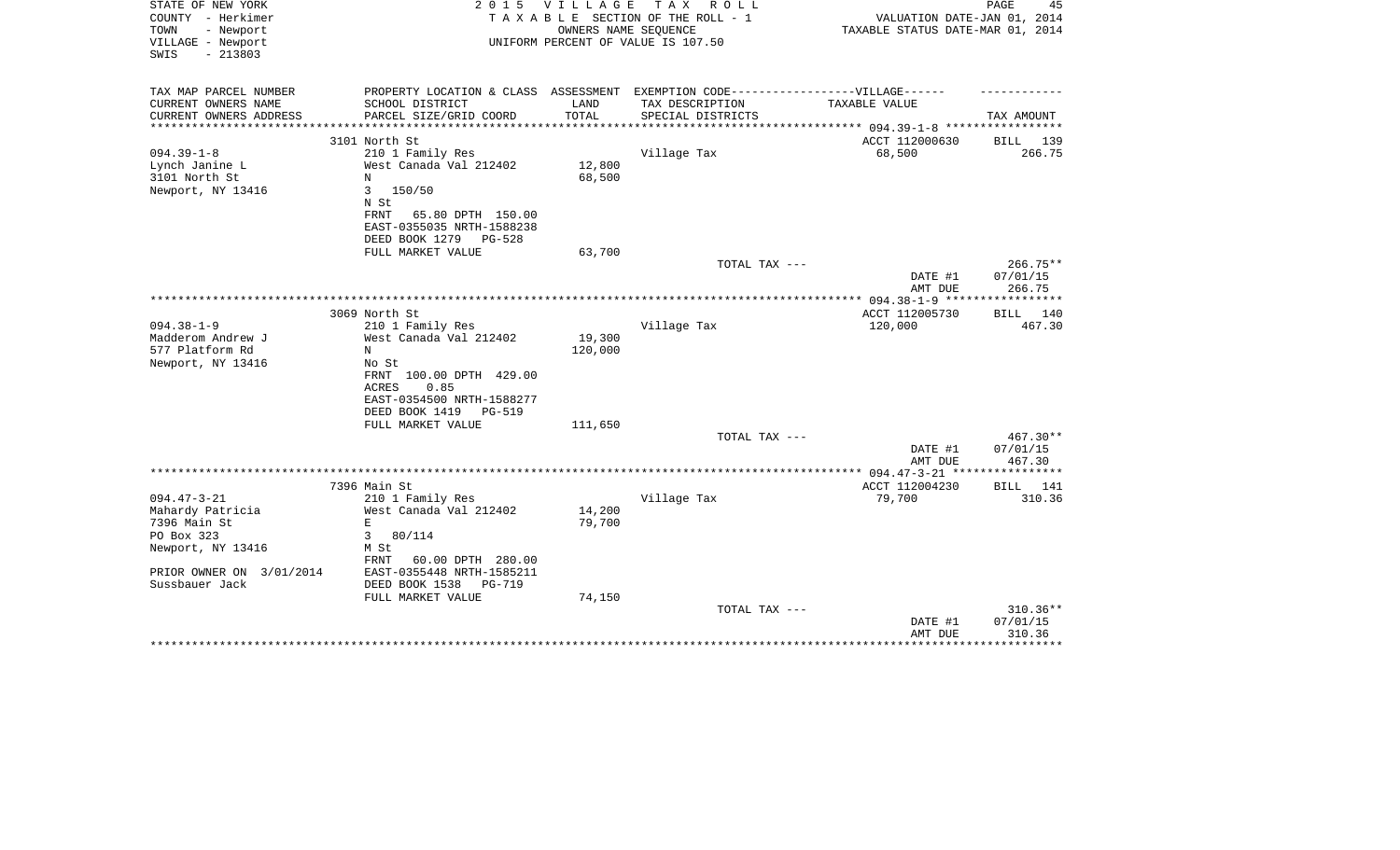| STATE OF NEW YORK<br>COUNTY - Herkimer<br>- Newport<br>TOWN<br>VILLAGE - Newport<br>SWIS<br>$-213803$ | 2 0 1 5                                                                           | V I L L A G E        | TAX ROLL<br>TAXABLE SECTION OF THE ROLL - 1<br>OWNERS NAME SEQUENCE<br>UNIFORM PERCENT OF VALUE IS 107.50 | VALUATION DATE-JAN 01, 2014<br>TAXABLE STATUS DATE-MAR 01, 2014 | PAGE<br>46             |
|-------------------------------------------------------------------------------------------------------|-----------------------------------------------------------------------------------|----------------------|-----------------------------------------------------------------------------------------------------------|-----------------------------------------------------------------|------------------------|
|                                                                                                       |                                                                                   |                      |                                                                                                           |                                                                 |                        |
| TAX MAP PARCEL NUMBER                                                                                 | PROPERTY LOCATION & CLASS ASSESSMENT EXEMPTION CODE-----------------VILLAGE------ |                      |                                                                                                           |                                                                 |                        |
| CURRENT OWNERS NAME                                                                                   | SCHOOL DISTRICT                                                                   | LAND                 | TAX DESCRIPTION                                                                                           | TAXABLE VALUE                                                   |                        |
| CURRENT OWNERS ADDRESS<br>****************                                                            | PARCEL SIZE/GRID COORD                                                            | TOTAL<br>*********** | SPECIAL DISTRICTS                                                                                         | ******************** 094.38-1-2.1 **********                    | TAX AMOUNT             |
|                                                                                                       | Main St                                                                           |                      |                                                                                                           | ACCT 112010020                                                  | 142<br>BILL            |
| $094.38 - 1 - 2.1$                                                                                    | 486 Mini-mart                                                                     |                      | Village Tax                                                                                               | 420,000                                                         | 1,635.54               |
| Marko Carson                                                                                          | West Canada Val 212402                                                            | 22,000               |                                                                                                           |                                                                 |                        |
| Rte 28                                                                                                | E                                                                                 | 420,000              |                                                                                                           |                                                                 |                        |
| PO Box 509                                                                                            | 10 1A                                                                             |                      |                                                                                                           |                                                                 |                        |
| Newport, NY 13416                                                                                     | M St                                                                              |                      |                                                                                                           |                                                                 |                        |
|                                                                                                       | FRNT 220.00 DPTH 100.00                                                           |                      |                                                                                                           |                                                                 |                        |
|                                                                                                       | 1.00<br>ACRES                                                                     |                      |                                                                                                           |                                                                 |                        |
|                                                                                                       | EAST-0353511 NRTH-1588533                                                         |                      |                                                                                                           |                                                                 |                        |
|                                                                                                       | DEED BOOK 730<br>$PG-3$<br>FULL MARKET VALUE                                      | 390,700              |                                                                                                           |                                                                 |                        |
|                                                                                                       |                                                                                   |                      | TOTAL TAX ---                                                                                             |                                                                 | 1,635.54**             |
|                                                                                                       |                                                                                   |                      |                                                                                                           | DATE #1                                                         | 07/01/15               |
|                                                                                                       |                                                                                   |                      |                                                                                                           | AMT DUE                                                         | 1,635.54               |
|                                                                                                       |                                                                                   |                      |                                                                                                           |                                                                 |                        |
|                                                                                                       | First St                                                                          |                      |                                                                                                           |                                                                 | <b>BILL</b><br>143     |
| $094.38 - 1 - 2.2$                                                                                    | 311 Res vac land                                                                  |                      | Village Tax                                                                                               | 5,500                                                           | 21.42                  |
| Marko Pamela A                                                                                        | West Canada Val 212402                                                            | 5,500                |                                                                                                           |                                                                 |                        |
| 3015 Harris Ave                                                                                       | North                                                                             | 5,500                |                                                                                                           |                                                                 |                        |
| Newport, NY 13416-1718                                                                                | 100x118                                                                           |                      |                                                                                                           |                                                                 |                        |
|                                                                                                       | First St<br>FRNT 100.00 DPTH 118.00                                               |                      |                                                                                                           |                                                                 |                        |
|                                                                                                       | EAST-0353512 NRTH-1588636                                                         |                      |                                                                                                           |                                                                 |                        |
|                                                                                                       | DEED BOOK 902<br><b>PG-541</b>                                                    |                      |                                                                                                           |                                                                 |                        |
|                                                                                                       | FULL MARKET VALUE                                                                 | 5,100                |                                                                                                           |                                                                 |                        |
|                                                                                                       |                                                                                   |                      | TOTAL TAX ---                                                                                             |                                                                 | $21.42**$              |
|                                                                                                       |                                                                                   |                      |                                                                                                           | DATE #1                                                         | 07/01/15               |
|                                                                                                       |                                                                                   |                      |                                                                                                           | AMT DUE                                                         | 21.42                  |
|                                                                                                       |                                                                                   |                      |                                                                                                           |                                                                 |                        |
|                                                                                                       | 3015 Harris Ave                                                                   |                      |                                                                                                           | ACCT 112010470                                                  | BILL 144               |
| $094.38 - 1 - 3$<br>Marko Pamela A                                                                    | 210 1 Family Res<br>West Canada Val 212402                                        | 12,800               | Village Tax                                                                                               | 80,000                                                          | 311.53                 |
| 3015 Harris Ave                                                                                       | N                                                                                 | 80,000               |                                                                                                           |                                                                 |                        |
| Newport, NY 13416                                                                                     | 3<br>60/100                                                                       |                      |                                                                                                           |                                                                 |                        |
|                                                                                                       | Harris Ave                                                                        |                      |                                                                                                           |                                                                 |                        |
|                                                                                                       | FRNT 100.00 DPTH 110.00                                                           |                      |                                                                                                           |                                                                 |                        |
|                                                                                                       | EAST-0353607 NRTH-1588600                                                         |                      |                                                                                                           |                                                                 |                        |
|                                                                                                       | DEED BOOK 902<br>PG-541                                                           |                      |                                                                                                           |                                                                 |                        |
|                                                                                                       | FULL MARKET VALUE                                                                 | 74,400               |                                                                                                           |                                                                 |                        |
|                                                                                                       |                                                                                   |                      | TOTAL TAX ---                                                                                             |                                                                 | $311.53**$             |
|                                                                                                       |                                                                                   |                      |                                                                                                           | DATE #1                                                         | 07/01/15               |
|                                                                                                       |                                                                                   |                      |                                                                                                           | AMT DUE<br>*******************                                  | 311.53<br>************ |
|                                                                                                       |                                                                                   |                      |                                                                                                           |                                                                 |                        |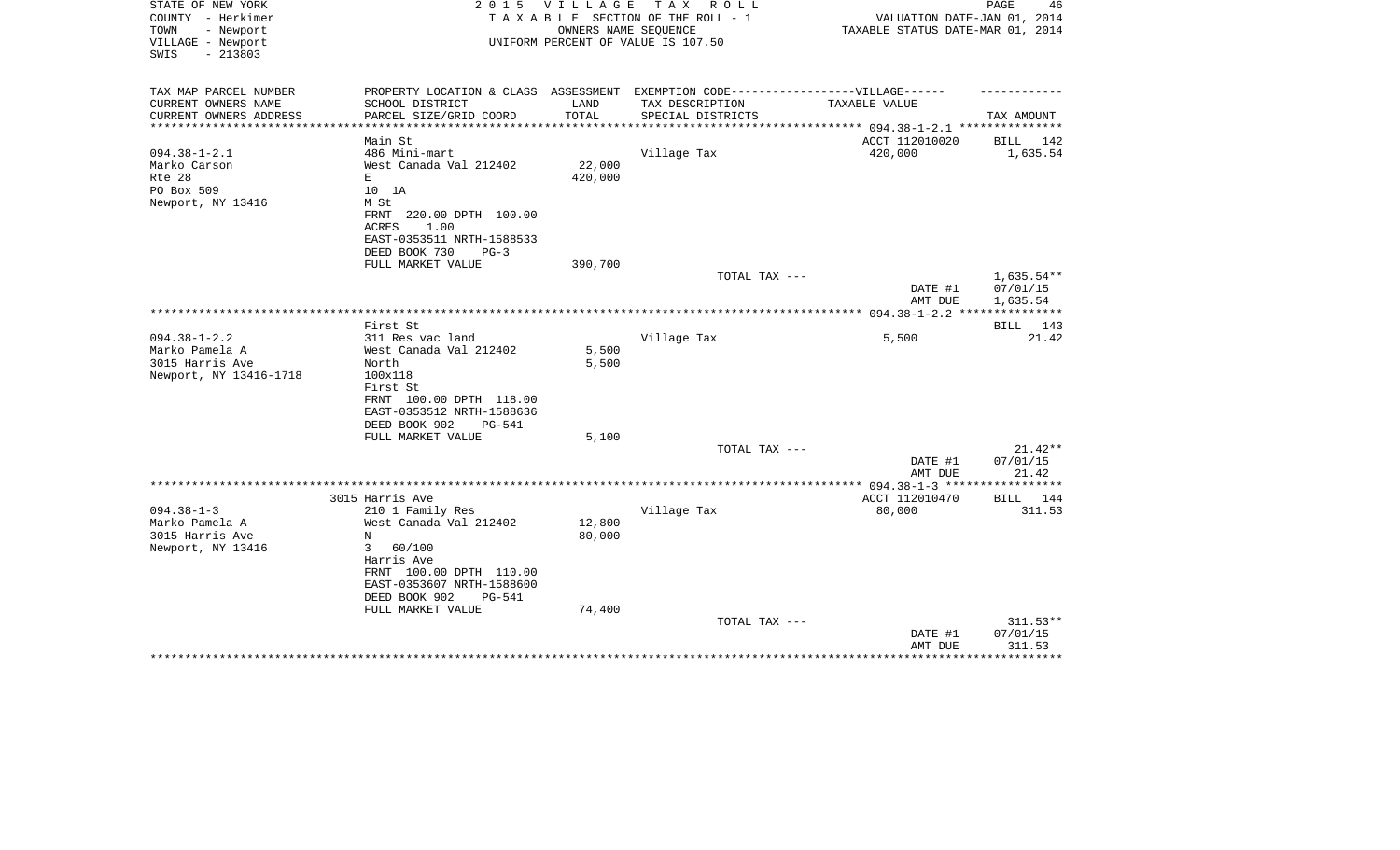| STATE OF NEW YORK<br>COUNTY - Herkimer | 2 0 1 5                              | <b>VILLAGE</b>       | T A X<br>R O L L<br>TAXABLE SECTION OF THE ROLL - 1 | VALUATION DATE-JAN 01, 2014           | 47<br>PAGE            |
|----------------------------------------|--------------------------------------|----------------------|-----------------------------------------------------|---------------------------------------|-----------------------|
| - Newport<br>TOWN                      |                                      | OWNERS NAME SEQUENCE |                                                     | TAXABLE STATUS DATE-MAR 01, 2014      |                       |
| VILLAGE - Newport                      |                                      |                      | UNIFORM PERCENT OF VALUE IS 107.50                  |                                       |                       |
| SWIS<br>$-213803$                      |                                      |                      |                                                     |                                       |                       |
|                                        |                                      |                      |                                                     |                                       |                       |
|                                        |                                      |                      |                                                     |                                       |                       |
| TAX MAP PARCEL NUMBER                  | PROPERTY LOCATION & CLASS ASSESSMENT |                      | EXEMPTION CODE-----------------VILLAGE------        |                                       |                       |
| CURRENT OWNERS NAME                    | SCHOOL DISTRICT                      | LAND                 | TAX DESCRIPTION                                     | TAXABLE VALUE                         |                       |
| CURRENT OWNERS ADDRESS                 | PARCEL SIZE/GRID COORD               | TOTAL                | SPECIAL DISTRICTS                                   | *********** 094.38-1-1 ************** | TAX AMOUNT            |
|                                        | Main St                              |                      |                                                     | ACCT 112005080                        | 145<br>BILL           |
| $094.38 - 1 - 1$                       | 331 Com vac w/im                     |                      | Village Tax                                         | 63,000                                | 245.33                |
| Marko Richard                          | West Canada Val 212402               | 7,000                |                                                     |                                       |                       |
| Marko Patricia                         | 62% of apartment house               | 63,000               |                                                     |                                       |                       |
| 7594 Main St                           | on town 094.1-1-17                   |                      |                                                     |                                       |                       |
| Newport, NY 13416                      | FRNT 285.00 DPTH 146.00              |                      |                                                     |                                       |                       |
|                                        | 0.54<br>ACRES                        |                      |                                                     |                                       |                       |
|                                        | EAST-0353348 NRTH-1588620            |                      |                                                     |                                       |                       |
|                                        | DEED BOOK 1482<br>PG-497             |                      |                                                     |                                       |                       |
|                                        | FULL MARKET VALUE                    | 58,600               |                                                     |                                       |                       |
|                                        |                                      |                      | TOTAL TAX ---                                       |                                       | 245.33**              |
|                                        |                                      |                      |                                                     | DATE #1                               | 07/01/15              |
|                                        |                                      |                      |                                                     | AMT DUE                               | 245.33                |
|                                        |                                      |                      |                                                     | **************** 094.54-1-3.1 **      | * * * * * * * * * * * |
|                                        | 7304 West St                         |                      |                                                     | ACCT 112000900                        | <b>BILL</b> 146       |
| $094.54 - 1 - 3.1$                     | 210 1 Family Res                     |                      | Village Tax                                         | 103,100                               | 401.49                |
| Maxwell Daniel                         | West Canada Val 212402               | 22,300               |                                                     |                                       |                       |
| 7304 West St                           | 3<br>E.                              | 103,100              |                                                     |                                       |                       |
| PO Box 162                             | 3.44a                                |                      |                                                     |                                       |                       |
| Newport, NY 13416                      | W St                                 |                      |                                                     |                                       |                       |
|                                        | 2.20<br>ACRES                        |                      |                                                     |                                       |                       |
|                                        | EAST-0354799 NRTH-1583986            |                      |                                                     |                                       |                       |
|                                        | DEED BOOK 1272<br>PG-525             | 95,900               |                                                     |                                       |                       |
|                                        | FULL MARKET VALUE                    |                      | TOTAL TAX ---                                       |                                       | 401.49**              |
|                                        |                                      |                      |                                                     | DATE #1                               | 07/01/15              |
|                                        |                                      |                      |                                                     | AMT DUE                               | 401.49                |
|                                        |                                      |                      |                                                     | ** 094.38-1-42 **                     | * * * * * * * * *     |
|                                        | 7517 Main St                         |                      |                                                     | ACCT 112005790                        | BILL 147              |
| $094.38 - 1 - 42$                      | 210 1 Family Res                     |                      | Village Tax                                         | 178,000                               | 693.16                |
| McBryde-Gay Sheila K                   | West Canada Val 212402               | 18,200               | XC291 Water relevy                                  | 216.37 MT M                           | 216.37                |
| 7517 Main St                           | W                                    | 178,000              |                                                     |                                       |                       |
| PO Box 446                             | 3<br>206/255                         |                      |                                                     |                                       |                       |
| Newport, NY 13416                      | M St                                 |                      |                                                     |                                       |                       |
|                                        | FRNT 124.00 DPTH 250.00              |                      |                                                     |                                       |                       |
|                                        | ACRES<br>0.75                        |                      |                                                     |                                       |                       |
|                                        | EAST-0354059 NRTH-1587365            |                      |                                                     |                                       |                       |
|                                        | DEED BOOK 1163<br>PG-873             |                      |                                                     |                                       |                       |
|                                        | FULL MARKET VALUE                    | 165,600              |                                                     |                                       |                       |
|                                        |                                      |                      | TOTAL TAX ---                                       |                                       | 909.53**              |
|                                        |                                      |                      |                                                     | DATE #1                               | 07/01/15              |
|                                        |                                      |                      |                                                     | AMT DUE                               | 909.53                |
|                                        |                                      |                      |                                                     |                                       |                       |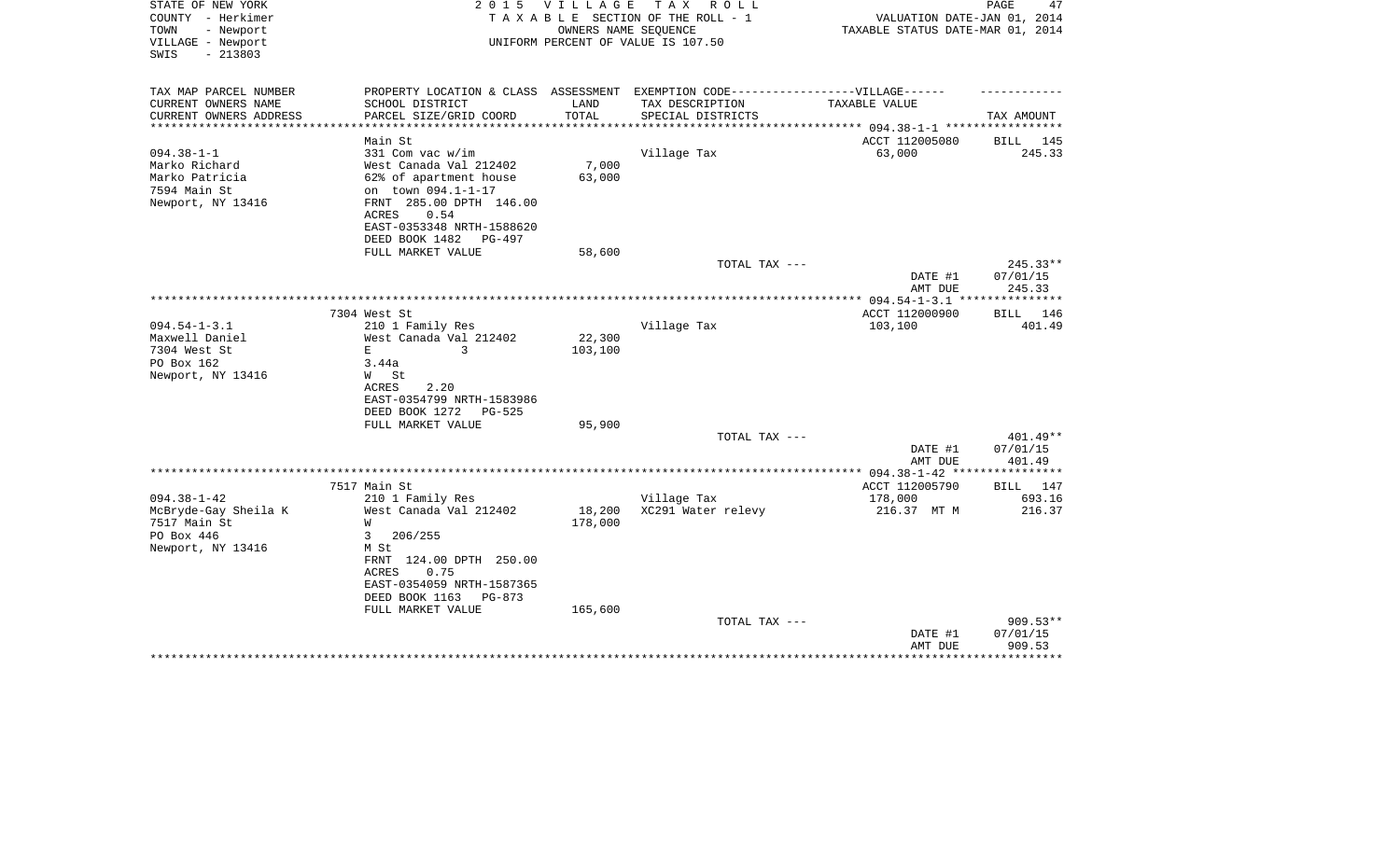| STATE OF NEW YORK<br>COUNTY - Herkimer<br>- Newport<br>TOWN<br>VILLAGE - Newport<br>SWIS<br>$-213803$     | 2 0 1 5                                                                                                                                                                           | <b>VILLAGE</b><br>OWNERS NAME SEQUENCE | T A X<br>R O L L<br>TAXABLE SECTION OF THE ROLL - 1<br>UNIFORM PERCENT OF VALUE IS 107.50 | VALUATION DATE-JAN 01, 2014<br>TAXABLE STATUS DATE-MAR 01, 2014 | PAGE<br>48                     |
|-----------------------------------------------------------------------------------------------------------|-----------------------------------------------------------------------------------------------------------------------------------------------------------------------------------|----------------------------------------|-------------------------------------------------------------------------------------------|-----------------------------------------------------------------|--------------------------------|
| TAX MAP PARCEL NUMBER<br>CURRENT OWNERS NAME<br>CURRENT OWNERS ADDRESS<br>***********************         | PROPERTY LOCATION & CLASS ASSESSMENT<br>SCHOOL DISTRICT<br>PARCEL SIZE/GRID COORD<br>**********************                                                                       | LAND<br>TOTAL                          | EXEMPTION CODE------------------VILLAGE------<br>TAX DESCRIPTION<br>SPECIAL DISTRICTS     | TAXABLE VALUE                                                   | TAX AMOUNT                     |
|                                                                                                           | 3111 School St                                                                                                                                                                    |                                        |                                                                                           | ACCT 112004770                                                  | BILL<br>148                    |
| $094.47 - 2 - 42$<br>McEvoy Dennis<br>Mcevoy Patricia<br>3111 School St<br>PO Box 73<br>Newport, NY 13416 | 210 1 Family Res<br>West Canada Val 212402<br>N<br>3<br>135/175<br>School St<br>FRNT 120.00 DPTH 162.00<br>ACRES<br>0.46<br>EAST-0355129 NRTH-1586301<br>DEED BOOK 00527 PG-00254 | 14,900<br>75,000                       | Village Tax                                                                               | 75,000                                                          | 292.06                         |
|                                                                                                           | FULL MARKET VALUE                                                                                                                                                                 | 69,750                                 |                                                                                           |                                                                 |                                |
|                                                                                                           |                                                                                                                                                                                   |                                        | TOTAL TAX ---                                                                             | DATE #1                                                         | 292.06**<br>07/01/15           |
|                                                                                                           |                                                                                                                                                                                   |                                        |                                                                                           | AMT DUE                                                         | 292.06                         |
| $094.38 - 1 - 12.2$                                                                                       | 3051 North St<br>210 1 Family Res                                                                                                                                                 |                                        | Village Tax                                                                               | ACCT 112002100<br>185,000                                       | 149<br>BILL<br>720.42          |
| McEvoy Michael<br>McEvoy Kathleen<br>PO Box 336                                                           | West Canada Val 212402<br>FRNT 161.00 DPTH 280.00<br>ACRES<br>1.00                                                                                                                | 21,100<br>185,000                      |                                                                                           |                                                                 |                                |
| Newport, NY 13416                                                                                         | EAST-0354168 NRTH-1588175<br>DEED BOOK 843<br>$PG-167$                                                                                                                            |                                        |                                                                                           |                                                                 |                                |
|                                                                                                           | FULL MARKET VALUE                                                                                                                                                                 | 172,100                                |                                                                                           |                                                                 |                                |
|                                                                                                           |                                                                                                                                                                                   |                                        | TOTAL TAX ---                                                                             | DATE #1<br>AMT DUE                                              | 720.42**<br>07/01/15<br>720.42 |
|                                                                                                           |                                                                                                                                                                                   |                                        |                                                                                           |                                                                 |                                |
|                                                                                                           | North St                                                                                                                                                                          |                                        |                                                                                           |                                                                 | 150<br>BILL                    |
| $094.38 - 1 - 12.3$<br>McEvoy Michael<br>McEvoy Kathleen<br>PO Box 336<br>Newport, NY 13416               | 311 Res vac land<br>West Canada Val 212402<br>FRNT<br>19.00 DPTH 271.00<br>0.18<br>ACRES<br>EAST-0354085 NRTH-1588161                                                             | 3,700<br>3,700                         | Village Tax                                                                               | 3,700                                                           | 14.41                          |
|                                                                                                           | DEED BOOK 900<br>PG-681<br>FULL MARKET VALUE                                                                                                                                      | 3,450                                  |                                                                                           |                                                                 |                                |
|                                                                                                           |                                                                                                                                                                                   |                                        | TOTAL TAX ---                                                                             | DATE #1                                                         | $14.41**$<br>07/01/15          |
|                                                                                                           | Main St                                                                                                                                                                           |                                        |                                                                                           | AMT DUE<br>ACCT 112002430                                       | 14.41<br><b>BILL</b> 151       |
| $094.38 - 1 - 13$<br>Mcevoy Michael D<br>N Main St<br>Newport, NY 13416                                   | 432 Gas station<br>West Canada Val 212402<br>E<br>162x178<br>M St<br>FRNT 162.20 DPTH 178.20<br>EAST-0354036 NRTH-1587892<br>DEED BOOK 699<br>PG-842                              | 17,100<br>133,000                      | Village Tax                                                                               | 133,000                                                         | 517.92                         |
|                                                                                                           | FULL MARKET VALUE                                                                                                                                                                 | 123,700                                | TOTAL TAX ---                                                                             | DATE #1<br>AMT DUE                                              | 517.92**<br>07/01/15<br>517.92 |
|                                                                                                           |                                                                                                                                                                                   |                                        |                                                                                           |                                                                 |                                |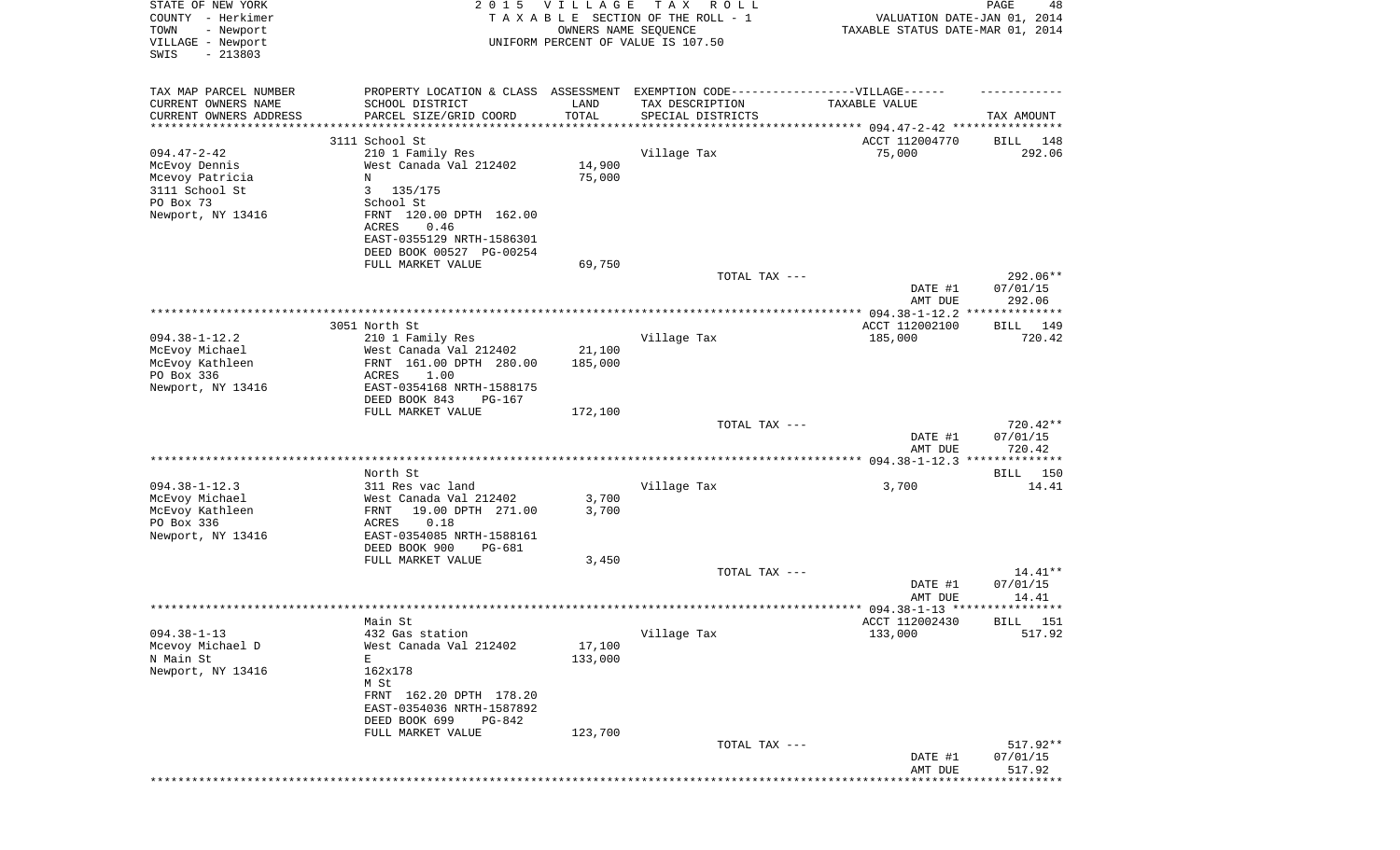| STATE OF NEW YORK<br>COUNTY - Herkimer<br>- Newport<br>TOWN<br>VILLAGE - Newport<br>SWIS<br>$-213803$          | 2 0 1 5                                                                                                                                                                                            | <b>VILLAGE</b>    | T A X<br>R O L L<br>TAXABLE SECTION OF THE ROLL - 1<br>OWNERS NAME SEQUENCE<br>UNIFORM PERCENT OF VALUE IS 107.50 | VALUATION DATE-JAN 01, 2014<br>TAXABLE STATUS DATE-MAR 01, 2014 | PAGE<br>49                     |
|----------------------------------------------------------------------------------------------------------------|----------------------------------------------------------------------------------------------------------------------------------------------------------------------------------------------------|-------------------|-------------------------------------------------------------------------------------------------------------------|-----------------------------------------------------------------|--------------------------------|
| TAX MAP PARCEL NUMBER<br>CURRENT OWNERS NAME<br>CURRENT OWNERS ADDRESS                                         | PROPERTY LOCATION & CLASS ASSESSMENT<br>SCHOOL DISTRICT<br>PARCEL SIZE/GRID COORD                                                                                                                  | LAND<br>TOTAL     | EXEMPTION CODE------------------VILLAGE------<br>TAX DESCRIPTION<br>SPECIAL DISTRICTS                             | TAXABLE VALUE<br>******** 094.38-1-14 ************              | TAX AMOUNT                     |
|                                                                                                                | 3056 North St                                                                                                                                                                                      |                   |                                                                                                                   | ACCT 112004620                                                  | 152<br>BILL                    |
| $094.38 - 1 - 14$<br>McEvoy Michael D<br>McEvoy Kathleen C<br>3056 North St<br>PO Box 336<br>Newport, NY 13416 | 210 1 Family Res<br>West Canada Val 212402<br>S<br>3<br>115/100<br>North St<br>FRNT 145.70 DPTH 100.87<br>0.25<br>ACRES<br>EAST-0354177 NRTH-1587931<br>DEED BOOK 832<br>PG-312                    | 12,800<br>82,000  | Village Tax                                                                                                       | 82,000                                                          | 319.32                         |
|                                                                                                                | FULL MARKET VALUE                                                                                                                                                                                  | 76,300            |                                                                                                                   |                                                                 |                                |
|                                                                                                                |                                                                                                                                                                                                    |                   | TOTAL TAX ---                                                                                                     | DATE #1<br>AMT DUE                                              | 319.32**<br>07/01/15<br>319.32 |
|                                                                                                                |                                                                                                                                                                                                    |                   |                                                                                                                   |                                                                 |                                |
| $094.47 - 1 - 14$                                                                                              | Main St<br>483 Converted Re                                                                                                                                                                        |                   |                                                                                                                   | ACCT 112006000                                                  | 153<br>BILL<br>506.24          |
| Mcevoy Michael D<br>Main St<br>Newport, NY 13416                                                               | West Canada Val 212402<br>W<br>5<br>65/165<br>M St                                                                                                                                                 | 12,900<br>130,000 | Village Tax                                                                                                       | 130,000                                                         |                                |
|                                                                                                                | <b>FRNT</b><br>65.00 DPTH 178.00<br><b>BANK</b><br>135<br>EAST-0354868 NRTH-1585853<br>DEED BOOK 676<br>PG-373<br>FULL MARKET VALUE                                                                | 120,950           |                                                                                                                   |                                                                 |                                |
|                                                                                                                |                                                                                                                                                                                                    |                   | TOTAL TAX ---                                                                                                     | DATE #1<br>AMT DUE                                              | 506.24**<br>07/01/15<br>506.24 |
|                                                                                                                |                                                                                                                                                                                                    |                   |                                                                                                                   |                                                                 |                                |
| $094.47 - 1 - 30$<br>Mcevoy Michael D<br>3111 School St<br>Newport, NY 13416                                   | Bridge St<br>330 Vacant comm<br>West Canada Val 212402<br>South<br>79.51 X 43<br>Bridge St<br>93.70 DPTH<br>FRNT<br>64.00<br>0.11<br>ACRES<br>EAST-0354728 NRTH-1585846<br>DEED BOOK 692<br>PG-346 | 4,000<br>4,000    | Village Tax                                                                                                       | ACCT 112003340<br>4,000                                         | 154<br><b>BILL</b><br>15.58    |
|                                                                                                                | FULL MARKET VALUE                                                                                                                                                                                  | 3,700             | TOTAL TAX ---                                                                                                     | DATE #1<br>AMT DUE                                              | $15.58**$<br>07/01/15<br>15.58 |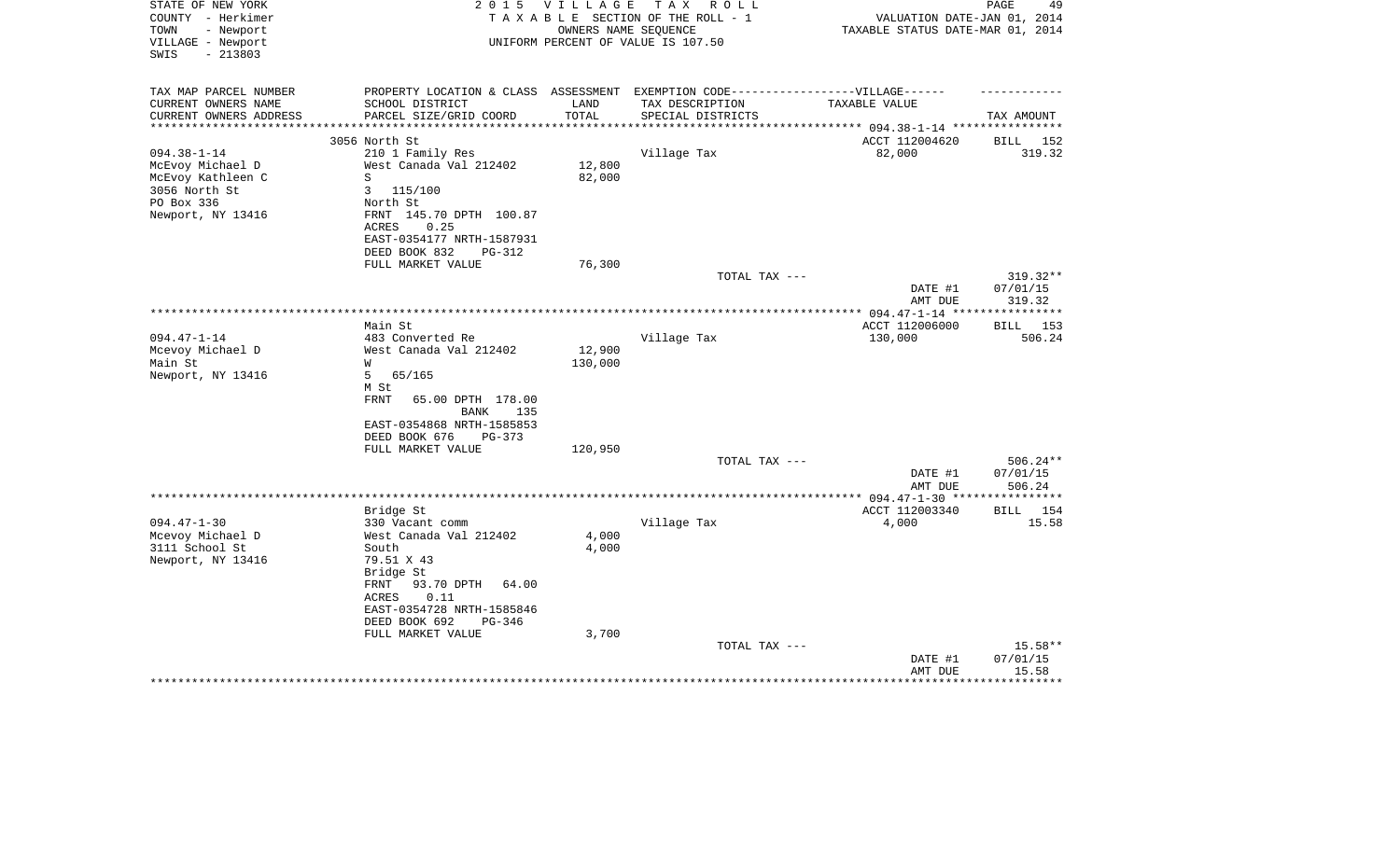| STATE OF NEW YORK<br>COUNTY - Herkimer<br>TOWN<br>- Newport<br>VILLAGE - Newport<br>$-213803$<br>SWIS | 2 0 1 5                                                                                              | <b>VILLAGE</b> | TAX ROLL<br>TAXABLE SECTION OF THE ROLL - 1<br>OWNERS NAME SEQUENCE<br>UNIFORM PERCENT OF VALUE IS 107.50 | VALUATION DATE-JAN 01, 2014<br>TAXABLE STATUS DATE-MAR 01, 2014 | PAGE<br>50         |
|-------------------------------------------------------------------------------------------------------|------------------------------------------------------------------------------------------------------|----------------|-----------------------------------------------------------------------------------------------------------|-----------------------------------------------------------------|--------------------|
| TAX MAP PARCEL NUMBER<br>CURRENT OWNERS NAME                                                          | PROPERTY LOCATION & CLASS ASSESSMENT EXEMPTION CODE-----------------VILLAGE------<br>SCHOOL DISTRICT | LAND           | TAX DESCRIPTION                                                                                           | TAXABLE VALUE                                                   |                    |
| CURRENT OWNERS ADDRESS                                                                                | PARCEL SIZE/GRID COORD                                                                               | TOTAL          | SPECIAL DISTRICTS                                                                                         |                                                                 | TAX AMOUNT         |
| **********************                                                                                | ************************                                                                             |                |                                                                                                           |                                                                 |                    |
| $094.47 - 2 - 26$                                                                                     | Mech St<br>283 Res w/Comuse                                                                          |                | Village Tax                                                                                               | ACCT 112004740<br>64,000                                        | BILL 155<br>249.23 |
| McEvoy Patrick                                                                                        | West Canada Val 212402                                                                               | 10,700         |                                                                                                           |                                                                 |                    |
| Mechanic St                                                                                           | N                                                                                                    | 64,000         |                                                                                                           |                                                                 |                    |
| Newport, NY 13416                                                                                     | 3<br>48/72                                                                                           |                |                                                                                                           |                                                                 |                    |
|                                                                                                       | Mechanic St                                                                                          |                |                                                                                                           |                                                                 |                    |
|                                                                                                       | 48.00 DPTH<br>FRNT<br>86.00                                                                          |                |                                                                                                           |                                                                 |                    |
|                                                                                                       | EAST-0355167 NRTH-1585799                                                                            |                |                                                                                                           |                                                                 |                    |
|                                                                                                       | DEED BOOK 701<br>PG-546                                                                              |                |                                                                                                           |                                                                 |                    |
|                                                                                                       | FULL MARKET VALUE                                                                                    | 59,550         | TOTAL TAX ---                                                                                             |                                                                 | 249.23**           |
|                                                                                                       |                                                                                                      |                |                                                                                                           | DATE #1                                                         | 07/01/15           |
|                                                                                                       |                                                                                                      |                |                                                                                                           | AMT DUE                                                         | 249.23             |
|                                                                                                       |                                                                                                      |                |                                                                                                           | ************** 094.46-1-2.2 ***                                 | ********           |
|                                                                                                       | 3039 Bridge St                                                                                       |                |                                                                                                           |                                                                 | <b>BILL</b><br>156 |
| $094.46 - 1 - 2.2$                                                                                    | 270 Mfg housing                                                                                      |                | Village Tax                                                                                               | 46,000                                                          | 179.13             |
| McKerrow David A                                                                                      | West Canada Val 212402                                                                               | 16,000         |                                                                                                           |                                                                 |                    |
| Daniel McKerrow<br>3111 North St                                                                      | Former Rr<br>ACRES<br>1.40                                                                           | 46,000         |                                                                                                           |                                                                 |                    |
| Newport, NY 13416                                                                                     | EAST-0353569 NRTH-1586150                                                                            |                |                                                                                                           |                                                                 |                    |
|                                                                                                       | DEED BOOK 789<br>$PG-293$                                                                            |                |                                                                                                           |                                                                 |                    |
|                                                                                                       | FULL MARKET VALUE                                                                                    | 42,800         |                                                                                                           |                                                                 |                    |
|                                                                                                       |                                                                                                      |                | TOTAL TAX ---                                                                                             |                                                                 | $179.13**$         |
|                                                                                                       |                                                                                                      |                |                                                                                                           | DATE #1                                                         | 07/01/15           |
|                                                                                                       |                                                                                                      |                |                                                                                                           | AMT DUE                                                         | 179.13             |
|                                                                                                       | 3111 North St                                                                                        |                |                                                                                                           | ACCT 112004800                                                  | 157                |
| $094.39 - 1 - 10$                                                                                     | 210 1 Family Res                                                                                     |                | VET WAR V 41127                                                                                           | 9.000                                                           | BILL               |
| McKerrow Patricia                                                                                     | West Canada Val 212402                                                                               | 18,000         | Village Tax                                                                                               | 98,900                                                          | 385.13             |
| 3111 North St                                                                                         | N                                                                                                    | 107,900        |                                                                                                           |                                                                 |                    |
| Newport, NY 13416                                                                                     | 3<br>2/3A                                                                                            |                |                                                                                                           |                                                                 |                    |
|                                                                                                       | North St                                                                                             |                |                                                                                                           |                                                                 |                    |
|                                                                                                       | FRNT 105.00 DPTH 302.00                                                                              |                |                                                                                                           |                                                                 |                    |
|                                                                                                       | <b>ACRES</b><br>0.74<br>EAST-0355197 NRTH-1588342                                                    |                |                                                                                                           |                                                                 |                    |
|                                                                                                       | DEED BOOK 00572 PG-00214                                                                             |                |                                                                                                           |                                                                 |                    |
|                                                                                                       | FULL MARKET VALUE                                                                                    | 100,372        |                                                                                                           |                                                                 |                    |
|                                                                                                       |                                                                                                      |                | TOTAL TAX ---                                                                                             |                                                                 | 385.13**           |
|                                                                                                       |                                                                                                      |                |                                                                                                           | DATE #1                                                         | 07/01/15           |
|                                                                                                       |                                                                                                      |                |                                                                                                           | AMT DUE                                                         | 385.13             |
|                                                                                                       |                                                                                                      |                |                                                                                                           |                                                                 | * * * * * * * * *  |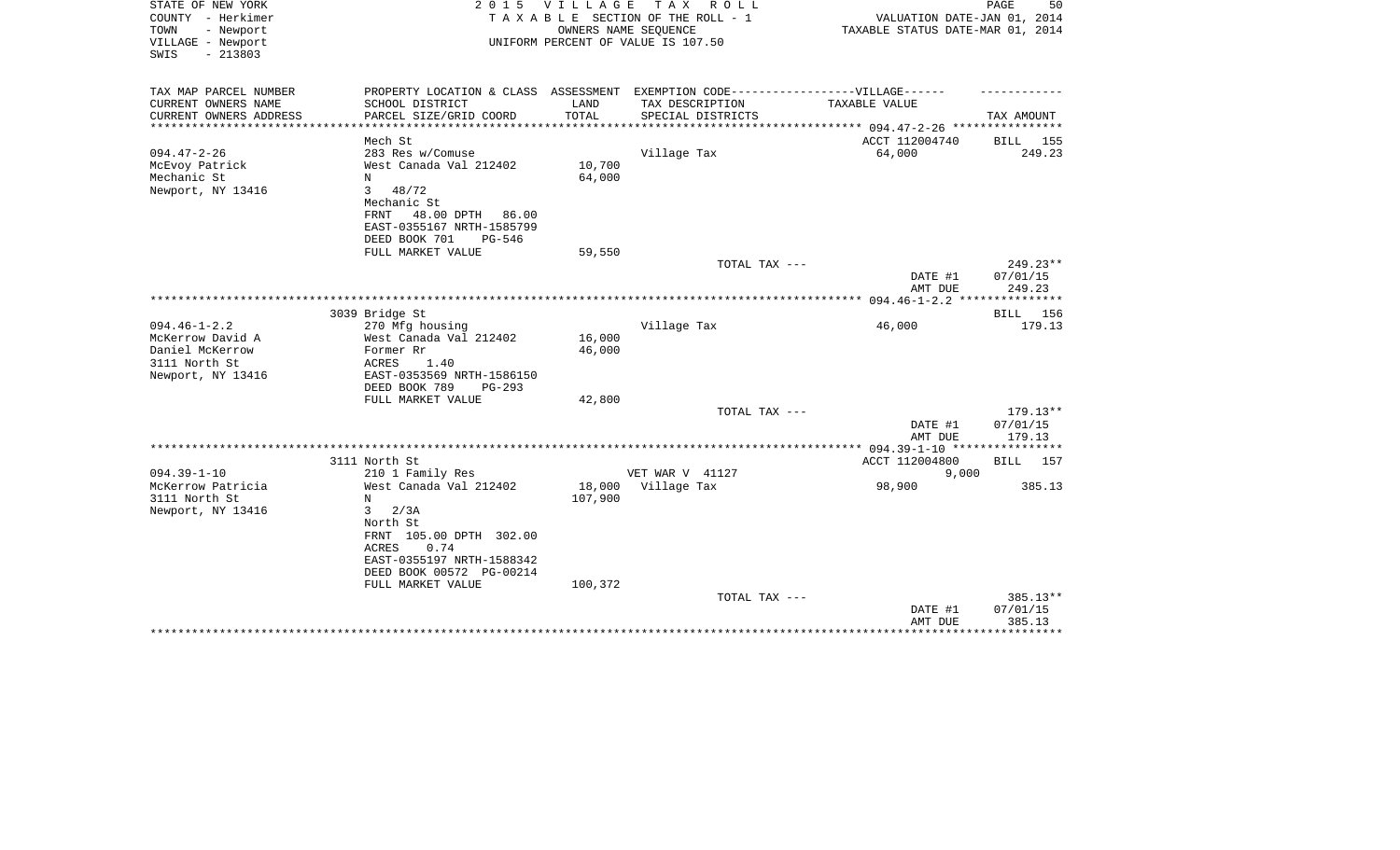| STATE OF NEW YORK<br>COUNTY - Herkimer    | 2 0 1 5                                           | VILLAGE              | T A X<br>R O L L<br>TAXABLE SECTION OF THE ROLL - 1        | VALUATION DATE-JAN 01, 2014                        | 51<br>PAGE  |
|-------------------------------------------|---------------------------------------------------|----------------------|------------------------------------------------------------|----------------------------------------------------|-------------|
| TOWN<br>- Newport<br>VILLAGE - Newport    |                                                   |                      | OWNERS NAME SEQUENCE<br>UNIFORM PERCENT OF VALUE IS 107.50 | TAXABLE STATUS DATE-MAR 01, 2014                   |             |
| $-213803$<br>SWIS                         |                                                   |                      |                                                            |                                                    |             |
| TAX MAP PARCEL NUMBER                     | PROPERTY LOCATION & CLASS ASSESSMENT              |                      | EXEMPTION CODE------------------VILLAGE------              |                                                    |             |
| CURRENT OWNERS NAME                       | SCHOOL DISTRICT                                   | LAND                 | TAX DESCRIPTION                                            | TAXABLE VALUE                                      |             |
| CURRENT OWNERS ADDRESS<br>*************** | PARCEL SIZE/GRID COORD<br>*********************** | TOTAL<br>*********** | SPECIAL DISTRICTS                                          | ******************** 094.47-1-13 ***************** | TAX AMOUNT  |
|                                           | Bridge St                                         |                      |                                                            | ACCT 112004890                                     | 158<br>BILL |
| $094.47 - 1 - 13$                         | 330 Vacant comm                                   |                      | Village Tax                                                | 2,100                                              | 8.18        |
| Mcmahon Robert                            | West Canada Val 212402                            | 2,100                |                                                            |                                                    |             |
| 105 Protection Ave Apt 309                | 30/31<br>9                                        | 2,100                |                                                            |                                                    |             |
| Herkimer, NY 13350-2459                   | Bridge St                                         |                      |                                                            |                                                    |             |
|                                           | FRNT<br>32.00 DPTH 32.00                          |                      |                                                            |                                                    |             |
|                                           | EAST-0354801 NRTH-1585896                         |                      |                                                            |                                                    |             |
|                                           | DEED BOOK 00552 PG-00634                          |                      |                                                            |                                                    |             |
|                                           | FULL MARKET VALUE                                 | 1,950                |                                                            |                                                    |             |
|                                           |                                                   |                      | TOTAL TAX ---                                              |                                                    | $8.18**$    |
|                                           |                                                   |                      |                                                            | DATE #1                                            | 07/01/15    |
|                                           |                                                   |                      |                                                            | AMT DUE                                            | 8.18        |
|                                           |                                                   |                      |                                                            |                                                    |             |
| $094.47 - 2 - 6$                          | 7478 East St                                      |                      |                                                            | ACCT 112005880<br>66,000                           | 159<br>BILL |
| McManus Heidi L Moody                     | 210 1 Family Res<br>West Canada Val 212402        | 16,200               | Village Tax                                                |                                                    | 257.01      |
| 7478 East St                              | $\mathbf E$                                       | 66,000               |                                                            |                                                    |             |
| PO Box 308                                | 3<br>120/211                                      |                      |                                                            |                                                    |             |
| Newport, NY 13416                         | E St                                              |                      |                                                            |                                                    |             |
|                                           | FRNT 120.00 DPTH 211.60                           |                      |                                                            |                                                    |             |
|                                           | 023<br><b>BANK</b>                                |                      |                                                            |                                                    |             |
|                                           | EAST-0355348 NRTH-1586725                         |                      |                                                            |                                                    |             |
|                                           | DEED BOOK 910<br>PG-302                           |                      |                                                            |                                                    |             |
|                                           | FULL MARKET VALUE                                 | 61,400               |                                                            |                                                    |             |
|                                           |                                                   |                      | TOTAL TAX ---                                              |                                                    | $257.01**$  |
|                                           |                                                   |                      |                                                            | DATE #1                                            | 07/01/15    |
|                                           |                                                   |                      |                                                            | AMT DUE                                            | 257.01      |
|                                           |                                                   |                      |                                                            | ********** 094.39-1-32 ****************            |             |
|                                           | 7491 East St                                      |                      |                                                            | ACCT 112004680                                     | BILL 160    |
| $094.39 - 1 - 32$                         | 210 1 Family Res                                  |                      | Village Tax                                                | 66,300                                             | 258.18      |
| Mijolovic Simon                           | West Canada Val 212402                            | 14,600               |                                                            |                                                    |             |
| Jacobs-Mijolovic Toby                     | W                                                 | 66,300               |                                                            |                                                    |             |
| 7491 East St<br>PO Box 568                | 3<br>80/231<br>E St                               |                      |                                                            |                                                    |             |
| Newport, NY                               | 80.00 DPTH 231.70<br>FRNT                         |                      |                                                            |                                                    |             |
|                                           | EAST-0354998 NRTH-1586846                         |                      |                                                            |                                                    |             |
|                                           | DEED BOOK 1144<br>PG-707                          |                      |                                                            |                                                    |             |
|                                           | FULL MARKET VALUE                                 | 61,650               |                                                            |                                                    |             |
|                                           |                                                   |                      | TOTAL TAX ---                                              |                                                    | 258.18**    |
|                                           |                                                   |                      |                                                            | DATE #1                                            | 07/01/15    |
|                                           |                                                   |                      |                                                            | AMT DUE                                            | 258.18      |
|                                           |                                                   |                      |                                                            |                                                    |             |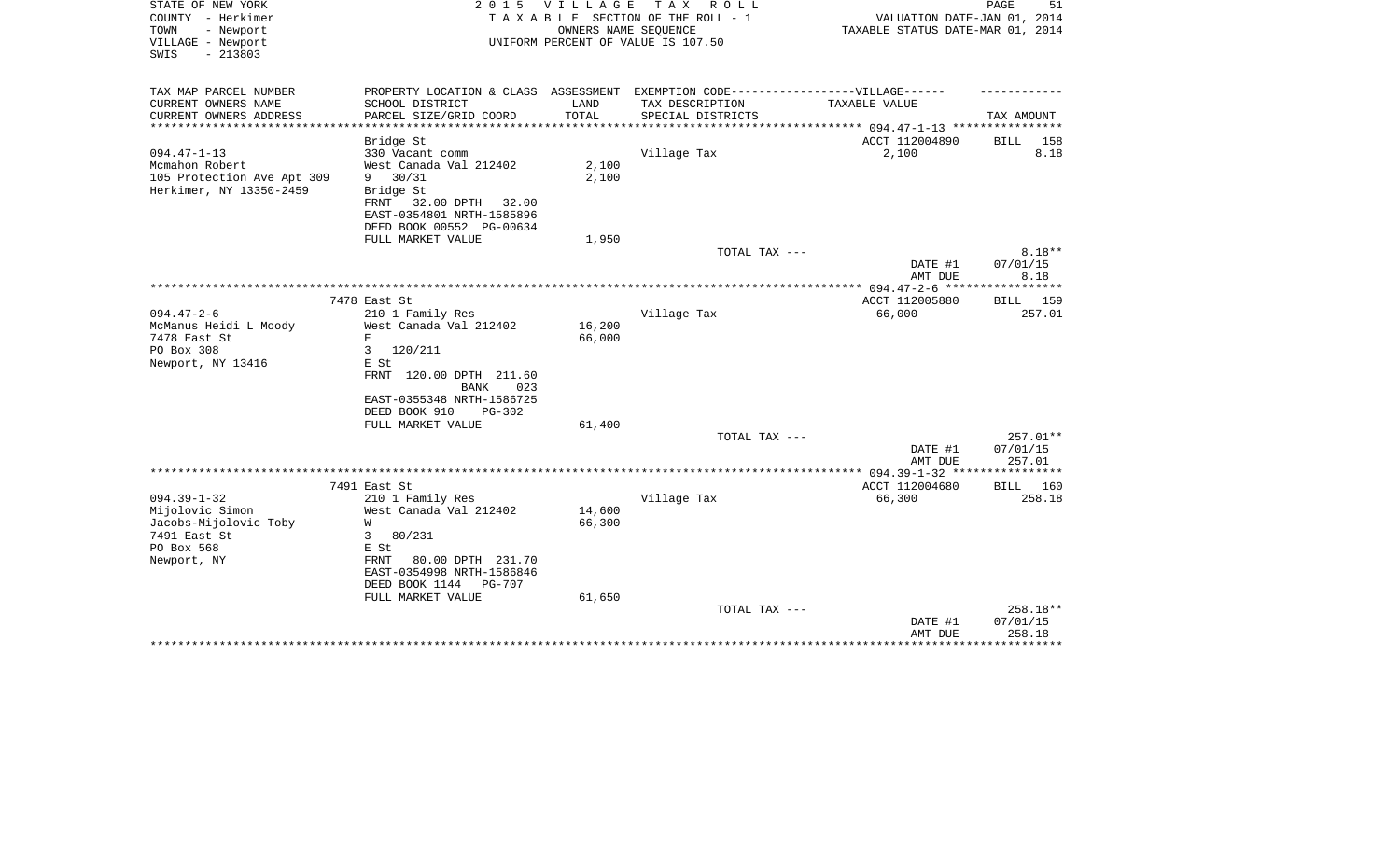| STATE OF NEW YORK<br>COUNTY - Herkimer<br>- Newport<br>TOWN | 2 0 1 5                                                                          | <b>VILLAGE</b> | T A X<br>R O L L<br>TAXABLE SECTION OF THE ROLL - 1<br>OWNERS NAME SEQUENCE | VALUATION DATE-JAN 01, 2014<br>TAXABLE STATUS DATE-MAR 01, 2014 | PAGE<br>52         |
|-------------------------------------------------------------|----------------------------------------------------------------------------------|----------------|-----------------------------------------------------------------------------|-----------------------------------------------------------------|--------------------|
| VILLAGE - Newport<br>$-213803$<br>SWIS                      |                                                                                  |                | UNIFORM PERCENT OF VALUE IS 107.50                                          |                                                                 |                    |
| TAX MAP PARCEL NUMBER                                       | PROPERTY LOCATION & CLASS ASSESSMENT EXEMPTION CODE----------------VILLAGE------ |                |                                                                             |                                                                 |                    |
| CURRENT OWNERS NAME                                         | SCHOOL DISTRICT                                                                  | LAND           | TAX DESCRIPTION                                                             | TAXABLE VALUE                                                   |                    |
| CURRENT OWNERS ADDRESS                                      | PARCEL SIZE/GRID COORD                                                           | TOTAL          | SPECIAL DISTRICTS                                                           |                                                                 | TAX AMOUNT         |
|                                                             | 7528 East St                                                                     |                |                                                                             | ACCT 112000510                                                  | BILL<br>161        |
| $094.39 - 1 - 20$                                           | 210 1 Family Res                                                                 |                | Village Tax                                                                 | 114,000                                                         | 443.93             |
| Mijolovic Simon M                                           | West Canada Val 212402                                                           | 21,400         |                                                                             |                                                                 |                    |
| Mijolovic - Jacobs Toby P                                   | $\mathbf E$                                                                      | 114,000        |                                                                             |                                                                 |                    |
| 7528 East St<br>PO Box 229                                  | 3A<br>E St                                                                       |                |                                                                             |                                                                 |                    |
| Newport, NY 13416                                           | ACRES<br>1.30 BANK<br>800                                                        |                |                                                                             |                                                                 |                    |
|                                                             | EAST-0354975 NRTH-1587659                                                        |                |                                                                             |                                                                 |                    |
|                                                             | DEED BOOK 1286<br><b>PG-780</b>                                                  |                |                                                                             |                                                                 |                    |
|                                                             | FULL MARKET VALUE                                                                | 106,050        |                                                                             |                                                                 |                    |
|                                                             |                                                                                  |                | TOTAL TAX ---                                                               |                                                                 | 443.93**           |
|                                                             |                                                                                  |                |                                                                             | DATE #1                                                         | 07/01/15           |
|                                                             |                                                                                  |                |                                                                             | AMT DUE                                                         | 443.93             |
|                                                             | 3159 Mechanic St                                                                 |                |                                                                             | ACCT 112004020                                                  | 162<br>BILL        |
| $094.47 - 2 - 12$                                           | 210 1 Family Res                                                                 |                | Village Tax                                                                 | 105,800                                                         | 412.00             |
| Minasi Mark R                                               | West Canada Val 212402                                                           | 14,600         | XC291 Water relevy                                                          | 212.61 MT M                                                     | 212.61             |
| 3159 Mechanic St                                            | N                                                                                | 105,800        |                                                                             |                                                                 |                    |
| Newport, NY 13416                                           | 3<br>13A                                                                         |                |                                                                             |                                                                 |                    |
|                                                             | Mech St<br>FRNT 122.00 DPTH 145.00                                               |                |                                                                             |                                                                 |                    |
|                                                             | EAST-0356027 NRTH-1585943                                                        |                |                                                                             |                                                                 |                    |
|                                                             | DEED BOOK 796<br>$PG-629$                                                        |                |                                                                             |                                                                 |                    |
|                                                             | FULL MARKET VALUE                                                                | 98,400         |                                                                             |                                                                 |                    |
|                                                             |                                                                                  |                | TOTAL TAX ---                                                               |                                                                 | 624.61**           |
|                                                             |                                                                                  |                |                                                                             | DATE #1                                                         | 07/01/15           |
|                                                             |                                                                                  |                |                                                                             | AMT DUE<br>************** 094.47-2-48 ********                  | 624.61<br>*****    |
|                                                             | Mechanic St                                                                      |                |                                                                             | ACCT 112004021                                                  | 163<br><b>BILL</b> |
| $094.47 - 2 - 48$                                           | 311 Res vac land                                                                 |                | Village Tax                                                                 | 3,700                                                           | 14.41              |
| Minasi Mark R                                               | West Canada Val 212402                                                           | 3,700          |                                                                             |                                                                 |                    |
| 3159 Mechanic St                                            | North                                                                            | 3,700          |                                                                             |                                                                 |                    |
| Newport, NY 13416                                           | 25 X 347                                                                         |                |                                                                             |                                                                 |                    |
|                                                             | Mechanic St                                                                      |                |                                                                             |                                                                 |                    |
|                                                             | 25.00 DPTH 347.00<br>FRNT<br>EAST-0356089 NRTH-1586040                           |                |                                                                             |                                                                 |                    |
|                                                             | DEED BOOK 796<br>$PG-629$                                                        |                |                                                                             |                                                                 |                    |
|                                                             | FULL MARKET VALUE                                                                | 3,450          |                                                                             |                                                                 |                    |
|                                                             |                                                                                  |                | TOTAL TAX ---                                                               |                                                                 | $14.41**$          |
|                                                             |                                                                                  |                |                                                                             | DATE #1                                                         | 07/01/15           |
|                                                             |                                                                                  |                |                                                                             | AMT DUE                                                         | 14.41              |
|                                                             |                                                                                  |                |                                                                             |                                                                 |                    |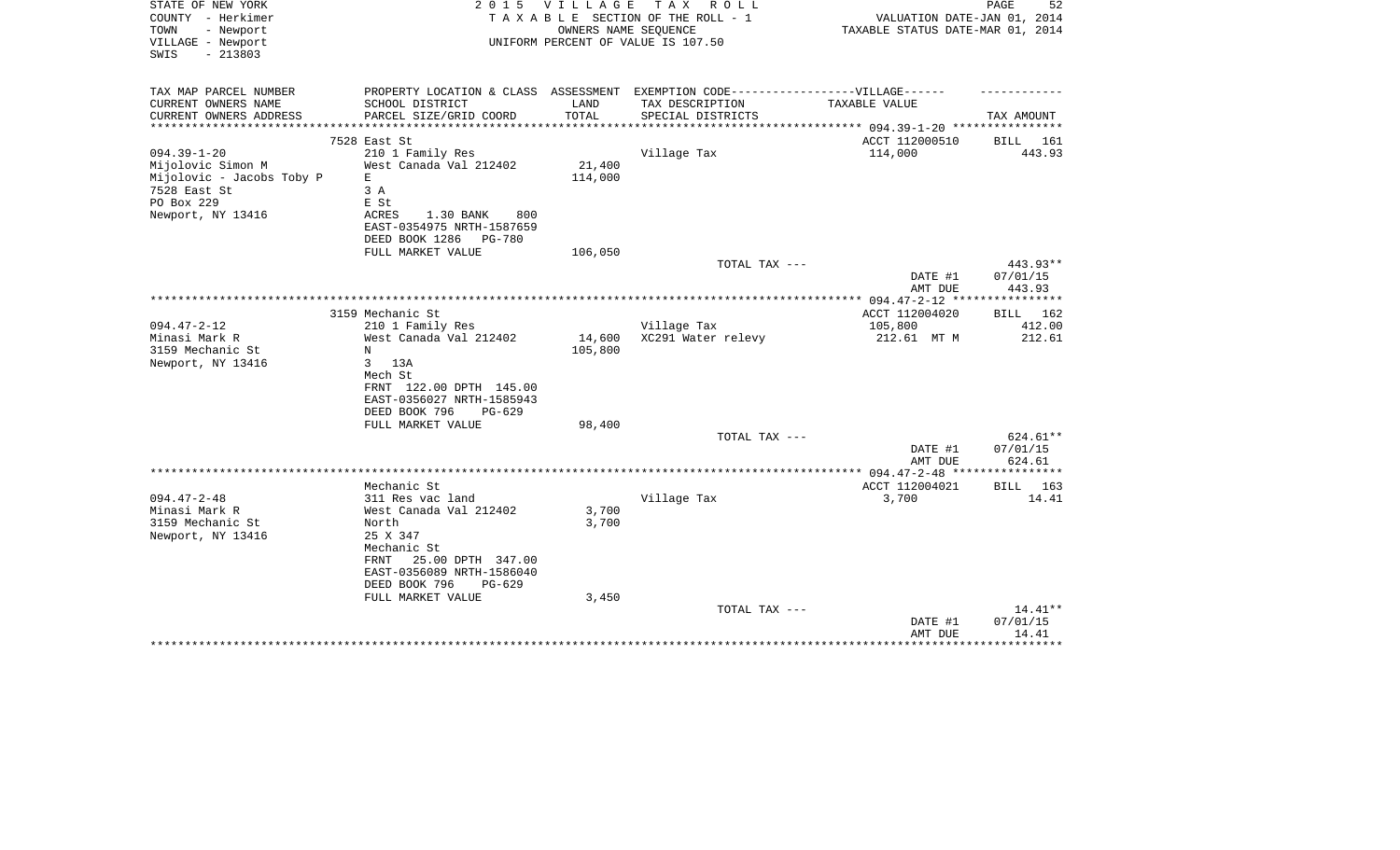| STATE OF NEW YORK<br>COUNTY - Herkimer<br>- Newport<br>TOWN<br>VILLAGE - Newport | 2 0 1 5                                                                          | <b>VILLAGE</b><br>OWNERS NAME SEQUENCE | T A X<br>R O L L<br>TAXABLE SECTION OF THE ROLL - 1<br>UNIFORM PERCENT OF VALUE IS 107.50 | VALUATION DATE-JAN 01, 2014<br>TAXABLE STATUS DATE-MAR 01, 2014 | PAGE<br>53         |
|----------------------------------------------------------------------------------|----------------------------------------------------------------------------------|----------------------------------------|-------------------------------------------------------------------------------------------|-----------------------------------------------------------------|--------------------|
| $-213803$<br>SWIS                                                                |                                                                                  |                                        |                                                                                           |                                                                 |                    |
| TAX MAP PARCEL NUMBER                                                            | PROPERTY LOCATION & CLASS ASSESSMENT EXEMPTION CODE----------------VILLAGE------ |                                        |                                                                                           |                                                                 |                    |
| CURRENT OWNERS NAME                                                              | SCHOOL DISTRICT                                                                  | LAND                                   | TAX DESCRIPTION                                                                           | TAXABLE VALUE                                                   |                    |
| CURRENT OWNERS ADDRESS                                                           | PARCEL SIZE/GRID COORD                                                           | TOTAL                                  | SPECIAL DISTRICTS                                                                         |                                                                 | TAX AMOUNT         |
|                                                                                  | 3178 Mech St                                                                     |                                        |                                                                                           | ACCT 112001530                                                  | BILL 164           |
| $094.47 - 3 - 16$                                                                | 210 1 Family Res                                                                 |                                        | Village Tax                                                                               | 88,500                                                          | 344.63             |
| Mock Edward                                                                      | West Canada Val 212402                                                           | 21,300                                 |                                                                                           |                                                                 |                    |
| 3178 Mechanic St                                                                 | S                                                                                | 88,500                                 |                                                                                           |                                                                 |                    |
| PO Box 97<br>Newport, NY 13416                                                   | 3.58<br>Mechanic St                                                              |                                        |                                                                                           |                                                                 |                    |
|                                                                                  | FRNT 229.00 DPTH                                                                 |                                        |                                                                                           |                                                                 |                    |
|                                                                                  | 1.20<br>ACRES                                                                    |                                        |                                                                                           |                                                                 |                    |
|                                                                                  | EAST-0356414 NRTH-1585807                                                        |                                        |                                                                                           |                                                                 |                    |
|                                                                                  | DEED BOOK 823<br>$PG-603$                                                        |                                        |                                                                                           |                                                                 |                    |
|                                                                                  | FULL MARKET VALUE                                                                | 82,350                                 |                                                                                           |                                                                 |                    |
|                                                                                  |                                                                                  |                                        | TOTAL TAX ---                                                                             | DATE #1                                                         | $344.63**$         |
|                                                                                  |                                                                                  |                                        |                                                                                           | AMT DUE                                                         | 07/01/15<br>344.63 |
|                                                                                  |                                                                                  |                                        |                                                                                           |                                                                 |                    |
|                                                                                  | 7418 West St                                                                     |                                        |                                                                                           | ACCT 112004410                                                  | BILL<br>165        |
| $094.46 - 1 - 13$                                                                | 210 1 Family Res                                                                 |                                        | Village Tax                                                                               | 68,500                                                          | 266.75             |
| Mock Richard H                                                                   | West Canada Val 212402                                                           | 18,300                                 |                                                                                           |                                                                 |                    |
| 7418 West St                                                                     | S                                                                                | 68,500                                 |                                                                                           |                                                                 |                    |
| PO Box 394<br>Newport, NY 13416                                                  | 3<br>75/143<br>W St                                                              |                                        |                                                                                           |                                                                 |                    |
|                                                                                  | FRNT 154.00 DPTH 152.00                                                          |                                        |                                                                                           |                                                                 |                    |
|                                                                                  | ACRES<br>0.76 BANK<br>023                                                        |                                        |                                                                                           |                                                                 |                    |
|                                                                                  | EAST-0353755 NRTH-1585811                                                        |                                        |                                                                                           |                                                                 |                    |
|                                                                                  | DEED BOOK 819<br>PG-379                                                          |                                        |                                                                                           |                                                                 |                    |
|                                                                                  | FULL MARKET VALUE                                                                | 63,700                                 |                                                                                           |                                                                 |                    |
|                                                                                  |                                                                                  |                                        | TOTAL TAX ---                                                                             |                                                                 | 266.75**           |
|                                                                                  |                                                                                  |                                        |                                                                                           | DATE #1<br>AMT DUE                                              | 07/01/15<br>266.75 |
|                                                                                  |                                                                                  |                                        |                                                                                           |                                                                 | **********         |
|                                                                                  | School St                                                                        |                                        |                                                                                           |                                                                 | BILL 166           |
| $094.47 - 2 - 43$                                                                | 210 1 Family Res                                                                 |                                        | Village Tax                                                                               | 32,000                                                          | 124.61             |
| Moody Bruce A                                                                    | West Canada Val 212402                                                           | 8,400                                  |                                                                                           |                                                                 |                    |
| 7397 West St                                                                     | Not On Roll                                                                      | 32,000                                 |                                                                                           |                                                                 |                    |
| PO Box 363                                                                       | 52.00 DPTH 70.00<br>FRNT                                                         |                                        |                                                                                           |                                                                 |                    |
| Newport, NY 13416                                                                | EAST-0355067 NRTH-1586217<br>DEED BOOK 1280<br>$PG-12$                           |                                        |                                                                                           |                                                                 |                    |
|                                                                                  | FULL MARKET VALUE                                                                | 29,750                                 |                                                                                           |                                                                 |                    |
|                                                                                  |                                                                                  |                                        | TOTAL TAX ---                                                                             |                                                                 | 124.61**           |
|                                                                                  |                                                                                  |                                        |                                                                                           | DATE #1                                                         | 07/01/15           |
|                                                                                  |                                                                                  |                                        |                                                                                           | AMT DUE                                                         | 124.61             |
|                                                                                  |                                                                                  |                                        |                                                                                           |                                                                 | **********         |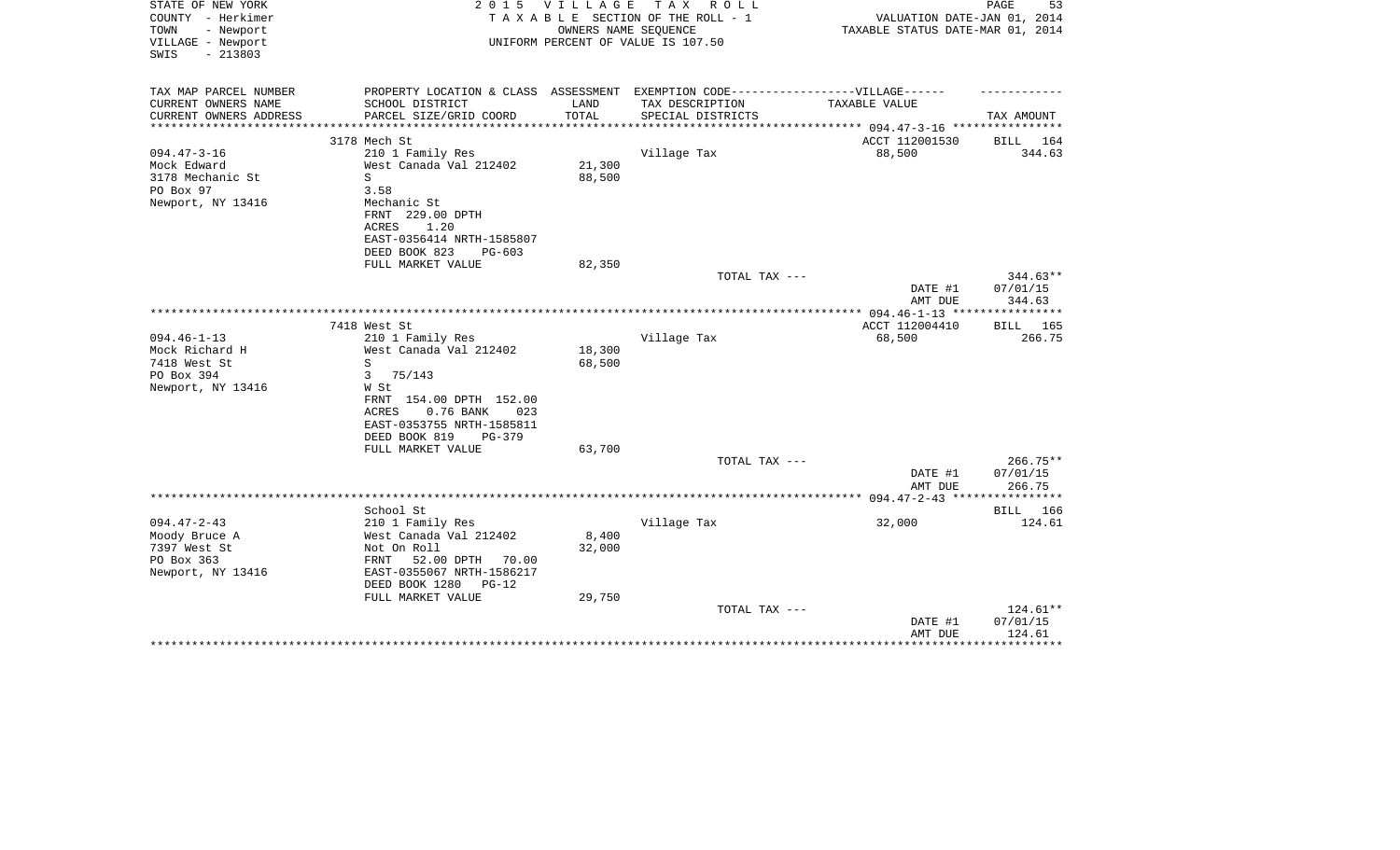| STATE OF NEW YORK<br>COUNTY - Herkimer<br>TOWN<br>- Newport<br>VILLAGE - Newport<br>$-213803$<br>SWIS | 2 0 1 5                                                                                              | <b>VILLAGE</b><br>OWNERS NAME SEQUENCE | T A X<br>R O L L<br>TAXABLE SECTION OF THE ROLL - 1<br>UNIFORM PERCENT OF VALUE IS 107.50 | VALUATION DATE-JAN 01, 2014<br>TAXABLE STATUS DATE-MAR 01, 2014 | PAGE<br>54         |
|-------------------------------------------------------------------------------------------------------|------------------------------------------------------------------------------------------------------|----------------------------------------|-------------------------------------------------------------------------------------------|-----------------------------------------------------------------|--------------------|
| TAX MAP PARCEL NUMBER<br>CURRENT OWNERS NAME                                                          | PROPERTY LOCATION & CLASS ASSESSMENT EXEMPTION CODE-----------------VILLAGE------<br>SCHOOL DISTRICT | LAND                                   | TAX DESCRIPTION                                                                           | TAXABLE VALUE                                                   |                    |
| CURRENT OWNERS ADDRESS                                                                                | PARCEL SIZE/GRID COORD                                                                               | TOTAL                                  | SPECIAL DISTRICTS                                                                         |                                                                 | TAX AMOUNT         |
| ***********************                                                                               |                                                                                                      |                                        |                                                                                           |                                                                 |                    |
|                                                                                                       | 7450 Main St                                                                                         |                                        |                                                                                           | ACCT 112000990                                                  | BILL 167           |
| $094.47 - 2 - 45.1$                                                                                   | 482 Det row bldg                                                                                     |                                        | Village Tax                                                                               | 150,000                                                         | 584.12             |
| Moody Bruce A                                                                                         | West Canada Val 212402                                                                               | 25,000                                 |                                                                                           |                                                                 |                    |
| 7397 West St<br>PO Box 363                                                                            | E<br>10 40/165                                                                                       | 150,000                                |                                                                                           |                                                                 |                    |
| Newport, NY 13416                                                                                     | M St                                                                                                 |                                        |                                                                                           |                                                                 |                    |
|                                                                                                       | FRNT<br>62.00 DPTH 113.00                                                                            |                                        |                                                                                           |                                                                 |                    |
|                                                                                                       | 0.16<br><b>ACRES</b>                                                                                 |                                        |                                                                                           |                                                                 |                    |
|                                                                                                       | EAST-0354956 NRTH-1586224                                                                            |                                        |                                                                                           |                                                                 |                    |
|                                                                                                       | DEED BOOK 1280<br>$PG-15$                                                                            |                                        |                                                                                           |                                                                 |                    |
|                                                                                                       | FULL MARKET VALUE                                                                                    | 139,550                                | TOTAL TAX ---                                                                             |                                                                 | $584.12**$         |
|                                                                                                       |                                                                                                      |                                        |                                                                                           | DATE #1                                                         | 07/01/15           |
|                                                                                                       |                                                                                                      |                                        |                                                                                           | AMT DUE                                                         | 584.12             |
|                                                                                                       |                                                                                                      |                                        |                                                                                           |                                                                 | **************     |
|                                                                                                       | School St                                                                                            |                                        |                                                                                           |                                                                 | 168<br>BILL        |
| $094.47 - 2 - 45.2$                                                                                   | 311 Res vac land                                                                                     |                                        | Village Tax                                                                               | 1,500                                                           | 5.84               |
| Moody Bruce A<br>7397 West St                                                                         | West Canada Val 212402<br>ACRES<br>0.09                                                              | 1,500<br>1,500                         |                                                                                           |                                                                 |                    |
| Newport, NY 13416                                                                                     | EAST-0355029 NRTH-1586260                                                                            |                                        |                                                                                           |                                                                 |                    |
|                                                                                                       | DEED BOOK 1280<br>$PG-12$                                                                            |                                        |                                                                                           |                                                                 |                    |
|                                                                                                       | FULL MARKET VALUE                                                                                    | 1,400                                  |                                                                                           |                                                                 |                    |
|                                                                                                       |                                                                                                      |                                        | TOTAL TAX ---                                                                             |                                                                 | $5.84**$           |
|                                                                                                       |                                                                                                      |                                        |                                                                                           | DATE #1<br>AMT DUE                                              | 07/01/15<br>5.84   |
|                                                                                                       |                                                                                                      |                                        |                                                                                           |                                                                 |                    |
|                                                                                                       | Main St                                                                                              |                                        |                                                                                           | ACCT 112011323                                                  | BILL 169           |
| $094.47 - 1 - 2$                                                                                      | 455 Dealer-prod.                                                                                     |                                        | Village Tax                                                                               | 77,000                                                          | 299.85             |
| Moody Charles                                                                                         | West Canada Val 212402                                                                               | 13,800                                 |                                                                                           |                                                                 |                    |
| Bruce Moody                                                                                           | 10                                                                                                   | 77,000                                 |                                                                                           |                                                                 |                    |
| Rd                                                                                                    | 80x200                                                                                               |                                        |                                                                                           |                                                                 |                    |
| PO Box 465<br>Newport, NY 13416                                                                       | Main St<br>FRNT 311.00 DPTH<br>85.00                                                                 |                                        |                                                                                           |                                                                 |                    |
|                                                                                                       | ACRES<br>0.35                                                                                        |                                        |                                                                                           |                                                                 |                    |
|                                                                                                       | EAST-0354746 NRTH-1586350                                                                            |                                        |                                                                                           |                                                                 |                    |
|                                                                                                       | DEED BOOK 1219<br><b>PG-708</b>                                                                      |                                        |                                                                                           |                                                                 |                    |
|                                                                                                       | FULL MARKET VALUE                                                                                    | 71,628                                 |                                                                                           |                                                                 |                    |
|                                                                                                       |                                                                                                      |                                        | TOTAL TAX ---                                                                             |                                                                 | 299.85**           |
|                                                                                                       |                                                                                                      |                                        |                                                                                           | DATE #1<br>AMT DUE                                              | 07/01/15<br>299.85 |
|                                                                                                       |                                                                                                      |                                        |                                                                                           |                                                                 |                    |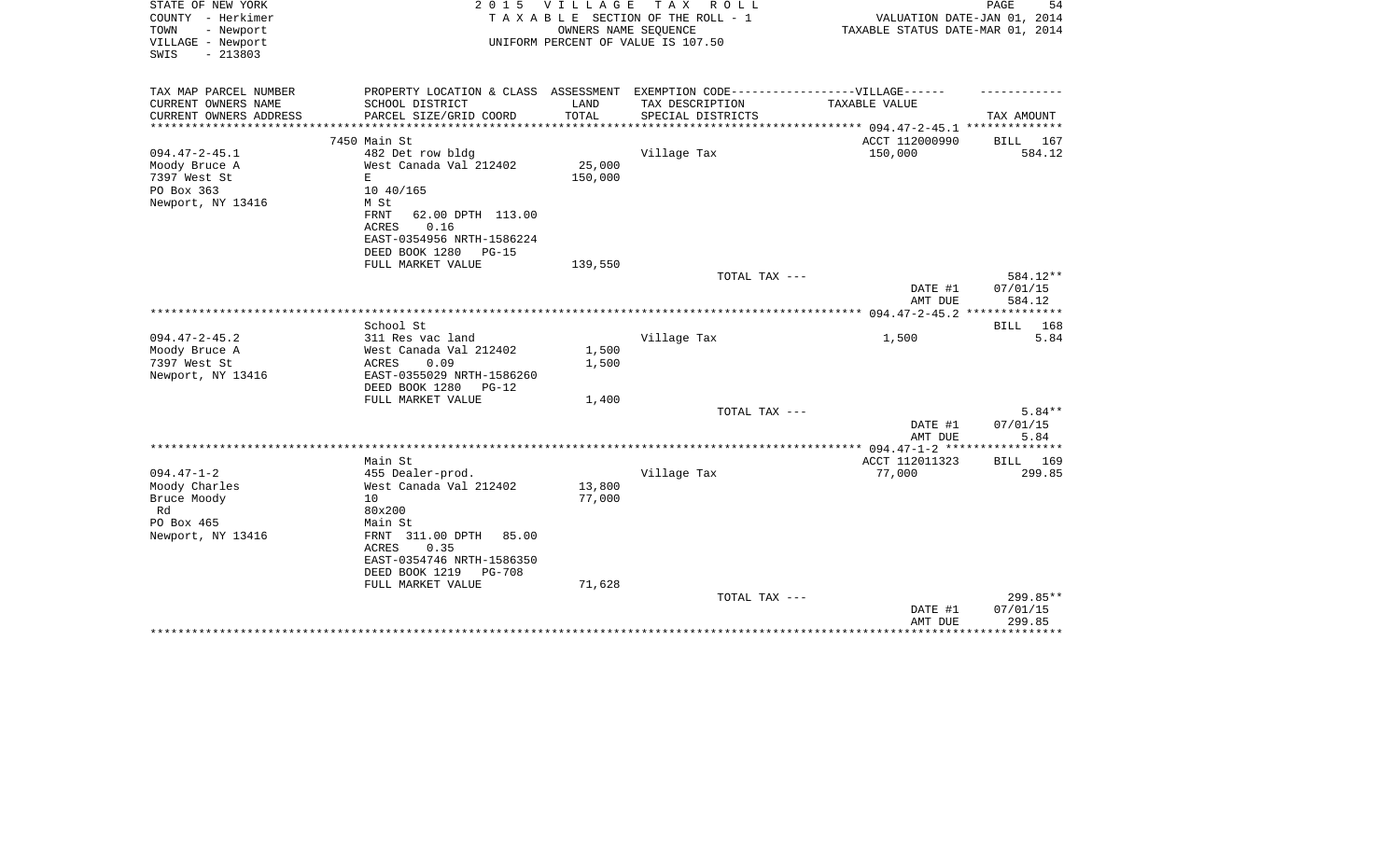| STATE OF NEW YORK<br>COUNTY - Herkimer          |                                                                                  | 2015 VILLAGE                   | TAX ROLL<br>TAXABLE SECTION OF THE ROLL - 1 | VALUATION DATE-JAN 01, 2014      | PAGE<br>55            |
|-------------------------------------------------|----------------------------------------------------------------------------------|--------------------------------|---------------------------------------------|----------------------------------|-----------------------|
| - Newport<br>TOWN<br>VILLAGE - Newport          |                                                                                  | OWNERS NAME SEQUENCE           | UNIFORM PERCENT OF VALUE IS 107.50          | TAXABLE STATUS DATE-MAR 01, 2014 |                       |
| SWIS<br>$-213803$                               |                                                                                  |                                |                                             |                                  |                       |
| TAX MAP PARCEL NUMBER                           | PROPERTY LOCATION & CLASS ASSESSMENT EXEMPTION CODE----------------VILLAGE------ |                                |                                             |                                  |                       |
| CURRENT OWNERS NAME                             | SCHOOL DISTRICT                                                                  | LAND                           | TAX DESCRIPTION                             | TAXABLE VALUE                    |                       |
| CURRENT OWNERS ADDRESS<br>********************* | PARCEL SIZE/GRID COORD                                                           | TOTAL<br>* * * * * * * * * * * | SPECIAL DISTRICTS                           |                                  | TAX AMOUNT            |
|                                                 | West St                                                                          |                                |                                             | ACCT 112010050                   | BILL<br>170           |
| $094.46 - 1 - 19.2$                             | 311 Res vac land                                                                 |                                | Village Tax                                 | 1,150                            | 4.48                  |
| Morrison Shaun                                  | West Canada Val 212402                                                           | 1,150                          |                                             |                                  |                       |
| Morrison Tiffany                                | E                                                                                | 1,150                          |                                             |                                  |                       |
| 366 Graves Rd<br>Newport, NY 13416              | 3<br>210/200<br>W St                                                             |                                |                                             |                                  |                       |
|                                                 | 30.00 DPTH<br>FRNT                                                               |                                |                                             |                                  |                       |
|                                                 | ACRES<br>0.30                                                                    |                                |                                             |                                  |                       |
|                                                 | EAST-0353223 NRTH-1586376                                                        |                                |                                             |                                  |                       |
|                                                 | DEED BOOK 1467<br>PG-422                                                         |                                |                                             |                                  |                       |
|                                                 | FULL MARKET VALUE                                                                | 1,070                          |                                             |                                  |                       |
|                                                 |                                                                                  |                                | TOTAL TAX ---                               | DATE #1                          | $4.48**$<br>07/01/15  |
|                                                 |                                                                                  |                                |                                             | AMT DUE                          | 4.48                  |
|                                                 |                                                                                  |                                |                                             |                                  |                       |
|                                                 | West Street                                                                      |                                |                                             |                                  | BILL 171              |
| $094.46 - 1 - 2.3$                              | 311 Res vac land                                                                 |                                | Village Tax                                 | 3,000                            | 11.68                 |
| Morrison Shawn<br>Morrison Tiffany              | West Canada Val 212402<br>0.77<br>ACRES                                          | 3,000<br>3,000                 |                                             |                                  |                       |
| 366 Graves Rd                                   | EAST-0353291 NRTH-1586522                                                        |                                |                                             |                                  |                       |
| Newport, NY 13416                               | DEED BOOK 904<br>$PG-275$                                                        |                                |                                             |                                  |                       |
|                                                 | FULL MARKET VALUE                                                                | 2,800                          |                                             |                                  |                       |
|                                                 |                                                                                  |                                | TOTAL TAX ---                               |                                  | $11.68**$             |
|                                                 |                                                                                  |                                |                                             | DATE #1<br>AMT DUE               | 07/01/15<br>11.68     |
|                                                 |                                                                                  |                                |                                             |                                  | * * * * * * * * * * * |
|                                                 | 7450 West St                                                                     |                                |                                             | ACCT 112001650                   | BILL 172              |
| $094.46 - 1 - 20$                               | 449 Other Storag                                                                 |                                | Village Tax                                 | 91,100                           | 354.76                |
| Morrison Shawn                                  | West Canada Val 212402                                                           | 24,000                         |                                             |                                  |                       |
| Morrison Tiffany<br>7450 West St                | E<br>10350/50 200/90                                                             | 91,100                         |                                             |                                  |                       |
| Newport, NY 13416                               | W St                                                                             |                                |                                             |                                  |                       |
|                                                 | ACRES<br>1.30                                                                    |                                |                                             |                                  |                       |
|                                                 | EAST-0353276 NRTH-1586427                                                        |                                |                                             |                                  |                       |
|                                                 | DEED BOOK 849<br>$PG-479$                                                        |                                |                                             |                                  |                       |
|                                                 | FULL MARKET VALUE                                                                | 84,750                         | TOTAL TAX ---                               |                                  |                       |
|                                                 |                                                                                  |                                |                                             | DATE #1                          | 354.76**<br>07/01/15  |
|                                                 |                                                                                  |                                |                                             | AMT DUE                          | 354.76                |
|                                                 |                                                                                  |                                |                                             |                                  |                       |
|                                                 | 7454 West St                                                                     |                                |                                             | ACCT 112001200                   | 173<br><b>BILL</b>    |
| $094.46 - 1 - 21$                               | 210 1 Family Res                                                                 |                                | Village Tax                                 | 55,000                           | 214.18                |
| Morrison Shawn<br>Morrison Tiffany              | West Canada Val 212402<br>Ε                                                      | 21,100<br>55,000               |                                             |                                  |                       |
| 366 Graves Rd                                   | 3<br>1A                                                                          |                                |                                             |                                  |                       |
| Newport, NY 13416                               | W St                                                                             |                                |                                             |                                  |                       |
|                                                 | 1.00<br>ACRES                                                                    |                                |                                             |                                  |                       |
|                                                 | EAST-0353076 NRTH-1586433                                                        |                                |                                             |                                  |                       |
|                                                 | DEED BOOK 1466<br><b>PG-277</b>                                                  |                                |                                             |                                  |                       |
|                                                 | FULL MARKET VALUE                                                                | 51,163                         | TOTAL TAX ---                               |                                  | 214.18**              |
|                                                 |                                                                                  |                                |                                             | DATE #1                          | 07/01/15              |
|                                                 |                                                                                  |                                |                                             | AMT DUE                          | 214.18                |
|                                                 |                                                                                  |                                |                                             |                                  |                       |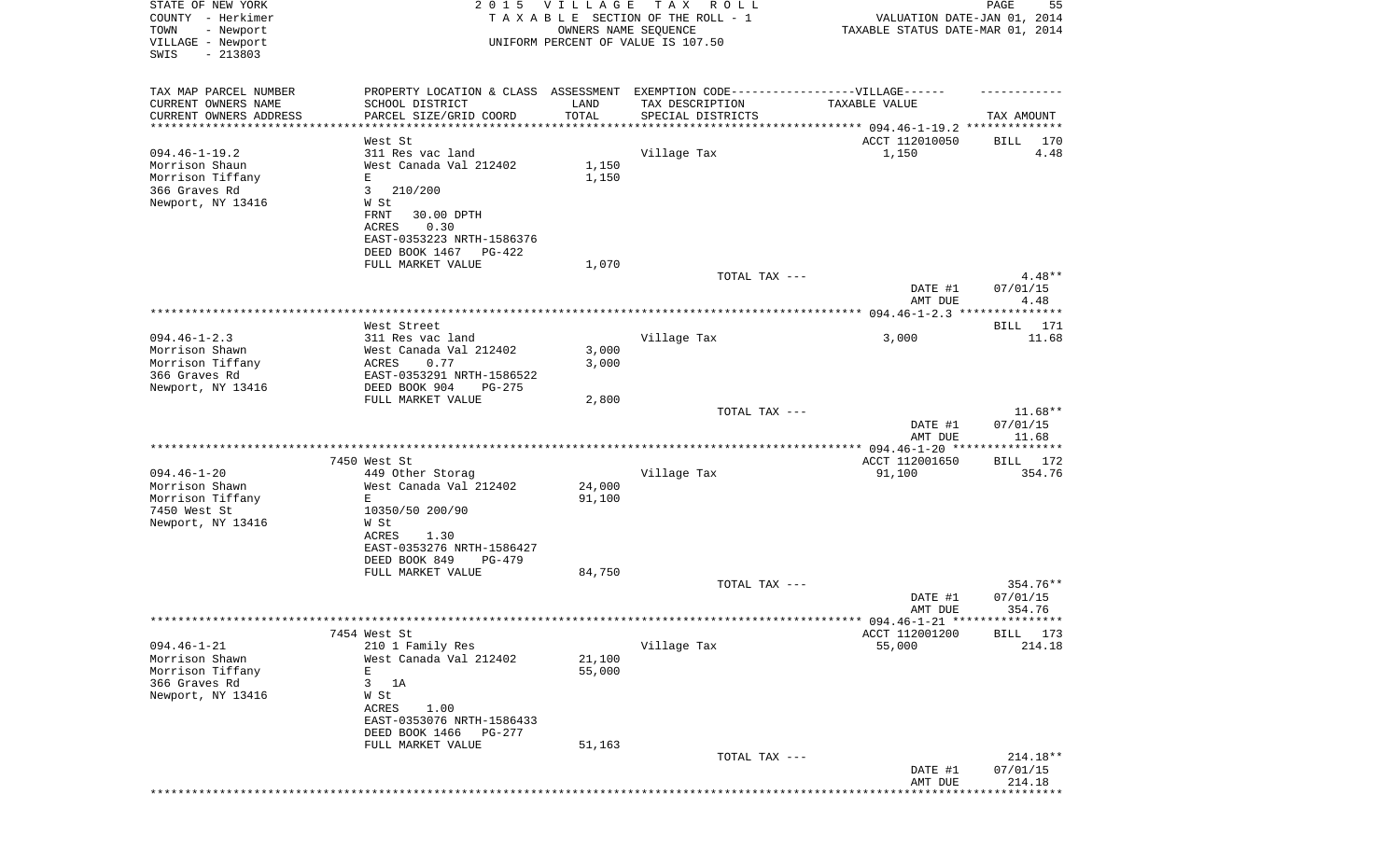| STATE OF NEW YORK<br>COUNTY - Herkimer<br>TOWN<br>- Newport<br>VILLAGE - Newport<br>$-213803$<br>SWIS | 2 0 1 5                                                                                                                                                                            | V I L L A G E<br>OWNERS NAME SEQUENCE | T A X<br>R O L L<br>TAXABLE SECTION OF THE ROLL - 1<br>UNIFORM PERCENT OF VALUE IS 107.50            | VALUATION DATE-JAN 01, 2014<br>TAXABLE STATUS DATE-MAR 01, 2014 | PAGE<br>56                       |
|-------------------------------------------------------------------------------------------------------|------------------------------------------------------------------------------------------------------------------------------------------------------------------------------------|---------------------------------------|------------------------------------------------------------------------------------------------------|-----------------------------------------------------------------|----------------------------------|
| TAX MAP PARCEL NUMBER<br>CURRENT OWNERS NAME                                                          | SCHOOL DISTRICT                                                                                                                                                                    | LAND                                  | PROPERTY LOCATION & CLASS ASSESSMENT EXEMPTION CODE-----------------VILLAGE------<br>TAX DESCRIPTION | TAXABLE VALUE                                                   |                                  |
| CURRENT OWNERS ADDRESS                                                                                | PARCEL SIZE/GRID COORD                                                                                                                                                             | TOTAL                                 | SPECIAL DISTRICTS                                                                                    |                                                                 | TAX AMOUNT                       |
| *******************                                                                                   |                                                                                                                                                                                    |                                       |                                                                                                      |                                                                 |                                  |
|                                                                                                       | 7415 West St                                                                                                                                                                       |                                       |                                                                                                      | ACCT 112004440                                                  | BILL<br>174                      |
| $094.46 - 1 - 32$                                                                                     | 220 2 Family Res                                                                                                                                                                   |                                       | VET COM V 41137                                                                                      | 15,000                                                          |                                  |
| Munn Dorothy F<br>Pryor Glenna<br>7415 West St<br>PO Box 6<br>Newport, NY 13416                       | West Canada Val 212402<br>$\mathbf{3}$<br>67/300<br>W St<br>FRNT<br>85.00 DPTH 220.00<br>EAST-0353669 NRTH-1585592                                                                 | 14,600<br>110,000                     | Village Tax                                                                                          | 95,000                                                          | 369.94                           |
|                                                                                                       | DEED BOOK 910<br>$PG-552$                                                                                                                                                          |                                       |                                                                                                      |                                                                 |                                  |
|                                                                                                       | FULL MARKET VALUE                                                                                                                                                                  | 102,350                               | TOTAL TAX ---                                                                                        |                                                                 | $369.94**$                       |
|                                                                                                       |                                                                                                                                                                                    |                                       |                                                                                                      | DATE #1<br>AMT DUE                                              | 07/01/15<br>369.94               |
|                                                                                                       |                                                                                                                                                                                    |                                       |                                                                                                      |                                                                 |                                  |
| $094.47 - 2 - 22$                                                                                     | 3121 Mechanic St<br>210 1 Family Res                                                                                                                                               |                                       | Village Tax                                                                                          | ACCT 112011440<br>56,800                                        | BILL 175<br>221.19               |
| Murphy James<br>Murphy Lorie J<br>3121 Mechanic St<br>Newport, NY 13416                               | West Canada Val 212402<br>W<br>42/126<br>3<br>Mech St<br>43.00 DPTH 198.00<br>FRNT<br>EAST-0355348 NRTH-1585885<br>DEED BOOK 1267<br><b>PG-705</b><br>FULL MARKET VALUE            | 11,900<br>56,800<br>52,850            |                                                                                                      |                                                                 |                                  |
|                                                                                                       |                                                                                                                                                                                    |                                       | TOTAL TAX ---                                                                                        |                                                                 | 221.19**                         |
|                                                                                                       |                                                                                                                                                                                    |                                       |                                                                                                      | DATE #1<br>AMT DUE                                              | 07/01/15<br>221.19               |
|                                                                                                       |                                                                                                                                                                                    |                                       |                                                                                                      |                                                                 |                                  |
|                                                                                                       | 7447 East St                                                                                                                                                                       |                                       |                                                                                                      | ACCT 112004200                                                  | 176<br>BILL                      |
| $094.47 - 2 - 34$<br>Murphy Jason<br>Murphy Karen<br>7447 East St<br>PO Box 130<br>Newport, NY 13416  | 210 1 Family Res<br>West Canada Val 212402<br>W<br>47/212<br>3<br>E St<br>50.00 DPTH 214.00<br>FRNT<br>EAST-0355375 NRTH-1586071<br>DEED BOOK 916<br>$PG-462$<br>FULL MARKET VALUE | 12,600<br>71,000<br>66,050            | Village Tax                                                                                          | 71,000                                                          | 276.48                           |
|                                                                                                       |                                                                                                                                                                                    |                                       | TOTAL TAX ---                                                                                        | DATE #1<br>AMT DUE                                              | $276.48**$<br>07/01/15<br>276.48 |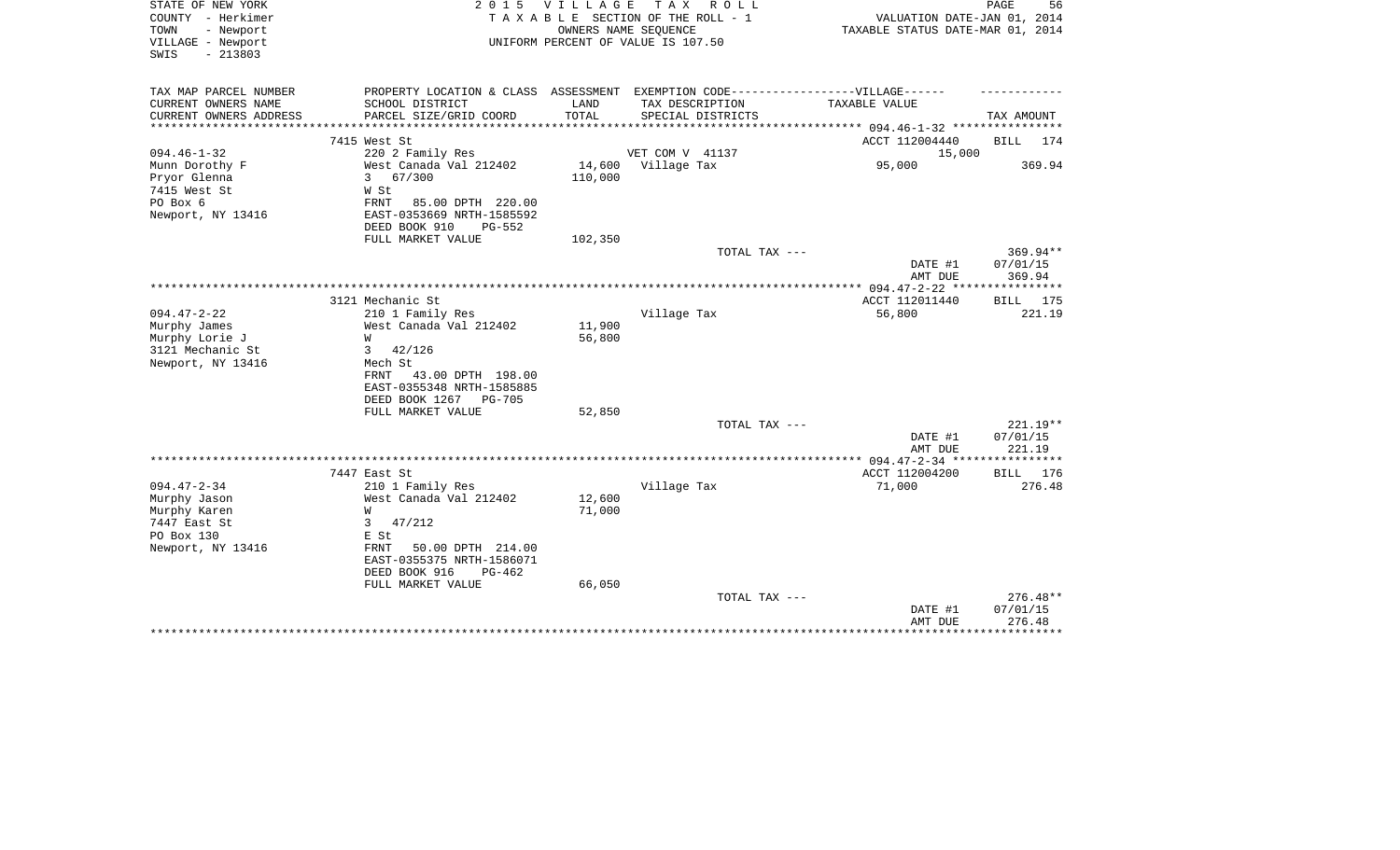| STATE OF NEW YORK<br>COUNTY - Herkimer | 2 0 1 5                                                                          | V I L L A G E | TAX ROLL<br>TAXABLE SECTION OF THE ROLL - 1 | VALUATION DATE-JAN 01, 2014                | 57<br>PAGE         |
|----------------------------------------|----------------------------------------------------------------------------------|---------------|---------------------------------------------|--------------------------------------------|--------------------|
| - Newport<br>TOWN                      |                                                                                  |               | OWNERS NAME SEQUENCE                        | TAXABLE STATUS DATE-MAR 01, 2014           |                    |
| VILLAGE - Newport                      |                                                                                  |               | UNIFORM PERCENT OF VALUE IS 107.50          |                                            |                    |
| $-213803$<br>SWIS                      |                                                                                  |               |                                             |                                            |                    |
| TAX MAP PARCEL NUMBER                  | PROPERTY LOCATION & CLASS ASSESSMENT EXEMPTION CODE----------------VILLAGE------ |               |                                             |                                            |                    |
| CURRENT OWNERS NAME                    | SCHOOL DISTRICT                                                                  | LAND          | TAX DESCRIPTION                             | TAXABLE VALUE                              |                    |
| CURRENT OWNERS ADDRESS                 | PARCEL SIZE/GRID COORD                                                           | TOTAL         | SPECIAL DISTRICTS                           |                                            | TAX AMOUNT         |
| **********************                 |                                                                                  | ************* |                                             |                                            |                    |
|                                        | West St                                                                          |               |                                             | ACCT 112001710                             | 177<br>BILL        |
| $094.46 - 1 - 41$                      | 311 Res vac land                                                                 |               | Village Tax                                 | 3,000                                      | 11.68              |
| Murphy Richard                         | West Canada Val 212402                                                           | 3,000         |                                             |                                            |                    |
| Murphy Joyce                           | W                                                                                | 3,000         |                                             |                                            |                    |
| Middleville, NY 13406                  | 2.50aa                                                                           |               |                                             |                                            |                    |
|                                        | Creek Bank                                                                       |               |                                             |                                            |                    |
|                                        | <b>ACRES</b><br>2.50                                                             |               |                                             |                                            |                    |
|                                        | EAST-0354818 NRTH-1584900                                                        |               |                                             |                                            |                    |
|                                        | DEED BOOK 658<br><b>PG-418</b>                                                   |               |                                             |                                            |                    |
|                                        | FULL MARKET VALUE                                                                | 2,800         |                                             |                                            |                    |
|                                        |                                                                                  |               | TOTAL TAX ---                               |                                            | 11.68**            |
|                                        |                                                                                  |               |                                             | DATE #1                                    | 07/01/15           |
|                                        |                                                                                  |               |                                             | AMT DUE                                    | 11.68              |
|                                        | 7426 West St                                                                     |               |                                             | ACCT 112003540                             | BILL 178           |
| $094.46 - 1 - 16$                      | 210 1 Family Res                                                                 |               | Village Tax                                 | 75,000                                     | 292.06             |
| Muthig Russell                         | West Canada Val 212402                                                           | 16,600        |                                             |                                            |                    |
| 7426 West St                           | Е                                                                                | 75,000        |                                             |                                            |                    |
| PO Box 163                             | 210x204                                                                          |               |                                             |                                            |                    |
| Newport, NY 13416                      | W St                                                                             |               |                                             |                                            |                    |
|                                        | FRNT 204.00 DPTH 195.00                                                          |               |                                             |                                            |                    |
|                                        | <b>ACRES</b><br>$0.62$ BANK<br>135                                               |               |                                             |                                            |                    |
|                                        | EAST-0353541 NRTH-1586068                                                        |               |                                             |                                            |                    |
|                                        | DEED BOOK 856<br>PG-276                                                          |               |                                             |                                            |                    |
|                                        | FULL MARKET VALUE                                                                | 69,750        |                                             |                                            |                    |
|                                        |                                                                                  |               | TOTAL TAX ---                               |                                            | $292.06**$         |
|                                        |                                                                                  |               |                                             | DATE #1                                    | 07/01/15           |
|                                        |                                                                                  |               |                                             | AMT DUE                                    | 292.06             |
|                                        |                                                                                  |               |                                             | ************ 094.46-1-17 ***************** |                    |
| $094.46 - 1 - 17$                      | 7428 West St                                                                     |               |                                             | ACCT 112011230                             | BILL 179<br>148.37 |
| Muthig Russell                         | 210 1 Family Res<br>West Canada Val 212402                                       | 12,800        | Village Tax<br>XC291 Water relevy           | 38,100<br>219.83 MT M                      | 219.83             |
| 7428 West St                           | $\mathbf E$                                                                      | 38,100        |                                             |                                            |                    |
| PO Box 163                             | 3<br>130/153                                                                     |               |                                             |                                            |                    |
| Newport, NY 13416                      | W St                                                                             |               |                                             |                                            |                    |
|                                        | FRNT 111.40 DPTH<br>97.30                                                        |               |                                             |                                            |                    |
|                                        | EAST-0353429 NRTH-1586047                                                        |               |                                             |                                            |                    |
|                                        | DEED BOOK 1300<br>PG-518                                                         |               |                                             |                                            |                    |
|                                        | FULL MARKET VALUE                                                                | 35,450        |                                             |                                            |                    |
|                                        |                                                                                  |               | TOTAL TAX ---                               |                                            | 368.20**           |
|                                        |                                                                                  |               |                                             | DATE #1                                    | 07/01/15           |
|                                        |                                                                                  |               |                                             | AMT DUE                                    | 368.20             |
|                                        |                                                                                  |               |                                             |                                            |                    |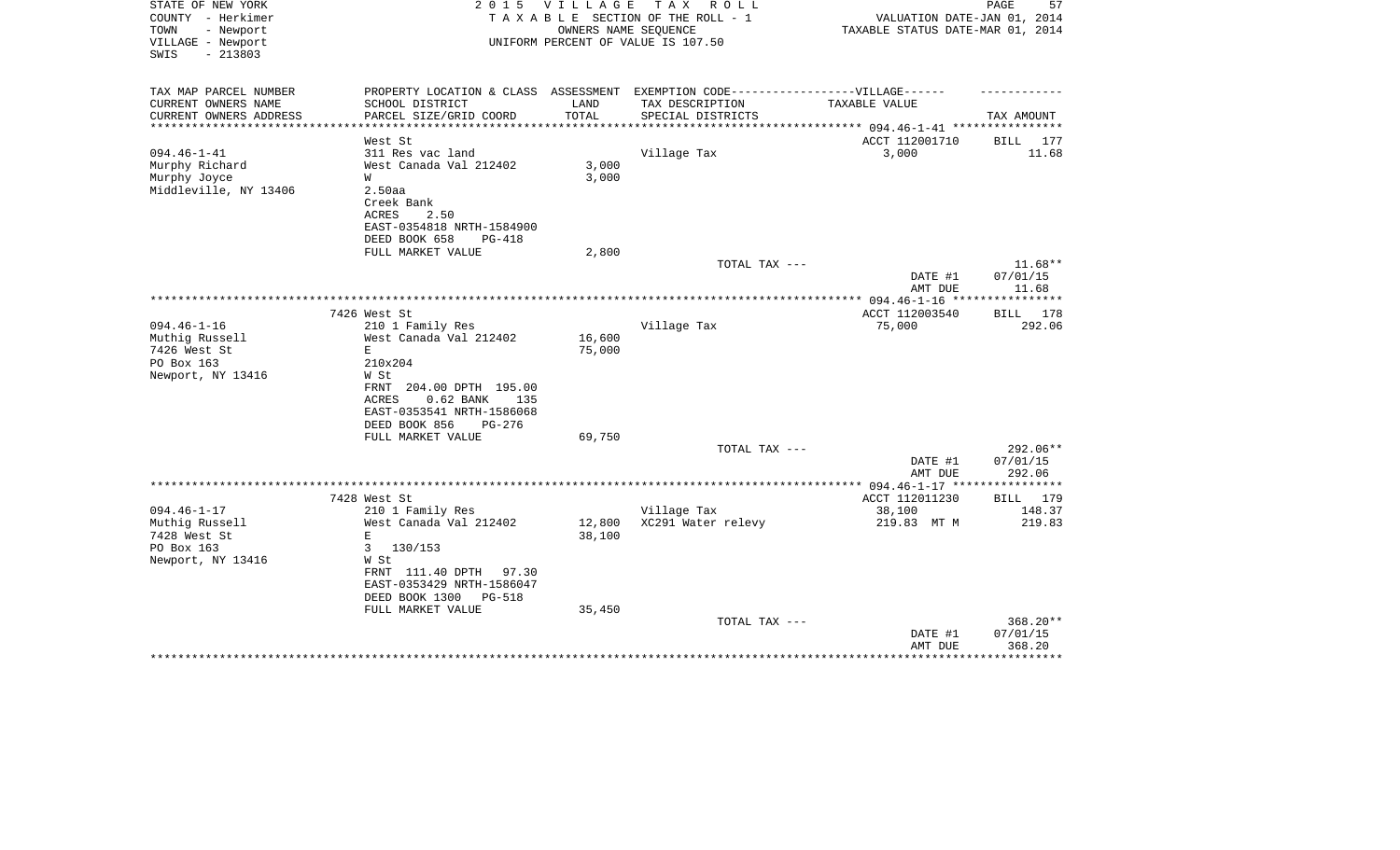| STATE OF NEW YORK<br>COUNTY - Herkimer<br>TOWN<br>- Newport<br>VILLAGE - Newport<br>SWIS<br>$-213803$ | 2 0 1 5                                                                          | VILLAGE | TAX ROLL<br>TAXABLE SECTION OF THE ROLL - 1<br>OWNERS NAME SEQUENCE<br>UNIFORM PERCENT OF VALUE IS 107.50 | VALUATION DATE-JAN 01, 2014<br>TAXABLE STATUS DATE-MAR 01, 2014 | PAGE<br>58         |
|-------------------------------------------------------------------------------------------------------|----------------------------------------------------------------------------------|---------|-----------------------------------------------------------------------------------------------------------|-----------------------------------------------------------------|--------------------|
|                                                                                                       |                                                                                  |         |                                                                                                           |                                                                 |                    |
| TAX MAP PARCEL NUMBER                                                                                 | PROPERTY LOCATION & CLASS ASSESSMENT EXEMPTION CODE----------------VILLAGE------ |         |                                                                                                           |                                                                 |                    |
| CURRENT OWNERS NAME                                                                                   | SCHOOL DISTRICT                                                                  | LAND    | TAX DESCRIPTION                                                                                           | TAXABLE VALUE                                                   |                    |
| CURRENT OWNERS ADDRESS<br>**********************                                                      | PARCEL SIZE/GRID COORD                                                           | TOTAL   | SPECIAL DISTRICTS                                                                                         |                                                                 | TAX AMOUNT         |
|                                                                                                       | 7429 Main St                                                                     |         |                                                                                                           | ACCT 112010860                                                  | BILL 180           |
| $094.47 - 1 - 17$                                                                                     | 210 1 Family Res                                                                 |         | Village Tax                                                                                               | 90,200                                                          | 351.25             |
| Nanjundappa Renuka                                                                                    | West Canada Val 212402                                                           | 12,800  |                                                                                                           |                                                                 |                    |
| 79 Forest Row                                                                                         | W                                                                                | 90,200  |                                                                                                           |                                                                 |                    |
| Great Neck, NY 11024                                                                                  | 44/150<br>3                                                                      |         |                                                                                                           |                                                                 |                    |
|                                                                                                       | M St                                                                             |         |                                                                                                           |                                                                 |                    |
|                                                                                                       | FRNT<br>48.00 DPTH 268.00                                                        |         |                                                                                                           |                                                                 |                    |
|                                                                                                       | <b>ACRES</b><br>0.25                                                             |         |                                                                                                           |                                                                 |                    |
|                                                                                                       | EAST-0354917 NRTH-1585693                                                        |         |                                                                                                           |                                                                 |                    |
|                                                                                                       | DEED BOOK 1499<br>PG-613                                                         |         |                                                                                                           |                                                                 |                    |
|                                                                                                       | FULL MARKET VALUE                                                                | 83,900  | TOTAL TAX ---                                                                                             |                                                                 | 351.25**           |
|                                                                                                       |                                                                                  |         |                                                                                                           | DATE #1                                                         | 07/01/15           |
|                                                                                                       |                                                                                  |         |                                                                                                           | AMT DUE                                                         | 351.25             |
|                                                                                                       |                                                                                  |         |                                                                                                           |                                                                 |                    |
|                                                                                                       | Main St                                                                          |         |                                                                                                           | ACCT 112000180                                                  | BILL<br>181        |
| $094.38 - 1 - 31$                                                                                     | 471 Funeral home                                                                 |         | Village Tax                                                                                               | 204,000                                                         | 794.41             |
| Newman Eric                                                                                           | West Canada Val 212402                                                           | 15,500  |                                                                                                           |                                                                 |                    |
| Newman Erna                                                                                           | W                                                                                | 204,000 |                                                                                                           |                                                                 |                    |
| Newport, NY 13416                                                                                     | $7\phantom{.0}$<br>115/258<br>M St                                               |         |                                                                                                           |                                                                 |                    |
|                                                                                                       | FRNT 115.00 DPTH 200.00                                                          |         |                                                                                                           |                                                                 |                    |
|                                                                                                       | 0.52<br>ACRES                                                                    |         |                                                                                                           |                                                                 |                    |
|                                                                                                       | EAST-0354474 NRTH-1586702                                                        |         |                                                                                                           |                                                                 |                    |
|                                                                                                       | DEED BOOK 774<br>PG-336                                                          |         |                                                                                                           |                                                                 |                    |
|                                                                                                       | FULL MARKET VALUE                                                                | 189,750 |                                                                                                           |                                                                 |                    |
|                                                                                                       |                                                                                  |         | TOTAL TAX ---                                                                                             |                                                                 | 794.41**           |
|                                                                                                       |                                                                                  |         |                                                                                                           | DATE #1                                                         | 07/01/15           |
|                                                                                                       |                                                                                  |         |                                                                                                           | AMT DUE                                                         | 794.41             |
|                                                                                                       | Main St                                                                          |         |                                                                                                           | ACCT 112000150                                                  | <b>BILL</b><br>182 |
| $094.47 - 2 - 44$                                                                                     | 482 Det row bldg                                                                 |         | Village Tax                                                                                               | 165,000                                                         | 642.53             |
| Newman Eric                                                                                           | West Canada Val 212402                                                           | 11,300  |                                                                                                           |                                                                 |                    |
| Newman Erna                                                                                           | E                                                                                | 165,000 |                                                                                                           |                                                                 |                    |
| Newport, NY 13416                                                                                     | 10 52/160                                                                        |         |                                                                                                           |                                                                 |                    |
|                                                                                                       | M St                                                                             |         |                                                                                                           |                                                                 |                    |
|                                                                                                       | 52.00 DPTH 128.00<br>FRNT                                                        |         |                                                                                                           |                                                                 |                    |
|                                                                                                       | EAST-0354981 NRTH-1586174                                                        |         |                                                                                                           |                                                                 |                    |
|                                                                                                       | DEED BOOK 774<br>$PG-336$                                                        |         |                                                                                                           |                                                                 |                    |
|                                                                                                       | FULL MARKET VALUE                                                                | 153,500 | TOTAL TAX ---                                                                                             |                                                                 | 642.53**           |
|                                                                                                       |                                                                                  |         |                                                                                                           | DATE #1                                                         | 07/01/15           |
|                                                                                                       |                                                                                  |         |                                                                                                           | AMT DUE                                                         | 642.53             |
|                                                                                                       |                                                                                  |         |                                                                                                           |                                                                 | ************       |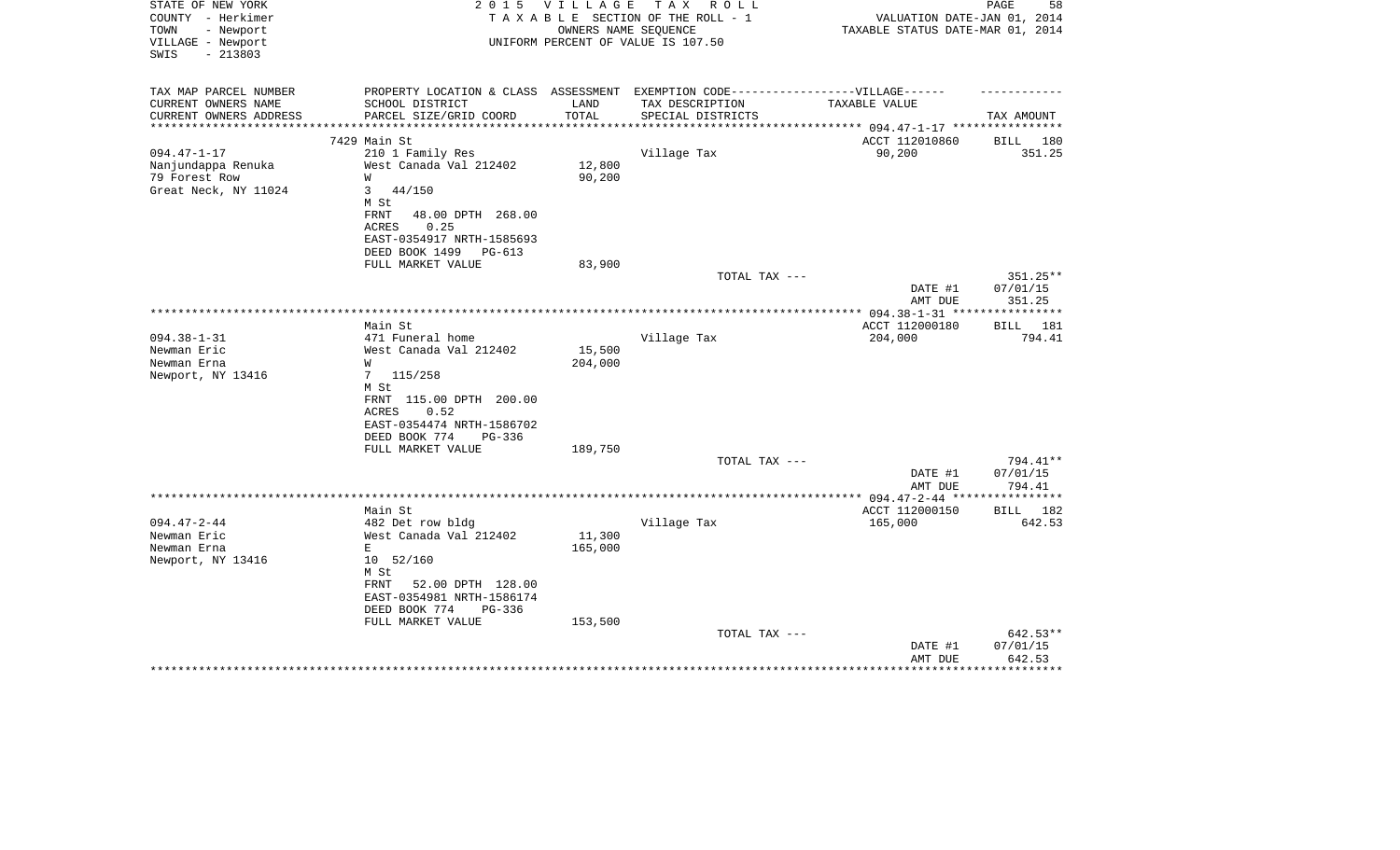| TAX MAP PARCEL NUMBER<br>PROPERTY LOCATION & CLASS<br>ASSESSMENT EXEMPTION CODE------------------VILLAGE------                                                                                                                                                                                                                 |                                    |
|--------------------------------------------------------------------------------------------------------------------------------------------------------------------------------------------------------------------------------------------------------------------------------------------------------------------------------|------------------------------------|
| CURRENT OWNERS NAME<br>SCHOOL DISTRICT<br>LAND<br>TAX DESCRIPTION<br>TAXABLE VALUE                                                                                                                                                                                                                                             |                                    |
| PARCEL SIZE/GRID COORD<br>TOTAL<br>CURRENT OWNERS ADDRESS<br>SPECIAL DISTRICTS<br>************ 094.39-1-28.2 **************                                                                                                                                                                                                    | TAX AMOUNT                         |
| Hillside Meadows Dr                                                                                                                                                                                                                                                                                                            | <b>BILL</b><br>183                 |
| $094.39 - 1 - 28.2$<br>411 Apartment<br>Village Tax<br>1536,900<br>West Canada Val 212402<br>33,600<br>Newport Housing Lp<br>1993<br>1536,900<br>JDA Management<br>PO Box 71<br>Housing Project Aged<br>Frankfort, NY 13540<br>18 Yr Contract In Lieu<br>ACRES<br>2.50<br>EAST-0355465 NRTH-1586974<br>DEED BOOK 801<br>PG-593 | 5,984.91                           |
| FULL MARKET VALUE<br>1429,650                                                                                                                                                                                                                                                                                                  |                                    |
| TOTAL TAX ---<br>DATE #1<br>AMT DUE                                                                                                                                                                                                                                                                                            | 5,984.91**<br>07/01/15<br>5,984.91 |
|                                                                                                                                                                                                                                                                                                                                |                                    |
| Bridge St<br>ACCT 112003300                                                                                                                                                                                                                                                                                                    | 184<br>BILL                        |
| $094.47 - 1 - 37.999$<br>874 Elec-hydro<br>Village Tax<br>275,000<br>West Canada Val 212402<br>Newport Hydro Assoc<br>$\Omega$                                                                                                                                                                                                 | 1,070.89                           |
| Eagle Creek Renewable Energy<br>275,000<br>West<br>PO Box 167<br>10 Mill 53X85                                                                                                                                                                                                                                                 |                                    |
| Neshkoro, WI 54960<br>Bridge St<br>EAST-0354447 NRTH-1585787                                                                                                                                                                                                                                                                   |                                    |
| PRIOR OWNER ON 3/01/2014<br>DEED BOOK 703<br>$PG-670$                                                                                                                                                                                                                                                                          |                                    |
| Newport Hydro Assoc<br>255,814<br>FULL MARKET VALUE<br>TOTAL TAX ---                                                                                                                                                                                                                                                           | $1.070.89**$                       |
| DATE #1<br>AMT DUE                                                                                                                                                                                                                                                                                                             | 07/01/15<br>1,070.89               |
| ******************************<br>************ 094.47-1-41 ***                                                                                                                                                                                                                                                                 | ***********                        |
| ACCT 112003660<br>Bridge St                                                                                                                                                                                                                                                                                                    | 185<br><b>BILL</b>                 |
| $094.47 - 1 - 41$<br>331 Com vac w/im<br>Village Tax<br>22,900<br>Newport Telephone Co<br>West Canada Val 212402<br>15,000                                                                                                                                                                                                     | 89.18                              |
| 22,900<br>Bridge St<br>N                                                                                                                                                                                                                                                                                                       |                                    |
| PO Box 201<br>10 63/108                                                                                                                                                                                                                                                                                                        |                                    |
| Newport, NY 13416<br>Bridge St<br>FRNT<br>65.70 DPTH 103.00<br>EAST-0354497 NRTH-1585998<br>DEED BOOK 884<br><b>PG-585</b><br>21,300<br>FULL MARKET VALUE                                                                                                                                                                      |                                    |
| TOTAL TAX ---                                                                                                                                                                                                                                                                                                                  | 89.18**                            |
| DATE #1<br>AMT DUE                                                                                                                                                                                                                                                                                                             | 07/01/15<br>89.18                  |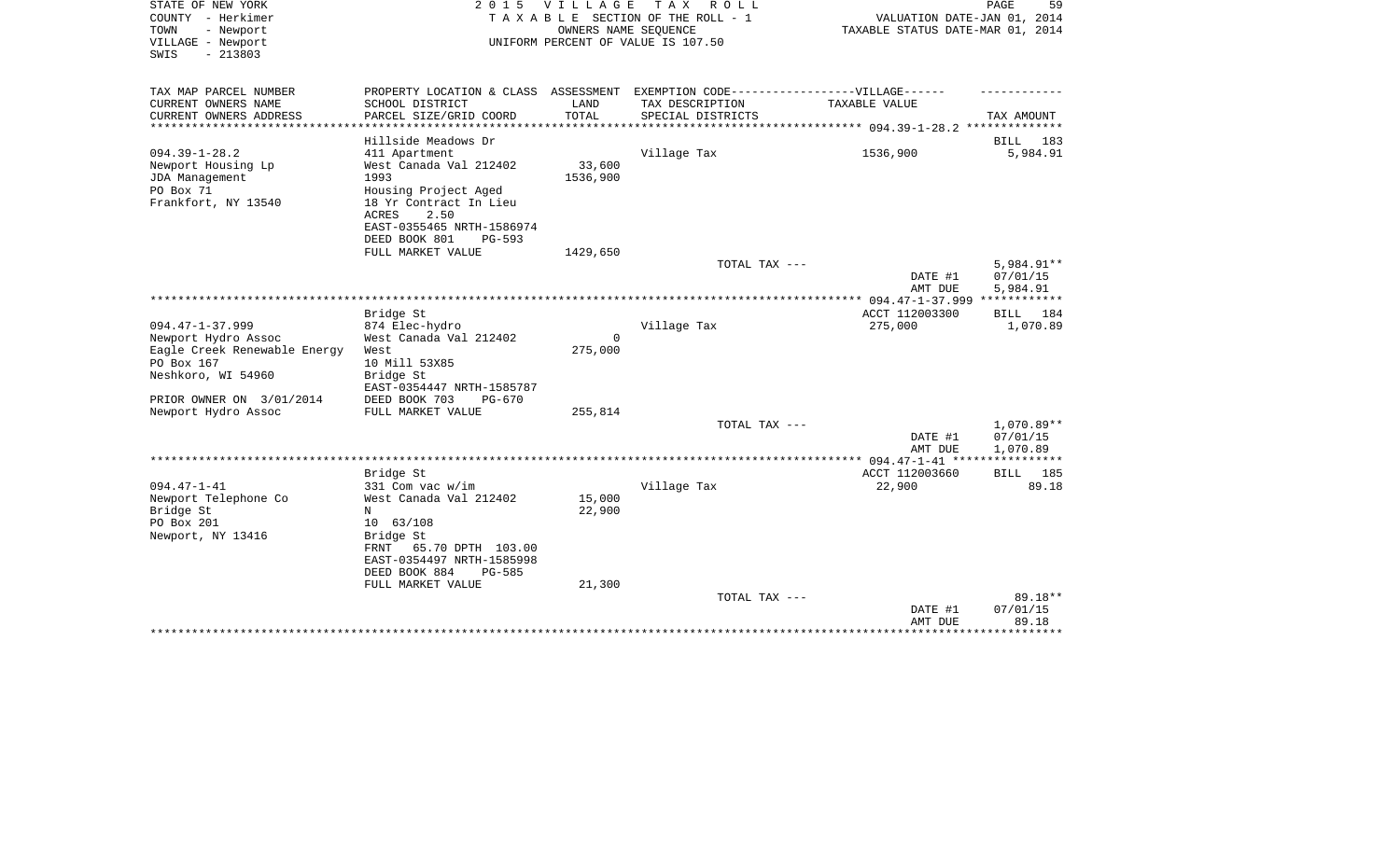| STATE OF NEW YORK<br>COUNTY - Herkimer<br>TOWN<br>- Newport<br>VILLAGE - Newport<br>$-213803$<br>SWIS | 2 0 1 5                                                                                              | <b>VILLAGE</b> | T A X<br>R O L L<br>TAXABLE SECTION OF THE ROLL - 1<br>OWNERS NAME SEOUENCE<br>UNIFORM PERCENT OF VALUE IS 107.50 | VALUATION DATE-JAN 01, 2014<br>TAXABLE STATUS DATE-MAR 01, 2014 | PAGE<br>60           |
|-------------------------------------------------------------------------------------------------------|------------------------------------------------------------------------------------------------------|----------------|-------------------------------------------------------------------------------------------------------------------|-----------------------------------------------------------------|----------------------|
| TAX MAP PARCEL NUMBER<br>CURRENT OWNERS NAME                                                          | PROPERTY LOCATION & CLASS ASSESSMENT EXEMPTION CODE-----------------VILLAGE------<br>SCHOOL DISTRICT | LAND           | TAX DESCRIPTION                                                                                                   | TAXABLE VALUE                                                   |                      |
| CURRENT OWNERS ADDRESS<br>***********************                                                     | PARCEL SIZE/GRID COORD                                                                               | TOTAL          | SPECIAL DISTRICTS                                                                                                 |                                                                 | TAX AMOUNT           |
|                                                                                                       | 7425 S Main St                                                                                       |                |                                                                                                                   | ACCT 112005190                                                  |                      |
| $094.47 - 1 - 19$                                                                                     | 210 1 Family Res                                                                                     |                | Village Tax                                                                                                       | 85,100                                                          | BILL 186<br>331.39   |
| Oakley Michele                                                                                        | West Canada Val 212402                                                                               | 13,800         |                                                                                                                   |                                                                 |                      |
| 7425 S Main St                                                                                        | W                                                                                                    | 85,100         |                                                                                                                   |                                                                 |                      |
| Newport, NY 13416                                                                                     | 3                                                                                                    |                |                                                                                                                   |                                                                 |                      |
|                                                                                                       | M St                                                                                                 |                |                                                                                                                   |                                                                 |                      |
|                                                                                                       | FRNT<br>77.00 DPTH 216.00                                                                            |                |                                                                                                                   |                                                                 |                      |
|                                                                                                       | 0.35<br><b>ACRES</b>                                                                                 |                |                                                                                                                   |                                                                 |                      |
|                                                                                                       | EAST-0354956 NRTH-1585596                                                                            |                |                                                                                                                   |                                                                 |                      |
|                                                                                                       | DEED BOOK 1305<br>PG-372                                                                             |                |                                                                                                                   |                                                                 |                      |
|                                                                                                       | FULL MARKET VALUE                                                                                    | 79,163         |                                                                                                                   |                                                                 |                      |
|                                                                                                       |                                                                                                      |                | TOTAL TAX ---                                                                                                     | DATE #1                                                         | 331.39**<br>07/01/15 |
|                                                                                                       |                                                                                                      |                |                                                                                                                   | AMT DUE                                                         | 331.39               |
|                                                                                                       |                                                                                                      |                |                                                                                                                   |                                                                 | ***********          |
|                                                                                                       | 3094 Norway St                                                                                       |                |                                                                                                                   | ACCT 112005430                                                  | <b>BILL</b><br>187   |
| $094.39 - 1 - 44$                                                                                     | 230 3 Family Res                                                                                     |                | Village Tax                                                                                                       | 98,900                                                          | 385.13               |
| Olney Stephen S                                                                                       | West Canada Val 212402                                                                               | 12,500         |                                                                                                                   |                                                                 |                      |
| Box 68                                                                                                | S                                                                                                    | 98,900         |                                                                                                                   |                                                                 |                      |
| Poland, NY 13431                                                                                      | 49/247                                                                                               |                |                                                                                                                   |                                                                 |                      |
|                                                                                                       | Norway St                                                                                            |                |                                                                                                                   |                                                                 |                      |
|                                                                                                       | FRNT<br>49.00 DPTH 247.80                                                                            |                |                                                                                                                   |                                                                 |                      |
|                                                                                                       | 0.23<br>ACRES                                                                                        |                |                                                                                                                   |                                                                 |                      |
|                                                                                                       | EAST-0354965 NRTH-1587121                                                                            |                |                                                                                                                   |                                                                 |                      |
|                                                                                                       | DEED BOOK 694                                                                                        |                |                                                                                                                   |                                                                 |                      |
|                                                                                                       | FULL MARKET VALUE                                                                                    | 92,000         | TOTAL TAX ---                                                                                                     |                                                                 | $385.13**$           |
|                                                                                                       |                                                                                                      |                |                                                                                                                   | DATE #1                                                         | 07/01/15             |
|                                                                                                       |                                                                                                      |                |                                                                                                                   | AMT DUE                                                         | 385.13               |
|                                                                                                       |                                                                                                      |                |                                                                                                                   |                                                                 | ***********          |
|                                                                                                       | 3136 Mech St                                                                                         |                |                                                                                                                   | ACCT 112000540                                                  | BILL 188             |
| $094.47 - 3 - 6$                                                                                      | 210 1 Family Res                                                                                     |                | Village Tax                                                                                                       | 25,000                                                          | 97.35                |
| Oritz Jason                                                                                           | West Canada Val 212402                                                                               | 13,400         |                                                                                                                   |                                                                 |                      |
| 1658 Elm St                                                                                           | S                                                                                                    | 25,000         |                                                                                                                   |                                                                 |                      |
| Utica, NY 13501                                                                                       | 62/120<br>$\mathbf{3}$                                                                               |                |                                                                                                                   |                                                                 |                      |
|                                                                                                       | Mech St                                                                                              |                |                                                                                                                   |                                                                 |                      |
|                                                                                                       | 64.00 DPTH 208.00<br>FRNT                                                                            |                |                                                                                                                   |                                                                 |                      |
|                                                                                                       | EAST-0355634 NRTH-1585662                                                                            |                |                                                                                                                   |                                                                 |                      |
|                                                                                                       | DEED BOOK 1348<br>PG-756                                                                             |                |                                                                                                                   |                                                                 |                      |
|                                                                                                       | FULL MARKET VALUE                                                                                    | 23,250         |                                                                                                                   |                                                                 |                      |
|                                                                                                       |                                                                                                      |                | TOTAL TAX ---                                                                                                     |                                                                 | $97.35**$            |
|                                                                                                       |                                                                                                      |                |                                                                                                                   | DATE #1<br>AMT DUE                                              | 07/01/15<br>97.35    |
|                                                                                                       |                                                                                                      |                |                                                                                                                   |                                                                 | *******              |
|                                                                                                       |                                                                                                      |                |                                                                                                                   |                                                                 |                      |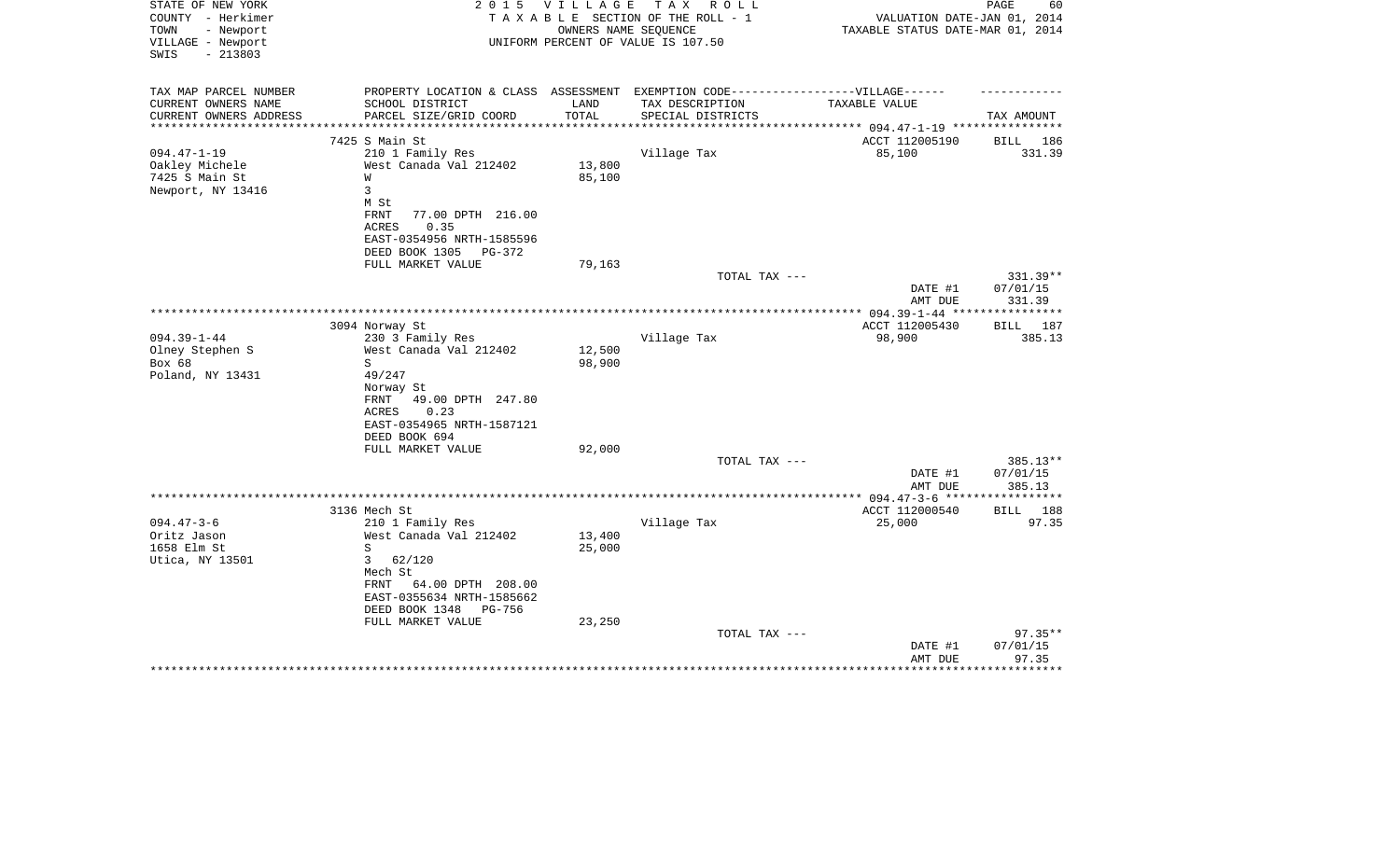| STATE OF NEW YORK<br>COUNTY - Herkimer<br>TOWN<br>- Newport | 2 0 1 5                                            | V I L L A G E              | T A X<br>R O L L<br>TAXABLE SECTION OF THE ROLL - 1<br>OWNERS NAME SEQUENCE       | VALUATION DATE-JAN 01, 2014<br>TAXABLE STATUS DATE-MAR 01, 2014 | PAGE<br>61           |
|-------------------------------------------------------------|----------------------------------------------------|----------------------------|-----------------------------------------------------------------------------------|-----------------------------------------------------------------|----------------------|
| VILLAGE - Newport<br>$-213803$<br>SWIS                      |                                                    |                            | UNIFORM PERCENT OF VALUE IS 107.50                                                |                                                                 |                      |
| TAX MAP PARCEL NUMBER                                       |                                                    |                            | PROPERTY LOCATION & CLASS ASSESSMENT EXEMPTION CODE-----------------VILLAGE------ |                                                                 |                      |
| CURRENT OWNERS NAME                                         | SCHOOL DISTRICT                                    | LAND                       | TAX DESCRIPTION                                                                   | TAXABLE VALUE                                                   |                      |
| CURRENT OWNERS ADDRESS<br>*********************             | PARCEL SIZE/GRID COORD<br>************************ | TOTAL<br>***************** | SPECIAL DISTRICTS                                                                 |                                                                 | TAX AMOUNT           |
|                                                             | Main St                                            |                            |                                                                                   | ACCT 112000060                                                  | BILL 189             |
| $094.38 - 1 - 29$                                           | 220 2 Family Res                                   |                            | Village Tax                                                                       | 80,000                                                          | 311.53               |
| Palmer Robert                                               | West Canada Val 212402                             | 12,600                     |                                                                                   |                                                                 |                      |
| Attn: Robert Palmer                                         | W                                                  | 80,000                     |                                                                                   |                                                                 |                      |
| Box 301                                                     | 5                                                  |                            |                                                                                   |                                                                 |                      |
| Newport, NY 13416                                           | M St                                               |                            |                                                                                   |                                                                 |                      |
|                                                             | 75.00 DPTH 138.00<br>FRNT                          |                            |                                                                                   |                                                                 |                      |
|                                                             | EAST-0354587 NRTH-1586558                          |                            |                                                                                   |                                                                 |                      |
|                                                             | DEED BOOK 782<br>$PG-398$                          |                            |                                                                                   |                                                                 |                      |
|                                                             | FULL MARKET VALUE                                  | 74,400                     |                                                                                   |                                                                 |                      |
|                                                             |                                                    |                            | TOTAL TAX ---                                                                     |                                                                 | 311.53**             |
|                                                             |                                                    |                            |                                                                                   | DATE #1<br>AMT DUE                                              | 07/01/15<br>311.53   |
|                                                             |                                                    |                            |                                                                                   |                                                                 |                      |
|                                                             | 7484 East St                                       |                            |                                                                                   | ACCT 112009030                                                  | BILL 190             |
| $094.39 - 1 - 29$                                           | 210 1 Family Res                                   |                            | VET COM V 41137                                                                   | 15,000                                                          |                      |
| Palmer Robert B                                             | West Canada Val 212402                             | 16,300                     | Village Tax                                                                       | 56,200                                                          | 218.85               |
| Palmer Lila J                                               | $\mathbf E$                                        | 71,200                     |                                                                                   |                                                                 |                      |
| 7484 East St                                                | 3<br>120/210                                       |                            |                                                                                   |                                                                 |                      |
| PO Box 301                                                  | E St                                               |                            |                                                                                   |                                                                 |                      |
| Newport, NY 13416                                           | FRNT 120.00 DPTH 213.20                            |                            |                                                                                   |                                                                 |                      |
|                                                             | EAST-0355299 NRTH-1586842                          |                            |                                                                                   |                                                                 |                      |
|                                                             | DEED BOOK 00648 PG-00172                           |                            |                                                                                   |                                                                 |                      |
|                                                             | FULL MARKET VALUE                                  | 66,250                     |                                                                                   |                                                                 |                      |
|                                                             |                                                    |                            | TOTAL TAX ---                                                                     | DATE #1                                                         | 218.85**<br>07/01/15 |
|                                                             |                                                    |                            |                                                                                   | AMT DUE                                                         | 218.85               |
|                                                             |                                                    |                            |                                                                                   | **************** 094.47-1-31 *****************                  |                      |
|                                                             | Bridge St                                          |                            |                                                                                   | ACCT 112002880                                                  | <b>BILL</b><br>191   |
| $094.47 - 1 - 31$                                           | 461 Bank                                           |                            | Village Tax                                                                       | 290,000                                                         | 1,129.30             |
| Partners Trust Bank                                         | West Canada Val 212402                             | 10,500                     |                                                                                   |                                                                 |                      |
| M&T Bank                                                    | S                                                  | 290,000                    |                                                                                   |                                                                 |                      |
| Corporate Services -10th Floor 7                            | 48/98                                              |                            |                                                                                   |                                                                 |                      |
| One M&T Plaza                                               | Bridge St                                          |                            |                                                                                   |                                                                 |                      |
| Buffalo, NY 14203                                           | FRNT<br>42.00 DPTH 106.00                          |                            |                                                                                   |                                                                 |                      |
|                                                             | EAST-0354720 NRTH-1585936                          |                            |                                                                                   |                                                                 |                      |
|                                                             | DEED BOOK 746<br>$PG-300$                          |                            |                                                                                   |                                                                 |                      |
|                                                             | FULL MARKET VALUE                                  | 269,750                    | TOTAL TAX ---                                                                     |                                                                 | $1,129.30**$         |
|                                                             |                                                    |                            |                                                                                   | DATE #1                                                         | 07/01/15             |
|                                                             |                                                    |                            |                                                                                   | AMT DUE                                                         | 1,129.30             |
|                                                             |                                                    |                            |                                                                                   |                                                                 |                      |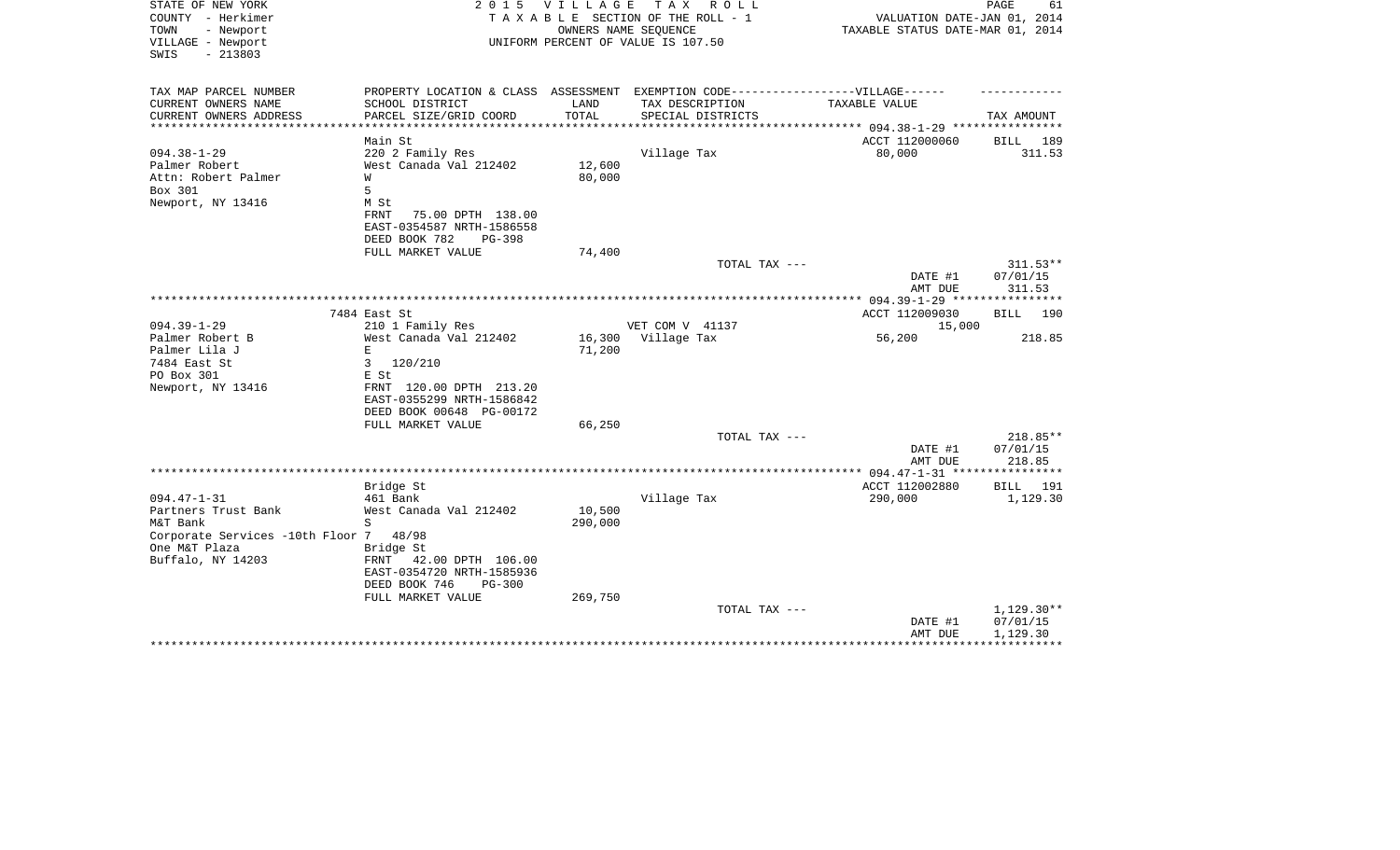| STATE OF NEW YORK<br>COUNTY - Herkimer<br>TOWN<br>- Newport<br>VILLAGE - Newport<br>SWIS<br>$-213803$ | 2 0 1 5                                                                           | VILLAGE                | TAX ROLL<br>TAXABLE SECTION OF THE ROLL - 1<br>OWNERS NAME SEQUENCE<br>UNIFORM PERCENT OF VALUE IS 107.50 | VALUATION DATE-JAN 01, 2014<br>TAXABLE STATUS DATE-MAR 01, 2014 | PAGE<br>62           |
|-------------------------------------------------------------------------------------------------------|-----------------------------------------------------------------------------------|------------------------|-----------------------------------------------------------------------------------------------------------|-----------------------------------------------------------------|----------------------|
| TAX MAP PARCEL NUMBER                                                                                 | PROPERTY LOCATION & CLASS ASSESSMENT EXEMPTION CODE-----------------VILLAGE------ |                        |                                                                                                           |                                                                 |                      |
| CURRENT OWNERS NAME                                                                                   | SCHOOL DISTRICT                                                                   | LAND                   | TAX DESCRIPTION                                                                                           | TAXABLE VALUE                                                   |                      |
| CURRENT OWNERS ADDRESS<br>*********************                                                       | PARCEL SIZE/GRID COORD                                                            | TOTAL<br>************* | SPECIAL DISTRICTS                                                                                         |                                                                 | TAX AMOUNT           |
|                                                                                                       | Bridge St                                                                         |                        |                                                                                                           | ACCT 112011010                                                  | BILL 192             |
| $094.47 - 1 - 32$                                                                                     | 331 Com vac w/im                                                                  |                        | Village Tax                                                                                               | 7,000                                                           | 27.26                |
| Partners Trust Bank                                                                                   | West Canada Val 212402                                                            | 5,000                  |                                                                                                           |                                                                 |                      |
| M&T Bank                                                                                              | W                                                                                 | 7,000                  |                                                                                                           |                                                                 |                      |
| Corporate Services -10th Floor 3                                                                      | 44/112                                                                            |                        |                                                                                                           |                                                                 |                      |
| One M&T Plaza St<br>Buffalo, NY 14203                                                                 | Bridge St<br>FRNT 22.00 DPTH 82.00                                                |                        |                                                                                                           |                                                                 |                      |
|                                                                                                       | EAST-0354693 NRTH-1585924                                                         |                        |                                                                                                           |                                                                 |                      |
|                                                                                                       | DEED BOOK 747<br>PG-181                                                           |                        |                                                                                                           |                                                                 |                      |
|                                                                                                       | FULL MARKET VALUE                                                                 | 6,500                  |                                                                                                           |                                                                 |                      |
|                                                                                                       |                                                                                   |                        | TOTAL TAX ---                                                                                             |                                                                 | $27.26**$            |
|                                                                                                       |                                                                                   |                        |                                                                                                           | DATE #1                                                         | 07/01/15             |
|                                                                                                       |                                                                                   |                        |                                                                                                           | AMT DUE                                                         | 27.26<br>*********** |
|                                                                                                       | Bridge St                                                                         |                        |                                                                                                           | ACCT 112000330                                                  | <b>BILL</b> 193      |
| $094.47 - 1 - 33$                                                                                     | $331$ Com vac w/im                                                                |                        | Village Tax                                                                                               | 14,000                                                          | 54.52                |
| Partners Trust Bank                                                                                   | West Canada Val 212402                                                            | 10,000                 |                                                                                                           |                                                                 |                      |
| M&T Bank                                                                                              | S                                                                                 | 14,000                 |                                                                                                           |                                                                 |                      |
| Corporate Services -10th Floor 3                                                                      | 21/98                                                                             |                        |                                                                                                           |                                                                 |                      |
| One M&T Plaza St                                                                                      | Bridge St                                                                         |                        |                                                                                                           |                                                                 |                      |
| Buffalo, NY 14203                                                                                     | FRNT 43.00 DPTH 106.00                                                            |                        |                                                                                                           |                                                                 |                      |
|                                                                                                       | EAST-0354671 NRTH-1585903<br>DEED BOOK 746<br>$PG-302$                            |                        |                                                                                                           |                                                                 |                      |
|                                                                                                       | FULL MARKET VALUE                                                                 | 13,000                 |                                                                                                           |                                                                 |                      |
|                                                                                                       |                                                                                   |                        | TOTAL TAX ---                                                                                             |                                                                 | 54.52**              |
|                                                                                                       |                                                                                   |                        |                                                                                                           | DATE #1                                                         | 07/01/15             |
|                                                                                                       |                                                                                   |                        |                                                                                                           | AMT DUE                                                         | 54.52                |
|                                                                                                       |                                                                                   |                        |                                                                                                           | **** 094.47-2-15.1                                              | * * * * * * * *      |
| $094.47 - 2 - 15.1$                                                                                   | 3145 Mech St                                                                      |                        |                                                                                                           | ACCT 112002640                                                  | 194<br>BILL          |
| Peek William J                                                                                        | 210 1 Family Res<br>West Canada Val 212402                                        | 14,300                 | Village Tax                                                                                               | 69,500                                                          | 270.64               |
| Peek Justin J                                                                                         | N                                                                                 | 69,500                 |                                                                                                           |                                                                 |                      |
| 3145 Mech St                                                                                          | $3 \frac{1}{2}$ A                                                                 |                        |                                                                                                           |                                                                 |                      |
| PO Box 285                                                                                            | Mechanic St                                                                       |                        |                                                                                                           |                                                                 |                      |
| Newport, NY 13416                                                                                     | FRNT 130.00 DPTH 150.00                                                           |                        |                                                                                                           |                                                                 |                      |
|                                                                                                       | 0.45<br>ACRES                                                                     |                        |                                                                                                           |                                                                 |                      |
|                                                                                                       | EAST-0355798 NRTH-1585928                                                         |                        |                                                                                                           |                                                                 |                      |
|                                                                                                       | DEED BOOK 1486<br>PG-254<br>FULL MARKET VALUE                                     | 64,650                 |                                                                                                           |                                                                 |                      |
|                                                                                                       |                                                                                   |                        | TOTAL TAX ---                                                                                             |                                                                 | $270.64**$           |
|                                                                                                       |                                                                                   |                        |                                                                                                           | DATE #1                                                         | 07/01/15             |
|                                                                                                       |                                                                                   |                        |                                                                                                           | AMT DUE                                                         | 270.64               |
|                                                                                                       |                                                                                   |                        |                                                                                                           |                                                                 |                      |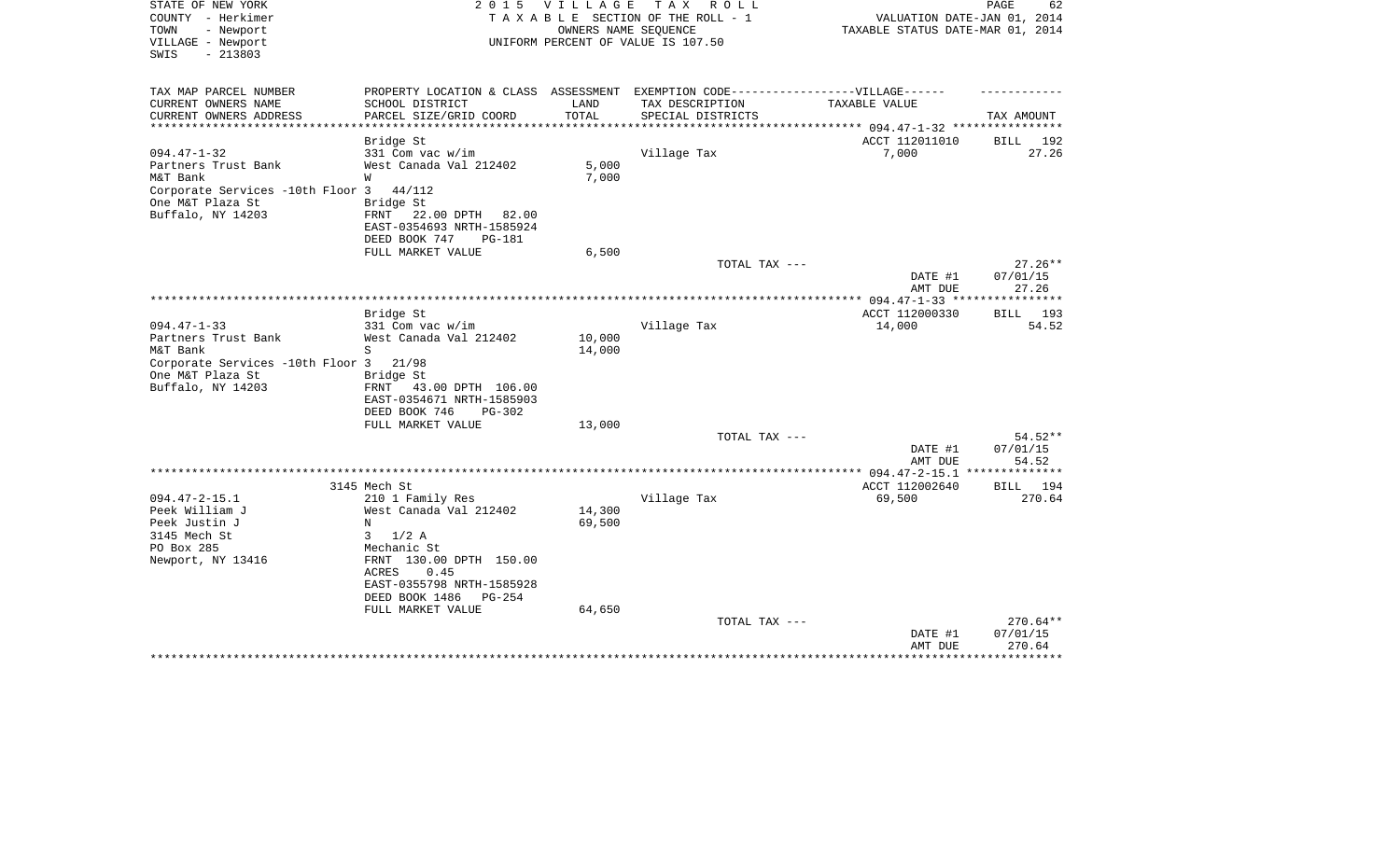| STATE OF NEW YORK<br>COUNTY - Herkimer<br>- Newport<br>TOWN<br>VILLAGE - Newport<br>$-213803$<br>SWIS | 2 0 1 5                                               | <b>VILLAGE</b>               | T A X<br>R O L L<br>TAXABLE SECTION OF THE ROLL - 1<br>OWNERS NAME SEQUENCE<br>UNIFORM PERCENT OF VALUE IS 107.50 | VALUATION DATE-JAN 01, 2014<br>TAXABLE STATUS DATE-MAR 01, 2014 | PAGE<br>63           |
|-------------------------------------------------------------------------------------------------------|-------------------------------------------------------|------------------------------|-------------------------------------------------------------------------------------------------------------------|-----------------------------------------------------------------|----------------------|
| TAX MAP PARCEL NUMBER                                                                                 | PROPERTY LOCATION & CLASS ASSESSMENT                  |                              | EXEMPTION CODE------------------VILLAGE------                                                                     |                                                                 |                      |
| CURRENT OWNERS NAME                                                                                   | SCHOOL DISTRICT                                       | LAND                         | TAX DESCRIPTION                                                                                                   | TAXABLE VALUE                                                   |                      |
| CURRENT OWNERS ADDRESS<br>*******************                                                         | PARCEL SIZE/GRID COORD                                | TOTAL<br>* * * * * * * * * * | SPECIAL DISTRICTS                                                                                                 |                                                                 | TAX AMOUNT           |
|                                                                                                       | 7454 Main St                                          |                              |                                                                                                                   | ******************* 094.47-2-47 ****<br>ACCT 112005250          | BILL 195             |
| $094.47 - 2 - 47$                                                                                     | 483 Converted Re                                      |                              | Village Tax                                                                                                       | 88,000                                                          | 342.68               |
| Pellani Jeremy                                                                                        | West Canada Val 212402                                | 12,300                       |                                                                                                                   |                                                                 |                      |
| Pellani Tavia N                                                                                       | E                                                     | 88,000                       |                                                                                                                   |                                                                 |                      |
| 864 Newport Gray Rd                                                                                   | $7\overline{ }$                                       |                              |                                                                                                                   |                                                                 |                      |
| Newport, NY 13416                                                                                     | M St                                                  |                              |                                                                                                                   |                                                                 |                      |
|                                                                                                       | FRNT<br>50.00 DPTH 195.00                             |                              |                                                                                                                   |                                                                 |                      |
|                                                                                                       | EAST-0354975 NRTH-1586294<br>DEED BOOK 1444<br>PG-669 |                              |                                                                                                                   |                                                                 |                      |
|                                                                                                       | FULL MARKET VALUE                                     | 81,850                       |                                                                                                                   |                                                                 |                      |
|                                                                                                       |                                                       |                              | TOTAL TAX ---                                                                                                     |                                                                 | 342.68**             |
|                                                                                                       |                                                       |                              |                                                                                                                   | DATE #1                                                         | 07/01/15             |
|                                                                                                       |                                                       |                              |                                                                                                                   | AMT DUE                                                         | 342.68<br>********** |
|                                                                                                       | East St                                               |                              |                                                                                                                   | ACCT 112003870                                                  | BILL 196             |
| $094.47 - 2 - 18$                                                                                     | 210 1 Family Res                                      |                              | Village Tax                                                                                                       | 57,600                                                          | 224.30               |
| Petkovsek Richard                                                                                     | West Canada Val 212402                                | 15,400                       |                                                                                                                   |                                                                 |                      |
| PO Box 393                                                                                            | E                                                     | 57,600                       |                                                                                                                   |                                                                 |                      |
| Middleville, NY 13406                                                                                 | 3<br>86/300                                           |                              |                                                                                                                   |                                                                 |                      |
|                                                                                                       | E St                                                  |                              |                                                                                                                   |                                                                 |                      |
|                                                                                                       | FRNT 239.00 DPTH 120.00                               |                              |                                                                                                                   |                                                                 |                      |
|                                                                                                       | 0.41<br>ACRES                                         |                              |                                                                                                                   |                                                                 |                      |
|                                                                                                       | EAST-0355677 NRTH-1585910                             |                              |                                                                                                                   |                                                                 |                      |
|                                                                                                       | DEED BOOK 1232<br>$PG-723$<br>FULL MARKET VALUE       | 53,600                       |                                                                                                                   |                                                                 |                      |
|                                                                                                       |                                                       |                              | TOTAL TAX ---                                                                                                     |                                                                 | $224.30**$           |
|                                                                                                       |                                                       |                              |                                                                                                                   | DATE #1                                                         | 07/01/15             |
|                                                                                                       |                                                       |                              |                                                                                                                   | AMT DUE                                                         | 224.30               |
|                                                                                                       |                                                       |                              |                                                                                                                   | ***************** 094.47-3-14 *****************                 |                      |
|                                                                                                       | 3166 Mechanic St                                      |                              |                                                                                                                   | ACCT 112005490                                                  | BILL 197             |
| $094.47 - 3 - 14$                                                                                     | 210 1 Family Res                                      |                              | VET WAR CT 41121                                                                                                  | 9,000                                                           |                      |
| Place William Jr                                                                                      | West Canada Val 212402                                |                              | 13,400 VET WAR V 41127                                                                                            | 9,000                                                           |                      |
| 3166 Mechanic St<br>PO Box 415                                                                        | S<br>3<br>60/120                                      |                              | 78,000 Village Tax                                                                                                | 60,000                                                          | 233.65               |
| Newport, NY 13416                                                                                     | Mech St                                               |                              |                                                                                                                   |                                                                 |                      |
|                                                                                                       | 54.00 DPTH 260.00<br>FRNT                             |                              |                                                                                                                   |                                                                 |                      |
| PRIOR OWNER ON 3/01/2014                                                                              | EAST-0356186 NRTH-1585719                             |                              |                                                                                                                   |                                                                 |                      |
| Place Wm P                                                                                            | DEED BOOK 1532<br>PG-507                              |                              |                                                                                                                   |                                                                 |                      |
|                                                                                                       | FULL MARKET VALUE                                     | 72,550                       |                                                                                                                   |                                                                 |                      |
|                                                                                                       |                                                       |                              | TOTAL TAX ---                                                                                                     |                                                                 | 233.65**             |
|                                                                                                       |                                                       |                              |                                                                                                                   | DATE #1                                                         | 07/01/15             |
|                                                                                                       |                                                       |                              |                                                                                                                   | AMT DUE                                                         | 233.65               |
|                                                                                                       |                                                       |                              |                                                                                                                   |                                                                 |                      |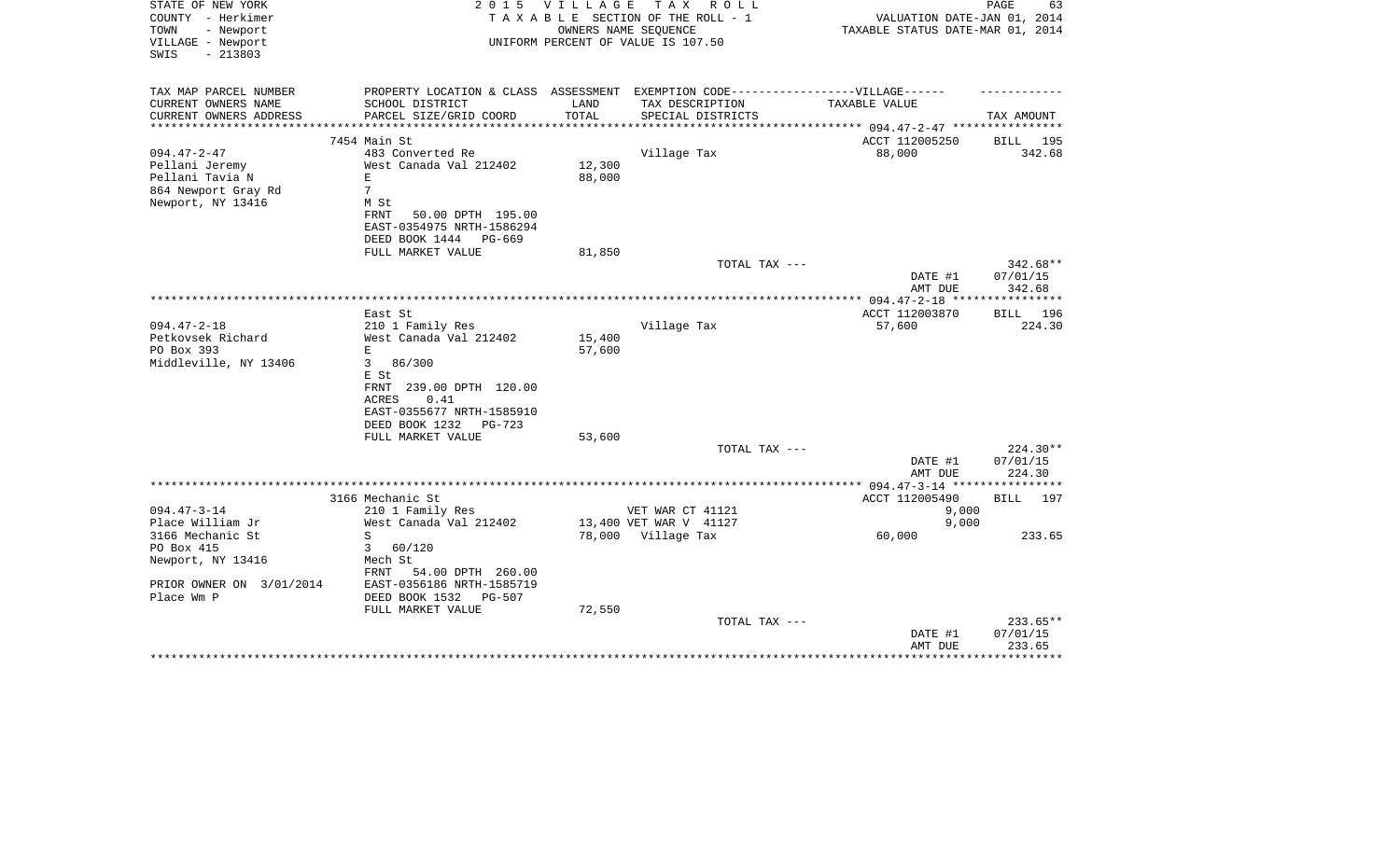| STATE OF NEW YORK<br>COUNTY - Herkimer<br>TOWN<br>- Newport<br>VILLAGE - Newport<br>$-213803$<br>SWIS | 2 0 1 5                                                                           | VILLAGE | TAX ROLL<br>TAXABLE SECTION OF THE ROLL - 1<br>OWNERS NAME SEQUENCE<br>UNIFORM PERCENT OF VALUE IS 107.50 | VALUATION DATE-JAN 01, 2014<br>TAXABLE STATUS DATE-MAR 01, 2014 | $\mathop{\mathtt{PAGE}}$<br>64 |
|-------------------------------------------------------------------------------------------------------|-----------------------------------------------------------------------------------|---------|-----------------------------------------------------------------------------------------------------------|-----------------------------------------------------------------|--------------------------------|
|                                                                                                       |                                                                                   |         |                                                                                                           |                                                                 |                                |
| TAX MAP PARCEL NUMBER                                                                                 | PROPERTY LOCATION & CLASS ASSESSMENT EXEMPTION CODE-----------------VILLAGE------ |         |                                                                                                           |                                                                 |                                |
| CURRENT OWNERS NAME                                                                                   | SCHOOL DISTRICT                                                                   | LAND    | TAX DESCRIPTION                                                                                           | TAXABLE VALUE                                                   |                                |
| CURRENT OWNERS ADDRESS<br>**********************                                                      | PARCEL SIZE/GRID COORD                                                            | TOTAL   | SPECIAL DISTRICTS                                                                                         | ****************************** 094.54-1-2 *****************     | TAX AMOUNT                     |
|                                                                                                       | West St                                                                           |         |                                                                                                           | ACCT 112005100                                                  | BILL 198                       |
| $094.54 - 1 - 2$                                                                                      | 480 Mult-use bld                                                                  |         | Village Tax                                                                                               | 46,700                                                          | 181.86                         |
| Pogonowski Robert                                                                                     | West Canada Val 212402                                                            | 24,000  |                                                                                                           |                                                                 |                                |
| West St                                                                                               | E                                                                                 | 46,700  |                                                                                                           |                                                                 |                                |
| PO Box 101                                                                                            | 3.40                                                                              |         |                                                                                                           |                                                                 |                                |
| Newport, NY 13416                                                                                     | W St                                                                              |         |                                                                                                           |                                                                 |                                |
|                                                                                                       | FRNT<br>500.00 DPTH 296.00<br>5.90<br><b>ACRES</b>                                |         |                                                                                                           |                                                                 |                                |
|                                                                                                       | EAST-0354884 NRTH-1584324                                                         |         |                                                                                                           |                                                                 |                                |
|                                                                                                       | DEED BOOK 763<br>PG-249                                                           |         |                                                                                                           |                                                                 |                                |
|                                                                                                       | FULL MARKET VALUE                                                                 | 43,450  |                                                                                                           |                                                                 |                                |
|                                                                                                       |                                                                                   |         | TOTAL TAX ---                                                                                             |                                                                 | 181.86**                       |
|                                                                                                       |                                                                                   |         |                                                                                                           | DATE #1                                                         | 07/01/15                       |
|                                                                                                       |                                                                                   |         |                                                                                                           | AMT DUE<br>*** 094.38-1-22 ****************                     | 181.86                         |
|                                                                                                       | 7502 Main St                                                                      |         |                                                                                                           | ACCT 112002670                                                  | 199<br>BILL                    |
| $094.38 - 1 - 22$                                                                                     | 210 1 Family Res                                                                  |         | VET COM V 41137                                                                                           | 15,000                                                          |                                |
| Quinn Paul                                                                                            | West Canada Val 212402                                                            | 18,500  | Village Tax                                                                                               | 88,000                                                          | 342.68                         |
| Quinn Mary                                                                                            | E                                                                                 | 103,000 |                                                                                                           |                                                                 |                                |
| 7502 N Main St                                                                                        | 5 150/290                                                                         |         |                                                                                                           |                                                                 |                                |
| PO Box 511                                                                                            | M St                                                                              |         |                                                                                                           |                                                                 |                                |
| Newport, NY 13416                                                                                     | FRNT 150.00 DPTH 227.00<br><b>BANK</b><br>135                                     |         |                                                                                                           |                                                                 |                                |
|                                                                                                       | EAST-0354517 NRTH-1587203<br>DEED BOOK 701<br>$PG-853$                            |         |                                                                                                           |                                                                 |                                |
|                                                                                                       | FULL MARKET VALUE                                                                 | 95,800  |                                                                                                           |                                                                 |                                |
|                                                                                                       |                                                                                   |         | TOTAL TAX ---                                                                                             |                                                                 | $342.68**$                     |
|                                                                                                       |                                                                                   |         |                                                                                                           | DATE #1                                                         | 07/01/15                       |
|                                                                                                       |                                                                                   |         |                                                                                                           | AMT DUE                                                         | 342.68<br>*********            |
|                                                                                                       | 3114 School St                                                                    |         |                                                                                                           | ACCT 112005550                                                  | <b>BILL</b><br>200             |
| $094.47 - 2 - 36$                                                                                     | 210 1 Family Res                                                                  |         | Village Tax                                                                                               | 47,100                                                          | 183.41                         |
| Relyea Rose A                                                                                         | West Canada Val 212402                                                            | 11,100  |                                                                                                           |                                                                 |                                |
| 3114 School St                                                                                        | 3<br>52/140                                                                       | 47,100  |                                                                                                           |                                                                 |                                |
| Newport, NY 13416                                                                                     | School St                                                                         |         |                                                                                                           |                                                                 |                                |
|                                                                                                       | FRNT<br>53.00 DPTH 113.00                                                         |         |                                                                                                           |                                                                 |                                |
|                                                                                                       | EAST-0355254 NRTH-1586157                                                         |         |                                                                                                           |                                                                 |                                |
|                                                                                                       | DEED BOOK 1120<br>$PG-403$<br>FULL MARKET VALUE                                   | 43,800  |                                                                                                           |                                                                 |                                |
|                                                                                                       |                                                                                   |         | TOTAL TAX ---                                                                                             |                                                                 | 183.41**                       |
|                                                                                                       |                                                                                   |         |                                                                                                           | DATE #1                                                         | 07/01/15                       |
|                                                                                                       |                                                                                   |         |                                                                                                           | AMT DUE                                                         | 183.41                         |
|                                                                                                       |                                                                                   |         |                                                                                                           |                                                                 | ************                   |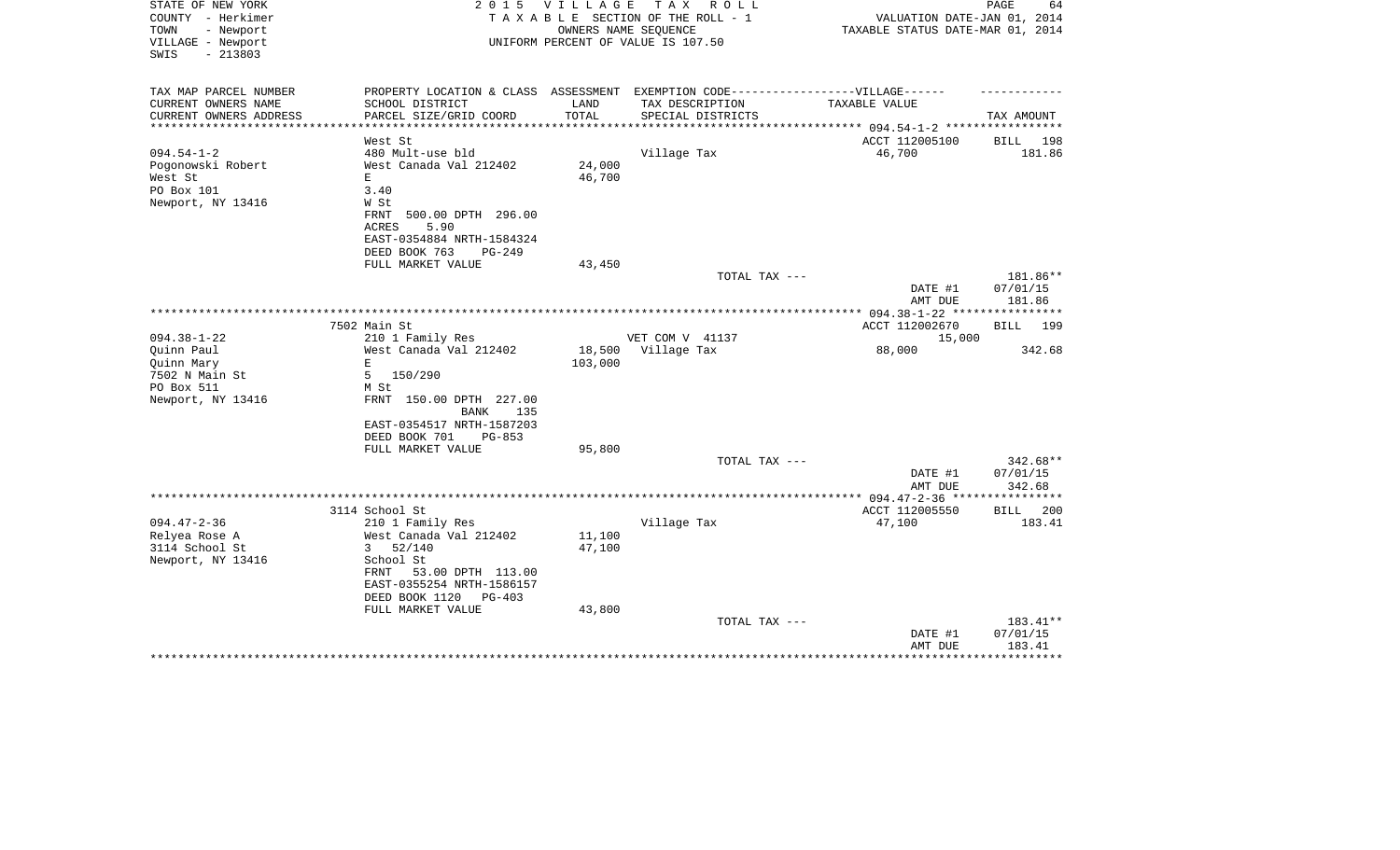| STATE OF NEW YORK<br>COUNTY - Herkimer<br>- Newport<br>TOWN<br>VILLAGE - Newport<br>$-213803$<br>SWIS | 2 0 1 5                                              | VILLAGE       | TAX ROLL<br>TAXABLE SECTION OF THE ROLL - 1<br>OWNERS NAME SEQUENCE<br>UNIFORM PERCENT OF VALUE IS 107.50 | VALUATION DATE-JAN 01, 2014<br>TAXABLE STATUS DATE-MAR 01, 2014 | PAGE<br>65             |
|-------------------------------------------------------------------------------------------------------|------------------------------------------------------|---------------|-----------------------------------------------------------------------------------------------------------|-----------------------------------------------------------------|------------------------|
| TAX MAP PARCEL NUMBER                                                                                 | PROPERTY LOCATION & CLASS ASSESSMENT                 |               | EXEMPTION CODE------------------VILLAGE------                                                             |                                                                 |                        |
| CURRENT OWNERS NAME                                                                                   | SCHOOL DISTRICT                                      | LAND<br>TOTAL | TAX DESCRIPTION                                                                                           | TAXABLE VALUE                                                   |                        |
| CURRENT OWNERS ADDRESS<br>****************                                                            | PARCEL SIZE/GRID COORD                               |               | SPECIAL DISTRICTS                                                                                         |                                                                 | TAX AMOUNT             |
|                                                                                                       | Bridge St                                            |               |                                                                                                           | ACCT 112000300                                                  | BILL<br>201            |
| $094.47 - 1 - 28$                                                                                     | 330 Vacant comm                                      |               | Village Tax                                                                                               | 6,000                                                           | 23.36                  |
| Reynolds Drapery Service                                                                              | West Canada Val 212402                               | 6,000         |                                                                                                           |                                                                 |                        |
| 7440 Main St                                                                                          | S                                                    | 6,000         |                                                                                                           |                                                                 |                        |
| Newport, NY 13416                                                                                     | 10 .634A                                             |               |                                                                                                           |                                                                 |                        |
|                                                                                                       | Back 1/2 Of 01<br>FRNT 127.10 DPTH 156.80            |               |                                                                                                           |                                                                 |                        |
|                                                                                                       | 0.82<br>ACRES                                        |               |                                                                                                           |                                                                 |                        |
|                                                                                                       | EAST-0354688 NRTH-1585736                            |               |                                                                                                           |                                                                 |                        |
|                                                                                                       | DEED BOOK 705<br>$PG-203$                            |               |                                                                                                           |                                                                 |                        |
|                                                                                                       | FULL MARKET VALUE                                    | 5,600         |                                                                                                           |                                                                 |                        |
|                                                                                                       |                                                      |               | TOTAL TAX ---                                                                                             |                                                                 | $23.36**$              |
|                                                                                                       |                                                      |               |                                                                                                           | DATE #1                                                         | 07/01/15               |
| ******************************                                                                        |                                                      |               |                                                                                                           | AMT DUE                                                         | 23.36                  |
|                                                                                                       |                                                      |               |                                                                                                           | ACCT 112003330                                                  | * * * * * * * *<br>202 |
| $094.47 - 1 - 34$                                                                                     | Bridge St<br>449 Other Storag                        |               | Village Tax                                                                                               | 62,500                                                          | BILL<br>243.38         |
| Reynolds Drapery Service                                                                              | West Canada Val 212402                               | 12,600        |                                                                                                           |                                                                 |                        |
| 7440 Main St                                                                                          | 10 50X100                                            | 62,500        |                                                                                                           |                                                                 |                        |
| Newport, NY 13416                                                                                     | Bridge St                                            |               |                                                                                                           |                                                                 |                        |
|                                                                                                       | 61.00 DPTH 170.00<br>FRNT                            |               |                                                                                                           |                                                                 |                        |
|                                                                                                       | EAST-0354623 NRTH-1585860                            |               |                                                                                                           |                                                                 |                        |
|                                                                                                       | DEED BOOK 705<br>$PG-205$                            |               |                                                                                                           |                                                                 |                        |
|                                                                                                       | FULL MARKET VALUE                                    | 58,150        |                                                                                                           |                                                                 |                        |
|                                                                                                       |                                                      |               | TOTAL TAX ---                                                                                             |                                                                 | 243.38**<br>07/01/15   |
|                                                                                                       |                                                      |               |                                                                                                           | DATE #1<br>AMT DUE                                              | 243.38                 |
|                                                                                                       |                                                      |               |                                                                                                           | *********** 094.47-2-30 *****************                       |                        |
|                                                                                                       | Main St                                              |               |                                                                                                           | ACCT 112000270                                                  | BILL<br>203            |
| $094.47 - 2 - 30$                                                                                     | 714 Lite Ind Man                                     |               | Village Tax                                                                                               | 270,000                                                         | 1,051.42               |
| Reynolds Drapery Service                                                                              | West Canada Val 212402                               | 17,000        |                                                                                                           |                                                                 |                        |
| Inc                                                                                                   | E                                                    | 270,000       |                                                                                                           |                                                                 |                        |
| Box 223                                                                                               | 10 156/270                                           |               |                                                                                                           |                                                                 |                        |
| Newport, NY 13416                                                                                     | M St                                                 |               |                                                                                                           |                                                                 |                        |
|                                                                                                       | FRNT 130.00 DPTH 218.00<br>EAST-0355074 NRTH-1586057 |               |                                                                                                           |                                                                 |                        |
|                                                                                                       | DEED BOOK 748<br><b>PG-181</b>                       |               |                                                                                                           |                                                                 |                        |
|                                                                                                       | FULL MARKET VALUE                                    | 251,163       |                                                                                                           |                                                                 |                        |
|                                                                                                       |                                                      |               | TOTAL TAX ---                                                                                             |                                                                 | $1,051.42**$           |
|                                                                                                       |                                                      |               |                                                                                                           | DATE #1                                                         | 07/01/15               |
|                                                                                                       |                                                      |               |                                                                                                           | AMT DUE                                                         | 1,051.42               |
|                                                                                                       |                                                      |               |                                                                                                           |                                                                 |                        |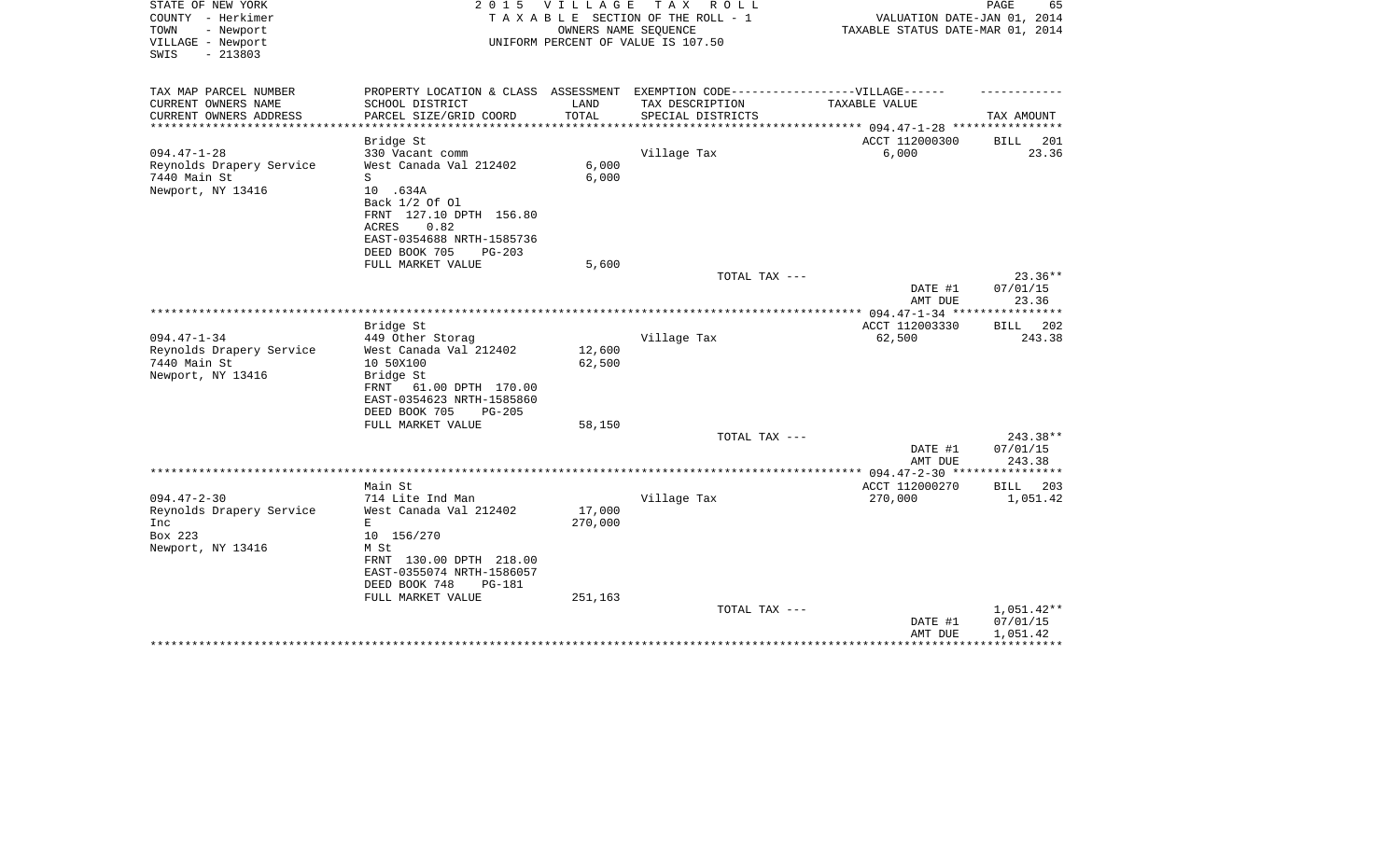| STATE OF NEW YORK<br>COUNTY - Herkimer<br>TOWN<br>- Newport | 2 0 1 5                                                                          | V I L L A G E    | T A X<br>R O L L<br>TAXABLE SECTION OF THE ROLL - 1<br>OWNERS NAME SEQUENCE | VALUATION DATE-JAN 01, 2014<br>TAXABLE STATUS DATE-MAR 01, 2014 | PAGE<br>66              |
|-------------------------------------------------------------|----------------------------------------------------------------------------------|------------------|-----------------------------------------------------------------------------|-----------------------------------------------------------------|-------------------------|
| VILLAGE - Newport<br>SWIS<br>$-213803$                      |                                                                                  |                  | UNIFORM PERCENT OF VALUE IS 107.50                                          |                                                                 |                         |
| TAX MAP PARCEL NUMBER                                       | PROPERTY LOCATION & CLASS ASSESSMENT EXEMPTION CODE----------------VILLAGE------ |                  |                                                                             |                                                                 |                         |
| CURRENT OWNERS NAME                                         | SCHOOL DISTRICT                                                                  | LAND             | TAX DESCRIPTION                                                             | <b>TAXABLE VALUE</b>                                            |                         |
| CURRENT OWNERS ADDRESS                                      | PARCEL SIZE/GRID COORD                                                           | TOTAL            | SPECIAL DISTRICTS                                                           |                                                                 | TAX AMOUNT              |
| **********************                                      |                                                                                  |                  |                                                                             |                                                                 |                         |
| $094.46 - 1 - 27.1$                                         | 7427 West St<br>210 1 Family Res                                                 |                  | Village Tax                                                                 | ACCT 112004320<br>99,000                                        | BILL<br>204<br>385.52   |
| Roberts Thomas W                                            | West Canada Val 212402                                                           | 19,400           |                                                                             |                                                                 |                         |
| Roberts Erin D                                              | W                                                                                | 99,000           |                                                                             |                                                                 |                         |
| 7427 West St                                                | 280 X 160                                                                        |                  |                                                                             |                                                                 |                         |
| PO Box 160                                                  | W St                                                                             |                  |                                                                             |                                                                 |                         |
| Newport, NY 13416                                           | FRNT 205.00 DPTH 185.00                                                          |                  |                                                                             |                                                                 |                         |
|                                                             | <b>ACRES</b><br>0.86 BANK<br>023                                                 |                  |                                                                             |                                                                 |                         |
|                                                             | EAST-0353335 NRTH-1585878                                                        |                  |                                                                             |                                                                 |                         |
|                                                             | DEED BOOK 872<br>$PG-524$                                                        |                  |                                                                             |                                                                 |                         |
|                                                             | FULL MARKET VALUE                                                                | 92,100           |                                                                             |                                                                 |                         |
|                                                             |                                                                                  |                  | TOTAL TAX ---                                                               | DATE #1                                                         | 385.52**<br>07/01/15    |
|                                                             |                                                                                  |                  |                                                                             | AMT DUE                                                         | 385.52                  |
|                                                             |                                                                                  |                  |                                                                             |                                                                 |                         |
|                                                             | 3128 Mechanic St                                                                 |                  |                                                                             | ACCT 112004950                                                  | <b>BILL</b><br>205      |
| $094.47 - 3 - 4$                                            | 210 1 Family Res                                                                 |                  | Village Tax                                                                 | 69,000                                                          | 268.70                  |
| Rodriguez Denise                                            | West Canada Val 212402                                                           | 13,200           |                                                                             |                                                                 |                         |
| 3128 Mechanic St                                            | S                                                                                | 69,000           |                                                                             |                                                                 |                         |
| Newport, NY 13416                                           | 3<br>62/210                                                                      |                  |                                                                             |                                                                 |                         |
|                                                             | Mech St                                                                          |                  |                                                                             |                                                                 |                         |
|                                                             | FRNT<br>60.00 DPTH 200.00<br>0.29 BANK<br>ACRES<br>184                           |                  |                                                                             |                                                                 |                         |
|                                                             | EAST-0355500 NRTH-1585650                                                        |                  |                                                                             |                                                                 |                         |
|                                                             | DEED BOOK 901<br><b>PG-170</b>                                                   |                  |                                                                             |                                                                 |                         |
|                                                             | FULL MARKET VALUE                                                                | 64,200           |                                                                             |                                                                 |                         |
|                                                             |                                                                                  |                  | TOTAL TAX ---                                                               |                                                                 | 268.70**                |
|                                                             |                                                                                  |                  |                                                                             | DATE #1                                                         | 07/01/15                |
|                                                             |                                                                                  |                  |                                                                             | AMT DUE                                                         | 268.70                  |
|                                                             |                                                                                  |                  |                                                                             |                                                                 |                         |
|                                                             | 7487 East St                                                                     |                  |                                                                             | ACCT 112005760                                                  | <b>BILL</b><br>206      |
| $094.39 - 1 - 31$                                           | 210 1 Family Res                                                                 |                  | Village Tax                                                                 | 90,200                                                          | 351.25                  |
| Ryan John P<br>East St                                      | West Canada Val 212402<br>W                                                      | 16,900<br>90,200 |                                                                             |                                                                 |                         |
| PO Box 1                                                    | 120/230<br>$\mathbf{1}$                                                          |                  |                                                                             |                                                                 |                         |
| Newport, NY 13416                                           | E St                                                                             |                  |                                                                             |                                                                 |                         |
|                                                             | FRNT 120.00 DPTH 230.81                                                          |                  |                                                                             |                                                                 |                         |
|                                                             | EAST-0355036 NRTH-1586755                                                        |                  |                                                                             |                                                                 |                         |
|                                                             | DEED BOOK 763<br>$PG-227$                                                        |                  |                                                                             |                                                                 |                         |
|                                                             | FULL MARKET VALUE                                                                | 83,900           |                                                                             |                                                                 |                         |
|                                                             |                                                                                  |                  | TOTAL TAX ---                                                               |                                                                 | 351.25**                |
|                                                             |                                                                                  |                  |                                                                             | DATE #1                                                         | 07/01/15                |
|                                                             |                                                                                  |                  |                                                                             | AMT DUE                                                         | 351.25<br>************* |
|                                                             |                                                                                  |                  |                                                                             |                                                                 |                         |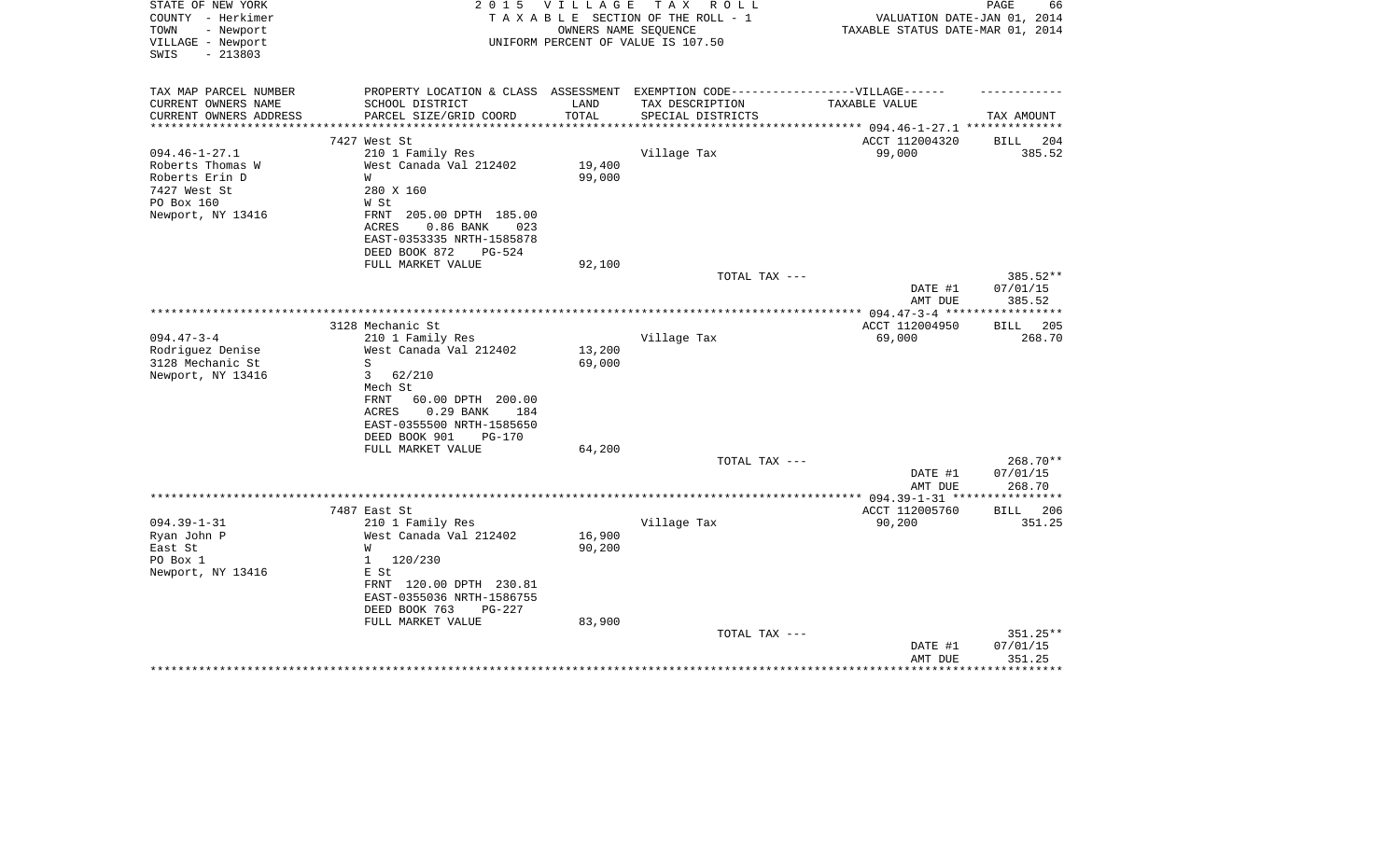| STATE OF NEW YORK<br>COUNTY - Herkimer<br>- Newport<br>TOWN | 2 0 1 5                                                                           | <b>VILLAGE</b> | T A X<br>R O L L<br>TAXABLE SECTION OF THE ROLL - 1<br>OWNERS NAME SEQUENCE | VALUATION DATE-JAN 01, 2014<br>TAXABLE STATUS DATE-MAR 01, 2014 | PAGE<br>67            |
|-------------------------------------------------------------|-----------------------------------------------------------------------------------|----------------|-----------------------------------------------------------------------------|-----------------------------------------------------------------|-----------------------|
| VILLAGE - Newport<br>$-213803$<br>SWIS                      |                                                                                   |                | UNIFORM PERCENT OF VALUE IS 107.50                                          |                                                                 |                       |
| TAX MAP PARCEL NUMBER                                       | PROPERTY LOCATION & CLASS ASSESSMENT EXEMPTION CODE-----------------VILLAGE------ |                |                                                                             |                                                                 |                       |
| CURRENT OWNERS NAME                                         | SCHOOL DISTRICT                                                                   | LAND           | TAX DESCRIPTION                                                             | TAXABLE VALUE                                                   |                       |
| CURRENT OWNERS ADDRESS                                      | PARCEL SIZE/GRID COORD                                                            | TOTAL          | SPECIAL DISTRICTS                                                           |                                                                 | TAX AMOUNT            |
|                                                             | 7430 West St                                                                      |                |                                                                             | ACCT 112010530                                                  | BILL<br>207           |
| $094.46 - 1 - 18$                                           | 210 1 Family Res                                                                  |                | Village Tax                                                                 | 67,000                                                          | 260.91                |
| Sally Dianne                                                | West Canada Val 212402                                                            | 11,000         |                                                                             |                                                                 |                       |
| Blevins Francis                                             | $\mathbf E$                                                                       | 67,000         |                                                                             |                                                                 |                       |
| Katherine VanName                                           | 3<br>65/455                                                                       |                |                                                                             |                                                                 |                       |
| 7430 West St                                                | W St                                                                              |                |                                                                             |                                                                 |                       |
| Poland, NY 13431                                            | 60.00 DPTH<br>92.00<br>FRNT                                                       |                |                                                                             |                                                                 |                       |
|                                                             | EAST-0353344 NRTH-1586111<br>DEED BOOK 1374<br>PG-621                             |                |                                                                             |                                                                 |                       |
|                                                             | FULL MARKET VALUE                                                                 | 62,350         |                                                                             |                                                                 |                       |
|                                                             |                                                                                   |                | TOTAL TAX ---                                                               |                                                                 | 260.91**              |
|                                                             |                                                                                   |                |                                                                             | DATE #1                                                         | 07/01/15              |
|                                                             |                                                                                   |                |                                                                             | AMT DUE                                                         | 260.91                |
|                                                             |                                                                                   |                |                                                                             |                                                                 |                       |
| $094.47 - 2 - 9$                                            | 7450 East St<br>210 1 Family Res                                                  |                | Village Tax                                                                 | ACCT 112004350<br>67,000                                        | BILL<br>208<br>260.91 |
| Santa Maria Elizabeth                                       | West Canada Val 212402                                                            | 13,100         |                                                                             |                                                                 |                       |
| Murphy Patricia M                                           | Life Use                                                                          | 67,000         |                                                                             |                                                                 |                       |
| Attn: Mary Lou Flansburg                                    | 3 110 X 135                                                                       |                |                                                                             |                                                                 |                       |
| 226 Old State Rd                                            | E St                                                                              |                |                                                                             |                                                                 |                       |
| Poland, NY 13431                                            | FRNT 110.00 DPTH 150.00                                                           |                |                                                                             |                                                                 |                       |
|                                                             | EAST-0355551 NRTH-1586214                                                         |                |                                                                             |                                                                 |                       |
|                                                             | DEED BOOK 902<br>$PG-426$                                                         |                |                                                                             |                                                                 |                       |
|                                                             | FULL MARKET VALUE                                                                 | 62,350         |                                                                             |                                                                 |                       |
|                                                             |                                                                                   |                | TOTAL TAX ---                                                               | DATE #1                                                         | 260.91**<br>07/01/15  |
|                                                             |                                                                                   |                |                                                                             | AMT DUE                                                         | 260.91                |
|                                                             |                                                                                   |                |                                                                             | ************ 094.47-3-22 *****************                      |                       |
|                                                             | 7402 Main St                                                                      |                |                                                                             | ACCT 112000420                                                  | 209<br>BILL           |
| $094.47 - 3 - 22$                                           | 210 1 Family Res                                                                  |                | Village Tax                                                                 | 87,300                                                          | 339.96                |
| Santucce James A                                            | West Canada Val 212402                                                            | 15,900         |                                                                             |                                                                 |                       |
| Santucce Francine E                                         | E                                                                                 | 87,300         |                                                                             |                                                                 |                       |
| 7402 Main St<br>PO Box 302                                  | 76/430<br>3<br>Main St                                                            |                |                                                                             |                                                                 |                       |
| Newport, NY 13416                                           | 75.00 DPTH 345.00<br>FRNT                                                         |                |                                                                             |                                                                 |                       |
|                                                             | EAST-0355459 NRTH-1585292                                                         |                |                                                                             |                                                                 |                       |
|                                                             | DEED BOOK 1292<br>PG-603                                                          |                |                                                                             |                                                                 |                       |
|                                                             | FULL MARKET VALUE                                                                 | 81,200         |                                                                             |                                                                 |                       |
|                                                             |                                                                                   |                | TOTAL TAX ---                                                               |                                                                 | 339.96**              |
|                                                             |                                                                                   |                |                                                                             | DATE #1                                                         | 07/01/15              |
|                                                             |                                                                                   |                |                                                                             | AMT DUE                                                         | 339.96                |
|                                                             |                                                                                   |                |                                                                             |                                                                 |                       |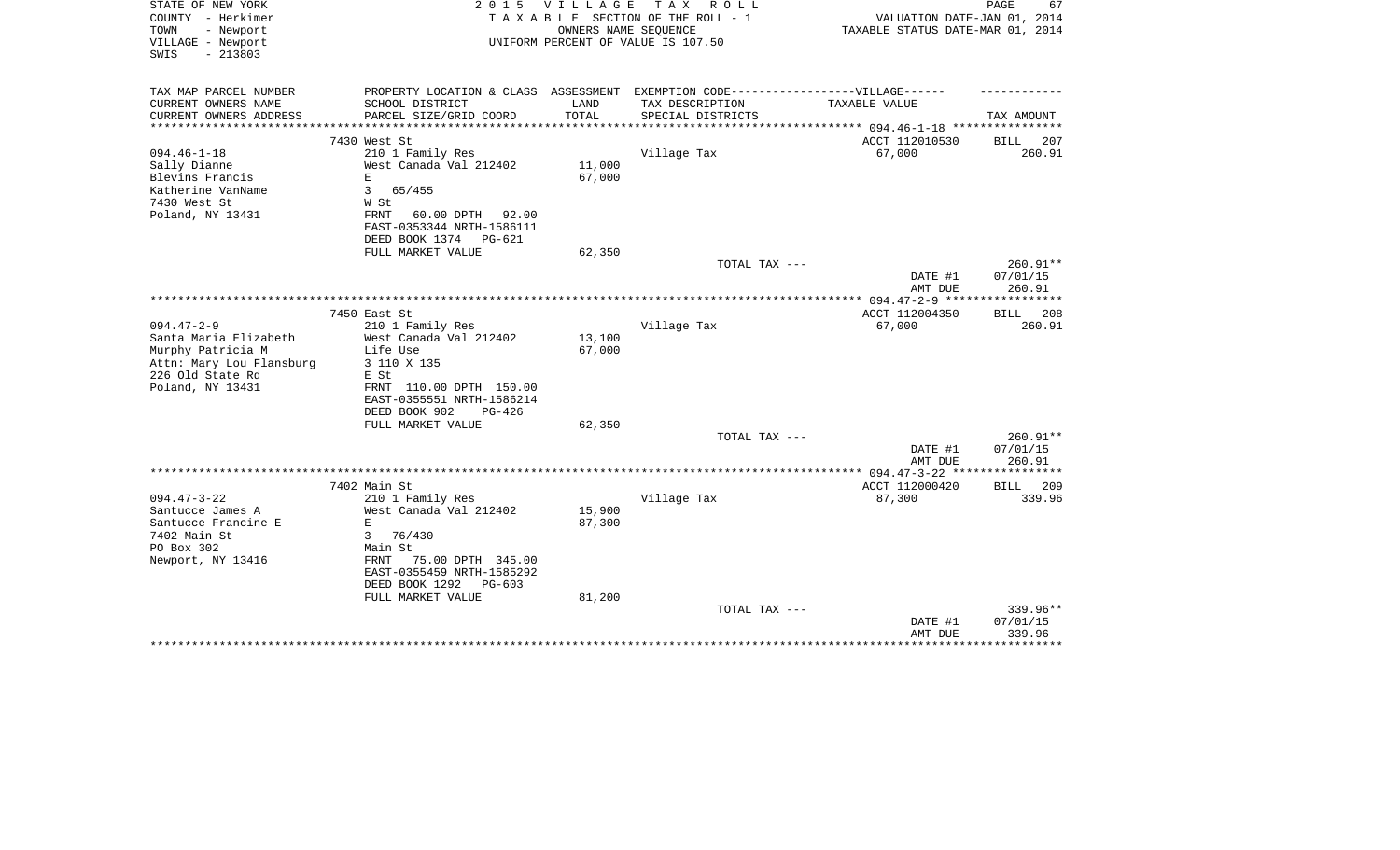| STATE OF NEW YORK<br>COUNTY - Herkimer<br>- Newport<br>TOWN<br>VILLAGE - Newport | 2 0 1 5                                                                           | V I L L A G E | тах<br>R O L L<br>TAXABLE SECTION OF THE ROLL - 1<br>OWNERS NAME SEQUENCE<br>UNIFORM PERCENT OF VALUE IS 107.50 | VALUATION DATE-JAN 01, 2014<br>TAXABLE STATUS DATE-MAR 01, 2014 | PAGE<br>68            |
|----------------------------------------------------------------------------------|-----------------------------------------------------------------------------------|---------------|-----------------------------------------------------------------------------------------------------------------|-----------------------------------------------------------------|-----------------------|
| $-213803$<br>SWIS                                                                |                                                                                   |               |                                                                                                                 |                                                                 |                       |
| TAX MAP PARCEL NUMBER                                                            | PROPERTY LOCATION & CLASS ASSESSMENT EXEMPTION CODE-----------------VILLAGE------ |               |                                                                                                                 |                                                                 |                       |
| CURRENT OWNERS NAME                                                              | SCHOOL DISTRICT                                                                   | LAND          | TAX DESCRIPTION                                                                                                 | TAXABLE VALUE                                                   |                       |
| CURRENT OWNERS ADDRESS                                                           | PARCEL SIZE/GRID COORD                                                            | TOTAL         | SPECIAL DISTRICTS                                                                                               | ****************** 094.39-1-33 ****************                 | TAX AMOUNT            |
|                                                                                  | East St                                                                           |               |                                                                                                                 | ACCT 112004830                                                  | BILL 210              |
| $094.39 - 1 - 33$                                                                | 311 Res vac land                                                                  |               | Village Tax                                                                                                     | 12,000                                                          | 46.73                 |
| Sanzo Joseph W                                                                   | West Canada Val 212402                                                            | 12,000        |                                                                                                                 |                                                                 |                       |
| Sanzo Kim B                                                                      | W                                                                                 | 12,000        |                                                                                                                 |                                                                 |                       |
| 7482 Main St                                                                     | 47x235 40X235                                                                     |               |                                                                                                                 |                                                                 |                       |
| Newport, NY 13416                                                                | E St                                                                              |               |                                                                                                                 |                                                                 |                       |
|                                                                                  | 87.70 DPTH 239.20<br>FRNT                                                         |               |                                                                                                                 |                                                                 |                       |
| PRIOR OWNER ON 3/01/2014                                                         | EAST-0354960 NRTH-1586919                                                         |               |                                                                                                                 |                                                                 |                       |
| Fisher James                                                                     | DEED BOOK 1531<br>PG-543                                                          |               |                                                                                                                 |                                                                 |                       |
|                                                                                  | FULL MARKET VALUE                                                                 | 11,150        |                                                                                                                 |                                                                 |                       |
|                                                                                  |                                                                                   |               | TOTAL TAX ---                                                                                                   |                                                                 | $46.73**$             |
|                                                                                  |                                                                                   |               |                                                                                                                 | DATE #1                                                         | 07/01/15              |
|                                                                                  |                                                                                   |               |                                                                                                                 | AMT DUE                                                         | 46.73<br>***********  |
|                                                                                  |                                                                                   |               |                                                                                                                 | ************** 094.39-1-38 ****                                 |                       |
| $094.39 - 1 - 38$                                                                | 7482 Main St<br>210 1 Family Res                                                  |               | Village Tax                                                                                                     | ACCT 112004860<br>160,000                                       | 211<br>BILL<br>623.06 |
| Sanzo Joseph W                                                                   | West Canada Val 212402                                                            | 20,000        |                                                                                                                 |                                                                 |                       |
| Sanzo Kim B                                                                      | E                                                                                 | 160,000       |                                                                                                                 |                                                                 |                       |
| 7482 Main St                                                                     | 3 150X230.79a                                                                     |               |                                                                                                                 |                                                                 |                       |
| PO Box 541                                                                       | M St                                                                              |               |                                                                                                                 |                                                                 |                       |
| Newport, NY 13416                                                                | FRNT 148.84 DPTH 304.00                                                           |               |                                                                                                                 |                                                                 |                       |
|                                                                                  | 0.91<br>ACRES                                                                     |               |                                                                                                                 |                                                                 |                       |
| PRIOR OWNER ON 3/01/2014                                                         | EAST-0354728 NRTH-1586843                                                         |               |                                                                                                                 |                                                                 |                       |
| Fisher James                                                                     | DEED BOOK 1531<br>PG-543                                                          |               |                                                                                                                 |                                                                 |                       |
|                                                                                  | FULL MARKET VALUE                                                                 | 148,850       |                                                                                                                 |                                                                 |                       |
|                                                                                  |                                                                                   |               | TOTAL TAX ---                                                                                                   |                                                                 | 623.06**              |
|                                                                                  |                                                                                   |               |                                                                                                                 | DATE #1<br>AMT DUE                                              | 07/01/15<br>623.06    |
|                                                                                  |                                                                                   |               |                                                                                                                 |                                                                 |                       |
|                                                                                  | 3144 Mechanic St                                                                  |               |                                                                                                                 | ACCT 112002820                                                  | BILL 212              |
| $094.47 - 3 - 10$                                                                | 210 1 Family Res                                                                  |               | Village Tax                                                                                                     | 115,100                                                         | 448.22                |
| Satterlee Sandra                                                                 | West Canada Val 212402                                                            | 14,500        |                                                                                                                 |                                                                 |                       |
| 3144 Mechanic St                                                                 | 1 A                                                                               | 115,100       |                                                                                                                 |                                                                 |                       |
| PO Box 58                                                                        | Mechanic St                                                                       |               |                                                                                                                 |                                                                 |                       |
| Newport, NY 13416                                                                | 91.00 DPTH 202.00<br>FRNT                                                         |               |                                                                                                                 |                                                                 |                       |
|                                                                                  | EAST-0355840 NRTH-1585695                                                         |               |                                                                                                                 |                                                                 |                       |
|                                                                                  | DEED BOOK 821<br>PG-569                                                           |               |                                                                                                                 |                                                                 |                       |
|                                                                                  | FULL MARKET VALUE                                                                 | 107,050       |                                                                                                                 |                                                                 |                       |
|                                                                                  |                                                                                   |               | TOTAL TAX ---                                                                                                   |                                                                 | 448.22**              |
|                                                                                  |                                                                                   |               |                                                                                                                 | DATE #1                                                         | 07/01/15              |
|                                                                                  |                                                                                   |               |                                                                                                                 | AMT DUE                                                         | 448.22                |
|                                                                                  |                                                                                   |               |                                                                                                                 |                                                                 | * * * * * * * * * * * |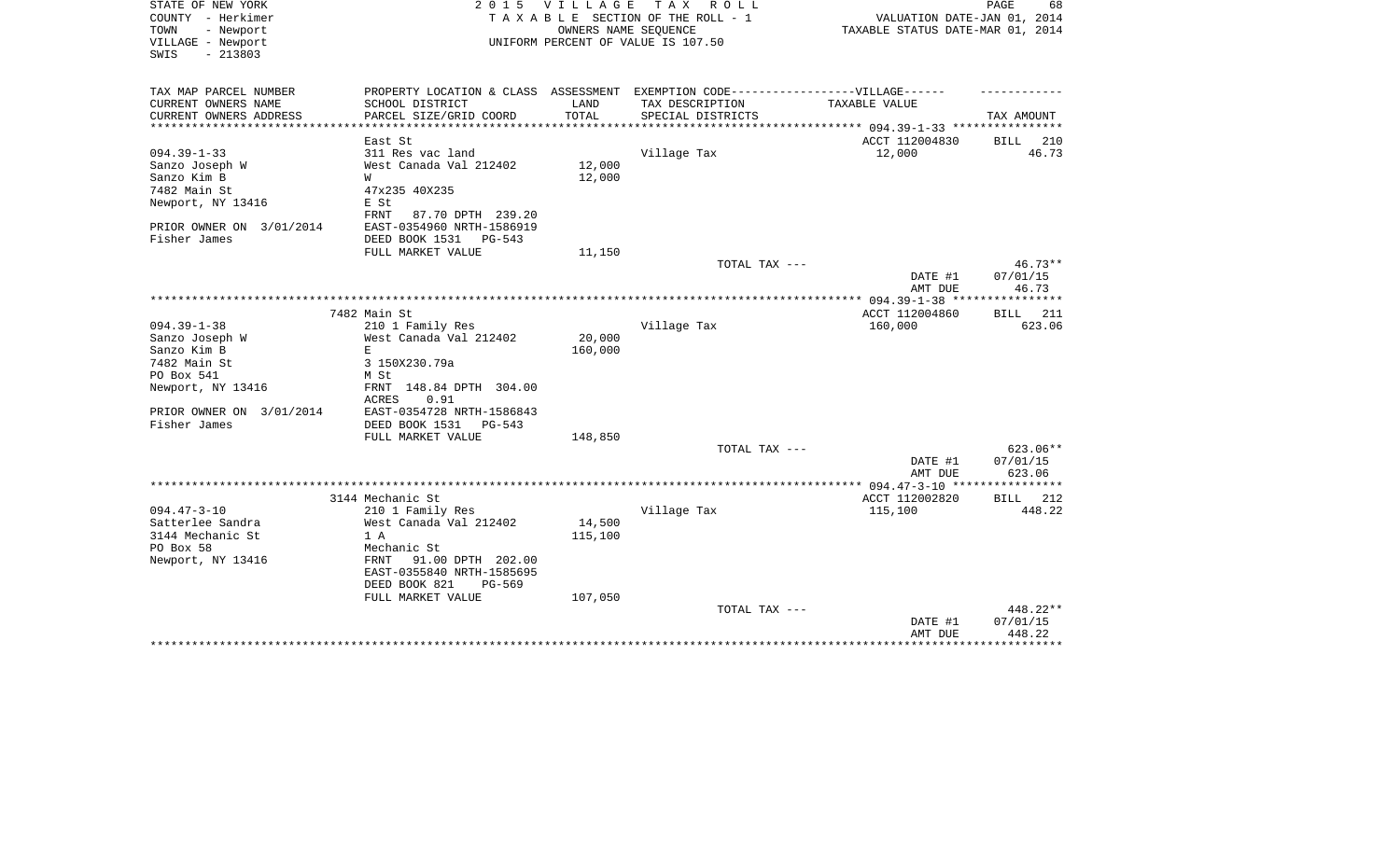| STATE OF NEW YORK<br>COUNTY - Herkimer<br>- Newport<br>TOWN<br>VILLAGE - Newport<br>$-213803$<br>SWIS | 2 0 1 5                                                                           | VILLAGE<br>OWNERS NAME SEQUENCE | T A X<br>R O L L<br>TAXABLE SECTION OF THE ROLL - 1<br>UNIFORM PERCENT OF VALUE IS 107.50 | VALUATION DATE-JAN 01, 2014<br>TAXABLE STATUS DATE-MAR 01, 2014 | PAGE<br>69                    |
|-------------------------------------------------------------------------------------------------------|-----------------------------------------------------------------------------------|---------------------------------|-------------------------------------------------------------------------------------------|-----------------------------------------------------------------|-------------------------------|
| TAX MAP PARCEL NUMBER                                                                                 | PROPERTY LOCATION & CLASS ASSESSMENT EXEMPTION CODE-----------------VILLAGE------ |                                 |                                                                                           |                                                                 |                               |
| CURRENT OWNERS NAME                                                                                   | SCHOOL DISTRICT                                                                   | LAND                            | TAX DESCRIPTION                                                                           | TAXABLE VALUE                                                   |                               |
| CURRENT OWNERS ADDRESS<br>***********************                                                     | PARCEL SIZE/GRID COORD                                                            | TOTAL                           | SPECIAL DISTRICTS                                                                         |                                                                 | TAX AMOUNT                    |
|                                                                                                       | 7420 Main St                                                                      |                                 |                                                                                           | ACCT 112005970                                                  | <b>BILL</b><br>213            |
| $094.47 - 3 - 28$                                                                                     | 210 1 Family Res                                                                  |                                 | Village Tax                                                                               | 88,000                                                          | 342.68                        |
| Schaffer Kaylynn                                                                                      | West Canada Val 212402                                                            | 13,400                          |                                                                                           |                                                                 |                               |
| Schaffer Jerry                                                                                        | E                                                                                 | 88,000                          |                                                                                           |                                                                 |                               |
| Robert Schaffer                                                                                       | 75/120<br>5                                                                       |                                 |                                                                                           |                                                                 |                               |
| PO Box 264                                                                                            | M St                                                                              |                                 |                                                                                           |                                                                 |                               |
| Cold Brook, NY 13324                                                                                  | FRNT<br>94.00 DPTH 190.00<br>EAST-0355212 NRTH-1585638                            |                                 |                                                                                           |                                                                 |                               |
| PRIOR OWNER ON 3/01/2014<br>Crossett Leslie                                                           | DEED BOOK 1545<br>PG-868<br>FULL MARKET VALUE                                     | 81,850                          |                                                                                           |                                                                 |                               |
|                                                                                                       |                                                                                   |                                 | TOTAL TAX ---                                                                             |                                                                 | 342.68**                      |
|                                                                                                       |                                                                                   |                                 |                                                                                           | DATE #1                                                         | 07/01/15                      |
|                                                                                                       |                                                                                   |                                 |                                                                                           | AMT DUE                                                         | 342.68                        |
|                                                                                                       | * * * * * * * * * * * * *                                                         |                                 |                                                                                           | ************ 094.47-3-5 ***                                     | **********                    |
|                                                                                                       | 3134 Mech St                                                                      |                                 |                                                                                           | ACCT 112010830                                                  | 214<br><b>BILL</b>            |
| $094.47 - 3 - 5$<br>Schaffer Russell A                                                                | 210 1 Family Res<br>West Canada Val 212402                                        | 21,100                          | Village Tax                                                                               | 82,900                                                          | 322.82                        |
| Schaffer Catherine M                                                                                  | S                                                                                 | 82,900                          |                                                                                           |                                                                 |                               |
| 3134 Mechanic St                                                                                      | 1.03 A                                                                            |                                 |                                                                                           |                                                                 |                               |
| PO Box 150                                                                                            | Mech St                                                                           |                                 |                                                                                           |                                                                 |                               |
| Newport, NY 13416                                                                                     | FRNT<br>63.00 DPTH 518.00                                                         |                                 |                                                                                           |                                                                 |                               |
|                                                                                                       | ACRES<br>1.03                                                                     |                                 |                                                                                           |                                                                 |                               |
|                                                                                                       | EAST-0355610 NRTH-1585523                                                         |                                 |                                                                                           |                                                                 |                               |
|                                                                                                       | DEED BOOK 855<br>$PG-47$                                                          |                                 |                                                                                           |                                                                 |                               |
|                                                                                                       | FULL MARKET VALUE                                                                 | 77,100                          |                                                                                           |                                                                 |                               |
|                                                                                                       |                                                                                   |                                 | TOTAL TAX ---                                                                             |                                                                 | 322.82**                      |
|                                                                                                       |                                                                                   |                                 |                                                                                           | DATE #1                                                         | 07/01/15                      |
|                                                                                                       |                                                                                   |                                 | *************************                                                                 | AMT DUE<br>******* 094.39-1-53 **                               | 322.82<br>* * * * * * * * * * |
|                                                                                                       | 7545 East St                                                                      |                                 |                                                                                           | ACCT 112001410                                                  | <b>BILL</b> 215               |
| $094.39 - 1 - 53$                                                                                     | 210 1 Family Res                                                                  |                                 | Village Tax                                                                               | 90,000                                                          | 350.47                        |
| Schrader Alfred E                                                                                     | West Canada Val 212402                                                            | 16,300                          | XC291 Water relevy                                                                        | 321.52 MT M                                                     | 321.52                        |
| 5100 Military Rd                                                                                      | W                                                                                 | 90,000                          |                                                                                           |                                                                 |                               |
| PO Box 353                                                                                            | 3<br>82/200                                                                       |                                 |                                                                                           |                                                                 |                               |
| Poland, NY 13431                                                                                      | E St                                                                              |                                 |                                                                                           |                                                                 |                               |
|                                                                                                       | FRNT<br>82.00 DPTH 300.00                                                         |                                 |                                                                                           |                                                                 |                               |
|                                                                                                       | 0.59<br>ACRES                                                                     |                                 |                                                                                           |                                                                 |                               |
|                                                                                                       | EAST-0354497 NRTH-1587847                                                         |                                 |                                                                                           |                                                                 |                               |
|                                                                                                       | DEED BOOK 827<br>$PG-495$                                                         |                                 |                                                                                           |                                                                 |                               |
|                                                                                                       | FULL MARKET VALUE                                                                 | 83,700                          |                                                                                           |                                                                 | 671.99**                      |
|                                                                                                       |                                                                                   |                                 | TOTAL TAX ---                                                                             | DATE #1                                                         | 07/01/15                      |
|                                                                                                       |                                                                                   |                                 |                                                                                           | AMT DUE                                                         | 671.99                        |
|                                                                                                       |                                                                                   |                                 |                                                                                           |                                                                 |                               |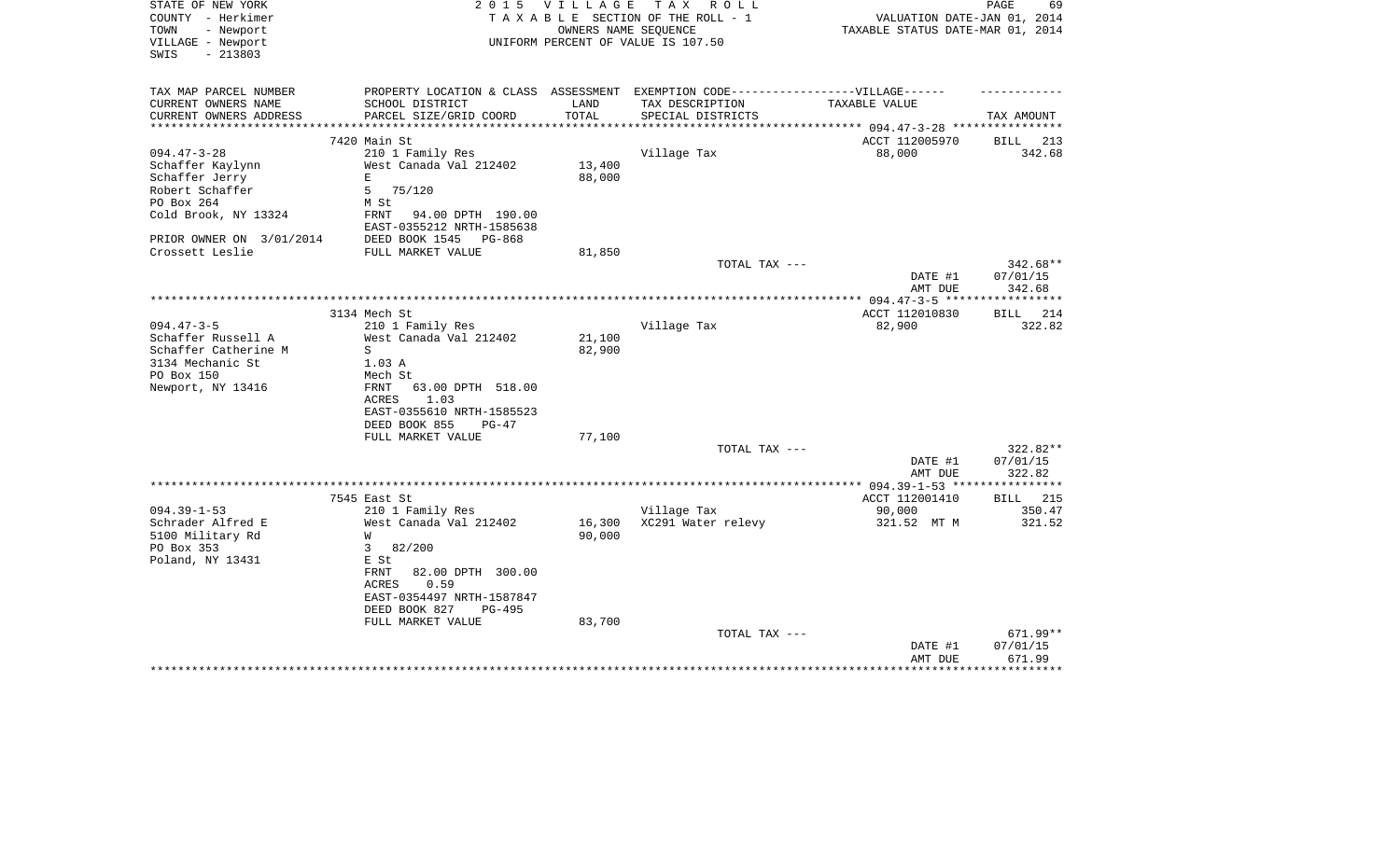| STATE OF NEW YORK<br>COUNTY - Herkimer<br>TOWN<br>- Newport<br>VILLAGE - Newport<br>$-213803$<br>SWIS                | 2 0 1 5                                                                                                                                                 | V I L L A G E<br>OWNERS NAME SEQUENCE | T A X<br>R O L L<br>TAXABLE SECTION OF THE ROLL - 1<br>UNIFORM PERCENT OF VALUE IS 107.50 | VALUATION DATE-JAN 01, 2014<br>TAXABLE STATUS DATE-MAR 01, 2014 | PAGE<br>70                     |
|----------------------------------------------------------------------------------------------------------------------|---------------------------------------------------------------------------------------------------------------------------------------------------------|---------------------------------------|-------------------------------------------------------------------------------------------|-----------------------------------------------------------------|--------------------------------|
| TAX MAP PARCEL NUMBER<br>CURRENT OWNERS NAME<br>CURRENT OWNERS ADDRESS<br>**********************                     | PROPERTY LOCATION & CLASS ASSESSMENT EXEMPTION CODE-----------------VILLAGE------<br>SCHOOL DISTRICT<br>PARCEL SIZE/GRID COORD<br>********************* | LAND<br>TOTAL                         | TAX DESCRIPTION<br>SPECIAL DISTRICTS                                                      | TAXABLE VALUE                                                   | TAX AMOUNT                     |
|                                                                                                                      | 7342 Rt 28                                                                                                                                              |                                       |                                                                                           | ACCT 112011205                                                  | BILL 216                       |
| $094.55 - 1 - 6.3$<br>Schultz Michael S<br>Schultz Shawn M<br>7315 Main St<br>Newport, NY 13416                      | 314 Rural vac<10<br>West Canada Val 212402<br>54.00 DPTH 135.00<br>FRNT<br><b>ACRES</b><br>0.17<br>EAST-0356045 NRTH-1583589<br>DEED BOOK 930<br>PG-560 | 3,600<br>3,600                        | Village Tax                                                                               | 3,600                                                           | 14.02                          |
|                                                                                                                      | FULL MARKET VALUE                                                                                                                                       | 3,350                                 |                                                                                           |                                                                 |                                |
|                                                                                                                      |                                                                                                                                                         |                                       | TOTAL TAX ---                                                                             | DATE #1<br>AMT DUE                                              | 14.02**<br>07/01/15<br>14.02   |
|                                                                                                                      |                                                                                                                                                         |                                       |                                                                                           |                                                                 |                                |
| $094.55 - 1 - 6.2$                                                                                                   | 7315 Rte 28<br>210 1 Family Res                                                                                                                         |                                       | Village Tax                                                                               | 119,000                                                         | 217<br>BILL<br>463.40          |
| Schultz Shawn M<br>7315 Rte 28<br>Newport, NY 13416                                                                  | West Canada Val 212402<br>FRNT 350.00 DPTH 125.00<br>0.42 BANK<br>184<br>ACRES<br>EAST-0356049 NRTH-1583745<br>DEED BOOK 909<br>$PG-529$                | 25,000<br>119,000                     |                                                                                           |                                                                 |                                |
|                                                                                                                      | FULL MARKET VALUE                                                                                                                                       | 110,700                               |                                                                                           |                                                                 |                                |
|                                                                                                                      |                                                                                                                                                         |                                       | TOTAL TAX ---                                                                             | DATE #1<br>AMT DUE                                              | 463.40**<br>07/01/15<br>463.40 |
|                                                                                                                      | 7550 Main St                                                                                                                                            |                                       |                                                                                           | ACCT 112002100                                                  | 218<br>BILL                    |
| $094.38 - 1 - 12.1$<br>Seaton Walsh Living Trust<br>Stephen & Roberta Walsh                                          | 210 1 Family Res<br>West Canada Val 212402<br>N                                                                                                         | 25,000<br>215,000                     | Village Tax                                                                               | 215,000                                                         | 837.24                         |
| 7550 Main St<br>Newport, NY 13416                                                                                    | No St<br>FRNT 590.00 DPTH<br><b>ACRES</b><br>1.70<br>EAST-0353955 NRTH-1588161<br>DEED BOOK 1510<br>PG-618                                              |                                       |                                                                                           |                                                                 |                                |
|                                                                                                                      | FULL MARKET VALUE                                                                                                                                       | 200,000                               | TOTAL TAX ---                                                                             | DATE #1                                                         | 837.24**<br>07/01/15           |
|                                                                                                                      | 7507 Main St                                                                                                                                            |                                       |                                                                                           | AMT DUE<br>ACCT 112002520                                       | 837.24<br>219<br>BILL          |
| $094.38 - 1 - 38$<br>Secretary of Veterans Affairs West Canada Val 212402<br>1240 East 9th St<br>Cleveland, OH 44199 | 210 1 Family Res<br>W<br>3<br>63/250                                                                                                                    | 13,300<br>83,400                      | VET WAR V 41127<br>Village Tax                                                            | 9,000<br>74,400                                                 | 289.72                         |
| PRIOR OWNER ON 3/01/2014<br>Valerio Daniel J                                                                         | M St<br>FRNT 60.00 DPTH 220.00<br>EAST-0354201 NRTH-1587170<br>DEED BOOK 1548 PG-32<br>FULL MARKET VALUE                                                | 77,600                                |                                                                                           |                                                                 |                                |
|                                                                                                                      |                                                                                                                                                         |                                       | TOTAL TAX ---                                                                             | DATE #1<br>AMT DUE                                              | 289.72**<br>07/01/15<br>289.72 |
|                                                                                                                      |                                                                                                                                                         |                                       |                                                                                           |                                                                 | ************                   |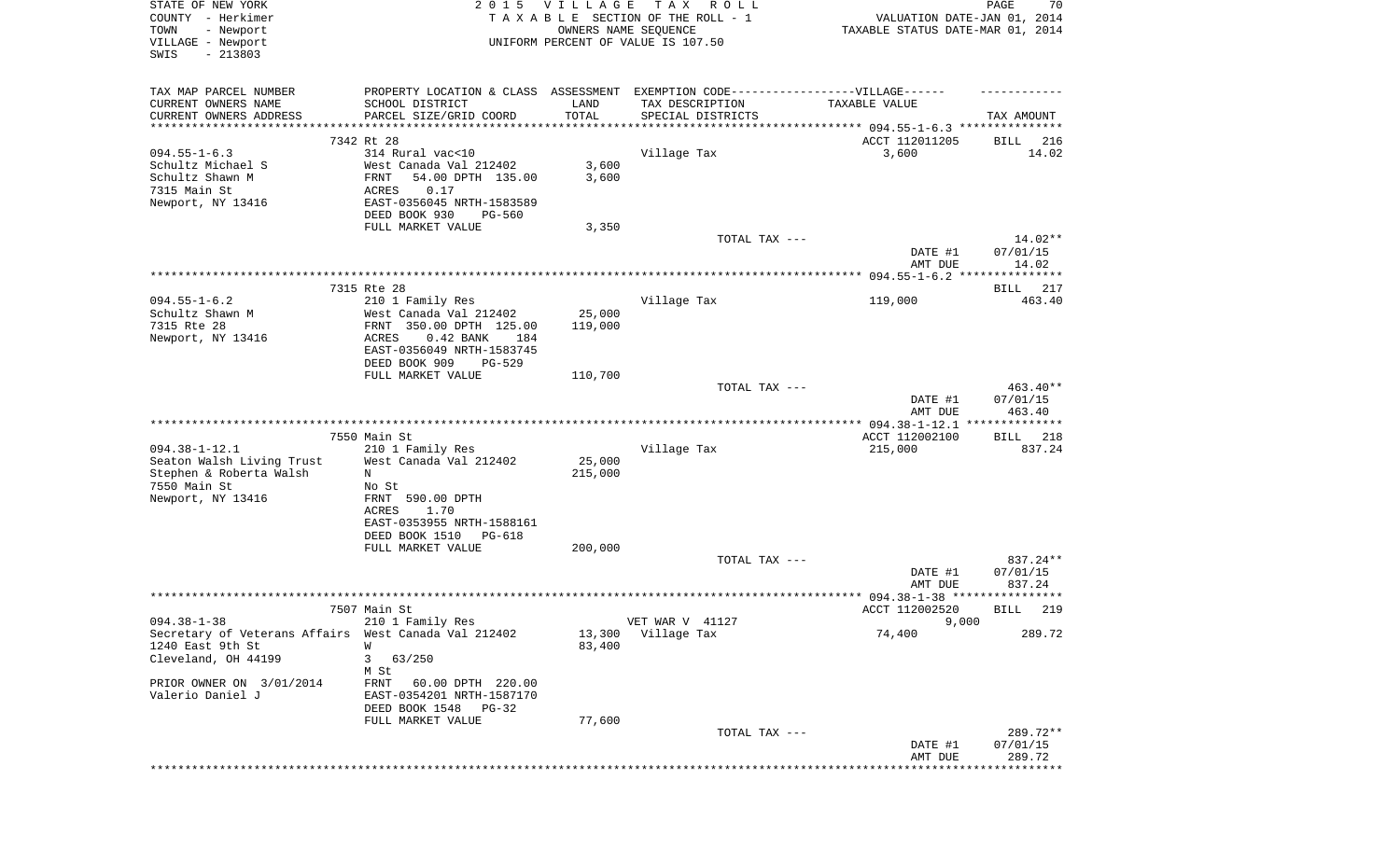| STATE OF NEW YORK<br>COUNTY - Herkimer<br>TOWN<br>- Newport<br>VILLAGE - Newport<br>$-213803$<br>SWIS | 2 0 1 5                                                                           | V I L L A G E | TAX ROLL<br>T A X A B L E SECTION OF THE ROLL - 1<br>OWNERS NAME SEQUENCE<br>UNIFORM PERCENT OF VALUE IS 107.50 | VALUATION DATE-JAN 01, 2014<br>TAXABLE STATUS DATE-MAR 01, 2014 | 71<br>PAGE                  |
|-------------------------------------------------------------------------------------------------------|-----------------------------------------------------------------------------------|---------------|-----------------------------------------------------------------------------------------------------------------|-----------------------------------------------------------------|-----------------------------|
| TAX MAP PARCEL NUMBER                                                                                 | PROPERTY LOCATION & CLASS ASSESSMENT EXEMPTION CODE-----------------VILLAGE------ |               |                                                                                                                 |                                                                 |                             |
| CURRENT OWNERS NAME                                                                                   | SCHOOL DISTRICT                                                                   | LAND          | TAX DESCRIPTION                                                                                                 | TAXABLE VALUE                                                   |                             |
| CURRENT OWNERS ADDRESS                                                                                | PARCEL SIZE/GRID COORD                                                            | TOTAL         | SPECIAL DISTRICTS                                                                                               |                                                                 | TAX AMOUNT                  |
| **********************                                                                                | ***************************                                                       |               |                                                                                                                 |                                                                 |                             |
|                                                                                                       | 7477 Main St                                                                      |               |                                                                                                                 | ACCT 112011380                                                  | BILL<br>220                 |
| $094.38 - 1 - 30$<br>Skelton Michael R                                                                | 210 1 Family Res<br>West Canada Val 212402                                        | 14,200        | Village Tax                                                                                                     | 120,000                                                         | 467.30                      |
| 7477 Main St                                                                                          | W                                                                                 | 120,000       |                                                                                                                 |                                                                 |                             |
| PO Box 71                                                                                             | 99/165                                                                            |               |                                                                                                                 |                                                                 |                             |
| Newport, NY 13416                                                                                     | M St                                                                              |               |                                                                                                                 |                                                                 |                             |
|                                                                                                       | FRNT 110.00 DPTH 165.00                                                           |               |                                                                                                                 |                                                                 |                             |
|                                                                                                       | EAST-0354551 NRTH-1586622                                                         |               |                                                                                                                 |                                                                 |                             |
|                                                                                                       | DEED BOOK 683<br>$PG-82$                                                          |               |                                                                                                                 |                                                                 |                             |
|                                                                                                       | FULL MARKET VALUE                                                                 | 111,650       |                                                                                                                 |                                                                 |                             |
|                                                                                                       |                                                                                   |               | TOTAL TAX ---                                                                                                   | DATE #1                                                         | 467.30**<br>07/01/15        |
|                                                                                                       |                                                                                   |               |                                                                                                                 | AMT DUE                                                         | 467.30                      |
| *************************************                                                                 |                                                                                   |               |                                                                                                                 |                                                                 |                             |
|                                                                                                       | 7342 Rt 28                                                                        |               |                                                                                                                 | ACCT 112011205                                                  | BILL<br>221                 |
| $094.55 - 1 - 6.1$                                                                                    | 120 Field crops                                                                   |               | Village Tax                                                                                                     | 179,000                                                         | 697.05                      |
| Skwara Michael                                                                                        | West Canada Val 212402                                                            | 31,800        |                                                                                                                 |                                                                 |                             |
| Skwara Wendi A<br>7342 Main St                                                                        | FRNT 952.00 DPTH                                                                  | 179,000       |                                                                                                                 |                                                                 |                             |
| Newport, NY 13416                                                                                     | 13.70<br>ACRES<br>EAST-0356349 NRTH-1583952                                       |               |                                                                                                                 |                                                                 |                             |
|                                                                                                       | DEED BOOK 1433<br>$PG-21$                                                         |               |                                                                                                                 |                                                                 |                             |
|                                                                                                       | FULL MARKET VALUE                                                                 | 166,500       |                                                                                                                 |                                                                 |                             |
|                                                                                                       |                                                                                   |               | TOTAL TAX ---                                                                                                   |                                                                 | 697.05**                    |
|                                                                                                       |                                                                                   |               |                                                                                                                 | DATE #1                                                         | 07/01/15                    |
|                                                                                                       |                                                                                   |               |                                                                                                                 | AMT DUE                                                         | 697.05                      |
|                                                                                                       | Main St                                                                           |               |                                                                                                                 | ****** 094.38-1-19 ****************<br>ACCT 112008070           | BILL<br>222                 |
| $094.38 - 1 - 19$                                                                                     | 210 1 Family Res                                                                  |               | Village Tax                                                                                                     | 178,000                                                         | 693.16                      |
| Snyder Elizabeth                                                                                      | West Canada Val 212402                                                            | 21,100        |                                                                                                                 |                                                                 |                             |
| Main St                                                                                               | $\mathbf E$                                                                       | 178,000       |                                                                                                                 |                                                                 |                             |
| Newport, NY 13416                                                                                     | 143X238<br>3                                                                      |               |                                                                                                                 |                                                                 |                             |
|                                                                                                       | Main St                                                                           |               |                                                                                                                 |                                                                 |                             |
|                                                                                                       | FRNT 132.00 DPTH 380.00                                                           |               |                                                                                                                 |                                                                 |                             |
|                                                                                                       | 1.00<br>ACRES<br>EAST-0354340 NRTH-1587576                                        |               |                                                                                                                 |                                                                 |                             |
|                                                                                                       | DEED BOOK 828<br>$PG-87$                                                          |               |                                                                                                                 |                                                                 |                             |
|                                                                                                       | FULL MARKET VALUE                                                                 | 165,600       |                                                                                                                 |                                                                 |                             |
|                                                                                                       |                                                                                   |               | TOTAL TAX ---                                                                                                   |                                                                 | 693.16**                    |
|                                                                                                       |                                                                                   |               |                                                                                                                 | DATE #1                                                         | 07/01/15                    |
|                                                                                                       |                                                                                   |               |                                                                                                                 | AMT DUE                                                         | 693.16<br>* * * * * * * * * |
|                                                                                                       |                                                                                   |               |                                                                                                                 |                                                                 |                             |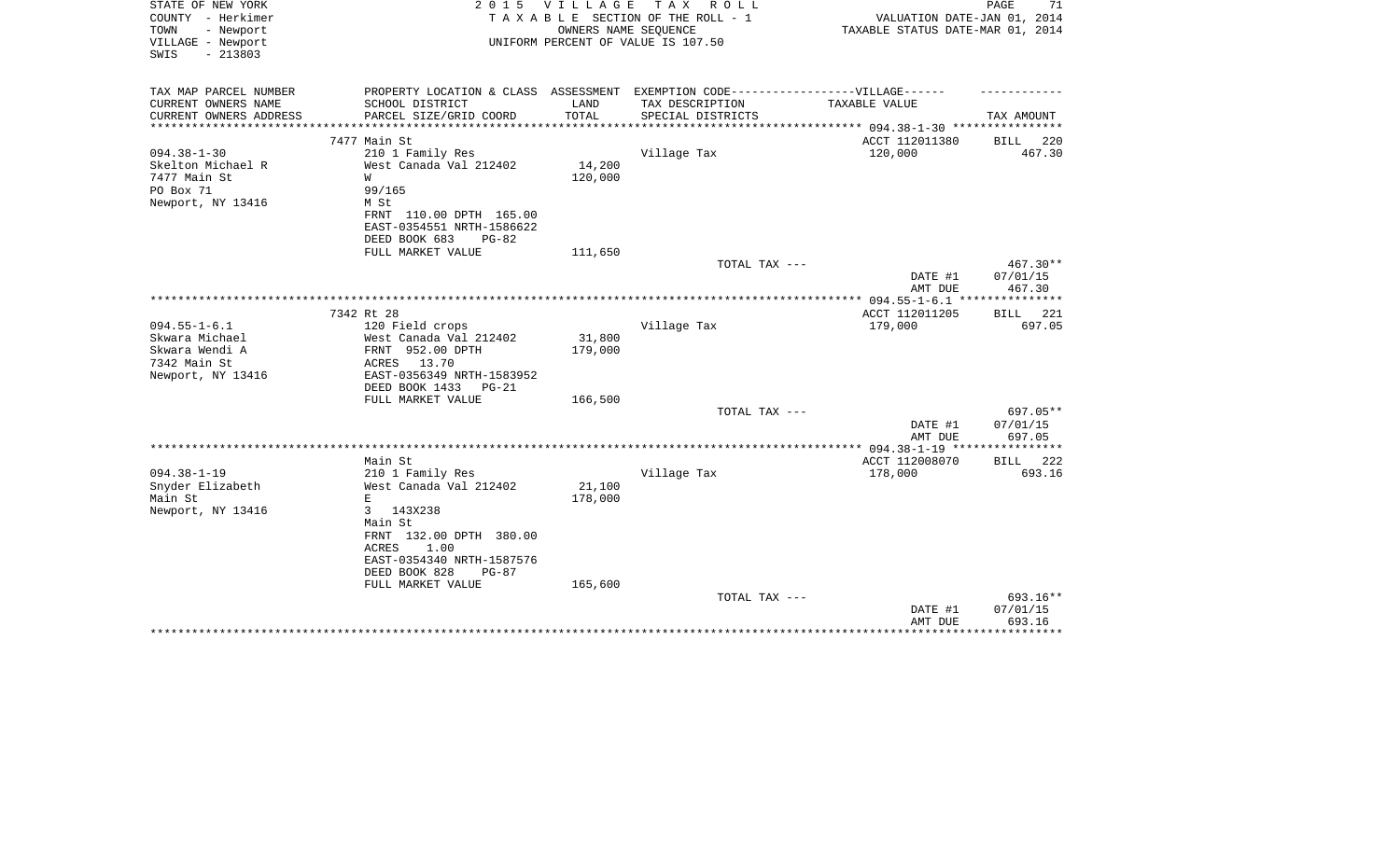| STATE OF NEW YORK<br>COUNTY - Herkimer<br>- Newport<br>TOWN<br>VILLAGE - Newport<br>$-213803$<br>SWIS | 2 0 1 5                                                                           | VILLAGE<br>OWNERS NAME SEQUENCE | TAX ROLL<br>TAXABLE SECTION OF THE ROLL - 1<br>UNIFORM PERCENT OF VALUE IS 107.50 | TAXABLE STATUS DATE-MAR 01, 2014 | PAGE<br>72<br>VALUATION DATE-JAN 01, 2014 |
|-------------------------------------------------------------------------------------------------------|-----------------------------------------------------------------------------------|---------------------------------|-----------------------------------------------------------------------------------|----------------------------------|-------------------------------------------|
| TAX MAP PARCEL NUMBER                                                                                 | PROPERTY LOCATION & CLASS ASSESSMENT EXEMPTION CODE-----------------VILLAGE------ |                                 |                                                                                   |                                  |                                           |
| CURRENT OWNERS NAME                                                                                   | SCHOOL DISTRICT                                                                   | LAND                            | TAX DESCRIPTION                                                                   | TAXABLE VALUE                    |                                           |
| CURRENT OWNERS ADDRESS                                                                                | PARCEL SIZE/GRID COORD                                                            | TOTAL                           | SPECIAL DISTRICTS                                                                 |                                  | TAX AMOUNT                                |
| *************************                                                                             |                                                                                   |                                 |                                                                                   |                                  |                                           |
|                                                                                                       | Main St                                                                           |                                 |                                                                                   | ACCT 112008010                   | 223<br>BILL                               |
| $094.47 - 2 - 28$                                                                                     | 441 Fuel Store&D                                                                  |                                 | Village Tax                                                                       | 181,000                          | 704.84                                    |
| Snyder Fuel Service Inc                                                                               | West Canada Val 212402                                                            | 18,000                          |                                                                                   |                                  |                                           |
| Main St                                                                                               | E                                                                                 | 181,000                         |                                                                                   |                                  |                                           |
| PO Box 420                                                                                            | merged w/094.47-2-29 200                                                          |                                 |                                                                                   |                                  |                                           |
| Newport, NY 13416                                                                                     | M St                                                                              |                                 |                                                                                   |                                  |                                           |
|                                                                                                       | FRNT 152.00 DPTH 215.00<br><b>ACRES</b><br>0.74                                   |                                 |                                                                                   |                                  |                                           |
|                                                                                                       | EAST-0355127 NRTH-1585907                                                         |                                 |                                                                                   |                                  |                                           |
|                                                                                                       | DEED BOOK 828<br>$PG-91$                                                          |                                 |                                                                                   |                                  |                                           |
|                                                                                                       | FULL MARKET VALUE                                                                 | 168,350                         |                                                                                   |                                  |                                           |
|                                                                                                       |                                                                                   |                                 | TOTAL TAX ---                                                                     |                                  | 704.84**                                  |
|                                                                                                       |                                                                                   |                                 |                                                                                   | DATE #1                          | 07/01/15                                  |
|                                                                                                       |                                                                                   |                                 |                                                                                   | AMT DUE                          | 704.84                                    |
|                                                                                                       |                                                                                   |                                 |                                                                                   |                                  |                                           |
|                                                                                                       | 7401 West St                                                                      |                                 |                                                                                   | ACCT 112007080                   | 224<br>BILL                               |
| $094.46 - 1 - 35$                                                                                     | 210 1 Family Res                                                                  |                                 | Village Tax                                                                       | 93,600                           | 364.49                                    |
| Snyder John H                                                                                         | West Canada Val 212402                                                            | 15,400                          |                                                                                   |                                  |                                           |
| 7518 Main St                                                                                          | W                                                                                 | 93,600                          |                                                                                   |                                  |                                           |
| Newport, NY 13416                                                                                     | 100/200<br>3                                                                      |                                 |                                                                                   |                                  |                                           |
|                                                                                                       | W St<br>94.00 DPTH 343.00<br>FRNT                                                 |                                 |                                                                                   |                                  |                                           |
|                                                                                                       | 0.51<br>ACRES                                                                     |                                 |                                                                                   |                                  |                                           |
|                                                                                                       | EAST-0353830 NRTH-1585427                                                         |                                 |                                                                                   |                                  |                                           |
|                                                                                                       | DEED BOOK 1404<br>PG-208                                                          |                                 |                                                                                   |                                  |                                           |
|                                                                                                       | FULL MARKET VALUE                                                                 | 87,050                          |                                                                                   |                                  |                                           |
|                                                                                                       |                                                                                   |                                 | TOTAL TAX ---                                                                     |                                  | 364.49**                                  |
|                                                                                                       |                                                                                   |                                 |                                                                                   | DATE #1                          | 07/01/15                                  |
|                                                                                                       |                                                                                   |                                 |                                                                                   | AMT DUE                          | 364.49                                    |
|                                                                                                       |                                                                                   |                                 |                                                                                   |                                  |                                           |
|                                                                                                       | 7334 West St                                                                      |                                 |                                                                                   | ACCT 112001980                   | 225<br><b>BILL</b>                        |
| $094.54 - 1 - 1$                                                                                      | 210 1 Family Res                                                                  |                                 | Village Tax                                                                       | 150,000                          | 584.12                                    |
| Snyder Timothy H                                                                                      | West Canada Val 212402                                                            | 22,800                          |                                                                                   |                                  |                                           |
| Snyder Jennifer                                                                                       | E                                                                                 | 150,000                         |                                                                                   |                                  |                                           |
| 7334 West St                                                                                          | 334/374<br>3                                                                      |                                 |                                                                                   |                                  |                                           |
| PO Box 420                                                                                            | W St                                                                              |                                 |                                                                                   |                                  |                                           |
| Newport, NY 13416                                                                                     | ACRES<br>2.70 BANK<br>184<br>EAST-0354626 NRTH-1584698                            |                                 |                                                                                   |                                  |                                           |
|                                                                                                       | DEED BOOK 903<br>$PG-412$                                                         |                                 |                                                                                   |                                  |                                           |
|                                                                                                       | FULL MARKET VALUE                                                                 | 139,550                         |                                                                                   |                                  |                                           |
|                                                                                                       |                                                                                   |                                 | TOTAL TAX ---                                                                     |                                  | 584.12**                                  |
|                                                                                                       |                                                                                   |                                 |                                                                                   | DATE #1                          | 07/01/15                                  |
|                                                                                                       |                                                                                   |                                 |                                                                                   | AMT DUE                          | 584.12                                    |
|                                                                                                       |                                                                                   |                                 |                                                                                   |                                  | ************                              |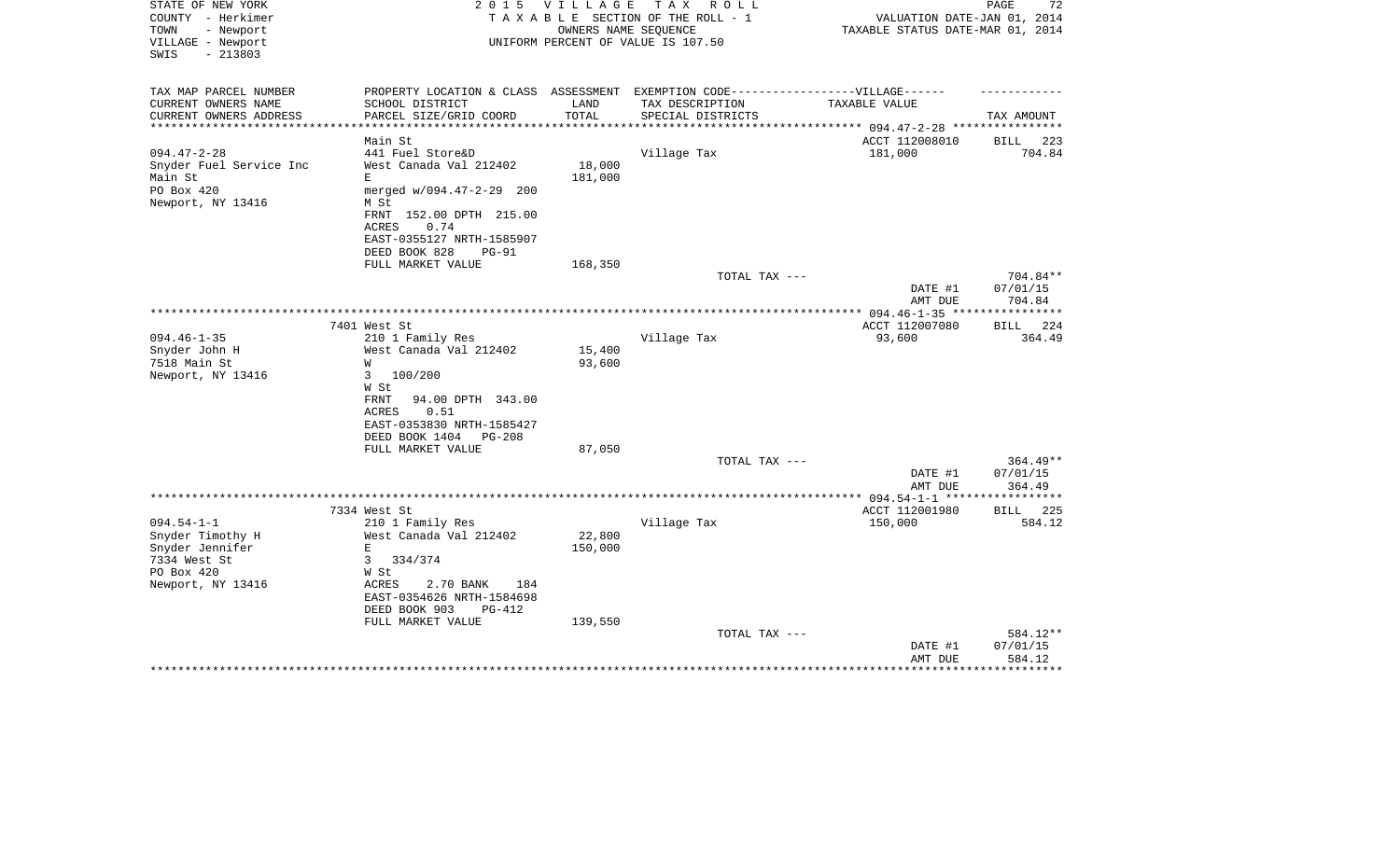| STATE OF NEW YORK<br>COUNTY - Herkimer<br>TOWN<br>- Newport<br>VILLAGE - Newport<br>$-213803$<br>SWIS | 2 0 1 5                              | V I L L A G E    | T A X<br>R O L L<br>TAXABLE SECTION OF THE ROLL - 1<br>OWNERS NAME SEQUENCE<br>UNIFORM PERCENT OF VALUE IS 107.50 | VALUATION DATE-JAN 01, 2014<br>TAXABLE STATUS DATE-MAR 01, 2014 | PAGE<br>73         |
|-------------------------------------------------------------------------------------------------------|--------------------------------------|------------------|-------------------------------------------------------------------------------------------------------------------|-----------------------------------------------------------------|--------------------|
| TAX MAP PARCEL NUMBER                                                                                 | PROPERTY LOCATION & CLASS ASSESSMENT |                  | EXEMPTION CODE------------------VILLAGE------                                                                     |                                                                 |                    |
| CURRENT OWNERS NAME                                                                                   | SCHOOL DISTRICT                      | LAND             | TAX DESCRIPTION                                                                                                   | <b>TAXABLE VALUE</b>                                            |                    |
| CURRENT OWNERS ADDRESS                                                                                | PARCEL SIZE/GRID COORD               | TOTAL            | SPECIAL DISTRICTS                                                                                                 | *********** 094.47-1-4 ****                                     | TAX AMOUNT         |
|                                                                                                       | Bridge St                            |                  |                                                                                                                   | ACCT 112009090                                                  | 226<br><b>BILL</b> |
| $094.47 - 1 - 4$                                                                                      | 283 Res w/Comuse                     |                  | Village Tax                                                                                                       | 68,700                                                          | 267.53             |
| Soron Jane T                                                                                          | West Canada Val 212402               | 7,400            |                                                                                                                   |                                                                 |                    |
| Soron John                                                                                            | S                                    | 68,700           |                                                                                                                   |                                                                 |                    |
| Bridge St                                                                                             | 10 28/98                             |                  |                                                                                                                   |                                                                 |                    |
| PO Box 379                                                                                            | Bridge St                            |                  |                                                                                                                   |                                                                 |                    |
| Newport, NY 13416                                                                                     | FRNT<br>27.70 DPTH 103.00            |                  |                                                                                                                   |                                                                 |                    |
|                                                                                                       | EAST-0354760 NRTH-1585951            |                  |                                                                                                                   |                                                                 |                    |
| PRIOR OWNER ON 3/01/2014                                                                              | DEED BOOK 1554<br>PG-738             |                  |                                                                                                                   |                                                                 |                    |
| Soron Jane                                                                                            | FULL MARKET VALUE                    | 63,900           | TOTAL TAX ---                                                                                                     |                                                                 | $267.53**$         |
|                                                                                                       |                                      |                  |                                                                                                                   | DATE #1<br>AMT DUE                                              | 07/01/15<br>267.53 |
|                                                                                                       |                                      |                  | ********************                                                                                              | ** 094.47-2-33 **                                               |                    |
|                                                                                                       | 7445 East St                         |                  |                                                                                                                   | ACCT 112010440                                                  | 227<br>BILL        |
| $094.47 - 2 - 33$                                                                                     | 210 1 Family Res                     |                  | Village Tax                                                                                                       | 58,000                                                          | 225.86             |
| Spellman Dorothy                                                                                      | West Canada Val 212402               | 12,900           |                                                                                                                   |                                                                 |                    |
| Attn: Rose Ulinski                                                                                    | $\mathbf E$                          | 58,000           |                                                                                                                   |                                                                 |                    |
| 7445 East St                                                                                          | 3<br>34/62                           |                  |                                                                                                                   |                                                                 |                    |
| PO Box 27<br>Newport, NY 13416                                                                        | E St<br>50.00 DPTH 235.00<br>FRNT    |                  |                                                                                                                   |                                                                 |                    |
|                                                                                                       | EAST-0355396 NRTH-1586028            |                  |                                                                                                                   |                                                                 |                    |
|                                                                                                       | DEED BOOK 823<br>PG-474              |                  |                                                                                                                   |                                                                 |                    |
|                                                                                                       | FULL MARKET VALUE                    | 53,950           |                                                                                                                   |                                                                 |                    |
|                                                                                                       |                                      |                  | TOTAL TAX ---                                                                                                     |                                                                 | 225.86**           |
|                                                                                                       |                                      |                  |                                                                                                                   | DATE #1                                                         | 07/01/15           |
|                                                                                                       |                                      |                  |                                                                                                                   | AMT DUE                                                         | 225.86             |
|                                                                                                       |                                      |                  |                                                                                                                   | $* 094.46 - 1 - 19.1$                                           | ********           |
|                                                                                                       | 7432 West St                         |                  |                                                                                                                   | ACCT 112010050                                                  | 228<br><b>BILL</b> |
| $094.46 - 1 - 19.1$                                                                                   | 210 1 Family Res                     |                  | Village Tax                                                                                                       | 93,000                                                          | 362.16             |
| Spellman Robt<br>Spellman Dorothy R                                                                   | West Canada Val 212402<br>E          | 20,300<br>93,000 |                                                                                                                   |                                                                 |                    |
| 7432 West St                                                                                          | 3<br>210/200                         |                  |                                                                                                                   |                                                                 |                    |
| PO Box 493                                                                                            | W St                                 |                  |                                                                                                                   |                                                                 |                    |
| Newport, NY 13416                                                                                     | FRNT 215.00 DPTH                     |                  |                                                                                                                   |                                                                 |                    |
|                                                                                                       | ACRES<br>0.90                        |                  |                                                                                                                   |                                                                 |                    |
|                                                                                                       | EAST-0353263 NRTH-1586237            |                  |                                                                                                                   |                                                                 |                    |
|                                                                                                       | DEED BOOK 00572 PG-00682             |                  |                                                                                                                   |                                                                 |                    |
|                                                                                                       | FULL MARKET VALUE                    | 86,512           |                                                                                                                   |                                                                 |                    |
|                                                                                                       |                                      |                  | TOTAL TAX ---                                                                                                     |                                                                 | 362.16**           |
|                                                                                                       |                                      |                  |                                                                                                                   | DATE #1                                                         | 07/01/15           |
|                                                                                                       |                                      |                  |                                                                                                                   | AMT DUE                                                         | 362.16             |
|                                                                                                       |                                      |                  |                                                                                                                   |                                                                 |                    |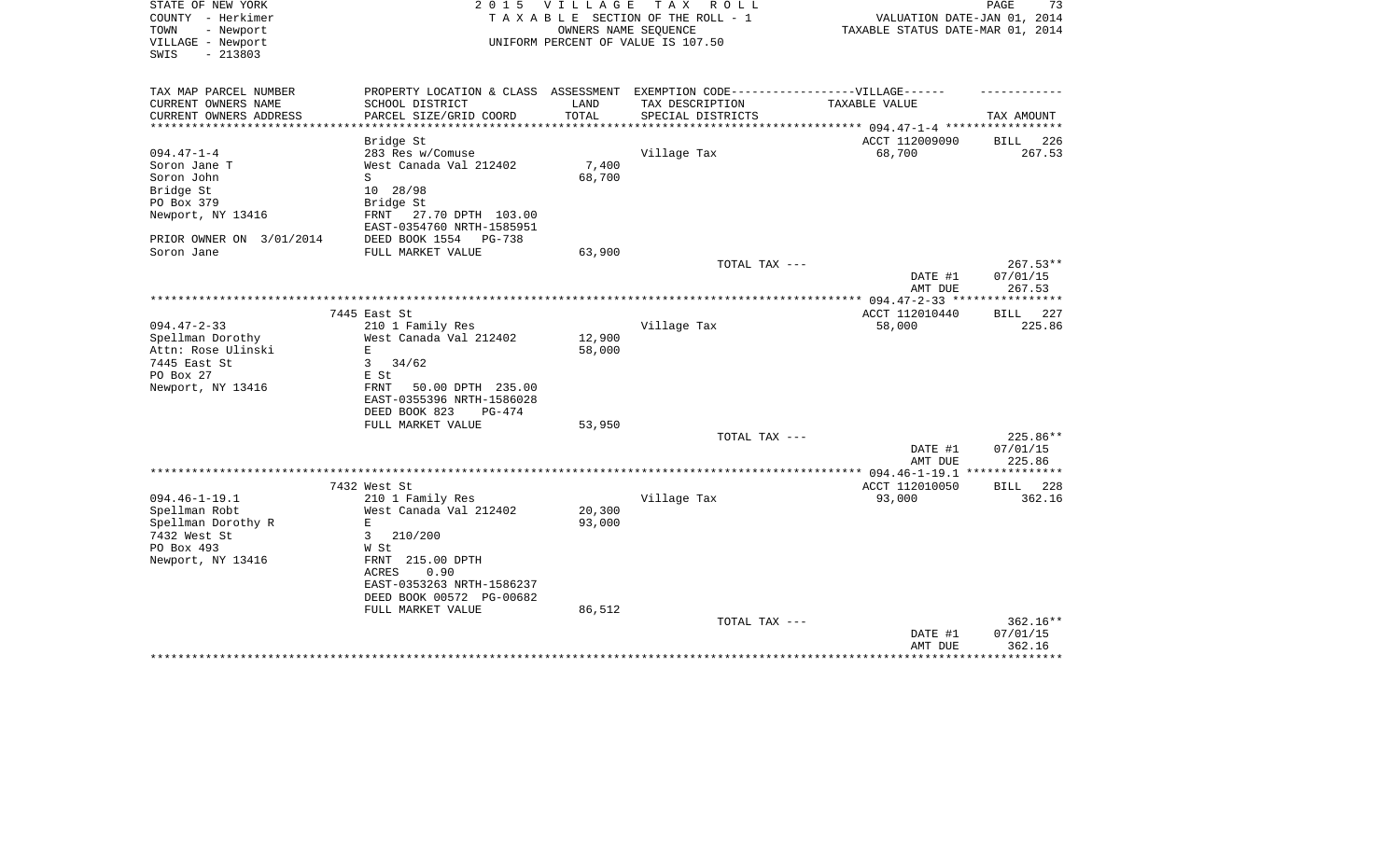| STATE OF NEW YORK<br>COUNTY - Herkimer<br>TOWN<br>- Newport<br>VILLAGE - Newport<br>$-213803$<br>SWIS | 2 0 1 5                                                                                                                                                                     | <b>VILLAGE</b><br>OWNERS NAME SEQUENCE | TAX ROLL<br>TAXABLE SECTION OF THE ROLL - 1<br>UNIFORM PERCENT OF VALUE IS 107.50                    | VALUATION DATE-JAN 01, 2014<br>TAXABLE STATUS DATE-MAR 01, 2014 | 74<br>PAGE                                          |
|-------------------------------------------------------------------------------------------------------|-----------------------------------------------------------------------------------------------------------------------------------------------------------------------------|----------------------------------------|------------------------------------------------------------------------------------------------------|-----------------------------------------------------------------|-----------------------------------------------------|
| TAX MAP PARCEL NUMBER<br>CURRENT OWNERS NAME                                                          | SCHOOL DISTRICT                                                                                                                                                             | LAND                                   | PROPERTY LOCATION & CLASS ASSESSMENT EXEMPTION CODE-----------------VILLAGE------<br>TAX DESCRIPTION | TAXABLE VALUE                                                   |                                                     |
| CURRENT OWNERS ADDRESS                                                                                | PARCEL SIZE/GRID COORD                                                                                                                                                      | TOTAL                                  | SPECIAL DISTRICTS                                                                                    |                                                                 | TAX AMOUNT                                          |
| **********************                                                                                | ****************************                                                                                                                                                |                                        |                                                                                                      |                                                                 |                                                     |
|                                                                                                       | 3117 North St                                                                                                                                                               |                                        |                                                                                                      | ACCT 112010170                                                  | 229<br>BILL                                         |
| $094.39 - 1 - 11$<br>Stave Howard<br>Stave Marlene<br>3117 North St<br>Newport, NY 13416              | 210 1 Family Res<br>West Canada Val 212402<br>N<br>North St<br>FRNT 150.00 DPTH 600.00<br>2.70<br><b>ACRES</b><br>EAST-0355336 NRTH-1588549                                 | 22,800<br>129,800                      | Village Tax                                                                                          | 129,800                                                         | 505.46                                              |
|                                                                                                       | DEED BOOK 755<br>$PG-74$                                                                                                                                                    |                                        |                                                                                                      |                                                                 |                                                     |
|                                                                                                       | FULL MARKET VALUE                                                                                                                                                           | 120,750                                |                                                                                                      |                                                                 |                                                     |
|                                                                                                       |                                                                                                                                                                             |                                        | TOTAL TAX ---                                                                                        | DATE #1<br>AMT DUE                                              | 505.46**<br>07/01/15<br>505.46                      |
|                                                                                                       |                                                                                                                                                                             |                                        |                                                                                                      | $******$ 094.47-2-31 ***                                        | * * * * * * * * *                                   |
|                                                                                                       | 3108 School St                                                                                                                                                              |                                        |                                                                                                      | ACCT 112010200                                                  | <b>BILL</b><br>230                                  |
| $094.47 - 2 - 31$<br>Stave Lawrence E<br>3108 School St<br>Newport, NY 13416                          | 210 1 Family Res<br>West Canada Val 212402<br>Life Estate<br>3 41X233-25X50<br>School<br>33.00 DPTH 246.00<br>FRNT<br>EAST-0355212 NRTH-1586056<br>DEED BOOK 843<br>$PG-34$ | 12,500<br>58,400                       | Village Tax                                                                                          | 58,400                                                          | 227.42                                              |
|                                                                                                       | FULL MARKET VALUE                                                                                                                                                           | 54,350                                 |                                                                                                      |                                                                 |                                                     |
|                                                                                                       |                                                                                                                                                                             |                                        | TOTAL TAX ---                                                                                        | DATE #1<br>AMT DUE                                              | $227.42**$<br>07/01/15<br>227.42                    |
|                                                                                                       |                                                                                                                                                                             |                                        |                                                                                                      |                                                                 | *******                                             |
|                                                                                                       | 3118 School St                                                                                                                                                              |                                        |                                                                                                      | ACCT 112004500                                                  | 231<br>BILL                                         |
| $094.47 - 2 - 38$<br>Sterusky Locille M<br>3118 School St<br>PO Box 515<br>Newport, NY 13416          | 210 1 Family Res<br>West Canada Val 212402<br>S<br>School St<br>52.00 DPTH 104.00<br>FRNT<br>EAST-0355349 NRTH-1586218<br>DEED BOOK 1484<br>PG-883<br>FULL MARKET VALUE     | 10,800<br>75,000<br>69,750             | Village Tax                                                                                          | 75,000                                                          | 292.06                                              |
|                                                                                                       |                                                                                                                                                                             |                                        | TOTAL TAX ---                                                                                        | DATE #1<br>AMT DUE                                              | 292.06**<br>07/01/15<br>292.06<br>* * * * * * * * * |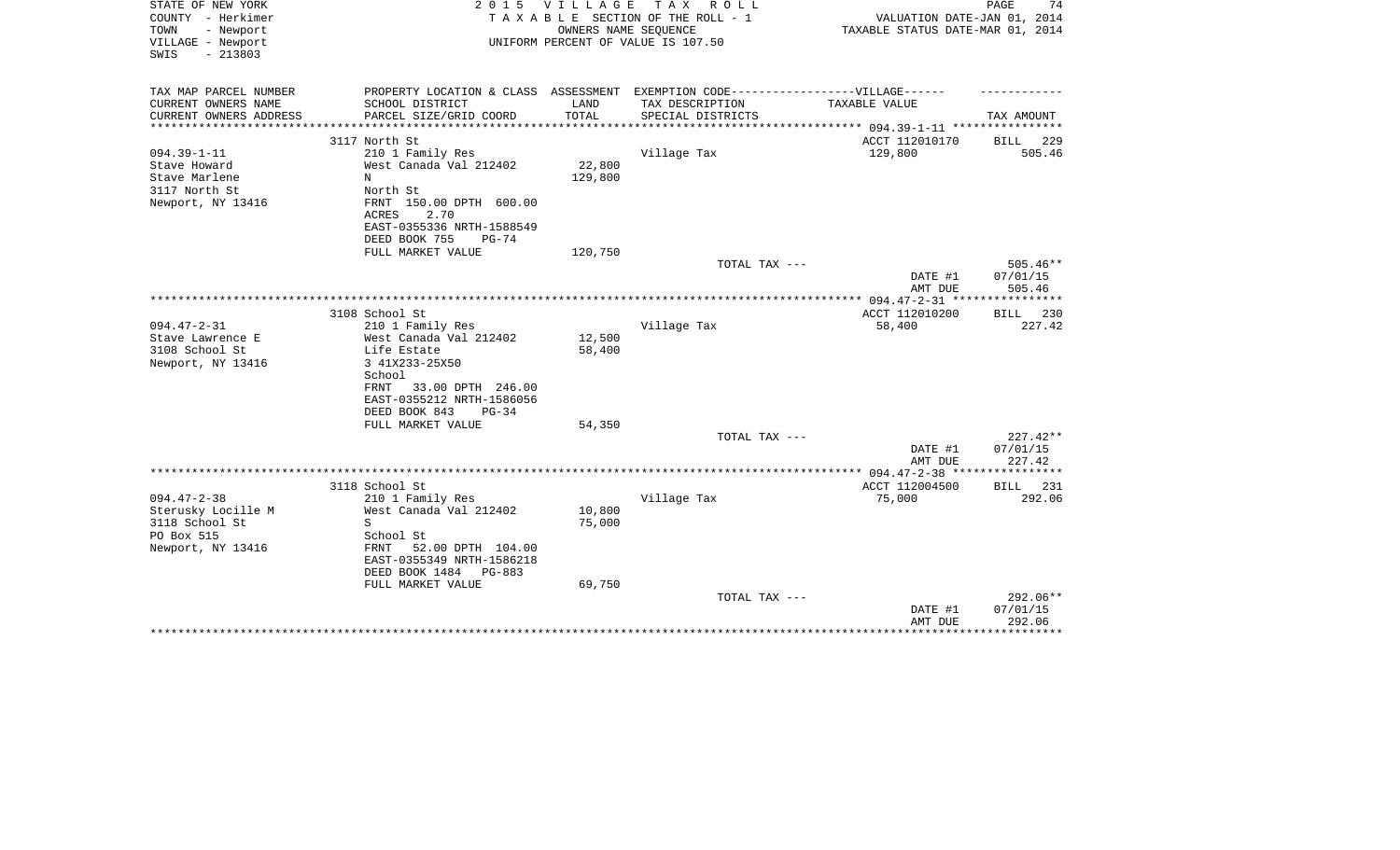| STATE OF NEW YORK<br>COUNTY - Herkimer<br>TOWN<br>- Newport<br>VILLAGE - Newport<br>$-213803$<br>SWIS | 2 0 1 5                                                                           | V I L L A G E | T A X<br>R O L L<br>TAXABLE SECTION OF THE ROLL - 1<br>OWNERS NAME SEQUENCE<br>UNIFORM PERCENT OF VALUE IS 107.50 | VALUATION DATE-JAN 01, 2014<br>TAXABLE STATUS DATE-MAR 01, 2014 | PAGE<br>75             |
|-------------------------------------------------------------------------------------------------------|-----------------------------------------------------------------------------------|---------------|-------------------------------------------------------------------------------------------------------------------|-----------------------------------------------------------------|------------------------|
| TAX MAP PARCEL NUMBER                                                                                 | PROPERTY LOCATION & CLASS ASSESSMENT EXEMPTION CODE-----------------VILLAGE------ |               |                                                                                                                   |                                                                 |                        |
| CURRENT OWNERS NAME                                                                                   | SCHOOL DISTRICT                                                                   | LAND          | TAX DESCRIPTION                                                                                                   | TAXABLE VALUE                                                   |                        |
| CURRENT OWNERS ADDRESS<br>**********************                                                      | PARCEL SIZE/GRID COORD                                                            | TOTAL         | SPECIAL DISTRICTS                                                                                                 |                                                                 | TAX AMOUNT             |
|                                                                                                       | 7503 Main St                                                                      |               |                                                                                                                   | ACCT 112005040                                                  |                        |
| $094.38 - 1 - 37$                                                                                     | 210 1 Family Res                                                                  |               | Village Tax                                                                                                       | 73,600                                                          | BILL<br>232<br>286.61  |
| Stewart Matthew                                                                                       | West Canada Val 212402                                                            | 12,900        | XC291 Water relevy                                                                                                | 119.93 MT M                                                     | 119.93                 |
| 7503 Main St                                                                                          | W                                                                                 | 73,600        |                                                                                                                   |                                                                 |                        |
| Newport, NY 13416                                                                                     | 3                                                                                 |               |                                                                                                                   |                                                                 |                        |
|                                                                                                       | M St                                                                              |               |                                                                                                                   |                                                                 |                        |
|                                                                                                       | <b>FRNT</b><br>85.00 DPTH 135.90                                                  |               |                                                                                                                   |                                                                 |                        |
|                                                                                                       | <b>BANK</b><br>800                                                                |               |                                                                                                                   |                                                                 |                        |
|                                                                                                       | EAST-0354259 NRTH-1587123                                                         |               |                                                                                                                   |                                                                 |                        |
|                                                                                                       | DEED BOOK 861<br>PG-129                                                           |               |                                                                                                                   |                                                                 |                        |
|                                                                                                       | FULL MARKET VALUE                                                                 | 68,450        |                                                                                                                   |                                                                 |                        |
|                                                                                                       |                                                                                   |               | TOTAL TAX ---                                                                                                     |                                                                 | 406.54**               |
|                                                                                                       |                                                                                   |               |                                                                                                                   | DATE #1                                                         | 07/01/15               |
|                                                                                                       |                                                                                   |               |                                                                                                                   | AMT DUE                                                         | 406.54                 |
|                                                                                                       | Main St                                                                           |               |                                                                                                                   | ACCT 112002580                                                  | 233<br>BILL            |
| $094.47 - 1 - 8$                                                                                      | 481 Att row bldg                                                                  |               | Village Tax                                                                                                       | 40,000                                                          | 155.77                 |
| Straney Charles                                                                                       | West Canada Val 212402                                                            | 7,000         |                                                                                                                   |                                                                 |                        |
| Straney Amanda                                                                                        | W                                                                                 | 40,000        |                                                                                                                   |                                                                 |                        |
| 536 State Rte. 170                                                                                    | 35/68<br>7                                                                        |               |                                                                                                                   |                                                                 |                        |
| Little Falls, NY 13365                                                                                | M St                                                                              |               |                                                                                                                   |                                                                 |                        |
|                                                                                                       | 38.00 DPTH<br>FRNT<br>65.00                                                       |               |                                                                                                                   |                                                                 |                        |
|                                                                                                       | EAST-0354860 NRTH-1586046                                                         |               |                                                                                                                   |                                                                 |                        |
|                                                                                                       | DEED BOOK 784<br><b>PG-121</b>                                                    |               |                                                                                                                   |                                                                 |                        |
|                                                                                                       | FULL MARKET VALUE                                                                 | 37,200        |                                                                                                                   |                                                                 |                        |
|                                                                                                       |                                                                                   |               | TOTAL TAX ---                                                                                                     | DATE #1                                                         | $155.77**$<br>07/01/15 |
|                                                                                                       |                                                                                   |               |                                                                                                                   | AMT DUE                                                         | 155.77                 |
|                                                                                                       |                                                                                   |               | **********************                                                                                            | $* 094.39 - 1 - 13$ ***                                         |                        |
|                                                                                                       | 3132 North St                                                                     |               |                                                                                                                   | ACCT 112010320                                                  | 234<br>BILL            |
| $094.39 - 1 - 13$                                                                                     | 210 1 Family Res                                                                  |               | Village Tax                                                                                                       | 105,300                                                         | 410.05                 |
| Strumlock Janet                                                                                       | West Canada Val 212402                                                            | 16,300        |                                                                                                                   |                                                                 |                        |
| 3132 North St                                                                                         | S                                                                                 | 105,300       |                                                                                                                   |                                                                 |                        |
| PO Box 356                                                                                            | 5<br>1A                                                                           |               |                                                                                                                   |                                                                 |                        |
| Newport, NY 13416                                                                                     | No St                                                                             |               |                                                                                                                   |                                                                 |                        |
|                                                                                                       | FRNT 210.00 DPTH 125.00                                                           |               |                                                                                                                   |                                                                 |                        |
|                                                                                                       | ACRES<br>0.59                                                                     |               |                                                                                                                   |                                                                 |                        |
|                                                                                                       | EAST-0355482 NRTH-1588277<br>DEED BOOK 00551 PG-00791                             |               |                                                                                                                   |                                                                 |                        |
|                                                                                                       | FULL MARKET VALUE                                                                 | 97,950        |                                                                                                                   |                                                                 |                        |
|                                                                                                       |                                                                                   |               | TOTAL TAX ---                                                                                                     |                                                                 | 410.05**               |
|                                                                                                       |                                                                                   |               |                                                                                                                   | DATE #1                                                         | 07/01/15               |
|                                                                                                       |                                                                                   |               |                                                                                                                   | AMT DUE                                                         | 410.05                 |
|                                                                                                       |                                                                                   |               |                                                                                                                   |                                                                 |                        |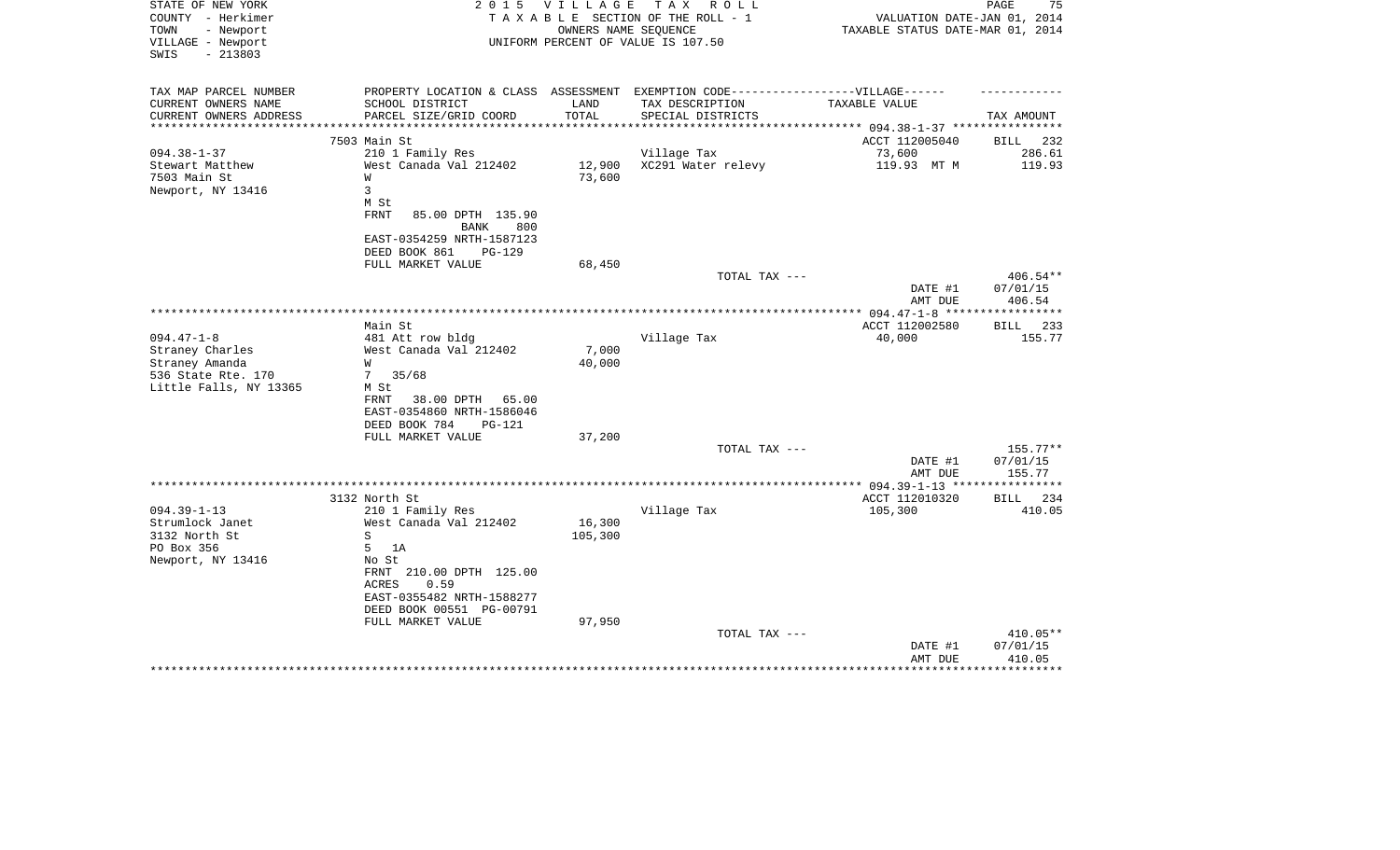| STATE OF NEW YORK<br>COUNTY - Herkimer<br>- Newport<br>TOWN<br>VILLAGE - Newport<br>$-213803$<br>SWIS | 2 0 1 5                                   | <b>VILLAGE</b>      | T A X<br>R O L L<br>TAXABLE SECTION OF THE ROLL - 1<br>OWNERS NAME SEQUENCE<br>UNIFORM PERCENT OF VALUE IS 107.50 | VALUATION DATE-JAN 01, 2014<br>TAXABLE STATUS DATE-MAR 01, 2014 | 76<br>PAGE         |
|-------------------------------------------------------------------------------------------------------|-------------------------------------------|---------------------|-------------------------------------------------------------------------------------------------------------------|-----------------------------------------------------------------|--------------------|
|                                                                                                       |                                           |                     |                                                                                                                   |                                                                 |                    |
| TAX MAP PARCEL NUMBER                                                                                 | PROPERTY LOCATION & CLASS ASSESSMENT      |                     | EXEMPTION CODE------------------VILLAGE------                                                                     |                                                                 |                    |
| CURRENT OWNERS NAME                                                                                   | SCHOOL DISTRICT                           | LAND                | TAX DESCRIPTION                                                                                                   | TAXABLE VALUE                                                   |                    |
| CURRENT OWNERS ADDRESS<br>****************                                                            | PARCEL SIZE/GRID COORD                    | TOTAL<br>********** | SPECIAL DISTRICTS                                                                                                 | ******************** 094.38-1-49 ****                           | TAX AMOUNT         |
|                                                                                                       | Main St                                   |                     |                                                                                                                   | ACCT 112003000                                                  | <b>BILL</b><br>235 |
| $094.38 - 1 - 49$                                                                                     | 210 1 Family Res                          |                     | Village Tax                                                                                                       | 275,000                                                         | 1,070.89           |
| Sweeney Michael K                                                                                     | West Canada Val 212402                    | 18,000              |                                                                                                                   |                                                                 |                    |
| Sweeney Margaret                                                                                      | W                                         | 275,000             |                                                                                                                   |                                                                 |                    |
| 7587 State Rte. 28                                                                                    | 3<br>300/150                              |                     |                                                                                                                   |                                                                 |                    |
| Newport, NY 13416                                                                                     | M St                                      |                     |                                                                                                                   |                                                                 |                    |
|                                                                                                       | FRNT 125.00 DPTH 220.00                   |                     |                                                                                                                   |                                                                 |                    |
|                                                                                                       | EAST-0352996 NRTH-1588587                 |                     |                                                                                                                   |                                                                 |                    |
|                                                                                                       | DEED BOOK 1436<br>PG-436                  |                     |                                                                                                                   |                                                                 |                    |
|                                                                                                       | FULL MARKET VALUE                         | 255,800             | TOTAL TAX ---                                                                                                     |                                                                 | 1,070.89**         |
|                                                                                                       |                                           |                     |                                                                                                                   | DATE #1                                                         | 07/01/15           |
|                                                                                                       |                                           |                     |                                                                                                                   | AMT DUE                                                         | 1,070.89           |
|                                                                                                       |                                           |                     |                                                                                                                   |                                                                 | ***********        |
|                                                                                                       | 3120 Mech St                              |                     |                                                                                                                   | ACCT 112005670                                                  | BILL 236           |
| $094.47 - 3 - 2$                                                                                      | 210 1 Family Res                          |                     | Village Tax                                                                                                       | 18,500                                                          | 72.04              |
| Sweet Eric                                                                                            | West Canada Val 212402                    | 13,500              |                                                                                                                   |                                                                 |                    |
| 62 Second Ave                                                                                         | S                                         | 18,500              |                                                                                                                   |                                                                 |                    |
| Ilion, NY 13357                                                                                       | $\mathbf{3}$<br>63/194                    |                     |                                                                                                                   |                                                                 |                    |
|                                                                                                       | Mechanic St<br>62.00 DPTH 203.00<br>FRNT  |                     |                                                                                                                   |                                                                 |                    |
|                                                                                                       | 0.32<br>ACRES                             |                     |                                                                                                                   |                                                                 |                    |
|                                                                                                       | EAST-0355367 NRTH-1585657                 |                     |                                                                                                                   |                                                                 |                    |
|                                                                                                       | DEED BOOK 1232<br>$PG-103$                |                     |                                                                                                                   |                                                                 |                    |
|                                                                                                       | FULL MARKET VALUE                         | 17,200              |                                                                                                                   |                                                                 |                    |
|                                                                                                       |                                           |                     | TOTAL TAX ---                                                                                                     |                                                                 | $72.04**$          |
|                                                                                                       |                                           |                     |                                                                                                                   | DATE #1                                                         | 07/01/15           |
|                                                                                                       |                                           |                     |                                                                                                                   | AMT DUE                                                         | 72.04              |
|                                                                                                       |                                           |                     |                                                                                                                   | ***************** 094.54-1-9 *****                              | ***********        |
| $094.54 - 1 - 9$                                                                                      | 7317 West St                              |                     |                                                                                                                   | ACCT 112010650                                                  | 237<br><b>BILL</b> |
| Sweet Hobert                                                                                          | 270 Mfg housing<br>West Canada Val 212402 | 14,300              | Village Tax                                                                                                       | 39,000                                                          | 151.87             |
| France Terry                                                                                          | Includes 094.54-1-8                       | 39,000              |                                                                                                                   |                                                                 |                    |
| 7317 West St                                                                                          | 127/70<br>3                               |                     |                                                                                                                   |                                                                 |                    |
| Poland, NY 13431                                                                                      | W St                                      |                     |                                                                                                                   |                                                                 |                    |
|                                                                                                       | FRNT 170.00 DPTH 102.00                   |                     |                                                                                                                   |                                                                 |                    |
|                                                                                                       | EAST-0354458 NRTH-1584232                 |                     |                                                                                                                   |                                                                 |                    |
|                                                                                                       | DEED BOOK 1516<br>PG-344                  |                     |                                                                                                                   |                                                                 |                    |
|                                                                                                       | FULL MARKET VALUE                         | 36,300              |                                                                                                                   |                                                                 |                    |
|                                                                                                       |                                           |                     | TOTAL TAX ---                                                                                                     |                                                                 | 151.87**           |
|                                                                                                       |                                           |                     |                                                                                                                   | DATE #1                                                         | 07/01/15           |
|                                                                                                       |                                           |                     |                                                                                                                   | AMT DUE                                                         | 151.87             |
|                                                                                                       |                                           |                     |                                                                                                                   |                                                                 |                    |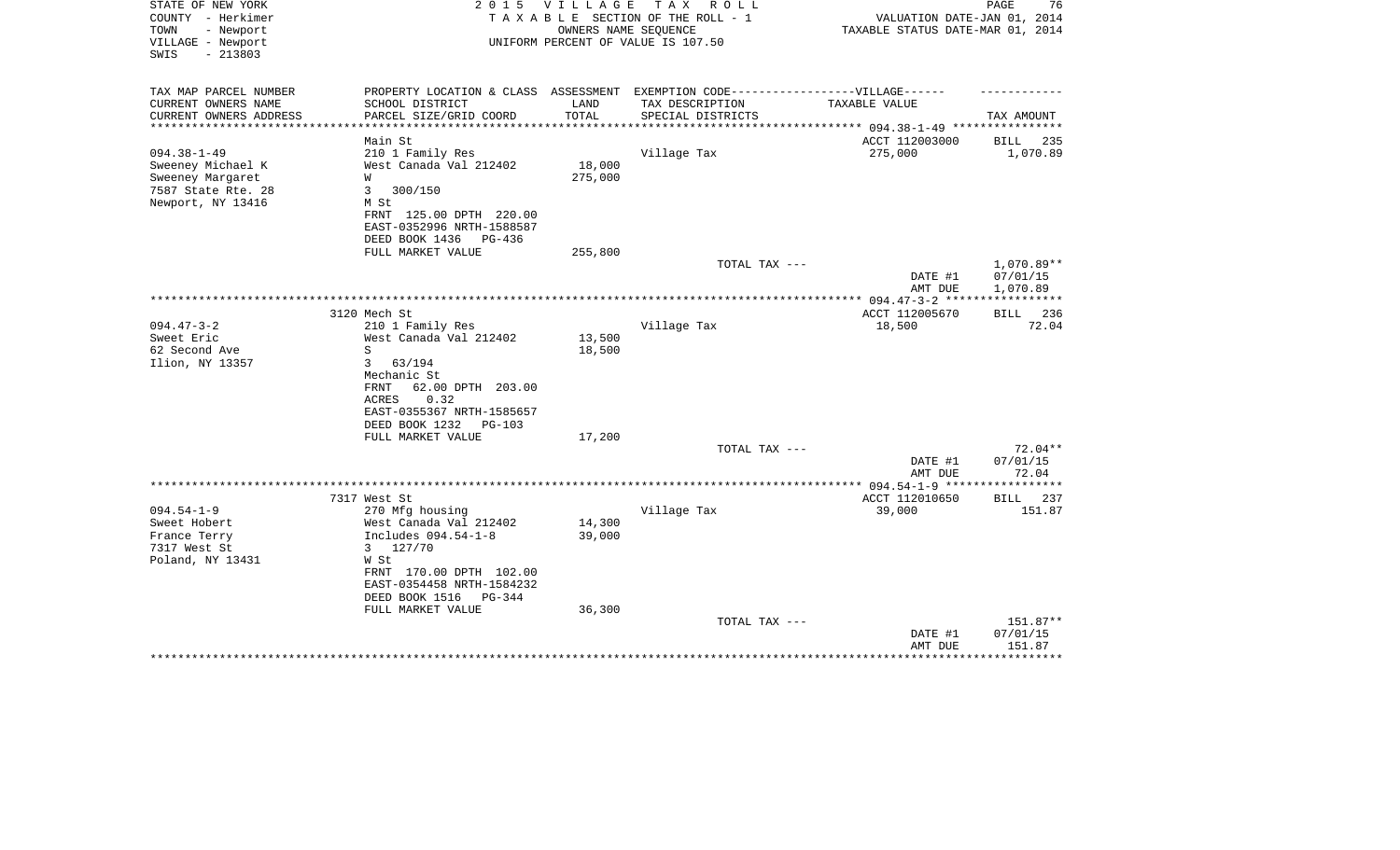| STATE OF NEW YORK<br>COUNTY - Herkimer<br>TOWN<br>- Newport<br>VILLAGE - Newport | 2 0 1 5                                                                          |         | VILLAGE TAX ROLL<br>TAXABLE SECTION OF THE ROLL - 1<br>OWNERS NAME SEQUENCE<br>UNIFORM PERCENT OF VALUE IS 107.50 | VALUATION DATE-JAN 01, 2014<br>TAXABLE STATUS DATE-MAR 01, 2014 | PAGE<br>77         |
|----------------------------------------------------------------------------------|----------------------------------------------------------------------------------|---------|-------------------------------------------------------------------------------------------------------------------|-----------------------------------------------------------------|--------------------|
| $-213803$<br>SWIS                                                                |                                                                                  |         |                                                                                                                   |                                                                 |                    |
| TAX MAP PARCEL NUMBER                                                            | PROPERTY LOCATION & CLASS ASSESSMENT EXEMPTION CODE----------------VILLAGE------ |         |                                                                                                                   |                                                                 |                    |
| CURRENT OWNERS NAME                                                              | SCHOOL DISTRICT                                                                  | LAND    | TAX DESCRIPTION                                                                                                   | TAXABLE VALUE                                                   |                    |
| CURRENT OWNERS ADDRESS<br>*********************                                  | PARCEL SIZE/GRID COORD                                                           | TOTAL   | SPECIAL DISTRICTS                                                                                                 |                                                                 | TAX AMOUNT         |
|                                                                                  | 7461 West St                                                                     |         |                                                                                                                   | ACCT 112002940                                                  | <b>BILL</b><br>238 |
| $094.46 - 1 - 23$                                                                | 210 1 Family Res                                                                 |         | Village Tax                                                                                                       | 134,900                                                         | 525.32             |
| Synakowski Bernard                                                               | West Canada Val 212402                                                           | 16,800  |                                                                                                                   |                                                                 |                    |
| Synakowski Tracy                                                                 | W                                                                                | 134,900 |                                                                                                                   |                                                                 |                    |
| 7461 West St                                                                     | $\overline{3}$<br>83/212                                                         |         |                                                                                                                   |                                                                 |                    |
| Poland, NY 13431                                                                 | W St                                                                             |         |                                                                                                                   |                                                                 |                    |
|                                                                                  | FRNT 143.00 DPTH 202.00                                                          |         |                                                                                                                   |                                                                 |                    |
|                                                                                  | 0.63<br>ACRES                                                                    |         |                                                                                                                   |                                                                 |                    |
|                                                                                  | EAST-0352846 NRTH-1586264                                                        |         |                                                                                                                   |                                                                 |                    |
|                                                                                  | DEED BOOK 1357<br>PG-850                                                         |         |                                                                                                                   |                                                                 |                    |
|                                                                                  | FULL MARKET VALUE                                                                | 125,488 | TOTAL TAX ---                                                                                                     |                                                                 | 525.32**           |
|                                                                                  |                                                                                  |         |                                                                                                                   | DATE #1<br>AMT DUE                                              | 07/01/15<br>525.32 |
|                                                                                  |                                                                                  |         |                                                                                                                   |                                                                 |                    |
|                                                                                  | 3117 School St                                                                   |         |                                                                                                                   | ACCT 112010380                                                  | BILL 239           |
| $094.47 - 2 - 40$                                                                | 210 1 Family Res                                                                 |         | Village Tax                                                                                                       | 86,100                                                          | 335.29             |
| Tacinelli John                                                                   | West Canada Val 212402                                                           | 11,700  | XC291 Water relevy                                                                                                | 263.47 MT M                                                     | 263.47             |
| 47 Berchwood Dr                                                                  | N                                                                                | 86,100  |                                                                                                                   |                                                                 |                    |
| Rhineback, NY 12572                                                              | 3<br>521/175                                                                     |         |                                                                                                                   |                                                                 |                    |
|                                                                                  | School St                                                                        |         |                                                                                                                   |                                                                 |                    |
|                                                                                  | FRNT<br>55.00 DPTH 162.00<br>EAST-0355310 NRTH-1586397                           |         |                                                                                                                   |                                                                 |                    |
|                                                                                  | DEED BOOK 1363<br>PG-945                                                         |         |                                                                                                                   |                                                                 |                    |
|                                                                                  | FULL MARKET VALUE                                                                | 80,100  |                                                                                                                   |                                                                 |                    |
|                                                                                  |                                                                                  |         | TOTAL TAX ---                                                                                                     |                                                                 | 598.76**           |
|                                                                                  |                                                                                  |         |                                                                                                                   | DATE #1                                                         | 07/01/15           |
|                                                                                  |                                                                                  |         |                                                                                                                   | AMT DUE                                                         | 598.76             |
|                                                                                  |                                                                                  |         |                                                                                                                   |                                                                 |                    |
|                                                                                  | 3089 North St                                                                    |         |                                                                                                                   | ACCT 112001800                                                  | BILL 240           |
| $094.39 - 1 - 5$                                                                 | 210 1 Family Res                                                                 |         | Village Tax                                                                                                       | 60,000                                                          | 233.65             |
| Taylor Donald                                                                    | West Canada Val 212402                                                           | 12,900  |                                                                                                                   |                                                                 |                    |
| 3089 North St                                                                    | $_{\rm N}$                                                                       | 60,000  |                                                                                                                   |                                                                 |                    |
| Newport, NY 13416                                                                | 3<br>75/150<br>North St                                                          |         |                                                                                                                   |                                                                 |                    |
|                                                                                  | 74.50 DPTH 150.00<br>FRNT                                                        |         |                                                                                                                   |                                                                 |                    |
|                                                                                  | EAST-0354837 NRTH-1588195                                                        |         |                                                                                                                   |                                                                 |                    |
|                                                                                  | DEED BOOK 826<br>$PG-41$                                                         |         |                                                                                                                   |                                                                 |                    |
|                                                                                  | FULL MARKET VALUE                                                                | 55,800  |                                                                                                                   |                                                                 |                    |
|                                                                                  |                                                                                  |         | TOTAL TAX ---                                                                                                     |                                                                 | 233.65**           |
|                                                                                  |                                                                                  |         |                                                                                                                   | DATE #1                                                         | 07/01/15           |
|                                                                                  |                                                                                  |         |                                                                                                                   | AMT DUE                                                         | 233.65             |
|                                                                                  |                                                                                  |         |                                                                                                                   |                                                                 |                    |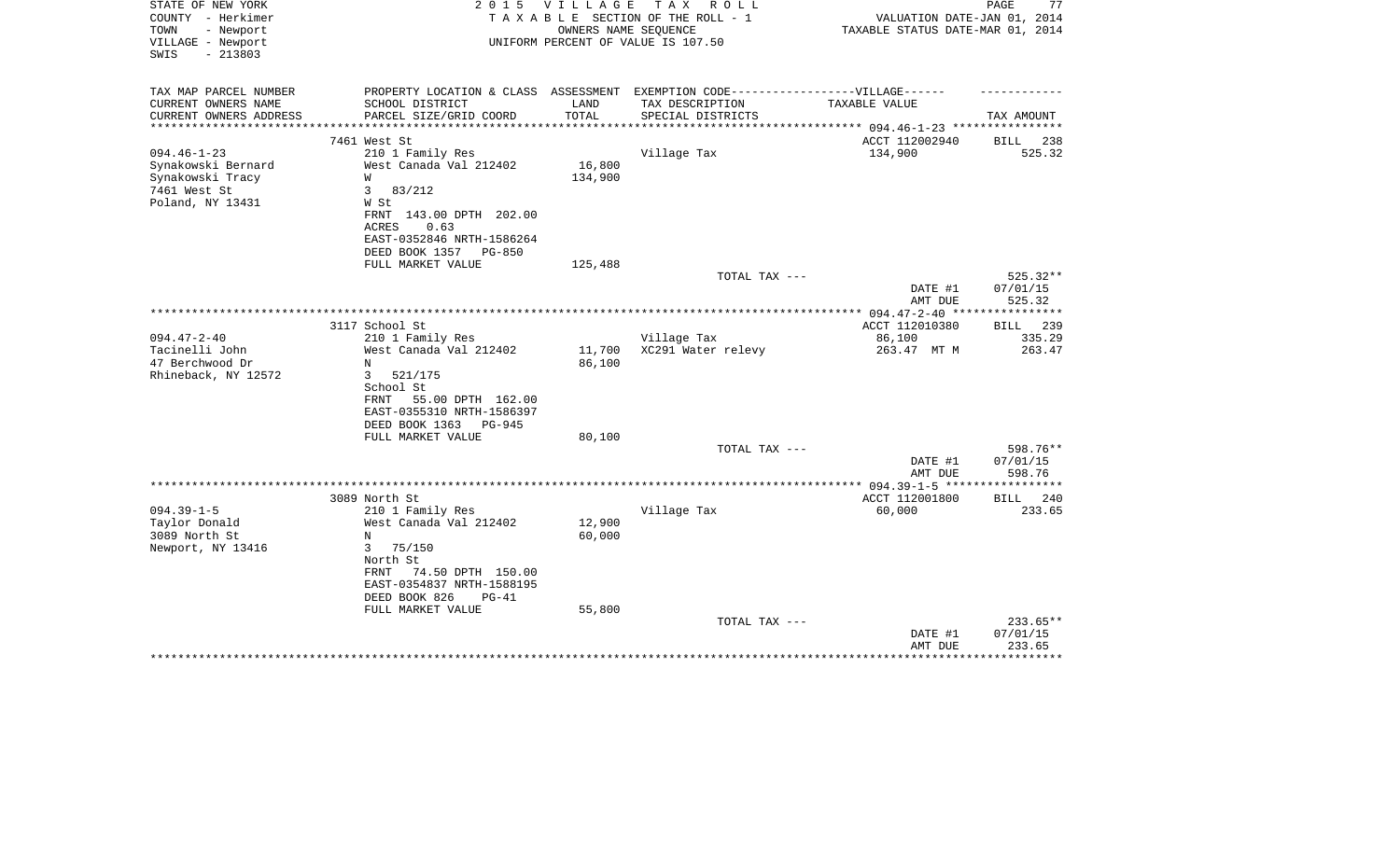| STATE OF NEW YORK         | 2 0 1 5                   | VILLAGE | TAX ROLL                                                                          |                                  | PAGE<br>78         |
|---------------------------|---------------------------|---------|-----------------------------------------------------------------------------------|----------------------------------|--------------------|
| COUNTY - Herkimer         |                           |         | TAXABLE SECTION OF THE ROLL - 1                                                   | VALUATION DATE-JAN 01, 2014      |                    |
| - Newport<br>TOWN         |                           |         | OWNERS NAME SEQUENCE                                                              | TAXABLE STATUS DATE-MAR 01, 2014 |                    |
| VILLAGE - Newport         |                           |         | UNIFORM PERCENT OF VALUE IS 107.50                                                |                                  |                    |
| SWIS<br>$-213803$         |                           |         |                                                                                   |                                  |                    |
|                           |                           |         |                                                                                   |                                  |                    |
| TAX MAP PARCEL NUMBER     |                           |         | PROPERTY LOCATION & CLASS ASSESSMENT EXEMPTION CODE-----------------VILLAGE------ |                                  |                    |
| CURRENT OWNERS NAME       | SCHOOL DISTRICT           | LAND    | TAX DESCRIPTION                                                                   | TAXABLE VALUE                    |                    |
| CURRENT OWNERS ADDRESS    | PARCEL SIZE/GRID COORD    | TOTAL   | SPECIAL DISTRICTS                                                                 |                                  | TAX AMOUNT         |
| **********************    | *********************     |         |                                                                                   |                                  |                    |
|                           | 7460 Main St              |         |                                                                                   | ACCT 112003390                   | 241<br>BILL        |
| $094.47 - 2 - 1$          | 210 1 Family Res          |         | Village Tax                                                                       | 136,900                          | 533.11             |
| Terzioski Barbara         | West Canada Val 212402    | 21,600  |                                                                                   |                                  |                    |
| 7460 Main St              | 3 $11/2A$                 | 136,900 |                                                                                   |                                  |                    |
| Newport, NY 13416         | M St                      |         |                                                                                   |                                  |                    |
|                           | ACRES<br>1.50 BANK<br>184 |         |                                                                                   |                                  |                    |
|                           | EAST-0355009 NRTH-1586434 |         |                                                                                   |                                  |                    |
|                           | DEED BOOK 897<br>PG-169   |         |                                                                                   |                                  |                    |
|                           | FULL MARKET VALUE         | 127,350 |                                                                                   |                                  |                    |
|                           |                           |         | TOTAL TAX ---                                                                     |                                  | 533.11**           |
|                           |                           |         |                                                                                   | DATE #1                          | 07/01/15           |
|                           |                           |         |                                                                                   | AMT DUE                          | 533.11             |
|                           |                           |         |                                                                                   |                                  |                    |
|                           | 7445 Main St              |         |                                                                                   | ACCT 112000050                   | BILL 242           |
| $094.47 - 1 - 9$          | $425$ Bar                 |         | Village Tax                                                                       | 41,100                           | 160.05             |
| Town Tavern DDM LLC       | West Canada Val 212402    | 5,000   |                                                                                   |                                  |                    |
| 7445 Main St              | W                         | 41,100  |                                                                                   |                                  |                    |
| Newport, NY 13416         | 10 23X50                  |         |                                                                                   |                                  |                    |
|                           | Main St                   |         |                                                                                   |                                  |                    |
| PRIOR OWNER ON 3/01/2014  | FRNT<br>22.00 DPTH 47.00  |         |                                                                                   |                                  |                    |
| Newport Town Tavern, Inc. | EAST-0354868 NRTH-1586023 |         |                                                                                   |                                  |                    |
|                           | DEED BOOK 1545<br>PG-348  |         |                                                                                   |                                  |                    |
|                           | FULL MARKET VALUE         | 38,250  |                                                                                   |                                  |                    |
|                           |                           |         | TOTAL TAX ---                                                                     |                                  | 160.05**           |
|                           |                           |         |                                                                                   | DATE #1                          | 07/01/15           |
|                           |                           |         |                                                                                   | AMT DUE                          | 160.05             |
|                           |                           |         |                                                                                   |                                  |                    |
|                           | 3059 North St             |         |                                                                                   | ACCT 112002850                   | BILL<br>243        |
| $094.38 - 1 - 11$         | 210 1 Family Res          |         | Village Tax                                                                       | 135,000                          | 525.71             |
| Tracy John                | West Canada Val 212402    | 21,200  |                                                                                   |                                  |                    |
| Tracy Debra               | North St                  | 135,000 |                                                                                   |                                  |                    |
| 3059 North St             | FRNT 144.00 DPTH          |         |                                                                                   |                                  |                    |
| Newport, NY 13416         | ACRES<br>1.10             |         |                                                                                   |                                  |                    |
|                           | EAST-0354331 NRTH-1588226 |         |                                                                                   |                                  |                    |
|                           | DEED BOOK 807<br>PG-671   |         |                                                                                   |                                  |                    |
|                           | FULL MARKET VALUE         | 125,600 |                                                                                   |                                  |                    |
|                           |                           |         | TOTAL TAX ---                                                                     |                                  | $525.71**$         |
|                           |                           |         |                                                                                   | DATE #1                          | 07/01/15           |
|                           |                           |         |                                                                                   | AMT DUE                          | 525.71             |
|                           |                           |         |                                                                                   |                                  |                    |
|                           | 3116 School St            |         |                                                                                   | ACCT 112001230                   | 244<br><b>BILL</b> |
| $094.47 - 2 - 37$         | 210 1 Family Res          |         | Village Tax                                                                       | 58,050                           | 226.06             |
| Tyson Billie Joe          | West Canada Val 212402    | 11,300  |                                                                                   |                                  |                    |
| 3116 School St            | S                         | 58,050  |                                                                                   |                                  |                    |
| Newport, NY 13416         | 3<br>50/140               |         |                                                                                   |                                  |                    |
|                           | School St                 |         |                                                                                   |                                  |                    |
|                           | FRNT<br>50.00 DPTH 118.00 |         |                                                                                   |                                  |                    |
|                           | EAST-0355303 NRTH-1586181 |         |                                                                                   |                                  |                    |
|                           | DEED BOOK 1485<br>PG-382  |         |                                                                                   |                                  |                    |
|                           | FULL MARKET VALUE         | 54,000  |                                                                                   |                                  |                    |
|                           |                           |         | TOTAL TAX ---                                                                     |                                  | 226.06**           |
|                           |                           |         |                                                                                   | DATE #1<br>AMT DUE               | 07/01/15<br>226.06 |
|                           |                           |         |                                                                                   |                                  |                    |
|                           |                           |         |                                                                                   |                                  |                    |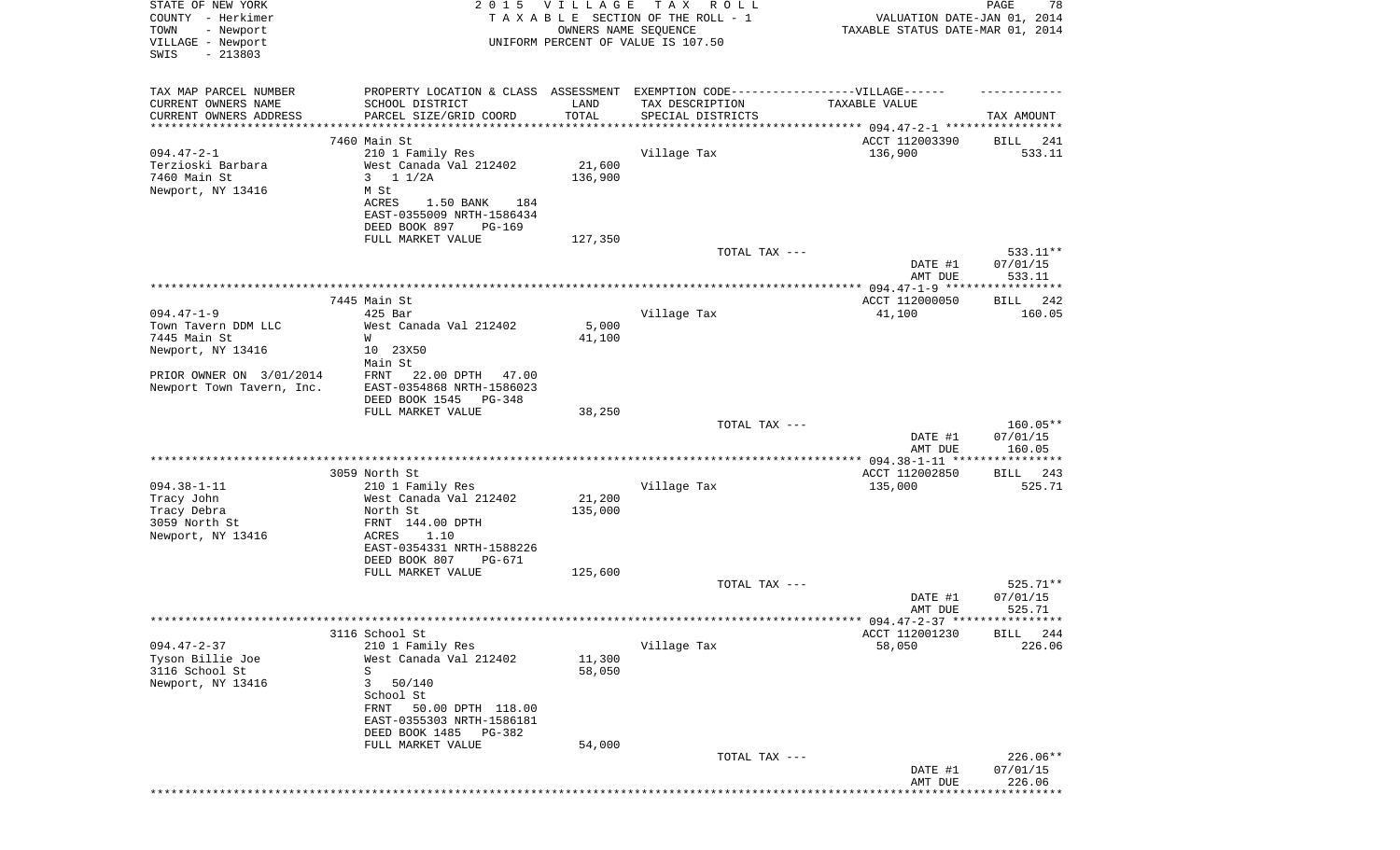| STATE OF NEW YORK<br>COUNTY - Herkimer                      | 2 0 1 5                                                                           | V I L L A G E    | T A X<br>R O L L<br>TAXABLE SECTION OF THE ROLL - 1        | VALUATION DATE-JAN 01, 2014                                       | 79<br>PAGE         |
|-------------------------------------------------------------|-----------------------------------------------------------------------------------|------------------|------------------------------------------------------------|-------------------------------------------------------------------|--------------------|
| - Newport<br>TOWN<br>VILLAGE - Newport<br>$-213803$<br>SWIS |                                                                                   |                  | OWNERS NAME SEQUENCE<br>UNIFORM PERCENT OF VALUE IS 107.50 | TAXABLE STATUS DATE-MAR 01, 2014                                  |                    |
| TAX MAP PARCEL NUMBER                                       | PROPERTY LOCATION & CLASS ASSESSMENT EXEMPTION CODE-----------------VILLAGE------ |                  |                                                            |                                                                   |                    |
| CURRENT OWNERS NAME<br>CURRENT OWNERS ADDRESS               | SCHOOL DISTRICT<br>PARCEL SIZE/GRID COORD                                         | LAND<br>TOTAL    | TAX DESCRIPTION<br>SPECIAL DISTRICTS                       | TAXABLE VALUE                                                     | TAX AMOUNT         |
|                                                             |                                                                                   |                  |                                                            | ********** 094.47-2-32 ****                                       |                    |
|                                                             | 3110 School St                                                                    |                  |                                                            | ACCT 112003810                                                    | 245<br>BILL        |
| $094.47 - 2 - 32$                                           | 210 1 Family Res                                                                  |                  | Village Tax                                                | 71,800                                                            | 279.60             |
| Usyk Steven M<br>Neale Crystal K                            | West Canada Val 212402<br>S                                                       | 11,600<br>71,800 |                                                            |                                                                   |                    |
| 3110 School St                                              | 3<br>40/225                                                                       |                  |                                                            |                                                                   |                    |
| PO Box 46                                                   | School St                                                                         |                  |                                                            |                                                                   |                    |
| Newport, NY 13416                                           | FRNT<br>42.00 DPTH 241.00                                                         |                  |                                                            |                                                                   |                    |
|                                                             | EAST-0355232 NRTH-1586094                                                         |                  |                                                            |                                                                   |                    |
|                                                             | DEED BOOK 1105<br>PG-811                                                          |                  |                                                            |                                                                   |                    |
|                                                             | FULL MARKET VALUE                                                                 | 66,800           | TOTAL TAX ---                                              |                                                                   | $279.60**$         |
|                                                             |                                                                                   |                  |                                                            | DATE #1<br>AMT DUE                                                | 07/01/15<br>279.60 |
|                                                             |                                                                                   |                  |                                                            |                                                                   | **********         |
|                                                             | 7422 West St                                                                      |                  |                                                            | ACCT 112002970                                                    | BILL 246           |
| $094.46 - 1 - 14$                                           | 210 1 Family Res                                                                  |                  | Village Tax                                                | 98,000                                                            | 381.63             |
| VanEvera Michele<br>7422 West St                            | West Canada Val 212402<br>E                                                       | 13,800<br>98,000 |                                                            |                                                                   |                    |
| Newport, NY 13416                                           | 3<br>175/165                                                                      |                  |                                                            |                                                                   |                    |
|                                                             | West St                                                                           |                  |                                                            |                                                                   |                    |
|                                                             | FRNT 116.00 DPTH 168.00                                                           |                  |                                                            |                                                                   |                    |
|                                                             | 0.35<br>ACRES                                                                     |                  |                                                            |                                                                   |                    |
|                                                             | EAST-0353632 NRTH-1585926                                                         |                  |                                                            |                                                                   |                    |
|                                                             | DEED BOOK 946<br>$PG-87$<br>FULL MARKET VALUE                                     | 91,150           |                                                            |                                                                   |                    |
|                                                             |                                                                                   |                  | TOTAL TAX ---                                              |                                                                   | 381.63**           |
|                                                             |                                                                                   |                  |                                                            | DATE #1                                                           | 07/01/15           |
|                                                             |                                                                                   |                  |                                                            | AMT DUE                                                           | 381.63             |
|                                                             | Bridge St                                                                         |                  |                                                            | ***************** 094.47-1-5 ******************<br>ACCT 112004920 | BILL<br>247        |
| $094.47 - 1 - 5$                                            | 220 2 Family Res                                                                  |                  | Village Tax                                                | 6,300                                                             | 24.53              |
| Victor John                                                 | West Canada Val 212402                                                            | 6,300            |                                                            |                                                                   |                    |
| Victor Marianne                                             | S                                                                                 | 6,300            |                                                            |                                                                   |                    |
| 11430 Steuben Rd E                                          | $10 \t 20/111$                                                                    |                  |                                                            |                                                                   |                    |
| Utica, NY 13502-7228                                        | Bridge St                                                                         |                  |                                                            |                                                                   |                    |
|                                                             | 27.50 DPTH 106.00<br>FRNT<br>EAST-0354785 NRTH-1585969                            |                  |                                                            |                                                                   |                    |
|                                                             | DEED BOOK 873<br>$PG-74$                                                          |                  |                                                            |                                                                   |                    |
|                                                             | FULL MARKET VALUE                                                                 | 5,850            |                                                            |                                                                   |                    |
|                                                             |                                                                                   |                  | TOTAL TAX ---                                              |                                                                   | $24.53**$          |
|                                                             |                                                                                   |                  |                                                            | DATE #1                                                           | 07/01/15           |
|                                                             |                                                                                   |                  |                                                            | AMT DUE                                                           | 24.53              |
|                                                             |                                                                                   |                  |                                                            |                                                                   |                    |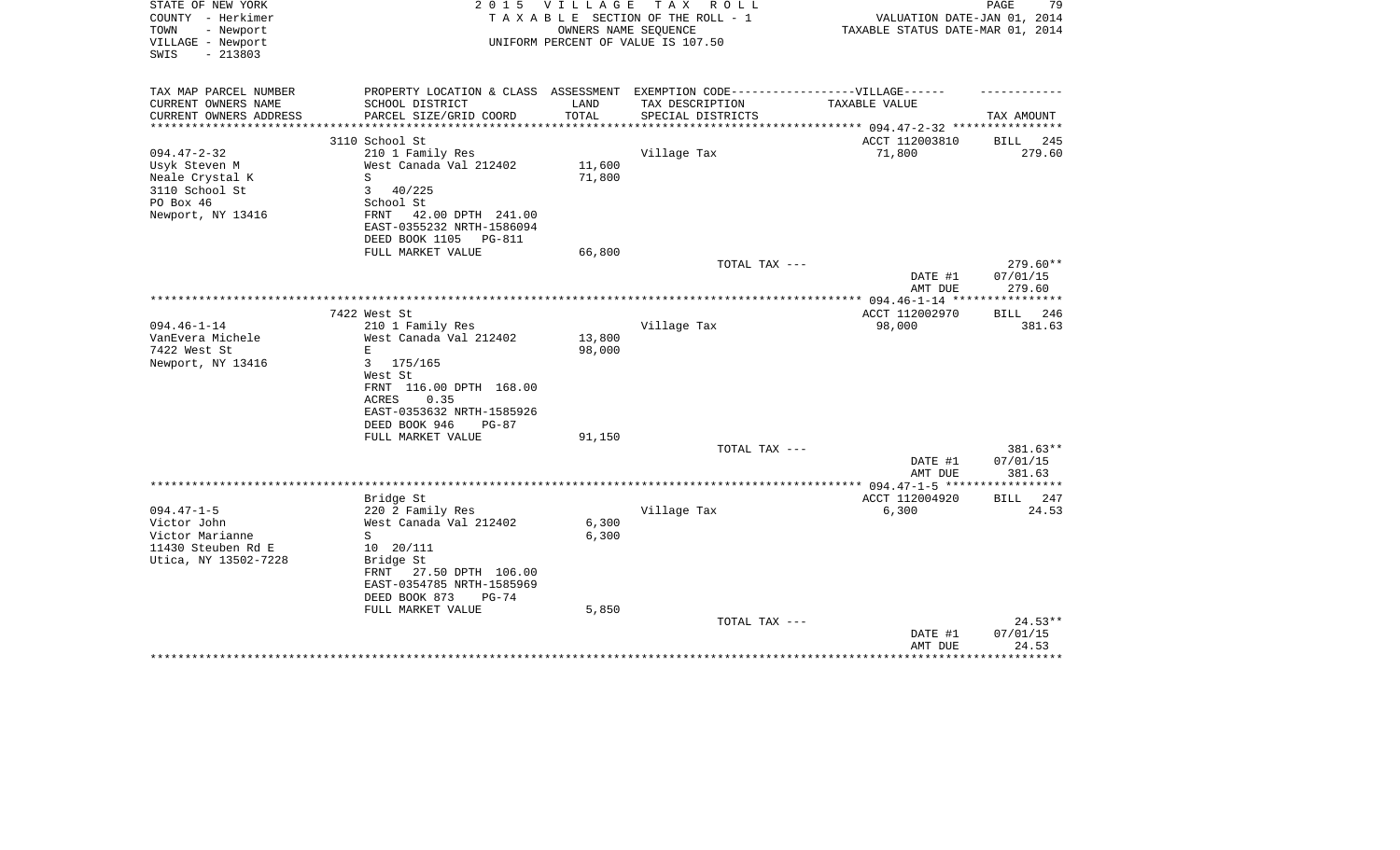| STATE OF NEW YORK<br>COUNTY - Herkimer                      | 2 0 1 5                                                | <b>VILLAGE</b> | TAX ROLL<br>TAXABLE SECTION OF THE ROLL - 1                | VALUATION DATE-JAN 01, 2014                   | PAGE<br>80         |
|-------------------------------------------------------------|--------------------------------------------------------|----------------|------------------------------------------------------------|-----------------------------------------------|--------------------|
| TOWN<br>- Newport<br>VILLAGE - Newport<br>$-213803$<br>SWIS |                                                        |                | OWNERS NAME SEQUENCE<br>UNIFORM PERCENT OF VALUE IS 107.50 | TAXABLE STATUS DATE-MAR 01, 2014              |                    |
| TAX MAP PARCEL NUMBER                                       | PROPERTY LOCATION & CLASS ASSESSMENT                   |                |                                                            | EXEMPTION CODE------------------VILLAGE------ |                    |
| CURRENT OWNERS NAME                                         | SCHOOL DISTRICT                                        | LAND           | TAX DESCRIPTION                                            | TAXABLE VALUE                                 |                    |
| CURRENT OWNERS ADDRESS                                      | PARCEL SIZE/GRID COORD                                 | TOTAL          | SPECIAL DISTRICTS                                          |                                               | TAX AMOUNT         |
| **********************                                      |                                                        |                |                                                            |                                               |                    |
|                                                             | Main St                                                |                |                                                            | ACCT 112010920                                | 248<br>BILL        |
| $094.47 - 1 - 12$                                           | 482 Det row bldg                                       |                | Village Tax                                                | 149,400                                       | 581.79             |
| Victor John W                                               | West Canada Val 212402                                 | 11,400         |                                                            |                                               |                    |
| Marianne W                                                  | E                                                      | 149,400        |                                                            |                                               |                    |
| 11430 Steuben Rd E                                          | 10 47/168                                              |                |                                                            |                                               |                    |
| Utica, NY 13502                                             | M St                                                   |                |                                                            |                                               |                    |
|                                                             | FRNT<br>46.00 DPTH 154.00<br>EAST-0354871 NRTH-1585913 |                |                                                            |                                               |                    |
|                                                             | DEED BOOK 828<br>PG-568                                |                |                                                            |                                               |                    |
|                                                             | FULL MARKET VALUE                                      | 139,000        |                                                            |                                               |                    |
|                                                             |                                                        |                | TOTAL TAX ---                                              |                                               | 581.79**           |
|                                                             |                                                        |                |                                                            | DATE #1                                       | 07/01/15           |
|                                                             |                                                        |                |                                                            | AMT DUE                                       | 581.79             |
|                                                             |                                                        |                |                                                            | ** 094.38-1-46 **                             | *********          |
|                                                             | 7551 Main St                                           |                |                                                            | ACCT 112000930                                | 249<br>BILL        |
| $094.38 - 1 - 46$                                           | 210 1 Family Res                                       |                | Village Tax                                                | 348,000                                       | 1,355.16           |
| Wagner Mark                                                 | West Canada Val 212402                                 | 23,600         |                                                            |                                               |                    |
| 7551 Main St                                                | W                                                      | 348,000        |                                                            |                                               |                    |
| PO Box 591                                                  | 3.5a                                                   |                |                                                            |                                               |                    |
| Little Falls, NY 13365                                      | Main St                                                |                |                                                            |                                               |                    |
|                                                             | FRNT 548.50 DPTH                                       |                |                                                            |                                               |                    |
|                                                             | 3.50<br>ACRES                                          |                |                                                            |                                               |                    |
|                                                             | EAST-0353631 NRTH-1588045                              |                |                                                            |                                               |                    |
|                                                             | DEED BOOK 1414<br>PG-782<br>FULL MARKET VALUE          | 323,700        |                                                            |                                               |                    |
|                                                             |                                                        |                | TOTAL TAX ---                                              |                                               | $1,355.16**$       |
|                                                             |                                                        |                |                                                            | DATE #1                                       | 07/01/15           |
|                                                             |                                                        |                |                                                            | AMT DUE                                       | 1,355.16           |
|                                                             |                                                        |                | ********************                                       | ** 094.38-1-47.1                              |                    |
|                                                             | Main St                                                |                |                                                            | ACCT 112002550                                | <b>BILL</b> 250    |
| $094.38 - 1 - 47.1$                                         | 480 Mult-use bld                                       |                | Village Tax                                                | 185,000                                       | 720.42             |
| Wagner Mark A                                               | West Canada Val 212402                                 | 21,000         |                                                            |                                               |                    |
| Main St                                                     | W                                                      | 185,000        |                                                            |                                               |                    |
| PO Box 234                                                  | 10                                                     |                |                                                            |                                               |                    |
| Newport, NY 13416                                           | M St                                                   |                |                                                            |                                               |                    |
|                                                             | FRNT<br>208.20 DPTH                                    |                |                                                            |                                               |                    |
| PRIOR OWNER ON 3/01/2014                                    | <b>ACRES</b><br>1.00                                   |                |                                                            |                                               |                    |
| Marko Richard                                               | EAST-0353376 NRTH-1588349                              |                |                                                            |                                               |                    |
|                                                             | DEED BOOK 1556<br>PG-84                                |                |                                                            |                                               |                    |
|                                                             | FULL MARKET VALUE                                      | 172,093        |                                                            |                                               |                    |
|                                                             |                                                        |                | TOTAL TAX ---                                              |                                               | 720.42**           |
|                                                             |                                                        |                |                                                            | DATE #1                                       | 07/01/15<br>720.42 |
|                                                             |                                                        |                |                                                            | AMT DUE                                       |                    |
|                                                             |                                                        |                |                                                            |                                               |                    |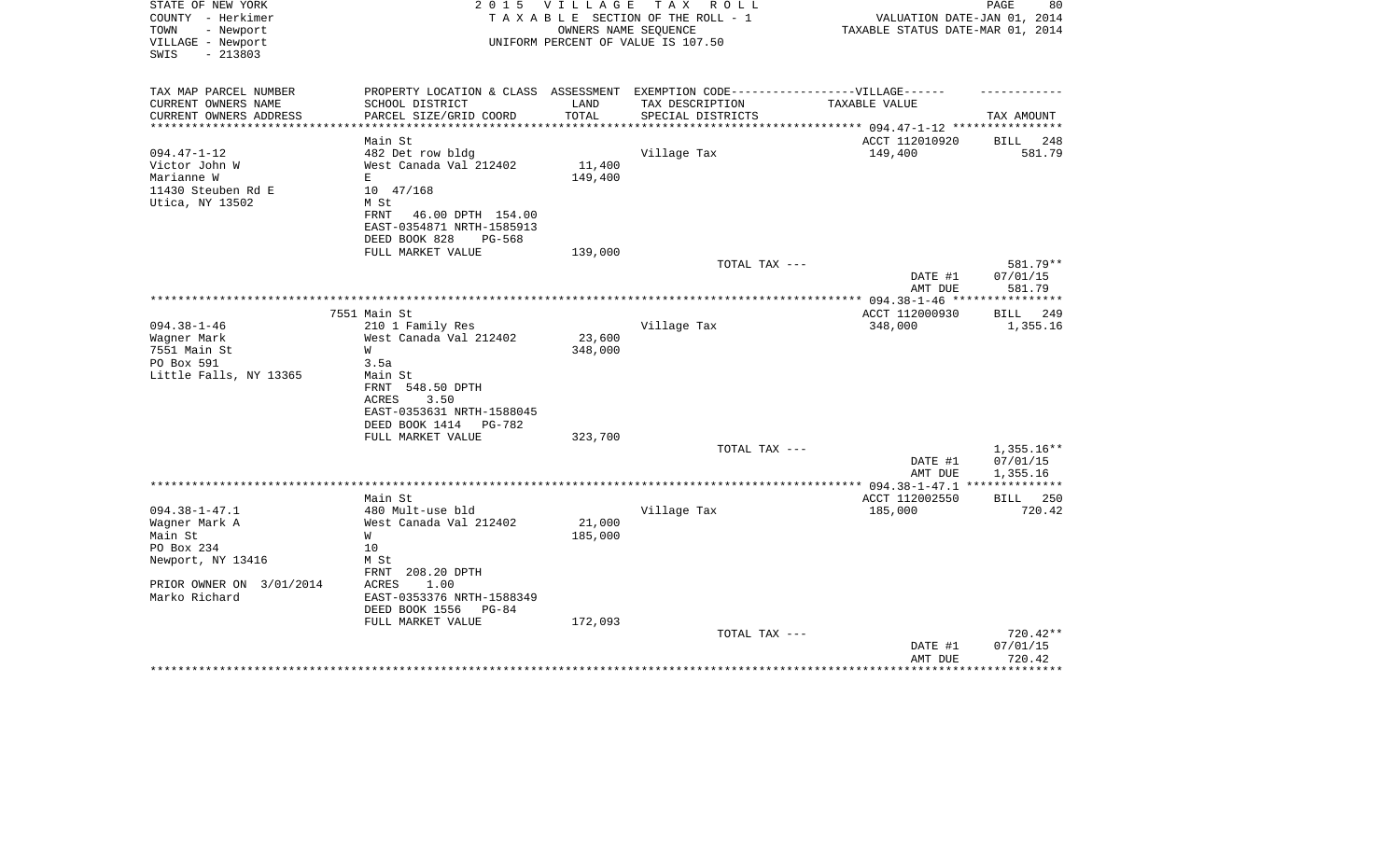| STATE OF NEW YORK<br>COUNTY - Herkimer                      | 2 0 1 5                                                                           | V I L L A G E | T A X<br>R O L L<br>TAXABLE SECTION OF THE ROLL - 1        | VALUATION DATE-JAN 01, 2014                | 81<br>PAGE           |
|-------------------------------------------------------------|-----------------------------------------------------------------------------------|---------------|------------------------------------------------------------|--------------------------------------------|----------------------|
| - Newport<br>TOWN<br>VILLAGE - Newport<br>$-213803$<br>SWIS |                                                                                   |               | OWNERS NAME SEQUENCE<br>UNIFORM PERCENT OF VALUE IS 107.50 | TAXABLE STATUS DATE-MAR 01, 2014           |                      |
| TAX MAP PARCEL NUMBER                                       | PROPERTY LOCATION & CLASS ASSESSMENT EXEMPTION CODE-----------------VILLAGE------ |               |                                                            |                                            |                      |
| CURRENT OWNERS NAME                                         | SCHOOL DISTRICT                                                                   | LAND          | TAX DESCRIPTION                                            | TAXABLE VALUE                              |                      |
| CURRENT OWNERS ADDRESS                                      | PARCEL SIZE/GRID COORD                                                            | TOTAL         | SPECIAL DISTRICTS                                          | ********** 094.46-1-7 *****                | TAX AMOUNT           |
|                                                             | 7392 West St                                                                      |               |                                                            | ACCT 112003210                             | 251<br>BILL          |
| $094.46 - 1 - 7$                                            | 210 1 Family Res                                                                  |               | Village Tax                                                | 85,000                                     | 331.00               |
| Waldron William H                                           | West Canada Val 212402                                                            | 13,800        |                                                            |                                            |                      |
| 7392 West St                                                | Ε                                                                                 | 85,000        |                                                            |                                            |                      |
| Poland, NY 13431                                            | 3 120X 116                                                                        |               |                                                            |                                            |                      |
|                                                             | W St                                                                              |               |                                                            |                                            |                      |
|                                                             | FRNT 130.00 DPTH 116.00                                                           |               |                                                            |                                            |                      |
|                                                             | EAST-0354139 NRTH-1585407                                                         |               |                                                            |                                            |                      |
|                                                             | DEED BOOK 1394<br>PG-831                                                          |               |                                                            |                                            |                      |
|                                                             | FULL MARKET VALUE                                                                 | 79,050        |                                                            |                                            |                      |
|                                                             |                                                                                   |               | TOTAL TAX ---                                              | DATE #1                                    | 331.00**<br>07/01/15 |
|                                                             |                                                                                   |               |                                                            | AMT DUE                                    | 331.00               |
|                                                             |                                                                                   |               |                                                            | ************ 094.39-1-47 ***************** |                      |
|                                                             | 7523 East St                                                                      |               |                                                            | ACCT 112003240                             | 252<br>BILL          |
| $094.39 - 1 - 47$                                           | 210 1 Family Res                                                                  |               | VET WAR V 41127                                            | 9,000                                      |                      |
| Wares Patricia A                                            | West Canada Val 212402                                                            | 15,900        | Village Tax                                                | 70,800                                     | 275.71               |
| 7523 East St                                                | W                                                                                 | 79,800        |                                                            |                                            |                      |
| PO Box 306                                                  | 3<br>128/232                                                                      |               |                                                            |                                            |                      |
| Newport, NY 13416                                           | E St                                                                              |               |                                                            |                                            |                      |
|                                                             | FRNT 130.00 DPTH 228.00                                                           |               |                                                            |                                            |                      |
|                                                             | <b>ACRES</b><br>0.56                                                              |               |                                                            |                                            |                      |
|                                                             | EAST-0354757 NRTH-1587409                                                         |               |                                                            |                                            |                      |
|                                                             | DEED BOOK 916<br>PG-237                                                           |               |                                                            |                                            |                      |
|                                                             | FULL MARKET VALUE                                                                 | 74,250        | TOTAL TAX ---                                              |                                            | $275.71**$           |
|                                                             |                                                                                   |               |                                                            | DATE #1                                    | 07/01/15             |
|                                                             |                                                                                   |               |                                                            | AMT DUE                                    | 275.71               |
|                                                             |                                                                                   |               |                                                            |                                            |                      |
|                                                             | 7356 West St                                                                      |               |                                                            | ACCT 112011070                             | <b>BILL</b> 253      |
| $094.46 - 1 - 3$                                            | 210 1 Family Res                                                                  |               | Village Tax                                                | 77,000                                     | 299.85               |
| Welsh John P                                                | West Canada Val 212402                                                            | 18,200        |                                                            |                                            |                      |
| Welsh Michael                                               | E                                                                                 | 77,000        |                                                            |                                            |                      |
| 7356 West St                                                | 3<br>1/2A                                                                         |               |                                                            |                                            |                      |
| PO Box 92                                                   | W St                                                                              |               |                                                            |                                            |                      |
| Newport, NY 13416                                           | FRNT 121.00 DPTH 270.00                                                           |               |                                                            |                                            |                      |
|                                                             | EAST-0354492 NRTH-1584904                                                         |               |                                                            |                                            |                      |
|                                                             | DEED BOOK 915<br>PG-352                                                           |               |                                                            |                                            |                      |
|                                                             | FULL MARKET VALUE                                                                 | 71,650        |                                                            |                                            |                      |
|                                                             |                                                                                   |               | TOTAL TAX ---                                              | DATE #1                                    | 299.85**<br>07/01/15 |
|                                                             |                                                                                   |               |                                                            | AMT DUE                                    | 299.85               |
|                                                             |                                                                                   |               |                                                            |                                            | ***********          |
|                                                             |                                                                                   |               |                                                            |                                            |                      |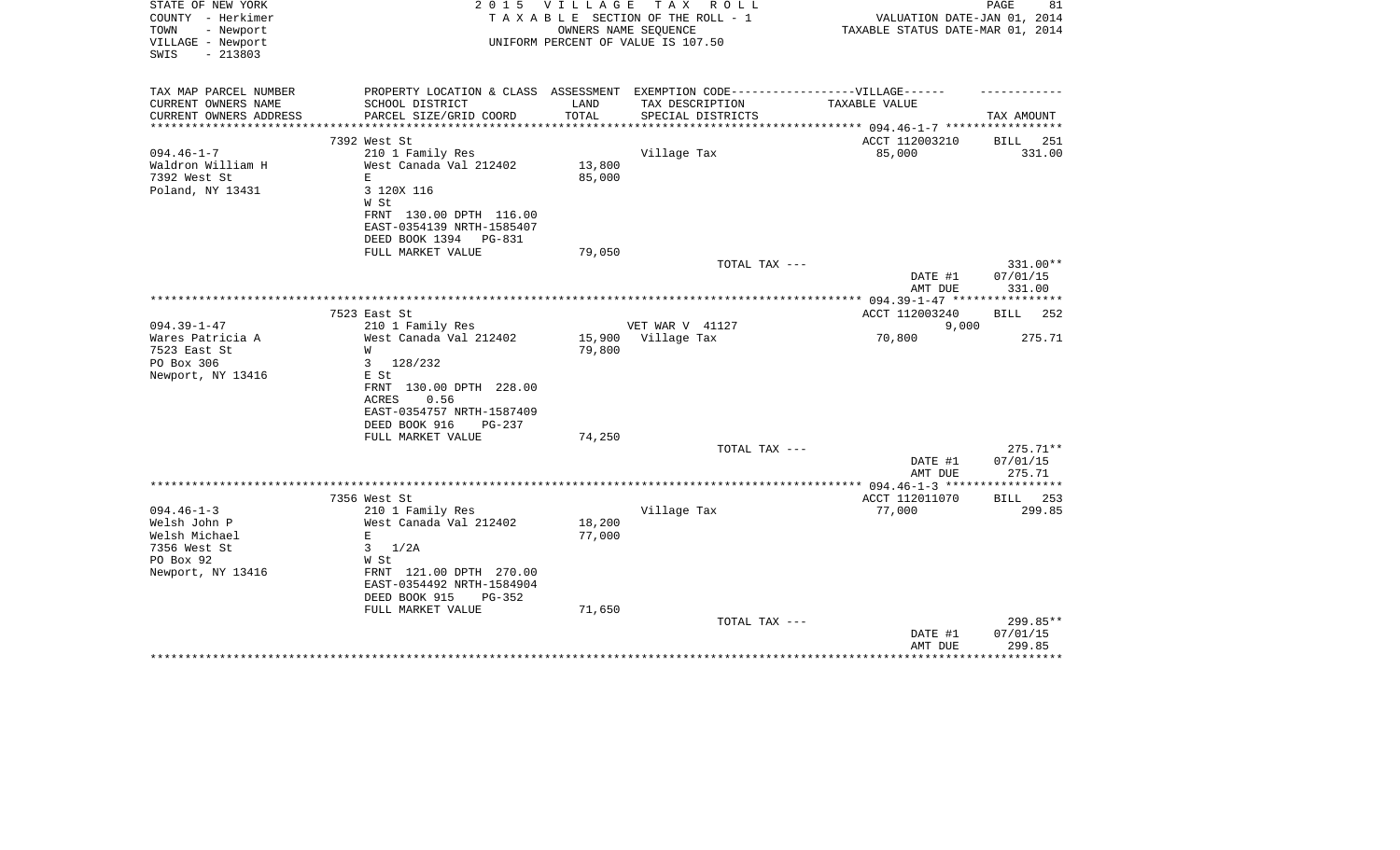| TAXABLE SECTION OF THE ROLL - 1<br>VALUATION DATE-JAN 01, 2014<br>TOWN<br>- Newport<br>OWNERS NAME SEQUENCE<br>TAXABLE STATUS DATE-MAR 01, 2014<br>VILLAGE - Newport<br>UNIFORM PERCENT OF VALUE IS 107.50<br>$-213803$<br>SWIS<br>TAX MAP PARCEL NUMBER<br>PROPERTY LOCATION & CLASS ASSESSMENT<br>EXEMPTION CODE------------------VILLAGE------<br>CURRENT OWNERS NAME<br>SCHOOL DISTRICT<br>LAND<br>TAXABLE VALUE<br>TAX DESCRIPTION<br>CURRENT OWNERS ADDRESS<br>PARCEL SIZE/GRID COORD<br>TOTAL<br>SPECIAL DISTRICTS<br>TAX AMOUNT<br>******************* 094.54-1-3.2 **********<br>West St<br><b>BILL</b><br>254<br>$094.54 - 1 - 3.2$<br>312 Vac w/imprv<br>Village Tax<br>10,000<br>38.94<br>West St. Irrevocable Trust<br>West Canada Val 212402<br>1,000<br>10,000<br>Stephen Mankouski<br>East<br>2802 Newport Rd<br>.31a<br>Poland, NY 13431<br>West Street<br>FRNT<br>98.00 DPTH 146.00<br>PRIOR OWNER ON 3/01/2014<br>ACRES<br>0.31<br>Mankouski Stephen<br>EAST-0354892 NRTH-1583852<br>DEED BOOK 1553<br>PG-984<br>9,300<br>FULL MARKET VALUE<br>38.94**<br>TOTAL TAX ---<br>DATE #1<br>07/01/15<br>38.94<br>AMT DUE<br>* * * * * * * *<br>West St<br>ACCT 112004260<br>255<br><b>BILL</b><br>$094.54 - 1 - 6$<br>312 Vac w/imprv<br>Village Tax<br>3,000<br>11.68<br>1,000<br>West St. Irrevocable Trust<br>West Canada Val 212402<br>3,000<br>Stephen Mankouski<br>E.<br>2802 Newport Rd<br>Gara25/30<br>Poland, NY 13431<br>W St<br>FRNT<br>25.00 DPTH<br>30.00<br>PRIOR OWNER ON 3/01/2014<br>EAST-0354542 NRTH-1583933<br>Mankouski Stephen<br>DEED BOOK 1553<br>PG-984<br>FULL MARKET VALUE<br>2,800<br>$11.68**$<br>TOTAL TAX ---<br>07/01/15<br>DATE #1<br>11.68<br>AMT DUE<br>ACCT 112004290<br>2802 Newport Rd<br>BILL 256<br>$094.54 - 1 - 4$<br>210 1 Family Res<br>Village Tax<br>65,000<br>253.12<br>West Street Irrevocable Trust West Canada Val 212402<br>12,300<br>Stephen Mankouski<br>W<br>65,000<br>2802 Newport Rd<br>3<br>75/145<br>Poland, NY 13431<br>El St<br>ACRES<br>0.22<br>PRIOR OWNER ON 3/01/2014<br>EAST-0354730 NRTH-1583835<br>Mankouski Stephen<br>DEED BOOK 1553<br>PG-984<br>FULL MARKET VALUE<br>60,450<br>$253.12**$<br>TOTAL TAX ---<br>07/01/15<br>DATE #1<br>253.12<br>AMT DUE | STATE OF NEW YORK | 2 0 1 5 | <b>VILLAGE</b> | T A X<br>R O L L | PAGE<br>82 |
|--------------------------------------------------------------------------------------------------------------------------------------------------------------------------------------------------------------------------------------------------------------------------------------------------------------------------------------------------------------------------------------------------------------------------------------------------------------------------------------------------------------------------------------------------------------------------------------------------------------------------------------------------------------------------------------------------------------------------------------------------------------------------------------------------------------------------------------------------------------------------------------------------------------------------------------------------------------------------------------------------------------------------------------------------------------------------------------------------------------------------------------------------------------------------------------------------------------------------------------------------------------------------------------------------------------------------------------------------------------------------------------------------------------------------------------------------------------------------------------------------------------------------------------------------------------------------------------------------------------------------------------------------------------------------------------------------------------------------------------------------------------------------------------------------------------------------------------------------------------------------------------------------------------------------------------------------------------------------------------------------------------------------------------------------------------------------------------------------------------------------------------------------------------------------------------------------------------------------------------------|-------------------|---------|----------------|------------------|------------|
|                                                                                                                                                                                                                                                                                                                                                                                                                                                                                                                                                                                                                                                                                                                                                                                                                                                                                                                                                                                                                                                                                                                                                                                                                                                                                                                                                                                                                                                                                                                                                                                                                                                                                                                                                                                                                                                                                                                                                                                                                                                                                                                                                                                                                                            | COUNTY - Herkimer |         |                |                  |            |
|                                                                                                                                                                                                                                                                                                                                                                                                                                                                                                                                                                                                                                                                                                                                                                                                                                                                                                                                                                                                                                                                                                                                                                                                                                                                                                                                                                                                                                                                                                                                                                                                                                                                                                                                                                                                                                                                                                                                                                                                                                                                                                                                                                                                                                            |                   |         |                |                  |            |
|                                                                                                                                                                                                                                                                                                                                                                                                                                                                                                                                                                                                                                                                                                                                                                                                                                                                                                                                                                                                                                                                                                                                                                                                                                                                                                                                                                                                                                                                                                                                                                                                                                                                                                                                                                                                                                                                                                                                                                                                                                                                                                                                                                                                                                            |                   |         |                |                  |            |
|                                                                                                                                                                                                                                                                                                                                                                                                                                                                                                                                                                                                                                                                                                                                                                                                                                                                                                                                                                                                                                                                                                                                                                                                                                                                                                                                                                                                                                                                                                                                                                                                                                                                                                                                                                                                                                                                                                                                                                                                                                                                                                                                                                                                                                            |                   |         |                |                  |            |
|                                                                                                                                                                                                                                                                                                                                                                                                                                                                                                                                                                                                                                                                                                                                                                                                                                                                                                                                                                                                                                                                                                                                                                                                                                                                                                                                                                                                                                                                                                                                                                                                                                                                                                                                                                                                                                                                                                                                                                                                                                                                                                                                                                                                                                            |                   |         |                |                  |            |
|                                                                                                                                                                                                                                                                                                                                                                                                                                                                                                                                                                                                                                                                                                                                                                                                                                                                                                                                                                                                                                                                                                                                                                                                                                                                                                                                                                                                                                                                                                                                                                                                                                                                                                                                                                                                                                                                                                                                                                                                                                                                                                                                                                                                                                            |                   |         |                |                  |            |
|                                                                                                                                                                                                                                                                                                                                                                                                                                                                                                                                                                                                                                                                                                                                                                                                                                                                                                                                                                                                                                                                                                                                                                                                                                                                                                                                                                                                                                                                                                                                                                                                                                                                                                                                                                                                                                                                                                                                                                                                                                                                                                                                                                                                                                            |                   |         |                |                  |            |
|                                                                                                                                                                                                                                                                                                                                                                                                                                                                                                                                                                                                                                                                                                                                                                                                                                                                                                                                                                                                                                                                                                                                                                                                                                                                                                                                                                                                                                                                                                                                                                                                                                                                                                                                                                                                                                                                                                                                                                                                                                                                                                                                                                                                                                            |                   |         |                |                  |            |
|                                                                                                                                                                                                                                                                                                                                                                                                                                                                                                                                                                                                                                                                                                                                                                                                                                                                                                                                                                                                                                                                                                                                                                                                                                                                                                                                                                                                                                                                                                                                                                                                                                                                                                                                                                                                                                                                                                                                                                                                                                                                                                                                                                                                                                            |                   |         |                |                  |            |
|                                                                                                                                                                                                                                                                                                                                                                                                                                                                                                                                                                                                                                                                                                                                                                                                                                                                                                                                                                                                                                                                                                                                                                                                                                                                                                                                                                                                                                                                                                                                                                                                                                                                                                                                                                                                                                                                                                                                                                                                                                                                                                                                                                                                                                            |                   |         |                |                  |            |
|                                                                                                                                                                                                                                                                                                                                                                                                                                                                                                                                                                                                                                                                                                                                                                                                                                                                                                                                                                                                                                                                                                                                                                                                                                                                                                                                                                                                                                                                                                                                                                                                                                                                                                                                                                                                                                                                                                                                                                                                                                                                                                                                                                                                                                            |                   |         |                |                  |            |
|                                                                                                                                                                                                                                                                                                                                                                                                                                                                                                                                                                                                                                                                                                                                                                                                                                                                                                                                                                                                                                                                                                                                                                                                                                                                                                                                                                                                                                                                                                                                                                                                                                                                                                                                                                                                                                                                                                                                                                                                                                                                                                                                                                                                                                            |                   |         |                |                  |            |
|                                                                                                                                                                                                                                                                                                                                                                                                                                                                                                                                                                                                                                                                                                                                                                                                                                                                                                                                                                                                                                                                                                                                                                                                                                                                                                                                                                                                                                                                                                                                                                                                                                                                                                                                                                                                                                                                                                                                                                                                                                                                                                                                                                                                                                            |                   |         |                |                  |            |
|                                                                                                                                                                                                                                                                                                                                                                                                                                                                                                                                                                                                                                                                                                                                                                                                                                                                                                                                                                                                                                                                                                                                                                                                                                                                                                                                                                                                                                                                                                                                                                                                                                                                                                                                                                                                                                                                                                                                                                                                                                                                                                                                                                                                                                            |                   |         |                |                  |            |
|                                                                                                                                                                                                                                                                                                                                                                                                                                                                                                                                                                                                                                                                                                                                                                                                                                                                                                                                                                                                                                                                                                                                                                                                                                                                                                                                                                                                                                                                                                                                                                                                                                                                                                                                                                                                                                                                                                                                                                                                                                                                                                                                                                                                                                            |                   |         |                |                  |            |
|                                                                                                                                                                                                                                                                                                                                                                                                                                                                                                                                                                                                                                                                                                                                                                                                                                                                                                                                                                                                                                                                                                                                                                                                                                                                                                                                                                                                                                                                                                                                                                                                                                                                                                                                                                                                                                                                                                                                                                                                                                                                                                                                                                                                                                            |                   |         |                |                  |            |
|                                                                                                                                                                                                                                                                                                                                                                                                                                                                                                                                                                                                                                                                                                                                                                                                                                                                                                                                                                                                                                                                                                                                                                                                                                                                                                                                                                                                                                                                                                                                                                                                                                                                                                                                                                                                                                                                                                                                                                                                                                                                                                                                                                                                                                            |                   |         |                |                  |            |
|                                                                                                                                                                                                                                                                                                                                                                                                                                                                                                                                                                                                                                                                                                                                                                                                                                                                                                                                                                                                                                                                                                                                                                                                                                                                                                                                                                                                                                                                                                                                                                                                                                                                                                                                                                                                                                                                                                                                                                                                                                                                                                                                                                                                                                            |                   |         |                |                  |            |
|                                                                                                                                                                                                                                                                                                                                                                                                                                                                                                                                                                                                                                                                                                                                                                                                                                                                                                                                                                                                                                                                                                                                                                                                                                                                                                                                                                                                                                                                                                                                                                                                                                                                                                                                                                                                                                                                                                                                                                                                                                                                                                                                                                                                                                            |                   |         |                |                  |            |
|                                                                                                                                                                                                                                                                                                                                                                                                                                                                                                                                                                                                                                                                                                                                                                                                                                                                                                                                                                                                                                                                                                                                                                                                                                                                                                                                                                                                                                                                                                                                                                                                                                                                                                                                                                                                                                                                                                                                                                                                                                                                                                                                                                                                                                            |                   |         |                |                  |            |
|                                                                                                                                                                                                                                                                                                                                                                                                                                                                                                                                                                                                                                                                                                                                                                                                                                                                                                                                                                                                                                                                                                                                                                                                                                                                                                                                                                                                                                                                                                                                                                                                                                                                                                                                                                                                                                                                                                                                                                                                                                                                                                                                                                                                                                            |                   |         |                |                  |            |
|                                                                                                                                                                                                                                                                                                                                                                                                                                                                                                                                                                                                                                                                                                                                                                                                                                                                                                                                                                                                                                                                                                                                                                                                                                                                                                                                                                                                                                                                                                                                                                                                                                                                                                                                                                                                                                                                                                                                                                                                                                                                                                                                                                                                                                            |                   |         |                |                  |            |
|                                                                                                                                                                                                                                                                                                                                                                                                                                                                                                                                                                                                                                                                                                                                                                                                                                                                                                                                                                                                                                                                                                                                                                                                                                                                                                                                                                                                                                                                                                                                                                                                                                                                                                                                                                                                                                                                                                                                                                                                                                                                                                                                                                                                                                            |                   |         |                |                  |            |
|                                                                                                                                                                                                                                                                                                                                                                                                                                                                                                                                                                                                                                                                                                                                                                                                                                                                                                                                                                                                                                                                                                                                                                                                                                                                                                                                                                                                                                                                                                                                                                                                                                                                                                                                                                                                                                                                                                                                                                                                                                                                                                                                                                                                                                            |                   |         |                |                  |            |
|                                                                                                                                                                                                                                                                                                                                                                                                                                                                                                                                                                                                                                                                                                                                                                                                                                                                                                                                                                                                                                                                                                                                                                                                                                                                                                                                                                                                                                                                                                                                                                                                                                                                                                                                                                                                                                                                                                                                                                                                                                                                                                                                                                                                                                            |                   |         |                |                  |            |
|                                                                                                                                                                                                                                                                                                                                                                                                                                                                                                                                                                                                                                                                                                                                                                                                                                                                                                                                                                                                                                                                                                                                                                                                                                                                                                                                                                                                                                                                                                                                                                                                                                                                                                                                                                                                                                                                                                                                                                                                                                                                                                                                                                                                                                            |                   |         |                |                  |            |
|                                                                                                                                                                                                                                                                                                                                                                                                                                                                                                                                                                                                                                                                                                                                                                                                                                                                                                                                                                                                                                                                                                                                                                                                                                                                                                                                                                                                                                                                                                                                                                                                                                                                                                                                                                                                                                                                                                                                                                                                                                                                                                                                                                                                                                            |                   |         |                |                  |            |
|                                                                                                                                                                                                                                                                                                                                                                                                                                                                                                                                                                                                                                                                                                                                                                                                                                                                                                                                                                                                                                                                                                                                                                                                                                                                                                                                                                                                                                                                                                                                                                                                                                                                                                                                                                                                                                                                                                                                                                                                                                                                                                                                                                                                                                            |                   |         |                |                  |            |
|                                                                                                                                                                                                                                                                                                                                                                                                                                                                                                                                                                                                                                                                                                                                                                                                                                                                                                                                                                                                                                                                                                                                                                                                                                                                                                                                                                                                                                                                                                                                                                                                                                                                                                                                                                                                                                                                                                                                                                                                                                                                                                                                                                                                                                            |                   |         |                |                  |            |
|                                                                                                                                                                                                                                                                                                                                                                                                                                                                                                                                                                                                                                                                                                                                                                                                                                                                                                                                                                                                                                                                                                                                                                                                                                                                                                                                                                                                                                                                                                                                                                                                                                                                                                                                                                                                                                                                                                                                                                                                                                                                                                                                                                                                                                            |                   |         |                |                  |            |
|                                                                                                                                                                                                                                                                                                                                                                                                                                                                                                                                                                                                                                                                                                                                                                                                                                                                                                                                                                                                                                                                                                                                                                                                                                                                                                                                                                                                                                                                                                                                                                                                                                                                                                                                                                                                                                                                                                                                                                                                                                                                                                                                                                                                                                            |                   |         |                |                  |            |
|                                                                                                                                                                                                                                                                                                                                                                                                                                                                                                                                                                                                                                                                                                                                                                                                                                                                                                                                                                                                                                                                                                                                                                                                                                                                                                                                                                                                                                                                                                                                                                                                                                                                                                                                                                                                                                                                                                                                                                                                                                                                                                                                                                                                                                            |                   |         |                |                  |            |
|                                                                                                                                                                                                                                                                                                                                                                                                                                                                                                                                                                                                                                                                                                                                                                                                                                                                                                                                                                                                                                                                                                                                                                                                                                                                                                                                                                                                                                                                                                                                                                                                                                                                                                                                                                                                                                                                                                                                                                                                                                                                                                                                                                                                                                            |                   |         |                |                  |            |
|                                                                                                                                                                                                                                                                                                                                                                                                                                                                                                                                                                                                                                                                                                                                                                                                                                                                                                                                                                                                                                                                                                                                                                                                                                                                                                                                                                                                                                                                                                                                                                                                                                                                                                                                                                                                                                                                                                                                                                                                                                                                                                                                                                                                                                            |                   |         |                |                  |            |
|                                                                                                                                                                                                                                                                                                                                                                                                                                                                                                                                                                                                                                                                                                                                                                                                                                                                                                                                                                                                                                                                                                                                                                                                                                                                                                                                                                                                                                                                                                                                                                                                                                                                                                                                                                                                                                                                                                                                                                                                                                                                                                                                                                                                                                            |                   |         |                |                  |            |
|                                                                                                                                                                                                                                                                                                                                                                                                                                                                                                                                                                                                                                                                                                                                                                                                                                                                                                                                                                                                                                                                                                                                                                                                                                                                                                                                                                                                                                                                                                                                                                                                                                                                                                                                                                                                                                                                                                                                                                                                                                                                                                                                                                                                                                            |                   |         |                |                  |            |
|                                                                                                                                                                                                                                                                                                                                                                                                                                                                                                                                                                                                                                                                                                                                                                                                                                                                                                                                                                                                                                                                                                                                                                                                                                                                                                                                                                                                                                                                                                                                                                                                                                                                                                                                                                                                                                                                                                                                                                                                                                                                                                                                                                                                                                            |                   |         |                |                  |            |
|                                                                                                                                                                                                                                                                                                                                                                                                                                                                                                                                                                                                                                                                                                                                                                                                                                                                                                                                                                                                                                                                                                                                                                                                                                                                                                                                                                                                                                                                                                                                                                                                                                                                                                                                                                                                                                                                                                                                                                                                                                                                                                                                                                                                                                            |                   |         |                |                  |            |
|                                                                                                                                                                                                                                                                                                                                                                                                                                                                                                                                                                                                                                                                                                                                                                                                                                                                                                                                                                                                                                                                                                                                                                                                                                                                                                                                                                                                                                                                                                                                                                                                                                                                                                                                                                                                                                                                                                                                                                                                                                                                                                                                                                                                                                            |                   |         |                |                  |            |
|                                                                                                                                                                                                                                                                                                                                                                                                                                                                                                                                                                                                                                                                                                                                                                                                                                                                                                                                                                                                                                                                                                                                                                                                                                                                                                                                                                                                                                                                                                                                                                                                                                                                                                                                                                                                                                                                                                                                                                                                                                                                                                                                                                                                                                            |                   |         |                |                  |            |
|                                                                                                                                                                                                                                                                                                                                                                                                                                                                                                                                                                                                                                                                                                                                                                                                                                                                                                                                                                                                                                                                                                                                                                                                                                                                                                                                                                                                                                                                                                                                                                                                                                                                                                                                                                                                                                                                                                                                                                                                                                                                                                                                                                                                                                            |                   |         |                |                  |            |
|                                                                                                                                                                                                                                                                                                                                                                                                                                                                                                                                                                                                                                                                                                                                                                                                                                                                                                                                                                                                                                                                                                                                                                                                                                                                                                                                                                                                                                                                                                                                                                                                                                                                                                                                                                                                                                                                                                                                                                                                                                                                                                                                                                                                                                            |                   |         |                |                  |            |
|                                                                                                                                                                                                                                                                                                                                                                                                                                                                                                                                                                                                                                                                                                                                                                                                                                                                                                                                                                                                                                                                                                                                                                                                                                                                                                                                                                                                                                                                                                                                                                                                                                                                                                                                                                                                                                                                                                                                                                                                                                                                                                                                                                                                                                            |                   |         |                |                  |            |
|                                                                                                                                                                                                                                                                                                                                                                                                                                                                                                                                                                                                                                                                                                                                                                                                                                                                                                                                                                                                                                                                                                                                                                                                                                                                                                                                                                                                                                                                                                                                                                                                                                                                                                                                                                                                                                                                                                                                                                                                                                                                                                                                                                                                                                            |                   |         |                |                  |            |
|                                                                                                                                                                                                                                                                                                                                                                                                                                                                                                                                                                                                                                                                                                                                                                                                                                                                                                                                                                                                                                                                                                                                                                                                                                                                                                                                                                                                                                                                                                                                                                                                                                                                                                                                                                                                                                                                                                                                                                                                                                                                                                                                                                                                                                            |                   |         |                |                  |            |
|                                                                                                                                                                                                                                                                                                                                                                                                                                                                                                                                                                                                                                                                                                                                                                                                                                                                                                                                                                                                                                                                                                                                                                                                                                                                                                                                                                                                                                                                                                                                                                                                                                                                                                                                                                                                                                                                                                                                                                                                                                                                                                                                                                                                                                            |                   |         |                |                  |            |
|                                                                                                                                                                                                                                                                                                                                                                                                                                                                                                                                                                                                                                                                                                                                                                                                                                                                                                                                                                                                                                                                                                                                                                                                                                                                                                                                                                                                                                                                                                                                                                                                                                                                                                                                                                                                                                                                                                                                                                                                                                                                                                                                                                                                                                            |                   |         |                |                  |            |
|                                                                                                                                                                                                                                                                                                                                                                                                                                                                                                                                                                                                                                                                                                                                                                                                                                                                                                                                                                                                                                                                                                                                                                                                                                                                                                                                                                                                                                                                                                                                                                                                                                                                                                                                                                                                                                                                                                                                                                                                                                                                                                                                                                                                                                            |                   |         |                |                  |            |
|                                                                                                                                                                                                                                                                                                                                                                                                                                                                                                                                                                                                                                                                                                                                                                                                                                                                                                                                                                                                                                                                                                                                                                                                                                                                                                                                                                                                                                                                                                                                                                                                                                                                                                                                                                                                                                                                                                                                                                                                                                                                                                                                                                                                                                            |                   |         |                |                  |            |
|                                                                                                                                                                                                                                                                                                                                                                                                                                                                                                                                                                                                                                                                                                                                                                                                                                                                                                                                                                                                                                                                                                                                                                                                                                                                                                                                                                                                                                                                                                                                                                                                                                                                                                                                                                                                                                                                                                                                                                                                                                                                                                                                                                                                                                            |                   |         |                |                  |            |
|                                                                                                                                                                                                                                                                                                                                                                                                                                                                                                                                                                                                                                                                                                                                                                                                                                                                                                                                                                                                                                                                                                                                                                                                                                                                                                                                                                                                                                                                                                                                                                                                                                                                                                                                                                                                                                                                                                                                                                                                                                                                                                                                                                                                                                            |                   |         |                |                  |            |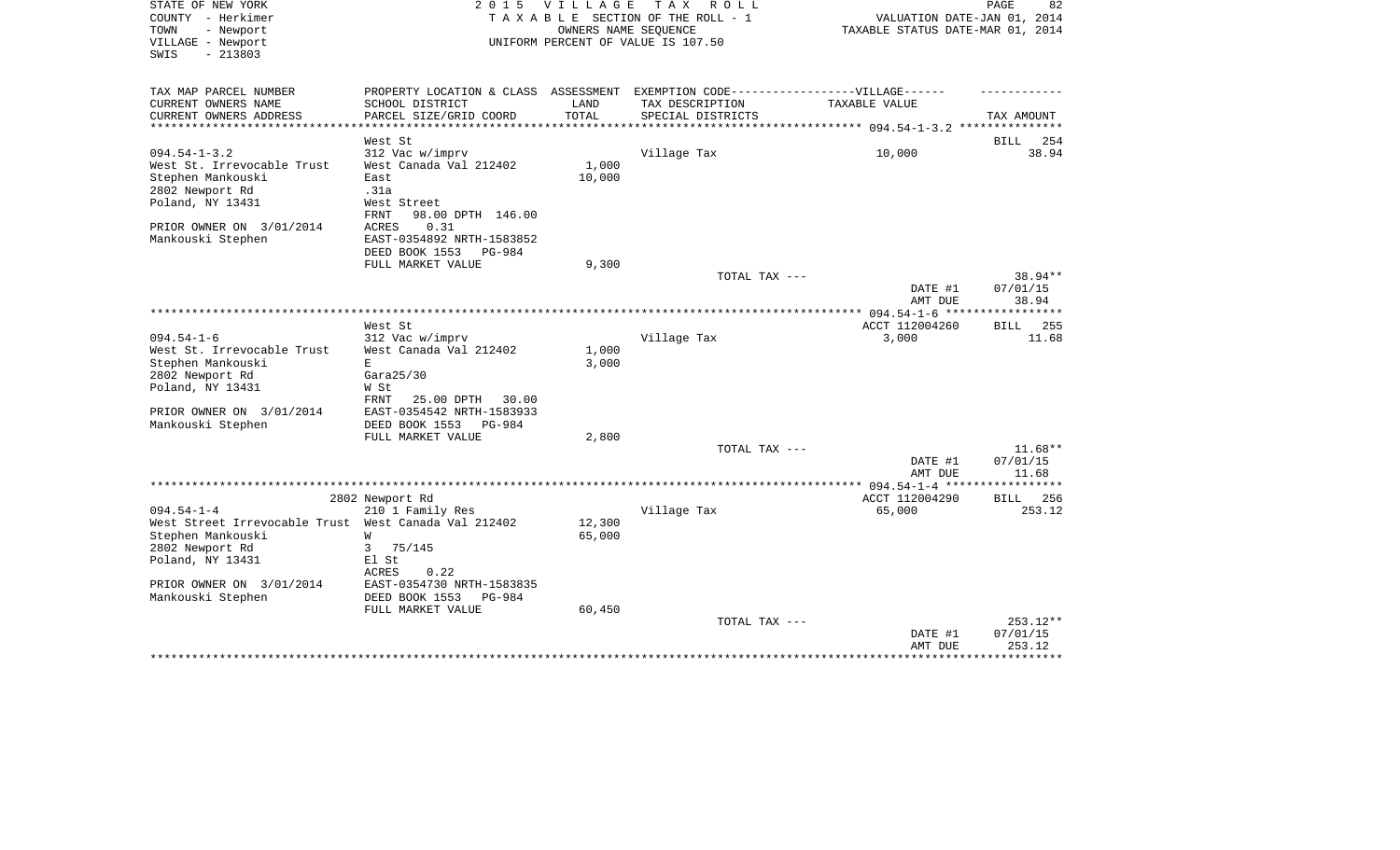| STATE OF NEW YORK         | 2 0 1 5                                                                           | VILLAGE        | T A X<br>R O L L                   |                                  | 83<br>PAGE                  |
|---------------------------|-----------------------------------------------------------------------------------|----------------|------------------------------------|----------------------------------|-----------------------------|
| COUNTY - Herkimer         |                                                                                   |                | TAXABLE SECTION OF THE ROLL - 1    | VALUATION DATE-JAN 01, 2014      |                             |
| TOWN<br>- Newport         |                                                                                   |                | OWNERS NAME SEQUENCE               | TAXABLE STATUS DATE-MAR 01, 2014 |                             |
| VILLAGE - Newport         |                                                                                   |                | UNIFORM PERCENT OF VALUE IS 107.50 |                                  |                             |
| $-213803$<br>SWIS         |                                                                                   |                |                                    |                                  |                             |
|                           |                                                                                   |                |                                    |                                  |                             |
| TAX MAP PARCEL NUMBER     | PROPERTY LOCATION & CLASS ASSESSMENT EXEMPTION CODE-----------------VILLAGE------ |                |                                    |                                  |                             |
| CURRENT OWNERS NAME       | SCHOOL DISTRICT                                                                   | LAND           | TAX DESCRIPTION                    | TAXABLE VALUE                    |                             |
| CURRENT OWNERS ADDRESS    | PARCEL SIZE/GRID COORD                                                            | TOTAL          | SPECIAL DISTRICTS                  |                                  | TAX AMOUNT                  |
| **********************    | *************************                                                         | ************** |                                    |                                  |                             |
|                           | Main St                                                                           |                |                                    | ACCT 112011215                   | <b>BILL</b><br>257          |
| $094.47 - 3 - 17.1$       | 120 Field crops                                                                   |                | Village Tax                        | 28,600                           | 111.37                      |
| Wheeler Craig             | West Canada Val 212402                                                            | 15,500         |                                    |                                  |                             |
| 198 Woodchuck Hill Rd     | W<br>Rt 28                                                                        | 28,600         |                                    |                                  |                             |
| Newport, NY 13416         | 70 A<br>$\mathbf{1}$                                                              |                |                                    |                                  |                             |
|                           | FRNT 250.00 DPTH                                                                  |                |                                    |                                  |                             |
| MAY BE SUBJECT TO PAYMENT | 20.70<br>ACRES                                                                    |                |                                    |                                  |                             |
| UNDER AGDIST LAW TIL 2017 | EAST-0356184 NRTH-1584974                                                         |                |                                    |                                  |                             |
|                           | DEED BOOK 941<br>PG-671                                                           |                |                                    |                                  |                             |
|                           | FULL MARKET VALUE                                                                 | 26,605         |                                    |                                  |                             |
|                           |                                                                                   |                | TOTAL TAX ---                      |                                  | $111.37**$                  |
|                           |                                                                                   |                |                                    | DATE #1                          | 07/01/15                    |
|                           |                                                                                   |                |                                    | AMT DUE                          | 111.37                      |
|                           |                                                                                   |                |                                    | ** $094.47 - 2 - 14$ **          | * * * * * * * * *           |
|                           | 3151 Mech St                                                                      |                |                                    | ACCT 112003030                   | 258<br><b>BILL</b>          |
| $094.47 - 2 - 14$         | 220 2 Family Res                                                                  |                | Village Tax                        | 41,000                           | 159.66                      |
| Williams Steven M         | West Canada Val 212402                                                            | 13,300         |                                    |                                  |                             |
| Williams Shawna L         | W                                                                                 | 41,000         |                                    |                                  |                             |
| 3151 Mech St              | $\mathbf{3}$<br>50/100                                                            |                |                                    |                                  |                             |
| PO Box 226                | Mech St                                                                           |                |                                    |                                  |                             |
| Newport, NY 13416         | FRNT<br>65.00 DPTH 161.00                                                         |                |                                    |                                  |                             |
|                           | ACRES<br>0.26                                                                     |                |                                    |                                  |                             |
|                           | EAST-0355889 NRTH-1585942                                                         |                |                                    |                                  |                             |
|                           | DEED BOOK 1235                                                                    |                |                                    |                                  |                             |
|                           | PG-325<br>FULL MARKET VALUE                                                       | 38,150         |                                    |                                  |                             |
|                           |                                                                                   |                | TOTAL TAX ---                      |                                  |                             |
|                           |                                                                                   |                |                                    |                                  | 159.66**                    |
|                           |                                                                                   |                |                                    | DATE #1                          | 07/01/15                    |
|                           |                                                                                   | ********       | *************                      | AMT DUE                          | 159.66<br>* * * * * * * * * |
|                           |                                                                                   |                |                                    | ** $094.38 - 1 - 48$ **          |                             |
|                           | 7597 Main St                                                                      |                |                                    | ACCT 112002250                   | <b>BILL</b> 259             |
| $094.38 - 1 - 48$         | 210 1 Family Res                                                                  |                | Village Tax                        | 77,900                           | 303.35                      |
| Williams Walter           | West Canada Val 212402                                                            | 32,000         | XC291 Water relevy                 | 113.04 MT M                      | 113.04                      |
| 5046 Cole St              | W                                                                                 | 77,900         |                                    |                                  |                             |
| Munnsville, NY 13409      | Mote                                                                              |                |                                    |                                  |                             |
|                           | M St                                                                              |                |                                    |                                  |                             |
| PRIOR OWNER ON 3/01/2014  | FRNT 266.00 DPTH                                                                  |                |                                    |                                  |                             |
| Williams Walter           | 0.78<br>ACRES                                                                     |                |                                    |                                  |                             |
|                           | EAST-0353215 NRTH-1588485                                                         |                |                                    |                                  |                             |
|                           | DEED BOOK 1536<br>PG-692                                                          |                |                                    |                                  |                             |
|                           | FULL MARKET VALUE                                                                 | 72,450         |                                    |                                  |                             |
|                           |                                                                                   |                | TOTAL TAX ---                      |                                  | $416.39**$                  |
|                           |                                                                                   |                |                                    | DATE #1                          | 07/01/15                    |
|                           |                                                                                   |                |                                    | AMT DUE                          | 416.39                      |
|                           |                                                                                   |                |                                    |                                  |                             |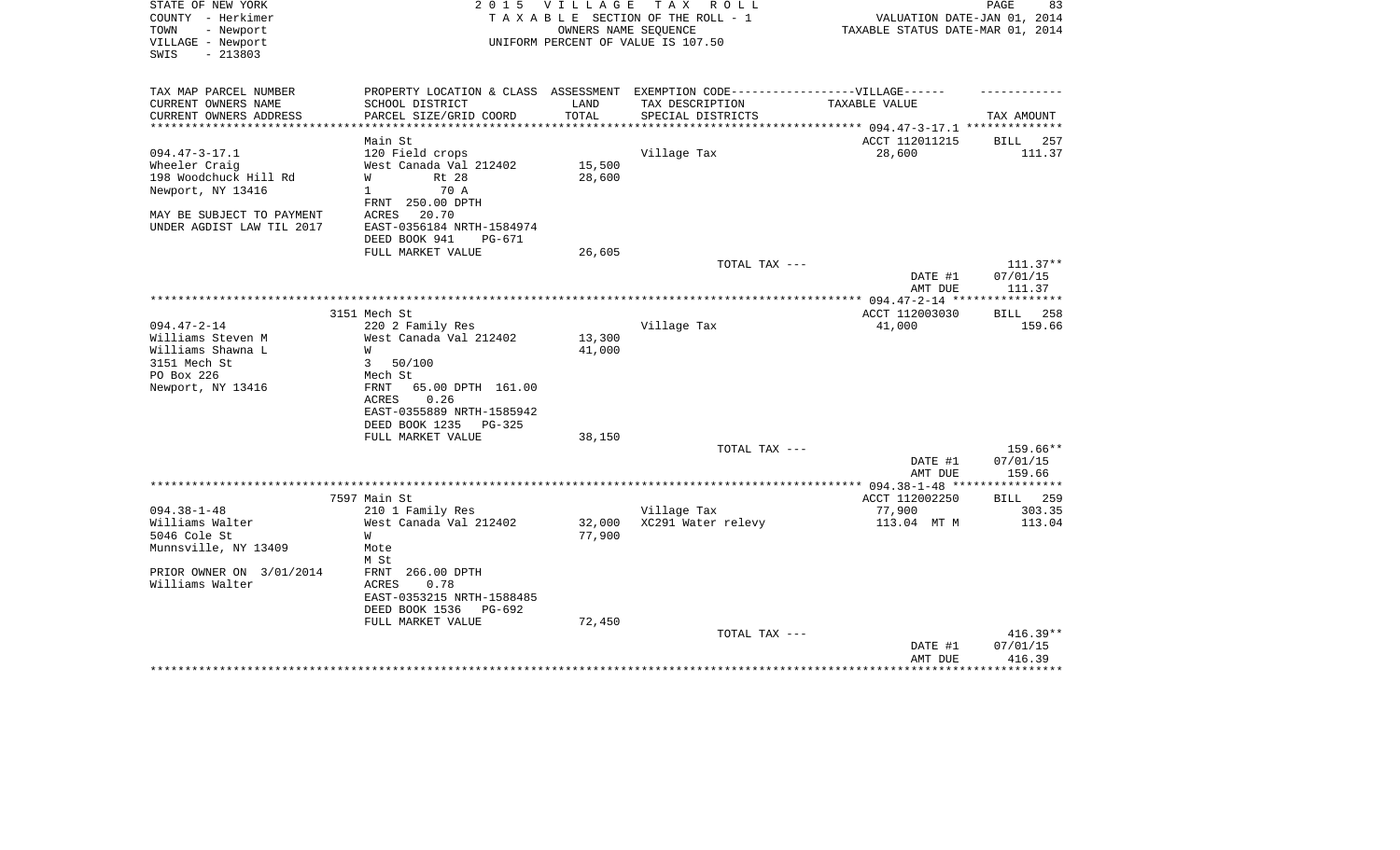| STATE OF NEW YORK<br>COUNTY - Herkimer<br>- Newport<br>TOWN<br>VILLAGE - Newport<br>$-213803$<br>SWIS | 2 0 1 5                                                                                                                                                            | VILLAGE<br>TAXABLE SECTION OF THE ROLL - 1<br>OWNERS NAME SEQUENCE<br>UNIFORM PERCENT OF VALUE IS 107.50 | T A X           | R O L L           | VALUATION DATE-JAN 01,<br>TAXABLE STATUS DATE-MAR 01, 2014 | PAGE<br>84<br>2014               |
|-------------------------------------------------------------------------------------------------------|--------------------------------------------------------------------------------------------------------------------------------------------------------------------|----------------------------------------------------------------------------------------------------------|-----------------|-------------------|------------------------------------------------------------|----------------------------------|
| TAX MAP PARCEL NUMBER<br>CURRENT OWNERS NAME<br>CURRENT OWNERS ADDRESS<br>***********************     | PROPERTY LOCATION & CLASS ASSESSMENT EXEMPTION CODE-----------------VILLAGE------<br>SCHOOL DISTRICT<br>PARCEL SIZE/GRID COORD<br>******************************** | LAND<br>TOTAL                                                                                            | TAX DESCRIPTION | SPECIAL DISTRICTS | TAXABLE VALUE                                              | TAX AMOUNT                       |
|                                                                                                       | 7417 West St                                                                                                                                                       |                                                                                                          |                 |                   | ACCT 112011200                                             | BILL<br>260                      |
| $094.46 - 1 - 31$                                                                                     | 210 1 Family Res                                                                                                                                                   |                                                                                                          | CLERGY          | 41400             | 1,500                                                      |                                  |
| Wilson Eldon<br>Revocable Living Trust<br>PO Box 317<br>Newport, NY 13416                             | West Canada Val 212402<br>W<br>3<br>$1/2$ A<br>W St                                                                                                                | 17,300<br>165,000                                                                                        | Village Tax     |                   | 163,500                                                    | 636.69                           |
|                                                                                                       | FRNT 161.00 DPTH 186.00<br>ACRES<br>0.68<br>EAST-0353580 NRTH-1585685<br>DEED BOOK 814<br>PG-244                                                                   |                                                                                                          |                 |                   |                                                            |                                  |
|                                                                                                       | FULL MARKET VALUE                                                                                                                                                  | 153,500                                                                                                  |                 |                   |                                                            |                                  |
|                                                                                                       |                                                                                                                                                                    |                                                                                                          |                 | TOTAL TAX ---     |                                                            | 636.69**                         |
|                                                                                                       |                                                                                                                                                                    |                                                                                                          |                 |                   | DATE #1                                                    | 07/01/15                         |
|                                                                                                       |                                                                                                                                                                    |                                                                                                          |                 |                   | AMT DUE                                                    | 636.69                           |
|                                                                                                       | 3125 Mech St                                                                                                                                                       |                                                                                                          |                 |                   | ACCT 112010500                                             | 261<br>BILL                      |
| $094.47 - 2 - 21$                                                                                     | 210 1 Family Res                                                                                                                                                   |                                                                                                          | Village Tax     |                   | 52,000                                                     | 202.50                           |
| Wood Christine<br>3125 Mechanic St<br>Newport, NY 13416                                               | West Canada Val 212402<br>W<br>3<br>68X200<br>Mechanic St<br>65.00 DPTH 210.00<br>FRNT<br>ACRES<br>0.32                                                            | 13,500<br>52,000                                                                                         |                 |                   |                                                            |                                  |
|                                                                                                       | EAST-0355402 NRTH-1585899                                                                                                                                          |                                                                                                          |                 |                   |                                                            |                                  |
|                                                                                                       | DEED BOOK 717<br>$PG-71$                                                                                                                                           |                                                                                                          |                 |                   |                                                            |                                  |
|                                                                                                       | FULL MARKET VALUE                                                                                                                                                  | 48,350                                                                                                   |                 | TOTAL TAX ---     |                                                            | 202.50**                         |
|                                                                                                       |                                                                                                                                                                    |                                                                                                          |                 |                   | DATE #1<br>AMT DUE                                         | 07/01/15<br>202.50               |
|                                                                                                       |                                                                                                                                                                    |                                                                                                          |                 |                   |                                                            |                                  |
| $094.39 - 1 - 30$                                                                                     | 7481 East St<br>210 1 Family Res                                                                                                                                   |                                                                                                          | VET COM V 41137 |                   | ACCT 112003960<br>15,000                                   | <b>BILL</b><br>262               |
| Woods Steven<br>Woods Sharyn<br>7481 East St<br>PO Box 36                                             | West Canada Val 212402<br>W<br>80/235<br>3<br>E St                                                                                                                 | 14,500<br>78,000                                                                                         | Village Tax     |                   | 63,000                                                     | 245.33                           |
| Newport, NY 13416                                                                                     | <b>FRNT</b><br>80.00 DPTH 229.37<br><b>BANK</b><br>641<br>EAST-0355084 NRTH-1586668<br>DEED BOOK 699<br>PG-562<br>FULL MARKET VALUE                                | 72,550                                                                                                   |                 |                   |                                                            |                                  |
|                                                                                                       |                                                                                                                                                                    |                                                                                                          |                 | TOTAL TAX ---     | DATE #1<br>AMT DUE                                         | $245.33**$<br>07/01/15<br>245.33 |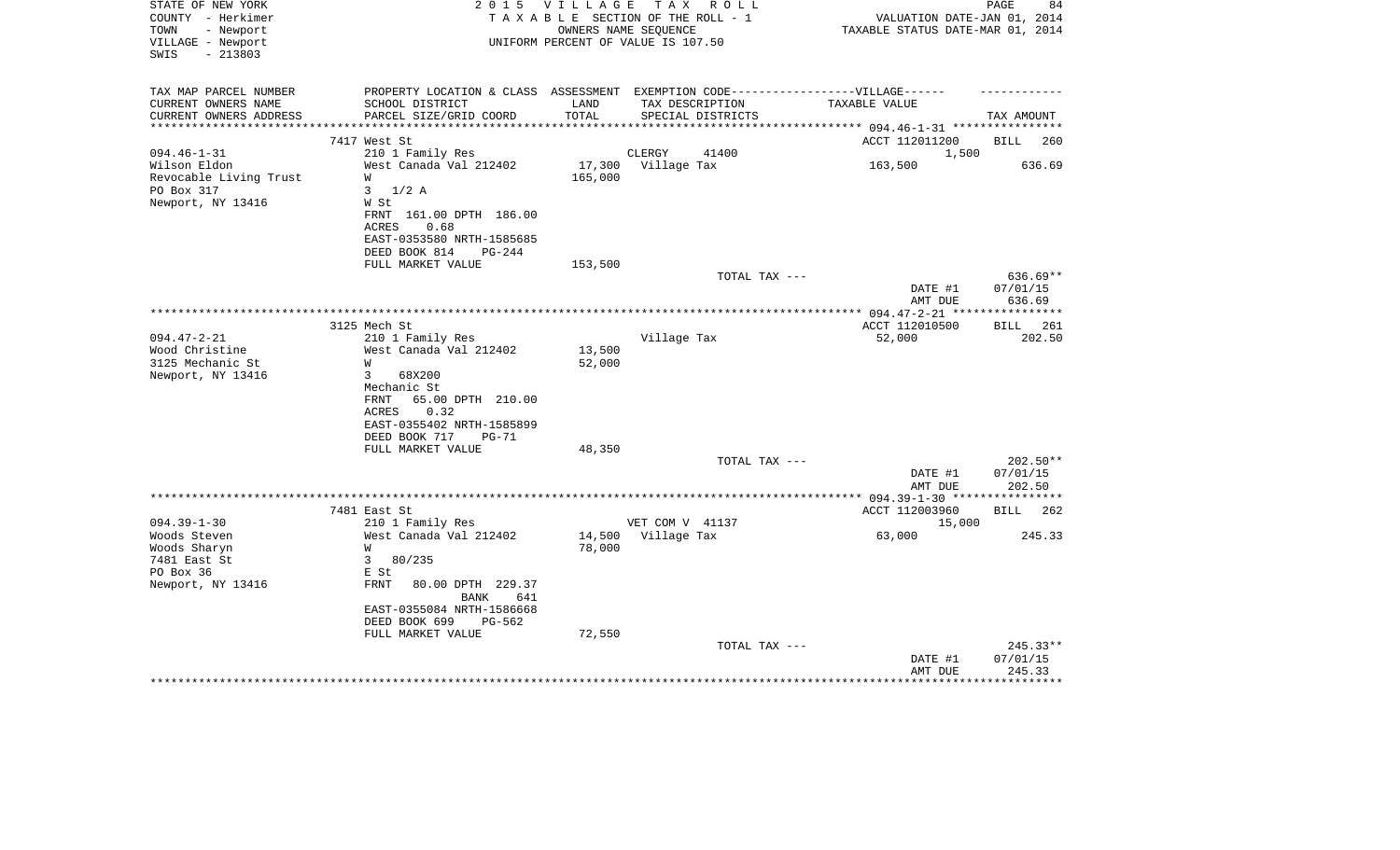| STATE OF NEW YORK<br>COUNTY - Herkimer<br>TOWN<br>- Newport | 2 0 1 5                                                                           | VILLAGE | TAX ROLL<br>TAXABLE SECTION OF THE ROLL - 1<br>OWNERS NAME SEQUENCE | 85<br>PAGE<br>VALUATION DATE-JAN 01, 2014<br>TAXABLE STATUS DATE-MAR 01, 2014 |                    |  |
|-------------------------------------------------------------|-----------------------------------------------------------------------------------|---------|---------------------------------------------------------------------|-------------------------------------------------------------------------------|--------------------|--|
| VILLAGE - Newport<br>$-213803$<br>SWIS                      |                                                                                   |         | UNIFORM PERCENT OF VALUE IS 107.50                                  |                                                                               |                    |  |
| TAX MAP PARCEL NUMBER                                       | PROPERTY LOCATION & CLASS ASSESSMENT EXEMPTION CODE-----------------VILLAGE------ |         |                                                                     |                                                                               |                    |  |
| CURRENT OWNERS NAME                                         | SCHOOL DISTRICT                                                                   | LAND    | TAX DESCRIPTION                                                     | TAXABLE VALUE                                                                 |                    |  |
| CURRENT OWNERS ADDRESS<br>**************************        | PARCEL SIZE/GRID COORD                                                            | TOTAL   | SPECIAL DISTRICTS                                                   |                                                                               | TAX AMOUNT         |  |
|                                                             | East St                                                                           |         |                                                                     | ACCT 112001590                                                                | BILL<br>263        |  |
| $094.47 - 2 - 5$                                            | 312 Vac w/imprv                                                                   |         | Village Tax                                                         | 10,900                                                                        | 42.45              |  |
| Woods Steven                                                | West Canada Val 212402                                                            | 4,000   |                                                                     |                                                                               |                    |  |
| Woods Sharyn                                                | W                                                                                 | 10,900  |                                                                     |                                                                               |                    |  |
| 7481 East St                                                | 10 44/106                                                                         |         |                                                                     |                                                                               |                    |  |
| PO Box 36                                                   | E St                                                                              |         |                                                                     |                                                                               |                    |  |
| Newport, NY 13416                                           | FRNT<br>40.00 DPTH 117.80<br>641<br><b>BANK</b>                                   |         |                                                                     |                                                                               |                    |  |
|                                                             | EAST-0355153 NRTH-1586635                                                         |         |                                                                     |                                                                               |                    |  |
|                                                             | DEED BOOK 699<br>PG-562                                                           |         |                                                                     |                                                                               |                    |  |
|                                                             | FULL MARKET VALUE                                                                 | 10,150  |                                                                     |                                                                               |                    |  |
|                                                             |                                                                                   |         | TOTAL TAX ---                                                       |                                                                               | 42.45**            |  |
|                                                             |                                                                                   |         |                                                                     | DATE #1                                                                       | 07/01/15           |  |
|                                                             |                                                                                   |         |                                                                     | AMT DUE                                                                       | 42.45              |  |
|                                                             | 7397 West St                                                                      |         |                                                                     | ACCT 112003180                                                                | 264<br><b>BILL</b> |  |
| $094.46 - 1 - 36.2$                                         | 311 Res vac land                                                                  |         | Village Tax                                                         | 1,000                                                                         | 3.89               |  |
| Worden Heidi L                                              | West Canada Val 212402                                                            | 1,000   |                                                                     |                                                                               |                    |  |
| 7389 West St                                                | 6.00 DPTH<br>FRNT                                                                 | 1,000   |                                                                     |                                                                               |                    |  |
| PO Box 297                                                  | ACRES<br>0.03                                                                     |         |                                                                     |                                                                               |                    |  |
| Newport, NY 13416                                           | EAST-0353952 NRTH-1585312<br>DEED BOOK 1472<br>$PG-193$                           |         |                                                                     |                                                                               |                    |  |
|                                                             | FULL MARKET VALUE                                                                 | 950     |                                                                     |                                                                               |                    |  |
|                                                             |                                                                                   |         | TOTAL TAX ---                                                       |                                                                               | $3.89**$           |  |
|                                                             |                                                                                   |         |                                                                     | DATE #1                                                                       | 07/01/15           |  |
|                                                             |                                                                                   |         |                                                                     | AMT DUE                                                                       | 3.89               |  |
|                                                             | 7389 West St                                                                      |         |                                                                     | ACCT 112002620                                                                | <b>BILL</b><br>265 |  |
| $094.46 - 1 - 38.1$                                         | 210 1 Family Res                                                                  |         | Village Tax                                                         | 209,302                                                                       | 815.05             |  |
| Worden Heidi L                                              | West Canada Val 212402                                                            | 37,200  |                                                                     |                                                                               |                    |  |
| 7389 West St                                                | West                                                                              | 209,302 |                                                                     |                                                                               |                    |  |
| PO Box 297                                                  | 10 A                                                                              |         |                                                                     |                                                                               |                    |  |
| Newport, NY 13416                                           | West St                                                                           |         |                                                                     |                                                                               |                    |  |
|                                                             | 12.00 DPTH<br>FRNT                                                                |         |                                                                     |                                                                               |                    |  |
|                                                             | 7.80<br>ACRES                                                                     |         |                                                                     |                                                                               |                    |  |
|                                                             | EAST-0353740 NRTH-1584888<br>DEED BOOK 1472<br>$PG-193$                           |         |                                                                     |                                                                               |                    |  |
|                                                             | FULL MARKET VALUE                                                                 | 194,700 |                                                                     |                                                                               |                    |  |
|                                                             |                                                                                   |         | TOTAL TAX ---                                                       |                                                                               | 815.05**           |  |
|                                                             |                                                                                   |         |                                                                     | DATE #1                                                                       | 07/01/15           |  |
|                                                             |                                                                                   |         |                                                                     | AMT DUE                                                                       | 815.05             |  |
|                                                             |                                                                                   |         |                                                                     |                                                                               | **********         |  |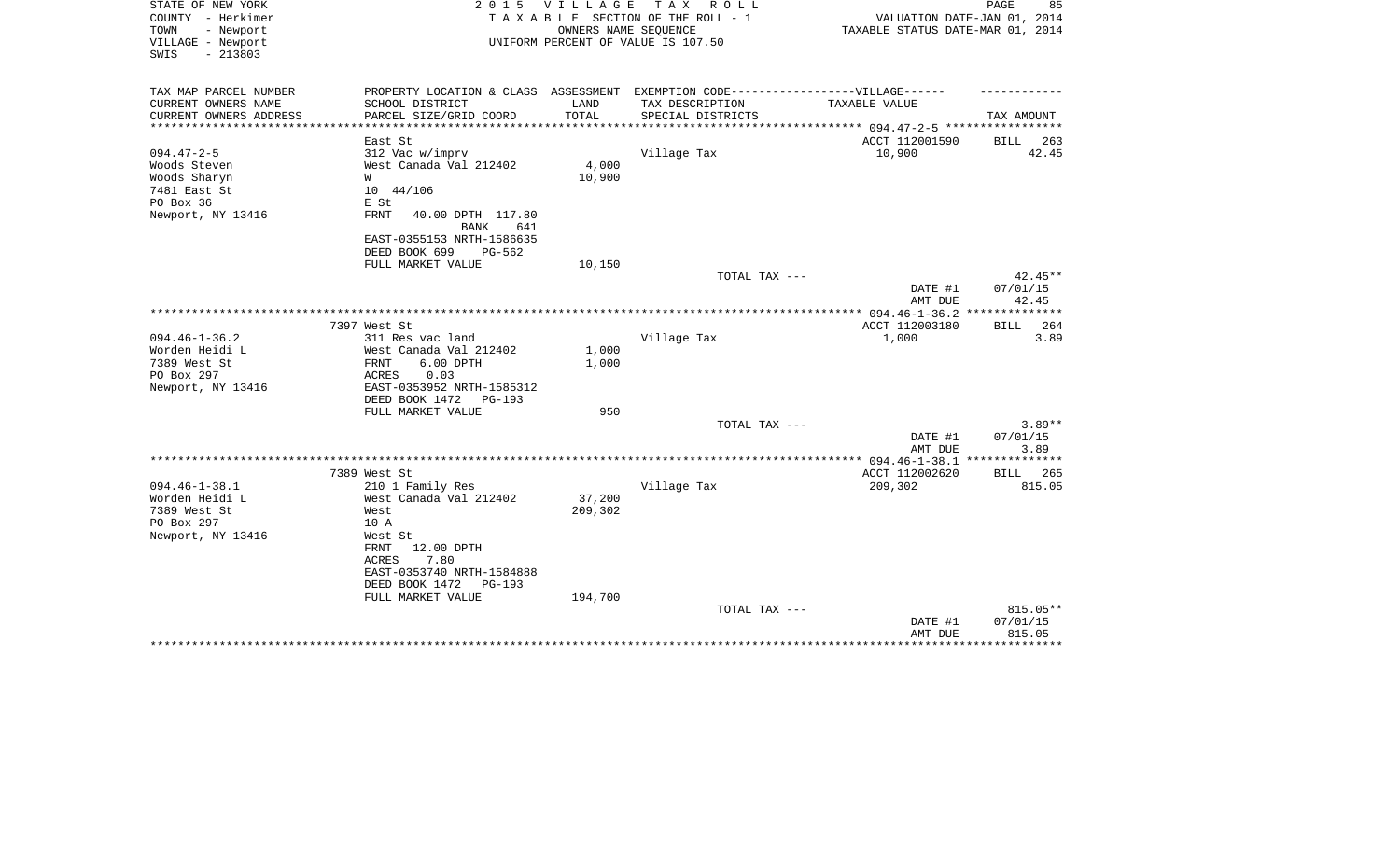| STATE OF NEW YORK<br>COUNTY - Herkimer<br>- Newport<br>TOWN<br>VILLAGE - Newport<br>$-213803$<br>SWIS              | 2 0 1 5                                                                                                      | <b>VILLAGE</b>    | T A X<br>R O L L<br>TAXABLE SECTION OF THE ROLL - 1<br>OWNERS NAME SEQUENCE<br>UNIFORM PERCENT OF VALUE IS 107.50 | VALUATION DATE-JAN 01, 2014<br>TAXABLE STATUS DATE-MAR 01, 2014 | PAGE<br>86                     |
|--------------------------------------------------------------------------------------------------------------------|--------------------------------------------------------------------------------------------------------------|-------------------|-------------------------------------------------------------------------------------------------------------------|-----------------------------------------------------------------|--------------------------------|
|                                                                                                                    |                                                                                                              |                   |                                                                                                                   |                                                                 |                                |
| TAX MAP PARCEL NUMBER<br>CURRENT OWNERS NAME                                                                       | PROPERTY LOCATION & CLASS ASSESSMENT EXEMPTION CODE-----------------VILLAGE------<br>SCHOOL DISTRICT         | LAND              | TAX DESCRIPTION                                                                                                   | <b>TAXABLE VALUE</b>                                            |                                |
| CURRENT OWNERS ADDRESS                                                                                             | PARCEL SIZE/GRID COORD                                                                                       | TOTAL             | SPECIAL DISTRICTS                                                                                                 |                                                                 | TAX AMOUNT                     |
| **********************                                                                                             |                                                                                                              |                   |                                                                                                                   |                                                                 |                                |
|                                                                                                                    | 7376 West St                                                                                                 |                   |                                                                                                                   | ACCT 112005610                                                  | BILL<br>266                    |
| $094.46 - 1 - 5$<br>Youngs George C Jr<br>7376 West St<br>PO Box 371<br>Newport, NY 13416                          | 210 1 Family Res<br>West Canada Val 212402<br>$\mathbf E$<br>3<br>200/236<br>W St<br>FRNT 238.00 DPTH 200.00 | 21,100<br>83,900  | Village Tax                                                                                                       | 83,900                                                          | 326.72                         |
|                                                                                                                    | EAST-0354318 NRTH-1585164                                                                                    |                   |                                                                                                                   |                                                                 |                                |
|                                                                                                                    | DEED BOOK 894<br>$PG-105$                                                                                    |                   |                                                                                                                   |                                                                 |                                |
|                                                                                                                    | FULL MARKET VALUE                                                                                            | 78,050            | TOTAL TAX ---                                                                                                     |                                                                 | 326.72**                       |
|                                                                                                                    |                                                                                                              |                   |                                                                                                                   | DATE #1                                                         | 07/01/15<br>326.72             |
|                                                                                                                    |                                                                                                              |                   |                                                                                                                   | AMT DUE                                                         |                                |
|                                                                                                                    | 7466 Main St                                                                                                 |                   |                                                                                                                   | ACCT 112001080                                                  | BILL<br>267                    |
| $094.39 - 1 - 34$                                                                                                  | 210 1 Family Res                                                                                             |                   | Village Tax                                                                                                       | 145,000                                                         | 564.65                         |
| Zaino Michael J                                                                                                    | West Canada Val 212402                                                                                       | 14,600            |                                                                                                                   |                                                                 |                                |
| Zaino Heather L<br>7446 Main St                                                                                    | $\mathbf E$<br>3<br>92/240                                                                                   | 145,000           |                                                                                                                   |                                                                 |                                |
| PO Box 302                                                                                                         | M St                                                                                                         |                   |                                                                                                                   |                                                                 |                                |
| Newport, NY 13416                                                                                                  | 95.00 DPTH 224.00<br>FRNT<br>EAST-0354898 NRTH-1586525<br>DEED BOOK 1295<br>PG-297                           |                   |                                                                                                                   |                                                                 |                                |
|                                                                                                                    | FULL MARKET VALUE                                                                                            | 134,900           | TOTAL TAX ---                                                                                                     |                                                                 | 564.65**                       |
|                                                                                                                    |                                                                                                              |                   |                                                                                                                   | DATE #1<br>AMT DUE                                              | 07/01/15<br>564.65             |
|                                                                                                                    |                                                                                                              |                   |                                                                                                                   | ********* 094.39-1-23 *****************                         |                                |
|                                                                                                                    | 7512 East St                                                                                                 |                   |                                                                                                                   | ACCT 112002610                                                  | 268<br>BILL                    |
| $094.39 - 1 - 23$<br>Zbytniewski Gregory<br>Zbytniewski Heather<br>7512 East St<br>PO Box 539<br>Newport, NY 13416 | 210 1 Family Res<br>West Canada Val 212402<br>Е<br>5<br>$3 \frac{1}{2}$ A<br>E St<br>ACRES<br>2.60           | 22,700<br>162,300 | Village Tax                                                                                                       | 162,300                                                         | 632.02                         |
|                                                                                                                    | EAST-0355278 NRTH-1587471<br>DEED BOOK 1096<br>PG-885<br>FULL MARKET VALUE                                   | 151,000           |                                                                                                                   |                                                                 |                                |
|                                                                                                                    |                                                                                                              |                   | TOTAL TAX ---                                                                                                     | DATE #1<br>AMT DUE                                              | 632.02**<br>07/01/15<br>632.02 |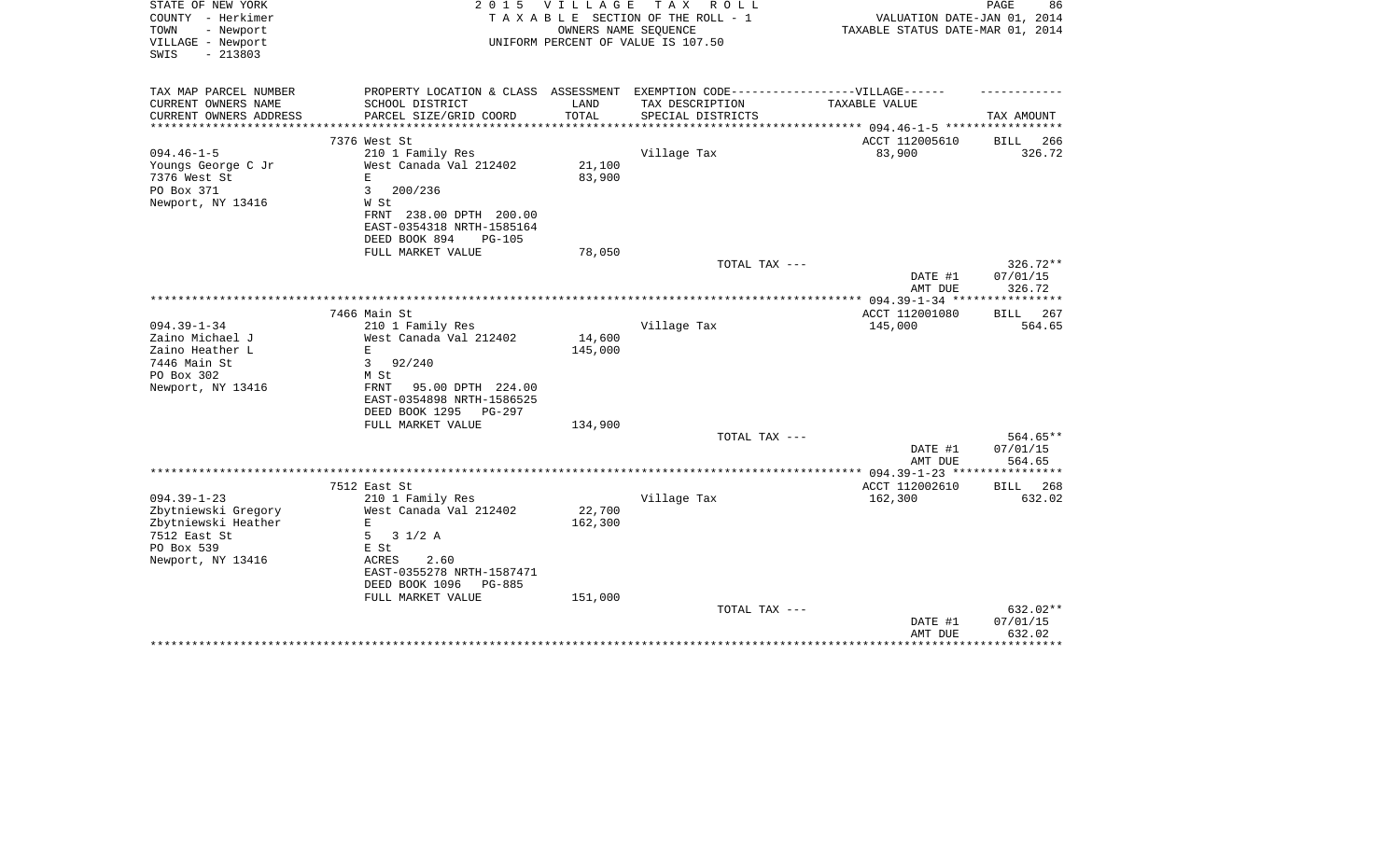| STATE OF NEW YORK | 2015 VILLAGE TAX ROLL                 | 87<br>PAGE                       |
|-------------------|---------------------------------------|----------------------------------|
| COUNTY - Herkimer | T A X A B L E SECTION OF THE ROLL - 1 | VALUATION DATE-JAN 01, 2014      |
| TOWN<br>- Newport |                                       | TAXABLE STATUS DATE-MAR 01, 2014 |
| VILLAGE - Newport |                                       | RPS155/V04/L015                  |
| - 213803<br>SWIS  |                                       | CURRENT DATE $5/14/2015$         |
|                   |                                       |                                  |
|                   | ROLL SUB SECTION- - TOTALS            |                                  |

## \*\*\* S P E C I A L D I S T R I C T S U M M A R Y \*\*\*

| CODE | DISTRICT NAME      | TOTAL<br>PARCELS | EXTENSION<br>TYPE | EXTENSION<br>VALUE | AD VALOREM<br>VALUE | <b>EXEMPT</b><br>AMOUNT | TAXABLE<br>VALUE | TOTAL<br>TAX |
|------|--------------------|------------------|-------------------|--------------------|---------------------|-------------------------|------------------|--------------|
|      | XC291 Water relevy |                  | 13 MOVTAX         | 2,704.10           |                     |                         | 2,704.10         | 2,704.10     |

## \*\*\* S C H O O L D I S T R I C T S U M M A R Y \*\*\*

| CODE   | DISTRICT NAME                    | TOTAL<br>PARCELS | ASSESSED<br>LAND | ASSESSED<br>TOTAL | EXEMPT<br>AMOUNT<br>---------- | TOTAL<br>TAXABLE |
|--------|----------------------------------|------------------|------------------|-------------------|--------------------------------|------------------|
|        |                                  |                  |                  |                   | STAR AMOUNT                    | STAR TAXABLE     |
|        | West Canada Valley               | 268              | 3893,450         | 25214,227         | 684,074                        | 24,530,153       |
| 212402 |                                  |                  |                  |                   | 5806,750                       | 18,723,403       |
|        | SUB-TOTAL                        | 268              | 3893,450         | 25214,227         | 684,074                        | 24,530,153       |
|        | $S \cup B - T \cup T A L (CONT)$ |                  |                  |                   | 5806,750                       | 18,723,403       |
|        |                                  |                  |                  |                   |                                |                  |
|        | TOTAL                            | 268              | 3893,450         | 25214,227         | 684,074                        | 24,530,153       |
|        | TO TAL (CONT)                    |                  |                  |                   | 5806,750                       | 18,723,403       |

## \*\*\* S Y S T E M C O D E S S U M M A R Y \*\*\*

### NO SYSTEM EXEMPTIONS AT THIS LEVEL

## \*\*\* E X E M P T I O N S U M M A R Y \*\*\*

|       |             | TOTAL   |         |
|-------|-------------|---------|---------|
| CODE  | DESCRIPTION | PARCELS | VILLAGE |
| 41101 | VETFUND CT  |         | 150     |
| 41121 | VET WAR CT  |         | 9,000   |
| 41127 | VET WAR V   | 6       | 54,000  |
| 41137 | VET COM V   | 12      | 179,400 |
| 41147 | VET DIS V   |         | 70,610  |
| 41400 | CLERGY      |         | 1,500   |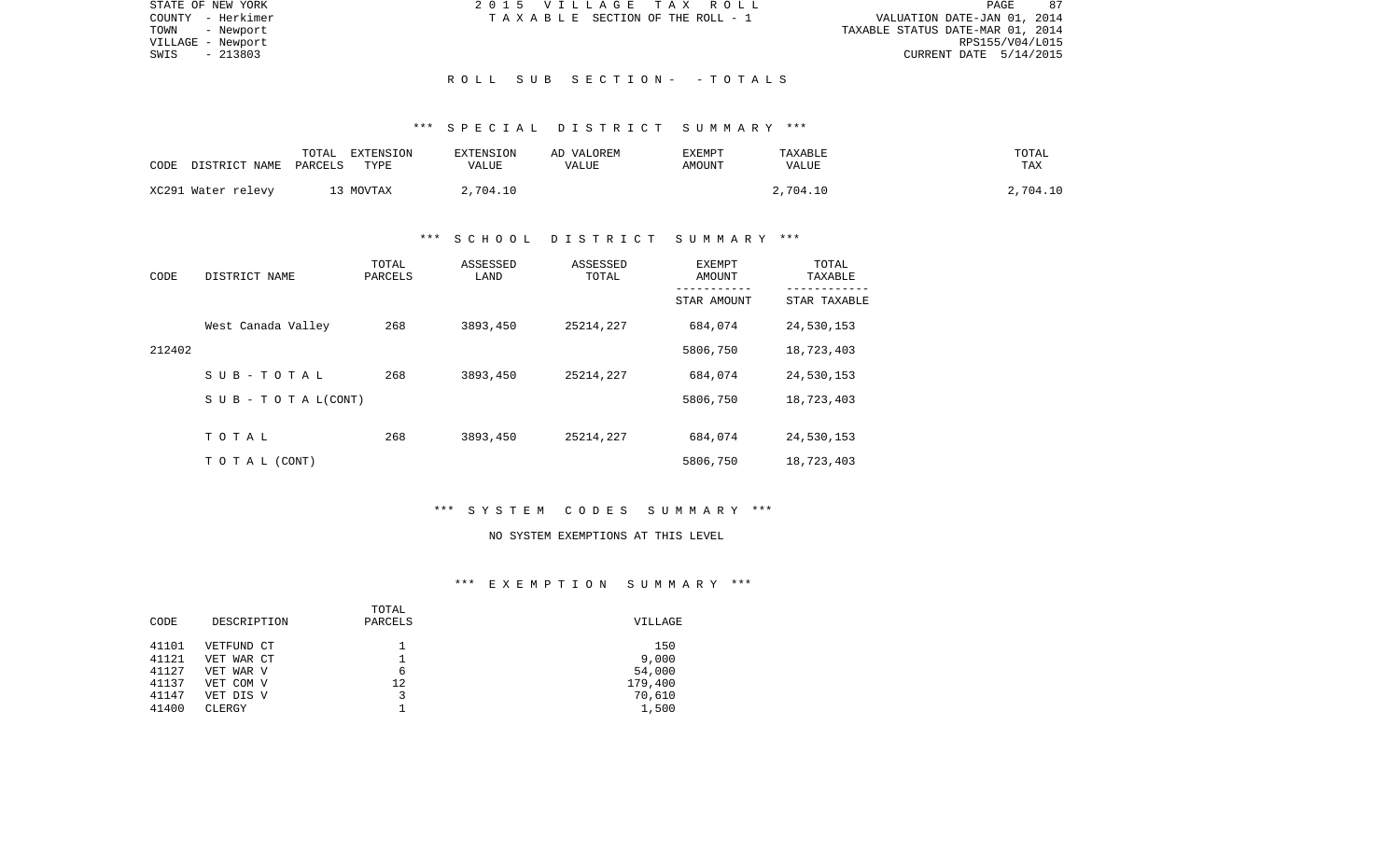| STATE OF NEW YORK | 2015 VILLAGE TAX ROLL                 | 88<br>PAGE                       |
|-------------------|---------------------------------------|----------------------------------|
| COUNTY - Herkimer | T A X A B L E SECTION OF THE ROLL - 1 | VALUATION DATE-JAN 01, 2014      |
| TOWN<br>- Newport |                                       | TAXABLE STATUS DATE-MAR 01, 2014 |
| VILLAGE - Newport |                                       | RPS155/V04/L015                  |
| - 213803<br>SWIS  |                                       | CURRENT DATE 5/14/2015           |
|                   |                                       |                                  |
|                   | ROLL SUB SECTION- -TOTALS             |                                  |

## \*\*\* E X E M P T I O N S U M M A R Y \*\*\*

| CODE  | DESCRIPTION         | TOTAL<br>PARCELS | VILLAGE            |
|-------|---------------------|------------------|--------------------|
| 48670 | PHFL-125-7<br>тотаь | 25               | 635,050<br>949,710 |

| ROLL<br><b>SEC</b> | DESCRIPTION                               | TOTAL<br>PARCELS | ASSESSED<br>LAND | ASSESSED<br>TOTAL | <b>EXEMPT</b><br>AMOUNT | TOTAL<br>TAXABLE | TOTAL<br>TAX                       |
|--------------------|-------------------------------------------|------------------|------------------|-------------------|-------------------------|------------------|------------------------------------|
|                    |                                           |                  |                  |                   | -----------             |                  |                                    |
|                    |                                           |                  |                  |                   | STAR AMOUNT             | STAR TAXABLE     |                                    |
|                    | Village Tax<br>SPEC DIST TAXES<br>TAXABLE | 268              | 3893,450         | 25214,227         | 949,710                 | 24, 264, 517     | 94,489.60<br>2,704.10<br>97,193.70 |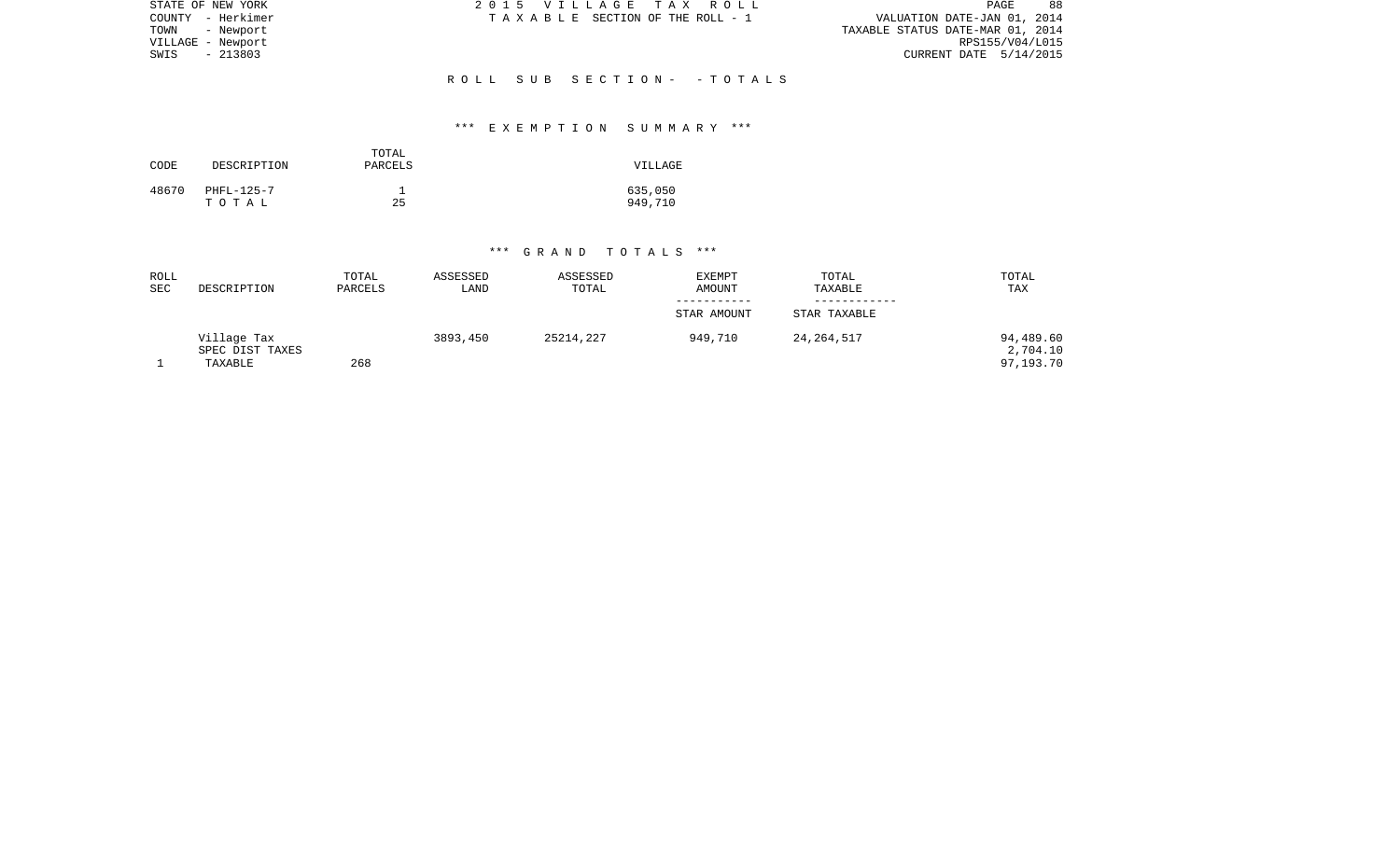| STATE OF NEW YORK | 2015 VILLAGE TAX ROLL           | -89<br>PAGE                      |
|-------------------|---------------------------------|----------------------------------|
| COUNTY - Herkimer | TAXABLE SECTION OF THE ROLL - 1 | VALUATION DATE-JAN 01, 2014      |
| TOWN<br>- Newport |                                 | TAXABLE STATUS DATE-MAR 01, 2014 |
| VILLAGE - Newport |                                 | RPS155/V04/L015                  |
| - 213803<br>SWIS  |                                 | CURRENT DATE 5/14/2015           |
|                   |                                 |                                  |

### \*\*\* S P E C I A L D I S T R I C T S U M M A R Y \*\*\*

| CODE | DISTRICT NAME      | TOTAL<br>PARCELS | EXTENSION<br>TYPE | EXTENSION<br>VALUE | AD VALOREM<br>VALUE | EXEMPT<br>AMOUNT | TAXABLE<br>VALUE | TOTAL<br>TAX |
|------|--------------------|------------------|-------------------|--------------------|---------------------|------------------|------------------|--------------|
|      | XC291 Water relevy |                  | 13 MOVTAX         | 2,704.10           |                     |                  | 2,704.10         | 2,704.10     |

## \*\*\* S C H O O L D I S T R I C T S U M M A R Y \*\*\*

| CODE   | DISTRICT NAME                    | TOTAL<br>PARCELS | ASSESSED<br>LAND | ASSESSED<br>TOTAL | EXEMPT<br>AMOUNT<br>---------- | TOTAL<br>TAXABLE<br>----------- |
|--------|----------------------------------|------------------|------------------|-------------------|--------------------------------|---------------------------------|
|        |                                  |                  |                  |                   | STAR AMOUNT                    | STAR TAXABLE                    |
|        | West Canada Valley               | 268              | 3893,450         | 25214,227         | 684,074                        | 24,530,153                      |
| 212402 |                                  |                  |                  |                   | 5806,750                       | 18,723,403                      |
|        | SUB-TOTAL                        | 268              | 3893,450         | 25214,227         | 684,074                        | 24,530,153                      |
|        | $S \cup B - T \cup T A L (CONT)$ |                  |                  |                   | 5806,750                       | 18,723,403                      |
|        |                                  |                  |                  |                   |                                |                                 |
|        | TOTAL                            | 268              | 3893,450         | 25214,227         | 684,074                        | 24,530,153                      |
|        | TO TAL (CONT)                    |                  |                  |                   | 5806,750                       | 18,723,403                      |

## \*\*\* S Y S T E M C O D E S S U M M A R Y \*\*\*

### NO SYSTEM EXEMPTIONS AT THIS LEVEL

## \*\*\* E X E M P T I O N S U M M A R Y \*\*\*

|       |             | TOTAL   |         |
|-------|-------------|---------|---------|
| CODE  | DESCRIPTION | PARCELS | VILLAGE |
| 41101 | VETFUND CT  |         | 150     |
| 41121 | VET WAR CT  |         | 9,000   |
| 41127 | VET WAR V   | 6       | 54,000  |
| 41137 | VET COM V   | 12      | 179,400 |
| 41147 | VET DIS V   |         | 70,610  |
| 41400 | CLERGY      |         | 1,500   |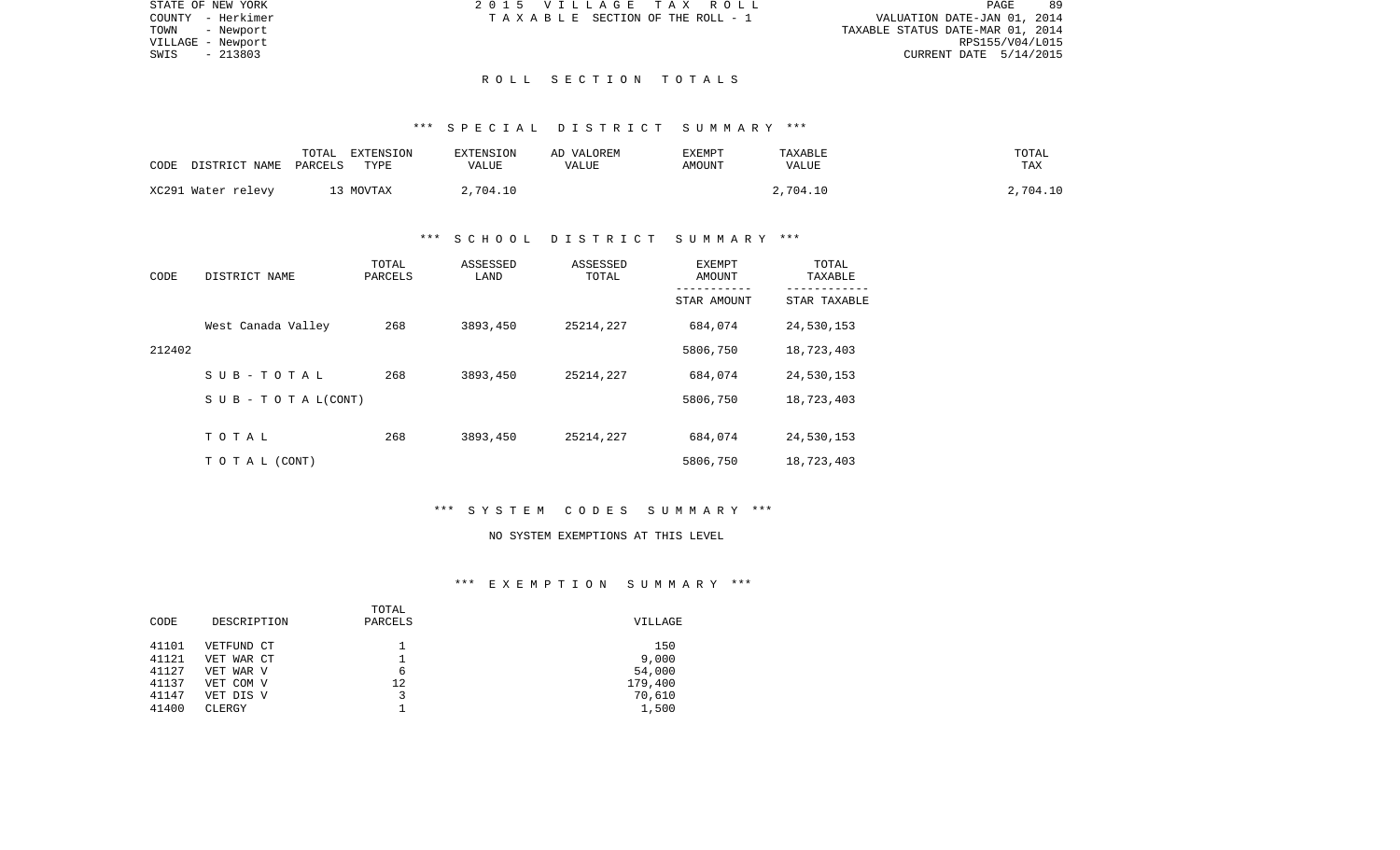| STATE OF NEW YORK | 2015 VILLAGE TAX ROLL           | 90<br>PAGE                       |
|-------------------|---------------------------------|----------------------------------|
| COUNTY - Herkimer | TAXABLE SECTION OF THE ROLL - 1 | VALUATION DATE-JAN 01, 2014      |
| TOWN<br>- Newport |                                 | TAXABLE STATUS DATE-MAR 01, 2014 |
| VILLAGE - Newport |                                 | RPS155/V04/L015                  |
| $-213803$<br>SWIS |                                 | CURRENT DATE $5/14/2015$         |
|                   |                                 |                                  |
|                   | ROLL SECTION TOTALS             |                                  |

## \*\*\* E X E M P T I O N S U M M A R Y \*\*\*

| CODE  | DESCRIPTION         | TOTAL<br>PARCELS | VILLAGE            |
|-------|---------------------|------------------|--------------------|
| 48670 | PHFL-125-7<br>тотаь | 25               | 635,050<br>949,710 |

| ROLL<br><b>SEC</b> | DESCRIPTION                               | TOTAL<br>PARCELS | ASSESSED<br>LAND | ASSESSED<br>TOTAL | <b>EXEMPT</b><br>AMOUNT | TOTAL<br>TAXABLE | TOTAL<br><b>TAX</b>                |
|--------------------|-------------------------------------------|------------------|------------------|-------------------|-------------------------|------------------|------------------------------------|
|                    |                                           |                  |                  |                   |                         |                  |                                    |
|                    |                                           |                  |                  |                   | STAR AMOUNT             | STAR TAXABLE     |                                    |
|                    | Village Tax<br>SPEC DIST TAXES<br>TAXABLE | 268              | 3893,450         | 25214,227         | 949,710                 | 24, 264, 517     | 94,489.60<br>2,704.10<br>97,193.70 |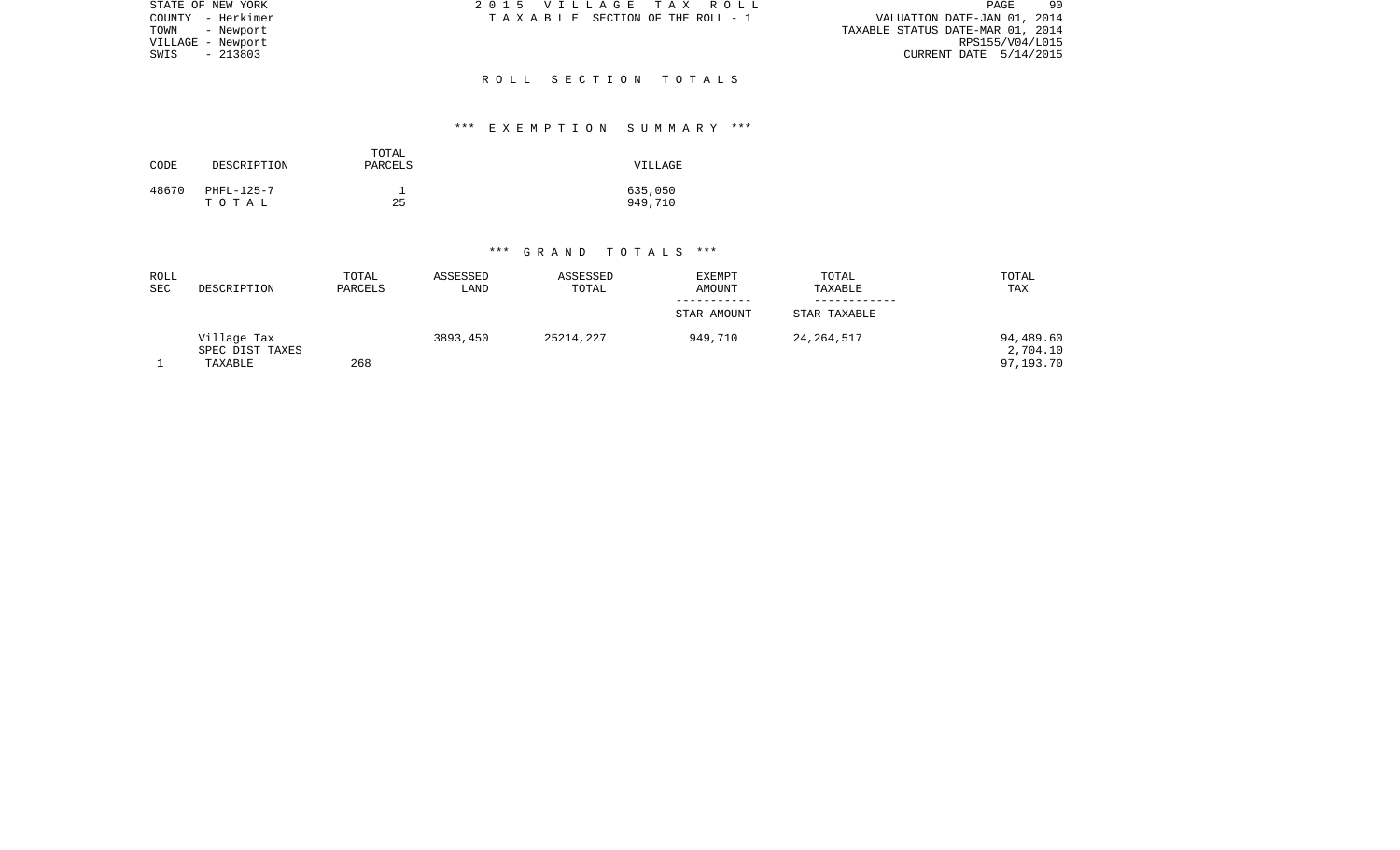| STATE OF NEW YORK                       | 2 0 1 5                                          | <b>VILLAGE</b>   | T A X<br>R O L L                                                                  |                                                                 | PAGE<br>91      |
|-----------------------------------------|--------------------------------------------------|------------------|-----------------------------------------------------------------------------------|-----------------------------------------------------------------|-----------------|
| COUNTY - Herkimer<br>TOWN<br>- Newport  |                                                  |                  | SPECIAL FRANCHISE SECTION OF THE ROLL - 5<br>OWNERS NAME SEQUENCE                 | VALUATION DATE-JAN 01, 2014<br>TAXABLE STATUS DATE-MAR 01, 2014 |                 |
| VILLAGE - Newport<br>SWIS<br>$-213803$  |                                                  |                  | UNIFORM PERCENT OF VALUE IS 107.50                                                |                                                                 |                 |
| TAX MAP PARCEL NUMBER                   |                                                  |                  | PROPERTY LOCATION & CLASS ASSESSMENT EXEMPTION CODE-----------------VILLAGE------ |                                                                 |                 |
| CURRENT OWNERS NAME                     | SCHOOL DISTRICT                                  | LAND             | TAX DESCRIPTION                                                                   | TAXABLE VALUE                                                   |                 |
| CURRENT OWNERS ADDRESS                  | PARCEL SIZE/GRID COORD                           | TOTAL            | SPECIAL DISTRICTS                                                                 |                                                                 | TAX AMOUNT      |
|                                         |                                                  |                  |                                                                                   |                                                                 |                 |
|                                         | Bridge St                                        |                  |                                                                                   | ACCT 112500060                                                  | <b>BILL</b> 269 |
| $555. - 3 - 1$                          | 866 Telephone                                    |                  | Village Tax                                                                       | 248,534                                                         | 967.83          |
| National Grid Corp                      | West Canada Val 212402                           | $\Omega$         |                                                                                   |                                                                 |                 |
| Real Estate Tax Dept                    | 984<br>BANK                                      | 248,534          |                                                                                   |                                                                 |                 |
| 300 Erie Blvd West                      | DEED BOOK 00000                                  |                  |                                                                                   |                                                                 |                 |
| Syracuse, NY 13202                      | FULL MARKET VALUE                                | 231,194          |                                                                                   |                                                                 |                 |
|                                         |                                                  |                  | TOTAL TAX ---                                                                     |                                                                 | $967.83**$      |
|                                         |                                                  |                  |                                                                                   | DATE #1                                                         | 07/01/15        |
|                                         |                                                  |                  |                                                                                   | AMT DUE                                                         | 967.83          |
|                                         | Bridge St                                        |                  |                                                                                   | ACCT 112500030                                                  | BILL 270        |
| $555. - 1 - 1$                          | 866 Telephone                                    |                  | Village Tax                                                                       | 57,284                                                          | 223.07          |
| Newport Telephone Co Inc                | West Canada Val 212402                           | $\Omega$         |                                                                                   |                                                                 |                 |
| 105 Bridge St                           | Poles Wires                                      | 57,284           |                                                                                   |                                                                 |                 |
| Newport, NY 13416                       | 984<br>BANK                                      |                  |                                                                                   |                                                                 |                 |
|                                         | DEED BOOK 00000                                  |                  |                                                                                   |                                                                 |                 |
|                                         | FULL MARKET VALUE                                | 53,287           |                                                                                   |                                                                 |                 |
|                                         |                                                  |                  | TOTAL TAX ---                                                                     |                                                                 | $223.07**$      |
|                                         |                                                  |                  |                                                                                   | DATE #1                                                         | 07/01/15        |
|                                         |                                                  |                  |                                                                                   | AMT DUE                                                         | 223.07          |
|                                         |                                                  |                  |                                                                                   |                                                                 |                 |
|                                         | Village Newport                                  |                  |                                                                                   |                                                                 | BILL 271        |
| $555. - 2 - 1$                          | 869 Television                                   |                  | Village Tax                                                                       | 16,970                                                          | 66.08           |
| Time Warner Cable                       | West Canada Val 212402                           | $\overline{0}$   |                                                                                   |                                                                 |                 |
| PO Box 7567<br>Charlotte, NC 28241-7467 | $0.01$ BANK<br>ACRES<br>984<br>FULL MARKET VALUE | 16,970<br>15,786 |                                                                                   |                                                                 |                 |
|                                         |                                                  |                  | TOTAL TAX ---                                                                     |                                                                 | $66.08**$       |
|                                         |                                                  |                  |                                                                                   | DATE #1                                                         | 07/01/15        |
|                                         |                                                  |                  |                                                                                   | AMT DUE                                                         | 66.08           |
|                                         |                                                  |                  |                                                                                   |                                                                 |                 |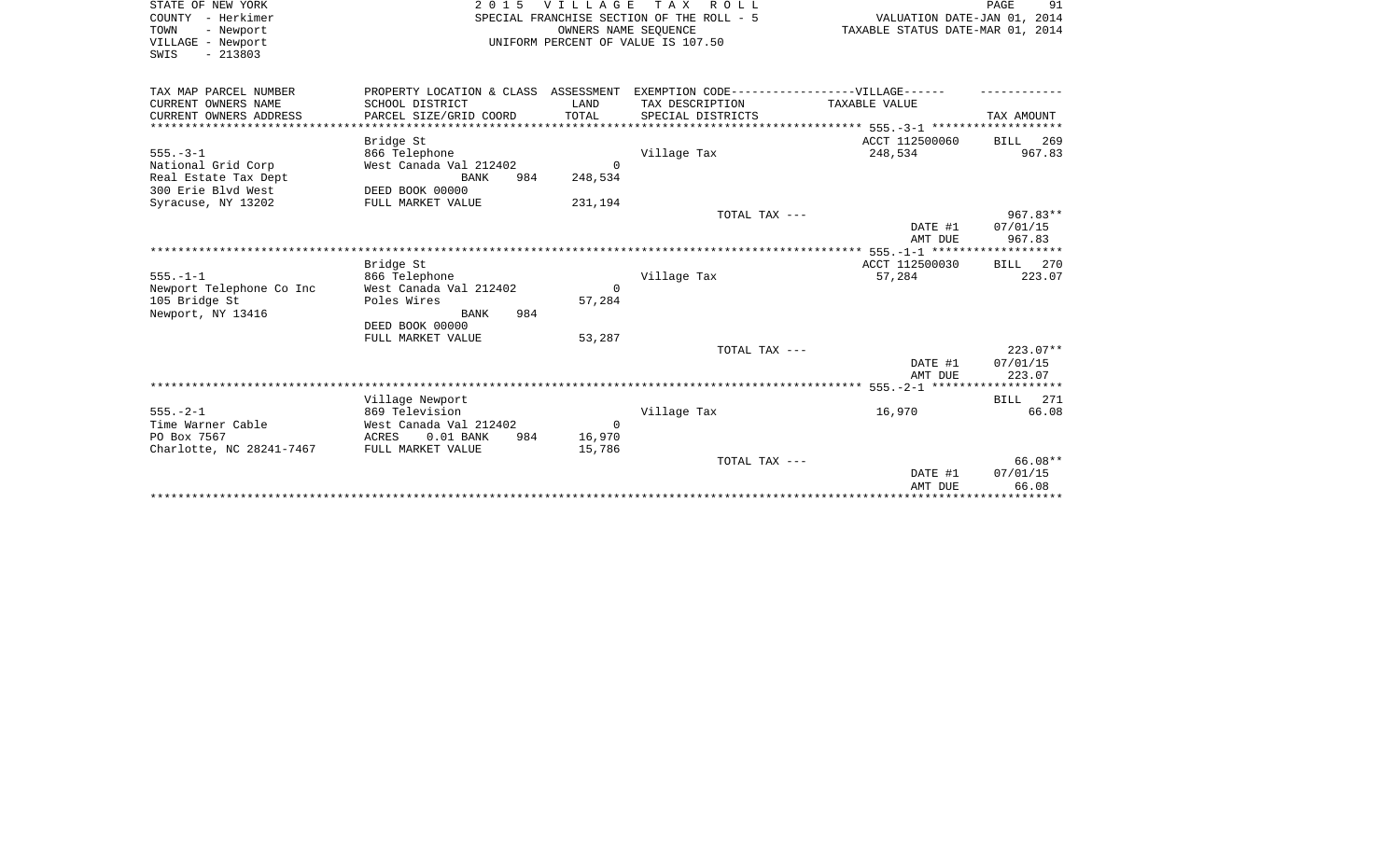| STATE OF NEW YORK | 2015 VILLAGE TAX ROLL                     | 92<br>PAGE                       |
|-------------------|-------------------------------------------|----------------------------------|
| COUNTY - Herkimer | SPECIAL FRANCHISE SECTION OF THE ROLL - 5 | VALUATION DATE-JAN 01, 2014      |
| TOWN - Newport    |                                           | TAXABLE STATUS DATE-MAR 01, 2014 |
| VILLAGE - Newport |                                           | RPS155/V04/L015                  |
| $-213803$<br>SWIS |                                           | CURRENT DATE $5/14/2015$         |
|                   |                                           |                                  |
|                   | ROLL SUB SECTION- -TOTALS                 |                                  |

## \*\*\* S P E C I A L D I S T R I C T S U M M A R Y \*\*\*

|      |                            | .∪⊥⊓⊥         | $\blacksquare$<br>11 L<br>LUIN |               |            | EXEMPT       | ABL.                  | $m \wedge m$<br>. |
|------|----------------------------|---------------|--------------------------------|---------------|------------|--------------|-----------------------|-------------------|
| CODE | <b>ABST</b><br>. .<br>NAMP | <b>DARCFT</b> | TVDT                           | $\mathcal{L}$ | ,,,<br>שחד | OUN".<br>۱M۲ | $- - - - - -$<br>ALUI | $- - -$<br>. Ал   |

# NO SPECIAL DISTRICTS AT THIS LEVEL

### \*\*\* S C H O O L D I S T R I C T S U M M A R Y \*\*\*

| CODE   | DISTRICT NAME                    | TOTAL<br>PARCELS | ASSESSED<br>LAND | ASSESSED<br>TOTAL | EXEMPT<br>AMOUNT | TOTAL<br>TAXABLE |
|--------|----------------------------------|------------------|------------------|-------------------|------------------|------------------|
|        |                                  |                  |                  |                   | STAR AMOUNT      | STAR TAXABLE     |
|        | West Canada Valley               | 3                |                  | 322,788           |                  | 322,788          |
| 212402 |                                  |                  |                  |                   |                  | 322,788          |
|        | SUB-TOTAL                        | 3                |                  | 322,788           |                  | 322,788          |
|        | $S \cup B - T \cup T A L (CONT)$ |                  |                  |                   |                  | 322,788          |
|        |                                  |                  |                  |                   |                  |                  |
|        | TOTAL                            | 3                |                  | 322,788           |                  | 322,788          |
|        | T O T A L (CONT)                 |                  |                  |                   |                  | 322,788          |

\*\*\* S Y S T E M C O D E S S U M M A R Y \*\*\*

### NO SYSTEM EXEMPTIONS AT THIS LEVEL

\*\*\* E X E M P T I O N S U M M A R Y \*\*\*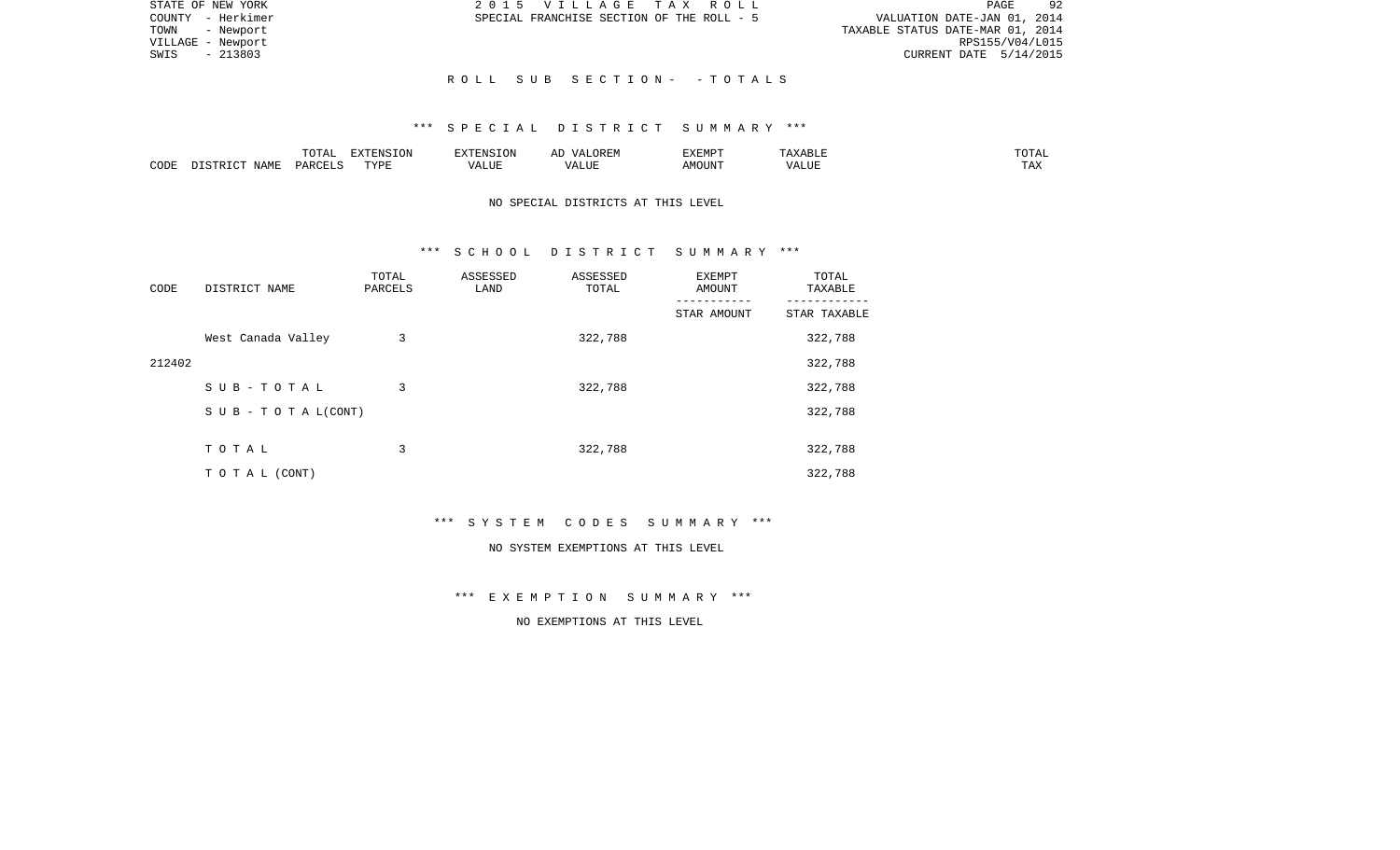| STATE OF NEW YORK | 2015 VILLAGE TAX ROLL                     | 93<br>PAGE                       |
|-------------------|-------------------------------------------|----------------------------------|
| COUNTY - Herkimer | SPECIAL FRANCHISE SECTION OF THE ROLL - 5 | VALUATION DATE-JAN 01, 2014      |
| TOWN<br>- Newport |                                           | TAXABLE STATUS DATE-MAR 01, 2014 |
| VILLAGE - Newport |                                           | RPS155/V04/L015                  |
| - 213803<br>SWIS  |                                           | CURRENT DATE 5/14/2015           |
|                   |                                           |                                  |
|                   | ROLL SUB SECTION- -TOTALS                 |                                  |

| ROLL<br>SEC | DESCRIPTION                    | TOTAL<br>PARCELS | ASSESSED<br>LAND | ASSESSED<br>TOTAL | <b>EXEMPT</b><br>AMOUNT | TOTAL<br>TAXABLE | TOTAL<br>TAX |
|-------------|--------------------------------|------------------|------------------|-------------------|-------------------------|------------------|--------------|
|             |                                |                  |                  |                   | STAR AMOUNT             | STAR TAXABLE     |              |
|             | Village Tax<br>SPEC DIST TAXES |                  |                  | 322,788           |                         | 322,788          | 1,256.98     |
|             | SPECIAL FRANCHISE              |                  |                  |                   |                         |                  | 1,256.98     |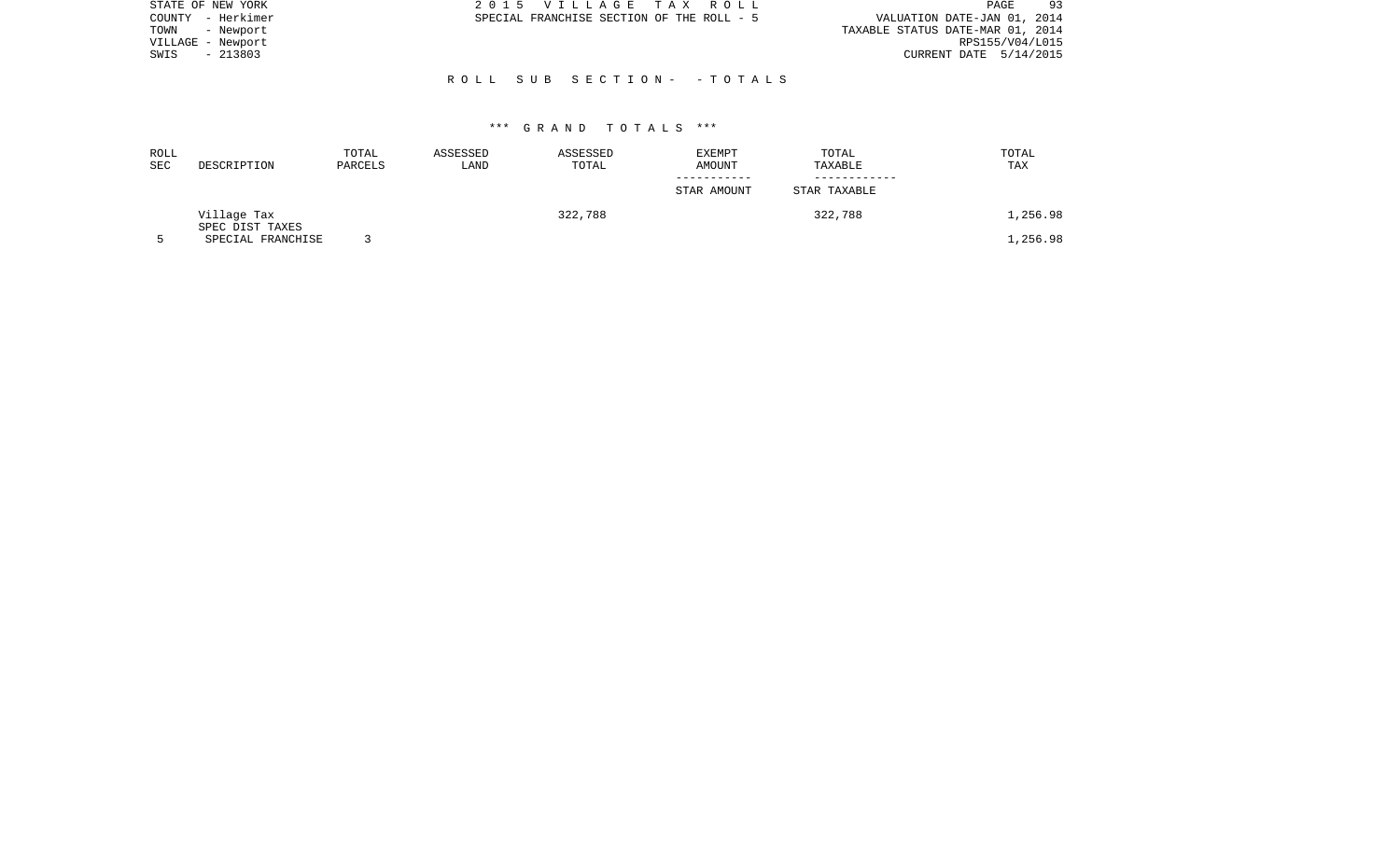| STATE OF NEW YORK | 2015 VILLAGE TAX ROLL                                                    | PAGE                     | 94 |
|-------------------|--------------------------------------------------------------------------|--------------------------|----|
| COUNTY - Herkimer | VALUATION DATE-JAN 01, 2014<br>SPECIAL FRANCHISE SECTION OF THE ROLL - 5 |                          |    |
| TOWN - Newport    | TAXABLE STATUS DATE-MAR 01, 2014                                         |                          |    |
| VILLAGE - Newport |                                                                          | RPS155/V04/L015          |    |
| SWIS<br>- 213803  |                                                                          | CURRENT DATE $5/14/2015$ |    |
|                   |                                                                          |                          |    |

### \*\*\* S P E C I A L D I S T R I C T S U M M A R Y \*\*\*

|      |             | $m \wedge m \wedge n$<br>∸ ∪ ⊥ ∠ ⊥ | <b>EXTENSION</b> | $\blacksquare$                       | $\cdots$ | $\overline{}$<br>EXEMP. | ◡∸⊷            |
|------|-------------|------------------------------------|------------------|--------------------------------------|----------|-------------------------|----------------|
| CODE | NAMF<br>. . | DAR <sub>(</sub>                   | TVDI<br>---      | $- - - - -$<br>$\sqrt{ }$<br>ת טובג. | $TTT$ .  | צנטע                    | may<br>د د د . |

# NO SPECIAL DISTRICTS AT THIS LEVEL

### \*\*\* S C H O O L D I S T R I C T S U M M A R Y \*\*\*

| CODE   | DISTRICT NAME                    | TOTAL<br>PARCELS | ASSESSED<br>LAND | ASSESSED<br>TOTAL | <b>EXEMPT</b><br>AMOUNT | TOTAL<br>TAXABLE |
|--------|----------------------------------|------------------|------------------|-------------------|-------------------------|------------------|
|        |                                  |                  |                  |                   | STAR AMOUNT             | STAR TAXABLE     |
|        | West Canada Valley               | 3                |                  | 322,788           |                         | 322,788          |
| 212402 |                                  |                  |                  |                   |                         | 322,788          |
|        | SUB-TOTAL                        | 3                |                  | 322,788           |                         | 322,788          |
|        | $S \cup B - T \cup T A L (CONT)$ |                  |                  |                   |                         | 322,788          |
|        |                                  |                  |                  |                   |                         |                  |
|        | TOTAL                            | 3                |                  | 322,788           |                         | 322,788          |
|        | T O T A L (CONT)                 |                  |                  |                   |                         | 322,788          |

\*\*\* S Y S T E M C O D E S S U M M A R Y \*\*\*

### NO SYSTEM EXEMPTIONS AT THIS LEVEL

\*\*\* E X E M P T I O N S U M M A R Y \*\*\*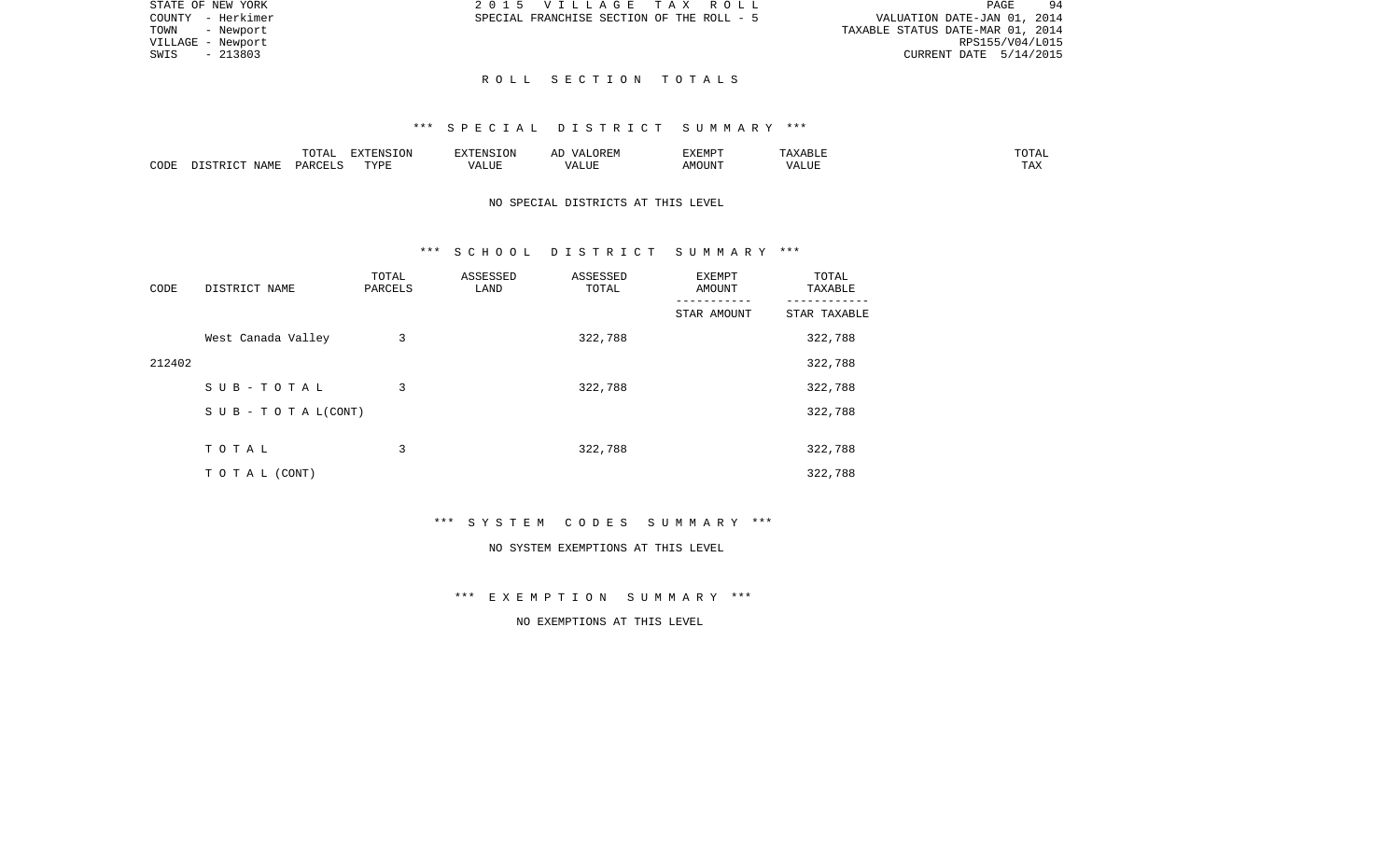| STATE OF NEW YORK | 2015 VILLAGE TAX ROLL                     | 95<br>PAGE                       |
|-------------------|-------------------------------------------|----------------------------------|
| COUNTY - Herkimer | SPECIAL FRANCHISE SECTION OF THE ROLL - 5 | VALUATION DATE-JAN 01, 2014      |
| TOWN<br>- Newport |                                           | TAXABLE STATUS DATE-MAR 01, 2014 |
| VILLAGE - Newport |                                           | RPS155/V04/L015                  |
| $-213803$<br>SWIS |                                           | CURRENT DATE 5/14/2015           |
|                   |                                           |                                  |

| ROLL<br>SEC | DESCRIPTION                          | TOTAL<br>PARCELS | ASSESSED<br>LAND | ASSESSED<br>TOTAL | EXEMPT<br>AMOUNT | TOTAL<br>TAXABLE | TOTAL<br>TAX |
|-------------|--------------------------------------|------------------|------------------|-------------------|------------------|------------------|--------------|
|             |                                      |                  |                  |                   | STAR AMOUNT      | STAR TAXABLE     |              |
|             | Village Tax                          |                  |                  | 322,788           |                  | 322,788          | l,256.98     |
|             | SPEC DIST TAXES<br>SPECIAL FRANCHISE |                  |                  |                   |                  |                  | .,256.98     |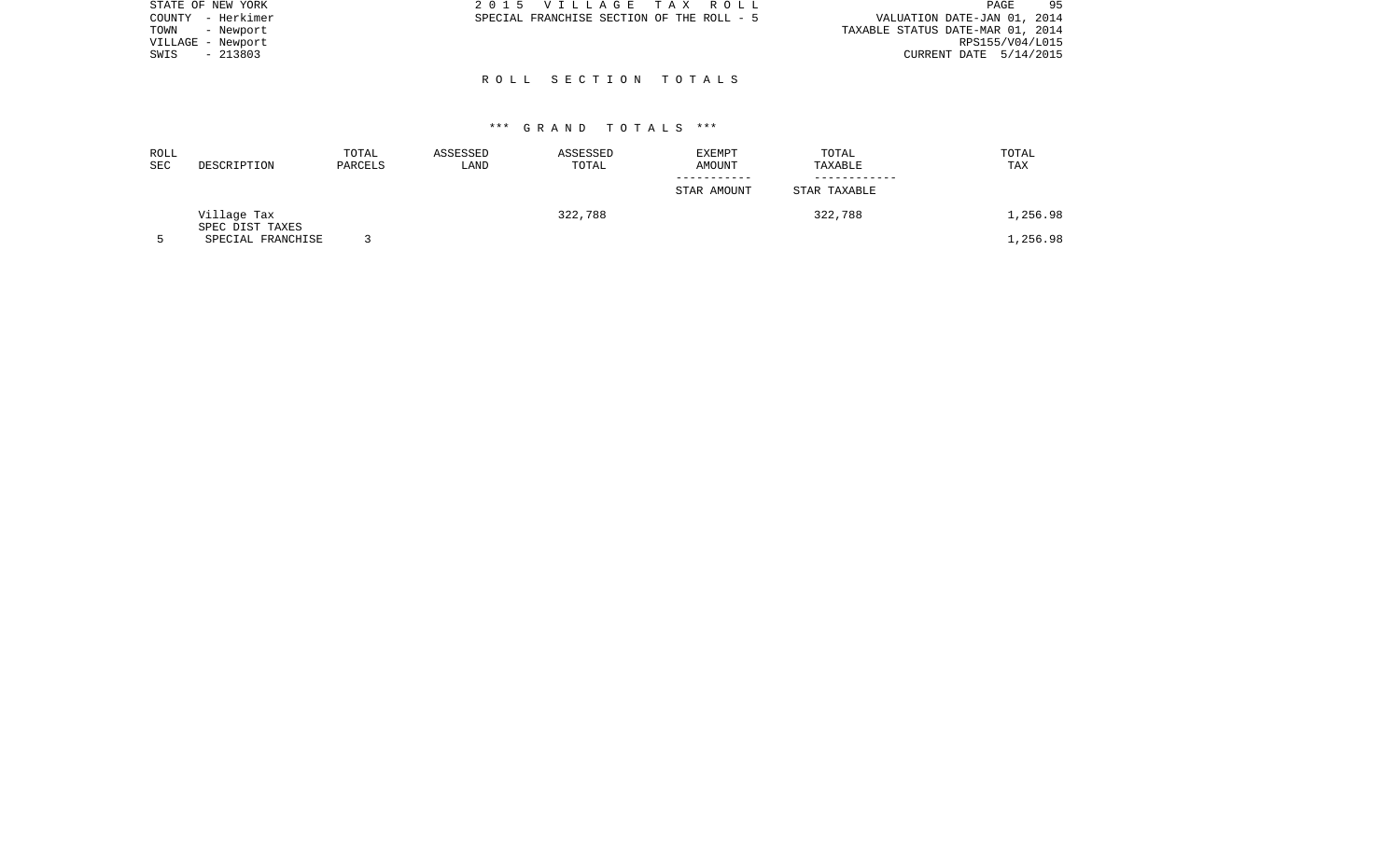| PROPERTY LOCATION & CLASS ASSESSMENT EXEMPTION CODE----------------VILLAGE------<br>TAX MAP PARCEL NUMBER<br>CURRENT OWNERS NAME<br>TAX DESCRIPTION<br>SCHOOL DISTRICT<br>LAND<br>TAXABLE VALUE<br>TOTAL<br>CURRENT OWNERS ADDRESS<br>PARCEL SIZE/GRID COORD<br>SPECIAL DISTRICTS<br>TAX AMOUNT<br>*************************<br>Bridge St<br>BILL<br>272<br>$094.46 - 1 - 42$<br>14,500<br>380 Pub Util Vac<br>Village Tax<br>56.47<br>National Grid Corp<br>West Canada Val 212402<br>14,500<br>Attn: Real Estate Tax Departme Utility Vacant Land<br>14,500<br>300 Erie Blvd West<br>ACRES<br>2.40 BANK<br>984<br>Syracuse, NY 13202<br>EAST-0354247 NRTH-1585461<br>DEED BOOK 562<br>PG-448<br>FULL MARKET VALUE<br>13,500<br>TOTAL TAX ---<br>$56.47**$<br>DATE #1<br>07/01/15<br>AMT DUE<br>56.47<br>ACCT 112300750<br>273<br>Bridge St<br>BILL<br>$094.47 - 1 - 39$<br>Village Tax<br>380 Pub Util Vac<br>35,000<br>136.30<br>35,000<br>West Canada Val 212402<br>National Grid Corp<br>Attn: Real Estate Tax Departme Location No 813620<br>35,000<br>300 Erie Blvd West<br>Newport Substation<br>Syracuse 2, NY 13202<br>Bridge St<br>FRNT<br>78.00 DPTH 140.00<br>BANK<br>984<br>EAST-0354341 NRTH-1585747<br>32,550<br>FULL MARKET VALUE<br>$136.30**$<br>TOTAL TAX ---<br>DATE #1<br>07/01/15<br>AMT DUE<br>136.30<br>Elec Trans<br>BILL 274<br>78.92<br>638.003-9999-132.350-1001<br>882 Elec Trans Imp<br>Village Tax<br>20,267<br>National Grid Corp<br>West Canada Val 212402<br>$\mathbf 0$<br>Attn: Real Estate Tax Dept.<br>Location No 812349<br>20,267 |
|----------------------------------------------------------------------------------------------------------------------------------------------------------------------------------------------------------------------------------------------------------------------------------------------------------------------------------------------------------------------------------------------------------------------------------------------------------------------------------------------------------------------------------------------------------------------------------------------------------------------------------------------------------------------------------------------------------------------------------------------------------------------------------------------------------------------------------------------------------------------------------------------------------------------------------------------------------------------------------------------------------------------------------------------------------------------------------------------------------------------------------------------------------------------------------------------------------------------------------------------------------------------------------------------------------------------------------------------------------------------------------------------------------------------------------------------------------------------------------------------------------------------------------------------------------------------------|
|                                                                                                                                                                                                                                                                                                                                                                                                                                                                                                                                                                                                                                                                                                                                                                                                                                                                                                                                                                                                                                                                                                                                                                                                                                                                                                                                                                                                                                                                                                                                                                            |
|                                                                                                                                                                                                                                                                                                                                                                                                                                                                                                                                                                                                                                                                                                                                                                                                                                                                                                                                                                                                                                                                                                                                                                                                                                                                                                                                                                                                                                                                                                                                                                            |
|                                                                                                                                                                                                                                                                                                                                                                                                                                                                                                                                                                                                                                                                                                                                                                                                                                                                                                                                                                                                                                                                                                                                                                                                                                                                                                                                                                                                                                                                                                                                                                            |
|                                                                                                                                                                                                                                                                                                                                                                                                                                                                                                                                                                                                                                                                                                                                                                                                                                                                                                                                                                                                                                                                                                                                                                                                                                                                                                                                                                                                                                                                                                                                                                            |
|                                                                                                                                                                                                                                                                                                                                                                                                                                                                                                                                                                                                                                                                                                                                                                                                                                                                                                                                                                                                                                                                                                                                                                                                                                                                                                                                                                                                                                                                                                                                                                            |
|                                                                                                                                                                                                                                                                                                                                                                                                                                                                                                                                                                                                                                                                                                                                                                                                                                                                                                                                                                                                                                                                                                                                                                                                                                                                                                                                                                                                                                                                                                                                                                            |
|                                                                                                                                                                                                                                                                                                                                                                                                                                                                                                                                                                                                                                                                                                                                                                                                                                                                                                                                                                                                                                                                                                                                                                                                                                                                                                                                                                                                                                                                                                                                                                            |
|                                                                                                                                                                                                                                                                                                                                                                                                                                                                                                                                                                                                                                                                                                                                                                                                                                                                                                                                                                                                                                                                                                                                                                                                                                                                                                                                                                                                                                                                                                                                                                            |
|                                                                                                                                                                                                                                                                                                                                                                                                                                                                                                                                                                                                                                                                                                                                                                                                                                                                                                                                                                                                                                                                                                                                                                                                                                                                                                                                                                                                                                                                                                                                                                            |
|                                                                                                                                                                                                                                                                                                                                                                                                                                                                                                                                                                                                                                                                                                                                                                                                                                                                                                                                                                                                                                                                                                                                                                                                                                                                                                                                                                                                                                                                                                                                                                            |
|                                                                                                                                                                                                                                                                                                                                                                                                                                                                                                                                                                                                                                                                                                                                                                                                                                                                                                                                                                                                                                                                                                                                                                                                                                                                                                                                                                                                                                                                                                                                                                            |
|                                                                                                                                                                                                                                                                                                                                                                                                                                                                                                                                                                                                                                                                                                                                                                                                                                                                                                                                                                                                                                                                                                                                                                                                                                                                                                                                                                                                                                                                                                                                                                            |
|                                                                                                                                                                                                                                                                                                                                                                                                                                                                                                                                                                                                                                                                                                                                                                                                                                                                                                                                                                                                                                                                                                                                                                                                                                                                                                                                                                                                                                                                                                                                                                            |
|                                                                                                                                                                                                                                                                                                                                                                                                                                                                                                                                                                                                                                                                                                                                                                                                                                                                                                                                                                                                                                                                                                                                                                                                                                                                                                                                                                                                                                                                                                                                                                            |
|                                                                                                                                                                                                                                                                                                                                                                                                                                                                                                                                                                                                                                                                                                                                                                                                                                                                                                                                                                                                                                                                                                                                                                                                                                                                                                                                                                                                                                                                                                                                                                            |
|                                                                                                                                                                                                                                                                                                                                                                                                                                                                                                                                                                                                                                                                                                                                                                                                                                                                                                                                                                                                                                                                                                                                                                                                                                                                                                                                                                                                                                                                                                                                                                            |
|                                                                                                                                                                                                                                                                                                                                                                                                                                                                                                                                                                                                                                                                                                                                                                                                                                                                                                                                                                                                                                                                                                                                                                                                                                                                                                                                                                                                                                                                                                                                                                            |
|                                                                                                                                                                                                                                                                                                                                                                                                                                                                                                                                                                                                                                                                                                                                                                                                                                                                                                                                                                                                                                                                                                                                                                                                                                                                                                                                                                                                                                                                                                                                                                            |
|                                                                                                                                                                                                                                                                                                                                                                                                                                                                                                                                                                                                                                                                                                                                                                                                                                                                                                                                                                                                                                                                                                                                                                                                                                                                                                                                                                                                                                                                                                                                                                            |
|                                                                                                                                                                                                                                                                                                                                                                                                                                                                                                                                                                                                                                                                                                                                                                                                                                                                                                                                                                                                                                                                                                                                                                                                                                                                                                                                                                                                                                                                                                                                                                            |
|                                                                                                                                                                                                                                                                                                                                                                                                                                                                                                                                                                                                                                                                                                                                                                                                                                                                                                                                                                                                                                                                                                                                                                                                                                                                                                                                                                                                                                                                                                                                                                            |
|                                                                                                                                                                                                                                                                                                                                                                                                                                                                                                                                                                                                                                                                                                                                                                                                                                                                                                                                                                                                                                                                                                                                                                                                                                                                                                                                                                                                                                                                                                                                                                            |
|                                                                                                                                                                                                                                                                                                                                                                                                                                                                                                                                                                                                                                                                                                                                                                                                                                                                                                                                                                                                                                                                                                                                                                                                                                                                                                                                                                                                                                                                                                                                                                            |
|                                                                                                                                                                                                                                                                                                                                                                                                                                                                                                                                                                                                                                                                                                                                                                                                                                                                                                                                                                                                                                                                                                                                                                                                                                                                                                                                                                                                                                                                                                                                                                            |
|                                                                                                                                                                                                                                                                                                                                                                                                                                                                                                                                                                                                                                                                                                                                                                                                                                                                                                                                                                                                                                                                                                                                                                                                                                                                                                                                                                                                                                                                                                                                                                            |
|                                                                                                                                                                                                                                                                                                                                                                                                                                                                                                                                                                                                                                                                                                                                                                                                                                                                                                                                                                                                                                                                                                                                                                                                                                                                                                                                                                                                                                                                                                                                                                            |
|                                                                                                                                                                                                                                                                                                                                                                                                                                                                                                                                                                                                                                                                                                                                                                                                                                                                                                                                                                                                                                                                                                                                                                                                                                                                                                                                                                                                                                                                                                                                                                            |
|                                                                                                                                                                                                                                                                                                                                                                                                                                                                                                                                                                                                                                                                                                                                                                                                                                                                                                                                                                                                                                                                                                                                                                                                                                                                                                                                                                                                                                                                                                                                                                            |
|                                                                                                                                                                                                                                                                                                                                                                                                                                                                                                                                                                                                                                                                                                                                                                                                                                                                                                                                                                                                                                                                                                                                                                                                                                                                                                                                                                                                                                                                                                                                                                            |
|                                                                                                                                                                                                                                                                                                                                                                                                                                                                                                                                                                                                                                                                                                                                                                                                                                                                                                                                                                                                                                                                                                                                                                                                                                                                                                                                                                                                                                                                                                                                                                            |
| 300 Erie Blvd West<br>App Factor 1.0000                                                                                                                                                                                                                                                                                                                                                                                                                                                                                                                                                                                                                                                                                                                                                                                                                                                                                                                                                                                                                                                                                                                                                                                                                                                                                                                                                                                                                                                                                                                                    |
| Syracuse, NY 13202<br>T-186 Trenton Falls-Middl                                                                                                                                                                                                                                                                                                                                                                                                                                                                                                                                                                                                                                                                                                                                                                                                                                                                                                                                                                                                                                                                                                                                                                                                                                                                                                                                                                                                                                                                                                                            |
| 984<br>BANK                                                                                                                                                                                                                                                                                                                                                                                                                                                                                                                                                                                                                                                                                                                                                                                                                                                                                                                                                                                                                                                                                                                                                                                                                                                                                                                                                                                                                                                                                                                                                                |
| 18,850<br>FULL MARKET VALUE                                                                                                                                                                                                                                                                                                                                                                                                                                                                                                                                                                                                                                                                                                                                                                                                                                                                                                                                                                                                                                                                                                                                                                                                                                                                                                                                                                                                                                                                                                                                                |
| 78.92**<br>TOTAL TAX ---                                                                                                                                                                                                                                                                                                                                                                                                                                                                                                                                                                                                                                                                                                                                                                                                                                                                                                                                                                                                                                                                                                                                                                                                                                                                                                                                                                                                                                                                                                                                                   |
| 07/01/15<br>DATE #1                                                                                                                                                                                                                                                                                                                                                                                                                                                                                                                                                                                                                                                                                                                                                                                                                                                                                                                                                                                                                                                                                                                                                                                                                                                                                                                                                                                                                                                                                                                                                        |
| AMT DUE<br>78.92                                                                                                                                                                                                                                                                                                                                                                                                                                                                                                                                                                                                                                                                                                                                                                                                                                                                                                                                                                                                                                                                                                                                                                                                                                                                                                                                                                                                                                                                                                                                                           |
| Outside Plant                                                                                                                                                                                                                                                                                                                                                                                                                                                                                                                                                                                                                                                                                                                                                                                                                                                                                                                                                                                                                                                                                                                                                                                                                                                                                                                                                                                                                                                                                                                                                              |
| BILL<br>275<br>638.003-9999-132.350-1881<br>85,039<br>331.15<br>884 Elec Dist Out<br>Village Tax                                                                                                                                                                                                                                                                                                                                                                                                                                                                                                                                                                                                                                                                                                                                                                                                                                                                                                                                                                                                                                                                                                                                                                                                                                                                                                                                                                                                                                                                           |
| National Grid Corp<br>West Canada Val 212402<br>0                                                                                                                                                                                                                                                                                                                                                                                                                                                                                                                                                                                                                                                                                                                                                                                                                                                                                                                                                                                                                                                                                                                                                                                                                                                                                                                                                                                                                                                                                                                          |
| 85,039<br>Real Estate Tax Dept<br>Location No 888888                                                                                                                                                                                                                                                                                                                                                                                                                                                                                                                                                                                                                                                                                                                                                                                                                                                                                                                                                                                                                                                                                                                                                                                                                                                                                                                                                                                                                                                                                                                       |
| 300 Erie Blvd West<br>App Factor 1.0000                                                                                                                                                                                                                                                                                                                                                                                                                                                                                                                                                                                                                                                                                                                                                                                                                                                                                                                                                                                                                                                                                                                                                                                                                                                                                                                                                                                                                                                                                                                                    |
| Syracuse, NY 13202<br>Poles Wires Cables                                                                                                                                                                                                                                                                                                                                                                                                                                                                                                                                                                                                                                                                                                                                                                                                                                                                                                                                                                                                                                                                                                                                                                                                                                                                                                                                                                                                                                                                                                                                   |
| 984<br>BANK                                                                                                                                                                                                                                                                                                                                                                                                                                                                                                                                                                                                                                                                                                                                                                                                                                                                                                                                                                                                                                                                                                                                                                                                                                                                                                                                                                                                                                                                                                                                                                |
| 79,100<br>FULL MARKET VALUE                                                                                                                                                                                                                                                                                                                                                                                                                                                                                                                                                                                                                                                                                                                                                                                                                                                                                                                                                                                                                                                                                                                                                                                                                                                                                                                                                                                                                                                                                                                                                |
| 331.15**<br>TOTAL TAX ---                                                                                                                                                                                                                                                                                                                                                                                                                                                                                                                                                                                                                                                                                                                                                                                                                                                                                                                                                                                                                                                                                                                                                                                                                                                                                                                                                                                                                                                                                                                                                  |
| DATE #1<br>07/01/15<br>331.15                                                                                                                                                                                                                                                                                                                                                                                                                                                                                                                                                                                                                                                                                                                                                                                                                                                                                                                                                                                                                                                                                                                                                                                                                                                                                                                                                                                                                                                                                                                                              |
| AMT DUE<br>**************                                                                                                                                                                                                                                                                                                                                                                                                                                                                                                                                                                                                                                                                                                                                                                                                                                                                                                                                                                                                                                                                                                                                                                                                                                                                                                                                                                                                                                                                                                                                                  |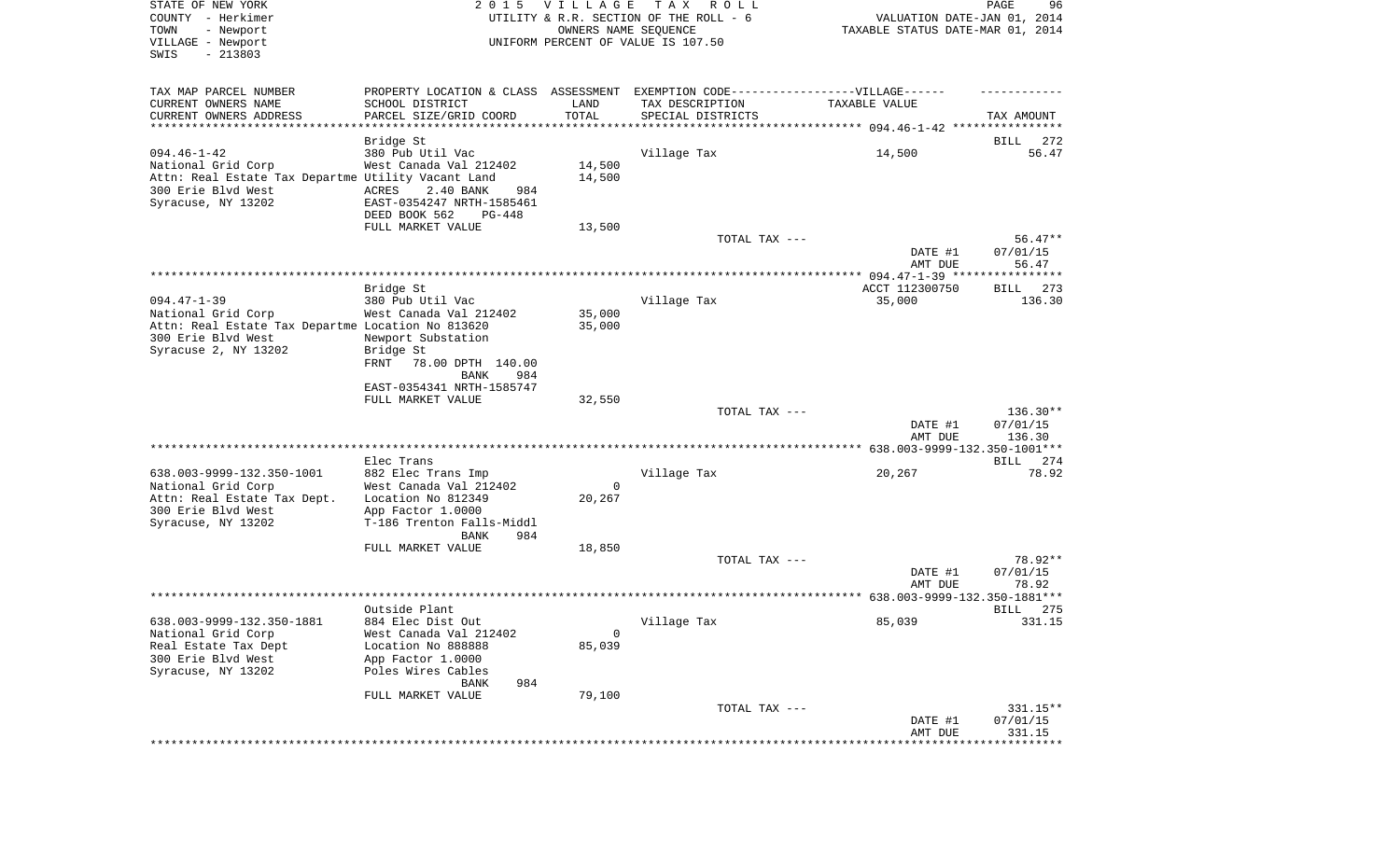| STATE OF NEW YORK<br>COUNTY - Herkimer<br>TOWN<br>- Newport<br>VILLAGE - Newport<br>$-213803$<br>SWIS | 2 0 1 5                                                                                                                                                                      | <b>VILLAGE</b><br>OWNERS NAME SEQUENCE | TAX ROLL<br>UTILITY & R.R. SECTION OF THE ROLL - 6<br>UNIFORM PERCENT OF VALUE IS 107.50 | VALUATION DATE-JAN 01, 2014<br>TAXABLE STATUS DATE-MAR 01, 2014 | 97<br>PAGE                              |
|-------------------------------------------------------------------------------------------------------|------------------------------------------------------------------------------------------------------------------------------------------------------------------------------|----------------------------------------|------------------------------------------------------------------------------------------|-----------------------------------------------------------------|-----------------------------------------|
| TAX MAP PARCEL NUMBER<br>CURRENT OWNERS NAME                                                          | PROPERTY LOCATION & CLASS ASSESSMENT EXEMPTION CODE-----------------VILLAGE------<br>SCHOOL DISTRICT                                                                         | LAND                                   | TAX DESCRIPTION                                                                          | TAXABLE VALUE                                                   |                                         |
| CURRENT OWNERS ADDRESS                                                                                | PARCEL SIZE/GRID COORD                                                                                                                                                       | TOTAL                                  | SPECIAL DISTRICTS                                                                        |                                                                 | TAX AMOUNT                              |
| **************                                                                                        |                                                                                                                                                                              | ************                           |                                                                                          | *********** 094.47-1-42 *****************                       |                                         |
| $094.47 - 1 - 42$                                                                                     | Bridge St                                                                                                                                                                    |                                        |                                                                                          | ACCT 112300660                                                  | BILL<br>276                             |
| Newport Telephone Co Inc<br>Bridge St<br>Newport, NY 13416                                            | 331 Com vac $w/imp$<br>West Canada Val 212402<br>Location No 038034<br>Tel Facility<br>34.70 DPTH 103.00<br>FRNT<br><b>BANK</b><br>984                                       | 15,000<br>30,000                       | Village Tax                                                                              | 30,000                                                          | 116.82                                  |
|                                                                                                       | EAST-0354541 NRTH-1586022                                                                                                                                                    |                                        |                                                                                          |                                                                 |                                         |
|                                                                                                       | FULL MARKET VALUE                                                                                                                                                            | 27,900                                 | TOTAL TAX ---                                                                            |                                                                 | $116.82**$                              |
|                                                                                                       |                                                                                                                                                                              |                                        |                                                                                          | DATE #1<br>AMT DUE                                              | 07/01/15<br>116.82                      |
|                                                                                                       |                                                                                                                                                                              |                                        |                                                                                          |                                                                 | **********                              |
| $094.47 - 1 - 43$                                                                                     | Bridge St<br>831 Tele Comm                                                                                                                                                   |                                        | Village Tax                                                                              | ACCT 112300570<br>1166,000                                      | BILL<br>277<br>4,540.57                 |
| Newport Telephone Co Inc<br>Bridge St<br>Newport, NY 13416                                            | West Canada Val 212402<br>Location No 038034<br>Central Office<br>FRNT<br>75.50 DPTH<br>70.00<br>BANK<br>984<br>EAST-0354597 NRTH-1586040                                    | 15,000<br>1166,000                     |                                                                                          |                                                                 |                                         |
|                                                                                                       | DEED BOOK 00602 PG-00557                                                                                                                                                     |                                        |                                                                                          |                                                                 |                                         |
|                                                                                                       | FULL MARKET VALUE                                                                                                                                                            | 1084,650                               | TOTAL TAX ---                                                                            | DATE #1                                                         | $4,540.57**$<br>07/01/15                |
|                                                                                                       |                                                                                                                                                                              |                                        |                                                                                          | AMT DUE                                                         | 4,540.57                                |
|                                                                                                       | Bridge St                                                                                                                                                                    |                                        |                                                                                          | ACCT 112300600                                                  | 278<br><b>BILL</b>                      |
| $094.47 - 1 - 44$<br>Newport Telephone Co Inc<br>Bridge St<br>Newport, NY 13416                       | 330 Vacant comm<br>West Canada Val 212402<br>Location No 038034<br>Tel Facility<br>Bridge St<br>FRNT<br>22.00 DPTH 108.00<br><b>BANK</b><br>984<br>EAST-0354641 NRTH-1586062 | 10,000<br>10,000                       | Village Tax                                                                              | 10,000                                                          | 38.94                                   |
|                                                                                                       | DEED BOOK 00216 PG-00263                                                                                                                                                     |                                        |                                                                                          |                                                                 |                                         |
|                                                                                                       | FULL MARKET VALUE<br>*********************                                                                                                                                   | 9,300                                  | TOTAL TAX ---                                                                            | DATE #1<br>AMT DUE                                              | 38.94**<br>07/01/15<br>38.94<br>******* |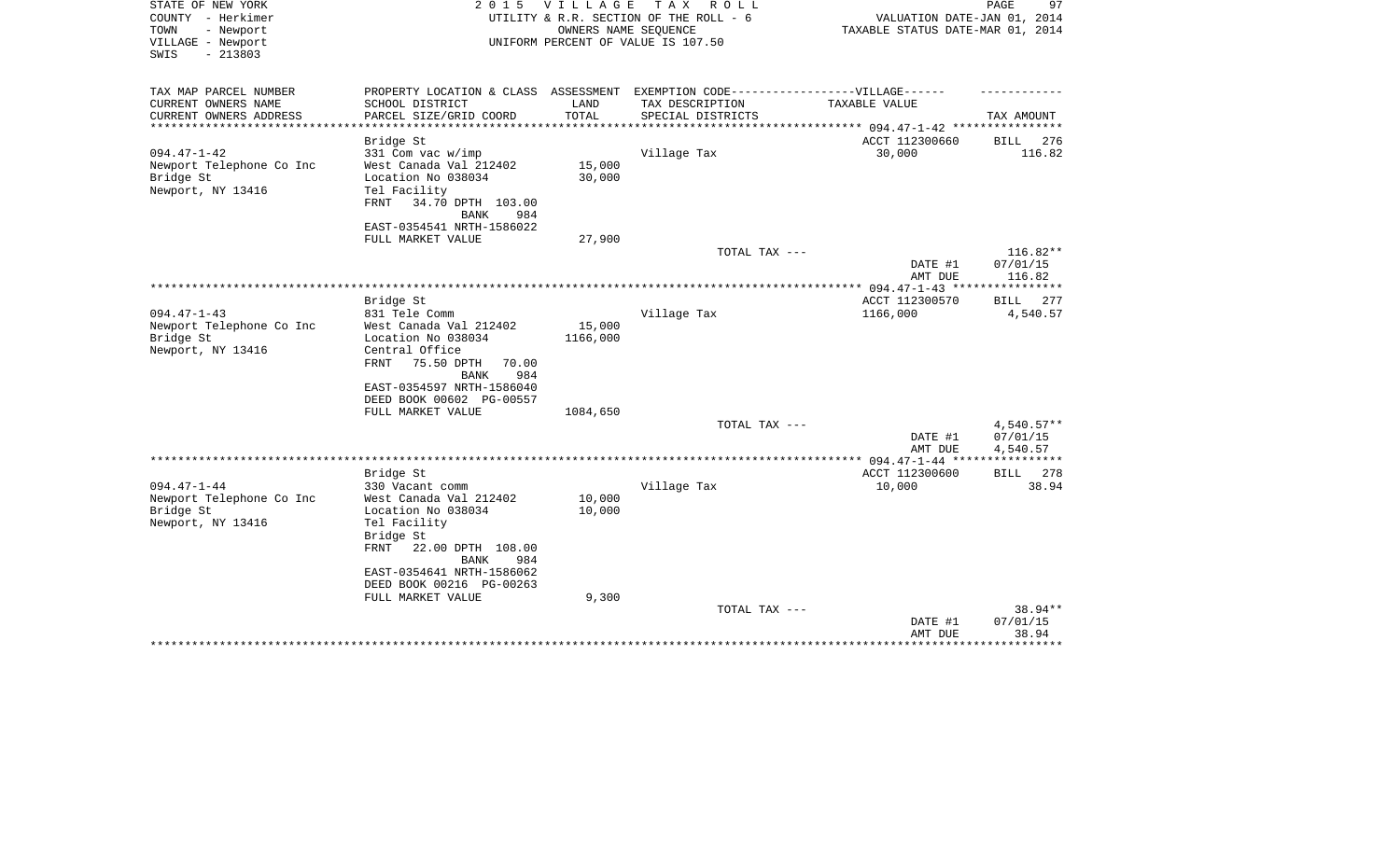| STATE OF NEW YORK         | 2 0 1 5                                                                          | VILLAGE  | TAX ROLL                               |                                              | 98<br>PAGE  |
|---------------------------|----------------------------------------------------------------------------------|----------|----------------------------------------|----------------------------------------------|-------------|
| COUNTY - Herkimer         |                                                                                  |          | UTILITY & R.R. SECTION OF THE ROLL - 6 | VALUATION DATE-JAN 01, 2014                  |             |
| TOWN<br>- Newport         |                                                                                  |          | OWNERS NAME SEQUENCE                   | TAXABLE STATUS DATE-MAR 01, 2014             |             |
| VILLAGE - Newport         |                                                                                  |          | UNIFORM PERCENT OF VALUE IS 107.50     |                                              |             |
| $-213803$<br>SWIS         |                                                                                  |          |                                        |                                              |             |
|                           |                                                                                  |          |                                        |                                              |             |
| TAX MAP PARCEL NUMBER     | PROPERTY LOCATION & CLASS ASSESSMENT EXEMPTION CODE----------------VILLAGE------ |          |                                        |                                              |             |
| CURRENT OWNERS NAME       | SCHOOL DISTRICT                                                                  | LAND     | TAX DESCRIPTION                        | TAXABLE VALUE                                |             |
| CURRENT OWNERS ADDRESS    | PARCEL SIZE/GRID COORD                                                           | TOTAL    | SPECIAL DISTRICTS                      |                                              | TAX AMOUNT  |
|                           |                                                                                  |          |                                        |                                              |             |
|                           | Bridge St                                                                        |          |                                        | ACCT 112300630                               | 279<br>BILL |
| $094.47 - 1 - 48$         | 831 Tele Comm                                                                    |          | Village Tax                            | 174,400                                      | 679.14      |
| Newport Telephone Co Inc  | West Canada Val 212402                                                           | 23,000   |                                        |                                              |             |
| Bridge St                 | Location No 038034                                                               | 174,400  |                                        |                                              |             |
| Newport, NY 13416         | Tel Facility                                                                     |          |                                        |                                              |             |
|                           | Bridge St                                                                        |          |                                        |                                              |             |
|                           | 1.10 BANK<br>ACRES<br>984                                                        |          |                                        |                                              |             |
|                           | EAST-0354513 NRTH-1586149                                                        |          |                                        |                                              |             |
|                           | DEED BOOK 00000                                                                  |          |                                        |                                              |             |
|                           | FULL MARKET VALUE                                                                | 162,250  |                                        |                                              |             |
|                           |                                                                                  |          | TOTAL TAX ---                          |                                              | $679.14**$  |
|                           |                                                                                  |          |                                        | DATE #1                                      | 07/01/15    |
|                           |                                                                                  |          |                                        | AMT DUE                                      | 679.14      |
|                           |                                                                                  |          |                                        | *************** 638.003-9999-630.500-1881*** |             |
|                           | Outside Plant St                                                                 |          |                                        | ACCT 112300540                               | BILL 280    |
| 638.003-9999-630.500-1881 | 836 Telecom. eq.                                                                 |          | Village Tax                            | 34,699                                       | 135.12      |
| Newport Telephone Co Inc  | West Canada Val 212402                                                           | $\Omega$ |                                        |                                              |             |
| Bridge St                 | Location No 888888                                                               | 34,699   |                                        |                                              |             |
| Newport, NY 13416         | App Factor 1.0000                                                                |          |                                        |                                              |             |
|                           | Poles Wires Cables                                                               |          |                                        |                                              |             |
|                           | 984<br><b>BANK</b>                                                               |          |                                        |                                              |             |
|                           | DEED BOOK 00000                                                                  |          |                                        |                                              |             |
|                           | FULL MARKET VALUE                                                                | 32,300   |                                        |                                              |             |
|                           |                                                                                  |          | TOTAL TAX ---                          |                                              | $135.12**$  |
|                           |                                                                                  |          |                                        | DATE #1                                      | 07/01/15    |
|                           |                                                                                  |          |                                        | AMT DUE                                      | 135.12      |
|                           |                                                                                  |          |                                        | ************************************         |             |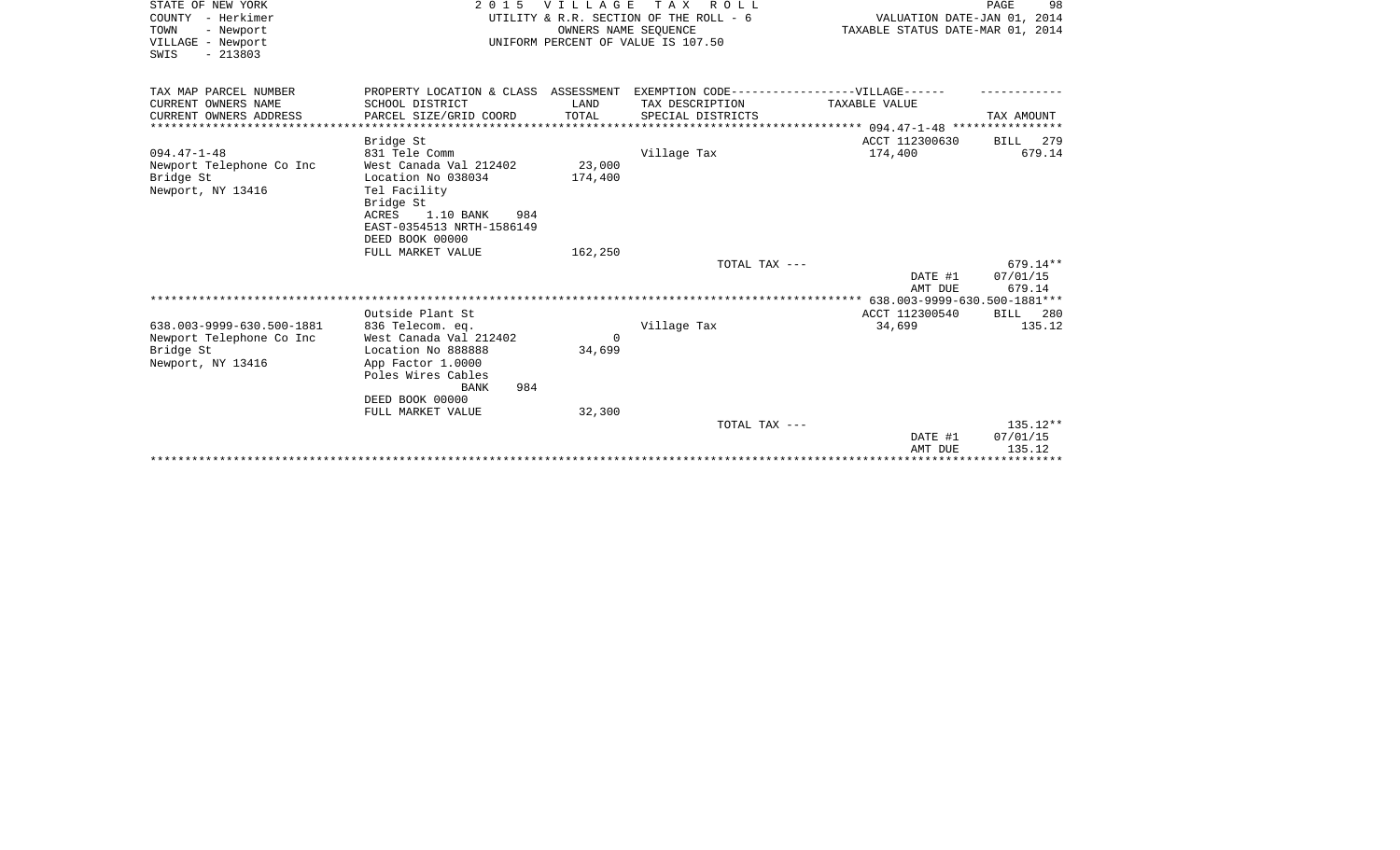| STATE OF NEW YORK | 2015 VILLAGE TAX ROLL                  | 99<br>PAGE                       |
|-------------------|----------------------------------------|----------------------------------|
| COUNTY - Herkimer | UTILITY & R.R. SECTION OF THE ROLL - 6 | VALUATION DATE-JAN 01, 2014      |
| TOWN<br>- Newport |                                        | TAXABLE STATUS DATE-MAR 01, 2014 |
| VILLAGE - Newport | UNIFORM PERCENT OF VALUE IS 107.50     | RPS155/V04/L015                  |
| - 213803<br>SWIS  |                                        | CURRENT DATE 5/14/2015           |
|                   |                                        |                                  |
|                   | ROLL SUB SECTION- - TOTALS             |                                  |

## \*\*\* S P E C I A L D I S T R I C T S U M M A R Y \*\*\*

|      |      | $m \wedge m \wedge n$<br>TATAT | <b>DENICE ONT</b><br>LUN | <b>GMC</b>                | 17 D<br>$\rightarrow$ | <b>EXEMPT</b>        | .                           | . סדעה                |
|------|------|--------------------------------|--------------------------|---------------------------|-----------------------|----------------------|-----------------------------|-----------------------|
| CODE | NAME | ∩ ¤ ∆ ∪                        | TVDI<br>.                | $\sim$ $  -$<br>۳ تا بلد. | ۳ تا سد.              | $0.56$ $0.75$ $0.75$ | ודד הא<br><u>уд</u><br>ALU! | m 7<br>L <i>L</i> 14. |

# NO SPECIAL DISTRICTS AT THIS LEVEL

### \*\*\* S C H O O L D I S T R I C T S U M M A R Y \*\*\*

| CODE   | DISTRICT NAME                    | TOTAL<br>PARCELS | ASSESSED<br>LAND | ASSESSED<br>TOTAL | EXEMPT<br>AMOUNT | TOTAL<br>TAXABLE |
|--------|----------------------------------|------------------|------------------|-------------------|------------------|------------------|
|        |                                  |                  |                  |                   | STAR AMOUNT      | STAR TAXABLE     |
|        | West Canada Valley               | 9                | 112,500          | 1569,905          |                  | 1,569,905        |
| 212402 |                                  |                  |                  |                   |                  | 1,569,905        |
|        | SUB-TOTAL                        | 9                | 112,500          | 1569,905          |                  | 1,569,905        |
|        | $S \cup B - T \cup T A L (CONT)$ |                  |                  |                   |                  | 1,569,905        |
|        |                                  |                  |                  |                   |                  |                  |
|        | TOTAL                            | 9                | 112,500          | 1569,905          |                  | 1,569,905        |
|        | T O T A L (CONT)                 |                  |                  |                   |                  | 1,569,905        |

\*\*\* S Y S T E M C O D E S S U M M A R Y \*\*\*

### NO SYSTEM EXEMPTIONS AT THIS LEVEL

\*\*\* E X E M P T I O N S U M M A R Y \*\*\*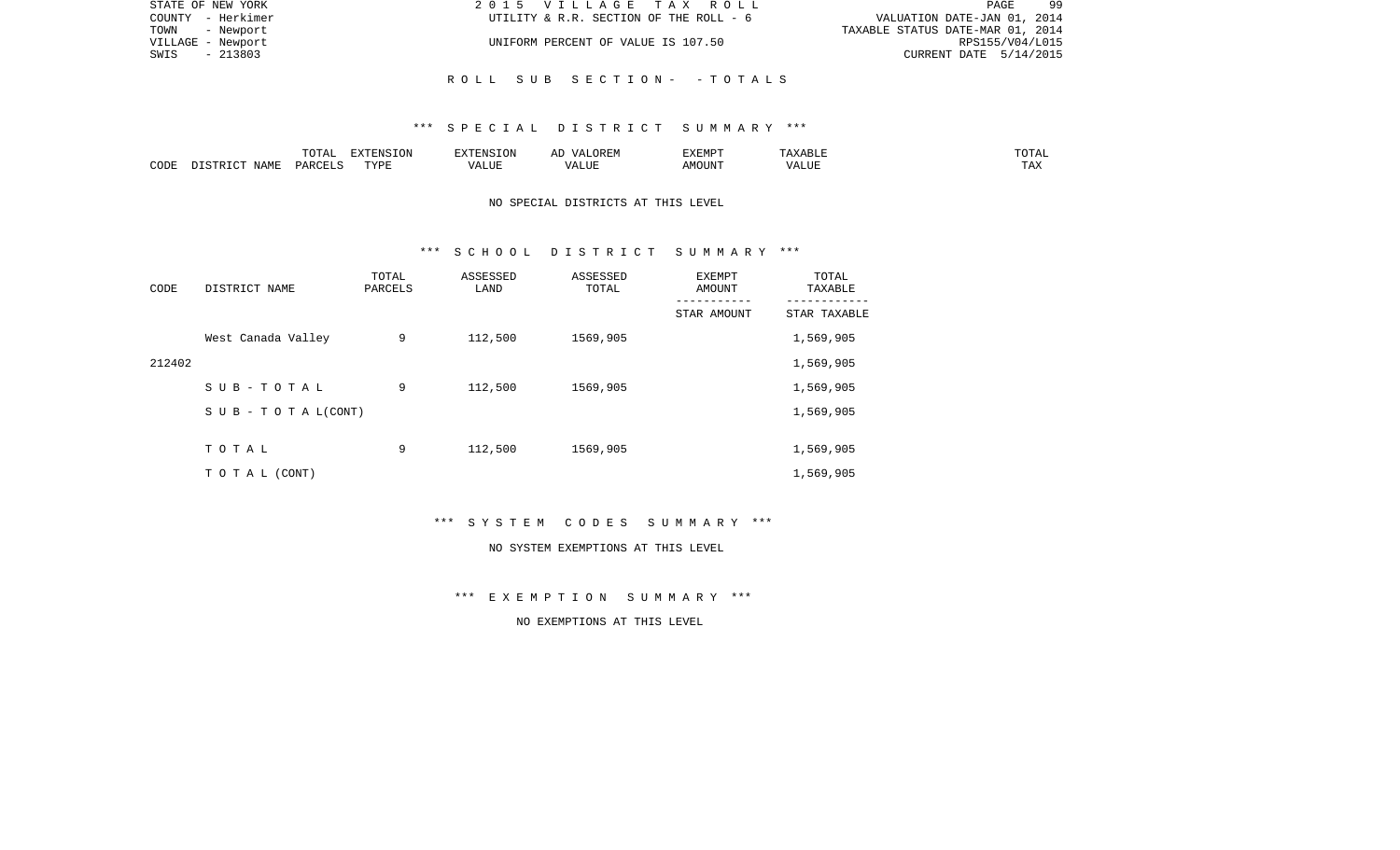| STATE OF NEW YORK | 2015 VILLAGE TAX ROLL                  | 100<br>PAGE                      |
|-------------------|----------------------------------------|----------------------------------|
| COUNTY - Herkimer | UTILITY & R.R. SECTION OF THE ROLL - 6 | VALUATION DATE-JAN 01, 2014      |
| TOWN<br>- Newport |                                        | TAXABLE STATUS DATE-MAR 01, 2014 |
| VILLAGE - Newport | UNIFORM PERCENT OF VALUE IS 107.50     | RPS155/V04/L015                  |
| - 213803<br>SWIS  |                                        | CURRENT DATE 5/14/2015           |
|                   |                                        |                                  |

## \*\*\* G R A N D T O T A L S \*\*\*

R O L L S U B S E C T I O N - - T O T A L S

| ROLL<br>SEC | DESCRIPTION                         | TOTAL<br>PARCELS | ASSESSED<br>LAND | ASSESSED<br>TOTAL | <b>EXEMPT</b><br>AMOUNT | TOTAL<br>TAXABLE | TOTAL<br>TAX |
|-------------|-------------------------------------|------------------|------------------|-------------------|-------------------------|------------------|--------------|
|             |                                     |                  |                  |                   |                         |                  |              |
|             |                                     |                  |                  |                   | STAR AMOUNT             | STAR TAXABLE     |              |
|             | Village Tax                         |                  | 112,500          | 1569,905          |                         | 1,569,905        | 6, 113. 43   |
|             | SPEC DIST TAXES<br>UTILITIES & N.C. |                  |                  |                   |                         |                  | 6, 113. 43   |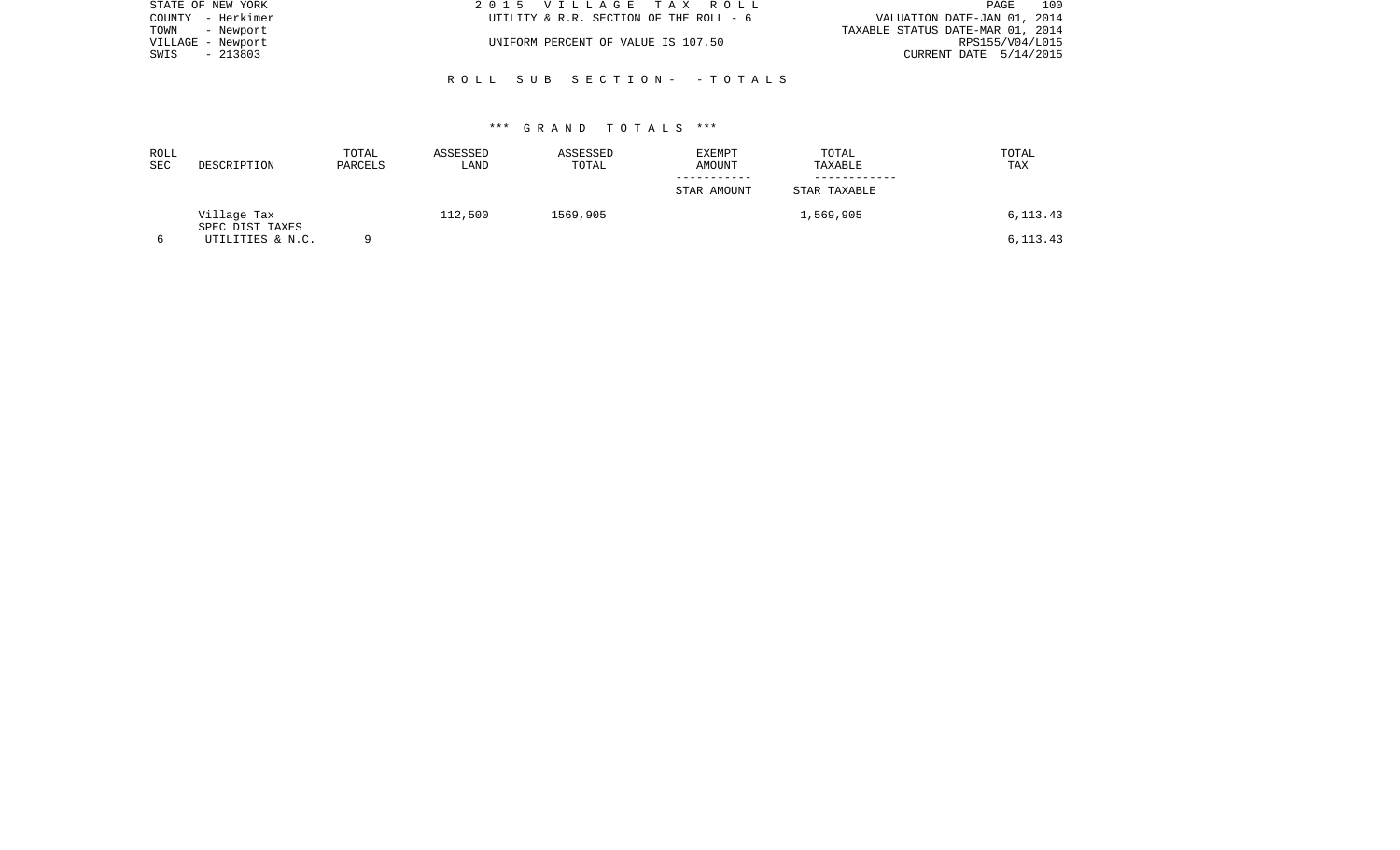| STATE OF NEW YORK | 2015 VILLAGE TAX ROLL<br>PAGE                                         | 101 |
|-------------------|-----------------------------------------------------------------------|-----|
| COUNTY - Herkimer | VALUATION DATE-JAN 01, 2014<br>UTILITY & R.R. SECTION OF THE ROLL - 6 |     |
| TOWN - Newport    | TAXABLE STATUS DATE-MAR 01, 2014                                      |     |
| VILLAGE - Newport | UNIFORM PERCENT OF VALUE IS 107.50<br>RPS155/V04/L015                 |     |
| - 213803<br>SWIS  | CURRENT DATE 5/14/2015                                                |     |
|                   |                                                                       |     |

### \*\*\* S P E C I A L D I S T R I C T S U M M A R Y \*\*\*

|      |      | $m \wedge m \neq$<br>$\Delta$<br>10111 | FYTFNC<br>'ON    |       | ORE.<br>$\sqrt{4}$ | .XEMP <sup>-</sup> | சபா   | ------<br>TU TAL    |
|------|------|----------------------------------------|------------------|-------|--------------------|--------------------|-------|---------------------|
| CODE | JAMF | , PARCET                               | <b>TRAT</b><br>. | ALUE. | LUI<br>$\cdots$    | <b>MOUN'L</b>      | T T T | <b>TITLE</b><br>ŦΨV |

# NO SPECIAL DISTRICTS AT THIS LEVEL

### \*\*\* S C H O O L D I S T R I C T S U M M A R Y \*\*\*

| CODE   | DISTRICT NAME                    | TOTAL<br>PARCELS | ASSESSED<br>LAND | ASSESSED<br>TOTAL | EXEMPT<br>AMOUNT<br>--------- | TOTAL<br>TAXABLE |
|--------|----------------------------------|------------------|------------------|-------------------|-------------------------------|------------------|
|        |                                  |                  |                  |                   | STAR AMOUNT                   | STAR TAXABLE     |
|        | West Canada Valley               | 9                | 112,500          | 1569,905          |                               | 1,569,905        |
| 212402 |                                  |                  |                  |                   |                               | 1,569,905        |
|        | SUB-TOTAL                        | 9                | 112,500          | 1569,905          |                               | 1,569,905        |
|        | $S \cup B - T \cup T A L (CONT)$ |                  |                  |                   |                               | 1,569,905        |
|        |                                  |                  |                  |                   |                               |                  |
|        | TOTAL                            | 9                | 112,500          | 1569,905          |                               | 1,569,905        |
|        | T O T A L (CONT)                 |                  |                  |                   |                               | 1,569,905        |

\*\*\* S Y S T E M C O D E S S U M M A R Y \*\*\*

### NO SYSTEM EXEMPTIONS AT THIS LEVEL

\*\*\* E X E M P T I O N S U M M A R Y \*\*\*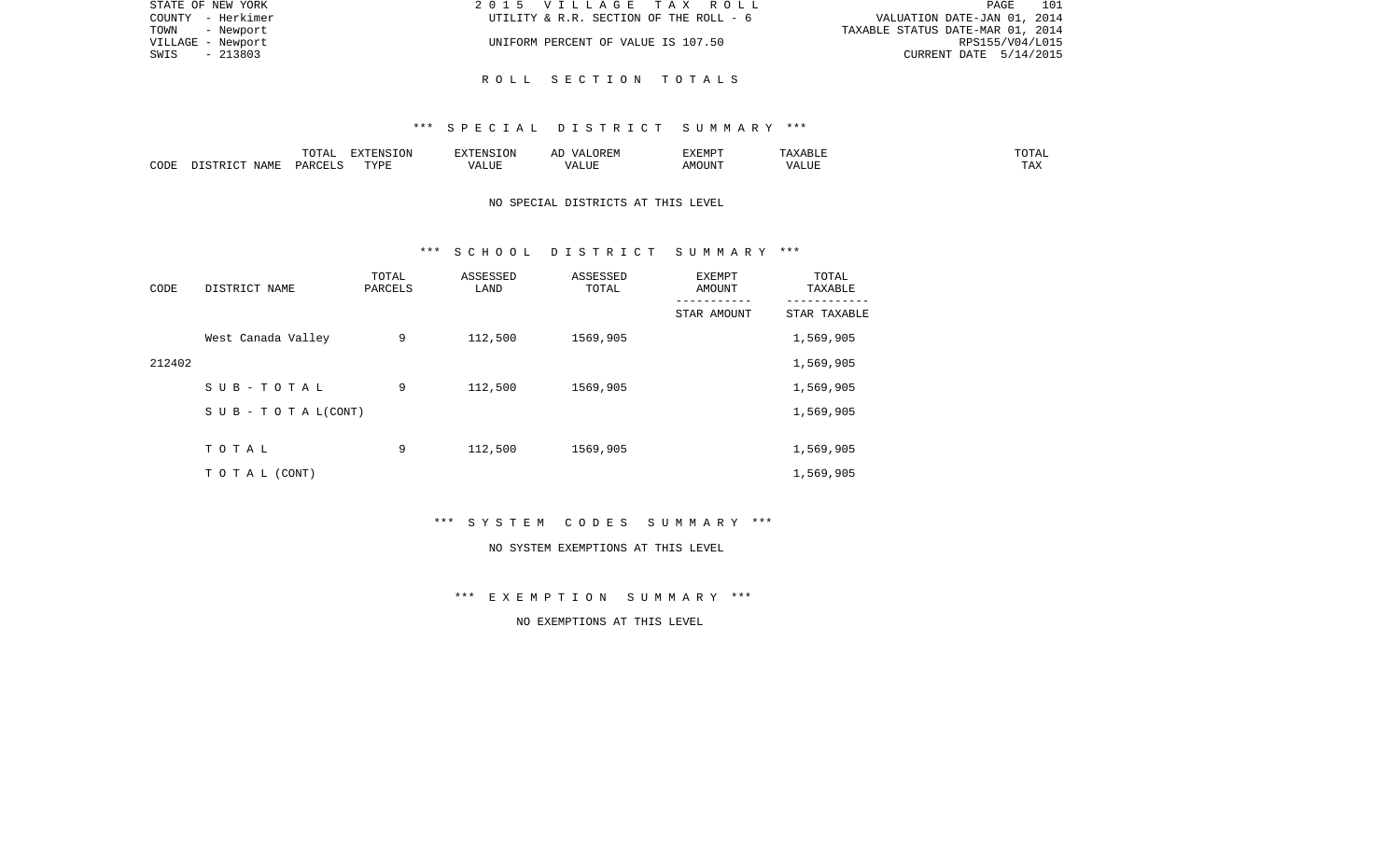| STATE OF NEW YORK | 2015 VILLAGE TAX ROLL                  | 102<br>PAGE                      |
|-------------------|----------------------------------------|----------------------------------|
| COUNTY - Herkimer | UTILITY & R.R. SECTION OF THE ROLL - 6 | VALUATION DATE-JAN 01, 2014      |
| TOWN - Newport    |                                        | TAXABLE STATUS DATE-MAR 01, 2014 |
| VILLAGE - Newport | UNIFORM PERCENT OF VALUE IS 107.50     | RPS155/V04/L015                  |
| - 213803<br>SWIS  |                                        | CURRENT DATE 5/14/2015           |
|                   |                                        |                                  |
|                   | ROLL SECTION TOTALS                    |                                  |

| ROLL<br>SEC | DESCRIPTION                    | TOTAL<br>PARCELS | ASSESSED<br>LAND | ASSESSED<br>TOTAL | EXEMPT<br>AMOUNT | TOTAL<br>TAXABLE | TOTAL<br>TAX |
|-------------|--------------------------------|------------------|------------------|-------------------|------------------|------------------|--------------|
|             |                                |                  |                  |                   | STAR AMOUNT      | STAR TAXABLE     |              |
|             | Village Tax<br>SPEC DIST TAXES |                  | 112,500          | 1569,905          |                  | 1,569,905        | 6,113.43     |
|             | UTILITIES & N.C.               |                  |                  |                   |                  |                  | 6, 113. 43   |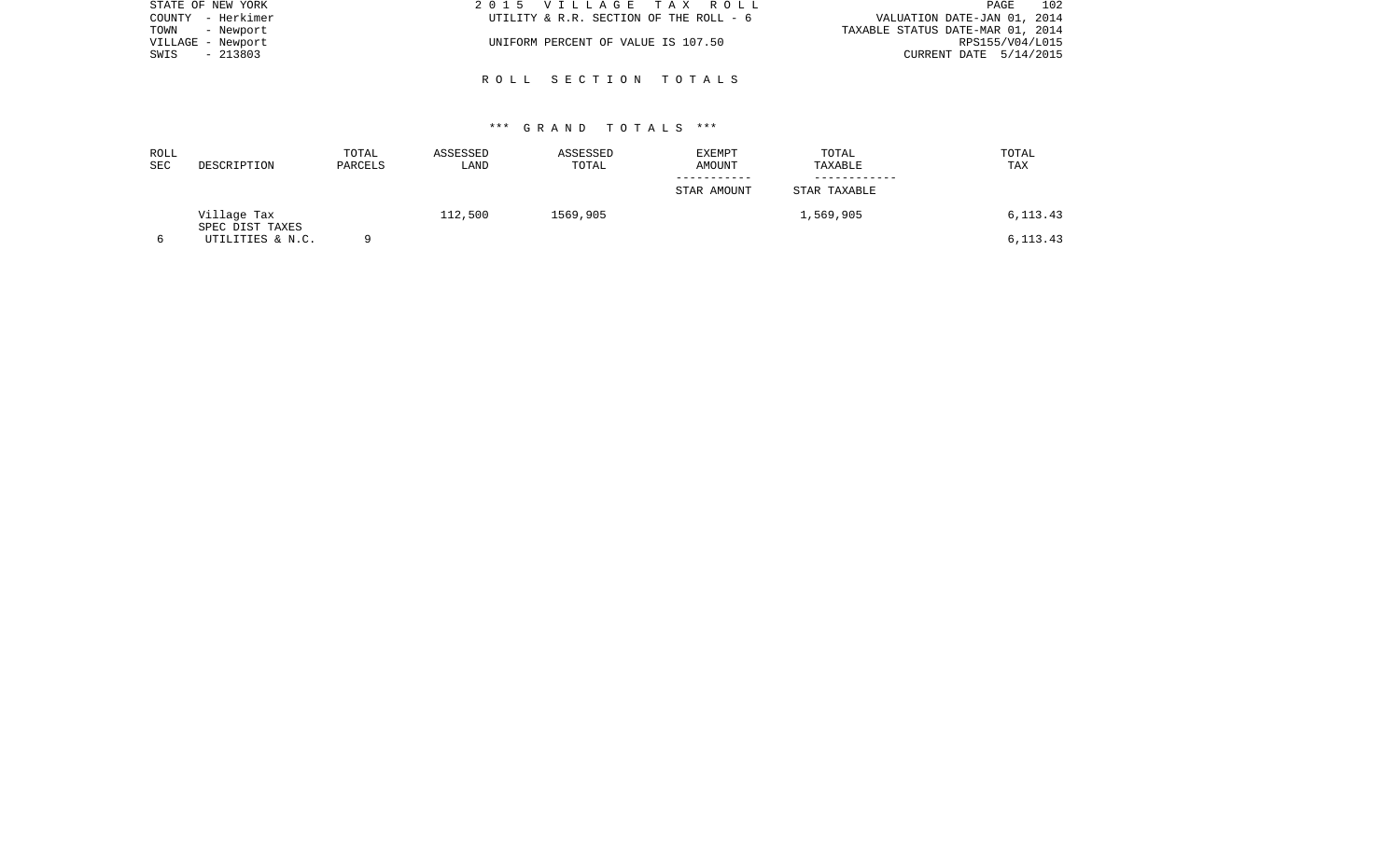| STATE OF NEW YORK       | 2 0 1 5                                                                          | V I L L A G E | TAX ROLL                              |                                                    | PAGE<br>103 |
|-------------------------|----------------------------------------------------------------------------------|---------------|---------------------------------------|----------------------------------------------------|-------------|
| COUNTY - Herkimer       |                                                                                  |               | WHOLLY EXEMPT SECTION OF THE ROLL - 8 | VALUATION DATE-JAN 01, 2014                        |             |
| - Newport<br>TOWN       |                                                                                  |               | OWNERS NAME SEQUENCE                  | TAXABLE STATUS DATE-MAR 01, 2014                   |             |
| VILLAGE - Newport       |                                                                                  |               | UNIFORM PERCENT OF VALUE IS 107.50    |                                                    |             |
| $-213803$<br>SWIS       |                                                                                  |               |                                       |                                                    |             |
|                         |                                                                                  |               |                                       |                                                    |             |
| TAX MAP PARCEL NUMBER   | PROPERTY LOCATION & CLASS ASSESSMENT EXEMPTION CODE----------------VILLAGE------ |               |                                       |                                                    |             |
| CURRENT OWNERS NAME     | SCHOOL DISTRICT                                                                  | LAND          | TAX DESCRIPTION                       | TAXABLE VALUE                                      |             |
| CURRENT OWNERS ADDRESS  | PARCEL SIZE/GRID COORD                                                           | TOTAL         | SPECIAL DISTRICTS                     |                                                    | TAX AMOUNT  |
|                         |                                                                                  |               |                                       | ****** 094.38-1-50 *****************               |             |
|                         | Main St                                                                          |               |                                       | ACCT 110010410                                     |             |
| $094.38 - 1 - 50$       | 620 Religious                                                                    |               | NON PROF 9 25300                      | 813,000                                            |             |
| Church Baptist          | West Canada Val 212402                                                           | 14,000        | Village Tax                           | 0.00                                               | 0.00        |
| Main St                 | FRNT 104.20 DPTH 140.00                                                          | 813,000       |                                       |                                                    |             |
| Newport, NY 13416       | EAST-0354311 NRTH-1587058                                                        |               |                                       |                                                    |             |
|                         | FULL MARKET VALUE                                                                | 756,300       |                                       |                                                    |             |
|                         |                                                                                  |               | TOTAL TAX ---                         |                                                    | $0.00**$    |
|                         |                                                                                  |               |                                       |                                                    |             |
|                         | Main St                                                                          |               |                                       | ACCT 110010350                                     |             |
| $094.39 - 1 - 39$       | 620 Religious                                                                    |               | NON PROF 9 25300                      | 535,000                                            |             |
| Church Methodist        | West Canada Val 212402                                                           | 14,000        | Village Tax                           | 0.00                                               | 0.00        |
| Main St                 | FRNT<br>50.00 DPTH 198.00                                                        | 535,000       |                                       |                                                    |             |
| Newport, NY 13416       | 0.22<br>ACRES                                                                    |               |                                       |                                                    |             |
|                         | EAST-0354644 NRTH-1586955                                                        |               |                                       |                                                    |             |
|                         | FULL MARKET VALUE                                                                | 497,650       |                                       |                                                    |             |
|                         |                                                                                  |               | TOTAL TAX ---                         |                                                    | $0.00**$    |
|                         |                                                                                  |               |                                       | ********************* 094.38-1-20 **************** |             |
|                         | Main St                                                                          |               |                                       | ACCT 110010290                                     |             |
| $094.38 - 1 - 20$       | 620 Religious                                                                    |               | NON PROF 9 25300                      | 1318,000                                           |             |
| Church St Johns         | West Canada Val 212402                                                           | 19,000        | Village Tax                           | 0.00                                               | 0.00        |
| Main St                 | 85.00 DPTH 296.00<br>FRNT                                                        | 1318,000      |                                       |                                                    |             |
|                         | ACRES<br>0.78                                                                    |               |                                       |                                                    |             |
| Newport, NY 13416       |                                                                                  |               |                                       |                                                    |             |
|                         | EAST-0354440 NRTH-1587477                                                        |               |                                       |                                                    |             |
|                         | FULL MARKET VALUE                                                                | 1226,050      |                                       |                                                    |             |
|                         |                                                                                  |               | TOTAL TAX ---                         |                                                    | $0.00**$    |
|                         |                                                                                  |               |                                       |                                                    |             |
|                         | Main St                                                                          |               |                                       | ACCT 110010291                                     |             |
| $094.38 - 1 - 51$       | 220 2 Family Res                                                                 |               | NON PROF 9 25300                      | 143,800                                            |             |
| Church St Johns Rectory | West Canada Val 212402                                                           | 11,600        | Village Tax                           | 0.00                                               | 0.00        |
| Main St                 | Main St                                                                          | 143,800       |                                       |                                                    |             |
| Newport, NY 13416       | FRNT 50.00 DPTH 150.00                                                           |               |                                       |                                                    |             |
|                         | EAST-0354313 NRTH-1587454                                                        |               |                                       |                                                    |             |
|                         | FULL MARKET VALUE                                                                | 133,750       |                                       |                                                    |             |
|                         |                                                                                  |               | TOTAL TAX ---                         |                                                    | $0.00**$    |
|                         |                                                                                  |               |                                       |                                                    |             |
|                         | Bridge St                                                                        |               |                                       | ACCT 112001380                                     |             |
| $094.47 - 1 - 47$       | 642 Health bldg                                                                  |               | NON PROF 9 25300                      | 281,800                                            |             |
| Little Falls Hospital   | West Canada Val 212402                                                           | 13,400        | Village Tax                           | 0.00                                               | 0.00        |
| 140 Burwell St          | N                                                                                | 281,800       |                                       |                                                    |             |
| Little Falls, NY 13365  | Bridge St                                                                        |               |                                       |                                                    |             |
|                         | 61.50 DPTH 225.00<br>FRNT                                                        |               |                                       |                                                    |             |
|                         | 0.31<br>ACRES                                                                    |               |                                       |                                                    |             |
|                         | EAST-0354709 NRTH-1586191                                                        |               |                                       |                                                    |             |
|                         | DEED BOOK 836<br>PG-055                                                          |               |                                       |                                                    |             |
|                         | FULL MARKET VALUE                                                                | 262,150       |                                       |                                                    |             |
|                         |                                                                                  |               | TOTAL TAX ---                         |                                                    | $0.00**$    |
|                         |                                                                                  |               |                                       |                                                    |             |
|                         |                                                                                  |               |                                       |                                                    |             |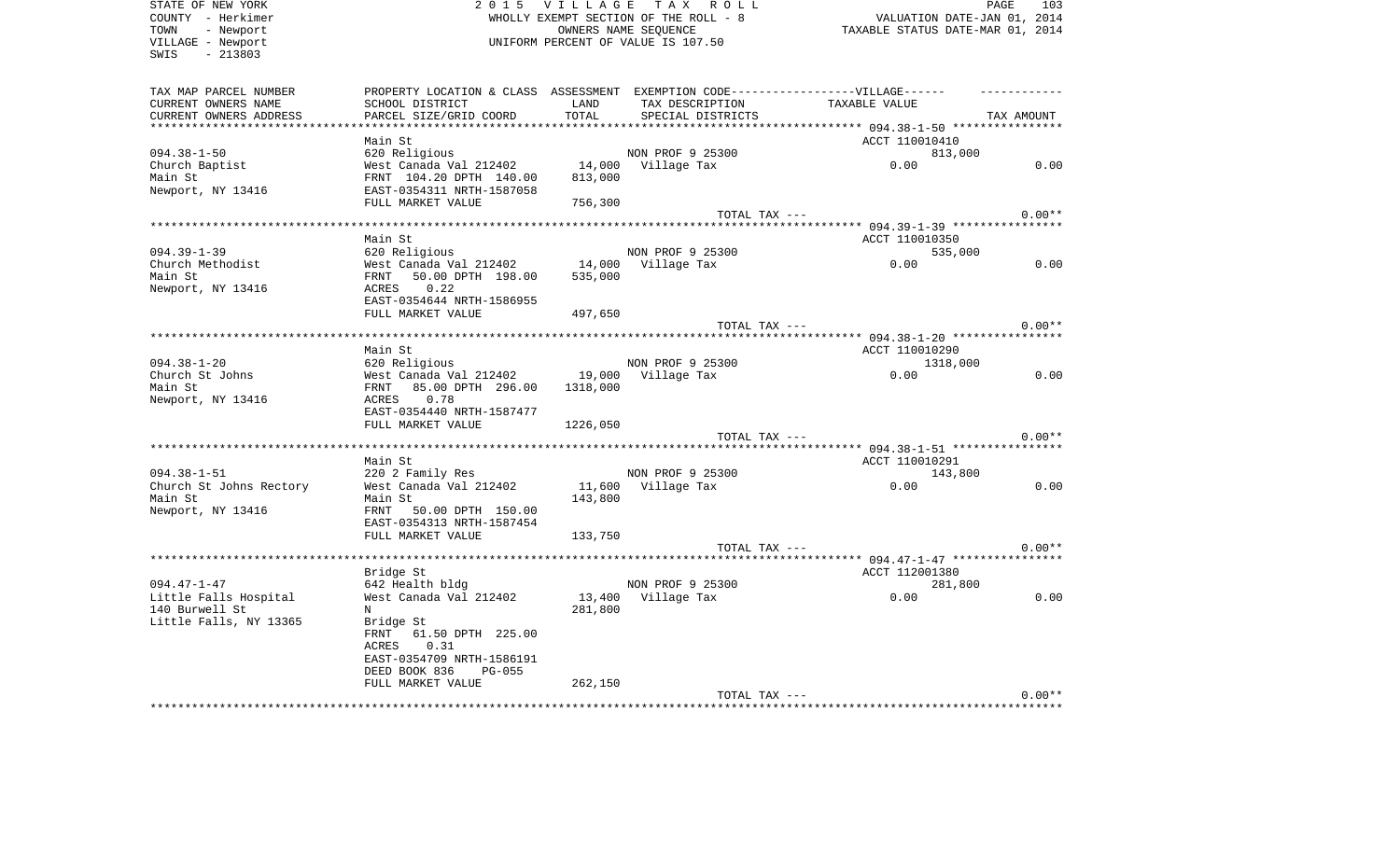| STATE OF NEW YORK<br>COUNTY - Herkimer<br>TOWN<br>- Newport<br>VILLAGE - Newport<br>$-213803$<br>SWIS | 2 0 1 5                                                                           | <b>VILLAGE</b>    | TAX ROLL<br>WHOLLY EXEMPT SECTION OF THE ROLL - 8<br>OWNERS NAME SEOUENCE<br>UNIFORM PERCENT OF VALUE IS 107.50 | VALUATION DATE-JAN 01, 2014<br>TAXABLE STATUS DATE-MAR 01, 2014 | PAGE<br>104 |
|-------------------------------------------------------------------------------------------------------|-----------------------------------------------------------------------------------|-------------------|-----------------------------------------------------------------------------------------------------------------|-----------------------------------------------------------------|-------------|
| TAX MAP PARCEL NUMBER                                                                                 | PROPERTY LOCATION & CLASS ASSESSMENT EXEMPTION CODE-----------------VILLAGE------ |                   |                                                                                                                 |                                                                 |             |
| CURRENT OWNERS NAME<br>CURRENT OWNERS ADDRESS<br>*************************                            | SCHOOL DISTRICT<br>PARCEL SIZE/GRID COORD                                         | LAND<br>TOTAL     | TAX DESCRIPTION<br>SPECIAL DISTRICTS                                                                            | <b>TAXABLE VALUE</b>                                            | TAX AMOUNT  |
|                                                                                                       | Main St                                                                           |                   |                                                                                                                 | ACCT 110010080                                                  |             |
| $094.38 - 1 - 39$                                                                                     | 695 Cemetery                                                                      |                   | NON PROF 9 25300                                                                                                | 53,300                                                          |             |
| Newport Cemetary<br>Main St                                                                           | West Canada Val 212402<br>8.40<br>ACRES                                           | 53,300            | 52,900 Village Tax                                                                                              | 0.00                                                            | 0.00        |
| Newport, NY 13416                                                                                     | EAST-0353856 NRTH-1587071<br>FULL MARKET VALUE                                    | 49,600            |                                                                                                                 |                                                                 |             |
|                                                                                                       |                                                                                   |                   | TOTAL TAX ---                                                                                                   |                                                                 | $0.00**$    |
|                                                                                                       |                                                                                   |                   |                                                                                                                 | ********************** 094.47-3-23 ****************             |             |
|                                                                                                       | Main St                                                                           |                   |                                                                                                                 | ACCT 11009960                                                   |             |
| $094.47 - 3 - 23$                                                                                     | 632 Benevolent                                                                    |                   | NON PROF 9 25300                                                                                                | 662,000                                                         |             |
| Newport Masonic Temple<br>Main St                                                                     | West Canada Val 212402<br>FRNT 127.38 DPTH 304.90                                 | 20,000<br>662,000 | Village Tax                                                                                                     | 0.00                                                            | 0.00        |
| Newport, NY 13416                                                                                     | ACRES<br>0.80<br>EAST-0355407 NRTH-1585360                                        |                   |                                                                                                                 |                                                                 |             |
|                                                                                                       | DEED BOOK 178<br>$PG-7$<br>FULL MARKET VALUE                                      | 615,800           |                                                                                                                 |                                                                 |             |
|                                                                                                       |                                                                                   |                   | TOTAL TAX ---                                                                                                   |                                                                 | $0.00**$    |
|                                                                                                       | Main St                                                                           |                   |                                                                                                                 | ACCT 110010320                                                  |             |
| $094.39 - 1 - 57$                                                                                     | 210 1 Family Res                                                                  |                   | NON PROF 9 25300                                                                                                | 88,100                                                          |             |
| Newport Methodist<br>Parsonage                                                                        | West Canada Val 212402<br>50.00 DPTH 198.00<br>FRNT                               | 12,300<br>88,100  | Village Tax                                                                                                     | 0.00                                                            | 0.00        |
| Main St<br>Newport, NY 13416                                                                          | 0.22<br>ACRES<br>EAST-0354696 NRTH-1586928                                        |                   |                                                                                                                 |                                                                 |             |
|                                                                                                       | FULL MARKET VALUE                                                                 | 81,950            |                                                                                                                 |                                                                 |             |
|                                                                                                       |                                                                                   |                   | TOTAL TAX ---                                                                                                   |                                                                 | $0.00**$    |
|                                                                                                       |                                                                                   |                   |                                                                                                                 |                                                                 |             |
|                                                                                                       | Bridge St                                                                         |                   |                                                                                                                 | ACCT 112000810                                                  |             |
| $094.47 - 1 - 36$                                                                                     | 330 Vacant comm                                                                   |                   | VLG/OTHER 13650                                                                                                 | 25,000                                                          |             |
| Newport Village<br>Newport, NY 13416                                                                  | West Canada Val 212402<br>S<br>Feed                                               | 25,000<br>25,000  | Village Tax                                                                                                     | 0.00                                                            | 0.00        |
|                                                                                                       | Bridge St<br>86.60 DPTH 150.00<br>FRNT<br>0.23<br>ACRES                           |                   |                                                                                                                 |                                                                 |             |
|                                                                                                       | EAST-0354504 NRTH-1585808<br>DEED BOOK 682<br><b>PG-215</b>                       |                   |                                                                                                                 |                                                                 |             |
|                                                                                                       | FULL MARKET VALUE                                                                 | 23,250            | TOTAL TAX ---                                                                                                   |                                                                 | $0.00**$    |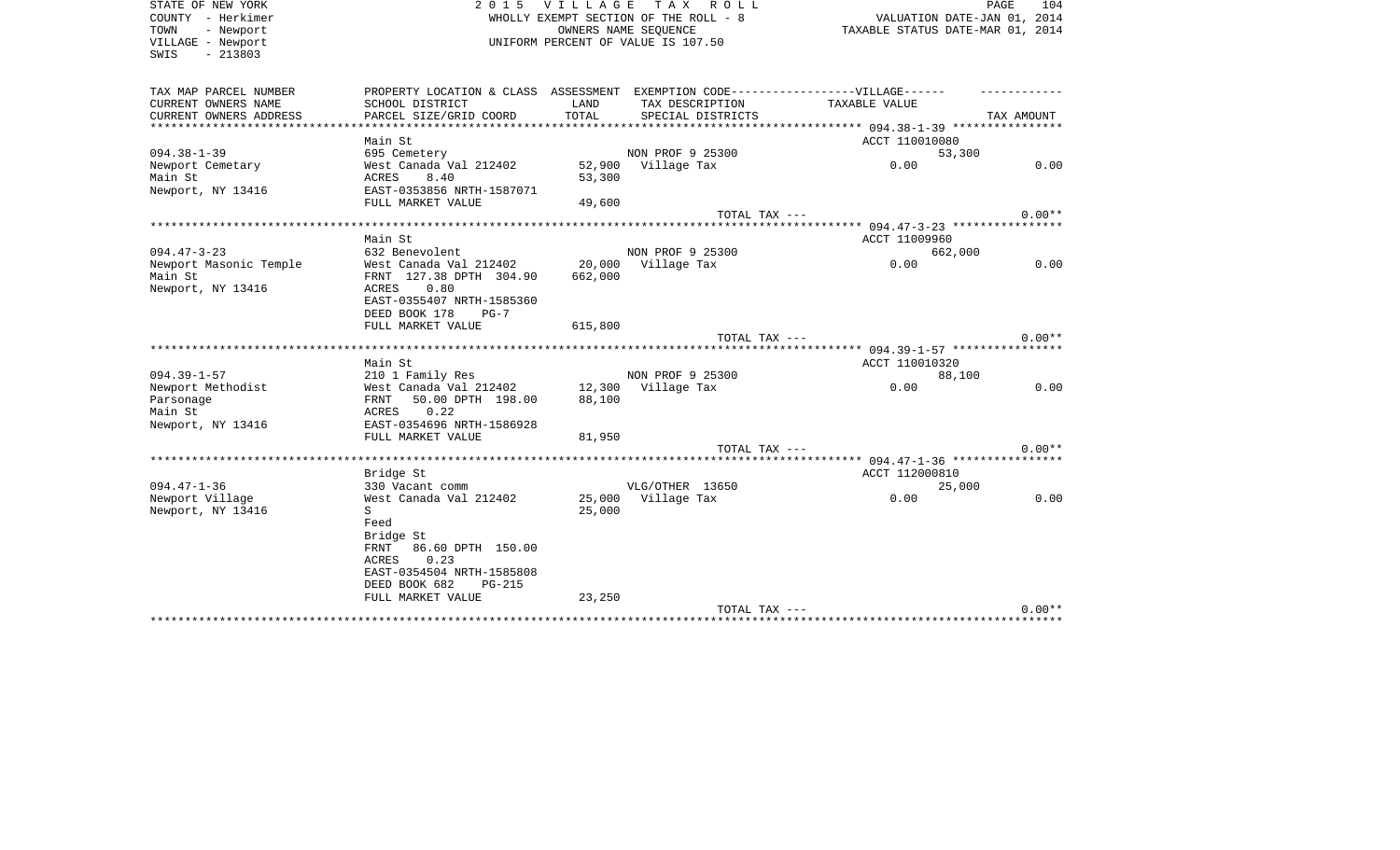| STATE OF NEW YORK<br>COUNTY - Herkimer<br>TOWN<br>- Newport<br>VILLAGE - Newport<br>$-213803$<br>SWIS | 2 0 1 5                                   |               | VILLAGE TAX ROLL<br>WHOLLY EXEMPT SECTION OF THE ROLL - 8<br>OWNERS NAME SEOUENCE<br>UNIFORM PERCENT OF VALUE IS 107.50 | VALUATION DATE-JAN 01, 2014<br>TAXABLE STATUS DATE-MAR 01, 2014 | PAGE<br>105 |
|-------------------------------------------------------------------------------------------------------|-------------------------------------------|---------------|-------------------------------------------------------------------------------------------------------------------------|-----------------------------------------------------------------|-------------|
| TAX MAP PARCEL NUMBER                                                                                 | PROPERTY LOCATION & CLASS ASSESSMENT      |               | EXEMPTION CODE------------------VILLAGE------                                                                           |                                                                 |             |
| CURRENT OWNERS NAME<br>CURRENT OWNERS ADDRESS                                                         | SCHOOL DISTRICT<br>PARCEL SIZE/GRID COORD | LAND<br>TOTAL | TAX DESCRIPTION<br>SPECIAL DISTRICTS                                                                                    | TAXABLE VALUE                                                   | TAX AMOUNT  |
| **************                                                                                        |                                           |               |                                                                                                                         | **************** 094.47-1-40 *****************                  |             |
|                                                                                                       | Bridge St                                 |               |                                                                                                                         | ACCT 112000780                                                  |             |
| $094.47 - 1 - 40$                                                                                     | 330 Vacant comm                           |               | VLG/OTHER 13650                                                                                                         | 13,900                                                          |             |
| Newport Village                                                                                       | West Canada Val 212402                    |               | 13,900 Village Tax                                                                                                      | 0.00                                                            | 0.00        |
| Newport, NY 13416                                                                                     | $_{\rm N}$                                | 13,900        |                                                                                                                         |                                                                 |             |
|                                                                                                       | 9                                         |               |                                                                                                                         |                                                                 |             |
|                                                                                                       | Bridge St<br>FRNT 243.00 DPTH 220.00      |               |                                                                                                                         |                                                                 |             |
|                                                                                                       | ACRES<br>1.23                             |               |                                                                                                                         |                                                                 |             |
|                                                                                                       | EAST-0354407 NRTH-1585938                 |               |                                                                                                                         |                                                                 |             |
|                                                                                                       | DEED BOOK 682<br>PG-215                   |               |                                                                                                                         |                                                                 |             |
|                                                                                                       | FULL MARKET VALUE                         | 12,950        |                                                                                                                         |                                                                 |             |
|                                                                                                       |                                           |               | TOTAL TAX ---                                                                                                           |                                                                 | $0.00**$    |
|                                                                                                       |                                           |               |                                                                                                                         |                                                                 |             |
| $094.47 - 3 - 19$                                                                                     | 7390 Main St<br>611 Library               |               | MUN OWNED 13100                                                                                                         | ACCT 110009840<br>336,500                                       |             |
| Newport Village                                                                                       | West Canada Val 212402                    |               | 17,000 Village Tax                                                                                                      | 0.00                                                            | 0.00        |
| 7390 Main St                                                                                          | FRNT 228.00 DPTH 110.00                   | 336,500       |                                                                                                                         |                                                                 |             |
| Newport, NY 13416                                                                                     | EAST-0355485 NRTH-1585007                 |               |                                                                                                                         |                                                                 |             |
|                                                                                                       | DEED BOOK 272<br>PG-426                   |               |                                                                                                                         |                                                                 |             |
|                                                                                                       | FULL MARKET VALUE                         | 313,000       |                                                                                                                         |                                                                 |             |
|                                                                                                       |                                           |               | TOTAL TAX ---                                                                                                           |                                                                 | $0.00**$    |
|                                                                                                       |                                           |               |                                                                                                                         |                                                                 |             |
| $094.46 - 1 - 2.1$                                                                                    | Bridge St<br>330 Vacant comm              |               | NON PROF 9 25300                                                                                                        | 6,000                                                           |             |
| St John Baptist Church                                                                                | West Canada Val 212402                    | 6,000         | Village Tax                                                                                                             | 0.00                                                            | 0.00        |
| PO Box 475                                                                                            | ACRES<br>1.78                             | 6,000         |                                                                                                                         |                                                                 |             |
| Newport, NY 13416                                                                                     | EAST-0354481 NRTH-1585133                 |               |                                                                                                                         |                                                                 |             |
|                                                                                                       | DEED BOOK 819<br>PG-287                   |               |                                                                                                                         |                                                                 |             |
|                                                                                                       | FULL MARKET VALUE                         | 5,600         |                                                                                                                         |                                                                 |             |
|                                                                                                       |                                           |               | TOTAL TAX ---                                                                                                           |                                                                 | $0.00**$    |
|                                                                                                       |                                           |               |                                                                                                                         |                                                                 |             |
| $094.55 - 1 - 1.1$                                                                                    | Bridge St<br>695 Cemetery                 |               | PRIV CEM 27350                                                                                                          | ACCT 112001710<br>34,600                                        |             |
| St Johns Cemetery                                                                                     | West Canada Val 212402                    |               | 34,600 Village Tax                                                                                                      | 0.00                                                            | 0.00        |
| PO Box 475                                                                                            | W                                         | 34,600        |                                                                                                                         |                                                                 |             |
| Newport, NY 13416                                                                                     | 3.00a                                     |               |                                                                                                                         |                                                                 |             |
|                                                                                                       | Creek Bank                                |               |                                                                                                                         |                                                                 |             |
|                                                                                                       | 2.70<br>ACRES                             |               |                                                                                                                         |                                                                 |             |
|                                                                                                       | EAST-0355141 NRTH-1583816                 |               |                                                                                                                         |                                                                 |             |
|                                                                                                       | DEED BOOK 00658 PG-00418                  |               |                                                                                                                         |                                                                 |             |
|                                                                                                       | FULL MARKET VALUE                         | 32,200        |                                                                                                                         |                                                                 | $0.00**$    |
|                                                                                                       |                                           |               | TOTAL TAX ---                                                                                                           | *********************************                               |             |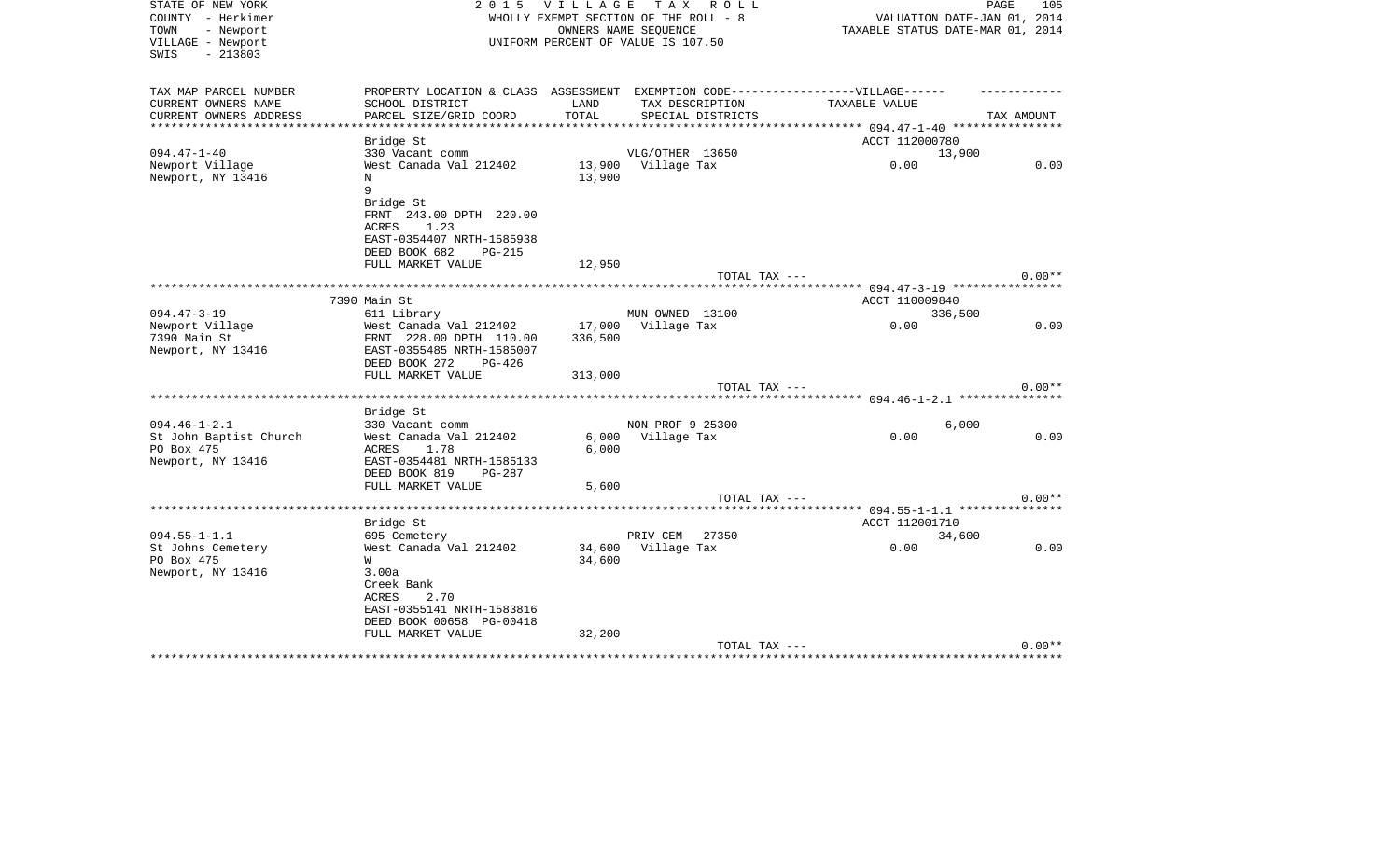| STATE OF NEW YORK<br>COUNTY - Herkimer<br>TOWN<br>- Newport<br>VILLAGE - Newport<br>$-213803$<br>SWIS | 2 0 1 5                                                                           | <b>VILLAGE</b><br>WHOLLY EXEMPT SECTION OF THE ROLL - 8<br>UNIFORM PERCENT OF VALUE IS 107.50 | OWNERS NAME SEQUENCE | TAX ROLL          | TAXABLE STATUS DATE-MAR 01, 2014 | VALUATION DATE-JAN 01, 2014 | PAGE       | 106      |
|-------------------------------------------------------------------------------------------------------|-----------------------------------------------------------------------------------|-----------------------------------------------------------------------------------------------|----------------------|-------------------|----------------------------------|-----------------------------|------------|----------|
| TAX MAP PARCEL NUMBER                                                                                 | PROPERTY LOCATION & CLASS ASSESSMENT EXEMPTION CODE-----------------VILLAGE------ |                                                                                               |                      |                   |                                  |                             |            |          |
| CURRENT OWNERS NAME                                                                                   | SCHOOL DISTRICT                                                                   | LAND                                                                                          |                      | TAX DESCRIPTION   | TAXABLE VALUE                    |                             |            |          |
| CURRENT OWNERS ADDRESS<br>*************************                                                   | PARCEL SIZE/GRID COORD                                                            | TOTAL                                                                                         |                      | SPECIAL DISTRICTS |                                  |                             | TAX AMOUNT |          |
|                                                                                                       | Main St                                                                           |                                                                                               |                      |                   |                                  |                             |            |          |
| $094.38 - 1 - 32$                                                                                     | 311 Res vac land                                                                  |                                                                                               | MUN OWNED 13100      |                   |                                  | 12,000                      |            |          |
| Village of Newport                                                                                    | West Canada Val 212402                                                            |                                                                                               | 12,000 Village Tax   |                   | 0.00                             |                             |            | 0.00     |
| Main St                                                                                               | 5.00<br>ACRES                                                                     | 12,000                                                                                        |                      |                   |                                  |                             |            |          |
| PO Box 534                                                                                            | EAST-0354261 NRTH-1586552                                                         |                                                                                               |                      |                   |                                  |                             |            |          |
| Newport, NY 13416                                                                                     | FULL MARKET VALUE                                                                 | 11,163                                                                                        |                      |                   |                                  |                             |            |          |
|                                                                                                       |                                                                                   |                                                                                               |                      | TOTAL TAX ---     |                                  |                             |            | $0.00**$ |
|                                                                                                       | North St                                                                          |                                                                                               |                      |                   |                                  |                             |            |          |
| $094.39 - 1 - 19$                                                                                     | 592 Athletic fld                                                                  |                                                                                               | MUN OWNED 13100      |                   |                                  | 60,100                      |            |          |
| Village of Newport                                                                                    | West Canada Val 212402                                                            | 23,400                                                                                        | Village Tax          |                   | 0.00                             |                             |            | 0.00     |
| PO Box 534                                                                                            | ACRES<br>3.30                                                                     | 60,100                                                                                        |                      |                   |                                  |                             |            |          |
| Newport, NY 13416                                                                                     | EAST-0354901 NRTH-1587913                                                         |                                                                                               |                      |                   |                                  |                             |            |          |
|                                                                                                       | FULL MARKET VALUE                                                                 | 55,900                                                                                        |                      |                   |                                  |                             |            |          |
|                                                                                                       |                                                                                   |                                                                                               |                      | TOTAL TAX ---     |                                  |                             |            | $0.00**$ |
|                                                                                                       | Hillside Meadows Dr                                                               |                                                                                               |                      |                   |                                  |                             |            |          |
| $094.39 - 1 - 28.3$                                                                                   | 330 Vacant comm                                                                   |                                                                                               | MUN OWNED 13100      |                   |                                  | 20,000                      |            |          |
| Village of Newport                                                                                    | West Canada Val 212402                                                            | 20,000                                                                                        | Village Tax          |                   | 0.00                             |                             |            | 0.00     |
| Hillside Meadows Dr                                                                                   | ACRES<br>2.00                                                                     | 20,000                                                                                        |                      |                   |                                  |                             |            |          |
| PO Box 534                                                                                            | EAST-0355561 NRTH-1587345                                                         |                                                                                               |                      |                   |                                  |                             |            |          |
| Newport, NY                                                                                           | DEED BOOK 1077 PG-736<br>FULL MARKET VALUE                                        | 18,600                                                                                        |                      |                   |                                  |                             |            |          |
|                                                                                                       |                                                                                   |                                                                                               |                      | TOTAL TAX ---     |                                  |                             |            | $0.00**$ |
|                                                                                                       |                                                                                   |                                                                                               |                      |                   |                                  |                             |            |          |
|                                                                                                       | Mech St                                                                           |                                                                                               |                      |                   | ACCT 112010595                   |                             |            |          |
| $094.39 - 1 - 28.5$                                                                                   | 311 Res vac land                                                                  |                                                                                               | MUN OWNED 13100      |                   |                                  | 400                         |            |          |
| Village of Newport                                                                                    | West Canada Val 212402                                                            |                                                                                               | 400 Village Tax      |                   | 0.00                             |                             |            | 0.00     |
| Mech St<br>PO Box 345                                                                                 | Mech St<br>N<br>21.10a                                                            | 400                                                                                           |                      |                   |                                  |                             |            |          |
| Newport, NY 13416                                                                                     | ACRES<br>0.50                                                                     |                                                                                               |                      |                   |                                  |                             |            |          |
|                                                                                                       | EAST-0356121 NRTH-1587131                                                         |                                                                                               |                      |                   |                                  |                             |            |          |
|                                                                                                       | DEED BOOK 1484 PG-553                                                             |                                                                                               |                      |                   |                                  |                             |            |          |
|                                                                                                       | FULL MARKET VALUE                                                                 | 372                                                                                           |                      |                   |                                  |                             |            |          |
|                                                                                                       |                                                                                   |                                                                                               |                      | TOTAL TAX ---     |                                  |                             |            | $0.00**$ |
|                                                                                                       |                                                                                   |                                                                                               |                      |                   | ACCT 112000870                   |                             |            |          |
| $094.47 - 1 - 35$                                                                                     | Bridge St<br>330 Vacant comm                                                      |                                                                                               | VLG/OTHER 13650      |                   |                                  | 20,000                      |            |          |
| Village of Newport                                                                                    | West Canada Val 212402                                                            | 20,000                                                                                        | Village Tax          |                   | 0.00                             |                             |            | 0.00     |
| PO Box 534                                                                                            | $S^{\dagger}$                                                                     |                                                                                               | 20,000               |                   |                                  |                             |            |          |
| Newport, NY 13416                                                                                     | 12 51/75                                                                          |                                                                                               |                      |                   |                                  |                             |            |          |
|                                                                                                       | Bridge St                                                                         |                                                                                               |                      |                   |                                  |                             |            |          |
|                                                                                                       | 35.00 DPTH 201.00<br>FRNT                                                         |                                                                                               |                      |                   |                                  |                             |            |          |
|                                                                                                       | 0.17<br>ACRES<br>EAST-0354557 NRTH-1585810                                        |                                                                                               |                      |                   |                                  |                             |            |          |
|                                                                                                       | DEED BOOK 682<br><b>PG-215</b>                                                    |                                                                                               |                      |                   |                                  |                             |            |          |
|                                                                                                       | FULL MARKET VALUE                                                                 | 18,600                                                                                        |                      |                   |                                  |                             |            |          |
|                                                                                                       |                                                                                   |                                                                                               |                      | TOTAL TAX ---     |                                  |                             |            | $0.00**$ |
|                                                                                                       |                                                                                   |                                                                                               |                      |                   |                                  |                             |            |          |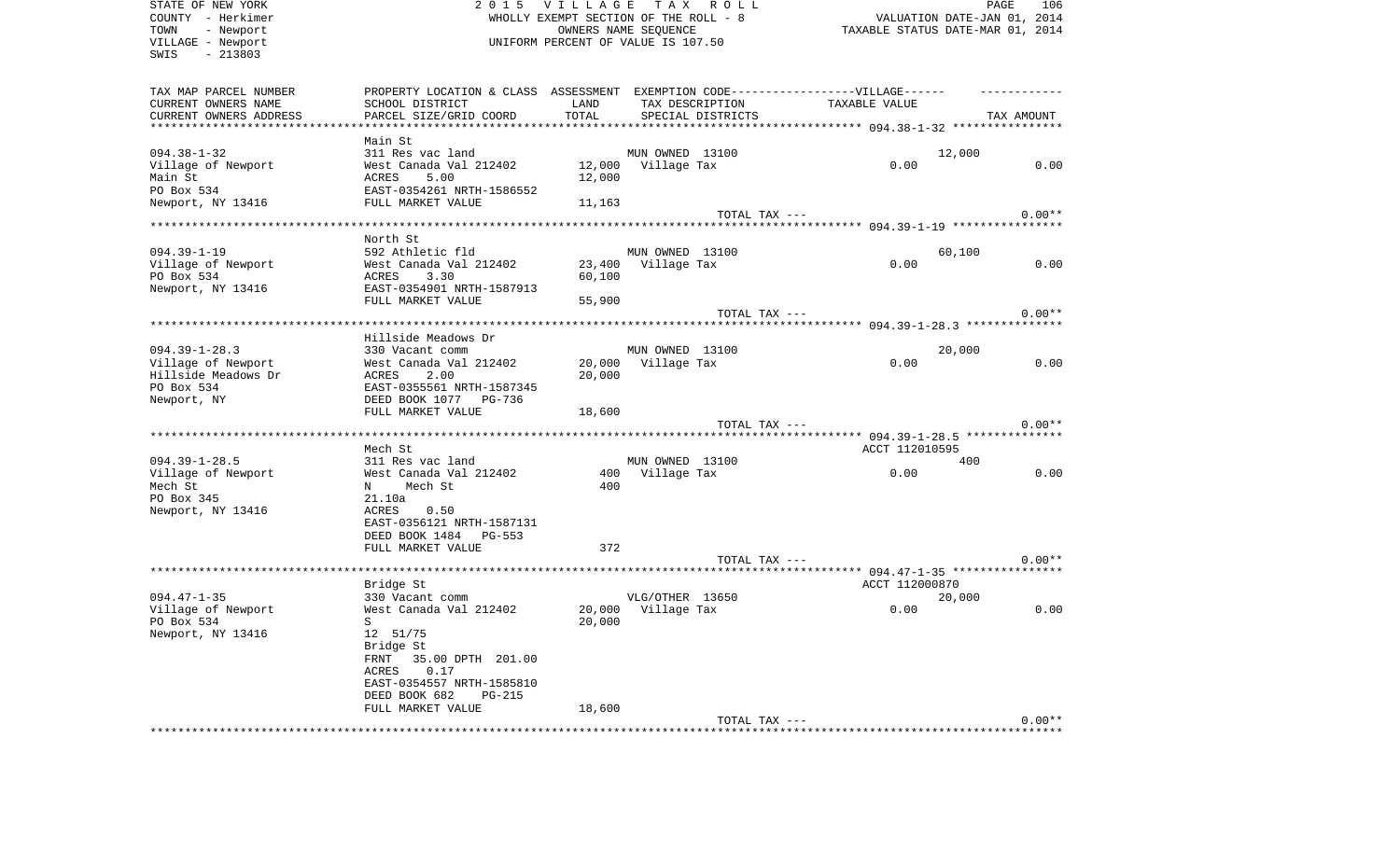| STATE OF NEW YORK<br>COUNTY - Herkimer                      | 2 0 1 5                                                                           | <b>VILLAGE</b> | TAX ROLL<br>WHOLLY EXEMPT SECTION OF THE ROLL - 8          | PAGE<br>VALUATION DATE-JAN 01, 2014 | 107        |
|-------------------------------------------------------------|-----------------------------------------------------------------------------------|----------------|------------------------------------------------------------|-------------------------------------|------------|
| - Newport<br>TOWN<br>VILLAGE - Newport<br>$-213803$<br>SWIS |                                                                                   |                | OWNERS NAME SEQUENCE<br>UNIFORM PERCENT OF VALUE IS 107.50 | TAXABLE STATUS DATE-MAR 01, 2014    |            |
| TAX MAP PARCEL NUMBER                                       | PROPERTY LOCATION & CLASS ASSESSMENT EXEMPTION CODE-----------------VILLAGE------ |                |                                                            |                                     |            |
| CURRENT OWNERS NAME                                         | SCHOOL DISTRICT                                                                   | LAND           | TAX DESCRIPTION                                            | TAXABLE VALUE                       |            |
| CURRENT OWNERS ADDRESS<br>************************          | PARCEL SIZE/GRID COORD                                                            | TOTAL          | SPECIAL DISTRICTS                                          |                                     | TAX AMOUNT |
|                                                             |                                                                                   |                |                                                            | ACCT 112003300                      |            |
| $094.47 - 1 - 37$                                           | Bridge St<br>874 Elec-hydro                                                       |                | VLG/OTHER 13650                                            | 25,000                              |            |
| Village of Newport                                          | West Canada Val 212402                                                            |                | 25,000 Village Tax                                         | 0.00                                | 0.00       |
| PO Box 534                                                  | West                                                                              | 25,000         |                                                            |                                     |            |
| Newport, NY 13416                                           | 10 Mill 53X85<br>Bridge St                                                        |                |                                                            |                                     |            |
|                                                             | FRNT<br>53.00 DPTH 142.00<br>EAST-0354447 NRTH-1585787                            |                |                                                            |                                     |            |
|                                                             | DEED BOOK 703<br>$PG-670$                                                         |                |                                                            |                                     |            |
|                                                             | FULL MARKET VALUE                                                                 | 23,256         |                                                            |                                     |            |
|                                                             |                                                                                   |                | TOTAL TAX ---                                              |                                     | $0.00**$   |
|                                                             |                                                                                   |                |                                                            |                                     |            |
|                                                             | Bridge St                                                                         |                |                                                            | ACCT 112003360                      |            |
| $094.47 - 1 - 38$                                           | 651 Highway gar                                                                   |                | MUN OWNED 13100                                            | 100,000                             |            |
| Village of Newport                                          | West Canada Val 212402                                                            | 20,000         | Village Tax                                                | 0.00                                | 0.00       |
| R D                                                         | 13                                                                                | 100,000        |                                                            |                                     |            |
| PO Box 534                                                  | Bridge St                                                                         |                |                                                            |                                     |            |
| Newport, NY 13416                                           | FRNT 70.00 DPTH 143.00<br>EAST-0354400 NRTH-1585763                               |                |                                                            |                                     |            |
|                                                             | FULL MARKET VALUE                                                                 | 93,000         |                                                            |                                     |            |
|                                                             |                                                                                   |                | TOTAL TAX ---                                              |                                     | $0.00**$   |
|                                                             |                                                                                   |                |                                                            |                                     |            |
|                                                             | 7370 Nys Rte 28                                                                   |                |                                                            |                                     |            |
| $094.47 - 3 - 17.2$                                         | 662 Police/fire                                                                   |                | VLG/OTHER 13650                                            | 737,000                             |            |
| Village of Newport                                          | West Canada Val 212402                                                            | 25,000         | Village Tax                                                | 0.00                                | 0.00       |
| PO Box 534                                                  | FRNT 340.00 DPTH                                                                  | 737,000        |                                                            |                                     |            |
| Newport, NY 13416                                           | ACRES<br>1.80                                                                     |                |                                                            |                                     |            |
|                                                             | EAST-0355767 NRTH-1584813<br>DEED BOOK 855<br>PG-101                              |                |                                                            |                                     |            |
|                                                             | FULL MARKET VALUE                                                                 | 685,600        |                                                            |                                     |            |
|                                                             |                                                                                   |                | TOTAL TAX ---                                              |                                     | $0.00**$   |
|                                                             |                                                                                   |                |                                                            |                                     |            |
|                                                             | 7378 Main St                                                                      |                |                                                            | ACCT 112003750                      |            |
| $094.47 - 3 - 18$                                           | 311 Res vac land                                                                  |                | MUN OWNED 13100                                            | 13,300                              |            |
| Village of Newport                                          | West Canada Val 212402                                                            |                | 13,300 Village Tax                                         | 0.00                                | 0.00       |
| 7378 Main St                                                | $\mathbf E$                                                                       | 13,300         |                                                            |                                     |            |
| PO Box 534                                                  | 5<br>100/132                                                                      |                |                                                            |                                     |            |
| Newport, NY 13416                                           | M St                                                                              |                |                                                            |                                     |            |
|                                                             | FRNT 100.00 DPTH 115.00<br>ACRES<br>0.30                                          |                |                                                            |                                     |            |
|                                                             | EAST-0355620 NRTH-1584900                                                         |                |                                                            |                                     |            |
|                                                             | DEED BOOK 1426<br>PG-397                                                          |                |                                                            |                                     |            |
|                                                             | FULL MARKET VALUE                                                                 | 12,350         |                                                            |                                     |            |
|                                                             |                                                                                   |                | TOTAL TAX ---                                              |                                     | $0.00**$   |
|                                                             |                                                                                   |                |                                                            | *********************************** |            |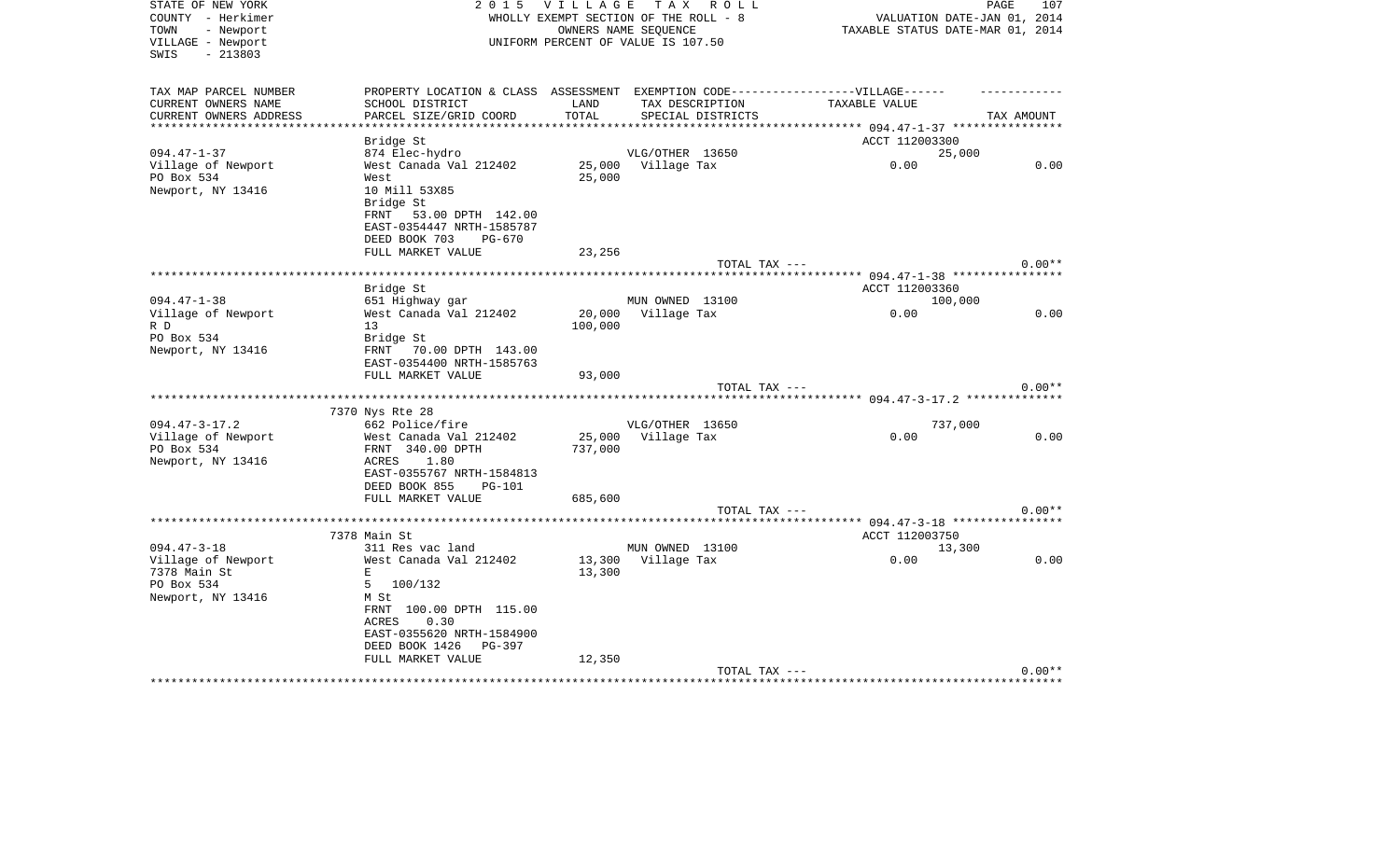| STATE OF NEW YORK<br>- Herkimer<br>COUNTY<br>TOWN<br>- Newport<br>VILLAGE - Newport<br>$-213803$<br>SWIS | 2 0 1 5                                        | <b>VILLAGE</b> | TAX ROLL<br>OWNERS NAME SEOUENCE<br>UNIFORM PERCENT OF VALUE IS 107.50 | TAXABLE STATUS DATE-MAR 01, 2014 | 108<br>PAGE |
|----------------------------------------------------------------------------------------------------------|------------------------------------------------|----------------|------------------------------------------------------------------------|----------------------------------|-------------|
| TAX MAP PARCEL NUMBER                                                                                    | PROPERTY LOCATION & CLASS ASSESSMENT           |                | EXEMPTION CODE------------------VILLAGE------                          |                                  |             |
| CURRENT OWNERS NAME                                                                                      | SCHOOL DISTRICT                                | LAND           | TAX DESCRIPTION                                                        | TAXABLE VALUE                    |             |
| CURRENT OWNERS ADDRESS                                                                                   | PARCEL SIZE/GRID COORD TOTAL SPECIAL DISTRICTS |                |                                                                        |                                  | TAX AMOUNT  |
|                                                                                                          | 5447 State Route 28                            |                |                                                                        |                                  |             |
| $094.55 - 1 - 3$                                                                                         | 323 Vacant rural                               |                | SCHOOL DST 13800                                                       | 35,000                           |             |
| West Canada Valley CSD                                                                                   | West Canada Val 212402                         |                | 35,000 Village Tax                                                     | 0.00                             | 0.00        |
| 5447 State Route 28                                                                                      | Browns Island                                  | 35,000         |                                                                        |                                  |             |
| PO Box 360                                                                                               | 9.30<br>ACRES                                  |                |                                                                        |                                  |             |
| Newport, NY 13416                                                                                        | EAST-0355592 NRTH-1584109                      |                |                                                                        |                                  |             |
|                                                                                                          | FULL MARKET VALUE                              | 32,550         |                                                                        |                                  |             |
|                                                                                                          |                                                |                | TOTAL TAX ---                                                          |                                  | $0.00**$    |
|                                                                                                          |                                                |                |                                                                        |                                  |             |
|                                                                                                          | East St                                        |                |                                                                        |                                  |             |
| $094.47 - 2 - 8.2$                                                                                       | 449 Other Storag                               |                | MUN OWNED 13100                                                        | 34,000                           |             |
| Wood Roy D                                                                                               | West Canada Val 212402                         |                | 21,200 Village Tax                                                     | 0.00                             | 0.00        |
| 4172 State Rte 28<br>PO Box 304                                                                          | FRNT 172.20 DPTH<br>1.10<br>ACRES              | 34,000         |                                                                        |                                  |             |
| Newport, NY 13416                                                                                        | EAST-0355546 NRTH-1586395                      |                |                                                                        |                                  |             |
|                                                                                                          | DEED BOOK 1175 PG-935                          |                |                                                                        |                                  |             |
|                                                                                                          | FULL MARKET VALUE                              | 31,650         |                                                                        |                                  |             |
|                                                                                                          |                                                |                | TOTAL TAX ---                                                          |                                  | $0.00**$    |
|                                                                                                          |                                                |                |                                                                        |                                  |             |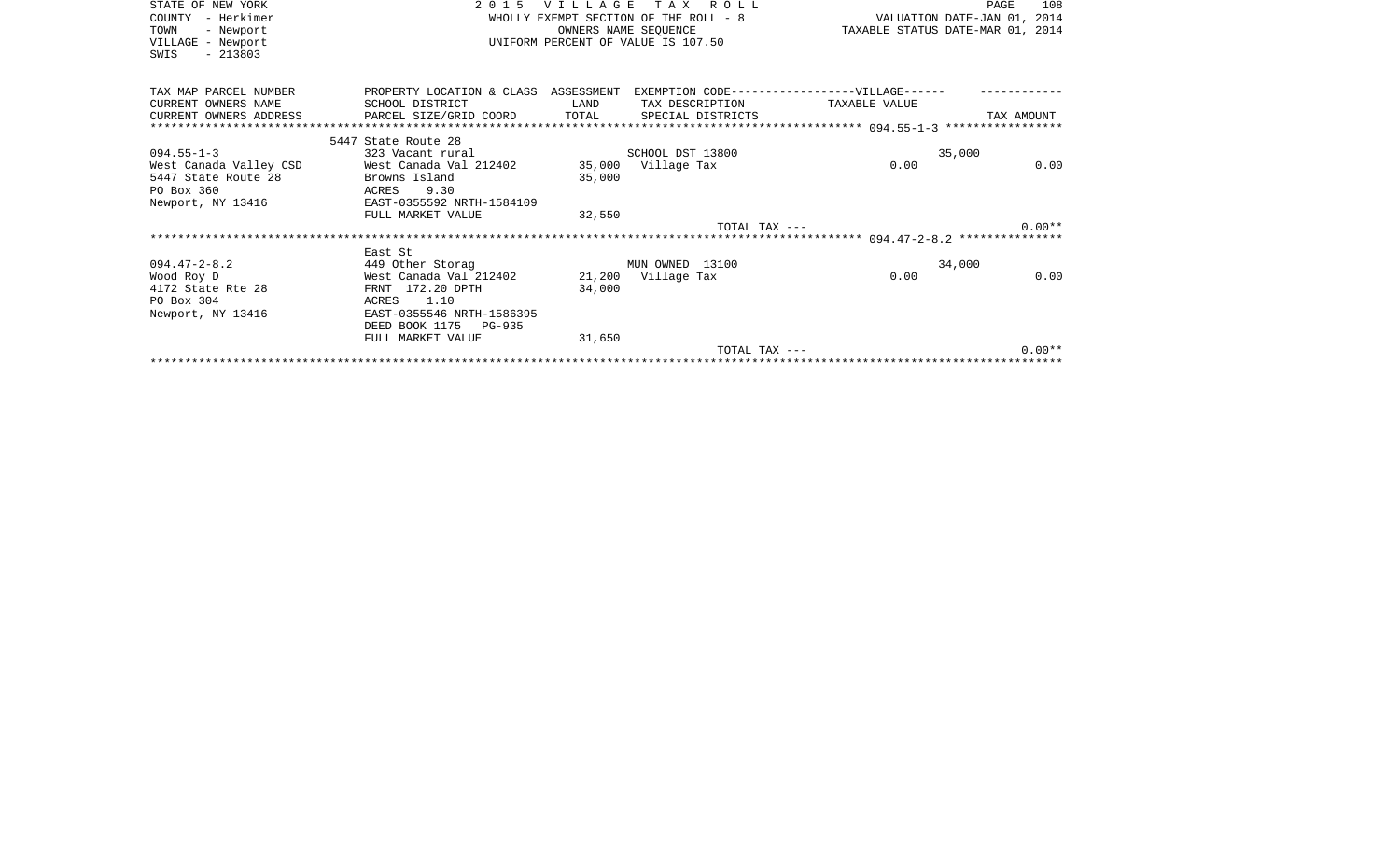| STATE OF NEW YORK | 2015 VILLAGE TAX ROLL                 | 109<br>PAGE                      |
|-------------------|---------------------------------------|----------------------------------|
| COUNTY - Herkimer | WHOLLY EXEMPT SECTION OF THE ROLL - 8 | VALUATION DATE-JAN 01, 2014      |
| TOWN<br>- Newport |                                       | TAXABLE STATUS DATE-MAR 01, 2014 |
| VILLAGE - Newport | UNIFORM PERCENT OF VALUE IS 107.50    | RPS155/V04/L015                  |
| - 213803<br>SWIS  |                                       | CURRENT DATE 5/14/2015           |
|                   |                                       |                                  |
|                   | ROLL SUB SECTION- - TOTALS            |                                  |

## \*\*\* S P E C I A L D I S T R I C T S U M M A R Y \*\*\*

|      |                            | .∪⊥⊓⊥         | $\blacksquare$<br>11 L<br>LUIN |               |            | EXEMPT       | ABL.                  | $m \wedge m$<br>. |
|------|----------------------------|---------------|--------------------------------|---------------|------------|--------------|-----------------------|-------------------|
| CODE | <b>ABST</b><br>. .<br>NAMP | <b>DARCFT</b> | TVDT                           | $\mathcal{L}$ | ,,,<br>שחד | OUN".<br>۱M۲ | $- - - - - -$<br>ALUI | $- - -$<br>. Ал   |

## NO SPECIAL DISTRICTS AT THIS LEVEL

#### \*\*\* S C H O O L D I S T R I C T S U M M A R Y \*\*\*

| CODE   | DISTRICT NAME                    | TOTAL<br>PARCELS | ASSESSED<br>LAND | ASSESSED<br>TOTAL | EXEMPT<br>AMOUNT | TOTAL<br>TAXABLE |
|--------|----------------------------------|------------------|------------------|-------------------|------------------|------------------|
|        |                                  |                  |                  |                   | STAR AMOUNT      | STAR TAXABLE     |
|        | West Canada Valley               | 24               | 469,000          | 5367,800          | 5367,800         |                  |
| 212402 |                                  |                  |                  |                   |                  |                  |
|        | SUB-TOTAL                        | 24               | 469,000          | 5367,800          | 5367,800         |                  |
|        | $S \cup B - T \cup T A L (CONT)$ |                  |                  |                   |                  |                  |
|        |                                  |                  |                  |                   |                  |                  |
|        | TOTAL                            | 24               | 469,000          | 5367,800          | 5367,800         |                  |
|        | T O T A L (CONT)                 |                  |                  |                   |                  |                  |

### \*\*\* S Y S T E M C O D E S S U M M A R Y \*\*\*

#### NO SYSTEM EXEMPTIONS AT THIS LEVEL

# \*\*\* E X E M P T I O N S U M M A R Y \*\*\*

| DESCRIPTION | PARCELS | VILLAGE  |
|-------------|---------|----------|
|             |         |          |
| MUN OWNED   | 8       | 576,300  |
| VLG/OTHER   | 5       | 820,900  |
| SCHOOL DST  |         | 35,000   |
| NON PROF 9  | 9       | 3901,000 |
| PRIV CEM    |         | 34,600   |
|             |         | TOTAL    |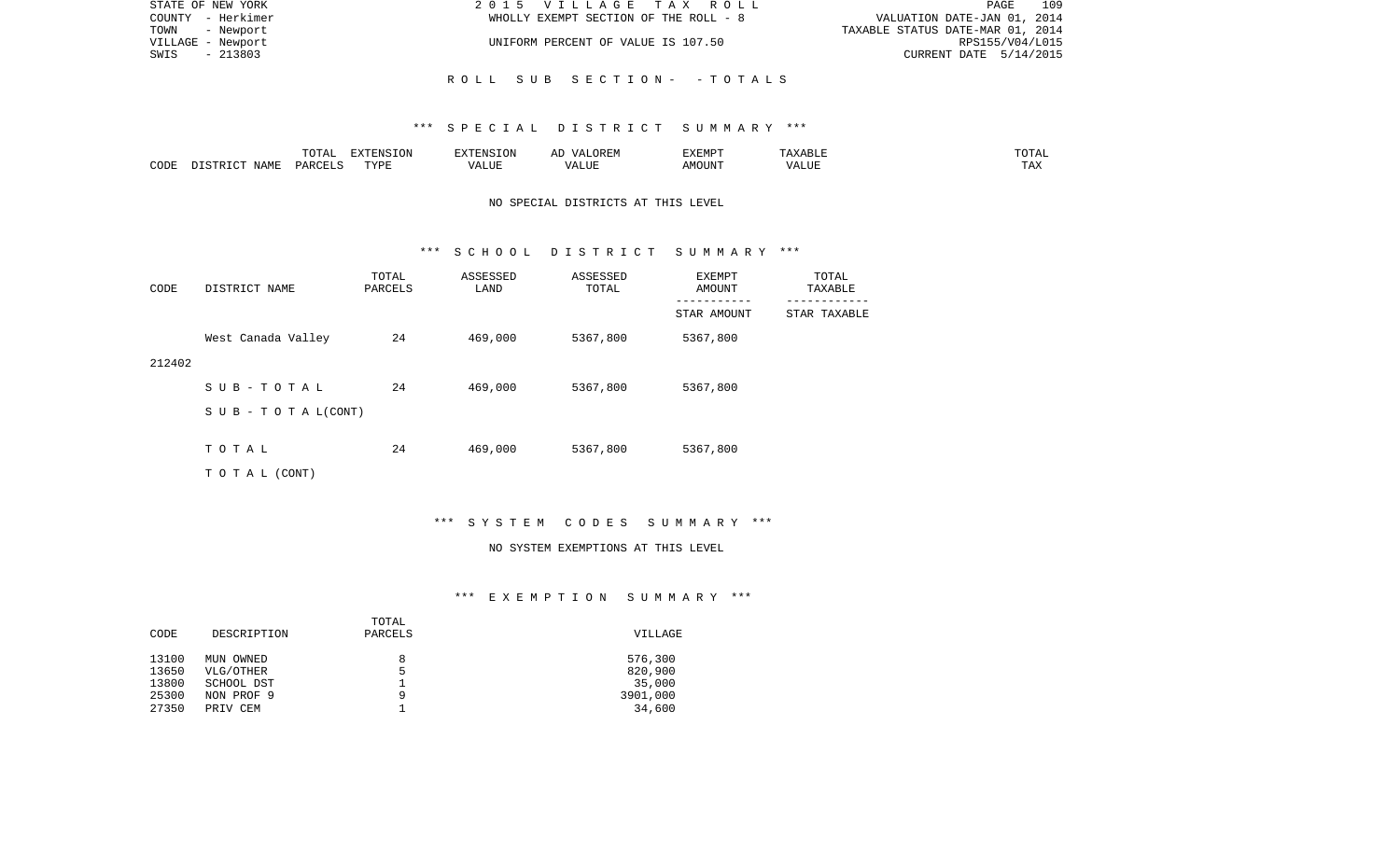| STATE OF NEW YORK | 2015 VILLAGE TAX ROLL                 | 110<br>PAGE                      |
|-------------------|---------------------------------------|----------------------------------|
| COUNTY - Herkimer | WHOLLY EXEMPT SECTION OF THE ROLL - 8 | VALUATION DATE-JAN 01, 2014      |
| TOWN - Newport    |                                       | TAXABLE STATUS DATE-MAR 01, 2014 |
| VILLAGE - Newport | UNIFORM PERCENT OF VALUE IS 107.50    | RPS155/V04/L015                  |
| SWIS - 213803     |                                       | CURRENT DATE 5/14/2015           |
|                   |                                       |                                  |
|                   | ROLL SUB SECTION- - TOTALS            |                                  |

## \*\*\* E X E M P T I O N S U M M A R Y \*\*\*

| CODE | DESCRIPTION | TOTAL<br>PARCELS | VILLAGE  |
|------|-------------|------------------|----------|
|      | тотаь       | 24               | 5367,800 |

| <b>ROLL</b><br><b>SEC</b> | DESCRIPTION                                    | TOTAL<br>PARCELS | ASSESSED<br>LAND | ASSESSED<br>TOTAL | <b>EXEMPT</b><br>AMOUNT | TOTAL<br>TAXABLE | TOTAL<br>TAX |
|---------------------------|------------------------------------------------|------------------|------------------|-------------------|-------------------------|------------------|--------------|
|                           |                                                |                  |                  |                   | STAR AMOUNT             | STAR TAXABLE     |              |
|                           | RS 8 TOTAL<br>SPEC DIST TAXES<br>WHOLLY EXEMPT | 24               | 469,000          | 5367,800          | 5,367,800               |                  |              |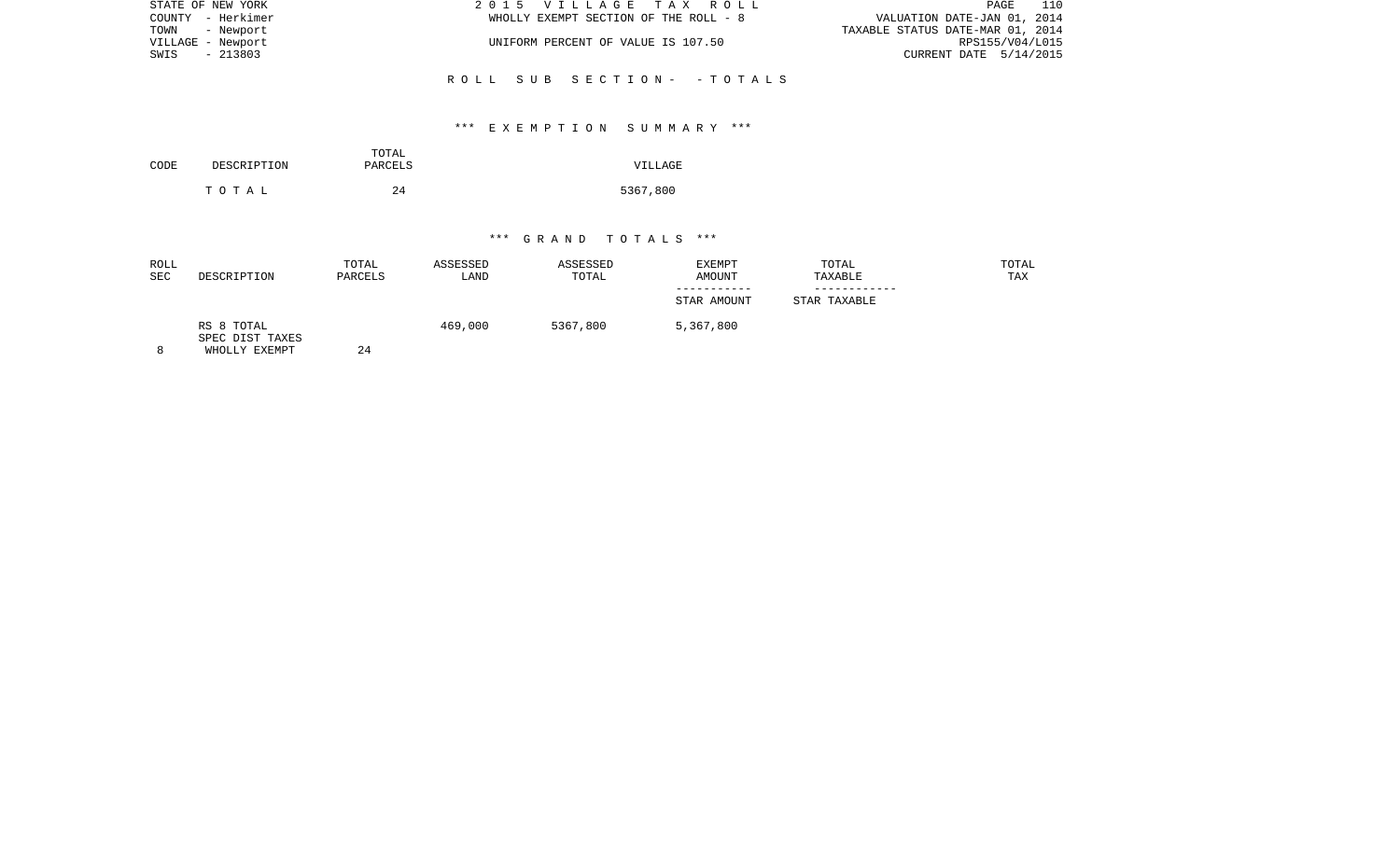| STATE OF NEW YORK | 2015 VILLAGE TAX ROLL                 | - 111<br>PAGE                    |
|-------------------|---------------------------------------|----------------------------------|
| COUNTY - Herkimer | WHOLLY EXEMPT SECTION OF THE ROLL - 8 | VALUATION DATE-JAN 01, 2014      |
| TOWN<br>- Newport |                                       | TAXABLE STATUS DATE-MAR 01, 2014 |
| VILLAGE - Newport | UNIFORM PERCENT OF VALUE IS 107.50    | RPS155/V04/L015                  |
| - 213803<br>SWIS  |                                       | CURRENT DATE 5/14/2015           |
|                   |                                       |                                  |

## R O L L S E C T I O N T O T A L S

#### \*\*\* S P E C I A L D I S T R I C T S U M M A R Y \*\*\*

|      |      | $m \wedge m \wedge n$<br>⊥∪⊥⊓⊥ | EXTENSION | $\frac{1}{2}$     | $H$ $\sim$ $H$ $\sim$ $H$<br>, , , | EXEMP. | D Lu<br>.                 | $\sqrt{2}$<br>---   |
|------|------|--------------------------------|-----------|-------------------|------------------------------------|--------|---------------------------|---------------------|
| CODE | ΝЪМЋ | DADC                           | TVDI<br>. | $T$ $T$ $T$ $T$ . | .TTI                               | OUN    | 77T<br>$\sqrt{ }$<br>ALU. | $m \times n$<br>T W |

## NO SPECIAL DISTRICTS AT THIS LEVEL

#### \*\*\* S C H O O L D I S T R I C T S U M M A R Y \*\*\*

| CODE   | DISTRICT NAME                    | TOTAL<br>PARCELS | ASSESSED<br>LAND | ASSESSED<br>TOTAL | EXEMPT<br>AMOUNT | TOTAL<br>TAXABLE |
|--------|----------------------------------|------------------|------------------|-------------------|------------------|------------------|
|        |                                  |                  |                  |                   | STAR AMOUNT      | STAR TAXABLE     |
|        | West Canada Valley               | 24               | 469,000          | 5367,800          | 5367,800         |                  |
| 212402 |                                  |                  |                  |                   |                  |                  |
|        | SUB-TOTAL                        | 24               | 469,000          | 5367,800          | 5367,800         |                  |
|        | $S \cup B - T \cup T A L (CONT)$ |                  |                  |                   |                  |                  |
|        | TOTAL                            | 24               |                  |                   |                  |                  |
|        |                                  |                  | 469,000          | 5367,800          | 5367,800         |                  |
|        | TO TAL (CONT)                    |                  |                  |                   |                  |                  |

# \*\*\* S Y S T E M C O D E S S U M M A R Y \*\*\*

#### NO SYSTEM EXEMPTIONS AT THIS LEVEL

# \*\*\* E X E M P T I O N S U M M A R Y \*\*\*

|       |             | TOTAL   |          |
|-------|-------------|---------|----------|
| CODE  | DESCRIPTION | PARCELS | VILLAGE  |
|       |             |         |          |
| 13100 | MUN OWNED   | 8       | 576,300  |
| 13650 | VLG/OTHER   | 5       | 820,900  |
| 13800 | SCHOOL DST  |         | 35,000   |
| 25300 | NON PROF 9  | q       | 3901,000 |
| 27350 | PRIV CEM    |         | 34,600   |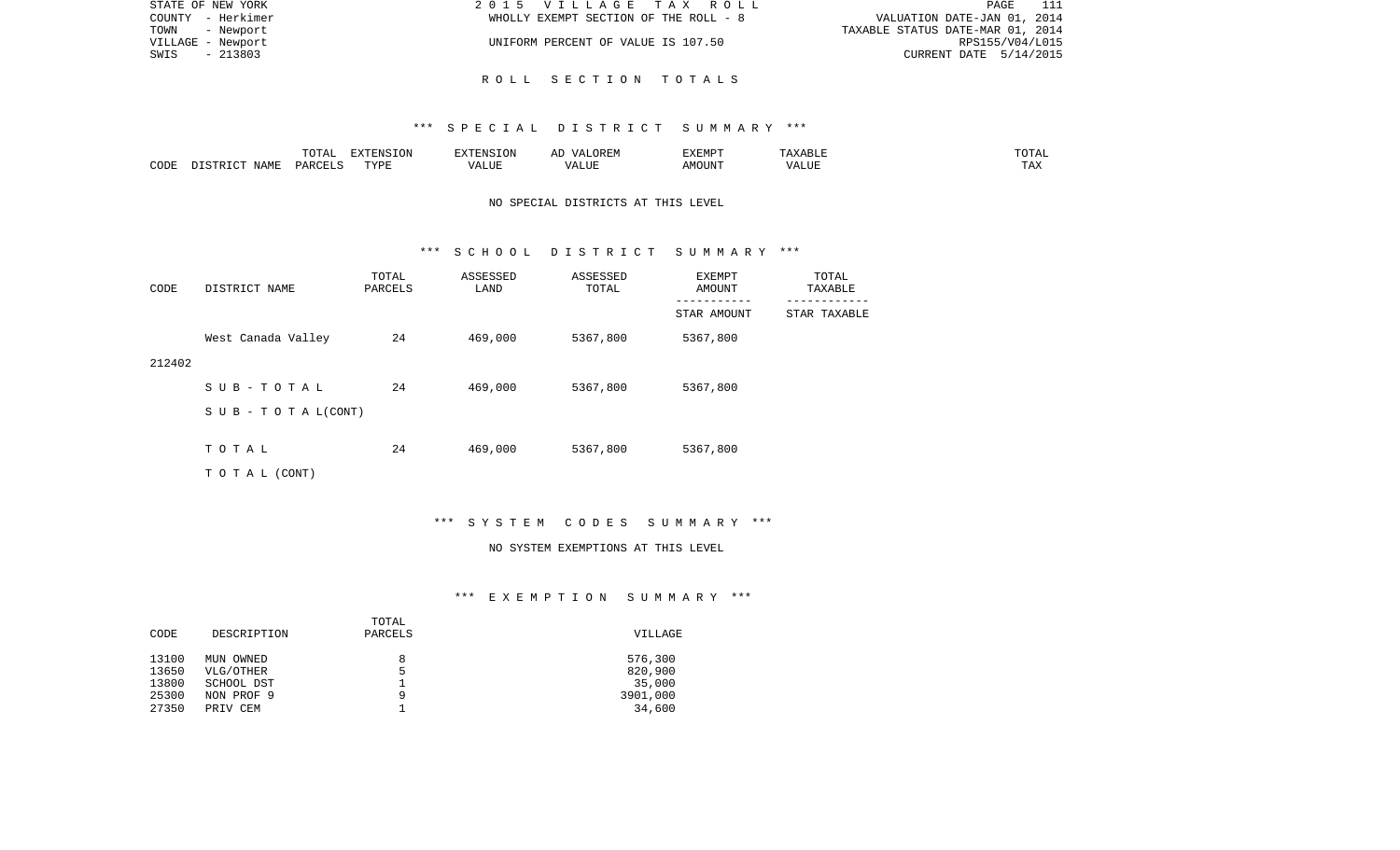| STATE OF NEW YORK | 2015 VILLAGE TAX ROLL                 | PAGE 112                         |
|-------------------|---------------------------------------|----------------------------------|
| COUNTY - Herkimer | WHOLLY EXEMPT SECTION OF THE ROLL - 8 | VALUATION DATE-JAN 01, 2014      |
| TOWN - Newport    |                                       | TAXABLE STATUS DATE-MAR 01, 2014 |
| VILLAGE - Newport | UNIFORM PERCENT OF VALUE IS 107.50    | RPS155/V04/L015                  |
| SWIS - 213803     |                                       | CURRENT DATE $5/14/2015$         |
|                   | ROLL SECTION TOTALS                   |                                  |

## \*\*\* E X E M P T I O N S U M M A R Y \*\*\*

| CODE | DESCRIPTION | TOTAL<br>PARCELS | VILLAGE  |
|------|-------------|------------------|----------|
|      | тотаь       | 24               | 5367,800 |

| ROLL<br><b>SEC</b> | DESCRIPTION                                    | TOTAL<br>PARCELS | ASSESSED<br>LAND | ASSESSED<br>TOTAL | <b>EXEMPT</b><br>AMOUNT | TOTAL<br>TAXABLE | TOTAL<br>TAX |
|--------------------|------------------------------------------------|------------------|------------------|-------------------|-------------------------|------------------|--------------|
|                    |                                                |                  |                  |                   | STAR AMOUNT             | STAR TAXABLE     |              |
|                    | RS 8 TOTAL<br>SPEC DIST TAXES<br>WHOLLY EXEMPT | 24               | 469,000          | 5367,800          | 5,367,800               |                  |              |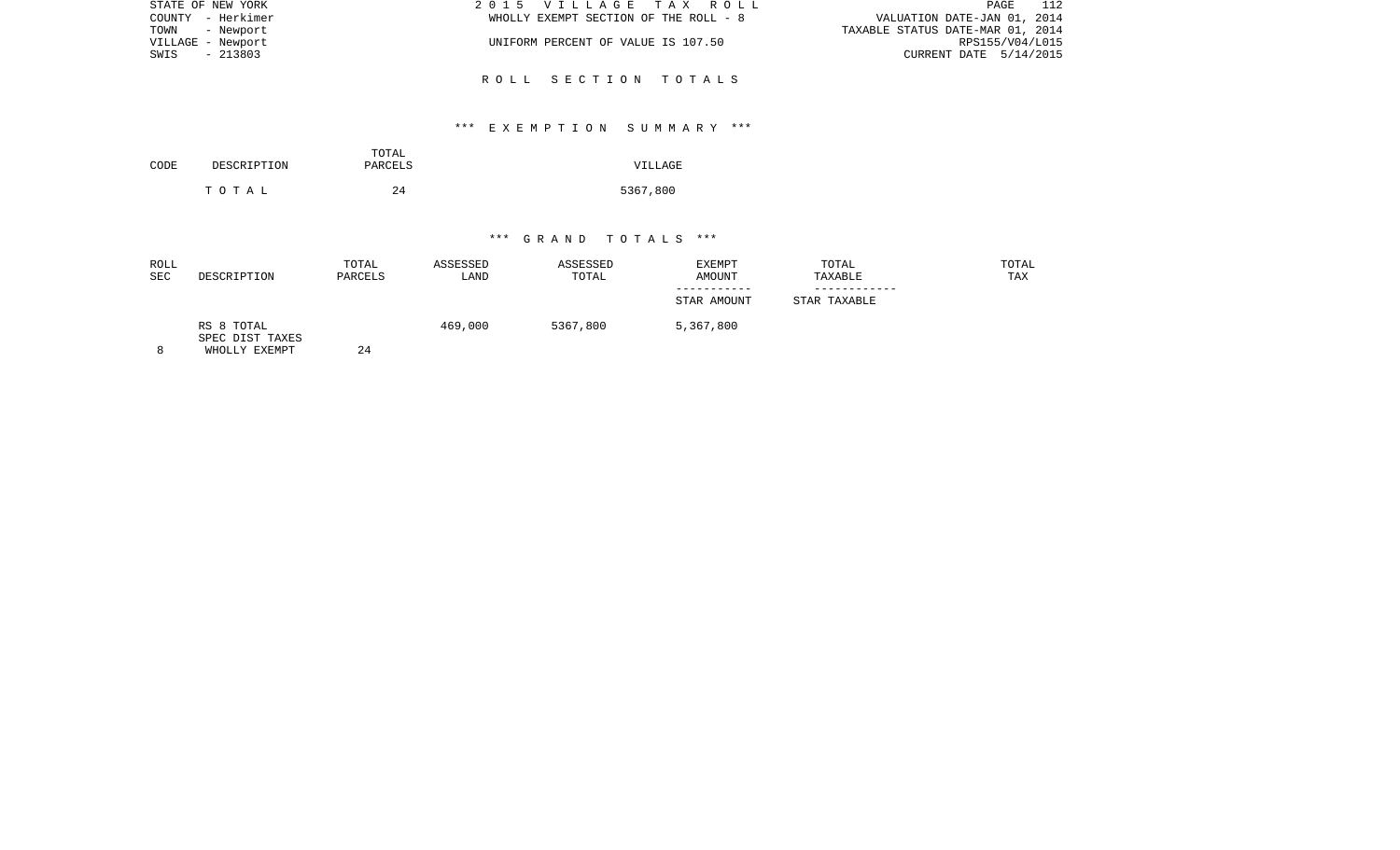| STATE OF NEW YORK | 2015 VILLAGE TAX ROLL |  | PAGE                             |
|-------------------|-----------------------|--|----------------------------------|
| COUNTY - Herkimer |                       |  | VALUATION DATE-JAN 01, 2014      |
| TOWN<br>- Newport | SWIS TOTALS           |  | TAXABLE STATUS DATE-MAR 01, 2014 |
| VILLAGE - Newport |                       |  | RPS155/V04/L015                  |
| - 213803<br>SWIS  |                       |  | CURRENT DATE $5/14/2015$         |

## \*\*\* S P E C I A L D I S T R I C T S U M M A R Y \*\*\*

| CODE<br>DISTRICT NAME | TOTAL<br>EXTENSION<br>TYPE<br>PARCELS | <b>EXTENSION</b><br>VALUE | AD VALOREM<br>VALUE | EXEMPT<br><b>AMOUNT</b> | TAXABLE<br>VALUE | TAX<br>RATE | TOTAL<br>TAX |
|-----------------------|---------------------------------------|---------------------------|---------------------|-------------------------|------------------|-------------|--------------|
| XC291 Water relevy    | 13 MOVTAX                             | 2,704.10                  |                     |                         | 2,704.10         |             | 2,704.10     |

### \*\*\* S C H O O L D I S T R I C T S U M M A R Y \*\*\*

| CODE   | DISTRICT NAME                    | TOTAL<br>PARCELS | ASSESSED<br>LAND | ASSESSED<br>TOTAL | EXEMPT<br>AMOUNT | TOTAL<br>TAXABLE |
|--------|----------------------------------|------------------|------------------|-------------------|------------------|------------------|
|        |                                  |                  |                  |                   | STAR AMOUNT      | STAR TAXABLE     |
|        | West Canada Valley               | 304              | 4474,950         | 32474,720         | 6051,874         | 26,422,846       |
| 212402 |                                  |                  |                  |                   | 5806,750         | 20,616,096       |
|        | SUB-TOTAL                        | 304              | 4474,950         | 32474,720         | 6051,874         | 26,422,846       |
|        | $S \cup B - T \cup T A L (CONT)$ |                  |                  |                   | 5806,750         | 20,616,096       |
|        |                                  |                  |                  |                   |                  |                  |
|        | TOTAL                            | 304              | 4474,950         | 32474,720         | 6051,874         | 26,422,846       |
|        | TO TAL (CONT)                    |                  |                  |                   | 5806,750         | 20,616,096       |

## \*\*\* S Y S T E M C O D E S S U M M A R Y \*\*\*

# NO SYSTEM EXEMPTIONS AT THIS LEVEL

# \*\*\* E X E M P T I O N S U M M A R Y \*\*\*

|       |             | TOTAL   |          |
|-------|-------------|---------|----------|
| CODE  | DESCRIPTION | PARCELS | VILLAGE  |
| 13100 | MUN OWNED   | 8       | 576,300  |
| 13650 | VLG/OTHER   | 5       | 820,900  |
| 13800 | SCHOOL DST  |         | 35,000   |
| 25300 | NON PROF 9  | 9       | 3901,000 |
| 27350 | PRIV CEM    |         | 34,600   |
| 41101 | VETFUND CT  |         | 150      |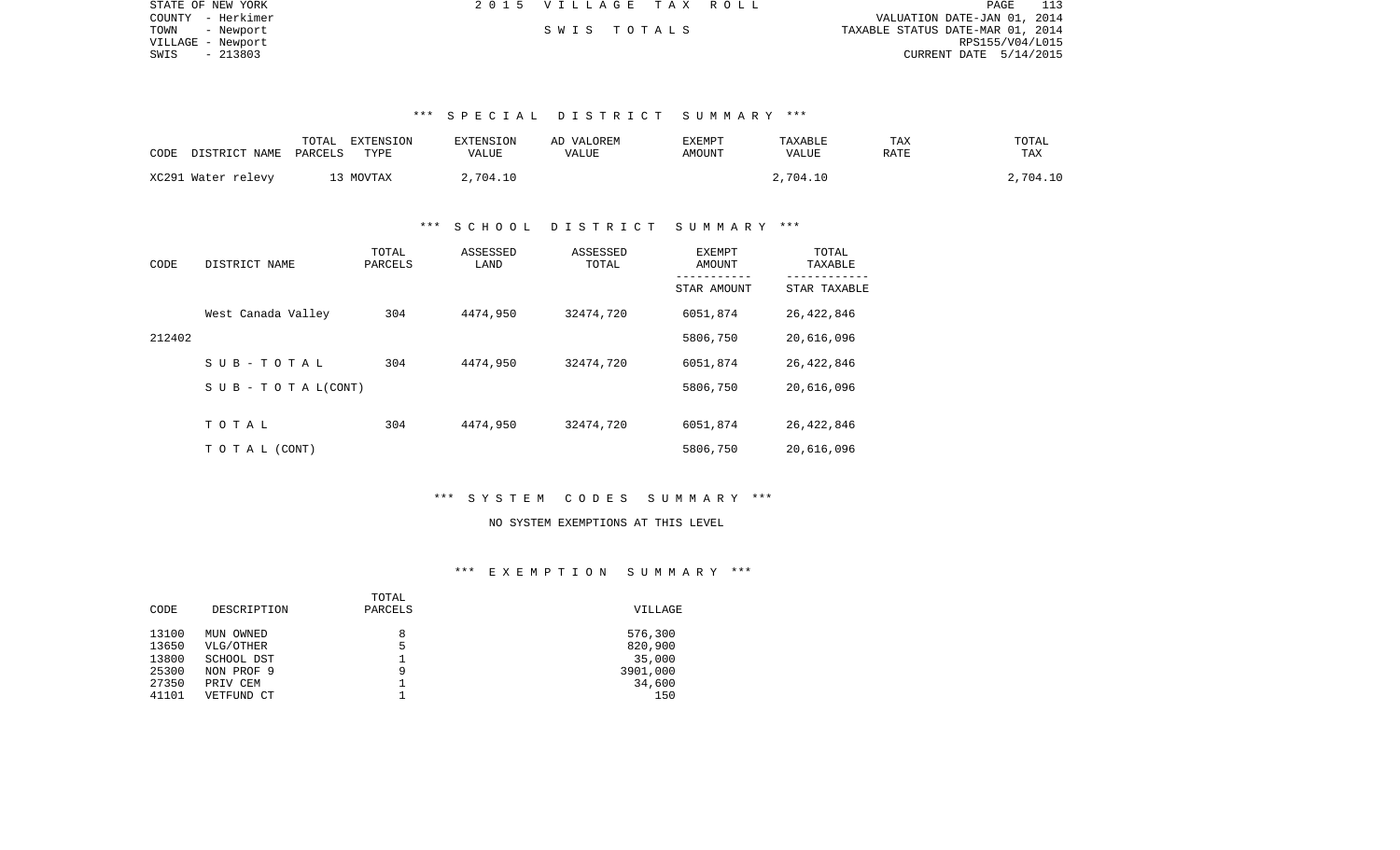| STATE OF NEW YORK | 2015 VILLAGE TAX ROLL | PAGE 114                         |
|-------------------|-----------------------|----------------------------------|
| COUNTY - Herkimer |                       | VALUATION DATE-JAN 01, 2014      |
| TOWN - Newport    | SWIS TOTALS           | TAXABLE STATUS DATE-MAR 01, 2014 |
| VILLAGE - Newport |                       | RPS155/V04/L015                  |
| SWIS<br>- 213803  |                       | CURRENT DATE 5/14/2015           |

## \*\*\* E X E M P T I O N S U M M A R Y \*\*\*

| CODE                             | DESCRIPTION                                       | TOTAL<br>PARCELS | VILLAGE                              |
|----------------------------------|---------------------------------------------------|------------------|--------------------------------------|
| 41121<br>41127<br>41137<br>41147 | VET WAR CT<br>VET WAR V<br>VET COM V<br>VET DIS V | 6<br>12<br>3     | 9,000<br>54,000<br>179,400<br>70,610 |
| 41400<br>48670                   | CLERGY<br>PHFL-125-7<br>тотаь                     | 49               | 1,500<br>635,050<br>6317,510         |

| ROLL<br>SEC | DESCRIPTION                                        | TOTAL<br>PARCELS | <b>ASSESSED</b><br>LAND | ASSESSED<br>TOTAL | <b>EXEMPT</b><br><b>AMOUNT</b> | TOTAL<br>TAXABLE | TAX         |                                    |
|-------------|----------------------------------------------------|------------------|-------------------------|-------------------|--------------------------------|------------------|-------------|------------------------------------|
|             |                                                    |                  |                         |                   | STAR AMOUNT                    | STAR TAXABLE     | <b>RATE</b> |                                    |
| 1           | Village Tax<br>SPEC DIST TAXES<br>TAXABLE          | 268              | 3893,450                | 25214,227         | 949,710                        | 24, 264, 517     | 3.894146    | 94,489.60<br>2,704.10<br>97,193.70 |
|             | Village Tax                                        |                  |                         | 322,788           |                                | 322,788          | 3.894146    | 1,256.98                           |
| 5           | SPEC DIST TAXES<br>SPECIAL FRANCHISE               | 3                |                         |                   |                                |                  |             | 1,256.98                           |
| 6           | Village Tax<br>SPEC DIST TAXES<br>UTILITIES & N.C. | 9                | 112,500                 | 1569,905          |                                | 1,569,905        | 3.894146    | 6, 113. 43<br>6, 113.43            |
| 8           | RS 8 TOTAL<br>SPEC DIST TAXES<br>WHOLLY EXEMPT     | 24               | 469,000                 | 5367,800          | 5,367,800                      |                  |             |                                    |
|             | Village Tax<br>SPEC DIST TAXES                     |                  | 4474,950                | 32474,720         | 6,317,510                      | 26,157,210       | 3.894146    | 101,860.01<br>2,704.10             |
| $\ast$      | TOTAL<br>SUB                                       | 304              |                         |                   |                                |                  |             | 104,564.11                         |
|             | Village Tax                                        |                  | 4474,950                | 32474,720         | 6,317,510                      | 26,157,210       | 3.894146    | 101,860.01                         |